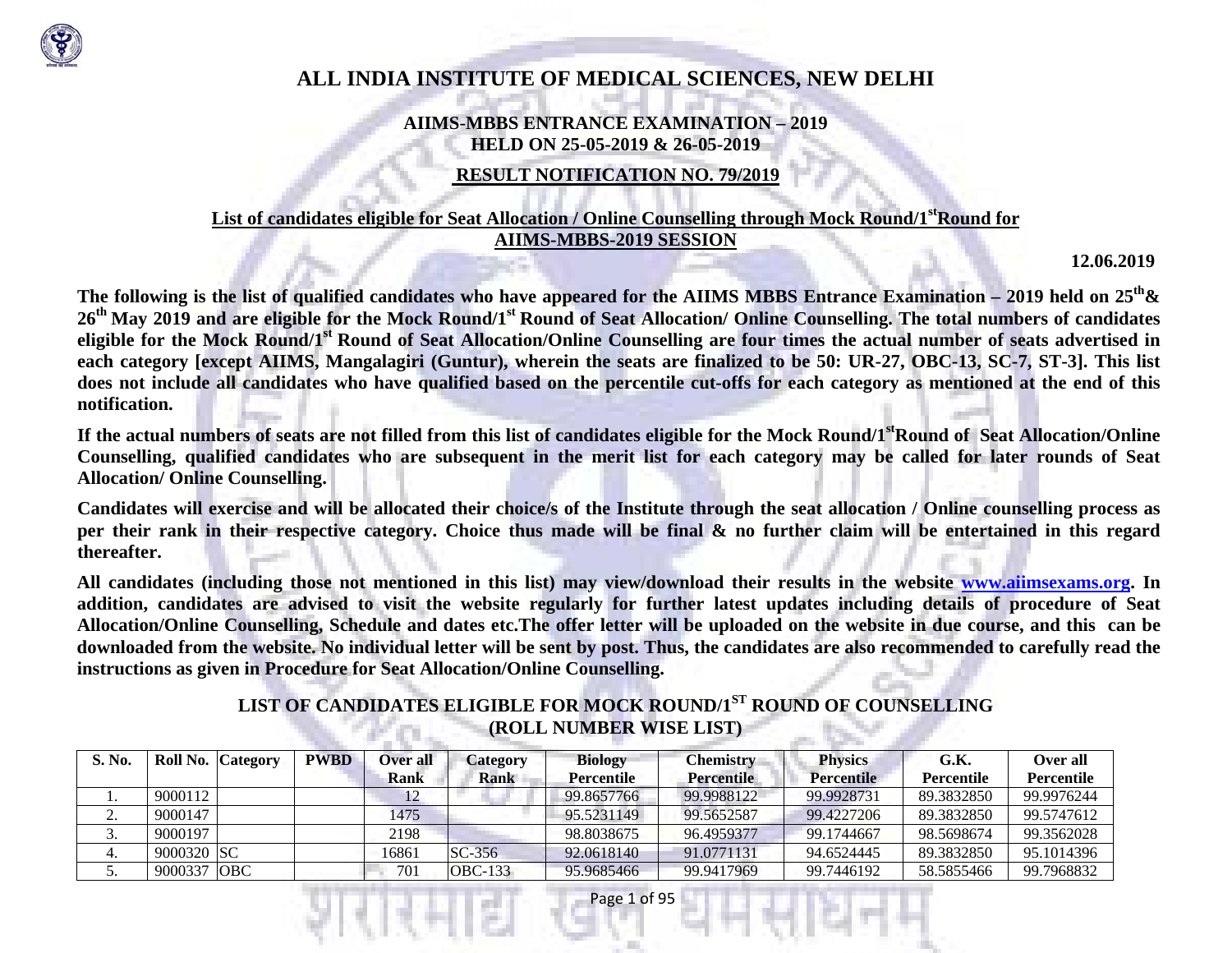

| S. No. |             | Roll No. Category | <b>PWBD</b> | Over all<br><b>Rank</b> | <b>Category</b><br><b>Rank</b> | <b>Biology</b><br><b>Percentile</b> | <b>Chemistry</b><br><b>Percentile</b> | <b>Physics</b><br><b>Percentile</b> | G.K.<br>Percentile | Over all<br>Percentile |
|--------|-------------|-------------------|-------------|-------------------------|--------------------------------|-------------------------------------|---------------------------------------|-------------------------------------|--------------------|------------------------|
| 6.     | 9000415     |                   |             | 1871                    |                                | 95.9685466                          | 98.7397254                            | 98.5294816                          | 99.7351166         | 99.4654820             |
| 7.     | 9000527     |                   |             | 1934                    |                                | 95.5231149                          | 98.9155224                            | 99.3763957                          | 95.6941607         | 99.4429135             |
| 8.     | 9000622     | <b>OBC</b>        |             | 4120                    | <b>OBC-1165</b>                | 89.2383713                          | 99.5118069                            | 98.0294104                          | 80.9177080         | 98.8109944             |
| 9.     | 9000660     |                   |             | 1793                    |                                | 92.5844538                          | 99.6270252                            | 98.5294816                          | 98.2301516         | 99.4832993             |
| 10.    | 9000953     | OBC               |             | 2934                    | <b>OBC-767</b>                 | 94.4635815                          | 99.6567207                            | 98.3810044                          | 72.2169430         | 99.1435834             |
| 11.    | 9000958     | <b>OBC</b>        |             | 2561                    | <b>OBC-656</b>                 | 92.0618140                          | 98.7397254                            | 99.7719390                          | 74.9501117         | 99.2635530             |
| 12.    | 9001008     | <b>ST</b>         |             | 17929                   | ST-91                          | 83.1021048                          | 89.9474985                            | 96.6384758                          | 77.2473512         | 94.7771654             |
| 13.    | 9001047     |                   |             | 134                     |                                | 99.9584264                          | 99.5118069                            | 99.9893096                          | 94.7854801         | 99.9619898             |
| 14.    | 9001297     | <b>OBC</b>        |             | 3932                    | <b>OBC-1092</b>                | 89.8548487                          | 98.2895425                            | 97.8631159                          | 99.5118069         | 98.8585072             |
| 15.    | 9001321     | <b>ST</b>         |             | 21736                   | ST-116                         | 96.3700290                          | 84.2673540                            | 84.7804913                          | 94.7854801         | 93.6226065             |
| 16.    | 9001396     |                   |             | 1529                    |                                | 99.8657766                          | 97.2561410                            | 99.2647408                          | 92.2708700         | 99.5510049             |
| 17.    | 9001771     | <b>SC</b>         |             | 23646                   | SC-567                         | 89.8548487                          | 93.8922412                            | 68.4349313                          | 94.7854801         | 93.1165962             |
| 18.    | 9001934     |                   |             | 425                     |                                | 99.9429847                          | 99.4310353                            | 99.6472181                          | 97.7526488         | 99.8764670             |
| 19.    | 9001946     |                   |             | 390                     |                                | 99.3847104                          | 99.8550862                            | 99.5581318                          | 98.2301516         | 99.8871573             |
| 20.    | 9001975 SC  |                   |             | 21777                   | $SC-503$                       | 89.8548487                          | 98.7397254                            | 48.5674918                          | 77.2473512         | 93.6226065             |
| 21.    | 9002021     | <b>OBC</b>        |             | 3924                    | <b>OBC-1087</b>                | 93.3909821                          | 99.7790659                            | 86.2581366                          | 96.9663135         | 98.8585072             |
| 22.    | 9002076     |                   |             | 2114                    |                                | 97.5447807                          | 97.9747708                            | 99.5201216                          | 93.2425049         | 99.3906495             |
| 23.    | 9002154     |                   |             | 581                     |                                | 98.6102532                          | 99.8372690                            | 99.6472181                          | 85.2259229         | 99.8325177             |
| 24.    | 9002248     | <b>OBC</b>        |             | 4301                    | OBC-1236                       | 89.2383713                          | 99.5118069                            | 97.6671260                          | 86.7748373         | 98.7622939             |
| 25.    | 9002449     | SC                |             | 22884                   | SC-534                         | 99.8657766                          | 91.6330118                            | 23.2230247                          | 83.2838409         | 93.3102105             |
| 26.    | 9002534 OBC |                   |             | 4283                    | <b>OBC-1228</b>                | 97.8144154                          | 97.8061006                            | 98.3810044                          | 83.2838409         | 98.7622939             |
| 27.    | 9002622     | SC                |             | 700                     | $SC-9$                         | 97.9973393                          | 98.6470756                            | 99.9204162                          | 92.2708700         | 99.7968832             |
| 28.    | 9002785     | <b>OBC</b>        |             | 2415                    | <b>OBC-599</b>                 | 92.0618140                          | 99.0889438                            | 99.7149237                          | 74.9501117         | 99.3110657             |
| 29.    | 9002787     |                   |             | 32                      |                                | 99.9429847                          | 99.9584264                            | 99.9619898                          | 99.7351166         | 99.9916853             |
| 30.    | 9002973     |                   |             | 1210                    |                                | 99.2801824                          | 99.7505583                            | 98.1968927                          | 86.7748373         | 99.6484059             |
| 31.    | 9002994 ST  |                   |             | 16353                   | <b>ST-78</b>                   | 90.7385851                          | 91.6330118                            | 96.2571863                          | 85.2259229         | 95.2344752             |
| 32.    | 9003124     | <b>OBC</b>        |             | 3917                    | <b>OBC-1084</b>                | 97.5447807                          | 99.2326697                            | 97.8631159                          | 61.7047560         | 98.8585072             |
| 33.    | 9003329     |                   |             | 66                      |                                | 99.3847104                          | 99.9251675                            | 99.9869340                          | 99.3692688         | 99.9821827             |
| 34.    | 9003333     | <b>OBC</b>        |             | 2414                    | <b>OBC-598</b>                 | 93.3909821                          | 99.1673398                            | 98.9083955                          | 96.9663135         | 99.3110657             |
| 35.    | 9003381     | <b>SC</b>         |             | 19443                   | SC-435                         | 96.6788616                          | 70.8070034                            | 98.1968927                          | 80.9177080         | 94.2913479             |
| 36.    | 9003424     | OBC               |             | 4288                    | <b>OBC-1231</b>                | 97.1706181                          | 94.2913479                            | 99.2647408                          | 94.7854801         | 98.7622939             |
| 37.    | 9003450     | <b>OBC</b>        |             | 1427                    | OBC-314                        | 97.5447807                          | 99.2979997                            | 98.0294104                          | 99.5118069         | 99.5902029             |
| 38.    | 9003520     |                   |             | 1920                    |                                | 99.1507103                          | 99.5985176                            | 95.9400390                          | 92.2708700         | 99.4429135             |
| 39.    | 9003578     |                   |             | 2285                    |                                | 97.1706181                          | 98.4190146                            | 99.1744667                          | 94.7854801         | 99.3360099             |
| 40.    | 9003620     |                   |             | 2109                    |                                | 97.8144154                          | 99.6923552                            | 98.7908015                          | 61.7047560         | 99.3906495             |
| 41.    | 9003786 OBC |                   |             | 2543                    | <b>OBC-650</b>                 | 99.8942842                          | 94.6702618                            | 99.3158170                          | 85.2259229         | 99.2635530             |
| 42.    | 9003970     |                   |             | 367                     |                                | 92.5844538                          | 99.8372690                            | 99.9346700                          | 98.5698674         | 99.8966599             |
| 43.    | 9004146     |                   |             | 301                     |                                | 91.4429610                          | 99.9798071                            | 99.5878272                          | 99.9714924         | 99.9144771             |
| 44.    | 9004215 OBC |                   |             | 950                     | <b>OBC-203</b>                 | 99.3847104                          | 98.4190146                            | 99.1744667                          | 99.8004466         | 99.7232385             |
| 45.    | 9004258 OBC |                   |             | 3805                    | <b>OBC-1057</b>                | 99.3847104                          | 92.1152658                            | 98.9083955                          | 96.4294199         | 98.8965173             |
| 46.    | 9004341 SC  |                   |             | 24895                   | SC-610                         | 97.1706181                          | 84.2673540                            | 91.7185347                          | 64.5507673         | 92.7174894             |
| 47.    | 9004629 OBC |                   |             | 2837                    | <b>OBC-738</b>                 | 99.9429847                          | 96.7584454                            | 96.2571863                          | 94.7854801         | 99.1768423             |
|        |             |                   |             |                         | s                              | Page 2 of 95                        |                                       |                                     |                    |                        |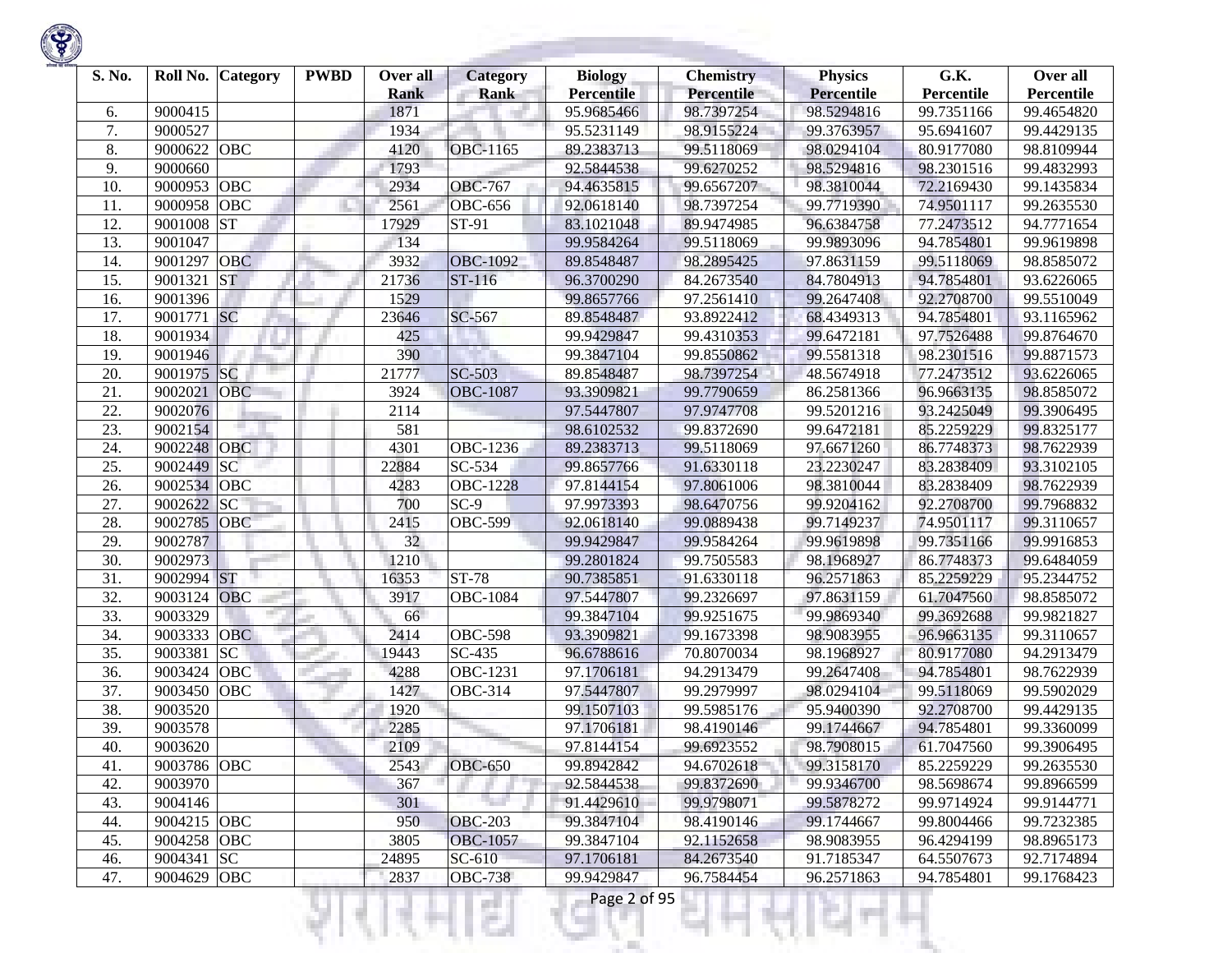| S. No. |             | Roll No. Category | <b>PWBD</b> | Over all<br><b>Rank</b> | <b>Category</b><br><b>Rank</b> | <b>Biology</b><br>Percentile | <b>Chemistry</b><br>Percentile | <b>Physics</b><br><b>Percentile</b> | G.K.<br>Percentile | Over all<br>Percentile |
|--------|-------------|-------------------|-------------|-------------------------|--------------------------------|------------------------------|--------------------------------|-------------------------------------|--------------------|------------------------|
| 48.    | 9004870     |                   |             | 1033                    |                                | 96.6788616                   | 99.5985176                     | 97.4129330                          | 99.9714924         | 99.7006699             |
| 49.    | 9004933     | <b>SC</b>         |             | 25802                   | SC-650                         | 78.7202452                   | 95.9792369                     | 77.0501734                          | 94.7854801         | 92.5108091             |
| 50.    | 9005083     | <b>SC</b>         |             | 22343                   | $SC-515$                       | 91.4429610                   | 96.2464959                     | 86.2581366                          | 49.8384568         | 93.4753171             |
| 51.    | 9005101     | <b>SC</b>         |             | 24978                   | $SC-615$                       | 88.5328075                   | 91.0771131                     | 89.1219651                          | 86.7748373         | 92.7174894             |
| 52.    | 9005200     | <b>SC</b>         |             | 24200                   | SC-588                         | 98.3810044                   | 91.6330118                     | 86.2581366                          | 35.3268874         | 92.9134794             |
| 53.    | 9005238     |                   |             | 1727                    |                                | 96.3700290                   | 99.2979997                     | 99.5581318                          | 83.2838409         | 99.4975531             |
| 54.    | 9005343     | OBC               |             | 2761                    | <b>OBC-718</b>                 | 89.8548487                   | 99.7208628                     | 98.5294816                          | 74.9501117         | 99.2017865             |
| 55.    | 9005593     | OBC               |             | 3813                    | <b>OBC-1058</b>                | 97.8144154                   | 98.2895425                     | 95.2035920                          | 95.6941607         | 98.8965173             |
| 56.    | 9005596     | <b>OBC</b>        |             | 1605                    | <b>OBC-368</b>                 | 99.1507103                   | 99.7208628                     | 90.2218844                          | 99.3692688         | 99.5319998             |
| 57.    | 9005657     |                   |             | 1291                    |                                | 99.6638476                   | 97.2561410                     | 99.7719390                          | 85.2259229         | 99.6270252             |
| 58.    | 9005718     |                   |             | 408                     |                                | 99.8942842                   | 99.5118069                     | 99.7719390                          | 92.2708700         | 99.8812182             |
| 59.    | 9005719     | <b>OBC</b>        |             | 1921                    | <b>OBC-455</b>                 | 98.9297762                   | 99.6567207                     | 98.0294104                          | 72.2169430         | 99.4429135             |
| 60.    | 9005811     |                   |             | 1216                    |                                | 92.5844538                   | 99.4737967                     | 99.8360812                          | 86.7748373         | 99.6484059             |
| 61.    | 9005974     |                   |             | 2277                    |                                | 99.1507103                   | 98.8240604                     | 94.1998860                          | 99.5118069         | 99.3360099             |
| 62.    | 9006243     | <b>OBC</b>        |             | 2848                    | <b>OBC-742</b>                 | 97.5447807                   | 95.3461301                     | 99.7956953                          | 72.2169430         | 99.1768423             |
| 63.    | 9006287     |                   |             | 947                     |                                | 99.8194517                   | 99.2979997                     | 99.2647408                          | 90.9642704         | 99.7232385             |
| 64.    | 9006347     | <b>SC</b>         |             | 25714                   | SC-646                         | 94.8721908                   | 85.9386136                     | 91.0331639                          | 74.9501117         | 92.5108091             |
| 65.    | 9006402     |                   |             | 1289                    |                                | 99.9857462                   | 99.0129235                     | 98.7908015                          | 61.7047560         | 99.6270252             |
| 66.    | 9006548     |                   |             | 1294                    |                                | 97.1706181                   | 99.0129235                     | 99.5581318                          | 96.4294199         | 99.6270252             |
| 67.    | 9006631     |                   |             | 878                     |                                | 99.5902029                   | 99.2979997                     | 99.2647408                          | 93.2425049         | 99.7469948             |
| 68.    | 9006976 OBC |                   |             | 143                     | $\overline{O}$ BC-19           | 99.9857462                   | 99.7208628                     | 99.9085380                          | 98.8038675         | 99.9596142             |
| 69.    | 9007210     |                   |             | 1614                    |                                | 97.5447807                   | 98.8240604                     | 99.3763957                          | 96.4294199         | 99.5319998             |
| 70.    | 9007261     |                   |             | 239                     |                                | 99.6638476                   | 99.9833706                     | 99.0984463                          | 98.8038675         | 99.9311066             |
| 71.    | 9007323     | OBC               |             | 2206                    | $\overline{O}$ BC-550          | 93.9837031                   | 99.9156649                     | 96.9591866                          | 80.9177080         | 99.3562028             |
| 72.    | 9007400     |                   |             | 2209                    |                                | 90.7385851                   | 99.8740913                     | 98.9083955                          | 74.9501117         | 99.3562028             |
| 73.    | 9007576     |                   |             | 1791                    |                                | 95.9685466                   | 99.6567207                     | 98.3810044                          | 93.2425049         | 99.4832993             |
| 74.    | 9007741     |                   |             | 180                     |                                | 98.3810044                   | 99.9501117                     | 99.9346700                          | 94.7854801         | 99.9477360             |
| 75.    | 9007888     | <b>OBC</b>        |             | 231                     | OBC-33                         | 99.3847104                   | 99.5985176                     | 99.9204162                          | 99.3692688         | 99.9334822             |
| 76.    | 9008043     | SC                |             | 24957                   | $\overline{SC}$ -613           | 91.4429610                   | 89.3809094                     | 92.3706466                          | 74.9501117         | 92.7174894             |
| 77.    | 9008056     | <b>SC</b>         |             | 26386                   | SC-671                         | 94.8721908                   | 92.1152658                     | 70.6442723                          | 83.2838409         | 92.3290730             |
| 78.    | 9008175     |                   |             | 540                     |                                | 99.9429847                   | 99.7505583                     | 96.6384758                          | 99.8479593         | 99.8420202             |
| 79.    | 9008270     |                   |             | 494                     |                                | 97.5447807                   | 99.9869340                     | 99.4227206                          | 86.7748373         | 99.8574619             |
| 80.    | 9008433     | OBC               |             | 2548                    | <b>OBC-653</b>                 | 99.2801824                   | 99.2979997                     | 97.2026892                          | 80.9177080         | 99.2635530             |
| 81.    | 9008448     |                   |             | 766                     |                                | 93.3909821                   | 99.7208628                     | 99.3158170                          | 99.8788426         | 99.7790659             |
| 82.    | 9008548     | <b>SC</b>         |             | 16817                   | SC-354                         | 95.9685466                   | 95.9792369                     | 82.2159928                          | 64.5507673         | 95.1014396             |
| 83.    | 9008819 SC  |                   |             | 14917                   | $SC-294$                       | 81.5009265                   | 99.3752079                     | 90.2218844                          | 58.5855466         | 95.6609018             |
| 84.    | 9008849 SC  |                   |             | 6996                    | SC-112                         | 95.9685466                   | 95.0408609                     | 97.8631159                          | 90.9642704         | 97.9664560             |
| 85.    | 9008868     |                   |             | 745                     |                                | 99.9786193                   | 99.5985176                     | 97.6671260                          | 95.6941607         | 99.7838172             |
| 86.    | 9008954 SC  |                   |             | 25005                   | SC-616                         | 82.3644700                   | 97.0209531                     | 68.4349313                          | 93.2425049         | 92.7174894             |
| 87.    | 9008969     |                   |             | 1036                    |                                | 92.5844538                   | 98.8240604                     | 99.8954720                          | 96.4294199         | 99.7006699             |
| 88.    | 9009096 SC  |                   |             | 26400                   | SC-672                         | 93.9837031                   | 85.2057300                     | 78.6810472                          | 96.4294199         | 92.3290730             |
| 89.    | 9009300 OBC |                   |             | 1620                    | <b>OBC-372</b>                 | 81.5009265                   | 99.8740913                     | 99.6175227                          | 74.9501117         | 99.5319998             |
|        |             |                   |             |                         | ç.                             | Page 3 of 95                 |                                |                                     |                    |                        |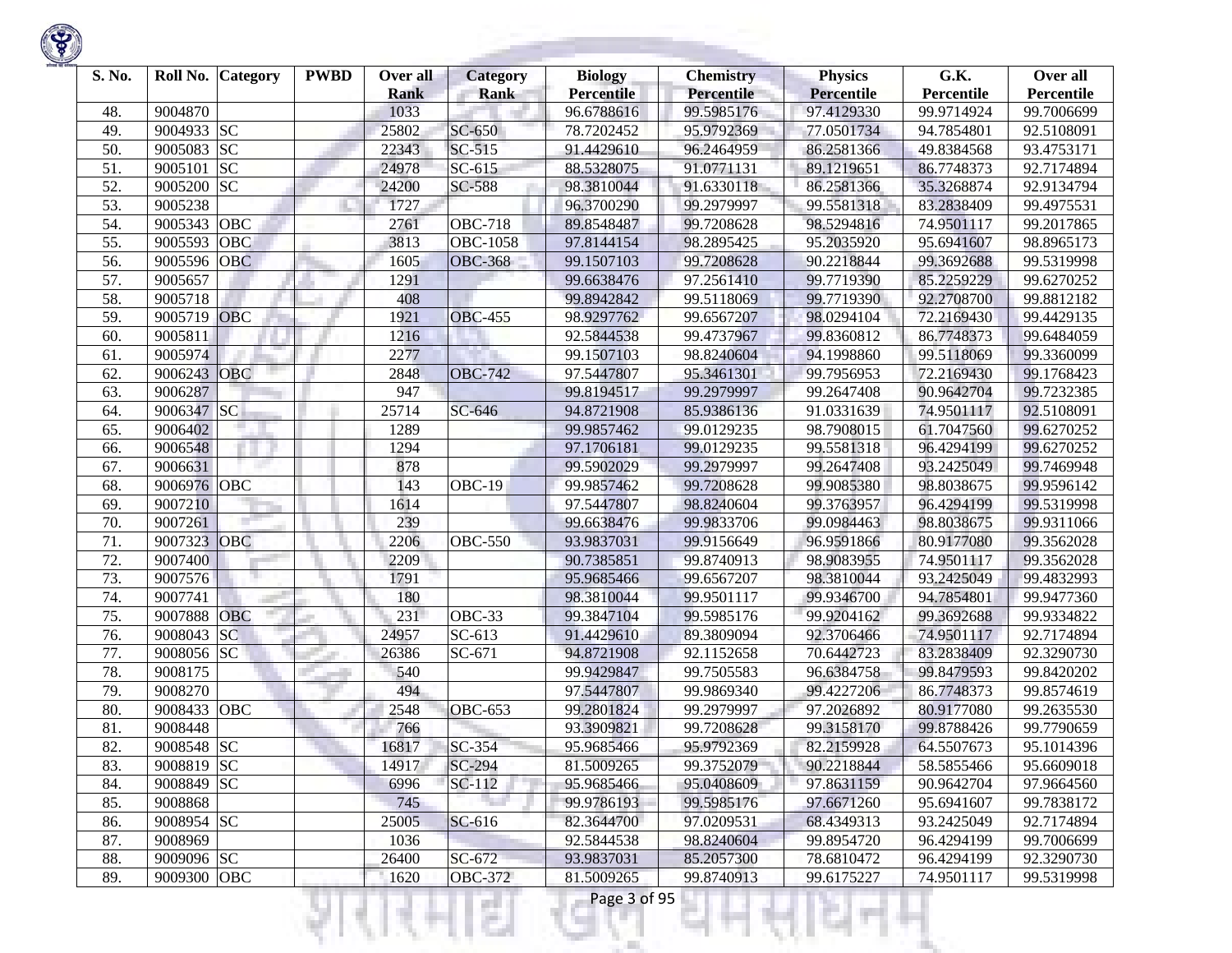

| S. No. | Roll No.    | <b>Category</b> | <b>PWBD</b> | Over all<br><b>Rank</b> | Category<br><b>Rank</b> | <b>Biology</b><br><b>Percentile</b> | <b>Chemistry</b><br><b>Percentile</b> | <b>Physics</b><br><b>Percentile</b> | G.K.<br>Percentile | Over all<br>Percentile |
|--------|-------------|-----------------|-------------|-------------------------|-------------------------|-------------------------------------|---------------------------------------|-------------------------------------|--------------------|------------------------|
| 90.    | 9009403     |                 |             | 1338                    |                         | 95.9685466                          | 99.8942842                            | 95.9400390                          | 97.7526488         | 99.6103958             |
| 91.    | 9009664     | OBC             |             | 3035                    | <b>OBC-805</b>          | 98.8038675                          | 99.2979997                            | 96.2571863                          | 83.2838409         | 99.1150758             |
| 92.    | 9009829     |                 |             | 1463                    |                         | 99.1507103                          | 99.8740913                            | 92.3706466                          | 95.6941607         | 99.5747612             |
| 93.    | 9009856     | <b>OBC</b>      |             | 2923                    | <b>OBC-764</b>          | 98.6102532                          | 99.2326697                            | 98.5294816                          | 61.7047560         | 99.1435834             |
| 94.    | 9009902     | OBC             |             | 4101                    | OBC-1159                | 97.1706181                          | 95.9792369                            | 99.3158170                          | 85.2259229         | 98.8109944             |
| 95.    | 9009936     | OBC             |             | 2756                    | <b>OBC-715</b>          | 97.1706181                          | 97.0209531                            | 99.4809236                          | 93.2425049         | 99.2017865             |
| 96.    | 9010144     |                 |             | 459                     |                         | 89.8548487                          | 99.6923552                            | 99.9643655                          | 98.2301516         | 99.8693400             |
| 97.    | 9010152     |                 |             | 764                     |                         | 95.9685466                          | 99.9346700                            | 99.7719390                          | 55.1788854         | 99.7790659             |
| 98.    | 9010285     |                 |             | 2115                    |                         | 97.1706181                          | 99.3752079                            | 98.0294104                          | 92.2708700         | 99.3906495             |
| 99.    | 9010305     |                 |             | 54                      |                         | 99.8194517                          | 99.9156649                            | 99.9619898                          | 99.9477360         | 99.9857462             |
| 100    | 9010309     |                 |             | 1190                    |                         | 92.0618140                          | 99.5985176                            | 99.5878272                          | 97.7526488         | 99.6567207             |
| 101.   | 9010526     | OBC             |             | 1329                    | <b>OBC-289</b>          | 99.9429847                          | 99.2326697                            | 97.4129330                          | 90.9642704         | 99.6103958             |
| 102.   | 9010657     |                 |             | 887                     |                         | 92.5844538                          | 99.8740913                            | 99.2647408                          | 98.8038675         | 99.7469948             |
| 103.   | 9010916     | <b>ST</b>       |             | 32515                   | ST-206                  | 78.7202452                          | 95.9792369                            | 73.3489333                          | 72.2169430         | 90.5687271             |
| 104.   | 9010922     | <b>OBC</b>      |             | 57                      | OBC-7                   | 99.6638476                          | 99.8942842                            | 99.9798071                          | 99.8479593         | 99.9845584             |
| 105.   | 9011013     |                 |             | 1924                    |                         | 98.8038675                          | 99.5652587                            | 97.6671260                          | 86.7748373         | 99.4429135             |
| 106.   | 9011181     | <b>SC</b>       | <b>PWBD</b> | 47809                   | SC-1856                 | 91.4429610                          | 46.1633487                            | 84.7804913                          | 97.7526488         | 86.0098826             |
| 107.   | 9011208     | <b>ST</b>       |             | 21209                   | ST-109                  | 88.5328075                          | 95.9792369                            | 95.2035920                          | 29.7524588         | 93.7960279             |
| 108    | 9011266     |                 |             | 1208                    |                         | 99.6638476                          | 99.8230152                            | 97.2026892                          | 83.2838409         | 99.6484059             |
| 109    | 9011302     | <b>OBC</b>      |             | 2023                    | <b>OBC-490</b>          | 99.2801824                          | 99.3752079                            | 97.4129330                          | 89.3832850         | 99.4120302             |
| 110.   | 9011428     | OBC             |             | 1862                    | <b>OBC-439</b>          | 99.1507103                          | 99.3752079                            | 95.9400390                          | 97.7526488         | 99.4654820             |
| 111.   | 9011628     |                 |             | 2200                    |                         | 98.6102532                          | 98.1220602                            | 99.4809236                          | 85.2259229         | 99.3562028             |
| 112.   | 9011678     | <b>OBC</b>      |             | 1335                    | <b>OBC-291</b>          | 97.9973393                          | 99.9156649                            | 98.5294816                          | 61.7047560         | 99.6103958             |
| 113.   | 9011770     |                 |             | 717                     |                         | 93.9837031                          | 99.9346700                            | 98.9083955                          | 98.5698674         | 99.7945075             |
| 114.   | 9011792     |                 |             | 238                     |                         | 99.8942842                          | 99.8942842                            | 99,4809236                          | 98.8038675         | 99.9311066             |
| 115.   | 9011874     |                 |             | 2108                    |                         | 97.9973393                          | 98.6470756                            | 99.3763957                          | 86.7748373         | 99.3906495             |
| 116.   | 9011881     |                 |             | 1345                    |                         | 67.8612154                          | 99.3752079                            | 99.9465482                          | 99.3692688         | 99.6103958             |
| 117.   | 9011910     | mar.            |             | 1207                    |                         | 99.8194517                          | 99.5118069                            | 97.6671260                          | 92.2708700         | 99.6484059             |
| 118.   | 9012052     |                 |             | 1615                    |                         | 96.3700290                          | 99.3752079                            | 99.2647408                          | 94.7854801         | 99.5319998             |
| 119.   | 9012174     |                 |             | 1873                    |                         | 94.4635815                          | 98.1220602                            | 99.8158883                          | 90.9642704         | 99.4654820             |
| 120.   | 9012240     | <b>SC</b>       |             | 24873                   | SC-609                  | 98.6102532                          | 83.4275669                            | 88.2465435                          | 64.5507673         | 92.7174894             |
| 121.   | 9012352     |                 |             | 1728                    |                         | 94.4635815                          | 99.8230152                            | 99.3158170                          | 69.2402718         | 99.4975531             |
| 122.   | 9012567     |                 |             | 746                     |                         | 99.5902029                          | 98.5425476                            | 99.8598375                          | 86.7748373         | 99.7838172             |
| 123.   | 9013076 ST  |                 |             | 19440                   | <b>ST-98</b>            | 97.1706181                          | 86.6928778                            | 92.3706466                          | 80.9177080         | 94.2913479             |
| 124.   | 9013232     |                 |             | 1865                    |                         | 98.6102532                          | 98.8240604                            | 98.1968927                          | 98.2301516         | 99.4654820             |
| 125.   | 9013570 OBC |                 |             | 1781                    | <b>OBC-411</b>          | 99.9952487                          | 99.4737967                            | 84.7804913                          | 92.2708700         | 99.4832993             |
| 126.   | 9013627     | <b>OBC</b>      |             | 4273                    | <b>OBC-1223</b>         | 99.4583551                          | 98.6470756                            | 94.6524445                          | 77.2473512         | 98.7622939             |
| 127.   | 9013664 SC  |                 |             | 25722                   | $SC-647$                | 94.4635815                          | 90.5520977                            | 73.3489333                          | 90.9642704         | 92.5108091             |
| 128.   | 9013687 OBC |                 |             | 2841                    | <b>OBC-740</b>          | 98.6102532                          | 98.8240604                            | 99.2647408                          | 58.5855466         | 99.1768423             |
| 129.   | 9013757     | OBC             |             | 4092                    | OBC-1155                | 99.1507103                          | 97.8061006                            | 97.6671260                          | 80.9177080         | 98.8109944             |
| 130.   | 9013880     |                 |             | 626                     |                         | 80.6718297                          | 99.7790659                            | 99.8360812                          | 99.9845584         | 99.8194517             |
| 131.   | 9013954     |                 |             | 959                     |                         | 91.4429610                          | 99.7208628                            | 99.9287309                          | 64.5507673         | 99.7232385             |
|        |             |                 |             |                         | s.                      | Page 4 of 95                        |                                       |                                     |                    |                        |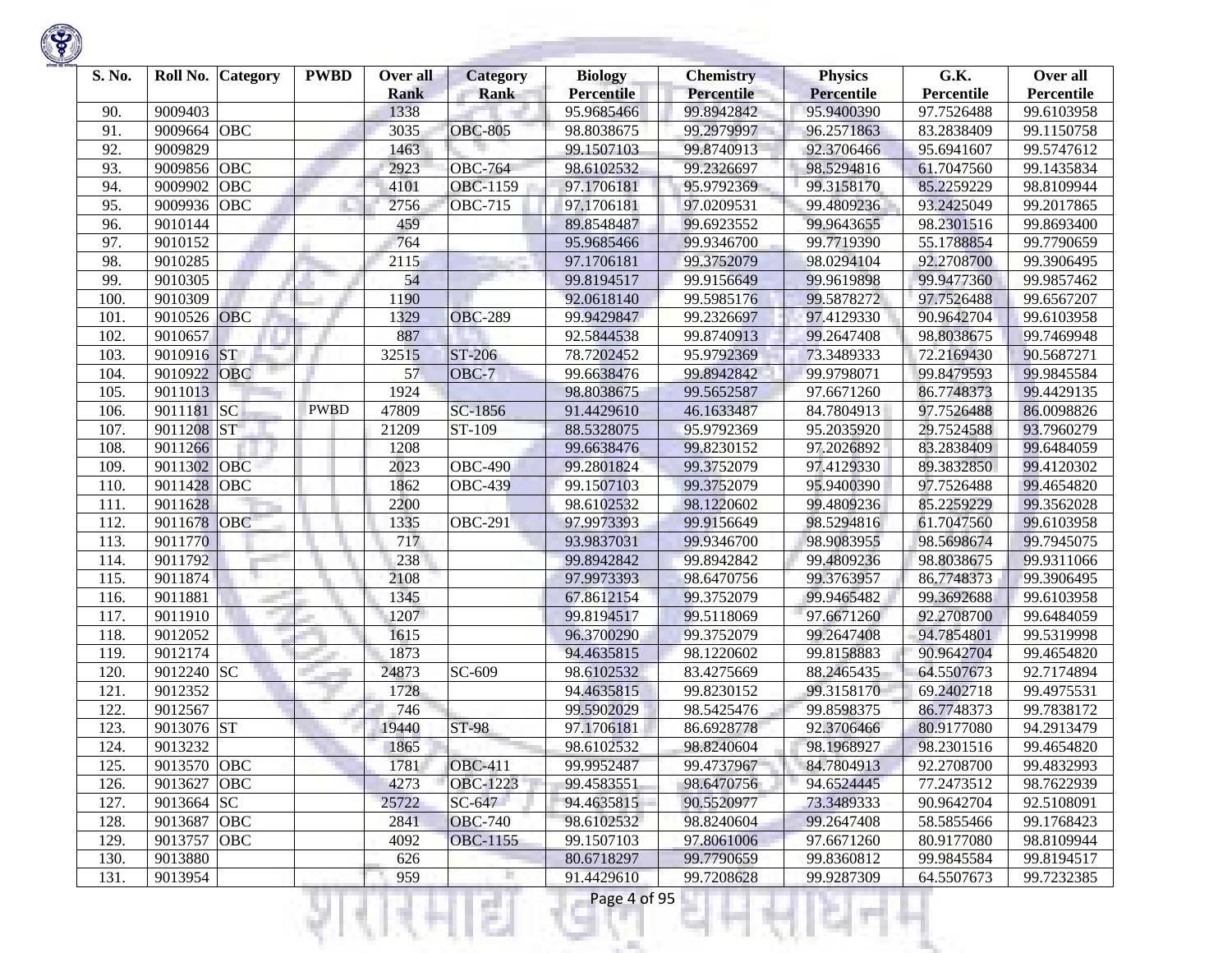

| S. No.       | Roll No.    | <b>Category</b> | <b>PWBD</b> | Over all            | <b>Category</b> | <b>Biology</b>                  | <b>Chemistry</b>                | <b>Physics</b>                  | G.K.                     | Over all                 |
|--------------|-------------|-----------------|-------------|---------------------|-----------------|---------------------------------|---------------------------------|---------------------------------|--------------------------|--------------------------|
|              | 9014074     |                 |             | <b>Rank</b><br>1188 | Rank            | <b>Percentile</b><br>98.3810044 | <b>Percentile</b><br>98.9155224 | <b>Percentile</b><br>99.8467715 | Percentile<br>64.5507673 | Percentile<br>99.6567207 |
| 132.<br>133. | 9014140     |                 |             | 1922                |                 | 98.9297762                      | 98.8240604                      | 97.2026892                      | 98.2301516               | 99.4429135               |
| 134.         | 9014159     |                 |             | 795                 |                 | 98.8038675                      | 99.7505583                      | 98.7908015                      | 96.9663135               | 99.7695634               |
| 135.         | 9014206     |                 |             | 1030                |                 | 98.3810044                      | 99.0129235                      | 99.5201216                      | 93.2425049               | 99.7006699               |
| 136.         | 9014368     |                 |             | 268                 |                 | 98.3810044                      | 99.6270252                      | 99.9536751                      | 94.7854801               | 99.9239797               |
| 137.         | 9014429     | OBC             |             | 3041                | <b>OBC-808</b>  | 97.1706181                      | 97.0209531                      | 98.9083955                      | 97.7526488               | 99.1150758               |
| 138.         | 9014678     |                 |             | 36                  |                 | 99.8942842                      | 99.9251675                      | 99.9869340                      | 99.3692688               | 99.9904975               |
| 139.         | 9014711     |                 |             | 47                  |                 | 87.6561980                      | 99.9584264                      | 99.9976244                      | 99.9714924               | 99.9881218               |
| 140.         | 9014716     | <b>SC</b>       |             | 17350               | SC-371          | 94.4635815                      | 89.3809094                      | 93.7330736                      | 89.3832850               | 94.9398964               |
| 141.         | 9014718     | <b>SC</b>       |             | 15285               | $SC-311$        | 97.1706181                      | 88.7727467                      | 95.2035920                      | 80.9177080               | 95.5326175               |
| 142.         | 9014797     |                 |             | 1938                |                 | 92.0618140                      | 97.2561410                      | 99.6472181                      | 99.7351166               | 99.4429135               |
| 143.         | 9014804     | <b>ST</b>       |             | 13151               | $ST-61$         | 92.5844538                      | 95.3461301                      | 93.7330736                      | 86.7748373               | 96.1776025               |
| 144.         | 9014830     | OBC             |             | 1111                | <b>OBC-241</b>  | 98.9297762                      | 99.9037868                      | 99.0984463                      | 55.1788854               | 99.6769136               |
| 145.         | 9015081     |                 |             | 46                  |                 | 99.6638476                      | 99.4737967                      | 100.0000000                     | 99.7351166               | 99.9881218               |
| 146.         | 9015166     |                 |             | 203                 |                 | 99.8194517                      | 99.9536751                      | 99.6971065                      | 96.9663135               | 99.9417969               |
| 147.         | 9015442     |                 |             | 1876                |                 | 92.5844538                      | 97.4497553                      | 99.8158883                      | 97.7526488               | 99.4654820               |
| 148.         | 9015518 OBC |                 |             | 3493                | <b>OBC-946</b>  | 99.8194517                      | 96.7584454                      | 97.8631159                      | 80.9177080               | 98.9772889               |
| 149.         | 9015525     |                 |             | 428                 |                 | 95.9685466                      | 99.4737967                      | 99.7956953                      | 99.9619898               | 99.8764670               |
| 150.         | 9015564 OBC |                 |             | 3937                | <b>OBC-1096</b> | 85.1261462                      | 97.9747708                      | 99.3158170                      | 98.5698674               | 98.8585072               |
| 151.         | 9015576 OBC |                 |             | 2399                | <b>OBC-592</b>  | 99.8194517                      | 99.2326697                      | 97.6671260                      | 61.7047560               | 99.3110657               |
| 152.         | 9015622     | <b>ST</b>       |             | 21230               | ST-110          | 85.1261462                      | 91.6330118                      | 73.3489333                      | 99.1697154               | 93.7960279               |
| 153.         | 9015868     | <b>OBC</b>      |             | 1078                | <b>OBC-237</b>  | 99.6638476                      | 99.4737967                      | 98.5294816                      | 95.6941607               | 99.6887918               |
| 154.         | 9015969     | OBC             |             | 4295                | <b>OBC-1235</b> | 93.3909821                      | 99.7208628                      | 95.9400390                      | 72.2169430               | 98.7622939               |
| 155.         | 9015975     | <b>ST</b>       |             | 26353               | ST-153          | 98.3810044                      | 77.4480924                      | 91.7185347                      | 69.2402718               | 92.3290730               |
| 156.         | 9016001     | <b>OBC</b>      |             | 3510                | <b>OBC-951</b>  | 96.6788616                      | 98.2895425                      | 98.7908015                      | 83.2838409               | 98.9772889               |
| 157.         | 9016130     |                 |             | 169                 |                 | 99.8657766                      | 99.9346700                      | 99.9287309                      | 85.2259229               | 99.9512995               |
| 158.         | 9016156     |                 |             | 714                 |                 | 98.9297762                      | 99.7790659                      | 99.2647408                      | 95.6941607               | 99.7945075               |
| 159.         | 9016190     | m.              |             | 492                 |                 | 99.5902029                      | 99.8230152                      | 99.2647408                      | 98.5698674               | 99.8574619               |
| 160.         | 9016199     | <b>OBC</b>      |             | 3517                | <b>OBC-956</b>  | 93.9837031                      | 98.6470756                      | 97.6671260                      | 98.2301516               | 98.9772889               |
| 161.         | 9016401     |                 |             | 1424                |                 | 99.6638476                      | 99.5118069                      | 98.1968927                      | 85.2259229               | 99.5902029               |
| 162.         | 9016611     | OBC             |             | 2924                | <b>OBC-765</b>  | 98.3810044                      | 95.9792369                      | 99.0984463                      | 96.9663135               | 99.1435834               |
| 163.         | 9016851     |                 |             | 940                 |                 | 99.3847104                      | 99.1673398                      | 99.6175227                      | 92.2708700               | 99.7315532               |
| 164.         | 9016885     |                 |             | 1331                |                 | 99.6638476                      | 98.6470756                      | 99.4809236                      | 85.2259229               | 99.6103958               |
| 165.         | 9016901     | OBC             |             | 2398                | <b>OBC-591</b>  | 99.8657766                      | 99.3752079                      | 95.5884449                      | 61.7047560               | 99.3110657               |
| 166.         | 9016902     | <b>SC</b>       |             | 8339                | $SC-141$        | 97.1706181                      | 96.2464959                      | 96.6384758                      | 74.9501117               | 97.5756640               |
| 167.         | 9016957     |                 |             | 539                 |                 | 98.8038675                      | 99.0889438                      | 99.8360812                      | 99.5118069               | 99.8455837               |
| 168.         | 9017084 SC  |                 |             | 12324               | $SC-224$        | 43.0049413                      | 98.9155224                      | 99.5581318                      | 96.9663135               | 96.4341711               |
| 169.         | 9017172 SC  |                 |             | 16862               | $SC-357$        | 92.0618140                      | 81.6410890                      | 97.2026892                      | 96.4294199               | 95.1014396               |
| 170.         | 9017266 OBC |                 |             | 329                 | OBC-54          | 97.1706181                      | 99.8942842                      | 99.9465482                      | 85.2259229               | 99.9061624               |
| 171.         | 9017285     |                 |             | 466                 |                 | 95.5231149                      | 99.4310353                      | 99.9726802                      | 92.2708700               | 99.8657766               |
| 172.         | 9017340 OBC |                 |             | 4279                | <b>OBC-1227</b> | 98.3810044                      | 95.9792369                      | 99.4809236                      | 64.5507673               | 98.7622939               |
| 173.         | 9017497     |                 |             | 189                 |                 | 99.2801824                      | 99.9156649                      | 99.8705279                      | 98.8038675               | 99.9465482               |
|              |             |                 |             |                     | s               | Page 5 of 95                    |                                 |                                 |                          |                          |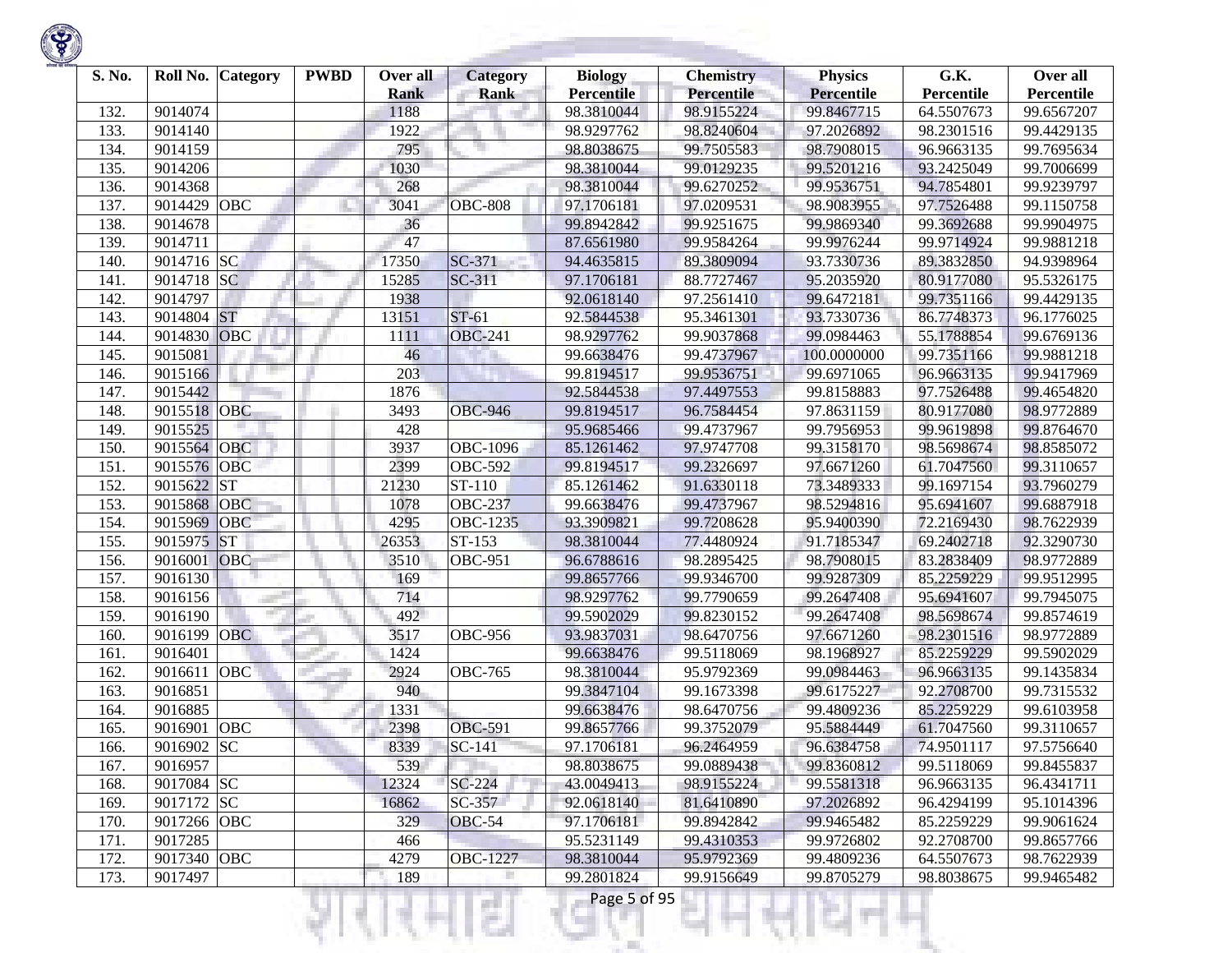

| S. No. |             | Roll No. Category | <b>PWBD</b> | Over all<br><b>Rank</b> | <b>Category</b><br><b>Rank</b> | <b>Biology</b><br><b>Percentile</b> | <b>Chemistry</b><br>Percentile | <b>Physics</b><br><b>Percentile</b> | G.K.<br>Percentile | Over all<br>Percentile |
|--------|-------------|-------------------|-------------|-------------------------|--------------------------------|-------------------------------------|--------------------------------|-------------------------------------|--------------------|------------------------|
| 174.   | 9017552     | <b>ST</b>         |             | 29194                   | ST-173                         | 93.9837031                          | 85.9386136                     | 82.2159928                          | 85.2259229         | 91.4536514             |
| 175.   | 9017713     |                   |             | 1863                    |                                | 99.1507103                          | 99.0129235                     | 99.2647408                          | 74.9501117         | 99.4654820             |
| 176.   | 9017938     | OBC               |             | 3240                    | <b>OBC-857</b>                 | 99.8194517                          | 94.2913479                     | 94.6524445                          | 99.7351166         | 99.0533093             |
| 177.   | 9017956     |                   |             | 2283                    |                                | 97.9973393                          | 89.3809094                     | 99.1744667                          | 99.9619898         | 99.3360099             |
| 178.   | 9017997 OBC |                   |             | 624                     | <b>OBC-114</b>                 | 95.9685466                          | 99.9037868                     | 99.1744667                          | 97.7526488         | 99.8194517             |
| 179.   | 9018123     |                   |             | 1461                    |                                | 99.7434314                          | 99.2326697                     | 99.0046087                          | 74.9501117         | 99.5747612             |
| 180.   | 9018172     | <b>OBC</b>        |             | 1034                    | <b>OBC-223</b>                 | 96.6788616                          | 98.6470756                     | 99.9085380                          | 89.3832850         | 99.7006699             |
| 181.   | 9018210     | SC                |             | 6303                    | $SC-99$                        | 95.9685466                          | 98.4190146                     | 97.4129330                          | 64.5507673         | 98.1588825             |
| 182.   | 9018291     | <b>OBC</b>        |             | 877                     | <b>OBC-184</b>                 | 99.7434314                          | 99.0129235                     | 99.3763957                          | 96.4294199         | 99.7469948             |
| 183.   | 9018351     |                   |             | 565                     |                                | 99.9786193                          | 98.8240604                     | 99.7719390                          | 89.3832850         | 99.8372690             |
| 184.   | 9018569     | <b>OBC</b>        |             | 673                     | $\overline{OBC-124}$           | 98.6102532                          | 99.4737967                     | 99.8954720                          | 80.9177080         | 99.8040101             |
| 185.   | 9018746 SC  |                   |             | 21270                   | <b>SC-487</b>                  | 61.2723904                          | 97.2561410                     | 96.6384758                          | 94.7854801         | 93.7960279             |
| 186.   | 9018790     |                   |             | 640                     |                                | 97.9973393                          | 99.8550862                     | 99.6175227                          | 90.9642704         | 99.8135126             |
| 187.   | 9019067 SC  |                   |             | 5242                    | $SC-76$                        | 88.5328075                          | 98.8240604                     | 97.8631159                          | 93.2425049         | 98.4831567             |
| 188.   | 9019664     |                   |             | 144                     |                                | 99.2801824                          | 99.6923552                     | 99.9762436                          | 99.5118069         | 99.9596142             |
| 189.   | 9019928     |                   |             | 164                     |                                | 98.9297762                          | 99.9726802                     | 99.8360812                          | 99.3692688         | 99.9536751             |
| 190.   | 9020023 OBC |                   |             | 302                     | OBC-48                         | 99.7434314                          | 99.4310353                     | 99.7956953                          | 99.8004466         | 99.9132893             |
| 191.   | 9020054     |                   |             | 2203                    |                                | 96.6788616                          | 99.4310353                     | 98.1968927                          | 93.2425049         | 99.3562028             |
| 192.   | 9020158     |                   |             | 1540                    |                                | 92.0618140                          | 99.8942842                     | 99.1744667                          | 80.9177080         | 99.5510049             |
| 193.   | 9020409     |                   |             | 1260                    |                                | 97.5447807                          | 97.9747708                     | 99.8954720                          | 86.7748373         | 99.6365278             |
| 194.   | 9020491 SC  |                   |             | 579                     | $SC-8$                         | 98.8038675                          | 99.7790659                     | 99.3763957                          | 98.8038675         | 99.8325177             |
| 195.   | 9020518     | SC                |             | 8081                    | $SC-135$                       | 93.3909821                          | 87.3651827                     | 99.0984463                          | 97.7526488         | 97.6504965             |
| 196.   | 9020527     |                   |             | 219                     |                                | 99.5902029                          | 99.9501117                     | 99.7149237                          | 97.7526488         | 99.9370457             |
| 197.   | 9020605     | OBC               |             | 4100                    | <b>OBC-1158</b>                | 97.8144154                          | 98.8240604                     | 96.9591866                          | 83.2838409         | 98.8109944             |
| 198.   | 9021064     | OBC               | <b>PWBD</b> | 30062                   | OBC-11269                      | 84.2732931                          | 92.1152658                     | 92.3706466                          | 43.7889010         | 91.2374685             |
| 199.   | 9021088     |                   |             | 1426                    |                                | 97.9973393                          | 92.1152658                     | 99.7719390                          | 99.9477360         | 99.5902029             |
| 200.   | 9021167     |                   |             | 376                     |                                | 99.7113603                          | 99.6270252                     | 99.7719390                          | 96.9663135         | 99.8919086             |
| 201.   | 9021256     | OBC               |             | 3629                    | <b>OBC-994</b>                 | 98.8038675                          | 98.5425476                     | 96.9591866                          | 86.7748373         | 98.9369031             |
| 202.   | 9021453     | <b>ST</b>         |             | 16341                   | <b>ST-77</b>                   | 92.0618140                          | 92.6592864                     | 95.5884449                          | 80.9177080         | 95.2344752             |
| 203.   | 9021495     | <b>SC</b>         |             | 18656                   | SC-415                         | 89.2383713                          | 83.4275669                     | 93.1569820                          | 93.2425049         | 94.5811755             |
| 204.   | 9021911     |                   |             | 20                      |                                | 99.7434314                          | 99.9346700                     | 99.9964365                          | 98.2301516         | 99.9952487             |
| 205.   | 9021954     |                   | <b>PWBD</b> | 15863                   |                                | 96.3700290                          | 97.0209531                     | 91.7185347                          | 35.3268874         | 95.3948306             |
| 206.   | 9021990     |                   |             | 2107                    |                                | 98.3810044                          | 97.8061006                     | 99.7956953                          | 64.5507673         | 99.3906495             |
| 207.   | 9022026     |                   |             | 458                     |                                | 97.1706181                          | 99.8372690                     | 99.6709745                          | 99.3692688         | 99.8693400             |
| 208.   | 9022262 SC  |                   |             | 13621                   | $SC-251$                       | 38.5755690                          | 99.2979997                     | 99.3763957                          | 97.7526488         | 96.0315009             |
| 209.   | 9022272 ST  |                   |             | 33190                   | $ST-216$                       | 93.9837031                          | 82.5770894                     | 89.1219651                          | 69.2402718         | 90.3549199             |
| 210.   | 9022338     |                   |             | 335                     |                                | 99.8942842                          | 99.2979997                     | 99.7956953                          | 99.1697154         | 99.9025989             |
| 211.   | 9022375     |                   |             | 328                     | 70 F                           | 97.5447807                          | 97.9747708                     | 99.9833706                          | 99.8788426         | 99.9061624             |
| 212.   | 9022470     |                   |             | 42                      |                                | 99.5902029                          | 99.5118069                     | 99.9988122                          | 99.8479593         | 99.9893096             |
| 213.   | 9022485 OBC |                   |             | 2545                    | <b>OBC-651</b>                 | 99.8194517                          | 94.2913479                     | 99.6472181                          | 72.2169430         | 99.2635530             |
| 214.   | 9022645 SC  |                   |             | 23566                   | SC-560                         | 99.2801824                          | 76.0714116                     | 80.7169668                          | 92.2708700         | 93.1165962             |
| 215.   | 9022671     |                   |             | 886                     |                                | 93.9837031                          | 99.7790659                     | 99.4809236                          | 98.5698674         | 99.7469948             |
|        |             |                   |             |                         | æ                              | Page 6 of 95                        |                                |                                     |                    |                        |

**Contract Contract**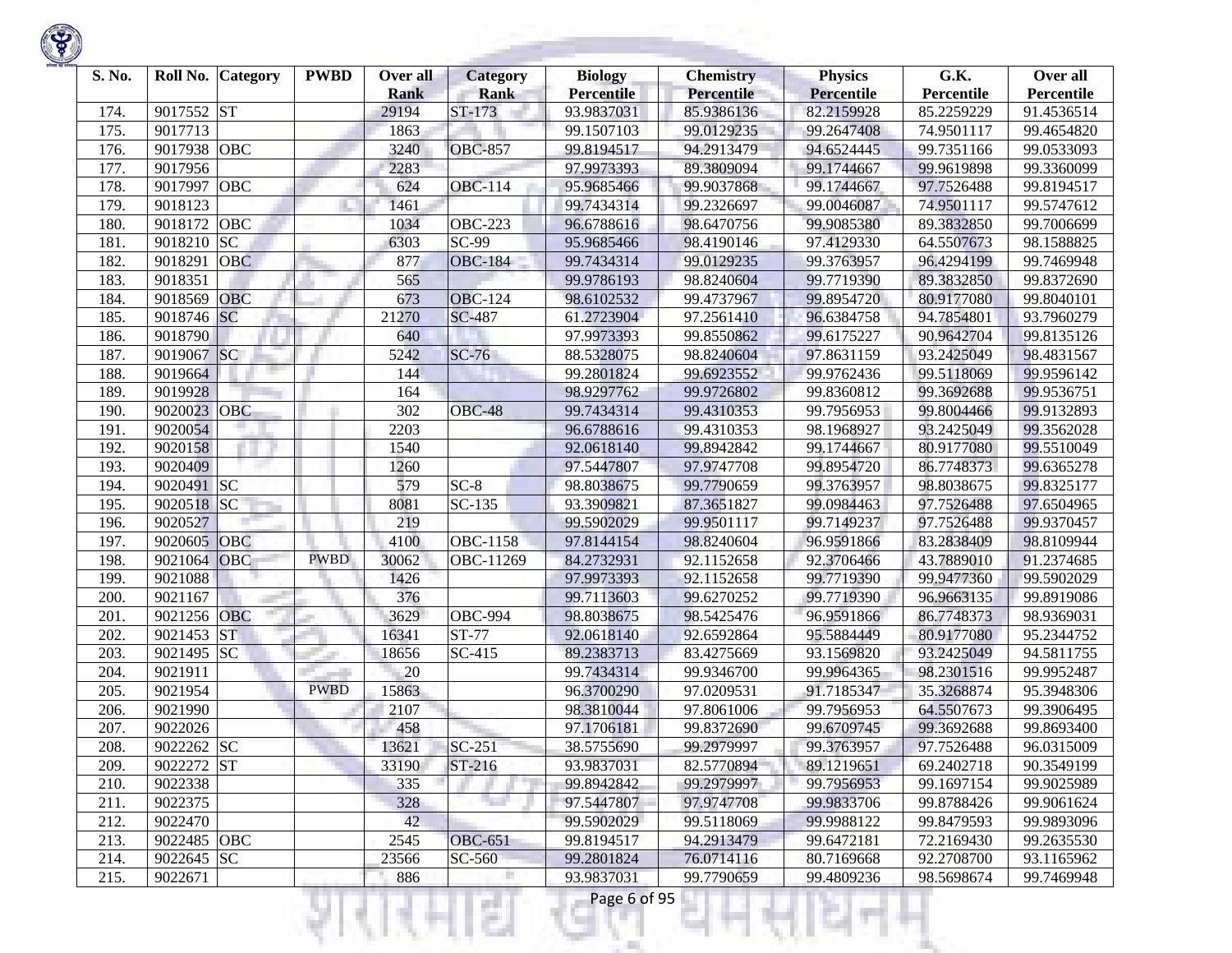

| S. No. |             | Roll No. Category | <b>PWBD</b> | Over all    | <b>Category</b> | <b>Biology</b>    | <b>Chemistry</b>  | <b>Physics</b>    | G.K.       | Over all   |
|--------|-------------|-------------------|-------------|-------------|-----------------|-------------------|-------------------|-------------------|------------|------------|
|        |             |                   |             | <b>Rank</b> | <b>Rank</b>     | <b>Percentile</b> | <b>Percentile</b> | <b>Percentile</b> | Percentile | Percentile |
| 216.   | 9022711     |                   |             | 1730        |                 | 92.0618140        | 99.5985176        | 99.6709745        | 72.2169430 | 99.4975531 |
| 217.   | 9022746     |                   |             | 1704        |                 | 94.4635815        | 98.6470756        | 99.5581318        | 97.7526488 | 99.5094313 |
| 218.   | 9022748     | OBC               |             | 1476        | <b>OBC-333</b>  | 94.4635815        | 99.6270252        | 99.3158170        | 80.9177080 | 99.5747612 |
| 219.   | 9022765     | SC                |             | 21723       | SC-499          | 97.5447807        | 88.7727467        | 89.1219651        | 69.2402718 | 93.6226065 |
| 220.   | 9022784     |                   |             | 664         |                 | 98.3810044        | 99.9501117        | 99.4809236        | 74.9501117 | 99.8087613 |
| 221.   | 9022931     |                   |             | 584         |                 | 96.3700290        | 99.5652587        | 99.8598375        | 98.2301516 | 99.8325177 |
| 222.   | 9022990     | <b>ST</b>         |             | 1330        | $ST-4$          | 99.7113603        | 98.2895425        | 99.6971065        | 72.2169430 | 99.6103958 |
| 223.   | 9023007     | <b>ST</b>         |             | 26430       | ST-154          | 89.8548487        | 85.9386136        | 93.7330736        | 80.9177080 | 92.3290730 |
| 224.   | 9023154     |                   |             | 791         |                 | 99.9512995        | 98.1220602        | 99.0984463        | 99.5118069 | 99.7695634 |
| 225.   | 9023252     |                   |             | 214         |                 | 99.3847104        | 99.7790659        | 99.8360812        | 99.9299188 | 99.9394213 |
| 226.   | 9023264     |                   |             | 303         |                 | 99.3847104        | 99.7790659        | 99.8360812        | 98.5698674 | 99.9132893 |
| 227.   | 9023646     | OBC               |             | 3496        | <b>OBC-948</b>  | 99.5902029        | 99.2326697        | 84.7804913        | 94.7854801 | 98.9772889 |
| 228.   | 9023714     |                   |             | 1186        |                 | 98.9297762        | 99.7208628        | 99.1744667        | 77.2473512 | 99.6567207 |
| 229.   | 9023769     | <b>OBC</b>        |             | 2748        | <b>OBC-712</b>  | 99.1507103        | 95.3461301        | 98.6565781        | 98.8038675 | 99.2017865 |
| 230.   | 9023773     |                   |             | 2197        |                 | 99.1507103        | 95.6739678        | 99.0046087        | 97.7526488 | 99.3562028 |
| 231.   | 9024019 SC  |                   |             | 24906       | $SC-611$        | 95.5231149        | 93.8922412        | 80.7169668        | 58.5855466 | 92.7174894 |
| 232.   | 9024141     |                   |             | 2287        |                 | 96.3700290        | 98.1220602        | 99.8360812        | 64.5507673 | 99.3360099 |
| 233.   | 9024358     | OBC               |             | 1130        | <b>OBC-246</b>  | 99.1507103        | 99.7790659        | 99.0984463        | 74.9501117 | 99.6697867 |
| 234.   | 9024463     |                   |             | 1935        |                 | 95.5231149        | 98.5425476        | 99.0046087        | 99.5118069 | 99.4429135 |
| 235.   | 9024660     |                   |             | 1618        |                 | 92.0618140        | 99.3752079        | 98.9083955        | 99.7351166 | 99.5319998 |
| 236.   | 9024866     |                   |             | 2028        |                 | 97.1706181        | 98.8240604        | 98.7908015        | 97.7526488 | 99.4120302 |
| 237.   | 9025138     | OBC               |             | 1262        | OBC-276         | 93.9837031        | 99.6270252        | 99.7719390        | 77.2473512 | 99.6365278 |
| 238.   | 9025143     | OBC               |             | 1537        | <b>OBC-356</b>  | 95.5231149        | 95.0408609        | 99.9204162        | 96.9663135 | 99.5510049 |
| 239.   | 9025299     |                   |             | 102         |                 | 99.8657766        | 99.9501117        | 99.9204162        | 98.5698674 | 99.9714924 |
| 240.   | 9025300     |                   |             | 1917        |                 | 99.3847104        | 99.0889438        | 98.6565781        | 83.2838409 | 99.4429135 |
| 241.   | 9025373     |                   |             | 1918        |                 | 99.2801824        | 99.1673398        | 99.0046087        | 72.2169430 | 99.4429135 |
| 242.   | 9025396     | <b>OBC</b>        |             | 115         | $OBC-15$        | 93.3909821        | 99.9833706        | 99.9833706        | 99.3692688 | 99.9691167 |
| 243.   | 9025498     | OBC               |             | 1602        | <b>OBC-367</b>  | 99.7113603        | 99.0889438        | 94.6524445        | 99.3692688 | 99.5319998 |
| 244.   | 9025552     |                   |             | 1008        |                 | 89.8548487        | 99.3752079        | 99.9085380        | 94.7854801 | 99.7077968 |
| 245.   | 9025553     |                   |             | 1916        |                 | 99.9073502        | 99.0129235        | 91.0331639        | 98.5698674 | 99.4429135 |
| 246.   | 9025601     |                   |             | 1610        |                 | 98.3810044        | 99.2326697        | 99.5581318        | 74.9501117 | 99.5319998 |
| 247.   | 9025628     |                   |             | 2279        |                 | 98.6102532        | 99.0129235        | 99.1744667        | 74.9501117 | 99.3360099 |
| 248.   | 9025662     | <b>OBC</b>        |             | 304         | OBC-49          | 92.5844538        | 99.9952487        | 99.7446192        | 96.9663135 | 99.9132893 |
| 249    | 9025902     |                   |             | 2033        |                 | 95.5231149        | 99.7790659        | 97.8631159        | 89.3832850 | 99.4120302 |
| 250.   | 9025929 OBC |                   |             | 3637        | <b>OBC-996</b>  | 97.5447807        | 95.9792369        | 99.6472181        | 58.5855466 | 98.9369031 |
| 251.   | 9025948     |                   |             | 255         |                 | 99.6638476        | 99.9928731        | 99.7956953        | 58.5855466 | 99.9275431 |
| 252.   | 9026137     |                   |             | 1429        |                 | 96.3700290        | 99.7980710        | 99.4227206        | 69.2402718 | 99.5902029 |
| 253.   | 9026230 SC  |                   |             | 15941       | $SC-325$        | 79.4863876        | 86.6928778        | 98.7908015        | 97.7526488 | 95.3948306 |
| 254.   | 9026362 SC  |                   |             | 1135        | $SC-13$         | 94.8721908        | 99.3752079        | 98.7908015        | 99.9477360 | 99.6697867 |
| 255.   | 9026572     |                   |             | 27          |                 | 98.3810044        | 99.9964365        | 99.9798071        | 99.5118069 | 99.9940609 |
| 256.   | 9026576 OBC |                   |             | 1731        | <b>OBC-399</b>  | 89.2383713        | 99.0129235        | 99.6971065        | 96.4294199 | 99.4975531 |
| 257.   | 9026595 OBC |                   |             | 3388        | <b>OBC-905</b>  | 94.8721908        | 98.8240604        | 98.7908015        | 86.7748373 | 99.0176747 |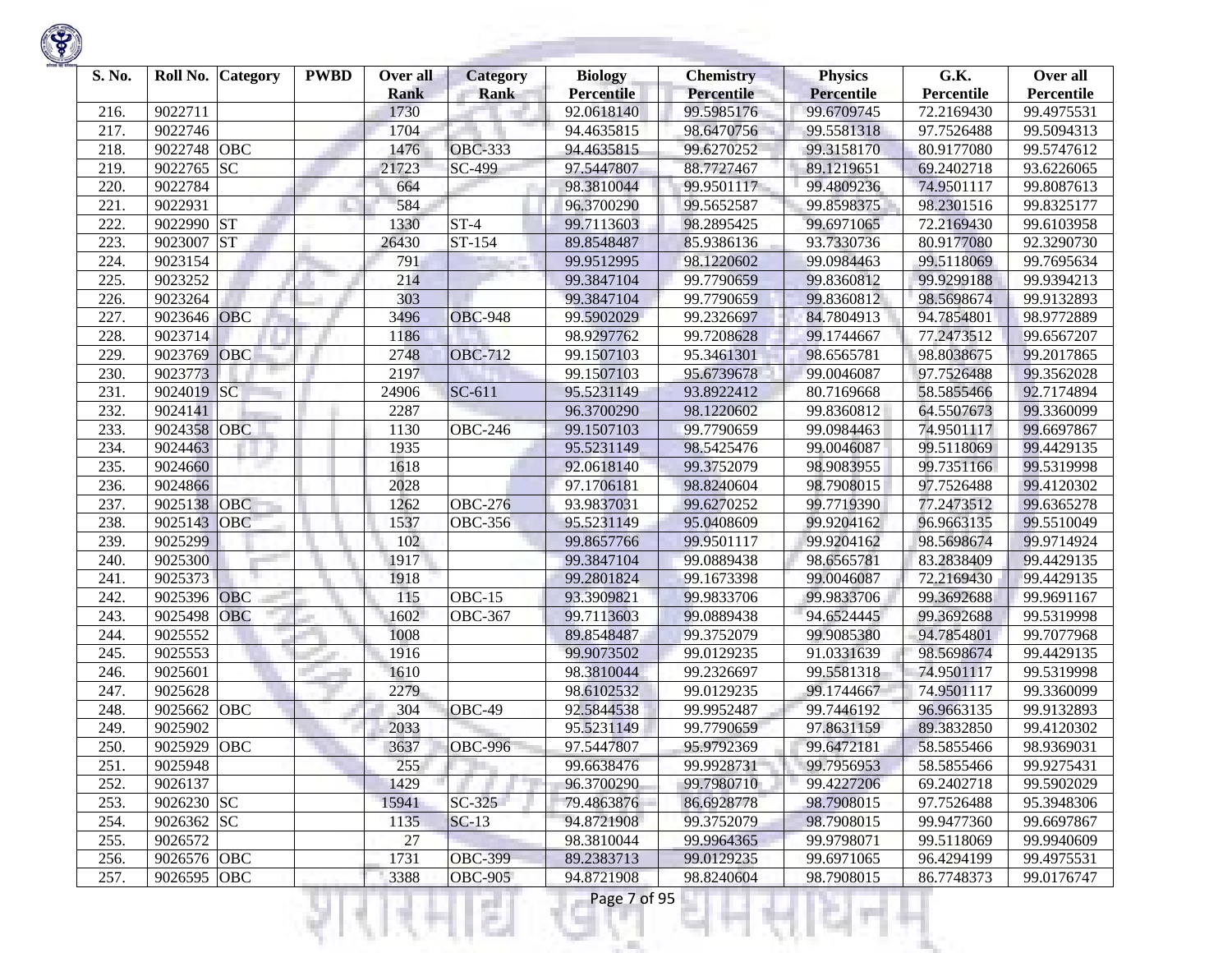

| S. No. | Roll No.   | Category   | <b>PWBD</b> | Over all<br><b>Rank</b> | <b>Category</b><br><b>Rank</b> | <b>Biology</b><br><b>Percentile</b> | <b>Chemistry</b><br><b>Percentile</b> | <b>Physics</b><br><b>Percentile</b> | G.K.<br>Percentile | Over all<br>Percentile |
|--------|------------|------------|-------------|-------------------------|--------------------------------|-------------------------------------|---------------------------------------|-------------------------------------|--------------------|------------------------|
| 258.   | 9026596    | <b>SC</b>  |             | 17860                   | SC-390                         | 93.9837031                          | 92.6592864                            | 90.2218844                          | 83.2838409         | 94.7771654             |
| 259.   | 9026839    | <b>SC</b>  |             | 23640                   | SC-566                         | 90.7385851                          | 93.8922412                            | 78.6810472                          | 89.3832850         | 93.1165962             |
| 260    | 9026872    | <b>ST</b>  |             | 30114                   | ST-186                         | 63.1325129                          | 95.9792369                            | 96.2571863                          | 77.2473512         | 91.2374685             |
| 261.   | 9026942    | <b>SC</b>  |             | 11575                   | SC-199                         | 97.9973393                          | 92.6592864                            | 95.5884449                          | 74.9501117         | 96.6444149             |
| 262.   | 9026992    |            |             | 1699                    |                                | 99.3847104                          | 99.0129235                            | 98.7908015                          | 90.9642704         | 99.5094313             |
| 263.   | 9027001    | OBC        |             | 3910                    | <b>OBC-1081</b>                | 98.3810044                          | 98.9155224                            | 89.1219651                          | 98.2301516         | 98.8585072             |
| 264.   | 9027114    |            |             | 152                     |                                | 98.8038675                          | 99.9536751                            | 99.9465482                          | 95.6941607         | 99.9560507             |
| 265.   | 9027222    | OBC        |             | 1213                    | $\overline{OBC}$ -265          | 96.3700290                          | 98.8240604                            | 99.8360812                          | 90.9642704         | 99.6484059             |
| 266.   | 9027591    |            |             | 1878                    |                                | 86.6049793                          | 98.5425476                            | 99.5201216                          | 99.9299188         | 99.4654820             |
| 267.   | 9027626    |            |             | 958                     |                                | 91.4429610                          | 99.7980710                            | 99.8705279                          | 77.2473512         | 99.7232385             |
| 268.   | 9027739    | <b>ST</b>  |             | 8951                    | $ST-34$                        | 94.4635815                          | 95.3461301                            | 94.1998860                          | 96.9663135         | 97.4176842             |
| 269.   | 9027781    |            |             | 240                     |                                | 99.2801824                          | 99.8942842                            | 99.6472181                          | 99.8004466         | 99.9311066             |
| 270.   | 9027801    | OBC        |             | 3495                    | <b>OBC-947</b>                 | 99.6638476                          | 97.0209531                            | 99.2647408                          | 49.8384568         | 98.9772889             |
| 271.   | 9028111    |            |             | 951                     |                                | 98.6102532                          | 99.2326697                            | 99.5581318                          | 96.9663135         | 99.7232385             |
| 272.   | 9028113    |            |             | 1478                    |                                | 85.8922887                          | 99.3752079                            | 99.7956953                          | 96.9663135         | 99.5747612             |
| 273.   | 9028322    | <b>OBC</b> |             | 747                     | <b>OBC-148</b>                 | 98.6102532                          | 99.7505583                            | 99.8158883                          | 64.5507673         | 99.7838172             |
| 274.   | 9028342    |            |             | 1035                    |                                | 95.9685466                          | 99.2979997                            | 99.5878272                          | 98.8038675         | 99.7006699             |
| 275.   | 9028633    |            |             | 1725                    |                                | 98.3810044                          | 99.6923552                            | 97.6671260                          | 89.3832850         | 99.4975531             |
| 276.   | 9028722    | <b>SC</b>  |             | 21207                   | $SC-486$                       | 89.2383713                          | 88.7727467                            | 96.6384758                          | 77.2473512         | 93.7960279             |
| 277.   | 9028774    | <b>OBC</b> |             | 2117                    | <b>OBC-520</b>                 | 95.9685466                          | 99.1673398                            | 98.5294816                          | 97.7526488         | 99.3906495             |
| 278.   | 9028989    |            |             | 507                     |                                | 99.7113603                          | 99.8550862                            | 98.9083955                          | 98.2301516         | 99.8515228             |
| 279.   | 9029260    | SC         |             | 11631                   | SC-202                         | 84.2732931                          | 93.4741293                            | 88.2465435                          | 99.9964365         | 96.6444149             |
| 280.   | 9029299    |            |             | 1344                    |                                | 81.5009265                          | 99.0889438                            | 99.9287309                          | 96.4294199         | 99.6103958             |
| 281.   | 9029325    | <b>OBC</b> |             | 3925                    | <b>OBC-1088</b>                | 93.3909821                          | 99.0889438                            | 99.3763957                          | 55.1788854         | 98.8585072             |
| 282.   | 9029326    | <b>OBC</b> |             | 1474                    | <b>OBC-332</b>                 | 96.3700290                          | 99.2979997                            | 99.5201216                          | 92.2708700         | 99.5747612             |
| 283.   | 9029357    | OBC        |             | 2101                    | <b>OBC-514</b>                 | 99.1507103                          | 99.6270252                            | 93.1569820                          | 95.6941607         | 99.3906495             |
| 284.   | 9029359    |            |             | 662                     |                                | 99.5902029                          | 99.9156649                            | 98.0294104                          | 94.7854801         | 99.8087613             |
| 285.   | 9029420    |            |             | 1701                    |                                | 99.1507103                          | 98.8240604                            | 98.6565781                          | 96.4294199         | 99.5094313             |
| 286.   | 9029561    | <b>OBC</b> |             | 2471                    | <b>OBC-618</b>                 | 85.8922887                          | 94.2913479                            | 99.9691167                          | 90.9642704         | 99.2861215             |
| 287.   | 9029588    |            |             | 1919                    |                                | 99.2801824                          | 98.8240604                            | 97.8631159                          | 96.4294199         | 99.4429135             |
| 288.   | 9029701    |            |             | 1464                    |                                | 98.9297762                          | 99.7980710                            | 96.6384758                          | 90.9642704         | 99.5747612             |
| 289.   | 9029742    | <b>OBC</b> |             | 2275                    | <b>OBC-564</b>                 | 99.5902029                          | 99.5652587                            | 98.6565781                          | 35.3268874         | 99.3360099             |
| 290    | 9029845    | <b>OBC</b> |             | 2661                    | <b>OBC-689</b>                 | 89.2383713                          | 99.4310353                            | 99.6709745                          | 69.2402718         | 99.2350454             |
| 291.   | 9030186    |            |             | 223                     |                                | 99.7113603                          | 99.6567207                            | 99.7149237                          | 99.9619898         | 99.9358578             |
| 292.   | 9030190    |            |             | 1467                    |                                | 97.9973393                          | 98.9155224                            | 99.0046087                          | 98.5698674         | 99.5747612             |
| 293.   | 9030232    |            |             | 957                     |                                | 92.5844538                          | 99.7208628                            | 99.6472181                          | 96.9663135         | 99.7232385             |
| 294.   | 9030334    |            |             | 204                     |                                | 99.6638476                          | 99.8550862                            | 99.8859695                          | 97.7526488         | 99.9417969             |
| 295.   | 9030338 SC |            |             | 2031                    | $SC-28$                        | 96.3700290                          | 99.1673398                            | 99.4809236                          | 83.2838409         | 99.4120302             |
| 296.   | 9030386 ST |            |             | 3508                    | $ST-11$                        | 97.1706181                          | 98.9155224                            | 97.2026892                          | 90.9642704         | 98.9772889             |
| 297.   | 9030429    | <b>OBC</b> |             | 1872                    | <b>OBC-441</b>                 | 95.5231149                          | 99.2326697                            | 99.4809236                          | 89.3832850         | 99.4654820             |
| 298.   | 9030442    |            |             | 337                     |                                | 98.6102532                          | 99.9251675                            | 99.1744667                          | 99.7351166         | 99.9025989             |
| 299.   | 9030467    |            |             | 1539                    |                                | 92.5844538                          | 92.1152658                            | 99.8954720                          | 99.8479593         | 99.5510049             |
|        |            |            |             |                         | s                              | Page 8 of 95                        |                                       |                                     |                    |                        |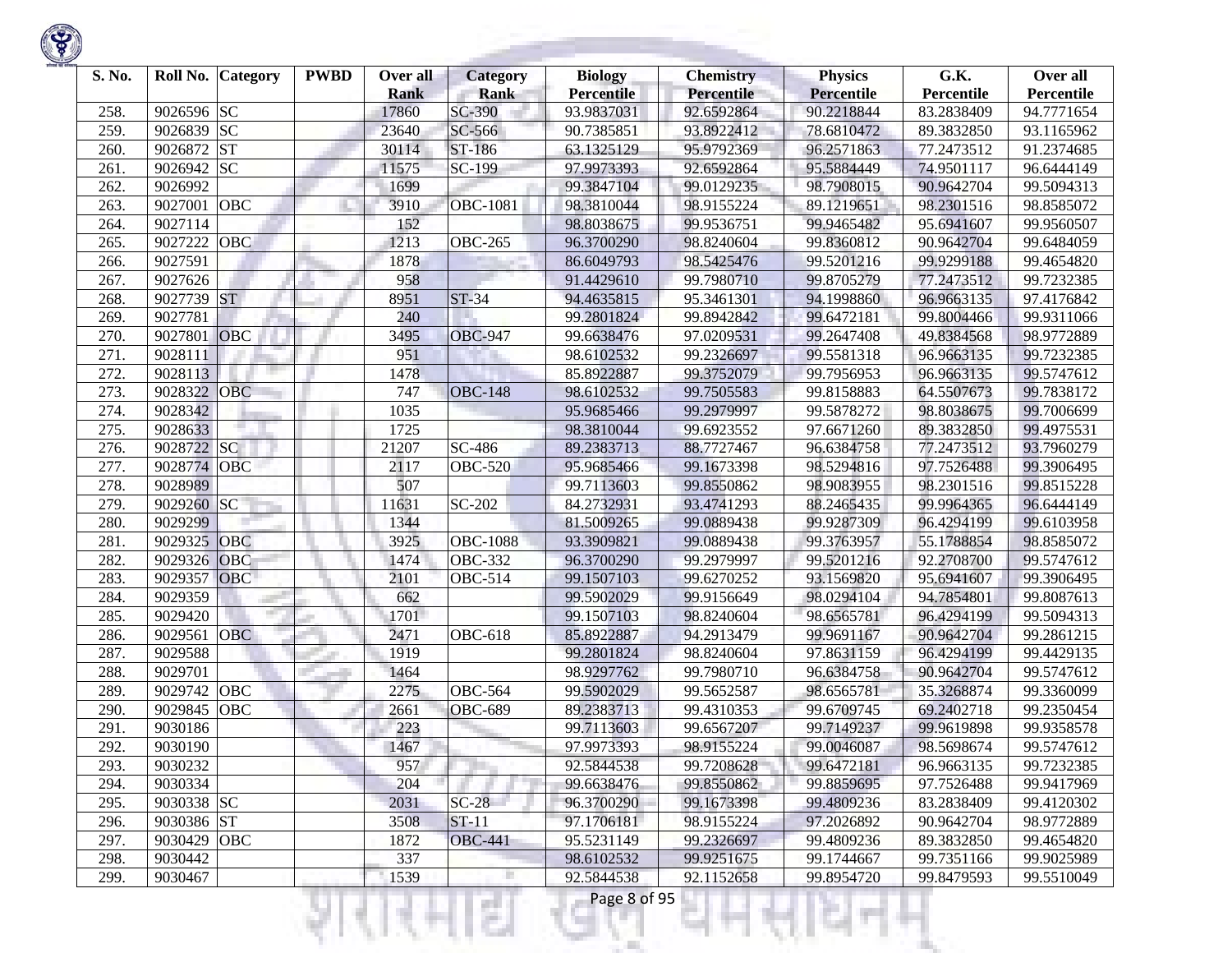

| S. No. | Roll No.    | <b>Category</b> | <b>PWBD</b> | Over all<br><b>Rank</b> | <b>Category</b><br><b>Rank</b> | <b>Biology</b><br><b>Percentile</b> | <b>Chemistry</b><br><b>Percentile</b> | <b>Physics</b><br><b>Percentile</b> | G.K.<br>Percentile | Over all<br>Percentile |
|--------|-------------|-----------------|-------------|-------------------------|--------------------------------|-------------------------------------|---------------------------------------|-------------------------------------|--------------------|------------------------|
| 300.   | 9030591     | OBC             |             | 3623                    | <b>OBC-990</b>                 | 99.8194517                          | 90.5520977                            | 98.3810044                          | 97.7526488         | 98.9369031             |
| 301.   | 9030767     |                 |             | 2202                    |                                | 97.1706181                          | 97.6409940                            | 98.3810044                          | 99.8479593         | 99.3562028             |
| 302.   | 9030768     | <b>OBC</b>      |             | 3651                    | <b>OBC-999</b>                 | 90.7385851                          | 99.2326697                            | 99.0984463                          | 80.9177080         | 98.9369031             |
| 303.   | 9030776     |                 |             | 1864                    |                                | 99.1507103                          | 98.9155224                            | 98.0294104                          | 96.4294199         | 99.4654820             |
| 304.   | 9030850     |                 |             | 1133                    |                                | 97.5447807                          | 99.3752079                            | 99.4809236                          | 96.4294199         | 99.6697867             |
| 305.   | 9030934     | OBC             |             | 3635                    | <b>OBC-995</b>                 | 97.5447807                          | 98.4190146                            | 97.2026892                          | 94.7854801         | 98.9369031             |
| 306.   | 9031129     |                 |             | 794                     |                                | 99.1507103                          | 99.0889438                            | 99.8158883                          | 89.3832850         | 99.7695634             |
| 307.   | 9031376     | SC              |             | 22996                   | SC-538                         | 89.2383713                          | 85.2057300                            | 94.6524445                          | 85.2259229         | 93.3102105             |
| 308.   | 9031428     | <b>OBC</b>      |             | 3627                    | <b>OBC-992</b>                 | 99.2801824                          | 97.9747708                            | 91.0331639                          | 99.1697154         | 98.9369031             |
| 309.   | 9031648     | <b>OBC</b>      |             | 4113                    | <b>OBC-1161</b>                | 93.3909821                          | 96.2464959                            | 99.6709745                          | 80.9177080         | 98.8109944             |
| 310.   | 9031742     |                 |             | 1612                    |                                | 97.9973393                          | 99.5118069                            | 97.8631159                          | 96.9663135         | 99.5319998             |
| 311.   | 9031761     | <b>SC</b>       |             | 13193                   | SC-243                         | 81.5009265                          | 92.6592864                            | 99.0046087                          | 89.3832850         | 96.1776025             |
| 312.   | 9031943     |                 |             | 2204                    |                                | 96.6788616                          | 98.2895425                            | 99.5581318                          | 90.9642704         | 99.3562028             |
| 313.   | 9032058     | SC              |             | 22960                   | SC-537                         | 92.5844538                          | 96.4959377                            | 75.2458783                          | 61.7047560         | 93.3102105             |
| 314.   | 9032341     |                 |             | 793                     |                                | 99.4583551                          | 99.6923552                            | 99.5201216                          | 72.2169430         | 99.7695634             |
| 315.   | 9032380     | $\overline{SC}$ |             | 1941                    | $SC-27$                        | 87.6561980                          | 99.5118069                            | 99.0046087                          | 99.3692688         | 99.4429135             |
| 316.   | 9032468     | OBC             |             | 2649                    | <b>OBC-687</b>                 | 96.6788616                          | 97.8061006                            | 99.5581318                          | 83.2838409         | 99.2350454             |
| 317.   | 9032549     | <b>OBC</b>      |             | 4122                    | <b>OBC-1166</b>                | 88.5328075                          | 99.5118069                            | 96.9591866                          | 94.7854801         | 98.8109944             |
| 318.   | 9032559     | SC              |             | 8064                    | SC-134                         | 96.6788616                          | 98.9155224                            | 86.2581366                          | 80.9177080         | 97.6504965             |
| 319.   | 9032640     |                 |             | 952                     |                                | 98.3810044                          | 99.7790659                            | 99.6472181                          | 69.2402718         | 99.7232385             |
| 320.   | 9032652     | <b>OBC</b>      |             | 2546                    | <b>OBC-652</b>                 | 99.4583551                          | 98.7397254                            | 95.9400390                          | 93.2425049         | 99.2635530             |
| 321.   | 9032703     |                 |             | 1301                    |                                | 93.3909821                          | 99.0129235                            | 99.7719390                          | 90.9642704         | 99.6270252             |
| 322.   | 9032885     | <b>OBC</b>      |             | 2464                    | <b>OBC-617</b>                 | 94.8721908                          | 97.6409940                            | 99.3158170                          | 97.7526488         | 99.2861215             |
| 323.   | 9032935     | SC              |             | 24257                   | SC-590                         | 92.0618140                          | 81.6410890                            | 94.6524445                          | 89.3832850         | 92.9134794             |
| 324.   | 9032939     | OBC             |             | 4086                    | <b>OBC-1153</b>                | 99.6638476                          | 97.8061006                            | 95.2035920                          | 86.7748373         | 98.8109944             |
| 325.   | 9033147     | OBC             |             | 3373                    | <b>OBC-902</b>                 | 98.8038675                          | 98.2895425                            | 97.4129330                          | 86.7748373         | 99.0176747             |
| 326.   | 9033311     | <b>OBC</b>      |             | 2402                    | <b>OBC-593</b>                 | 99.1507103                          | 99.8230152                            | 91.0331639                          | 83.2838409         | 99.3110657             |
| 327.   | 9033322     |                 |             | 74                      |                                | 94.8721908                          | 99.9726802                            | 99.9762436                          | 99.9714924         | 99.9798071             |
| 328.   | 9033466     | <b>OBC</b>      |             | 2460                    | <b>OBC-615</b>                 | 97.1706181                          | 99.4310353                            | 97.8631159                          | 90.9642704         | 99.2861215             |
| 329.   | 9033496     |                 |             | 114                     |                                | 94.8721908                          | 99.9346700                            | 99.9952487                          | 98.5698674         | 99.9691167             |
| 330.   | 9033578     | OBC             |             | 509                     | $\overline{OBC}$ -92           | 97.9973393                          | 99.9643655                            | 99.4809236                          | 89.3832850         | 99.8515228             |
| 331.   | 9033923     |                 |             | 1258                    |                                | 99.1507103                          | 99.6923552                            | 95.5884449                          | 98.5698674         | 99.6365278             |
| 332.   | 9034169     | <b>ST</b>       |             | 29153                   | ST-172                         | 97.8144154                          | 84.2673540                            | 52.4374020                          | 90.9642704         | 91.4536514             |
| 333.   | 9034170     |                 |             | 1434                    |                                | 85.8922887                          | 99.7505583                            | 99.7149237                          | 90.9642704         | 99.5902029             |
| 334.   | 9034229     |                 |             | 2288                    |                                | 95.9685466                          | 99.4310353                            | 99.4809236                          | 64.5507673         | 99.3360099             |
| 335.   | 9034272     |                 |             | 79                      |                                | 98.6102532                          | 99.9251675                            | 99.9904975                          | 99.1697154         | 99.9786193             |
| 336.   | 9034309     |                 |             | 2096                    |                                | 99.7113603                          | 98.9155224                            | 97.4129330                          | 85.2259229         | 99.3906495             |
| 337.   | 9034363     |                 |             | 1211                    |                                | 97.5447807                          | 99.5118069                            | 99.4809236                          | 90.9642704         | 99.6484059             |
| 338.   | 9034580 ST  |                 |             | 23638                   | ST-127                         | 91.4429610                          | 81.6410890                            | 97.2026892                          | 77.2473512         | 93.1165962             |
| 339.   | 9034852     |                 |             | 1082                    |                                | 97.8144154                          | 99.0889438                            | 99.3763957                          | 99.3692688         | 99.6887918             |
| 340.   | 9034898 OBC |                 |             | 4099                    | <b>OBC-1157</b>                | 97.9973393                          | 96.4959377                            | 95.9400390                          | 99.3692688         | 98.8109944             |
| 341.   | 9034960     |                 |             | 1423                    |                                | 99.7113603                          | 98.7397254                            | 99.2647408                          | 86.7748373         | 99.5902029             |
|        |             |                 |             |                         |                                | Page 9 of 95                        |                                       |                                     |                    |                        |

**Contract Contract**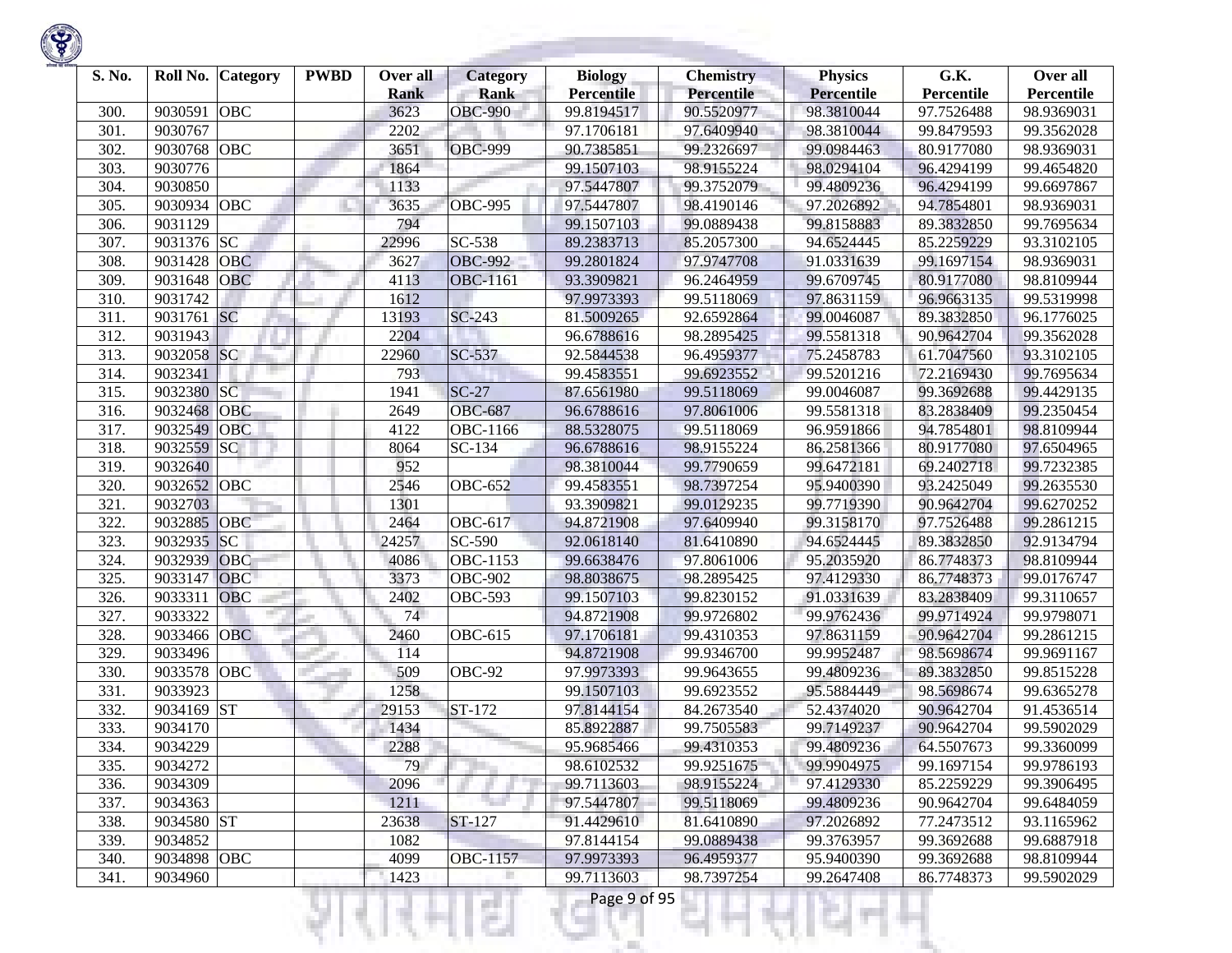

| S. No. |             | Roll No. Category | <b>PWBD</b> | Over all<br><b>Rank</b> | <b>Category</b><br><b>Rank</b> | <b>Biology</b><br><b>Percentile</b> | <b>Chemistry</b><br>Percentile | <b>Physics</b><br><b>Percentile</b> | G.K.<br>Percentile | Over all<br>Percentile |
|--------|-------------|-------------------|-------------|-------------------------|--------------------------------|-------------------------------------|--------------------------------|-------------------------------------|--------------------|------------------------|
| 342.   | 9035141     | <b>SC</b>         |             | 26422                   | SC-673                         | 90.7385851                          | 90.5520977                     | 91.7185347                          | 69.2402718         | 92.3290730             |
| 343.   | 9035209     |                   |             | 1027                    |                                | 99.7113603                          | 97.0209531                     | 99.6709745                          | 98.2301516         | 99.7006699             |
| 344.   | 9035306     | <b>OBC</b>        |             | 2106                    | OBC-517                        | 98.3810044                          | 99.1673398                     | 97.4129330                          | 96.9663135         | 99.3906495             |
| 345.   | 9035477     | OBC               |             | 945                     | <b>OBC-201</b>                 | 96.3700290                          | 99.6923552                     | 99.3763957                          | 98.2301516         | 99.7315532             |
| 346.   | 9035648     | OBC               |             | 3524                    | <b>OBC-958</b>                 | 89.2383713                          | 98.7397254                     | 98.6565781                          | 98.2301516         | 98.9772889             |
| 347.   | 9035669     |                   |             | 430                     |                                | 90.7385851                          | 99.7980710                     | 99.9085380                          | 99.5118069         | 99.8764670             |
| 348.   | 9035855     | <b>SC</b>         |             | 6582                    | $SC-104$                       | 99.5902029                          | 99.0889438                     | 66.1899558                          | 85.2259229         | 98.0852378             |
| 349.   | 9036026     |                   |             | 641                     |                                | 97.8144154                          | 99.3752079                     | 99.7446192                          | 99.1697154         | 99.8135126             |
| 350.   | 9036201     | <b>SC</b>         |             | 25707                   | SC-645                         | 95.9685466                          | 70.8070034                     | 98.5294816                          | 46.8522830         | 92.5108091             |
| 351.   | 9036354     |                   |             | 1784                    |                                | 98.9297762                          | 99.5118069                     | 98.0294104                          | 86.7748373         | 99.4832993             |
| 352.   | 9036413     | <b>OBC</b>        |             | 2409                    | <b>OBC-596</b>                 | 94.8721908                          | 98.4190146                     | 99.5581318                          | 92.2708700         | 99.3110657             |
| 353.   | 9036502     | SC                |             | 2839                    | $SC-41$                        | 98.9297762                          | 99.0129235                     | 95.2035920                          | 95.6941607         | 99.1768423             |
| 354.   | 9036525     | <b>SC</b>         |             | 5010                    | $SC-71$                        | 98.3810044                          | 96.7584454                     | 96.2571863                          | 94.7854801         | 98.5389842             |
| 355.   | 9036535     | OBC               |             | 1471                    | <b>OBC-331</b>                 | 97.5447807                          | 98.5425476                     | 99.3763957                          | 98.8038675         | 99.5747612             |
| 356.   | 9036678     | <b>OBC</b>        |             | 3638                    | <b>OBC-997</b>                 | 95.9685466                          | 99.8230152                     | 93.1569820                          | 74.9501117         | 98.9369031             |
| 357.   | 9036682     |                   |             | 462                     |                                | 99.3847104                          | 99.2979997                     | 99.6971065                          | 99.7351166         | 99.8657766             |
| 358.   | 9036686     |                   |             | 2111                    |                                | 97.5447807                          | 99.8550862                     | 99.0046087                          | 26.8601226         | 99.3906495             |
| 359.   | 9036692     |                   |             | 1085                    |                                | 89.8548487                          | 99.1673398                     | 99.9619898                          | 80.9177080         | 99.6887918             |
| 360.   | 9036809     |                   |             | 1081                    |                                | 97.8144154                          | 99.8835939                     | 98.1968927                          | 93.2425049         | 99.6887918             |
| 361.   | 9036831     |                   |             | 1609                    |                                | 98.6102532                          | 99.5985176                     | 98.9083955                          | 77.2473512         | 99.5319998             |
| 362.   | 9036987     |                   |             | 77                      |                                | 99.7434314                          | 99.9417969                     | 99.9619898                          | 98.8038675         | 99.9786193             |
| 363.   | 9037176     |                   |             | 2208                    |                                | 92.0618140                          | 99.3752079                     | 99.0984463                          | 96.4294199         | 99.3562028             |
| 364.   | 9037182     | SC                |             | 11613                   | SC-201                         | 92.0618140                          | 93.4741293                     | 95.2035920                          | 96.4294199         | 96.6444149             |
| 365.   | 9037336 OBC |                   |             | 3036                    | <b>OBC-806</b>                 | 98.8038675                          | 98.1220602                     | 92.3706466                          | 99.8004466         | 99.1150758             |
| 366.   | 9037486     |                   |             | 78                      |                                | 99.2801824                          | 99.9643655                     | 99.9916853                          | 90.9642704         | 99.9786193             |
| 367.   | 9037510     |                   |             | 1116                    |                                | 90.7385851                          | 99.6270252                     | 99.7446192                          | 86.7748373         | 99.6769136             |
| 368.   | 9037531     |                   |             | 1302                    |                                | 93.3909821                          | 98.7397254                     | 99.8859695                          | 90.9642704         | 99.6270252             |
| 369.   | 9037577     | SC                |             | 17291                   | $\overline{SC}$ -368           | 99.5902029                          | 85.2057300                     | 96.6384758                          | 29.7524588         | 94.9398964             |
| 370.   | 9037578     | <b>OBC</b>        |             | 1425                    | <b>OBC-313</b>                 | 99.3847104                          | 99.2979997                     | 97.2026892                          | 98.5698674         | 99.5902029             |
| 371.   | 9037673     |                   |             | 711                     |                                | 99.8942842                          | 99.8230152                     | 98.5294816                          | 86.7748373         | 99.7945075             |
| 372.   | 9037823     | OBC               |             | 1528                    | <b>OBC-353</b>                 | 99.8942842                          | 99.2326697                     | 99.5878272                          | 26.8601226         | 99.5510049             |
| 373.   | 9037964     | <b>SC</b>         |             | 17320                   | SC-370                         | 97.8144154                          | 85.9386136                     | 89.1219651                          | 93.2425049         | 94.9398964             |
| 374.   | 9037966     |                   |             | 95                      |                                | 99.1507103                          | 99.8942842                     | 99.9726802                          | 99.7351166         | 99.9738680             |
| 375.   | 9038062     | <b>OBC</b>        |             | 3393                    | <b>OBC-907</b>                 | 93.3909821                          | 97.9747708                     | 99.1744667                          | 95.6941607         | 99.0176747             |
| 376.   | 9038107     |                   |             | 2195                    |                                | 99.2801824                          | 99.0129235                     | 97.6671260                          | 92.2708700         | 99.3562028             |
| 377.   | 9038186     |                   |             | 2291                    |                                | 89.8548487                          | 99.2979997                     | 99.7446192                          | 74.9501117         | 99.3360099             |
| 378.   | 9038203 OBC |                   |             | 1209                    | <b>OBC-263</b>                 | 99.3847104                          | 97.9747708                     | 99.6175227                          | 95.6941607         | 99.6484059             |
| 379.   | 9038208     | OBC               |             | 1608                    | <b>OBC-370</b>                 | 98.6102532                          | 99.8740913                     | 98.5294816                          | 55.1788854         | 99.5319998             |
| 380.   | 9038231     |                   |             | 1340                    |                                | 94.8721908                          | 99.6567207                     | 99.5878272                          | 83.2838409         | 99.6103958             |
| 381.   | 9038280     |                   |             | 845                     |                                | 99.5902029                          | 99.8835939                     | 98.0294104                          | 89.3832850         | 99.7541217             |
| 382.   | 9038329     |                   |             | 1705                    |                                | 93.3909821                          | 99.9037868                     | 98.7908015                          | 77.2473512         | 99.5094313             |
| 383.   | 9038387 OBC |                   |             | 2753                    | <b>OBC-714</b>                 | 98.3810044                          | 99.3752079                     | 97.6671260                          | 80.9177080         | 99.2017865             |

₹Н

ĸ

щH

ч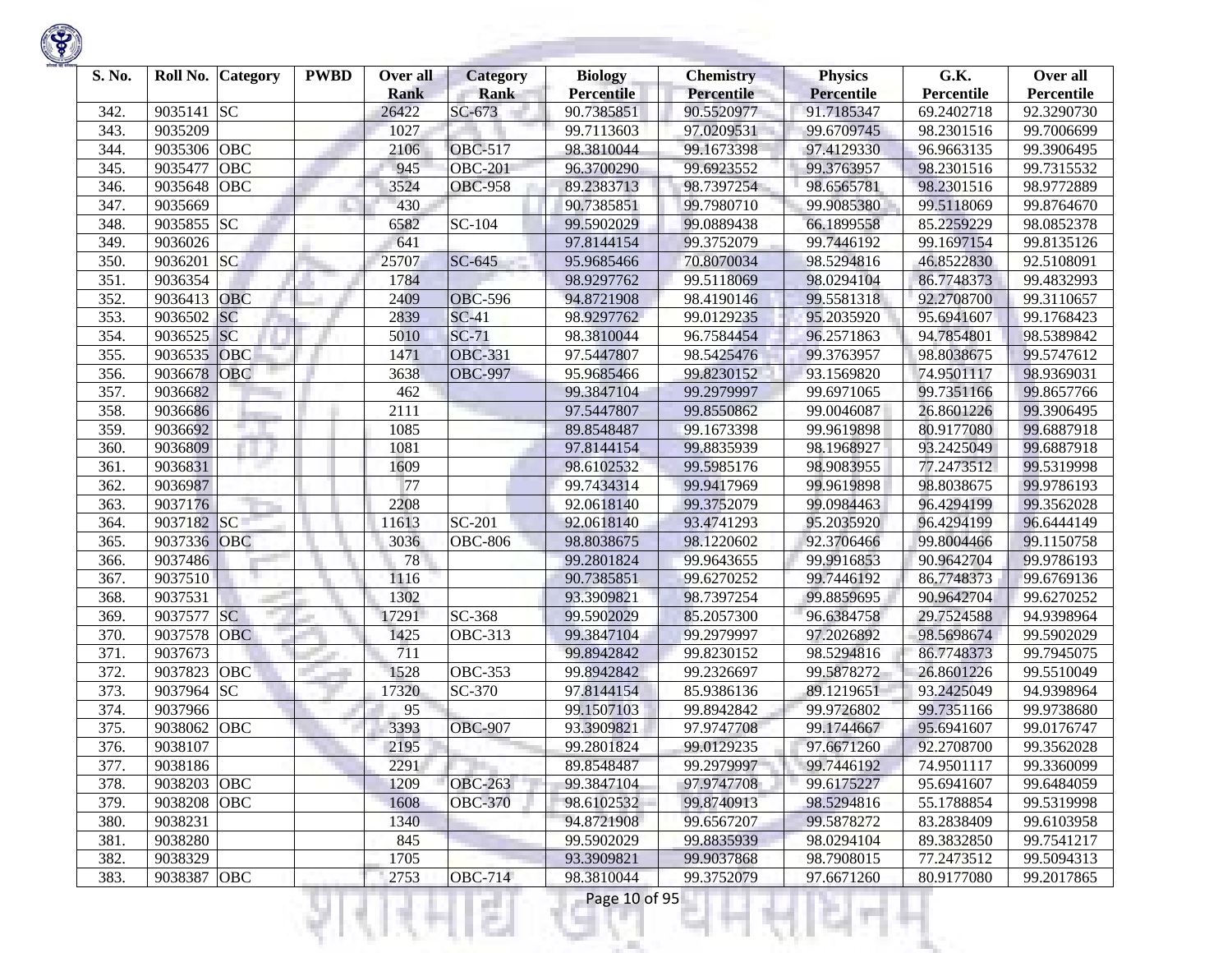

| S. No. | Roll No.    | <b>Category</b> | <b>PWBD</b> | Over all<br><b>Rank</b> | <b>Category</b><br><b>Rank</b> | <b>Biology</b><br><b>Percentile</b> | <b>Chemistry</b><br><b>Percentile</b> | <b>Physics</b><br><b>Percentile</b> | G.K.<br>Percentile | Over all<br>Percentile |
|--------|-------------|-----------------|-------------|-------------------------|--------------------------------|-------------------------------------|---------------------------------------|-------------------------------------|--------------------|------------------------|
| 384.   | 9038402     | <b>OBC</b>      |             | 1430                    | OBC-316                        | 95.5231149                          | 98.5425476                            | 99.6472181                          | 98.5698674         | 99.5902029             |
| 385.   | 9038512     |                 |             | 1298                    |                                | 95.5231149                          | 99.4737967                            | 99.1744667                          | 98.5698674         | 99.6270252             |
| 386.   | 9038735     | OBC             |             | 3157                    | <b>OBC-833</b>                 | 98.6102532                          | 98.6470756                            | 97.6671260                          | 89.3832850         | 99.0853803             |
| 387.   | 9038943     |                 |             | 715                     |                                | 98.8038675                          | 99.9417969                            | 97.8631159                          | 95.6941607         | 99.7945075             |
| 388.   | 9038971     | SC              |             | 18982                   | SC-422                         | 94.8721908                          | 93.1070936                            | 80.7169668                          | 92.2708700         | 94.4374495             |
| 389.   | 9038976     | OBC             |             | 3374                    | <b>OBC-903</b>                 | 98.6102532                          | 99.4737967                            | 98.5294816                          | 32.6186630         | 99.0176747             |
| 390.   | 9038994     |                 |             | 1296                    |                                | 96.6788616                          | 99.4310353                            | 98.6565781                          | 99.3692688         | 99.6270252             |
| 391.   | 9039022     |                 |             | 2105                    |                                | 98.3810044                          | 99.5652587                            | 98.1968927                          | 80.9177080         | 99.3906495             |
| 392.   | 9039156     |                 |             | 232                     |                                | 97.5447807                          | 99.7505583                            | 99.9536751                          | 99.1697154         | 99.9334822             |
| 393.   | 9039493     |                 |             | 765                     |                                | 95.9685466                          | 99.6567207                            | 99.7956953                          | 92.2708700         | 99.7790659             |
| 394.   | 9039620     |                 |             | 2273                    |                                | 99.9584264                          | 98.9155224                            | 86.2581366                          | 98.2301516         | 99.3360099             |
| 395.   | 9039624     |                 |             | 879                     |                                | 99.4583551                          | 99.2326697                            | 99.0984463                          | 98.8038675         | 99.7469948             |
| 396.   | 9040025     |                 |             | 1031                    |                                | 97.1706181                          | 99.8230152                            | 98.3810044                          | 98.2301516         | 99.7006699             |
| 397.   | 9040101     |                 |             | 792                     |                                | 99.8194517                          | 99.9037868                            | 97.2026892                          | 86.7748373         | 99.7695634             |
| 398.   | 9040420     |                 |             | 1469                    |                                | 97.8144154                          | 99.0889438                            | 99.0984463                          | 97.7526488         | 99.5747612             |
| 399.   | 9040583     |                 |             | 1080                    |                                | 99.1507103                          | 99.4737967                            | 99.5201216                          | 85.2259229         | 99.6887918             |
| 400.   | 9040585     |                 |             | 1703                    |                                | 97.5447807                          | 99.0889438                            | 99.0984463                          | 96.4294199         | 99.5094313             |
| 401.   | 9040657     | <b>OBC</b>      |             | 1466                    | <b>OBC-330</b>                 | 98.3810044                          | 99.2326697                            | 98.9083955                          | 96.4294199         | 99.5747612             |
| 402.   | 9040762     |                 |             | 1939                    |                                | 90.7385851                          | 99.3752079                            | 99.5201216                          | 94.7854801         | 99.4429135             |
| 403.   | 9040823 ST  |                 |             | 21786                   | ST-117                         | 88.5328075                          | 95.6739678                            | 84.7804913                          | 83.2838409         | 93.6226065             |
| 404.   | 9040911     |                 |             | 366                     |                                | 98.8038675                          | 99.6923552                            | 99.7956953                          | 99.3692688         | 99.8966599             |
| 405.   | 9041106     |                 |             | 1932                    |                                | 97.5447807                          | 98.4190146                            | 96.9591866                          | 99.9619898         | 99.4429135             |
| 406.   | 9041123     |                 |             | 2207                    |                                | 93.9837031                          | 99.7980710                            | 95.5884449                          | 95.6941607         | 99.3562028             |
| 407.   | 9041375 ST  |                 |             | 19527                   | ST-99                          | 86.6049793                          | 96.4959377                            | 80.7169668                          | 86.7748373         | 94.2913479             |
| 408.   | 9041396 SC  |                 |             | 11298                   | $\overline{SC}$ -194           | 96.6788616                          | 93.4741293                            | 97.6671260                          | 61.7047560         | 96.7418159             |
| 409.   | 9041458     | <b>OBC</b>      |             | 3038                    | <b>OBC-807</b>                 | 98.8038675                          | 92.1152658                            | 99.6971065                          | 90.9642704         | 99.1150758             |
| 410.   | 9041493     | <b>OBC</b>      |             | 1541                    | <b>OBC-357</b>                 | 92.0618140                          | 99.8230152                            | 99.4227206                          | 83.2838409         | 99.5510049             |
| 411.   | 9041555     | OBC             |             | 3929                    | OBC-1091                       | 90.7385851                          | 98.6470756                            | 97.8631159                          | 98.5698674         | 98.8585072             |
| 412.   | 9041615     | <b>SC</b>       |             | 10216                   | SC-169                         | 79.4863876                          | 96.2464959                            | 97.2026892                          | 97.7526488         | 97.0518364             |
| 413.   | 9041878     |                 |             | 610                     |                                | 99.1507103                          | 99.5652587                            | 99.7446192                          | 94.7854801         | 99.8218273             |
| 414.   | 9041988     | <b>SC</b>       |             | 7554                    | $SC-123$                       | 96.6788616                          | 99.0129235                            | 91.0331639                          | 69.2402718         | 97.8025372             |
| 415.   | 9042046     |                 |             | 2289                    |                                | 93.3909821                          | 99.3752079                            | 98.5294816                          | 94.7854801         | 99.3360099             |
| 416.   | 9042085     |                 |             | 625                     |                                | 93.3909821                          | 99.7505583                            | 99.7719390                          | 99.1697154         | 99.8194517             |
| 417.   | 9042094     | OBC             |             | 2032                    | <b>OBC-496</b>                 | 96.3700290                          | 98.4190146                            | 99.5878272                          | 92.2708700         | 99.4120302             |
| 418.   | 9042200 SC  |                 |             | 11755                   | SC-205                         | 97.5447807                          | 97.6409940                            | 84.7804913                          | 72.2169430         | 96.5422626             |
| 419.   | 9042252 OBC |                 |             | 954                     | <b>OBC-204</b>                 | 97.9973393                          | 99.7790659                            | 99.5878272                          | 77.2473512         | 99.7232385             |
| 420.   | 9042325 OBC |                 |             | 3255                    | <b>OBC-861</b>                 | 97.1706181                          | 98.2895425                            | 99.2647408                          | 77.2473512         | 99.0533093             |
| 421.   | 9042720     |                 |             | 213                     |                                | 99.7113603                          | 99.5652587                            | 99.9346700                          | 98.8038675         | 99.9394213             |
| 422.   | 9042921     | OBC             |             | 2194                    | <b>OBC-547</b>                 | 99.3847104                          | 98.8240604                            | 97.4129330                          | 94.7854801         | 99.3562028             |
| 423.   | 9042986 OBC |                 |             | 3053                    | <b>OBC-812</b>                 | 92.0618140                          | 97.8061006                            | 99.0046087                          | 99.3692688         | 99.1150758             |
| 424.   | 9043090 OBC |                 |             | 2410                    | <b>OBC-597</b>                 | 94.4635815                          | 99.7790659                            | 98.1968927                          | 80.9177080         | 99.3110657             |
| 425.   | 9043144 SC  |                 |             | 6987                    | $SC-110$                       | 97.1706181                          | 99.3752079                            | 91.7185347                          | 49.8384568         | 97.9664560             |
|        |             |                 |             |                         | ç.                             | Page 11 of 95                       |                                       |                                     |                    |                        |

**STATISTICS** 

**State State**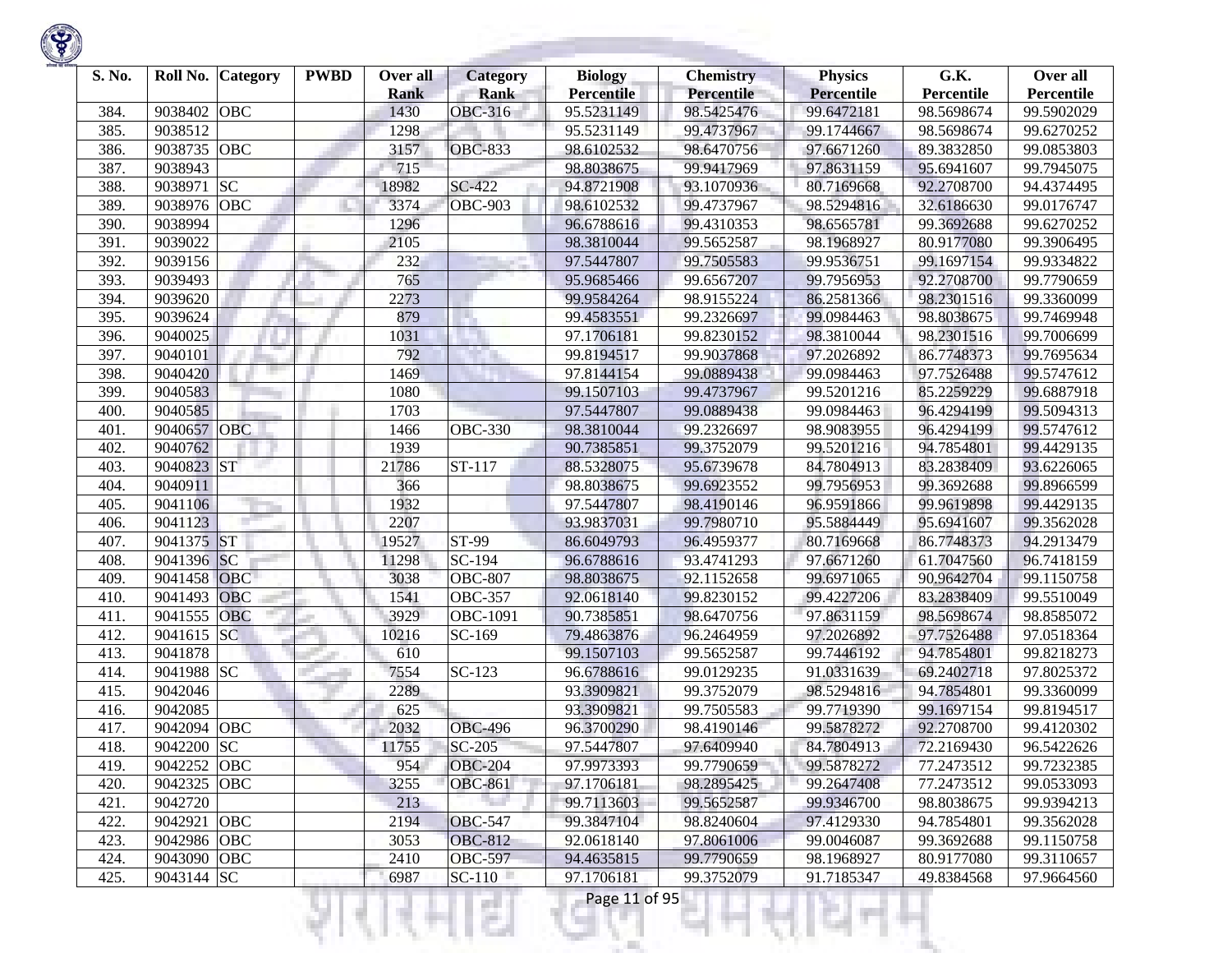

| S. No. |             | Roll No. Category | <b>PWBD</b> | Over all<br><b>Rank</b> | <b>Category</b><br><b>Rank</b> | <b>Biology</b><br><b>Percentile</b> | <b>Chemistry</b><br>Percentile | <b>Physics</b><br><b>Percentile</b> | G.K.<br>Percentile | Over all<br>Percentile |
|--------|-------------|-------------------|-------------|-------------------------|--------------------------------|-------------------------------------|--------------------------------|-------------------------------------|--------------------|------------------------|
| 426.   | 9043406     | OBC               |             | 4276                    | <b>OBC-1225</b>                | 98.6102532                          | 94.6702618                     | 99.0984463                          | 89.3832850         | 98.7622939             |
| 427.   | 9043435     |                   |             | 1535                    |                                | 95.9685466                          | 99.0129235                     | 99.1744667                          | 99.1697154         | 99.5510049             |
| 428.   | 9043475     | OBC               |             | 1138                    | <b>OBC-247</b>                 | 91.4429610                          | 99.9726802                     | 99.3763957                          | 69.2402718         | 99.6697867             |
| 429.   | 9043750     | SC                |             | 6989                    | $\overline{SC}$ -111           | 96.6788616                          | 98.9155224                     | 95.5884449                          | 49.8384568         | 97.9664560             |
| 430.   | 9043753     | OBC               |             | 2029                    | <b>OBC-495</b>                 | 96.3700290                          | 99.5652587                     | 96.2571863                          | 98.2301516         | 99.4120302             |
| 431.   | 9043862     | <b>ST</b>         |             | 20064                   | ST-101                         | 93.9837031                          | 96.2464959                     | 91.0331639                          | 40.5532855         | 94.1309925             |
| 432.   | 9044227     | <b>SC</b>         |             | 17906                   | SC-391                         | 86.6049793                          | 95.9792369                     | 91.0331639                          | 80.9177080         | 94.7771654             |
| 433.   | 9044269     |                   |             | 1542                    |                                | 90.7385851                          | 99.8740913                     | 97.8631159                          | 98.5698674         | 99.5510049             |
| 434.   | 9044276     |                   |             | 457                     |                                | 99.8942842                          | 99.7980710                     | 99.4227206                          | 94.7854801         | 99.8693400             |
| 435.   | 9044358 SC  |                   |             | 14836                   | <b>SC-290</b>                  | 97.5447807                          | 90.5520977                     | 91.7185347                          | 86.7748373         | 95.6609018             |
| 436.   | 9044403     |                   |             | 710                     |                                | 99.9429847                          | 98.5425476                     | 99.8598375                          | 74.9501117         | 99.7945075             |
| 437.   | 9044476     | <b>OBC</b>        |             | 1868                    | <b>OBC-440</b>                 | 96.6788616                          | 99.1673398                     | 99.1744667                          | 92.2708700         | 99.4654820             |
| 438.   | 9044561     | OBC               |             | 4274                    | <b>OBC-1224</b>                | 99.3847104                          | 97.2561410                     | 97.4129330                          | 72.2169430         | 98.7622939             |
| 439.   | 9044632     | <b>OBC</b>        |             | 3252                    | <b>OBC-860</b>                 | 97.8144154                          | 99.3752079                     | 97.4129330                          | 72.2169430         | 99.0533093             |
| 440.   | 9044682     |                   |             | 955                     |                                | 97.5447807                          | 98.8240604                     | 99.7446192                          | 98.2301516         | 99.7232385             |
| 441.   | 9044784     | <b>OBC</b>        |             | 1465                    | <b>OBC-329</b>                 | 98.6102532                          | 98.4190146                     | 98.1968927                          | 99.8788426         | 99.5747612             |
| 442.   | 9044813     |                   |             | 2022                    |                                | 99.4583551                          | 97.0209531                     | 99.0046087                          | 96.9663135         | 99.4120302             |
| 443.   | 9044850     | <b>OBC</b>        |             | 2852                    | <b>OBC-743</b>                 | 96.3700290                          | 99.2326697                     | 98.6565781                          | 83.2838409         | 99.1768423             |
| 444.   | 9044856 OBC |                   |             | 3511                    | <b>OBC-952</b>                 | 95.9685466                          | 98.7397254                     | 98.7908015                          | 83.2838409         | 98.9772889             |
| 445.   | 9045000     | OBC               |             | 2453                    | OBC-612                        | 99.9512995                          | 99.1673398                     | 98.0294104                          | 35.3268874         | 99.2861215             |
| 446.   | 9045185     | OBC               |             | 2196                    | <b>OBC-548</b>                 | 99.2801824                          | 97.4497553                     | 98.9083955                          | 95.6941607         | 99.3562028             |
| 447.   | 9045207     | SC                |             | 18630                   | SC-413                         | 92.5844538                          | 96.7584454                     | 66.1899558                          | 93.2425049         | 94.5811755             |
| 448.   | 9045266     |                   |             | 577                     |                                | 99.1507103                          | 99.8835939                     | 98.7908015                          | 98.5698674         | 99.8325177             |
| 449.   | 9045402     | SC                |             | 20039                   | SC-453                         | 95.9685466                          | 95.0408609                     | 82.2159928                          | 58.5855466         | 94.1309925             |
| 450.   | 9045448 SC  |                   |             | 21764                   | SC-502                         | 92.0618140                          | 96.4959377                     | 90.2218844                          | 40.5532855         | 93.6226065             |
| 451.   | 9045474 SC  |                   |             | 23589                   | SC-563                         | 96.3700290                          | 95.6739678                     | 68.4349313                          | 61.7047560         | 93.1165962             |
| 452.   | 9045639     | <b>OBC</b>        |             | 2844                    | <b>OBC-741</b>                 | 97.8144154                          | 98.8240604                     | 98.5294816                          | 72.2169430         | 99.1768423             |
| 453.   | 9045730     | SC                |             | 542                     | $SC-7$                         | 99.1507103                          | 98.1220602                     | 99.9382335                          | 97.7526488         | 99.8420202             |
| 454.   | 9045733     |                   |             | 1613                    |                                | 97.5447807                          | 99.1673398                     | 99.5878272                          | 83.2838409         | 99.5319998             |
| 455.   | 9046230     |                   |             | 1113                    |                                | 97.1706181                          | 99.5652587                     | 99.5201216                          | 93.2425049         | 99.6769136             |
| 456.   | 9046347     |                   |             | 1787                    |                                | 97.8144154                          | 98.9155224                     | 96.6384758                          | 99.8788426         | 99.4832993             |
| 457.   | 9046479     |                   |             | 103                     |                                | 99.2801824                          | 99.8550862                     | 99.9833706                          | 98.2301516         | 99.9714924             |
| 458.   | 9046511     |                   |             | 678                     |                                | 93.3909821                          | 99.9037868                     | 99.7719390                          | 89.3832850         | 99.8040101             |
| 459.   | 9046531     |                   |             | 1790                    |                                | 95.9685466                          | 99.6567207                     | 99.0984463                          | 83.2838409         | 99.4832993             |
| 460.   | 9046642     |                   |             | 511                     |                                | 85.8922887                          | 99.9726802                     | 99.9085380                          | 89.3832850         | 99.8515228             |
| 461.   | 9046750 SC  |                   |             | 26366                   | $SC-670$                       | 97.1706181                          | 88.1241982                     | 80.7169668                          | 74.9501117         | 92.3290730             |
| 462.   | 9046820     |                   |             | 426                     |                                | 99.5902029                          | 99.5985176                     | 99.6709745                          | 98.8038675         | 99.8764670             |
| 463.   | 9046838 SC  |                   |             | 8357                    | $SC-142$                       | 93.9837031                          | 92.1152658                     | 99.5581318                          | 61.7047560         | 97.5756640             |
| 464.   | 9046843 SC  |                   |             | 23596                   | SC-564                         | 95.5231149                          | 95.0408609                     | 52.4374020                          | 89.3832850         | 93.1165962             |
| 465.   | 9046970 SC  |                   |             | 8641                    | $SC-145$                       | 96.3700290                          | 98.1220602                     | 96.9591866                          | 43.7889010         | 97.4996437             |
| 466.   | 9047015 OBC |                   |             | 1931                    | <b>OBC-459</b>                 | 97.5447807                          | 99.1673398                     | 98.7908015                          | 94.7854801         | 99.4429135             |
| 467.   | 9047066 SC  |                   |             | 26433                   | $SC-674$                       | 89.2383713                          | 97.4497553                     | 52.4374020                          | 83.2838409         | 92.3290730             |
|        |             |                   |             |                         | a s                            | Page 12 of 95                       |                                |                                     |                    |                        |

**STORY OF A** 

**State State**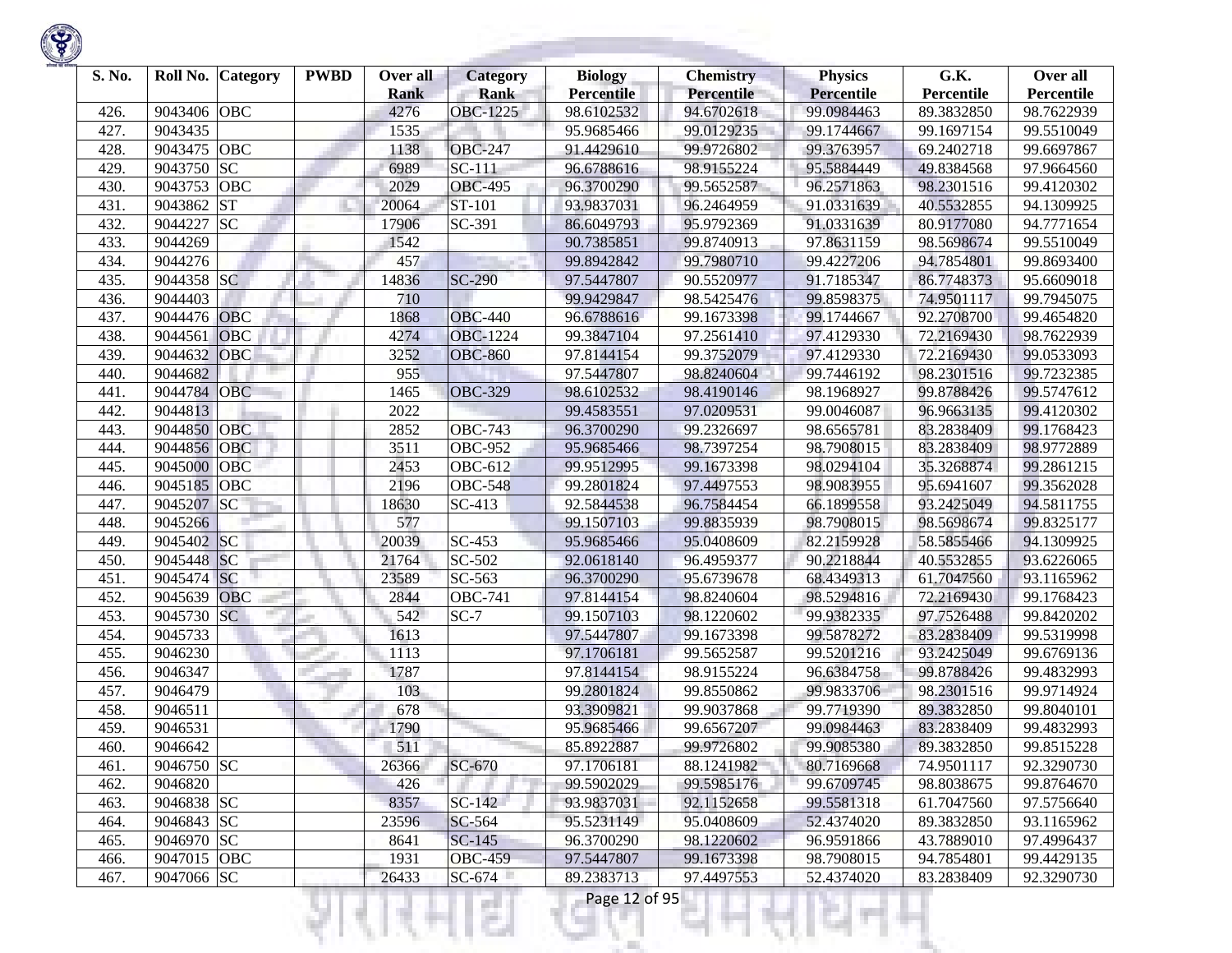| S. No. | Roll No. Category     | <b>PWBD</b> | Over all<br><b>Rank</b> | <b>Category</b><br><b>Rank</b> | <b>Biology</b><br><b>Percentile</b> | <b>Chemistry</b><br>Percentile | <b>Physics</b><br>Percentile | G.K.<br><b>Percentile</b> | Over all<br>Percentile |
|--------|-----------------------|-------------|-------------------------|--------------------------------|-------------------------------------|--------------------------------|------------------------------|---------------------------|------------------------|
| 468.   | 9047121               |             | 583                     |                                | 97.5447807                          | 99.9798071                     | 98.5294816                   | 96.4294199                | 99.8325177             |
| 469.   | OBC<br>9047170        |             | 1616                    | <b>OBC-371</b>                 | 95.5231149                          | 92.1152658                     | 99.9085380                   | 99.5747612                | 99.5319998             |
| 470.   | OBC<br>9047364        |             | 375                     | <b>OBC-66</b>                  | 99.9073502                          | 99.9346700                     | 98.5294816                   | 96.9663135                | 99.8919086             |
| 471.   | 9047477               |             | 1877                    |                                | 89.2383713                          | 99.5652587                     | 99.1744667                   | 98.2301516                | 99.4654820             |
| 472.   | 9047702<br>OBC        |             | 1788                    | <b>OBC-413</b>                 | 97.1706181                          | 99.2326697                     | 98.9083955                   | 95.6941607                | 99.4832993             |
| 473.   | 9047704               |             | 1604                    |                                | 99.2801824                          | 98.5425476                     | 98.1968927                   | 99.1697154                | 99.5319998             |
| 474.   | OBC<br>9047868        |             | 943                     | <b>OBC-200</b>                 | 97.1706181                          | 99.3752079                     | 99.7446192                   | 94.7854801                | 99.7315532             |
| 475.   | 9047906<br>OBC        |             | 880                     | <b>OBC-185</b>                 | 99.4583551                          | 98.4190146                     | 99.5878272                   | 98.8038675                | 99.7469948             |
| 476.   | 9047909<br><b>SC</b>  |             | 26467                   | SC-676                         | 84.2732931                          | 95.0408609                     | 84.7804913                   | 83.2838409                | 92.3290730             |
| 477.   | 9048063               |             | 883                     |                                | 98.8038675                          | 99.7505583                     | 99.4809236                   | 85.2259229                | 99.7469948             |
| 478.   | 9048087               |             | 2274                    |                                | 99.7113603                          | 99.6923552                     | 92.3706466                   | 80.9177080                | 99.3360099             |
| 479.   | 9048114 OBC           |             | 844                     | <b>OBC-172</b>                 | 99.7113603                          | 99.9417969                     | 95.5884449                   | 90.9642704                | 99.7541217             |
| 480.   | SC<br>9048132         |             | 16356                   | SC-340                         | 89.8548487                          | 94.6702618                     | 82.2159928                   | 98.5698674                | 95.2344752             |
| 481.   | <b>ST</b><br>9048198  |             | 24864                   | ST-136                         | 99.7434314                          | 69.4671450                     | 63.8333254                   | 96.4294199                | 92.7174894             |
| 482.   | 9048397<br> SC        |             | 17420                   | SC-374                         | 70.1216325                          | 97.4497553                     | 93.1569820                   | 86.7748373                | 94.9398964             |
| 483.   | 9048416 SC            |             | 21745                   | <b>SC-501</b>                  | 94.4635815                          | 97.0209531                     | 70.6442723                   | 64.5507673                | 93.6226065             |
| 484.   | 9048485<br><b>OBC</b> |             | 2286                    | <b>OBC-566</b>                 | 96.3700290                          | 98.4190146                     | 99.4809236                   | 92.2708700                | 99.3360099             |
| 485.   | 9048580<br>OBC        |             | 2205                    | <b>OBC-549</b>                 | 96.3700290                          | 99.2979997                     | 97.6671260                   | 98.2301516                | 99.3562028             |
| 486.   | 9048631               |             | 582                     |                                | 97.9973393                          | 99.0129235                     | 99.9204162                   | 92.2708700                | 99.8325177             |
| 487.   | 9049023               |             | 1702                    |                                | 97.8144154                          | 99.0889438                     | 99.2647408                   | 93.2425049                | 99.5094313             |
| 488.   | 9049077 SC            |             | 12749                   | SC-234                         | 92.0618140                          | 91.0771131                     | 97.8631159                   | 86.7748373                | 96.3035112             |
| 489.   | 9049114<br>OBC        |             | 3628                    | <b>OBC-993</b>                 | 99.1507103                          | 92.6592864                     | 98.9083955                   | 97.7526488                | 98.9369031             |
| 490.   | 9049221               |             | 881                     |                                | 99.1507103                          | 99.9156649                     | 99.1744667                   | 64.5507673                | 99.7469948             |
| 491.   | 9049343               |             | 1783                    |                                | 99.5902029                          | 99.7505583                     | 93.1569820                   | 90.9642704                | 99.4832993             |
| 492.   | <b>OBC</b><br>9049766 |             | 3824                    | OBC-1062                       | 95.9685466                          | 98.8240604                     | 95.9400390                   | 96.9663135                | 98.8965173             |
| 493.   | 9049789               |             | 1940                    |                                | 89.8548487                          | 95.6739678                     | 99.9619898                   | 92.2708700                | 99.4429135             |
| 494.   | OBC<br>9049797        |             | 266                     | OBC-39                         | 99.7434314                          | 99.6923552                     | 99.9132893                   | 93.2425049                | 99.9239797             |
| 495.   | 9049812<br>OBC        |             | 1290                    | <b>OBC-281</b>                 | 99.6638476                          | 99.8835939                     | 94.6524445                   | 85.2259229                | 99.6270252             |
| 496.   | <b>SC</b><br>9049991  |             | 6803                    | SC-105                         | 96.6788616                          | 96.4959377                     | 98.1968927                   | 72.2169430                | 98.0210956             |
| 497.   | 9050033               |             | 1785                    |                                | 98.6102532                          | 97.0209531                     | 99.8360812                   | 80.9177080                | 99.4832993             |
| 498.   | OBC<br>9050197        |             | 4284                    | OBC-1229                       | 97.8144154                          | 95.6739678                     | 99.0984463                   | 89.3832850                | 98.7622939             |
| 499.   | OBC<br>9050426        | <b>PWBD</b> | 17800                   | OBC-6346                       | 98.8038675                          | 91.0771131                     | 75.2458783                   | 83.2838409                | 94.7771654             |
| 500.   | 9050581               |             | 1792                    |                                | 94.4635815                          | 98.9155224                     | 99.4227206                   | 97.7526488                | 99.4832993             |
| 501.   | OBC<br>9050677        |             | 4293                    | OBC-1234                       | 94.4635815                          | 96.7584454                     | 98.5294816                   | 98.2301516                | 98.7622939             |
| 502.   | OBC<br>9050728        |             | 4278                    | OBC-1226                       | 98.3810044                          | 98.6470756                     | 96.9591866                   | 80.9177080                | 98.7622939             |
| 503.   | 9050761 OBC           |             | 3392                    | <b>OBC-906</b>                 | 93.3909821                          | 99.3752079                     | 97.2026892                   | 94.7854801                | 99.0176747             |
| 504.   | 9050796               |             | 1259                    |                                | 97.5447807                          | 99.9251675                     | 90.2218844                   | 99.5118069                | 99.6365278             |
| 505.   | 9051040 ST            |             | 13995                   | $ST-63$                        | 98.8038675                          | 84.2673540                     | 97.6671260                   | 64.5507673                | 95.9139070             |
| 506.   | 9051081 ST            |             | 15902                   | <b>ST-75</b>                   | 91.4429610                          | 93.1070936                     | 97.2026892                   | 69.2402718                | 95.3948306             |
| 507.   | 9051161               |             | 585                     |                                | 93.9837031                          | 99.8550862                     | 99.6175227                   | 99.5118069                | 99.8325177             |
| 508.   | 9051215               |             | 1937                    |                                | 92.0618140                          | 99.6270252                     | 99.2647408                   | 90.9642704                | 99.4429135             |
| 509.   | 9051388               |             | 465                     |                                | 98.3810044                          | 99.8550862                     | 99.8705279                   | 83.2838409                | 99.8657766             |
|        |                       |             |                         |                                |                                     |                                |                              |                           |                        |

K)

w

Ħ

M

m

Ш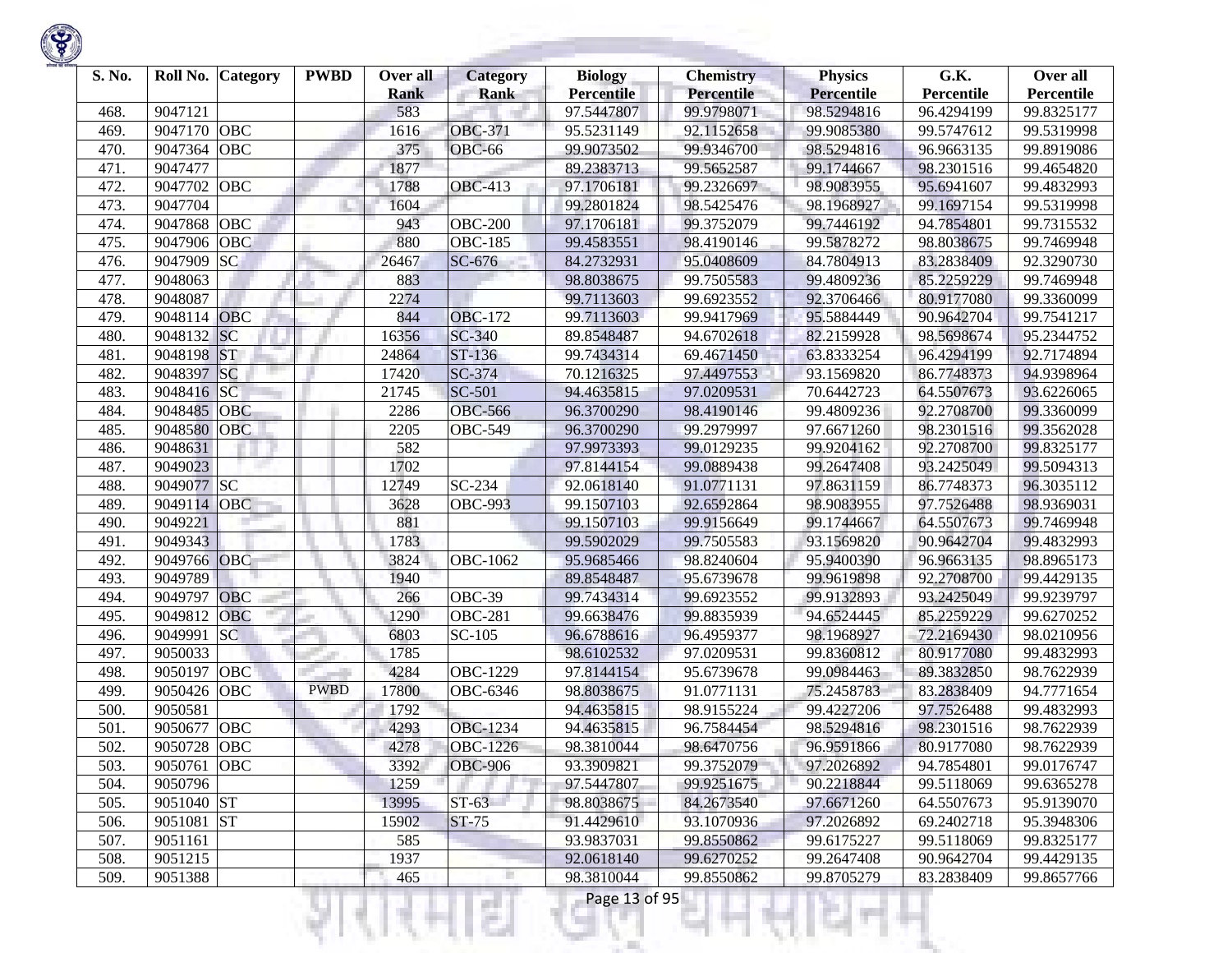| S. No. | Roll No. Category     | <b>PWBD</b> | Over all<br><b>Rank</b> | <b>Category</b><br><b>Rank</b> | <b>Biology</b><br><b>Percentile</b> | <b>Chemistry</b><br>Percentile | <b>Physics</b><br>Percentile | G.K.<br>Percentile | Over all<br>Percentile |
|--------|-----------------------|-------------|-------------------------|--------------------------------|-------------------------------------|--------------------------------|------------------------------|--------------------|------------------------|
| 510.   | OBC<br>9051397        |             | 1003                    | <b>OBC-216</b>                 | 99.9786193                          | 92.6592864                     | 99.4227206                   | 99.9299188         | 99.7077968             |
| 511.   | <b>SC</b><br>9051477  |             | 24281                   | SC-591                         | 89.2383713                          | 98.5425476                     | 73.3489333                   | 43.7889010         | 92.9134794             |
| 512.   | 9051486               |             | 847                     |                                | 96.3700290                          | 99.5652587                     | 99.9204162                   | 64.5507673         | 99.7541217             |
| 513.   | OBC<br>9051540        |             | 3266                    | <b>OBC-863</b>                 | 86.6049793                          | 97.0209531                     | 99.7149237                   | 96.9663135         | 99.0533093             |
| 514.   | 9051542<br>OBC        |             | 2110                    | <b>OBC-518</b>                 | 97.8144154                          | 99.0889438                     | 97.2026892                   | 98.8038675         | 99.3906495             |
| 515.   | 9051572<br><b>SC</b>  |             | 6830                    | SC-106                         | 87.6561980                          | 99.0889438                     | 98.5294816                   | 58.5855466         | 98.0210956             |
| 516.   | OBC<br>9051763        |             | 3385                    | <b>OBC-904</b>                 | 95.5231149                          | 99.7980710                     | 95.9400390                   | 69.2402718         | 99.0176747             |
| 517.   | 9051911               |             | 427                     |                                | 98.3810044                          | 99.7505583                     | 99.9287309                   | 83.2838409         | 99.8764670             |
| 518.   | 9052028               |             | 622                     |                                | 97.5447807                          | 99.3752079                     | 99.9132893                   | 92.2708700         | 99.8194517             |
| 519.   | 9052045               |             | 1083                    |                                | 94.8721908                          | 99.8740913                     | 99.7719390                   | 55.1788854         | 99.6887918             |
| 520.   | 9052202               |             | 99                      |                                | 99.3847104                          | 99.9643655                     | 99.9726802                   | 94.7854801         | 99.9726802             |
| 521.   | 9052338               |             | 139                     |                                | 96.3700290                          | 99.9156649                     | 99.9287309                   | 99.9619898         | 99.9608020             |
| 522.   | 9052476 OBC           |             | 2857                    | <b>OBC-744</b>                 | 94.8721908                          | 98.9155224                     | 99.1744667                   | 86.7748373         | 99.1768423             |
| 523.   | 9052639               |             | 1337                    |                                | 97.1706181                          | 98.7397254                     | 99.0984463                   | 99.7351166         | 99.6103958             |
| 524.   | SC <br>9052671        |             | 19458                   | SC-436                         | 94.4635815                          | 97.0209531                     | 82.2159928                   | 58.5855466         | 94.2913479             |
| 525.   | 9052694<br><b>OBC</b> |             | 4104                    | <b>OBC-1160</b>                | 96.3700290                          | 97.9747708                     | 97.2026892                   | 96.9663135         | 98.8109944             |
| 526.   | 9052801               |             | 2095                    |                                | 99.8657766                          | 99.5652587                     | 87.2701573                   | 95.6941607         | 99.3906495             |
| 527.   | 9053438               |             | 409                     |                                | 99.1507103                          | 99.6923552                     | 99.6175227                   | 99.5747612         | 99.8812182             |
| 528.   | 9053544               |             | 1611                    |                                | 98.3810044                          | 94.6702618                     | 99.7719390                   | 98.8038675         | 99.5319998             |
| 529.   | OBC<br>9053769        |             | 224                     | <b>OBC-32</b>                  | 86.6049793                          | 99.9869340                     | 99.9465482                   | 98.5698674         | 99.9358578             |
| 530.   | 9053824<br>OBC        |             | 3646                    | <b>OBC-998</b>                 | 94.8721908                          | 99.2979997                     | 95.9400390                   | 93.2425049         | 98.9369031             |
| 531.   | 9053868<br><b>OBC</b> |             | 1028                    | <b>OBC-221</b>                 | 99.6638476                          | 99.7505583                     | 95.5884449                   | 98.5698674         | 99.7006699             |
| 532.   | 9053921               |             | 275                     |                                | 99.1507103                          | 99.8740913                     | 99.6472181                   | 99.8004466         | 99.9204162             |
| 533.   | 9053954               |             | 763                     |                                | 97.1706181                          | 99.4737967                     | 99.5201216                   | 99.5118069         | 99.7790659             |
| 534.   | 9054035               |             | 1536                    |                                | 95.9685466                          | 98.5425476                     | 99.8467715                   | 85.2259229         | 99.5510049             |
| 535.   | 9054176               |             | 1697                    |                                | 99.7113603                          | 97.9747708                     | 97.8631159                   | 98.8038675         | 99.5094313             |
| 536.   | <b>SC</b><br>9054181  |             | 6333                    | <b>SC-100</b>                  | 81.5009265                          | 98.9155224                     | 96.9591866                   | 97.7526488         | 98.1588825             |
| 537.   | 9054493<br>OBC        |             | 941                     | <b>OBC-198</b>                 | 98.9297762                          | 99.9156649                     | 99.0984463                   | 69.2402718         | 99.7315532             |
| 538.   | 9054511               |             | 623                     |                                | 97.5447807                          | 98.7397254                     | 99.8467715                   | 99.8004466         | 99.8194517             |
| 539.   | 9054544 SC            |             | 8991                    | $SC-153$                       | 82.3644700                          | 98.9155224                     | 95.9400390                   | 89.3832850         | 97.4176842             |
| 540.   | 9054559               |             | 313                     |                                | 97.5447807                          | 99.7505583                     | 99.9465482                   | 96.4294199         | 99.9097259             |
| 541.   | 9054585               |             | 1874                    |                                | 94.4635815                          | 95.0408609                     | 99.7149237                   | 99.8479593         | 99.4654820             |
| 542.   | <b>SC</b><br>9054631  |             | 10784                   | SC-175                         | 89.8548487                          | 97.8061006                     | 91.0331639                   | 93.2425049         | 96.8582221             |
| 543.   | 9054754 OBC           |             | 3934                    | <b>OBC-1093</b>                | 87.6561980                          | 99.0889438                     | 97.6671260                   | 98.5698674         | 98.8585072             |
| 544.   | 9054916 SC            |             | 1137                    | $SC-14$                        | 92.0618140                          | 99.3752079                     | 99.7956953                   | 96.4294199         | 99.6697867             |
| 545.   | 9054957               |             | 1860                    |                                | 99.8657766                          | 99.3752079                     | 97.4129330                   | 74.9501117         | 99.4654820             |
| 546.   | 9054987               |             | 802                     |                                | 95.9685466                          | 99.5118069                     | 99.3763957                   | 99.8479593         | 99.7695634             |
| 547.   | 9055115 OBC           |             | 2918                    | <b>OBC-763</b>                 | 99.2801824                          | 99.0129235                     | 94.1998860                   | 94.7854801         | 99.1435834             |
| 548.   | 9055143 SC            |             | 19513                   | <b>SC-438</b>                  | 88.5328075                          | 95.6739678                     | 75.2458783                   | 96.9663135         | 94.2913479             |
| 549.   | 9055191<br>OBC        |             | 1292                    | <b>OBC-282</b>                 | 97.8144154                          | 99.4310353                     | 98.1968927                   | 99.3692688         | 99.6270252             |
| 550.   | 9055389               |             | 2292                    |                                | 85.8922887                          | 99.7790659                     | 99.0984463                   | 86.7748373         | 99.3360099             |
| 551.   | 9055430               |             | 1332                    |                                | 99.2801824                          | 99.4310353                     | 97.6671260                   | 97.7526488         | 99.6103958             |

K)

w

Ħ

H

m

Ш

ч

Ħ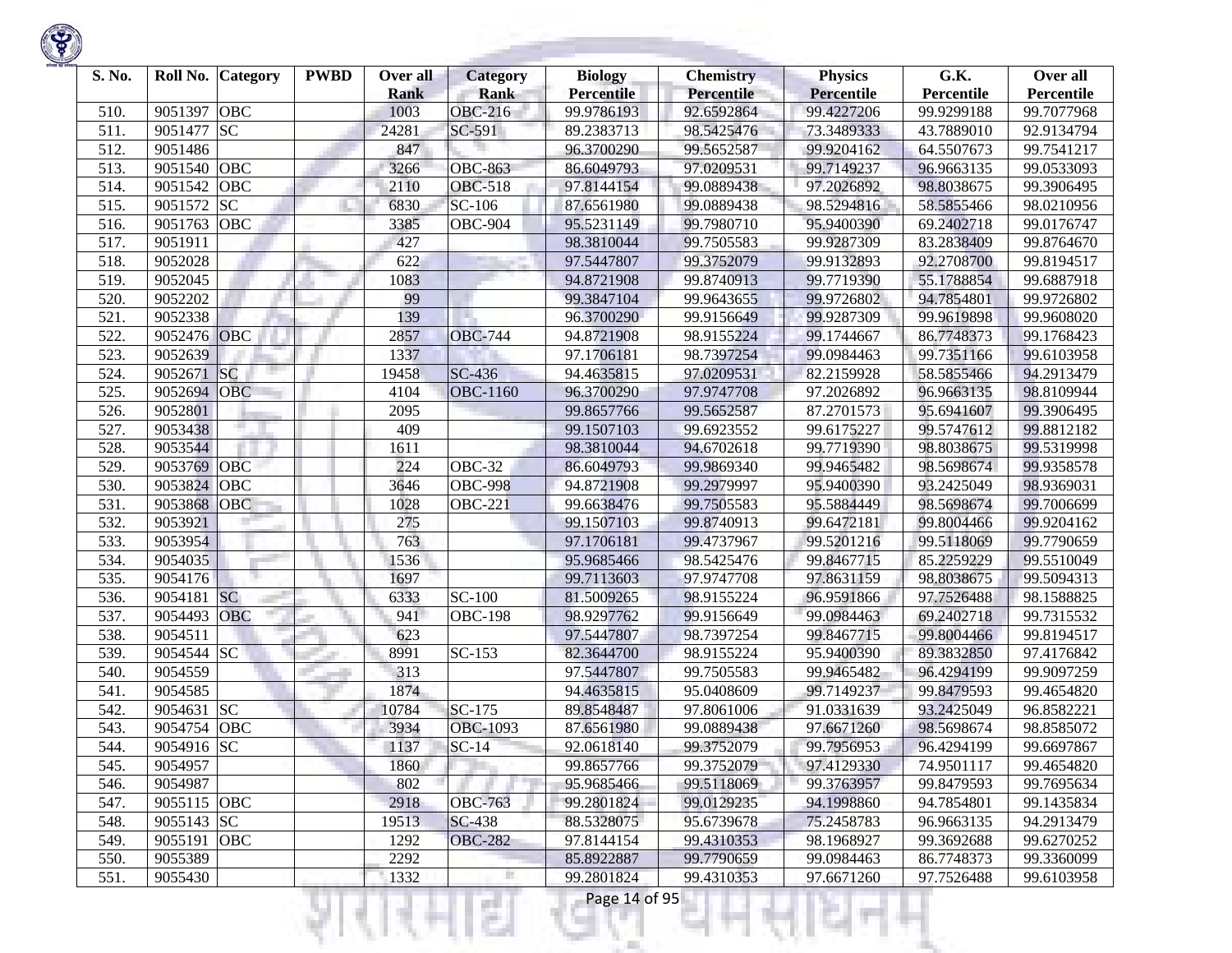

| S. No. | Roll No.    | <b>Category</b> | <b>PWBD</b> | Over all    | <b>Category</b>        | <b>Biology</b>    | <b>Chemistry</b> | <b>Physics</b>    | G.K.       | Over all   |
|--------|-------------|-----------------|-------------|-------------|------------------------|-------------------|------------------|-------------------|------------|------------|
|        |             |                 |             | <b>Rank</b> | <b>Rank</b><br>$SC-80$ | <b>Percentile</b> | Percentile       | <b>Percentile</b> | Percentile | Percentile |
| 552.   | 9055466     | <b>SC</b>       |             | 5383        |                        | 99.8194517        | 95.6739678       | 66.1899558        | 99.9299188 | 98.4392075 |
| 553.   | 9055715     |                 |             | 1794        |                        | 92.0618140        | 98.2895425       | 99.7446192        | 97.7526488 | 99.4832993 |
| 554.   | 9055722     |                 |             | 392         |                        | 77.9327220        | 99.9869340       | 99.8954720        | 99.3692688 | 99.8871573 |
| 555.   | 9055723     |                 |             | 150         |                        | 99.1507103        | 99.9750558       | 99.8158883        | 99.5747612 | 99.9572386 |
| 556.   | 9055836     |                 |             | 2121        |                        | 93.3909821        | 99.8550862       | 98.1968927        | 83.2838409 | 99.3906495 |
| 557.   | 9055853     | <b>SC</b>       |             | 1782        | $SC-24$                | 99.7434314        | 98.9155224       | 98.1968927        | 86.7748373 | 99.4832993 |
| 558.   | 9056069     | OBC             |             | 3049        | <b>OBC-809</b>         | 94.4635815        | 99.4310353       | 97.4129330        | 93.2425049 | 99.1150758 |
| 559.   | 9056247     |                 |             | 112         |                        | 98.3810044        | 99.8835939       | 99.9762436        | 99.8004466 | 99.9691167 |
| 560.   | 9056317     | <b>OBC</b>      |             | 2403        | <b>OBC-594</b>         | 99.1507103        | 99.7208628       | 94.6524445        | 80.9177080 | 99.3110657 |
| 561.   | 9056461     | <b>ST</b>       |             | 15870       | $ST-74$                | 95.5231149        | 96.7584454       | 75.2458783        | 86.7748373 | 95.3948306 |
| 562.   | 9056736     |                 |             | 932         |                        | 99.7246767        | 98.6280900       | 98.9751856        | 98.8469367 | 99.7329129 |
| 563.   | 9056765     |                 |             | 1927        |                        | 97.9973393        | 97.8061006       | 99.4227206        | 96.4294199 | 99.4429135 |
| 564.   | 9056823     |                 |             | 1131        |                        | 97.8144154        | 99.4310353       | 99.3158170        | 96.9663135 | 99.6697867 |
| 565.   | 9056879     | OBC             |             | 3166        | <b>OBC-834</b>         | 97.1706181        | 99.0889438       | 95.2035920        | 97.7526488 | 99.0853803 |
| 566.   | 9056983     | <b>OBC</b>      |             | 368         | <b>OBC-63</b>          | 98.3810044        | 99.7790659       | 99.9085380        | 93.2425049 | 99.8942842 |
| 567.   | 9057027     | SC              |             | 748         | $SC-10$                | 93.3909821        | 99.9037868       | 99.8598375        | 69.2402718 | 99.7838172 |
| 568.   | 9057033     | SC              |             | 14900       | $SC-293$               | 87.6561980        | 99.3752079       | 80.7169668        | 61.7047560 | 95.6609018 |
| 569.   | 9057263     |                 |             | 663         |                        | 98.6102532        | 99.5652587       | 98.7908015        | 99.9619898 | 99.8087613 |
| 570.   | 9057312     |                 |             | 1531        |                        | 99.3847104        | 99.7505583       | 97.2026892        | 58.5855466 | 99.5510049 |
| 571.   | 9057356 OBC |                 |             | 3919        | <b>OBC-1085</b>        | 96.3700290        | 98.8240604       | 95.2035920        | 96.9663135 | 98.8585072 |
| 572.   | 9057657     |                 |             | 1835        |                        | 97.4538481        | 99.7917427       | 98.9751856        | 47.7474085 | 99.4705322 |
| 573.   | 9057870 OBC |                 |             | 1930        | <b>OBC-458</b>         | 97.8144154        | 98.4190146       | 98.6565781        | 97.7526488 | 99.4429135 |
| 574.   | 9057965     |                 |             | 2210        |                        | 79.4863876        | 99.6270252       | 99.8158883        | 83.2838409 | 99.3562028 |
| 575.   | 9058037 SC  |                 |             | 18951       | SC-421                 | 99.1507103        | 91.6330118       | 80.7169668        | 69.2402718 | 94.4374495 |
| 576.   | 9058283     |                 |             | 2280        |                        | 98.6102532        | 94.2913479       | 99.0046087        | 99.8788426 | 99.3360099 |
| 577.   | 9058319     | <b>OBC</b>      |             | 3054        | <b>OBC-813</b>         | 85.1261462        | 99.7980710       | 96.6384758        | 97.7526488 | 99.1150758 |
| 578.   | 9058597     | SC              |             | 13180       | SC-242                 | 85.8922887        | 94.2913479       | 94.1998860        | 98.5698674 | 96.1776025 |
| 579.   | 9058734     |                 |             | 463         |                        | 99.2801824        | 99.7505583       | 99.4809236        | 99.3692688 | 99.8657766 |
| 580.   | 9058891     | SC              |             | 16819       | SC-355                 | 95.9685466        | 91.0771131       | 83.5332827        | 96.4294199 | 95.1014396 |
| 581.   | 9059034     | <b>OBC</b>      |             | 3368        | <b>OBC-900</b>         | 99.7434314        | 98.9155224       | 96.9591866        | 55.1788854 | 99.0176747 |
| 582.   | 9059054     | <b>SC</b>       |             | 16897       | SC-359                 | 85.1261462        | 85.2057300       | 95.9400390        | 99.5747612 | 95.1014396 |
| 583.   | 9059221     | <b>SC</b>       |             | 11612       | <b>SC-200</b>          | 92.0618140        | 95.0408609       | 95.9400390        | 89.3832850 | 96.6444149 |
| 584.   | 9059372     | <b>OBC</b>      |             | 3803        | <b>OBC-1056</b>        | 99.8657766        | 99.1673398       | 96.9591866        | 26.8601226 | 98.8965173 |
| 585.   | 9059672     | <b>SC</b>       |             | 15855       | SC-324                 | 97.1706181        | 95.0408609       | 83.5332827        | 80.9177080 | 95.3948306 |
| 586.   | 9059693     |                 |             | 2030        |                        | 96.3700290        | 99.2326697       | 98.5294816        | 96.9663135 | 99.4120302 |
| 587.   | 9059847     |                 |             | 190         |                        | 97.8144154        | 99.5652587       | 99.9893096        | 98.8038675 | 99.9465482 |
| 588.   | 9059850     |                 |             | 508         |                        | 99.6638476        | 99.7980710       | 99.7149237        | 83.2838409 | 99.8515228 |
| 589.   | 9060173 OBC |                 |             | 1263        | <b>OBC-277</b>         | 88.5328075        | 99.7208628       | 99.0984463        | 99.5118069 | 99.6365278 |
| 590.   | 9060223     |                 |             | 1300        |                        | 93.3909821        | 99.6270252       | 98.5294816        | 99.7351166 | 99.6270252 |
| 591.   | 9060270     |                 |             | 2309        |                        | 89.4459413        | 98.9928345       | 98.8739984        | 99.0669600 | 99.3340471 |
| 592.   | 9060279     |                 |             | 639         |                        | 99.1507103        | 99.4310353       | 99.5878272        | 98.8038675 | 99.8135126 |
| 593.   | 9060302     |                 |             | 60          |                        | 97.9973393        | 99.9940609       | 99.9655533        | 98.8038675 | 99.9833706 |
|        |             |                 |             |             |                        | Page 15 of 95     |                  |                   |            |            |
|        |             |                 |             |             | . .                    | H.                |                  |                   |            |            |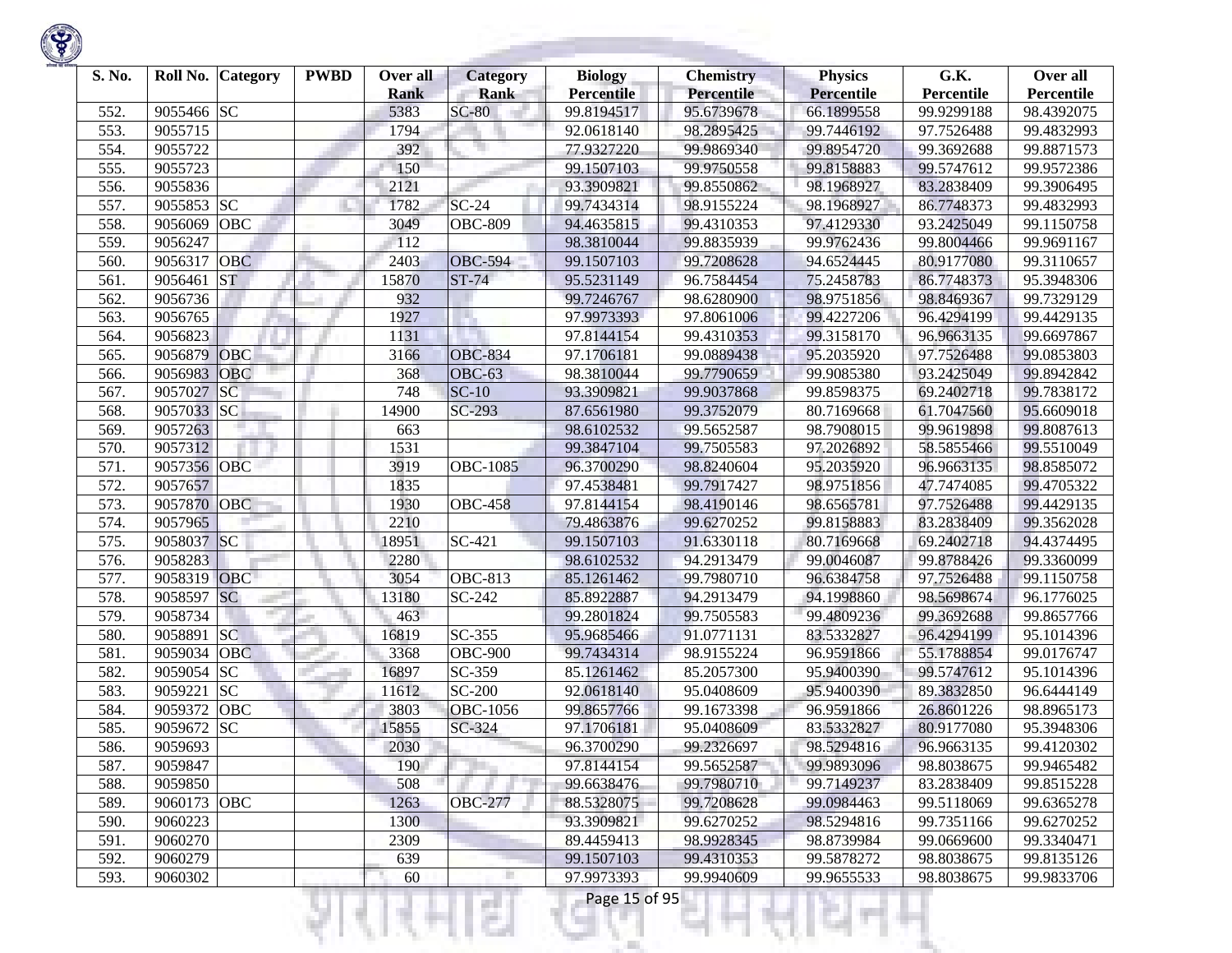

| S. No. | Roll No.<br><b>Category</b> | <b>PWBD</b> | Over all             | <b>Category</b>       | <b>Biology</b>                  | <b>Chemistry</b>                | <b>Physics</b>                  | G.K.                     | Over all                 |
|--------|-----------------------------|-------------|----------------------|-----------------------|---------------------------------|---------------------------------|---------------------------------|--------------------------|--------------------------|
| 594.   | 9060323<br><b>SC</b>        |             | <b>Rank</b><br>11261 | <b>Rank</b><br>SC-192 | <b>Percentile</b><br>84.2195056 | <b>Percentile</b><br>96.0701721 | <b>Percentile</b><br>98.6586815 | Percentile<br>70.0874210 | Percentile<br>96.7467144 |
| 595.   | 9060432                     |             | 1333                 |                       | 99.1507103                      | 94.2913479                      | 99.8467715                      | 97.7526488               | 99.6103958               |
| 596.   | OBC<br>9060480              |             | 3823                 | <b>OBC-1061</b>       | 95.9685466                      | 99.5652587                      | 92.3706466                      | 93.2425049               | 98.8965173               |
| 597.   | OBC<br>9060544              |             | 2645                 | <b>OBC-686</b>        | 98.8038675                      | 99.5652587                      | 98.3810044                      | 49.8384568               | 99.2350454               |
| 598.   | <b>SC</b><br>9061048        |             | 20130                | $SC-455$              | 82.3644700                      |                                 | 94.6524445                      | 93.2425049               | 94.1309925               |
|        | OBC<br>9061078              |             | 761                  | <b>OBC-152</b>        |                                 | 92.6592864<br>99.9726802        | 99.1744667                      |                          | 99.7790659               |
| 599.   |                             |             |                      |                       | 98.8038675                      |                                 |                                 | 49.8384568               |                          |
| 600.   | 9061089<br>OBC              |             | 3525                 | <b>OBC-959</b>        | 89.2383713                      | 97.2561410                      | 99.5201216                      | 97.7526488               | 98.9772889               |
| 601.   | 9061096                     |             | 89                   |                       | 99.9786193                      | 99.9346700                      | 99.8859695                      | 99.3692688               | 99.9750558               |
| 602.   | 9061128 SC                  |             | 17411                | SC-373                | 81.5009265                      | 97.2561410                      | 90.2218844                      | 92.2708700               | 94.9398964               |
| 603.   | 9061146                     |             | 1136                 |                       | 92.0618140                      | 99.7790659                      | 98.5294816                      | 99.8004466               | 99.6697867               |
| 604.   | 9061198                     |             | 884                  |                       | 97.5447807                      | 99.7505583                      | 99.6472181                      | 85.2259229               | 99.7469948               |
| 605.   | 9061212                     |             | 274                  |                       | 99.2801824                      | 99.9037868                      | 99.6971065                      | 98.8038675               | 99.9204162               |
| 606.   | OBC<br>9061298              |             | 461                  | <b>OBC-80</b>         | 99.3847104                      | 99.4737967                      | 99.8158883                      | 96.4294199               | 99.8657766               |
| 607.   | <b>ST</b><br>9061622        |             | 12777                | $ST-57$               | 85.1261462                      | 95.0408609                      | 98.7908015                      | 64.5507673               | 96.3035112               |
| 608.   | OBC<br>9061673              |             | 407                  | <b>OBC-71</b>         | 99.9073502                      | 99.5985176                      | 99.6175227                      | 96.4294199               | 99.8812182               |
| 609.   | 9061742<br><b>OBC</b>       |             | 949                  | <b>OBC-202</b>        | 99.4583551                      | 95.3461301                      | 99.8360812                      | 98.5698674               | 99.7232385               |
| 610.   | 9061967                     |             | 410                  |                       | 98.3810044                      | 99.8230152                      | 99.8360812                      | 95.6941607               | 99.8812182               |
| 611.   | OBC<br>9062013              |             | 3938                 | <b>OBC-1097</b>       | 84.2732931                      | 98.6470756                      | 97.2026892                      | 99.9299188               | 98.8585072               |
| 612.   | 9062168                     |             | 2100                 |                       | 99.2801824                      | 99.4737967                      | 98.0294104                      | 74.9501117               | 99.3906495               |
| 613.   | OBC<br>9062236              |             | 2278                 | <b>OBC-565</b>        | 99.1507103                      | 97.8061006                      | 99.1744667                      | 90.9642704               | 99.3360099               |
| 614.   | 9062262                     |             | 188                  |                       | 99.3847104                      | 99.8740913                      | 99.9619898                      | 86.7748373               | 99.9465482               |
| 615.   | 9062276                     |             | 2020                 |                       | 99.6638476                      | 99.2326697                      | 97.8631159                      | 80.9177080               | 99.4120302               |
| 616.   | 9062286 SC                  |             | 24346                | $\overline{SC}$ -592  | 70.1216325                      | 97.9747708                      | 84.7804913                      | 72.2169430               | 92.9134794               |
| 617.   | 9062347                     |             | 1029                 |                       | 98.9297762                      | 99.8230152                      | 98.7908015                      | 86.7748373               | 99.7006699               |
| 618.   | 9062394                     |             | 1336                 |                       | 97.1706181                      | 99.8942842                      | 98.9083955                      | 69.2402718               | 99.6103958               |
| 619.   | 9062491                     |             | 1723                 |                       | 99.3847104                      | 99.4310353                      | 95.9400390                      | 96,4294199               | 99.4975531               |
| 620.   | 9062566                     |             | 1214                 |                       | 94.8721908                      | 99.1673398                      | 99.3158170                      | 99.7351166               | 99.6484059               |
| 621.   | OBC<br>9062584              |             | 2037                 | <b>OBC-497</b>        | 83.1021048                      | 99.8230152                      | 99.0046087                      | 95.6941607               | 99.4120302               |
| 622.   | 9062724                     |             | 665                  |                       | 97.8144154                      | 99.7208628                      | 99.8158883                      | 86.7748373               | 99.8087613               |
| 623.   | 9062794 ST                  |             | 29231                | ST-174                | 90.7385851                      | 87.3651827                      | 73.3489333                      | 96.9663135               | 91.4536514               |
| 624.   | 9063203                     |             | 1875                 |                       | 93.3909821                      | 92.6592864                      | 99.8360812                      | 99.9477360               | 99.4654820               |
| 625.   | <b>SC</b><br>9063231        |             | 26359                | SC-669                | 97.8144154                      | 72.4592579                      | 94.1998860                      | 72.2169430               | 92.3290730               |
| 626.   | <b>SC</b><br>9063283        |             | 25691                | SC-643                | 97.1706181                      | 96.7584454                      | 58.0047038                      | 40.5532855               | 92.5108091               |
| 627.   | 9063377                     |             | 1925                 |                       | 98.6102532                      | 98.5425476                      | 99.5878272                      | 77.2473512               | 99.4429135               |
| 628.   | 9063447                     |             | $\overline{2}$       |                       | 99.9857462                      | 100.0000000                     | 99.9465482                      | 99.5747612               | 100.0000000              |
| 629.   | 9063576 SC                  |             | 24917                | $SC-612$              | 94.8721908                      | 86.6928778                      | 80.7169668                      | 93.2425049               | 92.7174894               |
| 630.   | 9063577                     |             | 1187                 |                       | 98.6102532                      | 99.5118069                      | 99.6175227                      | 74.9501117               | 99.6567207               |
| 631.   | 9063734 SC                  |             | 5973                 | $SC-93$               | 98.3810044                      | 99.2326697                      | 88.2465435                      | 74.9501117               | 98.2645983               |
| 632.   | 9063999 OBC                 |             | 567                  | <b>OBC-104</b>        | 95.5231149                      | 99.9501117                      | 99.7719390                      | 83.2838409               | 99.8372690               |
| 633.   | 9064085 OBC                 |             | 2552                 | <b>OBC-655</b>        | 98.3810044                      | 98.8240604                      | 99.3763957                      | 61.7047560               | 99.2635530               |
| 634.   | 9064214 ST                  |             | 10528                | ST-41                 | 92.0618140                      | 97.6409940                      | 93.7330736                      | 85.2259229               | 96.9389937               |
| 635.   | 9064263                     |             | 2103                 | п                     | 99.1507103                      | 96.2464959                      | 99.1744667                      | 98.5698674               | 99.3906495               |

XН

v

H

n

ы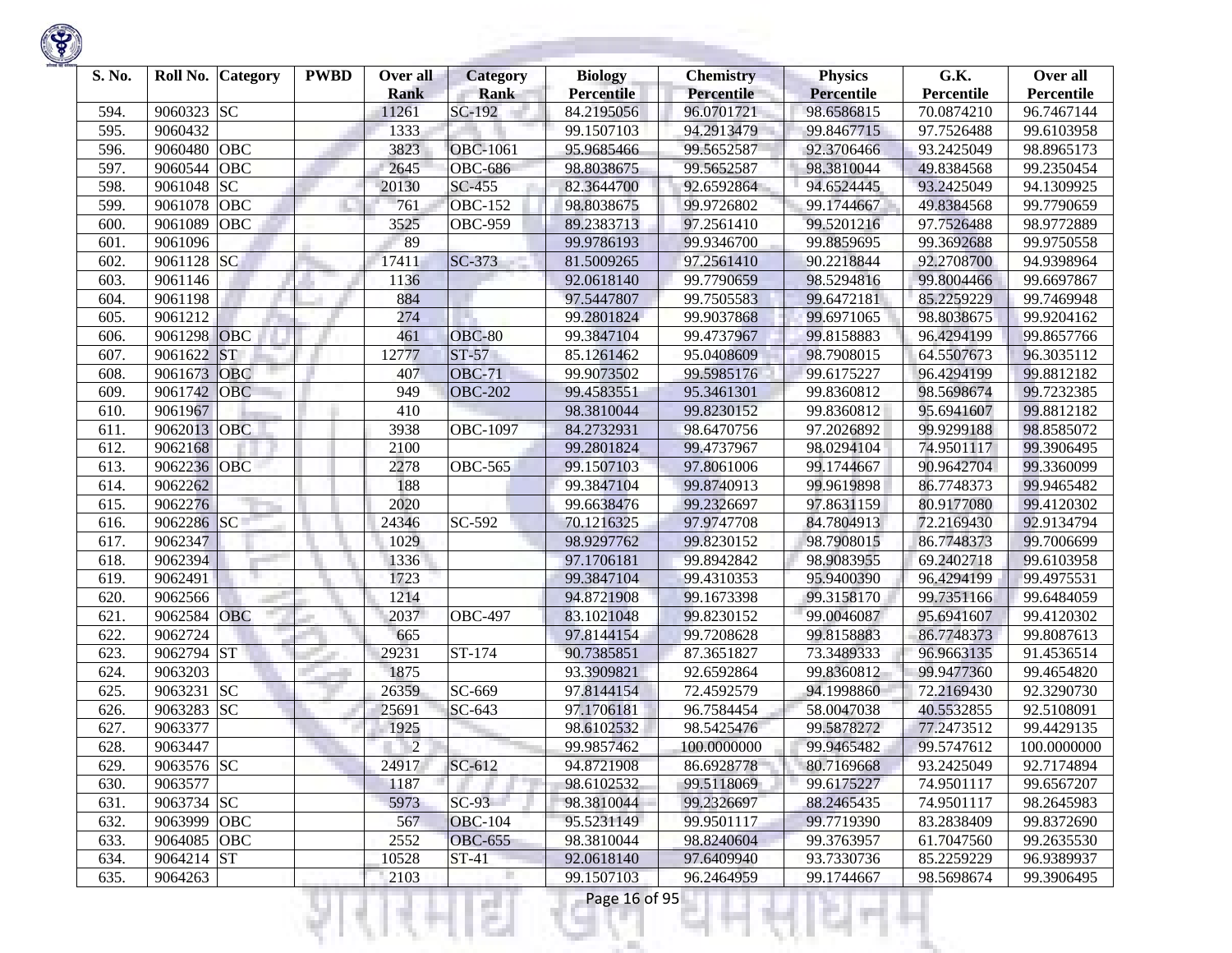| S. No. | Roll No.    | <b>Category</b> | <b>PWBD</b> | Over all<br><b>Rank</b> | <b>Category</b><br><b>Rank</b> | <b>Biology</b><br><b>Percentile</b> | <b>Chemistry</b><br><b>Percentile</b> | <b>Physics</b><br><b>Percentile</b> | G.K.<br>Percentile | Over all<br>Percentile |
|--------|-------------|-----------------|-------------|-------------------------|--------------------------------|-------------------------------------|---------------------------------------|-------------------------------------|--------------------|------------------------|
| 636.   | 9064813     | <b>OBC</b>      |             | 2935                    | <b>OBC-768</b>                 | 93.3909821                          | 98.5425476                            | 99.6709745                          | 64.5507673         | 99.1435834             |
| 637.   | 9064849     |                 |             | 718                     |                                | 87.6561980                          | 99.9251675                            | 99.8467715                          | 89.3832850         | 99.7945075             |
| 638.   | 9065181     | <b>OBC</b>      |             | 3513                    | <b>OBC-954</b>                 | 94.4635815                          | 99.1673398                            | 99.8360812                          | 9.5690597          | 98.9772889             |
| 639.   | 9065204     | <b>OBC</b>      |             | 3245                    | <b>OBC-859</b>                 | 99.2801824                          | 95.3461301                            | 98.7908015                          | 94.7854801         | 99.0533093             |
| 640.   | 9065226     | OBC             |             | 3916                    | <b>OBC-1083</b>                | 97.5447807                          | 99.4737967                            | 91.0331639                          | 92.2708700         | 98.8585072             |
| 641.   | 9065258     |                 |             | 1936                    |                                | 94.8721908                          | 98.2895425                            | 99.7956953                          | 86.7748373         | 99.4429135             |
| 642.   | 9065864     | <b>SC</b>       |             | 19439                   | $\overline{SC}$ -434           | 97.1706181                          | 86.6928778                            | 96.6384758                          | 49.8384568         | 94.2913479             |
| 643.   | 9065981     | OBC             |             | 1432                    | <b>OBC-317</b>                 | 93.3909821                          | 98.5425476                            | 99.9085380                          | 86.7748373         | 99.5902029             |
| 644.   | 9066136     | <b>OBC</b>      |             | 2461                    | <b>OBC-616</b>                 | 96.3700290                          | 97.8061006                            | 98.7908015                          | 98.2301516         | 99.2861215             |
| 645.   | 9066288     |                 |             | 276                     |                                | 98.6102532                          | 99.6567207                            | 99.9536751                          | 96.4294199         | 99.9204162             |
| 646.   | 9066768     | OBC             |             | 2027                    | <b>OBC-494</b>                 | 97.9973393                          | 99.8230152                            | 96.6384758                          | 80.9177080         | 99.4120302             |
| 647.   | 9066861     |                 |             | 163                     |                                | 99.9073502                          | 99.8740913                            | 99.8360812                          | 99.3692688         | 99.9536751             |
| 648.   | 9067020     |                 |             | 2284                    |                                | 97.5447807                          | 99.2326697                            | 99.1744667                          | 77.2473512         | 99.3360099             |
| 649.   | 9067177 ST  |                 |             | 10132                   | $ST-39$                        | 99.2801824                          | 89.9474985                            | 89.1219651                          | 96.9663135         | 97.0518364             |
| 650.   | 9067190     |                 |             | 2097                    |                                | 99.5902029                          | 89.3809094                            | 99.0984463                          | 99.9299188         | 99.3906495             |
| 651.   | 9067218     | <b>ST</b>       |             | 29147                   | ST-171                         | 98.8038675                          | 95.9792369                            | 12.4910914                          | 69.2402718         | 91.4536514             |
| 652.   | 9067362     | OBC             |             | 4272                    | <b>OBC-1222</b>                | 99.5902029                          | 97.8061006                            | 93.7330736                          | 92.2708700         | 98.7622939             |
| 653.   | 9067440     | <b>OBC</b>      |             | 1534                    | <b>OBC-355</b>                 | 96.6788616                          | 99.5118069                            | 99.6175227                          | 69.2402718         | 99.5510049             |
| 654.   | 9067546     |                 |             | 2282                    |                                | 97.9973393                          | 96.7584454                            | 99.0046087                          | 99.3692688         | 99.3360099             |
| 655.   | 9067570 SC  |                 |             | 25725                   | SC-648                         | 93.9837031                          | 97.8061006                            | 77.0501734                          | 22.3416639         | 92.5108091             |
| 656.   | 9067604     | OBC             |             | 3911                    | <b>OBC-1082</b>                | 98.3810044                          | 98.5425476                            | 97.8631159                          | 77.2473512         | 98.8585072             |
| 657.   | 9067642     | SC              |             | 24865                   | SC-608                         | 99.5902029                          | 92.6592864                            | 63.8333254                          | 40.5532855         | 92.7174894             |
| 658.   | 9067753     |                 |             | 1286                    |                                | 92.9451354                          | 99.4717088                            | 99.5952513                          | 96.9032015         | 99.6293725             |
| 659.   | 9067763     |                 |             | 1866                    |                                | 97.5447807                          | 99.2326697                            | 99.2647408                          | 86.7748373         | 99.4654820             |
| 660.   | 9067913 SC  |                 |             | 4528                    | $SC-66$                        | 97.1706181                          | 99.7505583                            | 93.1569820                          | 55.1788854         | 98.6862736             |
| 661.   | 9067959     | OBC             |             | 3935                    | <b>OBC-1094</b>                | 85.8922887                          | 99.6567207                            | 99.3158170                          | 55.1788854         | 98.8585072             |
| 662.   | 9068022     | OBC             |             | 876                     | <b>OBC-183</b>                 | 99.9976244                          | 99.0129235                            | 96.9591866                          | 96.9663135         | 99.7469948             |
| 663.   | 9068095     | OBC             |             | 2026                    | <b>OBC-493</b>                 | 98.3810044                          | 92.1152658                            | 99.6472181                          | 99.3692688         | 99.4120302             |
| 664.   | 9068650     |                 |             | 1926                    |                                | 98.3810044                          | 99.3752079                            | 97.8631159                          | 94.7854801         | 99.4429135             |
| 665.   | 9068718     | <b>OBC</b>      |             | 3519                    | <b>OBC-957</b>                 | 92.5844538                          | 99.5985176                            | 97.8631159                          | 80.9177080         | 98.9772889             |
| 666.   | 9068786     | OBC             |             | 2564                    | $\overline{O}$ BC-657          | 82.3644700                          | 98.6470756                            | 99.6971065                          | 98.5698674         | 99.2635530             |
| 667.   | 9068803     | <b>OBC</b>      |             | 3516                    | <b>OBC-955</b>                 | 93.9837031                          | 98.8240604                            | 98.3810044                          | 93.2425049         | 98.9772889             |
| 668.   | 9069212     | OBC             |             | 3926                    | <b>OBC-1089</b>                | 92.5844538                          | 99.0889438                            | 99.2647408                          | 64.5507673         | 98.8585072             |
| 669.   | 9069270     | OBC             |             | 4192                    | OBC-1192                       | 82.1498747                          | 99.3246344                            | 98.9751856                          | 87.2574743         | 98.7904602             |
| 670.   | 9069311     | <b>OBC</b>      |             | 3819                    | <b>OBC-1060</b>                | 96.6788616                          | 99.4310353                            | 97.2026892                          | 72.2169430         | 98.8965173             |
| 671.   | 9069572     |                 |             | 799                     |                                | 97.9973393                          | 99.6567207                            | 99.6175227                          | 92.2708700         | 99.7695634             |
| 672.   | 9069618 ST  |                 |             | 4111                    | $ST-13$                        | 94.4635815                          | 98.8240604                            | 97.4129330                          | 86.7748373         | 98.8109944             |
| 673.   | 9069695     |                 |             | 1114                    |                                | 91.4429610                          | 99.9156649                            | 99.6971065                          | 69.2402718         | 99.6769136             |
| 674.   | 9069697 SC  |                 |             | 23576                   | SC-561                         | 98.6102532                          | 86.6928778                            | 92.3706466                          | 40.5532855         | 93.1165962             |
| 675.   | 9069753 OBC |                 |             | 2652                    | <b>OBC-688</b>                 | 95.5231149                          | 96.7584454                            | 99.6472181                          | 94.7854801         | 99.2350454             |
| 676.   | 9069935     |                 |             | 635                     |                                | 97.4538481                          | 99.7917427                            | 99.3140450                          | 99.0669600         | 99.8152746             |
| 677.   | 9069978     |                 |             | 2112                    | п                              | 97.5447807                          | 99.4310353                            | 98.5294816                          | 89.3832850         | 99.3906495             |

Ħ

Ш

27

K)

w

Ħ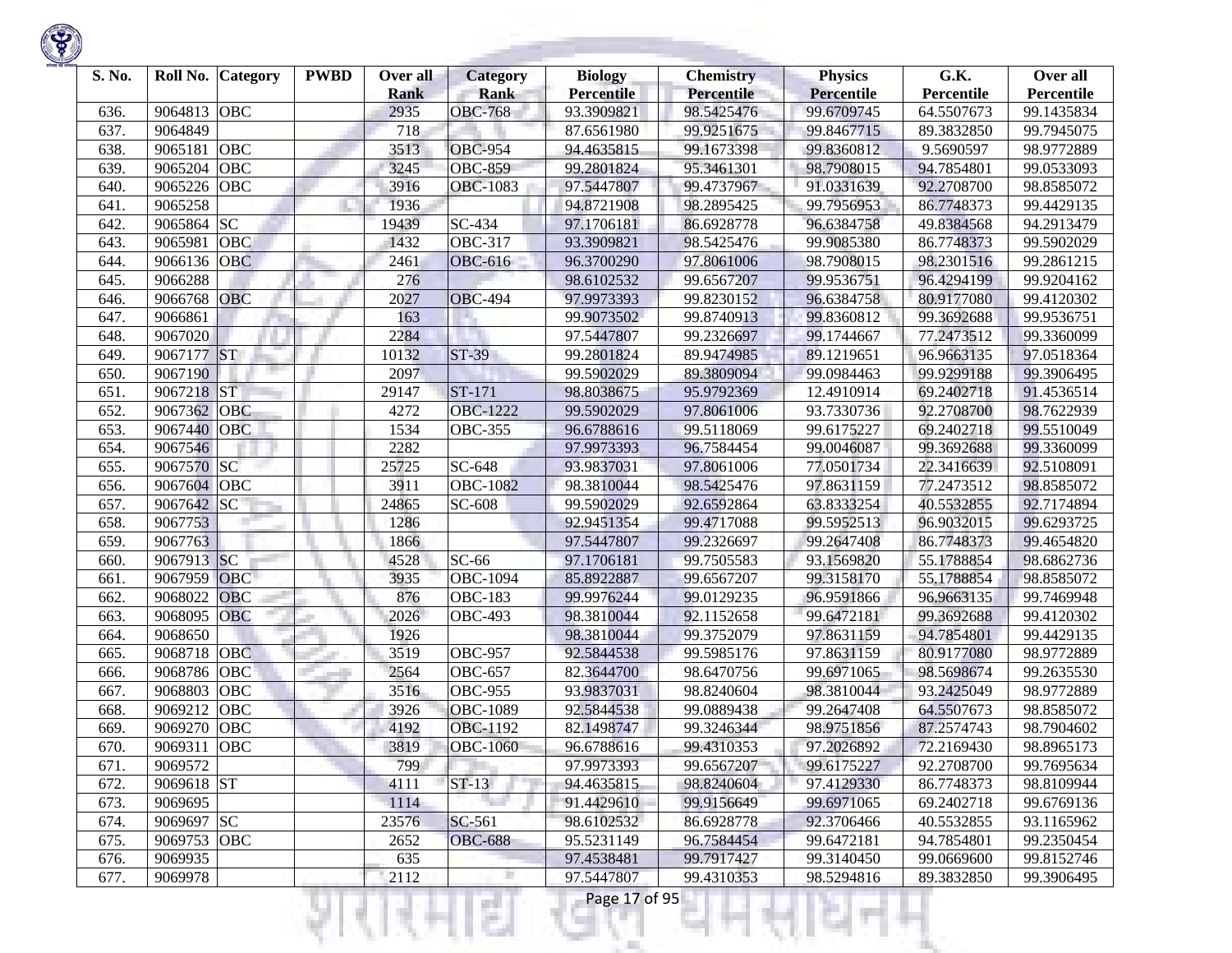

| S. No. |             | Roll No. Category | <b>PWBD</b> | Over all<br><b>Rank</b> | <b>Category</b><br><b>Rank</b> | <b>Biology</b><br><b>Percentile</b> | <b>Chemistry</b><br>Percentile | <b>Physics</b><br><b>Percentile</b> | G.K.<br>Percentile | Over all<br>Percentile |
|--------|-------------|-------------------|-------------|-------------------------|--------------------------------|-------------------------------------|--------------------------------|-------------------------------------|--------------------|------------------------|
| 678.   | 9069987     | <b>SC</b>         |             | 22958                   | $SC-536$                       | 93.3909821                          | 77.4480924                     | 93.7330736                          | 94.7854801         | 93.3102105             |
| 679.   | 9070042     | <b>OBC</b>        |             | 3243                    | <b>OBC-858</b>                 | 99.3847104                          | 97.9747708                     | 95.9400390                          | 95.6941607         | 99.0533093             |
| 680.   | 9070095     | SC                |             | 13525                   | <b>SC-248</b>                  | 99.8194517                          | 44.1891956                     | 96.6384758                          | 99.3692688         | 96.0315009             |
| 681.   | 9070365     | OBC               |             | 1115                    | <b>OBC-242</b>                 | 90.7385851                          | 99.9501117                     | 99.5581318                          | 74.9501117         | 99.6769136             |
| 682.   | 9070386     | <b>SC</b>         |             | 14471                   | SC-278                         | 91.4429610                          | 97.8061006                     | 84.7804913                          | 85.2259229         | 95.7796836             |
| 683.   | 9070556     |                   |             | 956                     |                                | 94.4635815                          | 99.8372690                     | 99.6472181                          | 86.7748373         | 99.7232385             |
| 684.   | 9070559     | SC                |             | 26509                   | SC-677                         | 69.1001093                          | 85.9386136                     | 96.2571863                          | 99.5118069         | 92.3290730             |
| 685.   | 9070623     | OBC               |             | 2021                    | <b>OBC-489</b>                 | 99.5902029                          | 99.5985176                     | 96.2571863                          | 80.9177080         | 99.4120302             |
| 686.   | 9070933     |                   |             | 2293                    |                                | 81.5009265                          | 97.6409940                     | 99.9536751                          | 83.2838409         | 99.3360099             |
| 687.   | 9071292     | <b>SC</b>         |             | 16311                   | SC-339                         | 96.6788616                          | 93.1070936                     | 77.0501734                          | 95.6941607         | 95.2344752             |
| 688.   | 9071324     | <b>OBC</b>        |             | 566                     | <b>OBC-103</b>                 | 97.5447807                          | 99.8550862                     | 99.6971065                          | 93.2425049         | 99.8372690             |
| 689.   | 9071415     |                   |             | 172                     |                                | 99.5587768                          | 99.7576214                     | 99.7764469                          | 99.9282277         | 99.9505830             |
| 690.   | 9071445     | <b>OBC</b>        |             | 1928                    | <b>OBC-456</b>                 | 97.9973393                          | 95.9792369                     | 99.5581318                          | 98.8038675         | 99.4429135             |
| 691.   | 9071462     |                   |             | 495                     |                                | 97.1706181                          | 99.8550862                     | 99.5581318                          | 99.5118069         | 99.8574619             |
| 692.   | 9071464     | <b>OBC</b>        |             | 716                     | <b>OBC-140</b>                 | 95.5231149                          | 99.3752079                     | 99.7956953                          | 99.1697154         | 99.7945075             |
| 693.   | 9071611     | <b>OBC</b>        |             | 2861                    | <b>OBC-745</b>                 | 91.4429610                          | 96.7584454                     | 99.9465482                          | 55.1788854         | 99.1768423             |
| 694.   | 9071813     |                   |             | 2036                    |                                | 89.2383713                          | 99.2979997                     | 99.8467715                          | 72.2169430         | 99.4120302             |
| 695.   | 9072065     |                   |             | 1861                    |                                | 99.1507103                          | 99.8835939                     | 97.2026892                          | 49.8384568         | 99.4654820             |
| 696.   | 9072066 SC  |                   |             | 15844                   | SC-323                         | 97.8144154                          | 96.2464959                     | 60.5157505                          | 90.9642704         | 95.3948306             |
| 697.   | 9072171     | OBC               |             | 2104                    | OBC-516                        | 98.3810044                          | 99.6567207                     | 97.4129330                          | 83.2838409         | 99.3906495             |
| 698.   | 9072207     | OBC               |             | 2838                    | <b>OBC-739</b>                 | 99.1507103                          | 98.1220602                     | 98.0294104                          | 90.9642704         | 99.1768423             |
| 699.   | 9072258     |                   |             | 491                     |                                | 99.5902029                          | 99.9726802                     | 97.8631159                          | 96.4294199         | 99.8574619             |
| 700.   | 9072524     |                   |             | 369                     |                                | 97.5447807                          | 99.5985176                     | 99.9536751                          | 95.6941607         | 99.8942842             |
| 701.   | 9072593     |                   |             | 1006                    |                                | 96.3700290                          | 99.8372690                     | 99.5581318                          | 83.2838409         | 99.7077968             |
| 702.   | 9072611     |                   |             | 611                     |                                | 96.3700290                          | 99.9928731                     | 98.0294104                          | 94.7854801         | 99.8218273             |
| 703.   | 9072629 SC  |                   |             | 18642                   | SC-414                         | 91.4429610                          | 93.1070936                     | 86.2581366                          | 95.6941607         | 94.5811755             |
| 704.   | 9072651     |                   |             | 1215                    |                                | 93.3909821                          | 99.8372690                     | 99.6709745                          | 64.5507673         | 99.6484059             |
| 705.   | 9072683     |                   |             | 26                      |                                | 99.8942842                          | 99.9643655                     | 99.9536751                          | 99.9477360         | 99.9940609             |
| 706.   | 9072934     | <b>OBC</b>        |             | 2118                    | <b>OBC-521</b>                 | 94.4635815                          | 99.8230152                     | 98.0294104                          | 85.2259229         | 99.3906495             |
| 707.   | 9073210     | SC                |             | 24586                   | SC-602                         | 92.9451354                          | 93.6652116                     | 91.7002977                          | 25.0402984         | 92.8262993             |
| 708.   | 9073413     | OBC               |             | 1212                    | <b>OBC-264</b>                 | 96.6788616                          | 99.9417969                     | 96.9591866                          | 90.9642704         | 99.6484059             |
| 709.   | 9073809     | $\overline{SC}$   |             | 17353                   | SC-372                         | 93.9837031                          | 93.1070936                     | 95.2035920                          | 61.7047560         | 94.9398964             |
| 710.   | 9073834     | <b>OBC</b>        |             | 17                      | OBC-2                          | 99.9786193                          | 99.9798071                     | 99.9798071                          | 97.7526488         | 99.9964365             |
| 711.   | 9073917     |                   |             | 638                     |                                | 99.8194517                          | 97.6409940                     | 99.7149237                          | 99.5747612         | 99.8135126             |
| 712.   | 9073967 OBC |                   |             | 2604                    | <b>OBC-672</b>                 | 94.8076855                          | 99.6646704                     | 96.4149145                          | 92.8498312         | 99.2434493             |
| 713.   | 9074006     |                   |             | 797                     |                                | 98.6102532                          | 99.4737967                     | 99.3158170                          | 99.1697154         | 99.7695634             |
| 714.   | 9074020 OBC |                   |             | 2640                    | <b>OBC-684</b>                 | 99.5902029                          | 99.2979997                     | 91.7185347                          | 94.7854801         | 99.2350454             |
| 715.   | 9074157 OBC |                   |             | 2752                    | <b>OBC-713</b>                 | 98.6102532                          | 99.5985176                     | 96.6384758                          | 74.9501117         | 99.2017865             |
| 716.   | 9074483     |                   |             | 1295                    |                                | 97.1706181                          | 97.9747708                     | 99.9287309                          | 64.5507673         | 99.6270252             |
| 717.   | 9074624     |                   |             | 1933                    |                                | 96.6788616                          | 97.2561410                     | 99.5581318                          | 98.5698674         | 99.4429135             |
| 718.   | 9074709 OBC |                   |             | 760                     | <b>OBC-151</b>                 | 99.3847104                          | 99.8740913                     | 98.3810044                          | 93.2425049         | 99.7790659             |
| 719.   | 9074774 SC  |                   |             | 17909                   | $SC-392$                       | 86.6049793                          | 93.4741293                     | 96.9591866                          | 74.9501117         | 94.7771654             |
|        |             |                   |             |                         | a Tin                          | Page 18 of 95                       |                                |                                     |                    |                        |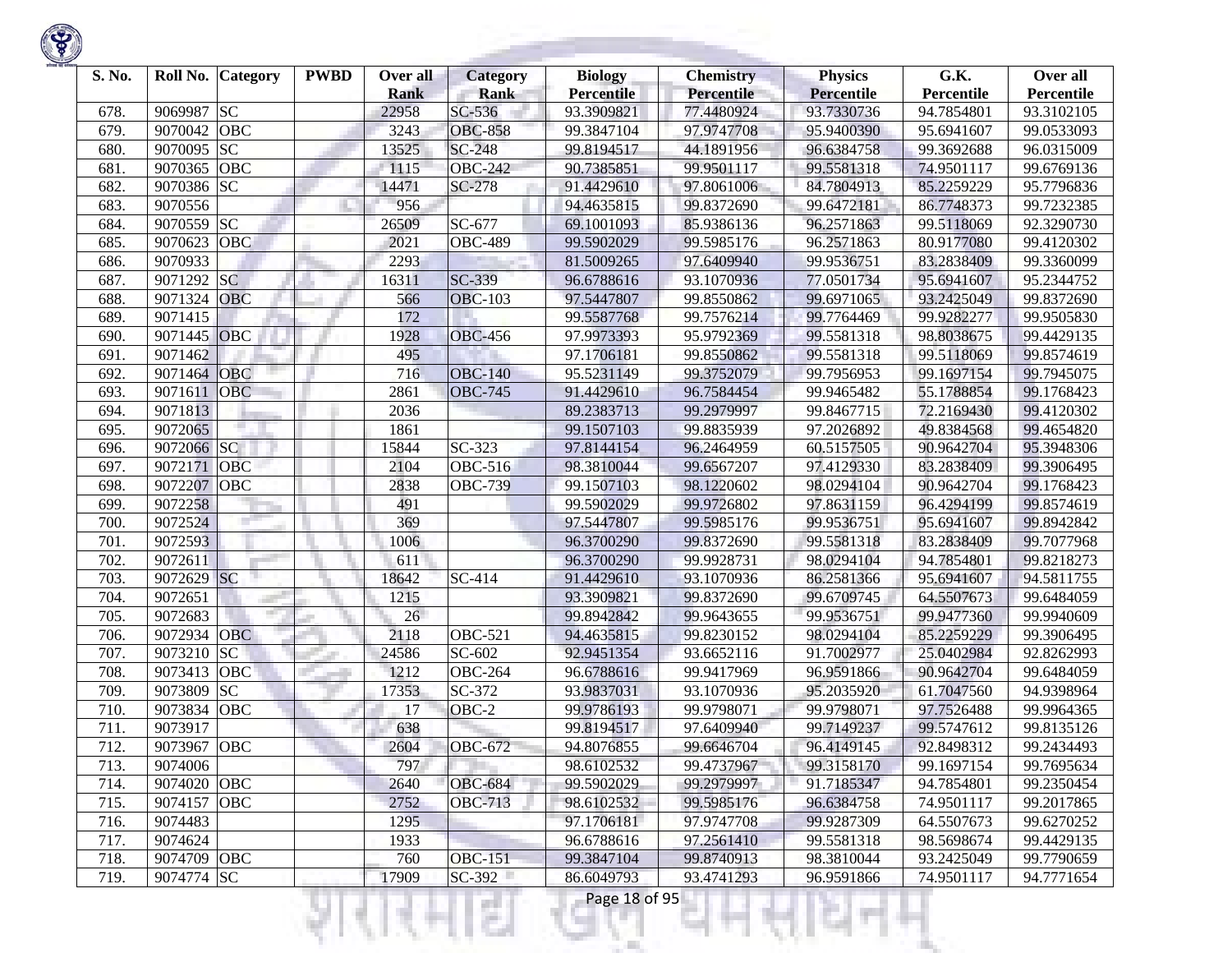

| S. No. | Roll No.    | Category   | <b>PWBD</b> | Over all<br><b>Rank</b> | Category<br><b>Rank</b> | <b>Biology</b><br><b>Percentile</b> | <b>Chemistry</b><br>Percentile | <b>Physics</b><br><b>Percentile</b> | G.K.<br>Percentile | Over all<br>Percentile |
|--------|-------------|------------|-------------|-------------------------|-------------------------|-------------------------------------|--------------------------------|-------------------------------------|--------------------|------------------------|
| 720.   | 9074776     |            |             | 2122                    |                         | 87.6561980                          | 95.3461301                     | 99.6175227                          | 99.9940609         | 99.3906495             |
| 721.   | 9074787     |            |             | 460                     |                         | 99.9429847                          | 96.7584454                     | 99.9691167                          | 89.3832850         | 99.8657766             |
| 722.   | 9074820     |            |             | 1468                    |                         | 97.9973393                          | 96.2464959                     | 99.6709745                          | 99.1697154         | 99.5747612             |
| 723.   | 9074968     | ST         |             | 11334                   | ST-52                   | 88.5328075                          | 93.1070936                     | 97.2026892                          | 96.9663135         | 96.7418159             |
| 724.   | 9075055     |            |             | 888                     |                         | 89.8548487                          | 99.7505583                     | 99.7446192                          | 97.7526488         | 99.7469948             |
| 725.   | 9075395     |            |             | 946                     |                         | 89.8548487                          | 99.8230152                     | 99.2647408                          | 99.8004466         | 99.7315532             |
| 726.   | 9075426     | OBC        |             | 3050                    | <b>OBC-810</b>          | 93.9837031                          | 95.0408609                     | 99.9132893                          | 72.2169430         | 99.1150758             |
| 727.   | 9075528     |            |             | 1617                    |                         | 94.8721908                          | 99.2326697                     | 99.1744667                          | 98.5698674         | 99.5319998             |
| 728.   | 9075596     | <b>OBC</b> |             | 4291                    | <b>OBC-1233</b>         | 96.3700290                          | 93.4741293                     | 99.5581318                          | 92.2708700         | 98.7622939             |
| 729    | 9075647     | <b>OBC</b> |             | 4098                    | <b>OBC-1156</b>         | 97.9973393                          | 97.0209531                     | 98.6565781                          | 86.7748373         | 98.8109944             |
| 730.   | 9075651     | OBC        |             | 277                     | OBC-41                  | 98.3810044                          | 99.5985176                     | 99.9346700                          | 99.3692688         | 99.9204162             |
| 731.   | 9075831     |            |             | 885                     |                         | 96.3700290                          | 99.7208628                     | 99.6971065                          | 89.3832850         | 99.7469948             |
| 732.   | 9075835     |            |             | 1538                    |                         | 92.5844538                          | 99.7790659                     | 98.1968927                          | 98.5698674         | 99.5510049             |
| 733.   | 9076096     |            |             | 2120                    |                         | 93.9837031                          | 97.9747708                     | 99.4227206                          | 99.3692688         | 99.3906495             |
| 734.   | 9076120     | <b>OBC</b> |             | 1532                    | <b>OBC-354</b>          | 97.9973393                          | 98.1220602                     | 99.4809236                          | 98.2301516         | 99.5510049             |
| 735.   | 9076187     | SC         |             | 24976                   | SC-614                  | 88.5328075                          | 93.8922412                     | 91.7185347                          | 61.7047560         | 92.7174894             |
| 736.   | 9076190     |            |             | 1477                    |                         | 93.9837031                          | 98.5425476                     | 99.7149237                          | 96.4294199         | 99.5747612             |
| 737.   | 9076223     |            |             | 1619                    |                         | 86.6049793                          | 99.0129235                     | 99.8705279                          | 93.2425049         | 99.5319998             |
| 738.   | 9076269     |            |             | 1293                    |                         | 97.5447807                          | 97.0209531                     | 99.7956953                          | 98.5698674         | 99.6270252             |
| 739.   | 9076290     |            |             | 171                     |                         | 96.6788616                          | 99.9928731                     | 99.8360812                          | 99.3692688         | 99.9512995             |
| 740.   | 9076311 SC  |            |             | 15090                   | $\overline{SC}$ -299    | 92.3580144                          | 97.0632185                     | 95.1712534                          | 28.0747373         | 95.5960043             |
| 741.   | 9076347     |            |             | 1470                    |                         | 97.5447807                          | 99.5652587                     | 98.9083955                          | 86.7748373         | 99.5747612             |
| 742.   | 9076559     |            |             | 1724                    |                         | 99.2801824                          | 96.4959377                     | 99.4809236                          | 97.7526488         | 99.4975531             |
| 743.   | 9076805     | SC         |             | 12282                   | SC-222                  | 91.4429610                          | 98.1220602                     | 94.1998860                          | 61.7047560         | 96.4341711             |
| 744.   | 9076902     |            |             | 510                     |                         | 97.1706181                          | 99.0889438                     | 99.9132893                          | 99.3692688         | 99.8515228             |
| 745.   | 9076924 OBC |            |             | 111                     | OBC-14                  | 98.3810044                          | 99.9893096                     | 99.5581318                          | 100.0000000        | 99.9691167             |
| 746.   | 9077183     | SC         |             | 20640                   | $\overline{SC}$ -469    | 87.6561980                          | 94.6702618                     | 90.2218844                          | 69.2402718         | 93.9635102             |
| 747.   | 9077189     | SC         |             | 24202                   | SC-589                  | 97.9973393                          | 88.7727467                     | 35.6820449                          | 98.5698674         | 92.9134794             |
| 748.   | 9077280     | SC         |             | 25697                   | SC-644                  | 96.6788616                          | 89.9474985                     | 70.6442723                          | 85.2259229         | 92.5108091             |
| 749    | 9077305     | <b>OBC</b> |             | 4287                    | <b>OBC-1230</b>         | 97.1706181                          | 97.6409940                     | 95.2035920                          | 99.1697154         | 98.7622939             |
| 750.   | 9077322     |            |             | 8                       |                         | 99.8942842                          | 99.9976244                     | 99.9869340                          | 96.9663135         | 99.9988122             |
| 751.   | 9077369     |            |             | 1606                    |                         | 98.9297762                          | 99.8740913                     | 94.6524445                          | 89.3832850         | 99.5319998             |
| 752.   | 9077401     | OBC        |             | 1189                    | <b>OBC-257</b>          | 96.6788616                          | 99.6923552                     | 99.3158170                          | 92.2708700         | 99.6567207             |
| 753.   | 9077526     |            |             | 578                     |                         | 98.9297762                          | 99.6567207                     | 99.8859695                          | 77.2473512         | 99.8325177             |
| 754.   | 9077572     | <b>SC</b>  |             | 17310                   | SC-369                  | 98.6102532                          | 93.4741293                     | 87.2701573                          | 58.5855466         | 94.9398964             |
| 755.   | 9077588 SC  |            |             | 11758                   | $SC-206$                | 97.5447807                          | 96.4959377                     | 82.2159928                          | 89.3832850         | 96.5422626             |
| 756.   | 9077599     |            |             | 1185                    |                         | 99.1507103                          | 97.6409940                     | 99.3158170                          | 99.8004466         | 99.6567207             |
| 757.   | 9077783 OBC |            |             | 1428                    | <b>OBC-315</b>          | 96.6788616                          | 99.0129235                     | 99.7956953                          | 72.2169430         | 99.5902029             |
| 758.   | 9077907     | OBC        |             | 2644                    | <b>OBC-685</b>          | 98.8038675                          | 99.6270252                     | 94.6524445                          | 74.9501117         | 99.2350454             |
| 759.   | 9078033     |            |             | 543                     |                         | 98.6102532                          | 99.8740913                     | 99.7446192                          | 85.2259229         | 99.8420202             |
| 760.   | 9078111     |            |             | 1308                    |                         | 98.7928134                          | 98.0268499                     | 98.9751856                          | 99.5105364         | 99.6211364             |
| 761.   | 9078259     |            |             | 1634                    |                         | 92.9451354                          | 99.4717088                     | 99.3928769                          | 93.9534774         | 99.5317151             |
|        |             |            |             |                         | s.                      | Page 19 of 95                       |                                |                                     |                    |                        |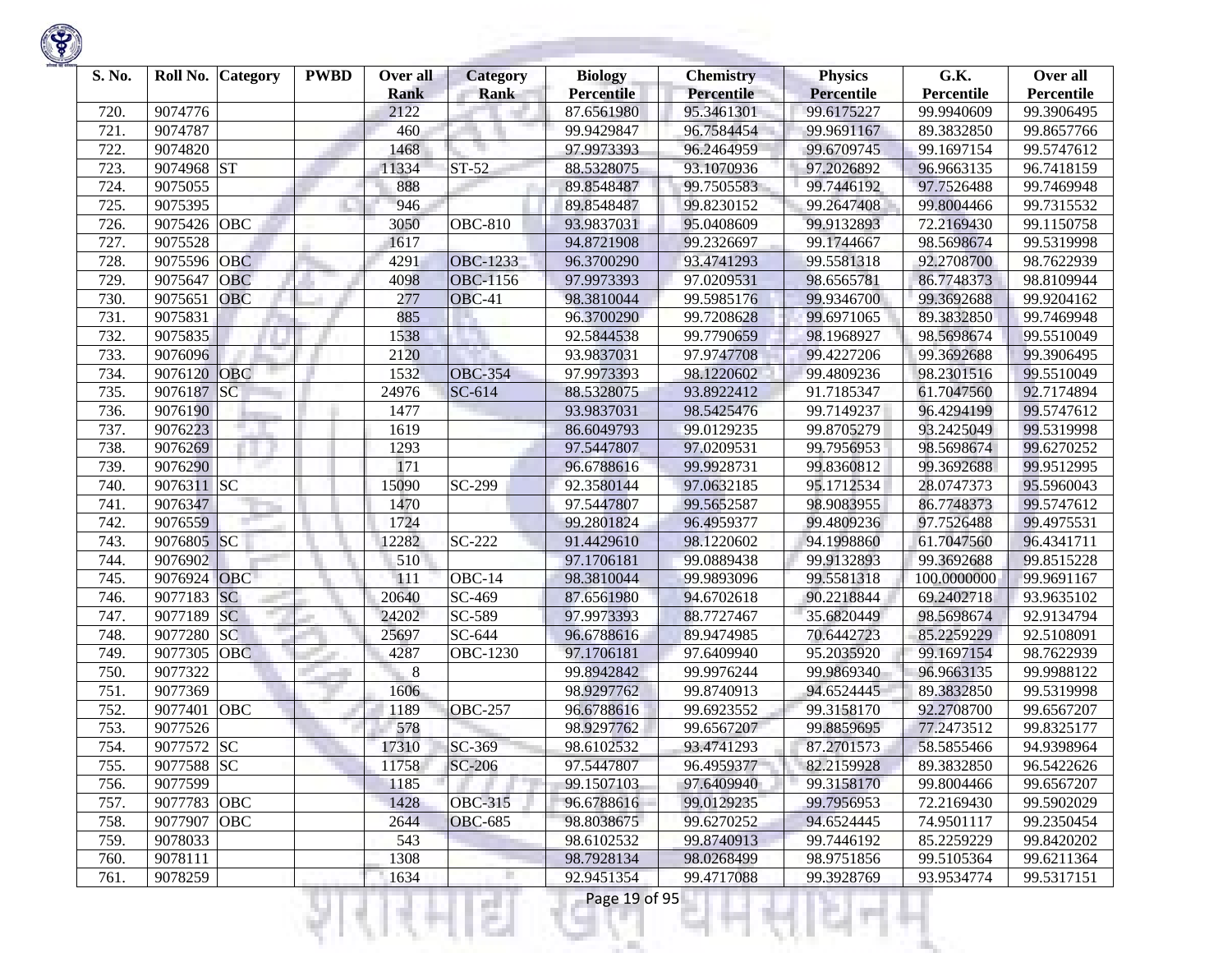| S. No. |             | Roll No. Category | <b>PWBD</b> | Over all<br><b>Rank</b> | <b>Category</b><br><b>Rank</b> | <b>Biology</b><br><b>Percentile</b> | <b>Chemistry</b><br>Percentile | <b>Physics</b><br><b>Percentile</b> | G.K.<br>Percentile | Over all<br>Percentile |
|--------|-------------|-------------------|-------------|-------------------------|--------------------------------|-------------------------------------|--------------------------------|-------------------------------------|--------------------|------------------------|
| 762.   | 9078267     |                   |             | 676                     |                                | 97.8144154                          | 99.6270252                     | 99.8859695                          | 74.9501117         | 99.8040101             |
| 763.   | 9078498     | <b>OBC</b>        |             | 3920                    | <b>OBC-1086</b>                | 95.9685466                          | 98.5425476                     | 94.6524445                          | 99.1697154         | 98.8585072             |
| 764.   | 9078615     | <b>OBC</b>        |             | 1795                    | <b>OBC-414</b>                 | 88.5328075                          | 97.6409940                     | 99.7719390                          | 99.7351166         | 99.4832993             |
| 765.   | 9078699     | <b>SC</b>         |             | 20612                   | SC-468                         | 92.0618140                          | 93.8922412                     | 91.7185347                          | 40.5532855         | 93.9635102             |
| 766.   | 9078851     | <b>OBC</b>        |             | 3498                    | <b>OBC-949</b>                 | 99.3847104                          | 99.0889438                     | 94.6524445                          | 80.9177080         | 98.9772889             |
| 767.   | 9078899     | <b>ST</b>         |             | 3158                    | $ST-9$                         | 98.6102532                          | 98.1220602                     | 95.5884449                          | 98.8038675         | 99.0853803             |
| 768.   | 9078967     | <b>OBC</b>        |             | 3261                    | <b>OBC-862</b>                 | 93.9837031                          | 99.0889438                     | 97.8631159                          | 95.6941607         | 99.0533093             |
| 769.   | 9078970     |                   |             | 314                     |                                | 95.9685466                          | 99.9501117                     | 99.8158883                          | 98.5698674         | 99.9097259             |
| 770.   | 9079123     |                   |             | 315                     |                                | 94.4635815                          | 99.9536751                     | 99.7149237                          | 99.7351166         | 99.9097259             |
| 771.   | 9079156     | <b>SC</b>         |             | 11295                   | $SC-193$                       | 97.1706181                          | 63.1681475                     | 98.3810044                          | 99.8004466         | 96.7418159             |
| 772.   | 9079275     | <b>OBC</b>        |             | 2938                    | <b>OBC-769</b>                 | 88.5328075                          | 99.2326697                     | 99.3158170                          | 92.2708700         | 99.1435834             |
| 773.   | 9079318     |                   |             | 378                     |                                | 94.4635815                          | 99.7505583                     | 99.8705279                          | 99.7351166         | 99.8919086             |
| 774.   | 9079371     | SC                |             | 21781                   | SC-504                         | 89.2383713                          | 94.2913479                     | 84.7804913                          | 89.3832850         | 93.6226065             |
| 775.   | 9079490     | SC                |             | 20144                   | SC-456                         | 75.7495130                          | 99.0129235                     | 89.1219651                          | 64.5507673         | 94.1309925             |
| 776.   | 9079623     | <b>SC</b>         |             | 21733                   | <b>SC-500</b>                  | 96.3700290                          | 94.6702618                     | 87.2701573                          | 20.2107189         | 93.6226065             |
| 777.   | 9079800     |                   |             | 98                      |                                | 99.3740514                          | 99.6646704                     | 99.9741149                          | 99.5105364         | 99.9729383             |
| 778.   | 9080102     | <b>SC</b>         |             | 17290                   | SC-367                         | 99.7113603                          | 80.4782154                     | 88.2465435                          | 77.2473512         | 94.9398964             |
| 779.   | 9080208     | SC                |             | 18587                   | $\overline{SC}$ -412           | 98.3810044                          | 93.1070936                     | 80.7169668                          | 74.9501117         | 94.5811755             |
| 780.   | 9080276     | OBC               |             | 339                     | <b>OBC-57</b>                  | 90.7385851                          | 99.7980710                     | 99.8705279                          | 99.9845584         | 99.9025989             |
| 781.   | 9080664     | SC                |             | 13529                   | SC-249                         | 99.3847104                          | 93.1070936                     | 86.2581366                          | 74.9501117         | 96.0315009             |
| 782.   | 9080912     | <b>OBC</b>        |             | 2406                    | <b>OBC-595</b>                 | 98.3810044                          | 97.9747708                     | 98.9083955                          | 95.6941607         | 99.3110657             |
| 783.   | 9080944     | <b>OBC</b>        |             | 2025                    | <b>OBC-492</b>                 | 98.3810044                          | 98.2895425                     | 99.3763957                          | 92.2708700         | 99.4120302             |
| 784.   | 9081000     |                   |             | 953                     |                                | 98.3810044                          | 98.7397254                     | 99.9619898                          | 55.1788854         | 99.7232385             |
| 785.   | 9081048     | OBC               |             | 4302                    | OBC-1237                       | 89.2383713                          | 95.0408609                     | 99.8158883                          | 89.3832850         | 98.7622939             |
| 786.   | 9081058     |                   |             | 2290                    |                                | 93.3909821                          | 98.4190146                     | 99.6175227                          | 94.7854801         | 99.3360099             |
| 787.   | 9081096 OBC |                   |             | 2926                    | $\overline{O}$ BC-766          | 97.9973393                          | 93.8922412                     | 99.0046087                          | 99.5747612         | 99.1435834             |
| 788.   | 9081266     |                   |             | 156                     |                                | 99.1507103                          | 99.9798071                     | 99.8859695                          | 96.9663135         | 99.9548629             |
| 789.   | 9081348     |                   |             | 1299                    |                                | 93.9837031                          | 99.0129235                     | 99.6175227                          | 98.5698674         | 99.6270252             |
| 790.   | 9081492     |                   |             | 2281                    |                                | 97.9973393                          | 98.8240604                     | 97.2026892                          | 98.8038675         | 99.3360099             |
| 791.   | 9081538     |                   | <b>PWBD</b> | 5903                    |                                | 85.1513690                          | 94.1064348                     | 99.5446577                          | 96.1725359         | 98.2868774             |
| 792.   | 9081945     | <b>ST</b>         |             | 27005                   | ST-157                         | 97.8144154                          | 95.3461301                     | 52.4374020                          | 55.1788854         | 92.1235806             |
| 793.   | 9082159     | OBC               |             | 1698                    | <b>OBC-395</b>                 | 99.3847104                          | 99.3752079                     | 95.5884449                          | 98.5698674         | 99.5094313             |
| 794.   | 9082165     | <b>OBC</b>        |             | 3168                    | $\overline{O}$ BC-835          | 95.5231149                          | 98.5425476                     | 98.1968927                          | 96.9663135         | 99.0853803             |
| 795.   | 9082359     |                   |             | 1923                    |                                | 98.8038675                          | 99.9584264                     | 92.3706466                          | 61.7047560         | 99.4429135             |
| 796.   | 9082568     |                   |             | 538                     |                                | 99.2801824                          | 99.4310353                     | 99.6175227                          | 99.5747612         | 99.8455837             |
| 797.   | 9082641     |                   |             | 388                     |                                | 99.9073502                          | 99.9037868                     | 97.8631159                          | 99.3692688         | 99.8871573             |
| 798.   | 9082715 SC  |                   |             | 7305                    | SC-122                         | 95.9685466                          | 97.4497553                     | 93.1569820                          | 94.7854801         | 97.8856844             |
| 799.   | 9082750 OBC |                   |             | 2939                    | <b>OBC-770</b>                 | 87.6561980                          | 99.8740913                     | 99.4809236                          | 15.8751841         | 99.1435834             |
| 800.   | 9082773     |                   |             | 1789                    |                                | 97.1706181                          | 93.4741293                     | 99.8705279                          | 98.2301516         | 99.4832993             |
| 801.   | 9082844     |                   |             | 2034                    |                                | 95.5231149                          | 98.5425476                     | 99.4809236                          | 96.4294199         | 99.4120302             |
| 802.   | 9082956 ST  |                   |             | 16872                   | <b>ST-84</b>                   | 90.7385851                          | 94.2913479                     | 82.2159928                          | 98.2301516         | 95.1014396             |
| 803.   | 9083105 OBC |                   |             | 1433                    | <b>OBC-318</b>                 | 91.4429610                          | 99.2979997                     | 99.7446192                          | 94.7854801         | 99.5902029             |
|        |             |                   |             |                         | s.                             | Page 20 of 95                       |                                |                                     |                    |                        |

**State of Concession**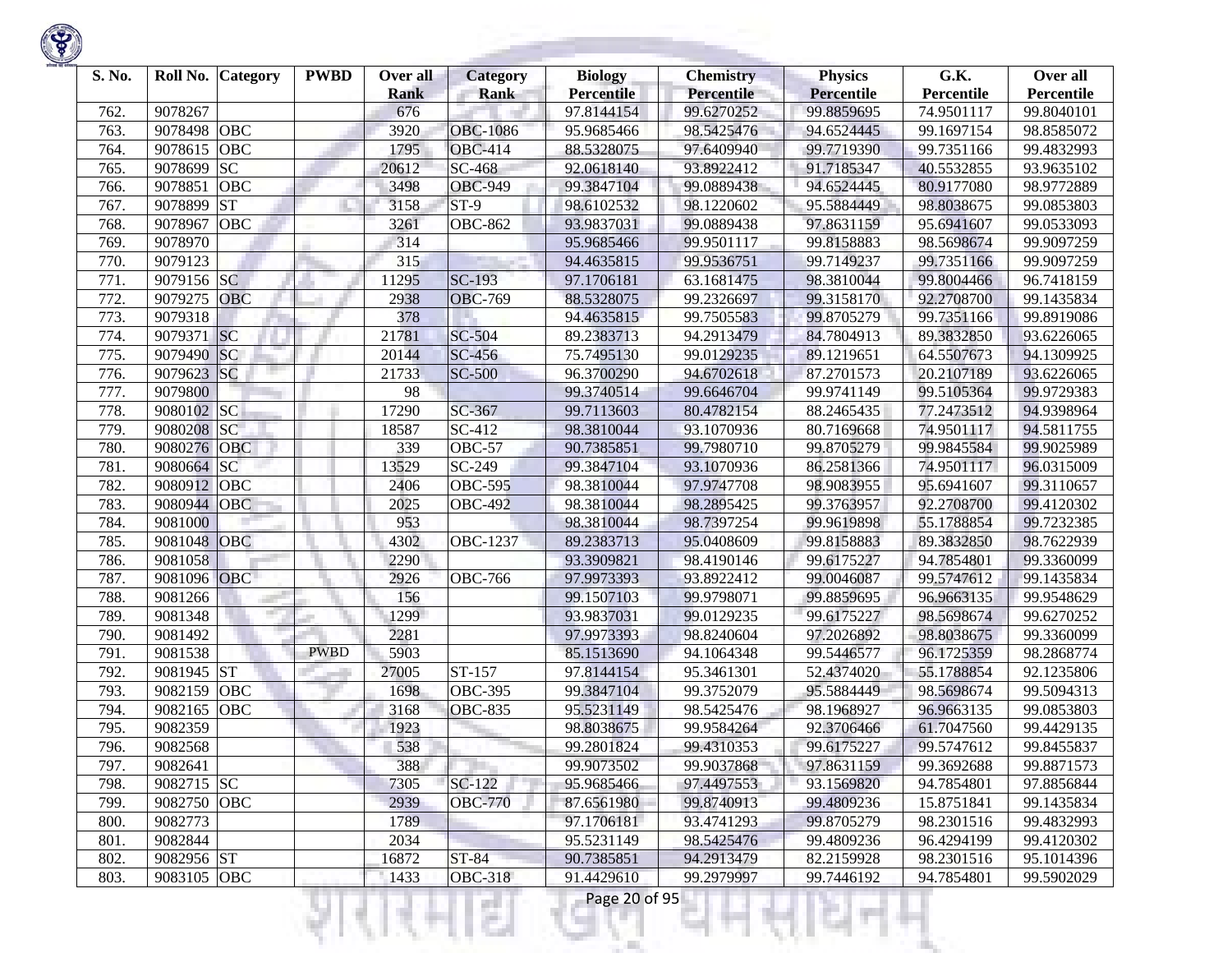| S. No. | Roll No.<br><b>Category</b> | <b>PWBD</b> | Over all<br><b>Rank</b> | <b>Category</b><br>Rank | <b>Biology</b><br><b>Percentile</b> | <b>Chemistry</b><br>Percentile | <b>Physics</b><br><b>Percentile</b> | G.K.<br>Percentile | Over all<br>Percentile |
|--------|-----------------------------|-------------|-------------------------|-------------------------|-------------------------------------|--------------------------------|-------------------------------------|--------------------|------------------------|
| 804.   | 9083118 SC                  |             | 19510                   | SC-437                  | 89.2383713                          | 81.6410890                     | 98.7908015                          | 80.9177080         | 94.2913479             |
| 805.   | 9083369                     |             | 944                     |                         | 96.6788616                          | 99.1673398                     | 99.2647408                          | 99.7351166         | 99.7315532             |
| 806.   | 9083459                     |             | 402                     |                         | 91.0519937                          | 99.7917427                     | 99.9423468                          | 98.8469367         | 99.8835171             |
| 807.   | 9083551                     |             | 1533                    |                         | 97.5447807                          | 99.5118069                     | 98.0294104                          | 98.2301516         | 99.5510049             |
| 808.   | 9083568 SC                  |             | 12732                   | $SC-232$                | 95.5231149                          | 61.5740961                     | 99.0984463                          | 99.1697154         | 96.3035112             |
| 809.   | OBC<br>9083625              |             | 2119                    | <b>OBC-522</b>          | 94.4635815                          | 98.6470756                     | 99.5878272                          | 93.2425049         | 99.3906495             |
| 810.   | 9083691<br>OBC              |             | 2099                    | <b>OBC-513</b>          | 99.2801824                          | 99.5118069                     | 98.7908015                          | 55.1788854         | 99.3906495             |
| 811.   | 9083745                     |             | 68                      |                         | 99.4881811                          | 99.7340895                     | 99.9741149                          | 99.9470532         | 99.9811745             |
| 812.   | 9083920                     |             | 798                     |                         | 98.3810044                          | 99.8835939                     | 98.7908015                          | 94.7854801         | 99.7695634             |
| 813.   | 9083928<br>OBC              |             | 2757                    | <b>OBC-716</b>          | 96.6788616                          | 99.2979997                     | 98.5294816                          | 83.2838409         | 99.2017865             |
| 814.   | 9084115                     |             | 96                      |                         | 99.8093916                          | 99.9882340                     | 99.8894001                          | 78.7895189         | 99.9729383             |
| 815.   | 9084157                     |             | 336                     |                         | 99.5902029                          | 99.9750558                     | 99.6472181                          | 74.9501117         | 99.9025989             |
| 816.   | 9084455 OBC                 |             | 796                     | <b>OBC-160</b>          | 98.6102532                          | 99.8230152                     | 99.4227206                          | 86.7748373         | 99.7695634             |
| 817.   | <b>ST</b><br>9084655        |             | 10725                   | $ST-45$                 | 99.2801824                          | 88.7727467                     | 94.1998860                          | 89.3832850         | 96.8582221             |
| 818.   | 9084742<br><b>OBC</b>       |             | 1422                    | <b>OBC-312</b>          | 99.7434314                          | 98.5425476                     | 98.3810044                          | 97.7526488         | 99.5902029             |
| 819.   | 9084758<br>OBC              |             | 713                     | <b>OBC-139</b>          | 99.5902029                          | 99.7208628                     | 99.4227206                          | 86.7748373         | 99.7945075             |
| 820.   | 9084790<br>OBC              |             | 1032                    | <b>OBC-222</b>          | 96.6788616                          | 99.8372690                     | 99.0984463                          | 93.2425049         | 99.7006699             |
| 821.   | 9084881<br>SC               |             | 21316                   | SC-491                  | 95.2265534                          | 91.8861997                     | 72.9100728                          | 88.8494076         | 93.7652222             |
| 822.   | 9084977<br>OBC              |             | 1256                    | <b>OBC-275</b>          | 99.9608020                          | 99.2326697                     | 99.5201216                          | 32.6186630         | 99.6365278             |
| 823.   | 9085065<br><b>SC</b>        |             | 14879                   | SC-292                  | 92.5844538                          | 97.0209531                     | 90.2218844                          | 74.9501117         | 95.6609018             |
| 824.   | 9085084 SC                  |             | 20124                   | SC-454                  | 84.2732931                          | 94.6702618                     | 86.2581366                          | 96.9663135         | 94.1309925             |
| 825.   | 9085132                     |             | 2199                    |                         | 98.6102532                          | 99.4310353                     | 98.6565781                          | 74.9501117         | 99.3562028             |
| 826.   | 9085225                     |             | 1132                    |                         | 97.8144154                          | 99.2979997                     | 99.6709745                          | 85.2259229         | 99.6697867             |
| 827.   | SC<br>9085237               |             | 23628                   | SC-565                  | 92.0618140                          | 94.2913479                     | 78.6810472                          | 80.9177080         | 93.1165962             |
| 828.   | 9085351<br><b>OBC</b>       |             | 2024                    | $\overline{O}$ BC-491   | 98.8038675                          | 96.2464959                     | 99.6709745                          | 92.2708700         | 99.4120302             |
| 829.   | 9085408 SC                  |             | 25809                   | $SC-651$                | 75.7495130                          | 98.5425476                     | 78.6810472                          | 77.2473512         | 92.5108091             |
| 830.   | <b>ST</b><br>9085487        |             | 18776                   | ST-96                   | 86.7103576                          | 95.1006577                     | 95.7454319                          | 53.8715864         | 94.5641303             |
| 831.   | <b>ST</b><br>9085669        |             | 20555                   | $\overline{ST}$ -106    | 97.1706181                          | 95.6739678                     | 68.4349313                          | 72.2169430         | 93.9635102             |
| 832.   | 9085676<br><b>OBC</b>       |             | 2758                    | <b>OBC-717</b>          | 94.4635815                          | 99.7980710                     | 97.4129330                          | 77.2473512         | 99.2017865             |
| 833.   | 9085718<br>OBC              |             | 187                     | <b>OBC-26</b>           | 99.3847104                          | 99.9584264                     | 99.8598375                          | 94.7854801         | 99.9465482             |
| 834.   | 9086016                     |             | 800                     |                         | 97.5447807                          | 99.2326697                     | 99.6971065                          | 98.5698674         | 99.7695634             |
| 835.   | 9086252<br>OBC              |             | 429                     | <b>OBC-75</b>           | 93.9837031                          | 99.8372690                     | 99.8954720                          | 98.2301516         | 99.8764670             |
| 836.   | 9086386<br><b>OBC</b>       |             | 1005                    | <b>OBC-217</b>          | 97.5447807                          | 98.5425476                     | 99.5581318                          | 99.5118069         | 99.7077968             |
| 837.   | 9086408<br><b>SC</b>        |             | 19039                   | SC-423                  | 85.1261462                          | 90.5520977                     | 98.6565781                          | 64.5507673         | 94.4374495             |
| 838.   | 9086433<br>OBC              |             | 4115                    | OBC-1163                | 92.5844538                          | 96.7584454                     | 99.8598375                          | 49.8384568         | 98.8109944             |
| 839.   | 9086519 SC                  |             | 1869                    | $SC-25$                 | 96.3700290                          | 99.0129235                     | 99.7149237                          | 72.2169430         | 99.4654820             |
| 840.   | 9086551 OBC                 |             | 3818                    | <b>OBC-1059</b>         | 97.1706181                          | 99.1673398                     | 93.7330736                          | 95.6941607         | 98.8965173             |
| 841.   | 9086789 SC                  |             | 1726                    | $SC-22$                 | 96.3700290                          | 99.6923552                     | 99.4809236                          | 61.7047560         | 99.4975531             |
| 842.   | 9086798 OBC                 |             | 4089                    | <b>OBC-1154</b>         | 99.3847104                          | 97.8061006                     | 96.6384758                          | 83.2838409         | 98.8109944             |
| 843.   | 9086883 OBC                 |             | 1334                    | <b>OBC-290</b>          | 98.3810044                          | 97.6409940                     | 99.9287309                          | 64.5507673         | 99.6103958             |
| 844.   | 9086921<br><b>OBC</b>       |             | 4114                    | <b>OBC-1162</b>         | 92.5844538                          | 97.2561410                     | 99.4227206                          | 85.2259229         | 98.8109944             |
| 845.   | 9087072 SC                  |             | 2765                    | $SC-40$                 | 81.5009265                          | 97.0209531                     | 99.6971065                          | 99.8788426         | 99.2017865             |

Ħ

ш

÷

K)

w

Ħ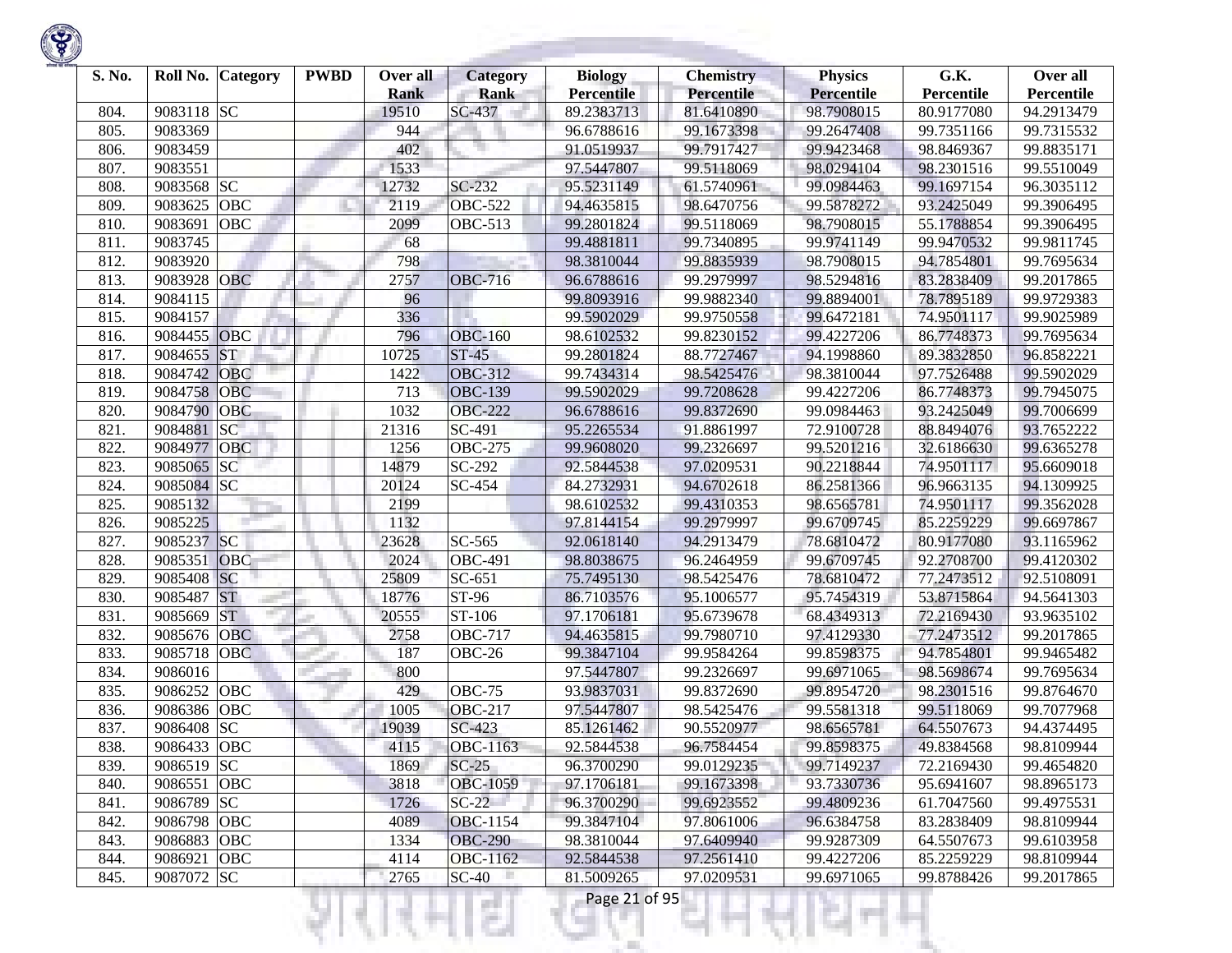| S. No. | Roll No.    | <b>Category</b> | <b>PWBD</b> | Over all    | <b>Category</b> | <b>Biology</b>    | <b>Chemistry</b> | <b>Physics</b>    | G.K.       | Over all   |
|--------|-------------|-----------------|-------------|-------------|-----------------|-------------------|------------------|-------------------|------------|------------|
|        |             |                 |             | <b>Rank</b> | <b>Rank</b>     | <b>Percentile</b> | Percentile       | <b>Percentile</b> | Percentile | Percentile |
| 846.   | 9087284     |                 |             | 2094        |                 | 99.9429847        | 99.7790659       | 90.2218844        | 69.2402718 | 99.3906495 |
| 847.   | 9087335     |                 |             | 1472        |                 | 97.1706181        | 98.9155224       | 99.1744667        | 98.8038675 | 99.5747612 |
| 848.   | 9087355     | OBC             |             | 4117        | <b>OBC-1164</b> | 91.4429610        | 95.3461301       | 99.8859695        | 69.2402718 | 98.8109944 |
| 849.   | 9087427     | <b>OBC</b>      |             | 2458        | <b>OBC-614</b>  | 97.8144154        | 99.4310353       | 97.4129330        | 86.7748373 | 99.2861215 |
| 850.   | 9087442     | <b>SC</b>       |             | 22899       | SC-535          | 97.9973393        | 94.2913479       | 68.4349313        | 61.7047560 | 93.3102105 |
| 851.   | 9087642     |                 |             | 1343        |                 | 90.7385851        | 99.2979997       | 99.8158883        | 93.2425049 | 99.6103958 |
| 852.   | 9087646     | OBC             |             | 3512        | <b>OBC-953</b>  | 95.5231149        | 97.9747708       | 97.2026892        | 99.1697154 | 98.9772889 |
| 853.   | 9087685     |                 |             | 1473        |                 | 97.1706181        | 98.8240604       | 98.7908015        | 99.7351166 | 99.5747612 |
| 854.   | 9087720     | <b>SC</b>       |             | 23257       | <b>SC-550</b>   | 95.2265534        | 94.4700027       | 83.8288760        | 36.8486075 | 93.2086927 |
| 855.   | 9087753     | OBC             |             | 1607        | <b>OBC-369</b>  | 98.9297762        | 97.9747708       | 99.4809236        | 95.6941607 | 99.5319998 |
| 856.   | 9087795     |                 |             | 848         |                 | 95.5231149        | 99.4310353       | 99.8467715        | 94.7854801 | 99.7541217 |
| 857.   | 9088010     | <b>OBC</b>      |             | 568         | <b>OBC-105</b>  | 94.4635815        | 99.1673398       | 99.9346700        | 97.7526488 | 99.8372690 |
| 858.   | 9088088     | SC              |             | 16871       | <b>SC-358</b>   | 90.7385851        | 94.6702618       | 92.3706466        | 85.2259229 | 95.1014396 |
| 859.   | 9088110     |                 |             | 1729        |                 | 93.9837031        | 99.2326697       | 99.7446192        | 80.9177080 | 99.4975531 |
| 860.   | 9088286     | <b>SC</b>       |             | 12718       | $SC-231$        | 96.3700290        | 93.1070936       | 93.7330736        | 80.9177080 | 96.3035112 |
| 861.   | 9088291     | <b>ST</b>       |             | 8970        | $ST-35$         | 91.4429610        | 97.4497553       | 95.5884449        | 90.9642704 | 97.4176842 |
| 862.   | 9088502     | <b>OBC</b>      |             | 3505        | <b>OBC-950</b>  | 97.8144154        | 98.8240604       | 96.9591866        | 90.9642704 | 98.9772889 |
| 863.   | 9088802     |                 |             | 1257        |                 | 99.8657766        | 99.2979997       | 99.4809236        | 55.1788854 | 99.6365278 |
| 864.   | 9088981 SC  |                 |             | 12318       | $SC-223$        | 77.9327220        | 96.4959377       | 99.3158170        | 64.5507673 | 96.4341711 |
| 865.   | 9089070     |                 |             | 464         |                 | 98.6102532        | 99.7505583       | 99.7446192        | 97.7526488 | 99.8657766 |
| 866.   | 9089076 OBC |                 |             | 3927        | <b>OBC-1090</b> | 92.0618140        | 99.7790659       | 96.9591866        | 69.2402718 | 98.8585072 |
| 867.   | 9089205     | <b>OBC</b>      |             | 3936        | <b>OBC-1095</b> | 85.1261462        | 99.2979997       | 99.5201216        | 72.2169430 | 98.8585072 |
| 868.   | 9089289     | <b>OBC</b>      |             | 2102        | <b>OBC-515</b>  | 99.1507103        | 98.5425476       | 98.5294816        | 89.3832850 | 99.3906495 |
| 869.   | 9089656     | OBC             |             | 1341        | <b>OBC-293</b>  | 93.3909821        | 99.3752079       | 99.6709745        | 69.2402718 | 99.6103958 |
| 870.   | 9089665     |                 |             | 1603        |                 | 99.5902029        | 99.6270252       | 95.5884449        | 93.2425049 | 99.5319998 |
| 871.   | 9089703 OBC |                 |             | 3940        | <b>OBC-1098</b> | 77.9327220        | 99.5652587       | 98.7908015        | 89.3832850 | 98.8585072 |
| 872.   | 9089710     | <b>OBC</b>      |             | 1929        | <b>OBC-457</b>  | 97.8144154        | 98.4190146       | 99.2647408        | 96.4294199 | 99.4429135 |
| 873.   | 9090050     | <b>SC</b>       |             | 5820        | $SC-87$         | 80.6718297        | 98.8240604       | 98.3810044        | 96.4294199 | 98.3109232 |
| 874.   | 9090131     | SC              |             | 1543        | $SC-20$         | 89.2383713        | 97.4497553       | 99.8859695        | 99.3692688 | 99.5510049 |
| 875.   | 9090272     |                 |             | 1479        |                 | 83.1021048        | 99.6270252       | 99.5878272        | 99.1697154 | 99.5747612 |
| 876.   | 9090361     |                 |             | 254         |                 | 99.8194517        | 99.5652587       | 99.9085380        | 97.7526488 | 99.9275431 |
| 877.   | 9090456     |                 |             | 2227        |                 | 91.7403019        | 99.8682213       | 98.3433540        | 78.7895189 | 99.3552258 |
| 878.   | 9090511     |                 |             | 712         |                 | 99.8657766        | 99.6270252       | 99.1744667        | 89.3832850 | 99.7945075 |
| 879.   | 9090523     |                 |             | 1721        |                 | 99.9952487        | 97.6409940       | 98.9083955        | 64.5507673 | 99.4975531 |
| 880.   | 9090592     |                 |             | 674         |                 | 98.3810044        | 99.5652587       | 99.5581318        | 96.9663135 | 99.8040101 |
| 881.   | 9090617 OBC |                 | <b>PWBD</b> | 11639       | <b>OBC-3954</b> | 77.9327220        | 94.2913479       | 98.7908015        | 96.4294199 | 96.6444149 |
| 882.   | 9090643     |                 |             | 1184        |                 | 99.1507103        | 99.5985176       | 97.2026892        | 98.8038675 | 99.6567207 |
| 883.   | 9090734     |                 |             | 537         |                 | 99.9429847        | 99.9417969       | 96.9591866        | 95.6941607 | 99.8455837 |
| 884.   | 9090756     |                 |             | 327         |                 | 99.8194517        | 99.9251675       | 99.6971065        | 85.2259229 | 99.9061624 |
| 885.   | 9090818 SC  |                 |             | 10091       | SC-168          | 93.7558094        | 92.8627737       | 95.1712534        | 96.9032015 | 97.0526291 |
| 886.   | 9090938 SC  |                 |             | 23690       | SC-568          | 85.1261462        | 92.6592864       | 94.6524445        | 74.9501117 | 93.1165962 |
| 887.   | 9091008     |                 |             | 1128        |                 | 99.8194517        | 99.8550862       | 97.6671260        | 69.2402718 | 99.6697867 |

m

ш

τ

S.

w

t ×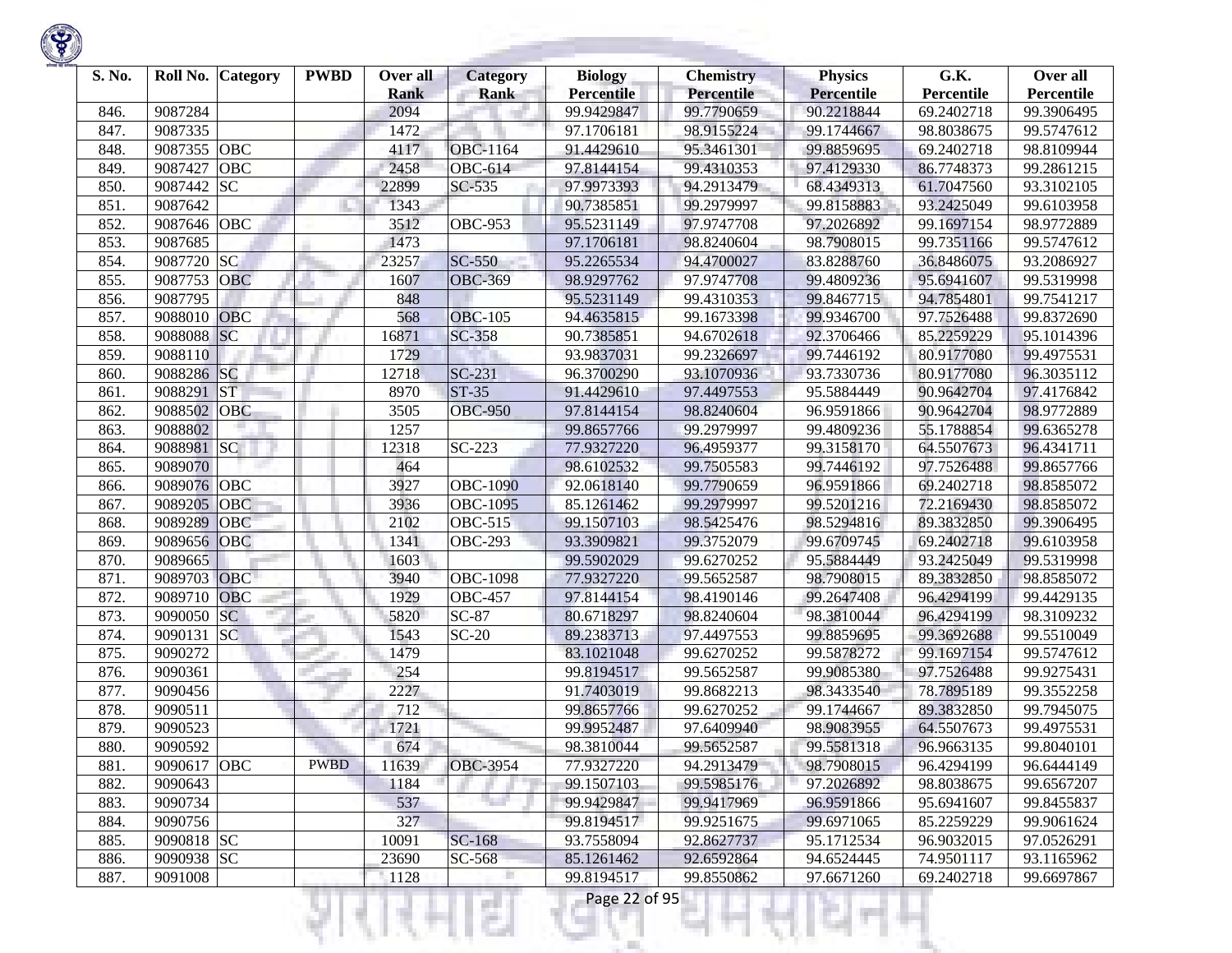| S. No. | Roll No.    | <b>Category</b> | <b>PWBD</b> | Over all<br><b>Rank</b> | <b>Category</b><br><b>Rank</b> | <b>Biology</b><br><b>Percentile</b> | <b>Chemistry</b><br>Percentile | <b>Physics</b><br><b>Percentile</b> | G.K.<br>Percentile | Over all<br>Percentile |
|--------|-------------|-----------------|-------------|-------------------------|--------------------------------|-------------------------------------|--------------------------------|-------------------------------------|--------------------|------------------------|
| 888.   | 9091090     |                 |             | 2098                    |                                | 99.4583551                          | 96.4959377                     | 99.1744667                          | 96.4294199         | 99.3906495             |
| 889.   | 9091254     |                 |             | 1431                    |                                | 93.3909821                          | 99.6567207                     | 99.0984463                          | 97.7526488         | 99.5902029             |
| 890.   | 9091331     |                 |             | 677                     |                                | 96.6788616                          | 99.5652587                     | 99.3763957                          | 99.9299188         | 99.8040101             |
| 891.   | 9091376 OBC |                 |             | 3370                    | <b>OBC-901</b>                 | 99.3847104                          | 98.4190146                     | 97.8631159                          | 74.9501117         | 99.0176747             |
| 892.   | 9091393     |                 |             | 882                     |                                | 99.1507103                          | 97.2561410                     | 99.5581318                          | 99.8479593         | 99.7469948             |
| 893.   | 9091490     | OBC             |             | 675                     | <b>OBC-125</b>                 | 97.8144154                          | 99.6567207                     | 99.8598375                          | 83.2838409         | 99.8040101             |
| 894.   | 9091561     | <b>SC</b>       |             | 23330                   | SC-553                         | 85.9738090                          | 96.8431952                     | 87.8187102                          | 44.3858762         | 93.2086927             |
| 895.   | 9091607     | OBC             |             | 3194                    | <b>OBC-841</b>                 | 97.4538481                          | 97.7162288                     | 99.3140450                          | 70.0874210         | 99.0763728             |
| 896.   | 9091615     | SC              |             | 17693                   | SC-387                         | 95.8489722                          | 94.1064348                     | 80.9462178                          | 82.8064148         | 94.8641621             |
| 897.   | 9091678     |                 |             | 1200                    |                                | 99.0763728                          | 92.8627737                     | 99.7917427                          | 99.7505618         | 99.6493746             |
| 898.   | 9091754     | <b>SC</b>       |             | 14450                   | <b>SC-277</b>                  | 94.4635815                          | 93.1070936                     | 97.4129330                          | 58.5855466         | 95.7796836             |
| 899.   | 9092136     | OBC             |             | 1007                    | <b>OBC-218</b>                 | 95.5231149                          | 99.7208628                     | 99.3158170                          | 98.2301516         | 99.7077968             |
| 900.   | 9092190     |                 |             | 762                     |                                | 98.8038675                          | 99.7980710                     | 99.3158170                          | 92.2708700         | 99.7790659             |
| 901.   | 9092225     | OBC             |             | 1077                    | <b>OBC-236</b>                 | 100.0000000                         | 97.0209531                     | 97.6671260                          | 96.9663135         | 99.6887918             |
| 902.   | 9092235     | <b>OBC</b>      |             | 332                     | <b>OBC-56</b>                  | 99.5587768                          | 99.9399936                     | 99.7917427                          | 73.5371981         | 99.9046958             |
| 903.   | 9092331     | SC              |             | 12747                   | $SC-233$                       | 92.0618140                          | 96.4959377                     | 86.2581366                          | 96.4294199         | 96.3035112             |
| 904.   | 9092402     |                 |             | 846                     |                                | 97.9973393                          | 99.3752079                     | 99.2647408                          | 99.7351166         | 99.7541217             |
| 905.   | 9092428     |                 |             | 1455                    |                                | 98.5822028                          | 98.2186349                     | 99.3928769                          | 96.1725359         | 99.5776023             |
| 906.   | 9092454     | OBC             |             | 2874                    | <b>OBC-749</b>                 | 98.2562860                          | 98.0268499                     | 99.3140450                          | 61.4500359         | 99.1728536             |
| 907.   | 9092594     |                 |             | 1261                    |                                | 94.4635815                          | 98.4190146                     | 99.8158883                          | 95.6941607         | 99.6365278             |
| 908.   | 9092685 SC  |                 |             | 7105                    | $\overline{SC}$ -116           | 98.0456754                          | 90.3319175                     | 93.7311009                          | 99.6329023         | 97.9315457             |
| 909.   | 9092823     |                 |             | 433                     |                                | 98.2562860                          | 99.8964596                     | 99.5070066                          | 98.5421986         | 99.8764575             |
| 910.   | 9092984     |                 |             | 391                     |                                | 97.8144154                          | 99.3752079                     | 99.9691167                          | 92.2708700         | 99.8871573             |
| 911.   | 9093012     |                 |             | 1870                    |                                | 96.3700290                          | 98.6470756                     | 99.6971065                          | 85.2259229         | 99.4654820             |
| 912.   | 9093014     |                 |             | 389                     |                                | 99.5902029                          | 99.7208628                     | 99.5878272                          | 98.8038675         | 99.8871573             |
| 913.   | 9093293 SC  |                 |             | 10955                   | SC-178                         | 88.6917438                          | 99.3246344                     | 82.4652022                          | 78.7895189         | 96.8443718             |
| 914.   | 9093360     |                 |             | 2152                    |                                | 98.7928134                          | 99.1799132                     | 92.9368992                          | 99.0669600         | 99.3822875             |
| 915.   | 9093425     |                 |             | 1867                    |                                | 97.1706181                          | 98.5425476                     | 99.4227206                          | 95.6941607         | 99.4654820             |
| 916.   | 9093462     | SC              |             | 13576                   | SC-250                         | 93.9837031                          | 92.1152658                     | 90.2218844                          | 98.2301516         | 96.0315009             |
| 917.   | 9093492     | <b>SC</b>       |             | 4102                    | $SC-62$                        | 97.1706181                          | 93.1070936                     | 98.0294104                          | 99.3692688         | 98.8109944             |
| 918.   | 9093540     | OBC             |             | 3624                    | <b>OBC-991</b>                 | 99.7113603                          | 99.5985176                     | 84.7804913                          | 74.9501117         | 98.9369031             |
| 919.   | 9093708     |                 |             | 1695                    |                                | 90.0895389                          | 99.0857856                     | 99.7764469                          | 91.4167382         | 99.5117130             |
| 920.   | 9093760     | <b>OBC</b>      |             | 1297                    | <b>OBC-283</b>                 | 95.9685466                          | 99.4737967                     | 99.5878272                          | 85.2259229         | 99.6270252             |
| 921    | 9093968     |                 |             | 843                     |                                | 99.8194517                          | 99.6270252                     | 99.2647408                          | 83.2838409         | 99.7541217             |
| 922.   | 9094033     | OBC             |             | 942                     | <b>OBC-199</b>                 | 98.6102532                          | 98.5425476                     | 99.7719390                          | 97.7526488         | 99.7315532             |
| 923.   | 9094060     |                 |             | 739                     |                                | 99.0763728                          | 96.5761081                     | 99.9223447                          | 96.9032015         | 99.7870363             |
| 924.   | 9094063 SC  |                 |             | 20582                   | SC-467                         | 94.8721908                          | 94.2913479                     | 88.2465435                          | 61.7047560         | 93.9635102             |
| 925.   | 9094102     |                 |             | 267                     |                                | 99.2801824                          | 99.5985176                     | 99.8859695                          | 99.7351166         | 99.9239797             |
| 926.   | 9094319 SC  |                 |             | 19757                   | <b>SC-446</b>                  | 93.7558094                          | 94.1064348                     | 86.7786001                          | 70.0874210         | 94.2605688             |
| 927.   | 9094397 OBC |                 |             | 1462                    | <b>OBC-328</b>                 | 99.3847104                          | 98.5425476                     | 99.0984463                          | 96.4294199         | 99.5747612             |
| 928.   | 9094515     |                 |             | 67                      |                                | 93.3909821                          | 99.9893096                     | 99.9643655                          | 99.9845584         | 99.9821827             |
| 929.   | 9094516     |                 |             | 1112                    |                                | 97.5447807                          | 99.5985176                     | 99.5201216                          | 90.9642704         | 99.6769136             |
|        |             |                 |             |                         |                                | Page 23 of 95                       |                                |                                     |                    |                        |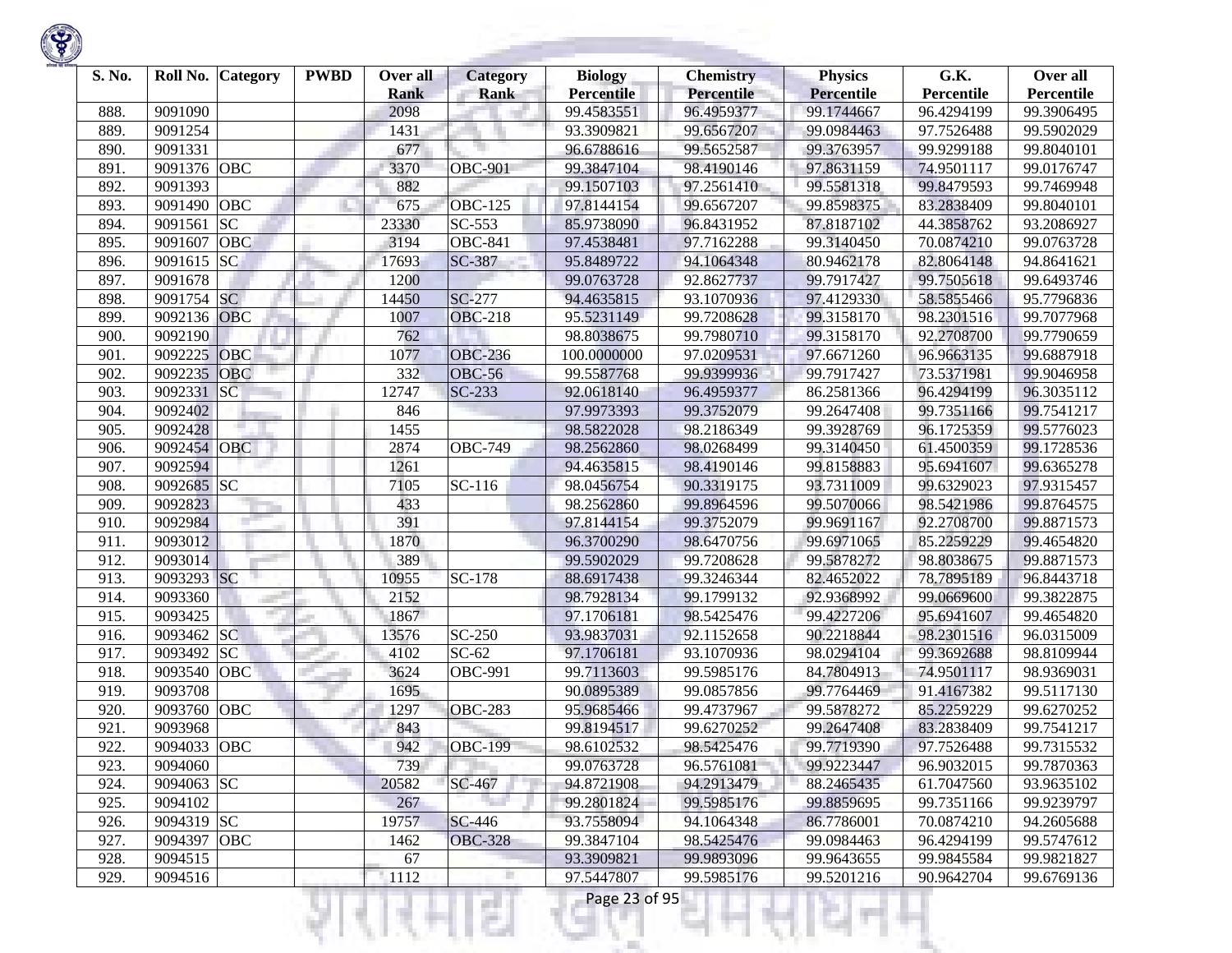| S. No. | Roll No.    | Category   | <b>PWBD</b> | Over all<br><b>Rank</b> | Category<br><b>Rank</b> | <b>Biology</b><br><b>Percentile</b> | <b>Chemistry</b><br><b>Percentile</b> | <b>Physics</b><br><b>Percentile</b> | G.K.<br>Percentile | Over all<br>Percentile |
|--------|-------------|------------|-------------|-------------------------|-------------------------|-------------------------------------|---------------------------------------|-------------------------------------|--------------------|------------------------|
| 930.   | 9094520     |            |             | 541                     |                         | 99.8942842                          | 99.4310353                            | 99.7719390                          | 86.7748373         | 99.8420202             |
| 931.   | 9094637     |            |             | 948                     |                         | 99.6638476                          | 99.0129235                            | 99.3158170                          | 96.9663135         | 99.7232385             |
| 932.   | 9094721     | <b>SC</b>  |             | 23017                   | <b>SC-540</b>           | 85.8922887                          | 97.0209531                            | 66.1899558                          | 93.2425049         | 93.3102105             |
| 933.   | 9094766     | <b>SC</b>  |             | 11801                   | SC-207                  | 90.7385851                          | 96.4959377                            | 94.1998860                          | 89.3832850         | 96.5422626             |
| 934.   | 9094797     | <b>OBC</b> |             | 278                     | <b>OBC-42</b>           | 97.8144154                          | 99.9643655                            | 99.8158883                          | 95.6941607         | 99.9204162             |
| 935.   | 9094864     | <b>ST</b>  |             | 3031                    | $ST-8$                  | 99.3847104                          | 99.5652587                            | 91.7185347                          | 83.2838409         | 99.1150758             |
| 936.   | 9094876     |            |             | 580                     |                         | 98.8038675                          | 99.3752079                            | 99.6971065                          | 99.3692688         | 99.8325177             |
| 937.   | 9095007     | <b>SC</b>  |             | 23586                   | SC-562                  | 96.6788616                          | 93.1070936                            | 87.2701573                          | 43.7889010         | 93.1165962             |
| 938.   | 9095057     | <b>OBC</b> |             | 2113                    | <b>OBC-519</b>          | 97.5447807                          | 98.1220602                            | 98.3810044                          | 99.3692688         | 99.3906495             |
| 939.   | 9095072     |            |             | 1084                    |                         | 91.4429610                          | 99.8372690                            | 99.7446192                          | 83.2838409         | 99.6887918             |
| 940.   | 9095092     | <b>SC</b>  |             | 13753                   | <b>SC-255</b>           | 98.9445941                          | 97.2950077                            | 30.8185573                          | 91.4167382         | 95.9889871             |
| 941.   | 9095170     | <b>OBC</b> |             | 3398                    | <b>OBC-908</b>          | 91.4429610                          | 94.2913479                            | 99.8158883                          | 95.6941607         | 99.0176747             |
| 942.   | 9095295     |            |             | 529                     |                         | 99.2610982                          | 99.8458660                            | 99.6752597                          | 85.2654987         | 99.8493958             |
| 943.   | 9095302     | OBC        |             | 1079                    | <b>OBC-238</b>          | 99.3847104                          | 99.6923552                            | 98.6565781                          | 90.9642704         | 99.6887918             |
| 944.   | 9095438     |            |             | 113                     |                         | 96.3700290                          | 99.9726802                            | 99.8859695                          | 99.9988122         | 99.9691167             |
| 945.   | 9095447     | <b>ST</b>  |             | 30622                   | ST-193                  | 86.7103576                          | 95.7701404                            | 55.9765152                          | 76.4504477         | 91.0814086             |
| 946.   | 9095462     |            |             | 130                     |                         | 98.3810044                          | 99.9833706                            | 99.9382335                          | 98.5698674         | 99.9631777             |
| 947.   | 9095566 OBC |            |             | 1746                    | <b>OBC-403</b>          | 94.3229283                          | 99.8458660                            | 98.1868668                          | 88.8494076         | 99.4917109             |
| 948.   | 9095665     |            |             | 2301                    |                         | 98.5822028                          | 99.1799132                            | 98.0174371                          | 82.8064148         | 99.3340471             |
| 949.   | 9095843 ST  |            |             | 27626                   | ST-164                  | 88.6917438                          | 87.7763528                            | 94.2629220                          | 61.4500359         | 91.9850337             |
| 950.   | 9095850     | OBC        |             | 2151                    | <b>OBC-535</b>          | 99.4881811                          | 98.0268499                            | 93.7311009                          | 99.6329023         | 99.3822875             |
| 951.   | 9095895     |            |             | 2276                    |                         | 99.3847104                          | 99.7505583                            | 91.0331639                          | 89.3832850         | 99.3360099             |
| 952.   | 9095978     | OBC        |             | 1786                    | <b>OBC-412</b>          | 98.3810044                          | 98.7397254                            | 98.7908015                          | 97.7526488         | 99.4832993             |
| 953.   | 9096101     | SC         |             | 17167                   | SC-365                  | 70.6721888                          | 95.7701404                            | 96.0972338                          | 96.1725359         | 95.0124131             |
| 954.   | 9096176     | OBC        |             | 999                     | <b>OBC-214</b>          | 99.6564342                          | 99.1799132                            | 98.4857220                          | 97.8527138         | 99.7082044             |
| 955.   | 9096435     |            |             | 1530                    |                         | 99.5902029                          | 99.1673398                            | 97.6671260                          | 96.4294199         | 99.5510049             |
| 956.   | 9096475 SC  |            |             | 4457                    | $SC-64$                 | 96.3700290                          | 96.4959377                            | 99.2647408                          | 85.2259229         | 98.7195325             |
| 957.   | 9096723     | <b>SC</b>  |             | 25772                   | SC-649                  | 85.1261462                          | 93.1070936                            | 91.0331639                          | 80.9177080         | 92.5108091             |
| 958.   | 9097043     | <b>OBC</b> |             | 759                     | <b>OBC-150</b>          | 99.9512995                          | 99.8230152                            | 97.8631159                          | 85.2259229         | 99.7790659             |
| 959.   | 9097064     |            |             | 634                     |                         | 99.8093916                          | 98.8692920                            | 99.7070278                          | 93.9534774         | 99.8152746             |
| 960.   | 9097067     | <b>SC</b>  |             | 18756                   | SC-418                  | 91.7403019                          | 93.6652116                            | 82.4652022                          | 92.8498312         | 94.5641303             |
| 961.   | 9097069     | <b>OBC</b> |             | 1460                    | <b>OBC-327</b>          | 99.9429847                          | 99.0129235                            | 98.9083955                          | 69.2402718         | 99.5747612             |
| 962.   | 9097140     | <b>SC</b>  |             | 10235                   | SC-170                  | 98.0395403                          | 96.6419146                            | 93.9400747                          | 74.2834508         | 97.0309322             |
| 963.   | 9097215     |            |             | 1342                    |                         | 92.0618140                          | 99.5652587                            | 99.4227206                          | 98.2301516         | 99.6103958             |
| 964.   | 9097249     | <b>OBC</b> |             | 280                     | OBC-44                  | 99.8623384                          | 99.8458660                            | 99.7493852                          | 92.8498312         | 99.9199915             |
| 965.   | 9097253     |            |             | 1706                    |                         | 81.5009265                          | 99.1673398                            | 99.8598375                          | 97.7526488         | 99.5094313             |
| 966.   | 9097404 SC  |            |             | 22369                   | SC-516                  | 87.6561980                          | 92.1152658                            | 93.1569820                          | 83.2838409         | 93.4753171             |
| 967.   | 9097457 SC  |            |             | 23009                   | SC-539                  | 87.6561980                          | 93.8922412                            | 91.0331639                          | 64.5507673         | 93.3102105             |
| 968.   | 9097474     |            |             | 1820                    |                         | 99.4881811                          | 98.9928345                            | 97.1114589                          | 93.9534774         | 99.4705322             |
| 969.   | 9097511 OBC |            |             | 4290                    | <b>OBC-1232</b>         | 96.3700290                          | 99.5118069                            | 89.1219651                          | 89.3832850         | 98.7622939             |
| 970.   | 9097629 SC  |            |             | 23331                   | $SC-554$                | 85.9738090                          | 91.4261510                            | 97.3573673                          | 40.7725524         | 93.2086927             |
| 971.   | 9097782     |            |             | 1722                    |                         | 99.9429847                          | 95.9792369                            | 99.3158170                          | 89.3832850         | 99.4975531             |
|        |             |            |             |                         | e e c                   | Page 24 of 95                       |                                       |                                     |                    |                        |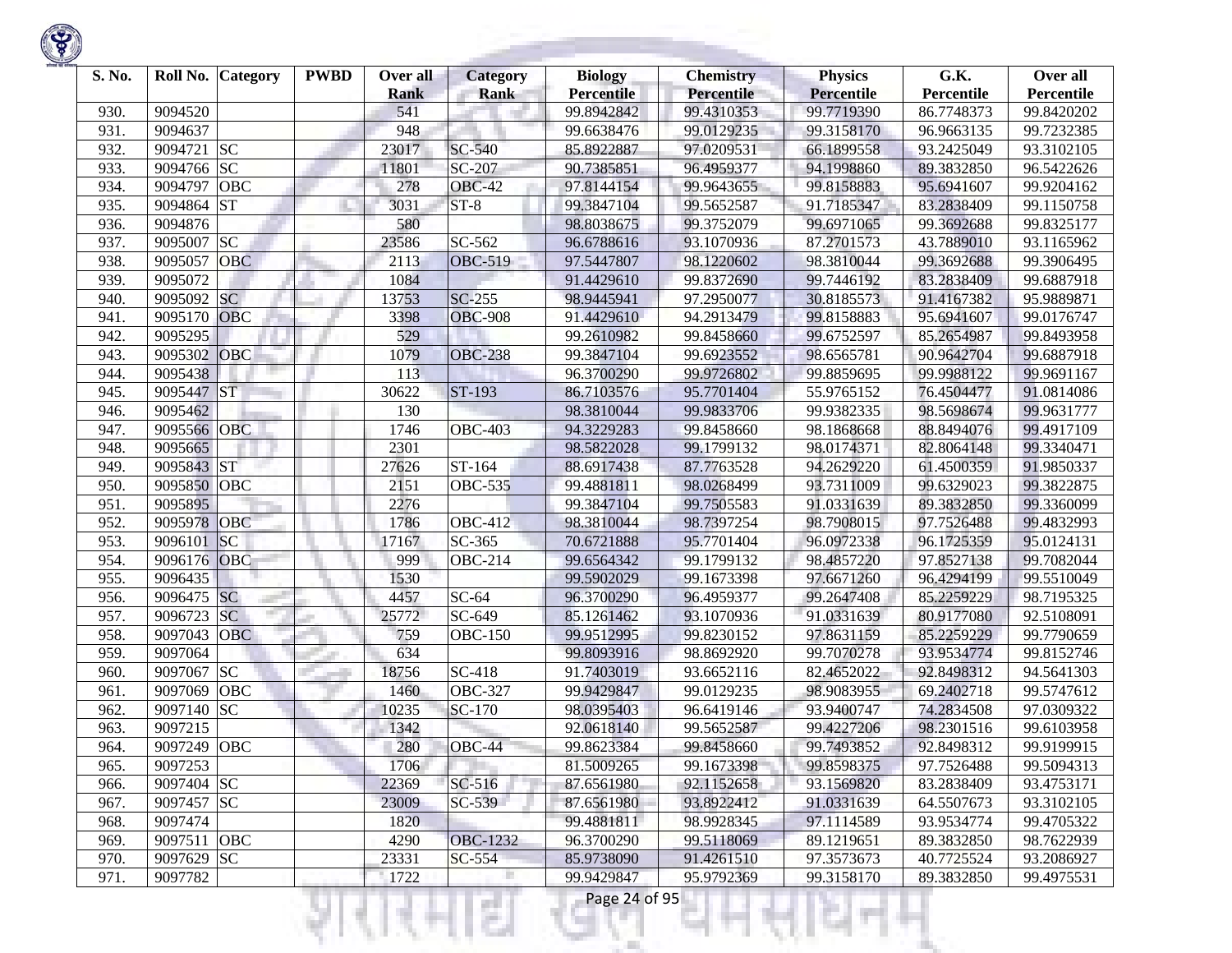

| S. No. | Roll No.    | <b>Category</b> | <b>PWBD</b> | Over all<br><b>Rank</b> | <b>Category</b><br><b>Rank</b> | <b>Biology</b><br><b>Percentile</b> | <b>Chemistry</b><br><b>Percentile</b> | <b>Physics</b><br><b>Percentile</b> | G.K.<br>Percentile | Over all<br>Percentile |
|--------|-------------|-----------------|-------------|-------------------------|--------------------------------|-------------------------------------|---------------------------------------|-------------------------------------|--------------------|------------------------|
| 972.   | 9097820     | <b>ST</b>       |             | 15518                   | $ST-73$                        | 94.8076855                          | 94.7900366                            | 74.9432293                          | 94.7629749         | 95.4642256             |
| 973.   | 9097831     | <b>OBC</b>      |             | 170                     | <b>OBC-23</b>                  | 99.5902029                          | 99.8942842                            | 99.8705279                          | 99.5118069         | 99.9512995             |
| 974.   | 9097908     |                 |             | 261                     |                                | 96.9479121                          | 99.7576214                            | 99.8999894                          | 99.6329023         | 99.9270511             |
| 975.   | 9098610     | <b>OBC</b>      |             | 4008                    | OBC-1124                       | 99.9541128                          | 84.0594887                            | 98.7563389                          | 92.8498312         | 98.8339942             |
| 976.   | 9098768     |                 |             | 770                     |                                | 98.5822028                          | 95.4771682                            | 99.9788213                          | 91.4167382         | 99.7788001             |
| 977.   | 9098818     | OBC             |             | 2370                    | <b>OBC-582</b>                 | 98.5822028                          | 97.8727159                            | 98.8739984                          | 88.8494076         | 99.3152216             |
| 978.   | 9098819     |                 |             | 1129                    |                                | 99.8194517                          | 98.8240604                            | 98.6565781                          | 97.7526488         | 99.6697867             |
| 979.   | 9098986     | <b>ST</b>       |             | 8543                    | ST-30                          | 98.0456754                          | 98.2186349                            | 95.1712534                          | 25.0402984         | 97.5267970             |
| 980.   | 9099078     | <b>ST</b>       |             | 16099                   | $ST-76$                        | 95.8489722                          | 98.7728112                            | 58.7991670                          | 53.8715864         | 95.3065619             |
| 981.   | 9099210     |                 |             | 2201                    |                                | 97.1706181                          | 99.1673398                            | 99.3763957                          | 77.2473512         | 99.3562028             |
| 982.   | 9099346     | <b>OBC</b>      |             | 3317                    | <b>OBC-884</b>                 | 97.4538481                          | 96.5761081                            | 99.1728536                          | 87.2574743         | 99.0410749             |
| 983.   | 9099379     | <b>OBC</b>      |             | 3434                    | <b>OBC-923</b>                 | 99.7246767                          | 98.4939582                            | 86.7786001                          | 94.7629749         | 99.0010707             |
| 984.   | 9099449     | <b>OBC</b>      |             | 4018                    | <b>OBC-1129</b>                | 98.2562860                          | 98.7728112                            | 98.4857220                          | 36.8486075         | 98.8339942             |
| 985.   | 9099708     | OBC             |             | 2995                    | <b>OBC-793</b>                 | 91.0519937                          | 98.6280900                            | 99.7764469                          | 57.8908355         | 99.1387323             |
| 986.   | 9099722     | SC              |             | 3889                    | $SC-59$                        | 93.7558094                          | 99.3246344                            | 98.6586815                          | 57.8908355         | 98.8751750             |
| 987.   | 9099826     | <b>OBC</b>      |             | 4039                    | OBC-1136                       | 89.4459413                          | 97.2950077                            | 98.8739984                          | 97.8527138         | 98.8339942             |
| 988.   | 9099855     |                 |             | 1044                    |                                | 98.5822028                          | 99.7917427                            | 99.1728536                          | 82.8064148         | 99.6999682             |
| 989.   | 9100038     |                 |             | 1637                    |                                | 88.6917438                          | 98.6280900                            | 99.8705745                          | 91.4167382         | 99.5317151             |
| 990.   | 9100063     |                 |             | 531                     |                                | 98.7928134                          | 97.2950077                            | 99.9823511                          | 88.8494076         | 99.8493958             |
| 991.   | 9100160     | <b>OBC</b>      |             | 2587                    | $\overline{OBC}$ -665          | 99.9458766                          | 98.9928345                            | 89.6718476                          | 82.8064148         | 99.2434493             |
| 992.   | 9100195     |                 |             | 1412                    |                                | 89.4459413                          | 99.8870469                            | 99.5952513                          | 78.7895189         | 99.5917215             |
| 993.   | 9100308     |                 |             | 2035                    |                                | 94.4635815                          | 99.2326697                            | 99.1744667                          | 86.7748373         | 99.4120302             |
| 994.   | 9100324     |                 |             | 2225                    |                                | 94.3229283                          | 98.6280900                            | 99.6293725                          | 82.8064148         | 99.3552258             |
| 995.   | 9100768     | OBC             |             | 2735                    | <b>OBC-709</b>                 | 94.3229283                          | 99.5328917                            | 97.7585862                          | 88.8494076         | 99.2081515             |
| 996.   | 9100793     | OBC             |             | 1832                    | <b>OBC-428</b>                 | 97.7844713                          | 99.1799132                            | 99.5446577                          | 61.4500359         | 99.4705322             |
| 997.   | 9100835     | SC              |             | 15564                   | SC-319                         | 87.8140038                          | 98.2186349                            | 80.9462178                          | 82,8064148         | 95.4642256             |
| 998.   | 9101120     | <b>OBC</b>      |             | 743                     | <b>OBC-147</b>                 | 95.8489722                          | 99.8870469                            | 99.5070066                          | 94.7629749         | 99.7870363             |
| 999.   | 9101225     |                 |             | 532                     |                                | 98.5822028                          | 96.3231401                            | 99.9788213                          | 97.4891459         | 99.8493958             |
| 1000   | 9101248     | <b>OBC</b>      |             | 3731                    | OBC-1030                       | 99.6564342                          | 94.1064348                            | 95.7454319                          | 98.5421986         | 98.9151793             |
| 1001.  | 9101634     | <b>ST</b>       |             | 32054                   | ST-202                         | 96.2548976                          | 82.4887341                            | 62.4383758                          | 91.4167382         | 90.6072408             |
| 1002.  | 9101828     | <b>SC</b>       |             | 19080                   | SC-425                         | 98.0456754                          | 90.3319175                            | 86.7786001                          | 64.5315386         | 94.4182325             |
| 1003.  | 9101834     |                 |             | 493                     |                                | 98.8038675                          | 99.6567207                            | 99.6709745                          | 99.1697154         | 99.8574619             |
| 1004.  | 9101930     | <b>SC</b>       |             | 12221                   | $SC-221$                       | 98.9297762                          | 98.2895425                            | 52.4374020                          | 83.2838409         | 96.4341711             |
| 1005.  | 9102075     | <b>SC</b>       |             | 8850                    | SC-147                         | 98.5822028                          | 96.0701721                            | 88.8094033                          | 85.2654987         | 97.4220800             |
| 1006.  | 9102098     | <b>OBC</b>      |             | 3881                    | OBC-1075                       | 96.9479121                          | 95.4771682                            | 99.2422727                          | 87.2574743         | 98.8751750             |
| 1007.  | 9102124 OBC |                 |             | 3052                    | <b>OBC-811</b>                 | 92.5844538                          | 99.6923552                            | 90.2218844                          | 99.5118069         | 99.1150758             |
| 1008.  | 9102637     | OBC             |             | 3746                    | <b>OBC-1039</b>                | 97.4538481                          | 97.5103246                            | 98.4857220                          | 85.2654987         | 98.9151793             |
| 1009.  | 9102688     |                 |             | 971                     |                                | 95.2265534                          | 99.5811321                            | 99.7917427                          | 88.8494076         | 99.7223235             |
| 1010.  | 9102742 SC  |                 |             | 17143                   | SC-364                         | 84.2195056                          | 96.3231401                            | 92.9368992                          | 78.7895189         | 95.0124131             |
| 1011.  | 9102782     |                 |             | 2154                    |                                | 98.5822028                          | 97.5103246                            | 98.8739984                          | 96.1725359         | 99.3822875             |
| 1012.  | 9103024 OBC |                 |             | 1406                    | <b>OBC-309</b>                 | 98.9445941                          | 99.2458025                            | 97.5503289                          | 98.5421986         | 99.5917215             |
| 1013.  | 9103107     |                 |             | 1052                    |                                | 95.2265534                          | 99.0857856                            | 99.7917427                          | 96.1725359         | 99.6999682             |

XН.

₹

щH

m

u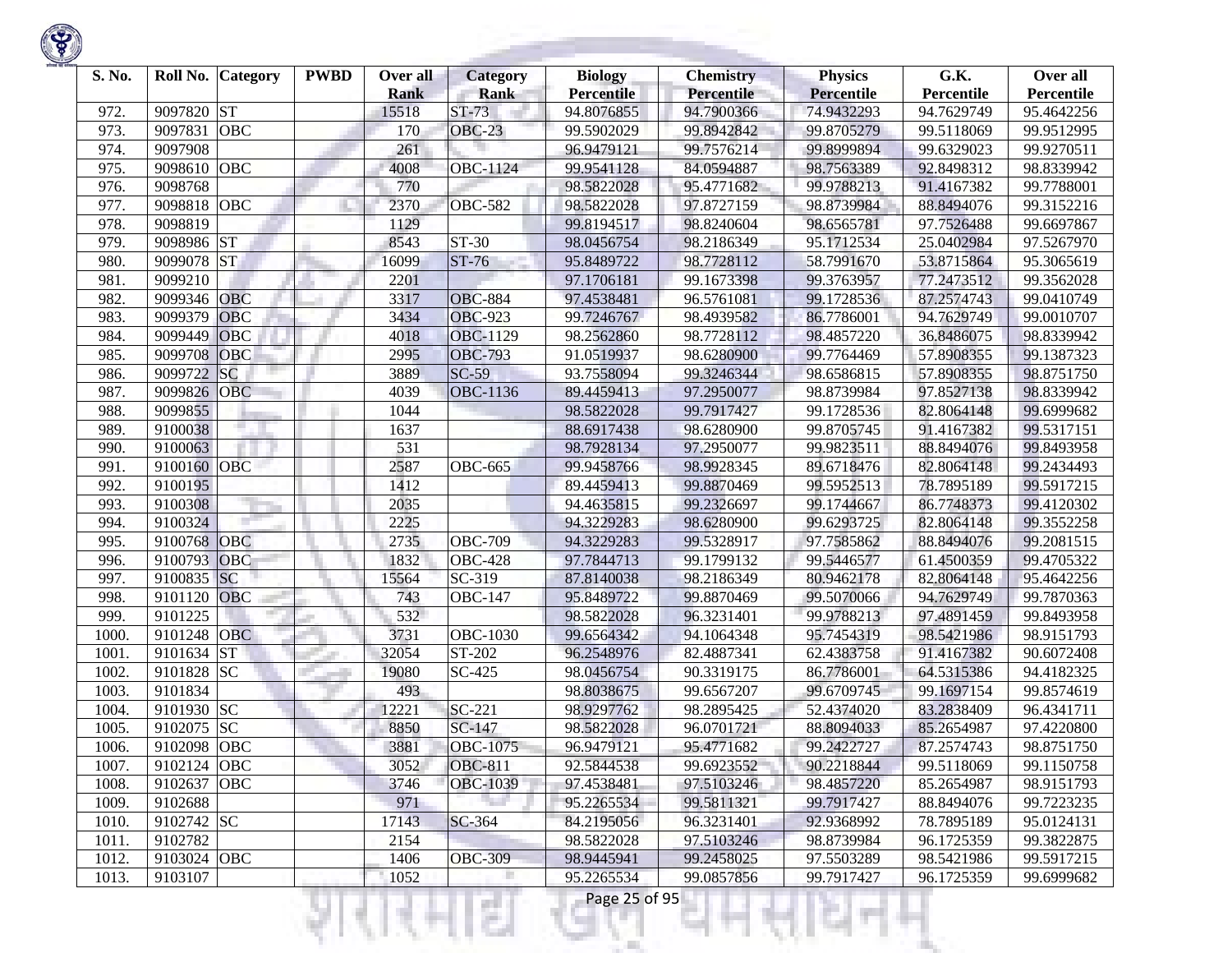

| S. No. | Roll No. Category        | <b>PWBD</b> | Over all<br><b>Rank</b> | <b>Category</b><br><b>Rank</b> | <b>Biology</b><br><b>Percentile</b> | <b>Chemistry</b><br>Percentile | <b>Physics</b><br><b>Percentile</b> | G.K.<br>Percentile | Over all<br>Percentile |
|--------|--------------------------|-------------|-------------------------|--------------------------------|-------------------------------------|--------------------------------|-------------------------------------|--------------------|------------------------|
| 1014.  | 9103192<br><b>OBC</b>    |             | 2387                    | <b>OBC-587</b>                 | 91.0519937                          | 99.3799343                     | 99.2422727                          | 87.2574743         | 99.3152216             |
| 1015.  | <b>OBC</b><br>9103262    |             | 2589                    | <b>OBC-666</b>                 | 99.5587768                          | 96.5761081                     | 99.4446471                          | 57.8908355         | 99.2434493             |
| 1016.  | 9103275<br><b>OBC</b>    |             | 965                     | <b>OBC-205</b>                 | 98.7928134                          | 96.0701721                     | 99.9905872                          | 36.8486075         | 99.7223235             |
| 1017.  | 9103277<br><b>OBC</b>    |             | 2007                    | <b>OBC-483</b>                 | 92.9451354                          | 99.8458660                     | 97.3573673                          | 93.9534774         | 99.4234684             |
| 1018.  | 9103688                  |             | 258                     |                                | 98.9445941                          | 99.9811745                     | 99.6752597                          | 93.9534774         | 99.9270511             |
| 1019.  | 9103852                  |             | 1043                    |                                | 98.7928134                          | 99.1799132                     | 98.6586815                          | 99.5105364         | 99.6999682             |
| 1020.  | OBC<br>9103897           |             | 3583                    | OBC-975                        | 99.9941170                          | 96.0701721                     | 85.1266605                          | 91.4167382         | 98.9610665             |
| 1021.  | OBC<br>9103899           |             | 2878                    | <b>OBC-750</b>                 | 97.4538481                          | 97.0632185                     | 99.4446471                          | 82.8064148         | 99.1728536             |
| 1022.  | <b>SC</b><br>9103940     |             | 13847                   | $SC-259$                       | 85.9738090                          | 92.8627737                     | 96.7373016                          | 93.9534774         | 95.9889871             |
| 1023.  | 9103954<br><sub>SC</sub> |             | 26113                   | SC-662                         | 90.0895389                          | 86.9903872                     | 86.7786001                          | 91.4167382         | 92.3991952             |
| 1024.  | <b>OBC</b><br>9104012    |             | 3617                    | <b>OBC-988</b>                 | 91.0519937                          | 97.5103246                     | 99.7070278                          | 76.4504477         | 98.9610665             |
| 1025.  | <b>SC</b><br>9104070     |             | 22646                   | SC-524                         | 89.4459413                          | 90.9084491                     | 95.1712534                          | 57.8908355         | 93.3993011             |
| 1026.  | 9104304                  |             | 937                     |                                | 96.9479121                          | 99.8458660                     | 99.3140450                          | 91.4167382         | 99.7329129             |
| 1027.  | 9104310 SC               |             | 25473                   | SC-630                         | 80.2826182                          | 90.9084491                     | 94.2629220                          | 85.2654987         | 92.5898036             |
| 1028.  | 9104449                  |             | 1383                    |                                | 74.7890953                          | 99.9399936                     | 99.6752597                          | 96.1725359         | 99.6046640             |
| 1029.  | 9104460                  |             | 70                      |                                | 99.9223447                          | 99.9576426                     | 99.9564660                          | 93.9534774         | 99.9799979             |
| 1030.  | OBC<br>9104540           |             | 3873                    | <b>OBC-1073</b>                | 98.9445941                          | 98.6280900                     | 96.7373016                          | 64.5315386         | 98.8751750             |
| 1031.  | 9104667                  |             | 1408                    |                                | 98.7928134                          | 99.4717088                     | 97.7585862                          | 96.9032015         | 99.5917215             |
| 1032.  | <b>SC</b><br>9104703     |             | 2383                    | $SC-35$                        | 93.7558094                          | 99.3799343                     | 97.1114589                          | 98.5421986         | 99.3152216             |
| 1033.  | 9104760<br>OBC           |             | 741                     | $\overline{\text{OBC}}$ -145   | 96.9479121                          | 98.0268499                     | 99.6293725                          | 99.9870575         | 99.7870363             |
| 1034.  | 9104782                  |             | 86                      |                                | 99.0763728                          | 99.9729383                     | 99.9423468                          | 98.8469367         | 99.9752915             |
| 1035.  | 9104791                  |             | 1252                    |                                | 98.0456754                          | 98.7728112                     | 99.8105682                          | 78.7895189         | 99.6399619             |
| 1036.  | <b>OBC</b><br>9104945    |             | 157                     | <b>OBC-20</b>                  | 99.8623384                          | 99.3799343                     | 99.9423468                          | 98.8469367         | 99.9541128             |
| 1037.  | 9104954                  |             | 1575                    |                                | 99.8623384                          | 98.7728112                     | 98.1868668                          | 85.2654987         | 99.5470109             |
| 1038.  | 9105170                  |             | 1303                    |                                | 99.9541128                          | 99.3799343                     | 97.7585862                          | 70.0874210         | 99.6211364             |
| 1039.  | 9105298 SC               |             | 5095                    | $SC-72$                        | 81.3156687                          | 98.6280900                     | 99.7917427                          | 40.7725524         | 98.5327858             |
| 1040.  | 9105501<br><b>OBC</b>    |             | 505                     | OBC-91                         | 97.4538481                          | 99.3246344                     | 99.8564554                          | 98.5421986         | 99.8564554             |
| 1041.  | 9105710<br><b>OBC</b>    |             | 2608                    | $\overline{O}$ BC-674          | 92.3580144                          | 98.9928345                     | 99.3140450                          | 87.2574743         | 99.2434493             |
| 1042.  | <b>SC</b><br>9105722     |             | 14389                   | SC-276                         | 86.7103576                          | 96.8431952                     | 91.7002977                          | 87.2574743         | 95.8430893             |
| 1043.  | 9105826                  |             | 668                     |                                | 94.8076855                          | 98.8692920                     | 99.8894001                          | 99.0669600         | 99.8046852             |
| 1044.  | 9106194                  |             | 1740                    |                                | 98.0456754                          | 98.2186349                     | 97.5503289                          | 99.7505618         | 99.4917109             |
| 1045.  | 9106200<br><b>OBC</b>    |             | 2720                    | <b>OBC-705</b>                 | 99.4881811                          | 96.0701721                     | 98.3433540                          | 93.9534774         | 99.2081515             |
| 1046.  | <b>ST</b><br>9106220     |             | 26513                   | ST-155                         | 99.8835171                          | 82.4887341                     | 65.0527703                          | 44.3858762         | 92.1944676             |
| 1047.  | 9106234<br>OBC           |             | 853                     | <b>OBC-175</b>                 | 92.3580144                          | 99.9094022                     | 99.3928769                          | 97.4891459         | 99.7529150             |
| 1048.  | 9106313                  |             | 774                     |                                | 94.8076855                          | 99.0857856                     | 99.8564554                          | 97.8527138         | 99.7788001             |
| 1049.  | 9106341 OBC              |             | 4019                    | <b>OBC-1130</b>                | 98.0456754                          | 98.4939582                     | 98.8739984                          | 36.8486075         | 98.8339942             |
| 1050.  | 9106527                  |             | 1585                    |                                | 94.8076855                          | 96.5761081                     | 99.5070066                          | 99.9282277         | 99.5470109             |
| 1051.  | 9106553 OBC              |             | 2873                    | <b>OBC-748</b>                 | 98.2562860                          | 98.8692920                     | 98.7563389                          | 61.4500359         | 99.1728536             |
| 1052.  | 9106577 ST               |             | 23340                   | ST-125                         | 85.1513690                          | 86.9903872                     | 96.4149145                          | 82.8064148         | 93.2086927             |
| 1053.  | 9106585 OBC              |             | 3443                    | <b>OBC-927</b>                 | 97.4538481                          | 99.3799343                     | 95.1712534                          | 82.8064148         | 99.0010707             |
| 1054.  | 9106654 OBC              |             | 1152                    | <b>OBC-251</b>                 | 93.7558094                          | 99.6164300                     | 99.7070278                          | 92.8498312         | 99.6682002             |
| 1055.  | 9106709 ST               |             | 24594                   | $ST-134$                       | 91.7403019                          | 98.3633561                     | 39.0370745                          | 57.8908355         | 92.8262993             |
|        |                          |             |                         | a Tin                          | Page 26 of 95                       |                                |                                     |                    |                        |

**STORY OF STRATE** 

**Contract Contract**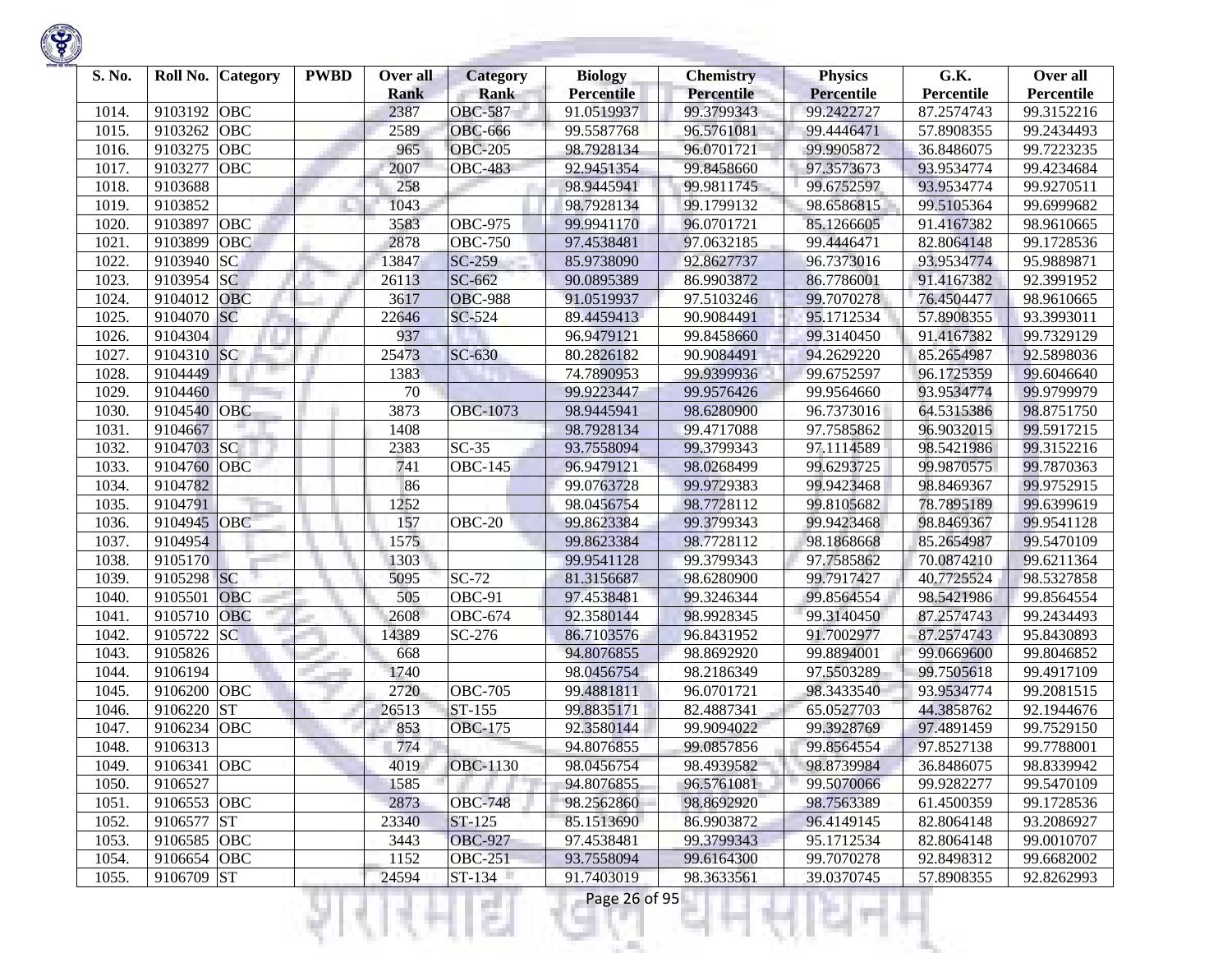| S. No. |             | Roll No. Category | <b>PWBD</b> | Over all            | <b>Category</b>               | <b>Biology</b>                  | <b>Chemistry</b><br>Percentile | <b>Physics</b>                  | G.K.                     | Over all                 |
|--------|-------------|-------------------|-------------|---------------------|-------------------------------|---------------------------------|--------------------------------|---------------------------------|--------------------------|--------------------------|
| 1056.  | 9106760     | <b>OBC</b>        |             | <b>Rank</b><br>3186 | <b>Rank</b><br><b>OBC-837</b> | <b>Percentile</b><br>99.4881811 | 99.5811321                     | <b>Percentile</b><br>92.3897824 | Percentile<br>61.4500359 | Percentile<br>99.0763728 |
| 1057.  | 9106938     | <b>OBC</b>        |             | 1833                | <b>OBC-429</b>                | 97.7844713                      | 99.1799132                     | 99.5070066                      | 64.5315386               | 99.4705322               |
| 1058.  | 9107224     |                   |             | 1307                |                               | 98.7928134                      | 99.8458660                     | 97.7585862                      | 85.2654987               | 99.6211364               |
| 1059.  | 9107453     | OBC               |             | 4159                | <b>OBC-1182</b>               | 99.0763728                      | 93.6652116                     | 98.8739984                      | 85.2654987               | 98.7904602               |
| 1060.  | 9107541     |                   |             | 2217                |                               | 98.7928134                      | 98.4939582                     | 96.0972338                      | 98.8469367               | 99.3552258               |
| 1061.  | 9107643     | OBC               |             | 3182                | <b>OBC-836</b>                | 99.8623384                      | 98.7728112                     | 96.7373016                      | 40.7725524               | 99.0763728               |
| 1062.  | 9107784     | <b>ST</b>         |             | 26549               | ST-156                        | 95.8489722                      | 81.6686473                     | 91.7002977                      | 70.0874210               | 92.1944676               |
| 1063.  | 9107823     | OBC               |             | 3753                | OBC-1042                      | 94.8076855                      | 96.3231401                     | 99.0963749                      | 94.7629749               | 98.9151793               |
| 1064.  | 9107922     |                   |             | 97                  |                               | 99.7658576                      | 99.9094022                     | 99.8894001                      | 98.8469367               | 99.9729383               |
| 1065.  | 9108004     |                   |             | 963                 |                               | 99.0763728                      | 99.8964596                     | 98.0174371                      | 88.8494076               | 99.7223235               |
| 1066.  | 9108007     |                   |             | 2008                |                               | 92.3580144                      | 99.0857856                     | 98.4857220                      | 99.5105364               | 99.4234684               |
| 1067.  | 9108156     | OBC               |             | 4009                | <b>OBC-1125</b>               | 99.8093916                      | 99.0857856                     | 92.9368992                      | 40.7725524               | 98.8339942               |
| 1068.  | 9108208     | OBC               |             | 3060                | <b>OBC-815</b>                | 99.4881811                      | 99.4717088                     | 95.1712534                      | 53.8715864               | 99.1140238               |
| 1069.  | 9108331     | OBC               |             | 1248                | <b>OBC-273</b>                | 99.8093916                      | 94.1064348                     | 99.0963749                      | 99.9282277               | 99.6399619               |
| 1070.  | 9108437     |                   |             | 2214                |                               | 99.4881811                      | 97.7162288                     | 92.9368992                      | 99.7505618               | 99.3552258               |
| 1071.  | 9108478     | <b>OBC</b>        |             | 3738                | <b>OBC-1033</b>               | 98.5822028                      | 90.3319175                     | 99.7270299                      | 82.8064148               | 98.9151793               |
| 1072.  | 9108535     |                   |             | 2157                |                               | 98.0456754                      | 98.2186349                     | 98.1868668                      | 97.8527138               | 99.3822875               |
| 1073.  | 9108607     | <b>OBC</b>        |             | 220                 | OBC-31                        | 99.9082256                      | 99.9094022                     | 99.7070278                      | 93.9534774               | 99.9364639               |
| 1074.  | 9108931     | OBC               |             | 1682                | <b>OBC-386</b>                | 99.4881811                      | 98.4939582                     | 98.4857220                      | 92.8498312               | 99.5117130               |
| 1075.  | 9108970     |                   |             | 555                 |                               | 99.8623384                      | 99.7340895                     | 99.5952513                      | 76.4504477               | 99.8376299               |
| 1076.  | 9109257 ST  |                   |             | 11702               | ST-54                         | 91.7403019                      | 97.7162288                     | 62.4383758                      | 99.2246238               | 96.6349378               |
| 1077.  | 9109413     | <b>OBC</b>        |             | 2718                | <b>OBC-703</b>                | 99.9541128                      | 98.7728112                     | 96.7373016                      | 36.8486075               | 99.2081515               |
| 1078.  | 9109441     |                   |             | 2226                |                               | 92.3580144                      | 99.7917427                     | 99.0963749                      | 64.5315386               | 99.3552258               |
| 1079.  | 9109459     |                   |             | 1411                |                               | 94.3229283                      | 99.5328917                     | 98.7563389                      | 99.0669600               | 99.5917215               |
| 1080.  | 9109497     |                   |             | 259                 |                               | 98.5822028                      | 99.9882340                     | 99.8470426                      | 70.0874210               | 99.9270511               |
| 1081.  | 9109767 SC  |                   |             | 15058               | SC-298                        | 96.9479121                      | 95.4771682                     | 65.0527703                      | 92.8498312               | 95.5960043               |
| 1082.  | 9109885     | <b>OBC</b>        |             | 2045                | <b>OBC-500</b>                | 98.0456754                      | 96.8431952                     | 99.5070066                      | 93.9534774               | 99.4058194               |
| 1083.  | 9109909     | <b>SC</b>         |             | 18217               | SC-399                        | 94.8076855                      | 89.6341966                     | 92.9368992                      | 78.7895189               | 94.7123813               |
| 1084.  | 9109951     | <b>OBC</b>        |             | 1734                | <b>OBC-400</b>                | 99.8623384                      | 98.9928345                     | 97.7585862                      | 76.4504477               | 99.4917109               |
| 1085.  | 9110070     | <b>OBC</b>        |             | 815                 | <b>OBC-164</b>                | 98.2562860                      | 99.8176277                     | 99.7764469                      | 57.8908355               | 99.7658576               |
| 1086.  | 9110084     |                   |             | 1142                |                               | 99.7658576                      | 98.2186349                     | 99.7493852                      | 70.0874210               | 99.6682002               |
| 1087.  | 9110148     |                   |             | 71                  |                               | 99.0763728                      | 99.8176277                     | 99.9941170                      | 96.9032015               | 99.9799979               |
| 1088.  | 9110204     |                   |             | 1821                |                               | 99.0763728                      | 99.0857856                     | 98.8739984                      | 76.4504477               | 99.4705322               |
| 1089.  | 9110228 SC  |                   |             | 16136               | SC-332                        | 91.0519937                      | 76.5704604                     | 98.9751856                      | 92.8498312               | 95.3065619               |
| 1090.  | 9110400     |                   |             | 2160                |                               | 96.6525867                      | 99.7340895                     | 96.7373016                      | 88.8494076               | 99.3822875               |
| 1091.  | 9110548 SC  |                   |             | 24534               | $SC-598$                      | 97.4538481                      | 84.9560542                     | 80.9462178                      | 82.8064148               | 92.8262993               |
| 1092.  | 9110566     |                   |             | 1109                |                               | 94.8076855                      | 99.9764681                     | 99.6293725                      | 31.0997635               | 99.6799661               |
| 1093.  | 9110572 OBC |                   |             | 1527                | <b>OBC-352</b>                | 87.8140038                      | 99.6646704                     | 99.9564660                      | 28.0747373               | 99.5623066               |
| 1094.  | 9110633 SC  |                   |             | 12004               | $SC-214$                      | 99.9458766                      | 89.6341966                     | 94.2629220                      | 21.9046723               | 96.5196315               |
| 1095.  | 9110723 OBC |                   |             | 4183                | <b>OBC-1190</b>               | 94.8076855                      | 97.8727159                     | 96.4149145                      | 97.8527138               | 98.7904602               |
| 1096.  | 9110736     |                   |             | 849                 |                               | 99.7246767                      | 99.9270511                     | 99.1728536                      | 36.8486075               | 99.7529150               |
| 1097.  | 9110781 ST  |                   |             | 31272               | ST-197                        | 94.8076855                      | 93.6652116                     | 76.8422539                      | 21.9046723               | 90.8272641               |
|        |             |                   |             |                     |                               | Page 27 of 95                   |                                |                                 |                          |                          |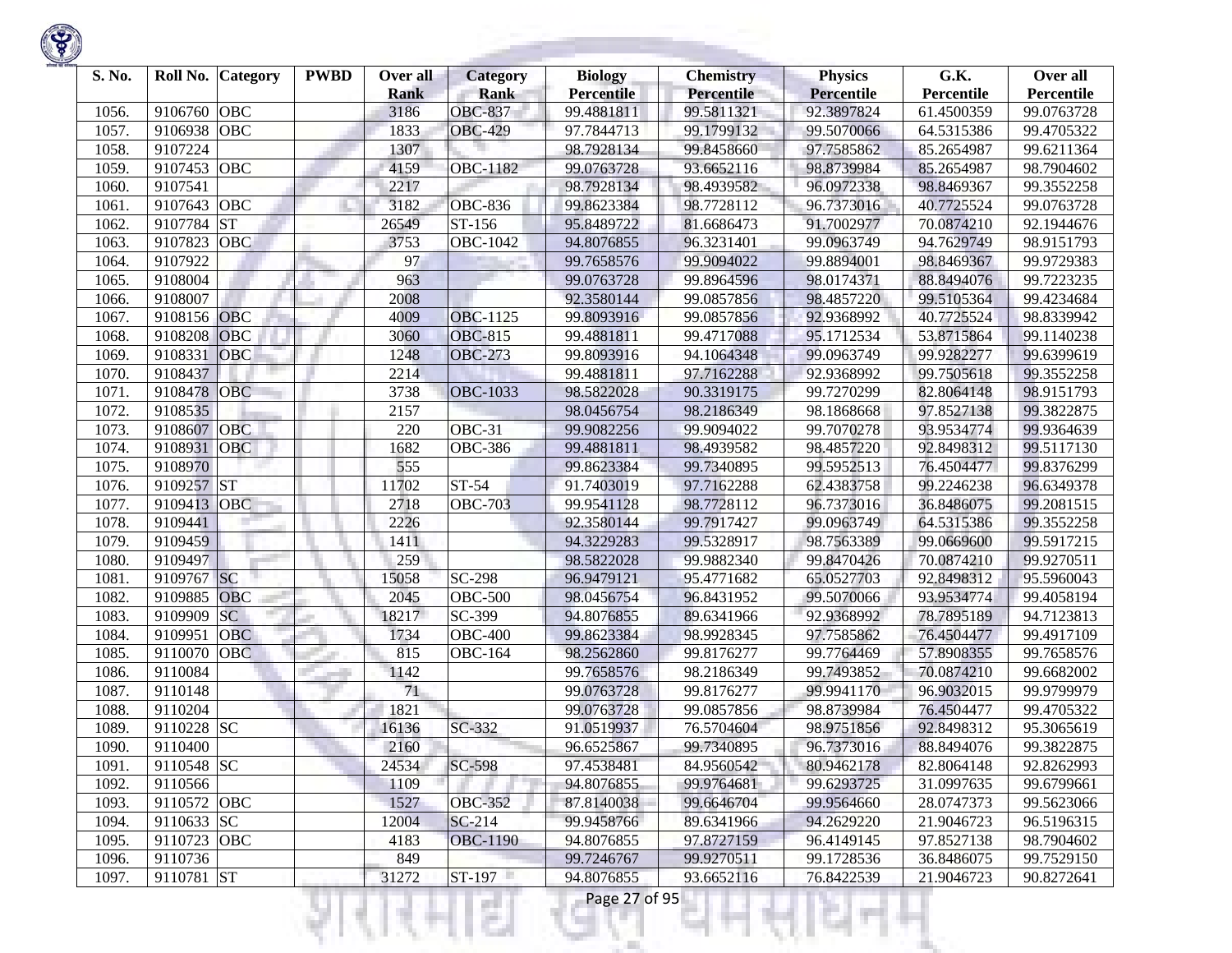| S. No.         | Roll No. Category     | <b>PWBD</b> | Over all           | <b>Category</b> | <b>Biology</b>           | <b>Chemistry</b>         | <b>Physics</b>           | G.K.                     | Over all                 |
|----------------|-----------------------|-------------|--------------------|-----------------|--------------------------|--------------------------|--------------------------|--------------------------|--------------------------|
|                | 9110961               |             | <b>Rank</b><br>379 | <b>Rank</b>     | <b>Percentile</b>        | Percentile<br>99.8682213 | Percentile               | Percentile<br>97.8527138 | Percentile<br>99.8905766 |
| 1098.<br>1099. | OBC<br>9111221        |             | 3071               | <b>OBC-816</b>  | 99.6564342<br>95.8489722 | 97.0632185               | 99.3140450<br>99.3928769 | 88.8494076               | 99.1140238               |
| 1100.          | <b>SC</b><br>9111371  |             | 8532               | <b>SC-144</b>   | 99.5587768               | 86.9903872               | 96.4149145               | 87.2574743               | 97.5267970               |
| 1101.          | OBC<br>9111588        |             | 3083               | <b>OBC-820</b>  | 89.4459413               | 96.0701721               | 99.5070066               |                          |                          |
| 1102.          | 9111821<br><b>SC</b>  |             |                    | SC-257          |                          | 92.4274335               | 90.9096257               | 99.2246238<br>96.1725359 | 99.1140238<br>95.9889871 |
|                |                       |             | 13807              |                 | 93.7558094               |                          |                          |                          |                          |
| 1103.          | OBC<br>9112040        |             | 2377               | <b>OBC-585</b>  | 97.4538481               | 98.7728112               | 98.6586815               | 88.8494076               | 99.3152216               |
| 1104.          | 9112106<br>OBC        |             | 316                | $OBC-50$        | 99.9082256               | 99.9094022               | 98.6586815               | 98.8469367               | 99.9082256               |
| 1105.          | 9112158<br>OBC        |             | 864                | <b>OBC-179</b>  | 99.9635255               | 99.8458660               | 98.7563389               | 31.0997635               | 99.7470320               |
| 1106.          | 9112293               |             | 1453               |                 | 98.9445941               | 97.7162288               | 99.7764469               | 78.7895189               | 99.5776023               |
| 1107.          | 9112309               |             | 1204               |                 | 94.8076855               | 99.8964596               | 98.3433540               | 96.9032015               | 99.6493746               |
| 1108.          | <b>SC</b><br>9112322  |             | 24701              | SC-603          | 72.0617477               | 97.8727159               | 86.7786001               | 76.4504477               | 92.8262993               |
| 1109.          | 9112503<br><b>SC</b>  |             | 21406              | SC-493          | 73.0642068               | 98.8692920               | 95.1712534               | 21.9046723               | 93.7652222               |
| 1110.          | 9112578<br>OBC        |             | 2519               | <b>OBC-642</b>  | 88.6917438               | 98.0268499               | 99.7764469               | 91.4167382               | 99.2740408               |
| 1111.          | OBC<br>9112604        |             | 501                | <b>OBC-89</b>   | 99.9764681               | 97.0632185               | 99.6752597               | 98.8469367               | 99.8564554               |
| 1112.          | 9112610<br>OBC        |             | 3601               | <b>OBC-984</b>  | 98.5822028               | 89.6341966               | 99.1728536               | 98.8469367               | 98.9610665               |
| 1113.          | 9112734<br><b>OBC</b> |             | 4173               | <b>OBC-1185</b> | 96.6525867               | 99.4717088               | 83.8288760               | 96.9032015               | 98.7904602               |
| 1114.          | 9112751               |             | 456                |                 | 88.6917438               | 99.8682213               | 99.9494064               | 96.9032015               | 99.8705745               |
| 1115.          | 9112795 OBC           |             | 1042               | <b>OBC-226</b>  | 99.2610982               | 98.2186349               | 99.7270299               | 92.8498312               | 99.6999682               |
| 1116.          | 9112905               |             | 2298               |                 | 99.0763728               | 97.8727159               | 99.5070066               | 57.8908355               | 99.3340471               |
| 1117.          | 9113209               |             | 243                |                 | 93.7558094               | 99.9764681               | 99.8564554               | 98.8469367               | 99.9305809               |
| 1118.          | OBC<br>9113501        |             | 597                | <b>OBC-110</b>  | 99.9458766               | 98.8692920               | 98.9751856               | 99.2246238               | 99.8258639               |
| 1119.          | 9113524               |             | 744                |                 | 95.2265534               | 98.9928345               | 99.8105682               | 99.5105364               | 99.7870363               |
| 1120.          | OBC<br>9113581        | <b>PWBD</b> | 26440              | OBC-9814        | 88.5328075               | 68.1237231               | 93.7330736               | 97.7526488               | 92.3290730               |
| 1121.          | 9113757               |             | 1738               |                 | 99.2610982               | 98.4939582               | 99.7493852               | 36.8486075               | 99.4917109               |
| 1122.          | <b>OBC</b><br>9113964 |             | 3878               | OBC-1074        | 98.0456754               | 97.0632185               | 98.6586815               | 78.7895189               | 98.8751750               |
| 1123.          | SC<br>9114035         |             | 12007              | $SC-215$        | 99.8093916               | 94.4700027               | 80.9462178               | 53.8715864               | 96.5196315               |
| 1124.          | 9114126<br><b>OBC</b> |             | 3740               | OBC-1035        | 98.0456754               | 98.6280900               | 96.0972338               | 87.2574743               | 98.9151793               |
| 1125.          | <b>SC</b><br>9114192  |             | 8900               | SC-150          | 86.7103576               | 96.0701721               | 97.5503289               | 93.9534774               | 97.4220800               |
| 1126.          | 9114331               |             | 206                |                 | 98.9445941               | 99.3246344               | 99.8894001               | 99.9705851               | 99.9399936               |
| 1127.          | 9114439<br>OBC        |             | 1953               | <b>OBC-465</b>  | 97.7844713               | 99.3246344               | 97.5503289               | 96.1725359               | 99.4411173               |
| 1128.          | OBC<br>9114462        |             | 3736               | OBC-1032        | 98.7928134               | 98.3633561               | 96.7373016               | 78.7895189               | 98.9151793               |
| 1129.          | 9114618               |             | 2167               |                 | 94.3229283               | 99.8176277               | 99.0963749               | 53.8715864               | 99.3822875               |
| 1130.          | 9114621<br>OBC        |             | 2295               | <b>OBC-568</b>  | 99.7246767               | 97.7162288               | 98.6586815               | 76.4504477               | 99.3340471               |
| 1131.          | OBC<br>9114691        |             | 4312               | <b>OBC-1240</b> | 98.7928134               | 94.4700027               | 98.6586815               | 87.2574743               | 98.7410432               |
| 1132.          | 9114708               |             | 652                |                 | 99.2610982               | 99.0857856               | 99.6752597               | 97.8527138               | 99.8105682               |
| 1133.          | 9114739               |             | 293                |                 | 99.3740514               | 97.7162288               | 99.9564660               | 99.7505618               | 99.9152851               |
| 1134.          | 9114825 SC            |             | 26624              | SC-681          | 87.8140038               | 89.0588415               | 91.7002977               | 76.4504477               | 92.1944676               |
| 1135.          | 9115060 ST            |             | 11196              | $ST-51$         | 97.7844713               | 98.4939582               | 45.5777671               | 91.4167382               | 96.7467144               |
| 1136.          | 9115226               |             | 153                |                 | 98.9445941               | 99.9576426               | 99.7493852               | 99.7505618               | 99.9552894               |
| 1137.          | 9115247 OBC           |             | 1745               | <b>OBC-402</b>  | 94.8076855               | 99.3246344               | 99.3928769               | 88.8494076               | 99.4917109               |
| 1138.          | 9115324               |             | 556                |                 | 99.7246767               | 99.7340895               | 99.7493852               | 70.0874210               | 99.8376299               |
| 1139.          | 9115491               |             | 1956               |                 | 87.8140038               | 99.7576214               | 96.7373016               | 99.7505618               | 99.4411173               |

a ili

m

ш

÷

K.

w

Ħ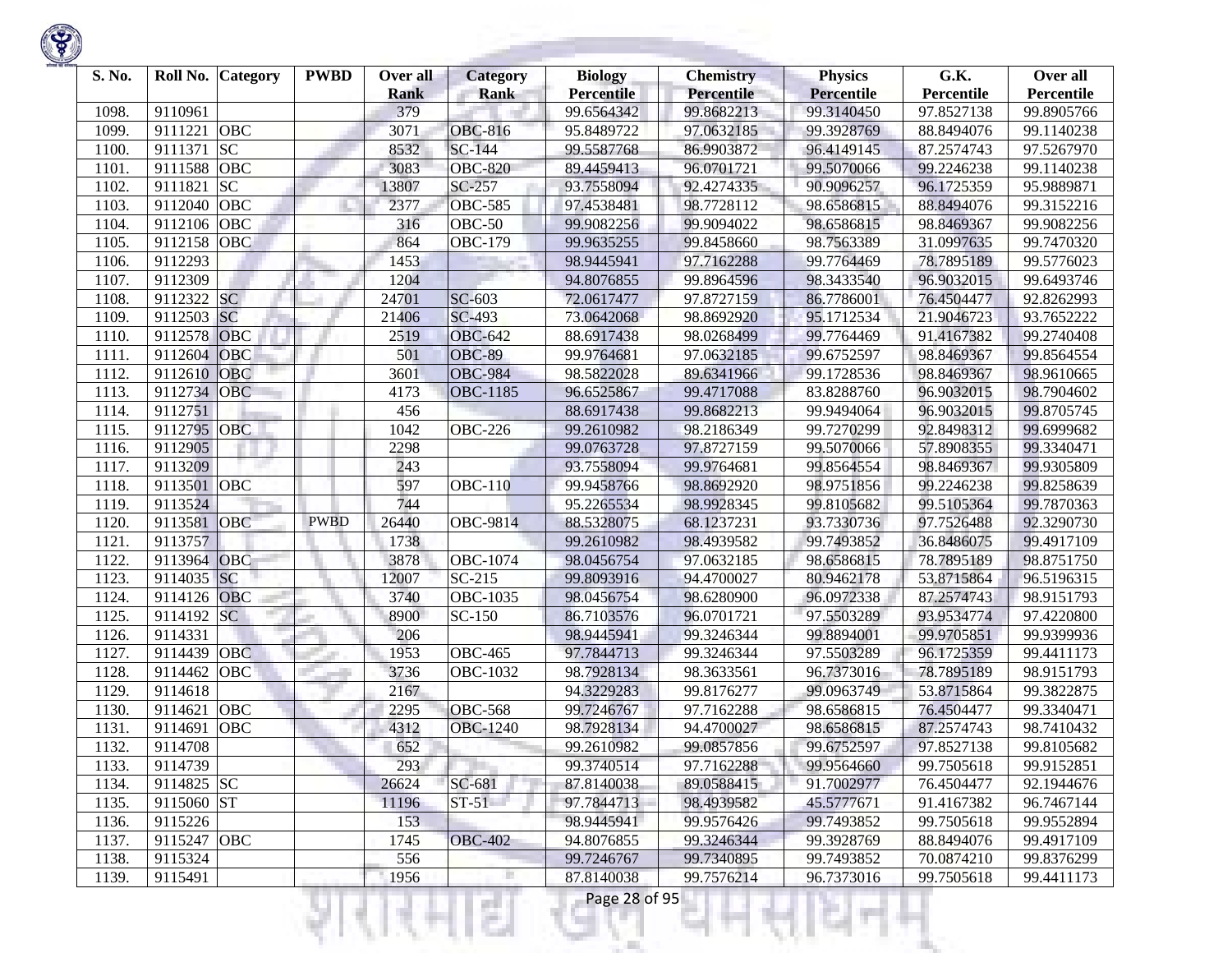

| S. No. |             | Roll No. Category | <b>PWBD</b> | Over all<br><b>Rank</b> | <b>Category</b><br><b>Rank</b> | <b>Biology</b><br><b>Percentile</b> | <b>Chemistry</b><br>Percentile | <b>Physics</b><br><b>Percentile</b> | G.K.<br>Percentile | Over all<br>Percentile |
|--------|-------------|-------------------|-------------|-------------------------|--------------------------------|-------------------------------------|--------------------------------|-------------------------------------|--------------------|------------------------|
| 1140.  | 9115509     | <b>OBC</b>        |             | 1841                    | <b>OBC-433</b>                 | 85.1513690                          | 99.6646704                     | 99.8999894                          | 44.3858762         | 99.4705322             |
| 1141.  | 9115626     | <b>SC</b>         |             | 3605                    | $SC-54$                        | 96.6525867                          | 95.4771682                     | 99.5952513                          | 78.7895189         | 98.9610665             |
| 1142.  | 9115766     |                   |             | 1750                    |                                | 91.0519937                          | 99.2458025                     | 99.3928769                          | 97.4891459         | 99.4917109             |
| 1143.  | 9115782     |                   |             | 1381                    |                                | 95.2265534                          | 99.8870469                     | 99.6752597                          | 40.7725524         | 99.6046640             |
| 1144.  | 9115802     |                   |             | 353                     |                                | 98.0456754                          | 99.9399936                     | 99.6293725                          | 97.4891459         | 99.8988128             |
| 1145.  | 9115941     | <b>OBC</b>        |             | 1314                    | <b>OBC-285</b>                 | 96.6525867                          | 99.1799132                     | 99.5070066                          | 94.7629749         | 99.6211364             |
| 1146.  | 9116107     |                   |             | 351                     |                                | 99.4881811                          | 99.4717088                     | 99.8470426                          | 96.9032015         | 99.8988128             |
| 1147.  | 9116175     |                   |             | 1253                    |                                | 97.7844713                          | 99.0857856                     | 99.3140450                          | 97.4891459         | 99.6399619             |
| 1148   | 9116327     | <b>OBC</b>        |             | 3729                    | <b>OBC-1028</b>                | 99.7246767                          | 98.2186349                     | 97.3573673                          | 44.3858762         | 98.9151793             |
| 1149.  | 9116363     |                   |             | 939                     |                                | 90.0895389                          | 99.5811321                     | 99.8352767                          | 96.9032015         | 99.7329129             |
| 1150.  | 9116454     |                   |             | 1822                    |                                | 98.9445941                          | 98.2186349                     | 99.8352767                          | 28.0747373         | 99.4705322             |
| 1151.  | 9116586     |                   |             | 1287                    |                                | 92.9451354                          | 98.9928345                     | 99.8199809                          | 93.9534774         | 99.6293725             |
| 1152.  | 9116621     | <b>OBC</b>        |             | 2159                    | <b>OBC-536</b>                 | 97.4538481                          | 99.6646704                     | 97.7585862                          | 78.7895189         | 99.3822875             |
| 1153.  | 9116759     |                   |             | 960                     |                                | 99.5587768                          | 98.2186349                     | 99.5070066                          | 97.4891459         | 99.7223235             |
| 1154.  | 9116772     | SC                |             | 11671                   | <b>SC-203</b>                  | 96.6525867                          | 95.1006577                     | 89.6718476                          | 85.2654987         | 96.6349378             |
| 1155.  | 9116841     | <b>OBC</b>        |             | 3079                    | <b>OBC-817</b>                 | 92.9451354                          | 97.5103246                     | 99.7493852                          | 73.5371981         | 99.1140238             |
| 1156.  | 9116873     | OBC               |             | 2506                    | <b>OBC-634</b>                 | 97.7844713                          | 98.6280900                     | 96.0972338                          | 98.8469367         | 99.2740408             |
| 1157.  | 9116898     |                   |             | 295                     |                                | 98.0456754                          | 99.2458025                     | 99.9494064                          | 99.2246238         | 99.9152851             |
| 1158.  | 9116899     |                   |             | 875                     |                                | 78.1106235                          | 99.7340895                     | 99.9670553                          | 93.9534774         | 99.7470320             |
| 1159.  | 9117098     |                   |             | 2047                    |                                | 97.4538481                          | 94.1064348                     | 99.6293725                          | 99.0669600         | 99.4058194             |
| 1160   | 9117143 OBC |                   |             | 2534                    | <b>OBC-647</b>                 | 96.5425909                          | 99.2408835                     | 96.4858346                          | 98.9133519         | 99.2645320             |
| 1161.  | 9117191     |                   |             | 2144                    |                                | 93.0757225                          | 99.6902048                     | 98.4261931                          | 93.3961595         | 99.3839569             |
| 1162.  | 9117233     | <b>ST</b>         |             | 16614                   | ST-80                          | 92.3580144                          | 95.7701404                     | 74.9432293                          | 93.9534774         | 95.1771364             |
| 1163.  | 9117339     | SC                |             | 12858                   | $\overline{SC}$ -237           | 91.7403019                          | 95.1006577                     | 95.1712534                          | 78.7895189         | 96.2572508             |
| 1164.  | 9117464     | <b>SC</b>         |             | 10408                   | SC-171                         | 98.7928134                          | 96.3231401                     | 90.9096257                          | 53.8715864         | 96.9573249             |
| 1165.  | 9117524     | <b>OBC</b>        |             | 1048                    | <b>OBC-227</b>                 | 96.6525867                          | 99.4717088                     | 99.5446577                          | 96.1725359         | 99.6999682             |
| 1166.  | 9117555     |                   |             | 2038                    |                                | 99.9952936                          | 98.9928345                     | 96.7373016                          | 21.9046723         | 99.4058194             |
| 1167.  | 9117567     | OBC               |             | 1684                    | <b>OBC-387</b>                 | 98.5822028                          | 99.7340895                     | 96.0972338                          | 92.8498312         | 99.5117130             |
| 1168   | 9117695     |                   |             | 1456                    |                                | 98.0456754                          | 99.0857856                     | 99.3928769                          | 88.8494076         | 99.5776023             |
| 1169.  | 9117778     | <b>OBC</b>        |             | 279                     | OBC-43                         | 99.9976468                          | 99.3799343                     | 99.3928769                          | 96.9032015         | 99.9199915             |
| 1170.  | 9117806     | OBC               |             | 2509                    | <b>OBC-636</b>                 | 96.2548976                          | 99.6164300                     | 98.0174371                          | 76.4504477         | 99.2740408             |
| 1171.  | 9118031     |                   |             | 1310                    |                                | 98.0456754                          | 99.0857856                     | 99.7764469                          | 70.0874210         | 99.6211364             |
| 1172.  | 9118139     |                   |             | 1948                    |                                | 99.4881811                          | 99.6893789                     | 97.1114589                          | 61.4500359         | 99.4411173             |
| 1173.  | 9118458     |                   |             | 1407                    |                                | 98.7928134                          | 99.4717088                     | 99.0963749                          | 82.8064148         | 99.5917215             |
| 1174.  | 9118486     |                   |             | 1582                    |                                | 98.0456754                          | 98.0268499                     | 99.7070278                          | 87.2574743         | 99.5470109             |
| 1175.  | 9118606 OBC |                   |             | 1823                    | <b>OBC-425</b>                 | 98.7928134                          | 99.8176277                     | 87.8187102                          | 97.8527138         | 99.4705322             |
| 1176.  | 9118982 SC  |                   |             | 2051                    | $SC-29$                        | 95.8489722                          | 97.7162288                     | 99.7270299                          | 87.2574743         | 99.4058194             |
| 1177.  | 9119010     |                   |             | 431                     |                                | 99.9599958                          | 99.6893789                     | 99.3928769                          | 88.8494076         | 99.8764575             |
| 1178.  | 9119032 ST  |                   |             | 24660                   | ST-135                         | 84.2195056                          | 92.4274335                     | 86.7786001                          | 91.4167382         | 92.8262993             |
| 1179.  | 9119200     |                   |             | 37                      |                                | 99.4881811                          | 99.9647021                     | 99.9870575                          | 96.1725359         | 99.9894106             |
| 1180.  | 9119525     |                   |             | 55                      |                                | 99.6564342                          | 99.9647021                     | 99.9223447                          | 99.7505618         | 99.9847043             |
| 1181.  | 9119550 OBC |                   |             | 4023                    | <b>OBC-1132</b>                | 96.6525867                          | 99.8176277                     | 78.6000871                          | 91.4167382         | 98.8339942             |
|        |             |                   |             |                         |                                | Page 29 of 95                       |                                |                                     |                    |                        |

**State of Concession**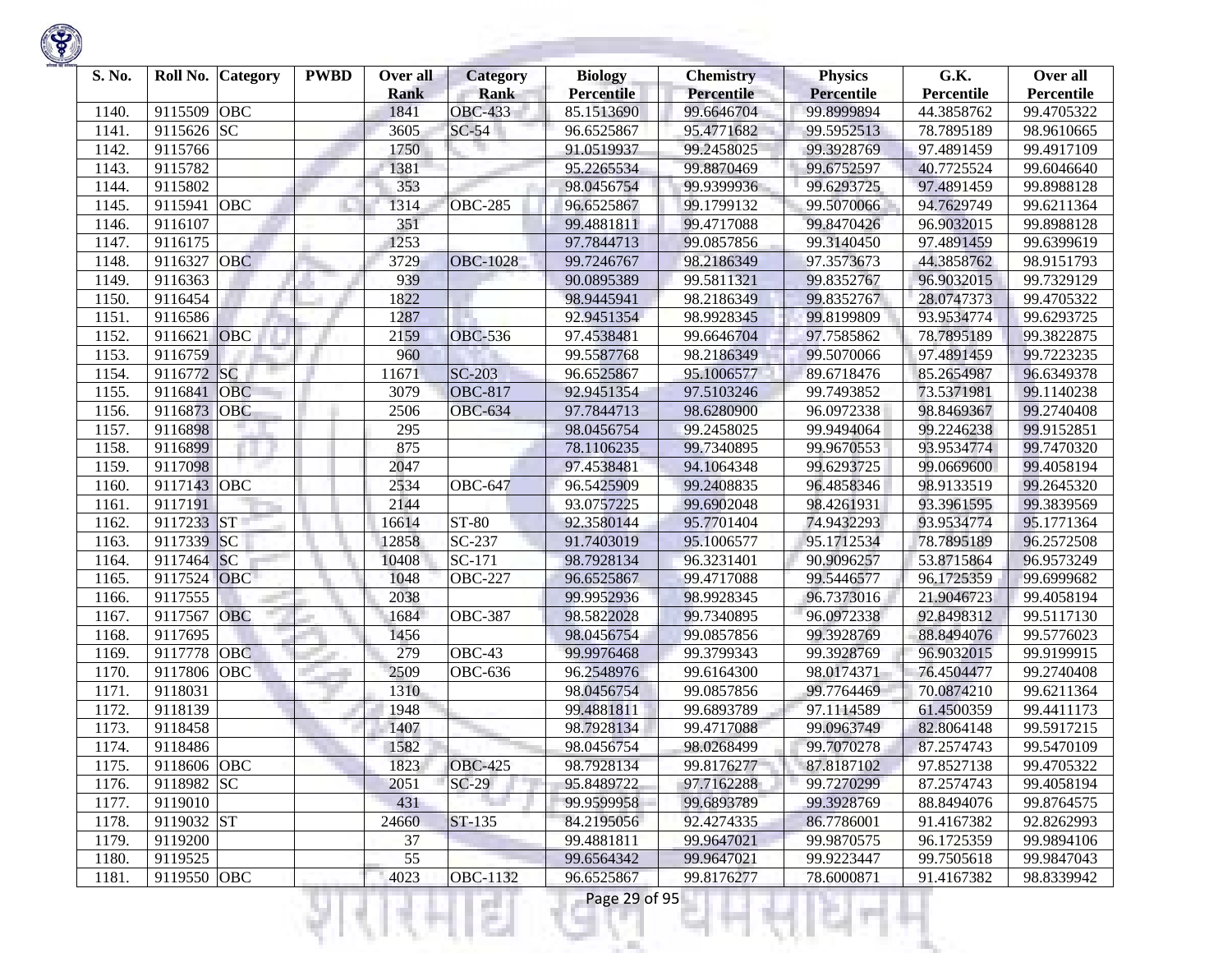

| S. No. | Roll No. Category     | <b>PWBD</b> | Over all    | Category        | <b>Biology</b>    | <b>Chemistry</b> | <b>Physics</b>    | G.K.       | Over all   |
|--------|-----------------------|-------------|-------------|-----------------|-------------------|------------------|-------------------|------------|------------|
|        |                       |             | <b>Rank</b> | <b>Rank</b>     | <b>Percentile</b> | Percentile       | <b>Percentile</b> | Percentile | Percentile |
| 1182.  | 9119637<br><b>OBC</b> |             | 1339        | <b>OBC-292</b>  | 94.8721908        | 99.6923552       | 98.1968927        | 99.1697154 | 99.6103958 |
| 1183.  | <b>OBC</b><br>9119737 |             | 4188        | <b>OBC-1191</b> | 85.9738090        | 97.0632185       | 99.5070066        | 94.7629749 | 98.7904602 |
| 1184.  | 9119752               |             | 1376        |                 | 98.0456754        | 99.6646704       | 96.4149145        | 99.0669600 | 99.6046640 |
| 1185.  | 9119796 OBC           |             | 2048        | <b>OBC-501</b>  | 96.2548976        | 98.6280900       | 99.6752597        | 73.5371981 | 99.4058194 |
| 1186.  | SC<br>9119850         |             | 7691        | $SC-126$        | 92.3580144        | 95.7701404       | 98.4857220        | 78.7895189 | 97.7632926 |
| 1187.  | 9119865<br>OBC        |             | 931         | <b>OBC-197</b>  | 99.9223447        | 99.5328917       | 98.6586815        | 82.8064148 | 99.7329129 |
| 1188.  | <b>ST</b><br>9119868  |             | 15458       | ST-70           | 82.1146479        | 92.4253890       | 94.3846663        | 99.3567611 | 95.5115168 |
| 1189.  | 9120054               |             | 106         |                 | 98.5822028        | 99.9788213       | 99.8199809        | 99.6976150 | 99.9694085 |
| 1190.  | 9120118               |             | 2153        |                 | 98.7928134        | 94.7900366       | 98.9751856        | 99.5105364 | 99.3822875 |
| 1191.  | OBC<br>9120161        |             | 3701        | <b>OBC-1020</b> | 99.3614908        | 99.3733150       | 96.4858346        | 62.6661306 | 98.9334532 |
| 1192.  | <b>SC</b><br>9120260  |             | 22597       | SC-521          | 96.2548976        | 95.1006577       | 45.5777671        | 82.8064148 | 93.3993011 |
| 1193.  | <b>OBC</b><br>9120468 |             | 2513        | <b>OBC-639</b>  | 92.9451354        | 99.7340895       | 97.7585862        | 87.2574743 | 99.2740408 |
| 1194.  | SC<br>9120591         |             | 5292        | $SC-77$         | 87.8140038        | 97.0632185       | 99.5446577        | 76.4504477 | 98.4692497 |
| 1195.  | 9120827               |             | 598         |                 | 99.4881811        | 99.4717088       | 99.3928769        | 98.8469367 | 99.8258639 |
| 1196.  | 9120842               |             | 1350        |                 | 98.5917325        | 99.3733150       | 99.2219647        | 92.1912690 | 99.6086175 |
| 1197.  | <b>ST</b><br>9120884  |             | 15134       | <b>ST-68</b>    | 82.9487828        | 96.8431952       | 95.1712534        | 76.4504477 | 95.5960043 |
| 1198   | 9120919               |             | 1748        |                 | 93.7558094        | 99.9094022       | 98.1868668        | 82.8064148 | 99.4917109 |
| 1199.  | 9120929               |             | 400         |                 | 99.7658576        | 99.8458660       | 99.8564554        | 53.8715864 | 99.8835171 |
| 1200.  | 9121130<br>OBC        |             | 323         | <b>OBC-52</b>   | 99.9515206        | 99.8841224       | 99.3461193        | 92.1912690 | 99.9065885 |
| 1201.  | 9121163               |             | 1625        |                 | 98.0456754        | 94.7900366       | 99.3928769        | 99.8882235 | 99.5317151 |
| 1202.  | 9121180               |             | 2166        |                 | 95.2265534        | 97.2950077       | 99.1728536        | 99.2246238 | 99.3822875 |
| 1203.  | 9121185<br>OBC        |             | 1807        | <b>OBC-420</b>  | 97.7805893        | 98.7217992       | 99.6949345        | 80.8577307 | 99.4750035 |
| 1204.  | 9121243               |             | 1586        |                 | 94.3229283        | 96.0701721       | 99.7764469        | 99.6329023 | 99.5470109 |
| 1205.  | OBC<br>9121500        |             | 382         | OBC-67          | 99.3740514        | 99.5328917       | 99.7917427        | 98.5421986 | 99.8905766 |
| 1206.  | 9121516               |             | 1595        |                 | 97.7805893        | 98.8234877       | 99.2219647        | 97.4093080 | 99.5353072 |
| 1207.  | 9121520 OBC           |             | 1838        | <b>OBC-431</b>  | 92.9451354        | 99.4717088       | 99.5446577        | 82.8064148 | 99.4705322 |
| 1208   | <b>ST</b><br>9121524  |             | 12868       | ST-59           | 90.0895389        | 97.5103246       | 95.7454319        | 47.7474085 | 96.2572508 |
| 1209.  | <b>SC</b><br>9121603  |             | 23961       | SC-574          | 90.0895389        | 97.7162288       | 42.3150687        | 78.7895189 | 93.0122013 |
| 1210.  | 9121942               |             | 1737        |                 | 99.3740514        | 96.5761081       | 99.3928769        | 93.9534774 | 99.4917109 |
| 1211.  | 9122015               |             | 296         |                 | 95.2265534        | 99.3246344       | 99.9882340        | 94.7629749 | 99.9152851 |
| 1212.  | 9122288               |             | 58          |                 | 98.9445941        | 99.8870469       | 99.9823511        | 99.7505618 | 99.9835277 |
| 1213.  | 9122309               |             | 1105        |                 | 98.9445941        | 99.6164300       | 98.7563389        | 93.9534774 | 99.6799661 |
| 1214.  | 9122332               |             | 1736        |                 | 99.4881811        | 99.0857856       | 95.7454319        | 97.4891459 | 99.4917109 |
| 1215.  | OBC<br>9122400        |             | 2729        | <b>OBC-707</b>  | 96.9479121        | 99.7340895       | 96.7373016        | 70.0874210 | 99.2081515 |
| 1216.  | 9122420 SC            |             | 25367       | SC-627          | 96.2548976        | 88.4540716       | 91.7002977        | 36.8486075 | 92.5898036 |
| 1217.  | 9122763 OBC           |             | 1448        | <b>OBC-323</b>  | 99.9858809        | 96.5761081       | 98.0174371        | 92.8498312 | 99.5776023 |
| 1218.  | 9123109 SC            |             | 18192       | SC-398          | 96.6525867        | 98.3633561       | 49.6064289        | 53.8715864 | 94.7123813 |
| 1219.  | 9123131               |             | 181         |                 | 98.9445941        | 99.9399936       | 99.9423468        | 88.8494076 | 99.9470532 |
| 1220.  | 9123289 SC            |             | 23920       | SC-572          | 94.8076855        | 86.9903872       | 95.7454319        | 36.8486075 | 93.0122013 |
| 1221.  | 9123309 OBC           |             | 3618        | <b>OBC-989</b>  | 91.0519937        | 96.5761081       | 99.1728536        | 98.5421986 | 98.9610665 |
| 1222.  | 9123352               |             | 286         |                 | 95.2265534        | 99.7576214       | 99.8352767        | 99.9470532 | 99.9176383 |
| 1223.  | 9123547               |             | 2057        | H               | 90.0895389        | 98.9928345       | 98.9751856        | 99.2246238 | 99.4058194 |

<u> Andrew Marian (</u>

Ħ

KJ.

к

리미서

m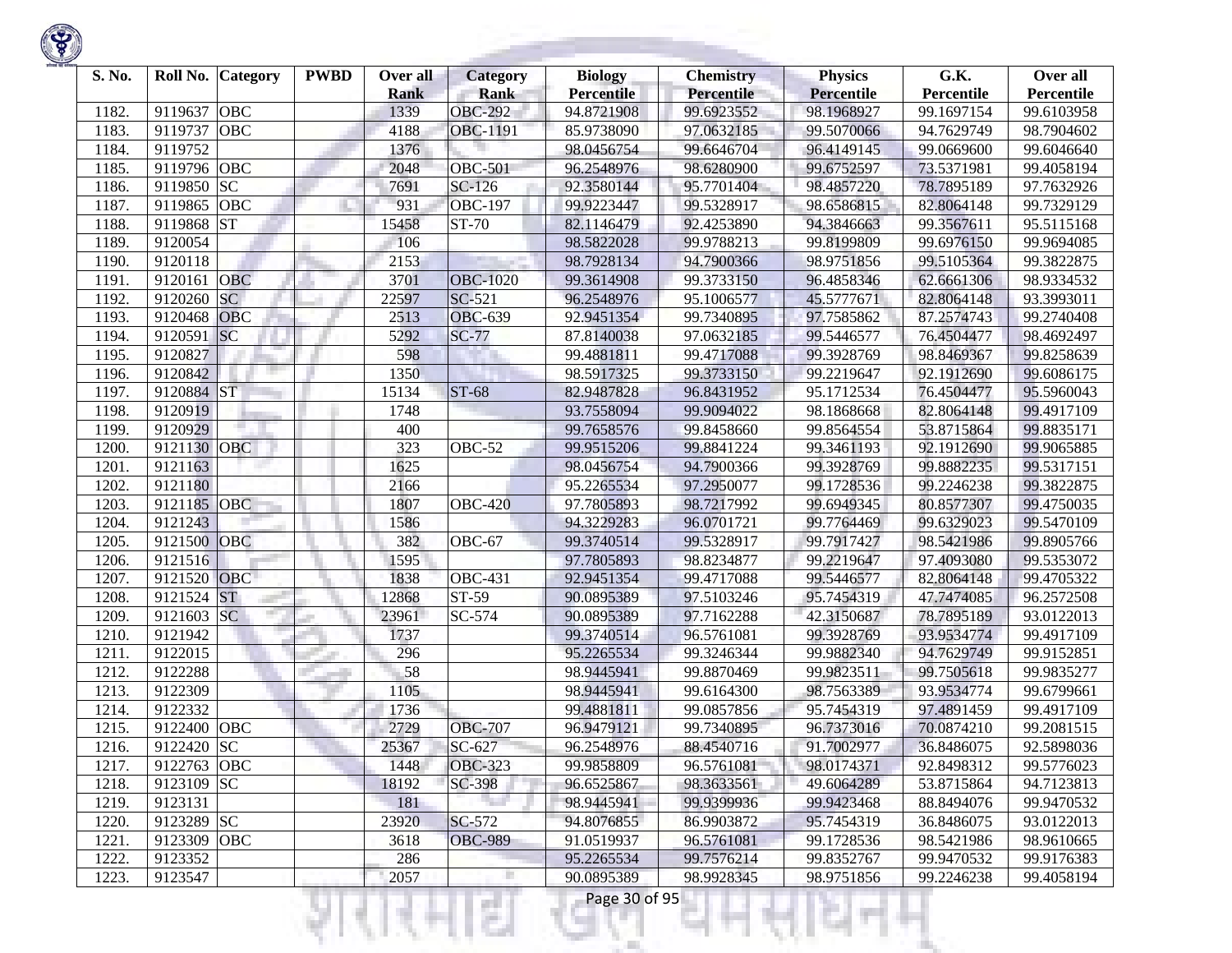| S. No. | Roll No.    | Category   | <b>PWBD</b> | Over all<br><b>Rank</b> | <b>Category</b><br><b>Rank</b> | <b>Biology</b><br><b>Percentile</b> | <b>Chemistry</b><br>Percentile | <b>Physics</b><br><b>Percentile</b> | G.K.<br>Percentile | Over all<br>Percentile |
|--------|-------------|------------|-------------|-------------------------|--------------------------------|-------------------------------------|--------------------------------|-------------------------------------|--------------------|------------------------|
| 1224.  | 9123567     |            |             | 601                     |                                | 95.8489722                          | 99.1799132                     | 99.8894001                          | 98.8469367         | 99.8258639             |
| 1225.  | 9123590     | <b>OBC</b> |             | 1691                    | <b>OBC-392</b>                 | 94.3229283                          | 98.9928345                     | 99.8999894                          | 44.3858762         | 99.5117130             |
| 1226.  | 9123740     | <b>OBC</b> |             | 1459                    | <b>OBC-326</b>                 | 94.8076855                          | 99.7917427                     | 99.5446577                          | 64.5315386         | 99.5776023             |
| 1227.  | 9123832     | <b>SC</b>  |             | 12009                   | $SC-216$                       | 99.7246767                          | 84.9560542                     | 93.7311009                          | 78.7895189         | 96.5196315             |
| 1228.  | 9123906     |            |             | 2049                    |                                | 96.2548976                          | 98.4939582                     | 98.3433540                          | 99.0669600         | 99.4058194             |
| 1229.  | 9124064     | SC         |             | 2171                    | $SC-32$                        | 85.9738090                          | 99.6164300                     | 99.5446577                          | 87.2574743         | 99.3822875             |
| 1230.  | 9124132     | <b>ST</b>  |             | 29700                   | ST-184                         | 99.0763728                          | 69.7944488                     | 86.7786001                          | 73.5371981         | 91.3332000             |
| 1231.  | 9124223     |            |             | 350                     |                                | 99.6564342                          | 99.8458660                     | 99.7270299                          | 91.4167382         | 99.8988128             |
| 1232.  | 9124296     | <b>OBC</b> |             | 1954                    | <b>OBC-466</b>                 | 96.9479121                          | 97.8727159                     | 99.1728536                          | 97.8527138         | 99.4411173             |
| 1233.  | 9124478     | <b>SC</b>  |             | 7131                    | $SC-118$                       | 94.8076855                          | 94.7900366                     | 96.4149145                          | 96.9032015         | 97.9315457             |
| 1234.  | 9124558     | <b>OBC</b> |             | 1151                    | <b>OBC-250</b>                 | 96.2548976                          | 98.8692920                     | 99.8999894                          | 76.4504477         | 99.6682002             |
| 1235.  | 9124663     | SC         |             | 17784                   | SC-389                         | 68.7778706                          | 97.2950077                     | 99.3140450                          | 25.0402984         | 94.8641621             |
| 1236.  | 9124857     |            |             | 667                     |                                | 98.0456754                          | 99.6646704                     | 99.8894001                          | 64.5315386         | 99.8046852             |
| 1237.  | 9124919     |            |             | 1146                    |                                | 98.0456754                          | 98.8692920                     | 99.3140450                          | 98.8469367         | 99.6682002             |
| 1238.  | 9125015     | <b>OBC</b> |             | 2870                    | <b>OBC-747</b>                 | 99.3740514                          | 97.5103246                     | 98.6586815                          | 76.4504477         | 99.1728536             |
| 1239.  | 9125069     |            |             | 33                      |                                | 99.7658576                          | 99.9188149                     | 99.9929404                          | 93.9534774         | 99.9905872             |
| 1240.  | 9125276     |            |             | 1824                    |                                | 98.7928134                          | 99.6893789                     | 93.7311009                          | 96.1725359         | 99.4705322             |
| 1241.  | 9125291     | <b>OBC</b> |             | 1404                    | <b>OBC-307</b>                 | 99.4881811                          | 98.7728112                     | 99.3140450                          | 82.8064148         | 99.5917215             |
| 1242.  | 9125294     | SC         |             | 12098                   | SC-219                         | 88.6917438                          | 92.4274335                     | 97.7585862                          | 91.4167382         | 96.5196315             |
| 1243.  | 9125295     |            |             | 29                      |                                | 99.8835171                          | 99.9729383                     | 99.9494064                          | 99.5105364         | 99.9917638             |
| 1244.  | 9125344     |            |             | 434                     |                                | 98.0456754                          | 99.8964596                     | 99.3140450                          | 99.5105364         | 99.8764575             |
| 1245.  | 9125357     |            |             | 1103                    |                                | 99.7658576                          | 99.3246344                     | 98.9751856                          | 85.2654987         | 99.6799661             |
| 1246.  | 9125379     | <b>OBC</b> |             | 2507                    | <b>OBC-635</b>                 | 97.7844713                          | 97.7162288                     | 98.3433540                          | 97.4891459         | 99.2740408             |
| 1247.  | 9125457     | SC         |             | 8244                    | SC-138                         | 85.9738090                          | 88.4540716                     | 99.5446577                          | 96.9032015         | 97.6056288             |
| 1248.  | 9125588     |            |             | 14                      |                                | 99.8623384                          | 99.9835277                     | 99.9952936                          | 99.6329023         | 99.9964702             |
| 1249.  | 9125640     |            |             | 1998                    |                                | 98.5822028                          | 99.4717088                     | 96.4149145                          | 93.9534774         | 99.4234684             |
| 1250.  | 9126043     | <b>OBC</b> |             | 1997                    | <b>OBC-479</b>                 | 98.9445941                          | 97.5103246                     | 99.6752597                          | 70.0874210         | 99.4234684             |
| 1251.  | 9126151     | <b>SC</b>  |             | 15485                   | SC-314                         | 98.0456754                          | 94.4700027                     | 82.4652022                          | 70.0874210         | 95.4642256             |
| 1252.  | 9126213     | SC         |             | 6110                    | $SC-96$                        | 90.0895389                          | 95.1006577                     | 99.0963749                          | 92.8498312         | 98.2386370             |
| 1253.  | 9126245     |            |             | 559                     |                                | 98.7928134                          | 99.7576214                     | 99.6752597                          | 93.9534774         | 99.8376299             |
| 1254.  | 9126394     |            |             | 1046                    |                                | 98.5822028                          | 96.5761081                     | 99.7493852                          | 99.5105364         | 99.6999682             |
| 1255.  | 9126521     |            |             | 560                     |                                | 98.7928134                          | 94.1064348                     | 99.9741149                          | 99.6329023         | 99.8376299             |
| 1256.  | 9126554     |            |             | 2039                    |                                | 99.7246767                          | 99.4717088                     | 91.7002977                          | 92.8498312         | 99.4058194             |
| 1257.  | 9126697     |            |             | 222                     |                                | 99.7246767                          | 98.6280900                     | 99.9847043                          | 93.9534774         | 99.9364639             |
| 1258.  | 9126814 OBC |            |             | 2510                    | <b>OBC-637</b>                 | 95.8489722                          | 99.7576214                     | 87.8187102                          | 99.0669600         | 99.2740408             |
| 1259.  | 9126820 SC  |            |             | 15479                   | $SC-313$                       | 99.2610982                          | 84.0594887                     | 80.9462178                          | 96.9032015         | 95.4642256             |
| 1260.  | 9127007 OBC |            |             | 1199                    | <b>OBC-260</b>                 | 99.4881811                          | 99.4717088                     | 98.6586815                          | 91.4167382         | 99.6493746             |
| 1261.  | 9127023     | OBC        |             | 3327                    | <b>OBC-885</b>                 | 92.9451354                          | 99.4717088                     | 96.0972338                          | 94.7629749         | 99.0410749             |
| 1262.  | 9127237     | OBC        |             | 503                     | <b>OBC-90</b>                  | 99.5587768                          | 98.7728112                     | 99.9223447                          | 87.2574743         | 99.8564554             |
| 1263.  | 9127413 OBC |            |             | 3730                    | <b>OBC-1029</b>                | 99.6564342                          | 98.0268499                     | 94.2629220                          | 82.8064148         | 98.9151793             |
| 1264.  | 9127530     | OBC        |             | 3082                    | <b>OBC-819</b>                 | 91.7403019                          | 98.2186349                     | 99.0963749                          | 96.1725359         | 99.1140238             |
| 1265.  | 9127798     |            |             | 820                     |                                | 94.8076855                          | 99.6164300                     | 99.3928769                          | 99.6976150         | 99.7658576             |

₹Н

w

리픽서

п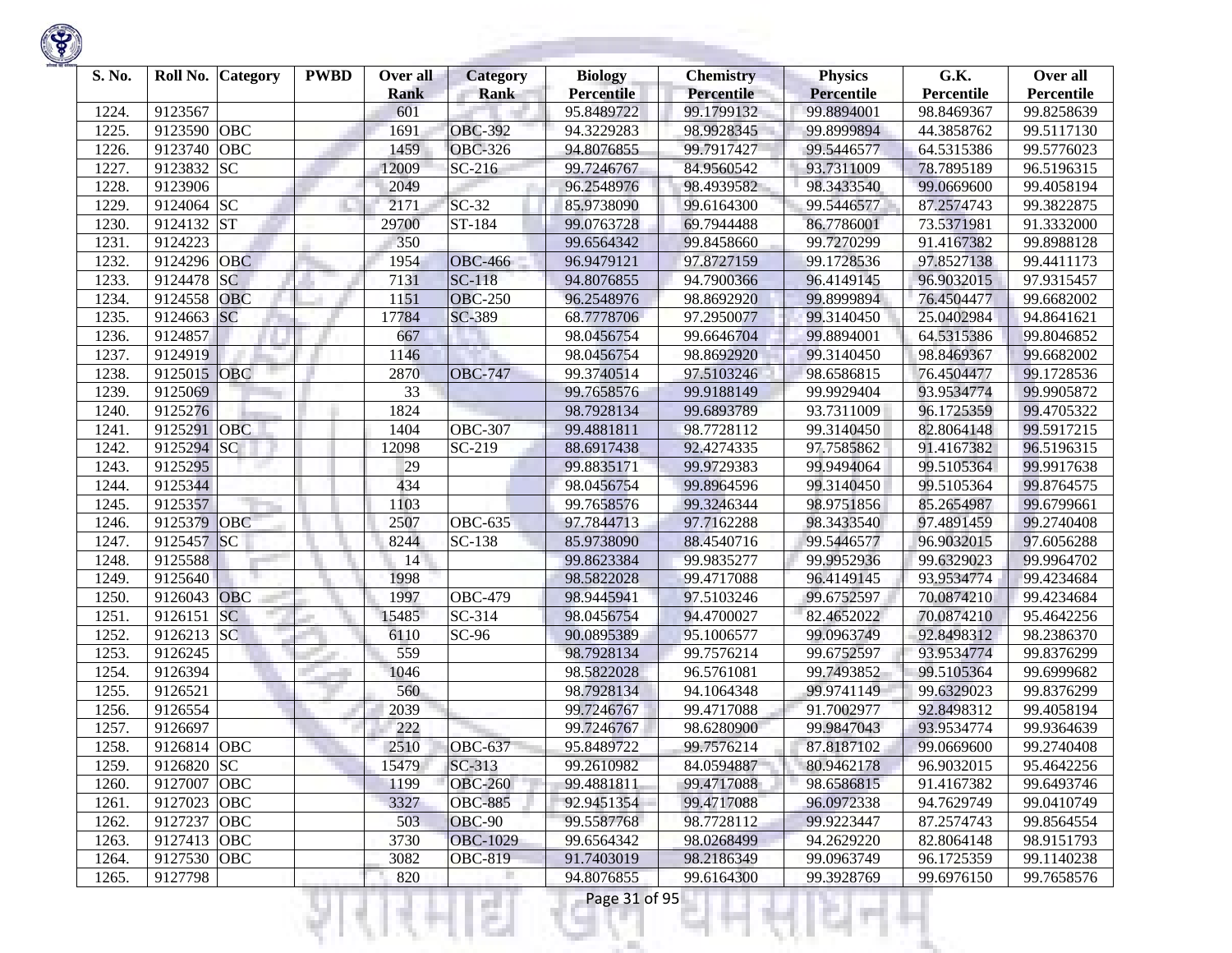| S. No. | Roll No.<br><b>Category</b> | <b>PWBD</b> | Over all    | <b>Category</b>       | <b>Biology</b>    | <b>Chemistry</b> | <b>Physics</b>    | G.K.       | Over all   |
|--------|-----------------------------|-------------|-------------|-----------------------|-------------------|------------------|-------------------|------------|------------|
|        |                             |             | <b>Rank</b> | <b>Rank</b>           | <b>Percentile</b> | Percentile       | <b>Percentile</b> | Percentile | Percentile |
| 1266.  | 9127805<br><b>OBC</b>       |             | 703         | <b>OBC-135</b>        | 99.5587768        | 96.8431952       | 99.9564660        | 85.2654987 | 99.7964490 |
| 1267.  | <b>OBC</b><br>9127811       |             | 2885        | <b>OBC-751</b>        | 92.3580144        | 98.7728112       | 95.1712534        | 99.9282277 | 99.1728536 |
| 1268.  | 9127967                     |             | 401         |                       | 99.3740514        | 99.9399936       | 99.6752597        | 82.8064148 | 99.8835171 |
| 1269.  | <b>OBC</b><br>9128006       |             | 1950        | <b>OBC-463</b>        | 98.2562860        | 98.9928345       | 97.7585862        | 96.9032015 | 99.4411173 |
| 1270.  | 9128012                     |             | 561         |                       | 98.5822028        | 99.7340895       | 99.7764469        | 91.4167382 | 99.8376299 |
| 1271.  | <b>SC</b><br>9128029        |             | 14813       | SC-289                | 84.2195056        | 98.6280900       | 76.8422539        | 92.8498312 | 95.7171936 |
| 1272.  | OBC<br>9128079              |             | 1628        | <b>OBC-374</b>        | 97.4538481        | 94.7900366       | 99.9329341        | 85.2654987 | 99.5317151 |
| 1273.  | 9128174                     |             | 534         |                       | 96.6525867        | 99.6893789       | 99.7917427        | 97.8527138 | 99.8493958 |
| 1274.  | 9128185                     |             | 2053        |                       | 95.2265534        | 97.8727159       | 99.4446471        | 96.9032015 | 99.4058194 |
| 1275.  | 9128199<br><b>OBC</b>       |             | 331         | <b>OBC-55</b>         | 99.9223447        | 99.6164300       | 99.8705745        | 73.5371981 | 99.9046958 |
| 1276.  | 9128422                     |             | 1834        |                       | 97.7844713        | 98.9928345       | 99.3140450        | 82.8064148 | 99.4705322 |
| 1277.  | 9128579                     |             | 866         |                       | 99.8623384        | 99.6893789       | 98.1868668        | 88.8494076 | 99.7470320 |
| 1278.  | <b>ST</b><br>9128728        |             | 4688        | $ST-17$               | 99.8093916        | 96.0701721       | 95.7454319        | 73.5371981 | 98.6327964 |
| 1279.  | OBC<br>9128857              |             | 2981        | <b>OBC-789</b>        | 97.7844713        | 98.3633561       | 98.3433540        | 87.2574743 | 99.1387323 |
| 1280.  | 9128866                     |             | 2228        |                       | 85.9738090        | 99.4717088       | 98.7563389        | 99.0669600 | 99.3552258 |
| 1281.  | 9129011                     |             | 1150        |                       | 96.9479121        | 99.9188149       | 99.5070066        | 47.7474085 | 99.6682002 |
| 1282   | OBC<br>9129018              |             | 3704        | <b>OBC-1021</b>       | 99.3614908        | 95.3164168       | 98.5538949        | 94.1245329 | 98.9334532 |
| 1283.  | SC<br>9129222               |             | 25480       | SC-631                | 76.1668883        | 98.8692920       | 88.8094033        | 21.9046723 | 92.5898036 |
| 1284.  | 9129384<br>OBC              |             | 3744        | <b>OBC-1038</b>       | 97.4538481        | 98.7728112       | 99.3140450        | 25.0402984 | 98.9151793 |
| 1285.  | 9129407<br>OBC              |             | 3700        | OBC-1019              | 99.7209478        | 91.0608712       | 99.1451071        | 95.3542544 | 98.9334532 |
| 1286.  | 9129475<br> SC              |             | 24710       | SC-604                | 66.3093739        | 94.4700027       | 93.7311009        | 96.1725359 | 92.8262993 |
| 1287.  | 9129494 SC                  |             | 25494       | $SC-632$              | 99.3614908        | 93.2826467       | 69.6660833        | 56.0008040 | 92.5471787 |
| 1288.  | <b>ST</b><br>9129561        |             | 32970       | $\overline{ST}$ -213  | 94.3229283        | 79.6837312       | 87.8187102        | 73.5371981 | 90.3895707 |
| 1289.  | 9129572                     |             | 291         |                       | 99.9458766        | 94.4700027       | 99.9799979        | 98.5421986 | 99.9152851 |
| 1290.  | 9129736<br><b>OBC</b>       |             | 3603        | <b>OBC-985</b>        | 98.0456754        | 97.7162288       | 96.0972338        | 96.9032015 | 98.9610665 |
| 1291.  | OBC<br>9129971              |             | 2161        | OBC-537               | 96.2548976        | 99.2458025       | 98.1868668        | 94.7629749 | 99.3822875 |
| 1292.  | 9130246 SC                  |             | 23278       | SC-551                | 92.9451354        | 92.4274335       | 83.8288760        | 73.5371981 | 93.2086927 |
| 1293.  | 9130398                     |             | 1635        |                       | 91.7403019        | 99.6164300       | 99.5070066        | 88.8494076 | 99.5317151 |
| 1294.  | 9130494                     |             | 817         |                       | 98.0456754        | 98.3633561       | 99.9105788        | 91.4167382 | 99.7658576 |
| 1295.  | 9130567<br>OBC              |             | 2603        | $\overline{O}$ BC-671 | 95.8489722        | 98.4939582       | 98.6586815        | 94.7629749 | 99.2434493 |
| 1296.  | 9130584                     |             | 808         |                       | 93.0757225        | 99.5234829       | 99.4998345        | 99.9361491 | 99.7682448 |
| 1297.  | 9130615                     |             | 326         |                       | 94.3503760        | 99.8214539       | 99.9810812        | 93.3961595 | 99.9065885 |
| 1298.  | 9130678<br>OBC              |             | 1486        | <b>OBC-335</b>        | 98.8625077        | 99.1652083       | 99.7197654        | 68.4682874 | 99.5719624 |
| 1299.  | <b>OBC</b><br>9130706       |             | 1836        | <b>OBC-430</b>        | 97.4538481        | 99.5811321       | 99.5952513        | 36.8486075 | 99.4705322 |
| 1300.  | <b>SC</b><br>9130768        |             | 14808       | <b>SC-288</b>         | 85.9738090        | 96.3231401       | 90.9096257        | 92.8498312 | 95.7171936 |
| 1301.  | 9130996                     |             | 935         |                       | 99.0763728        | 99.8458660       | 97.7585862        | 96.1725359 | 99.7329129 |
| 1302.  | 9131008                     |             | 173         |                       | 99.3740514        | 99.8964596       | 99.9423468        | 92.8498312 | 99.9505830 |
| 1303.  | 9131256 SC                  |             | 22656       | $SC-525$              | 88.6917438        | 96.3231401       | 83.8288760        | 57.8908355 | 93.3993011 |
| 1304.  | 9131260 OBC                 |             | 3587        | <b>OBC-977</b>        | 99.7246767        | 95.4771682       | 98.6586815        | 70.0874210 | 98.9610665 |
| 1305.  | 9131353                     |             | 2305        |                       | 96.6525867        | 99.3246344       | 99.1728536        | 64.5315386 | 99.3340471 |
| 1306.  | 9131373 SC                  |             | 11239       | $SC-191$              | 92.3580144        | 98.2186349       | 95.1712534        | 40.7725524 | 96.7467144 |
| 1307.  | 9131609<br>OBC              |             | 1955        | <b>OBC-467</b>        | 93.7558094        | 95.7701404       | 99.8470426        | 96.9032015 | 99.4411173 |

a.

375

ш

÷

K)

w

Ħ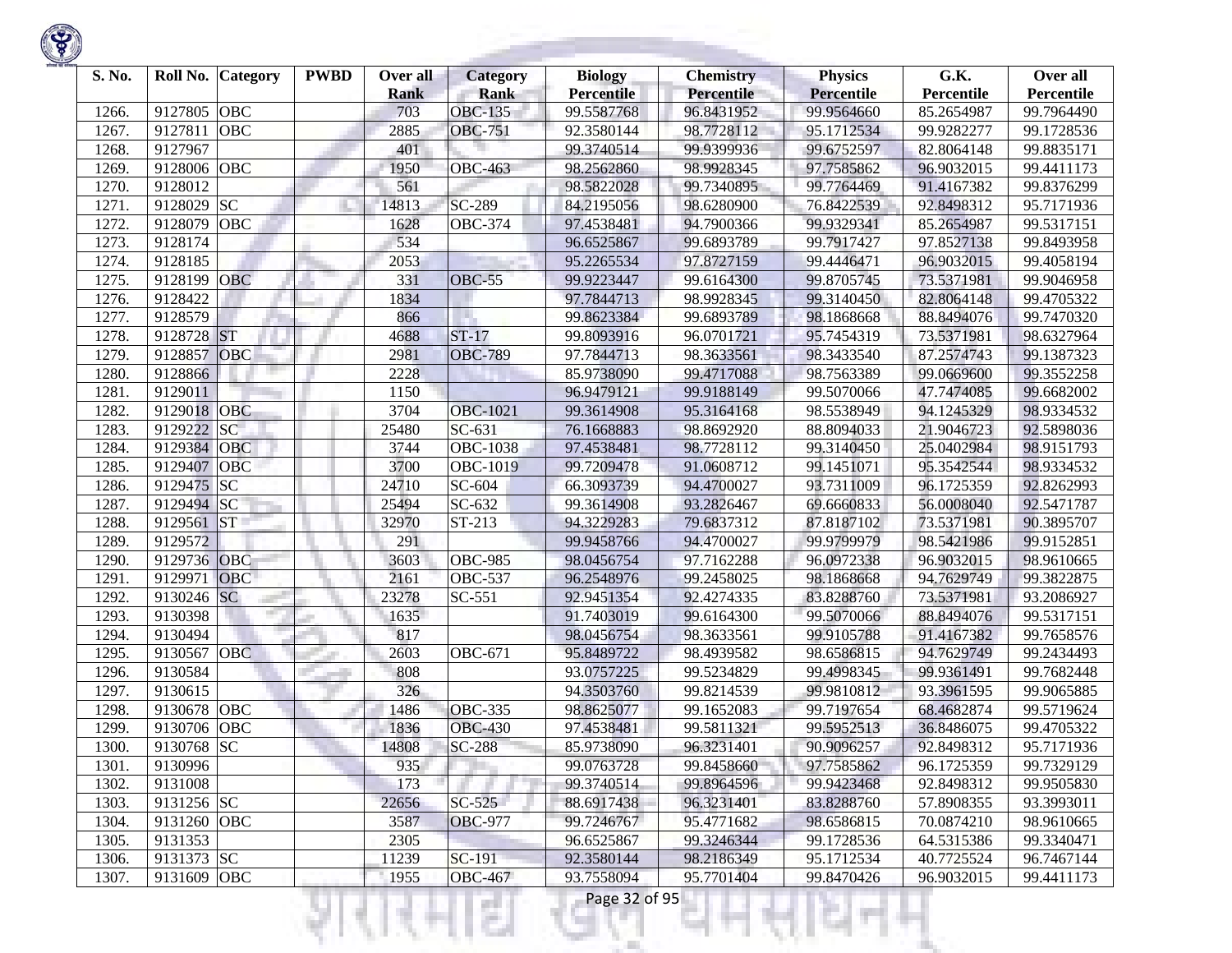

| S. No.         | Roll No.           | <b>Category</b> | <b>PWBD</b> | Over all     | Category             | <b>Biology</b>           | <b>Chemistry</b>         | <b>Physics</b>           | G.K.                     | Over all                 |
|----------------|--------------------|-----------------|-------------|--------------|----------------------|--------------------------|--------------------------|--------------------------|--------------------------|--------------------------|
|                |                    |                 |             | <b>Rank</b>  | <b>Rank</b>          | <b>Percentile</b>        | Percentile               | <b>Percentile</b>        | Percentile               | Percentile               |
| 1308.<br>1309. | 9131632<br>9131743 | <b>OBC</b>      |             | 2130<br>1409 | <b>OBC-524</b>       | 99.3614908<br>96.2548976 | 97.8089675<br>97.5103246 | 99.1451071<br>99.1728536 | 92.1912690<br>99.9470532 | 99.3839569<br>99.5917215 |
| 1310.          | 9131984            |                 |             | 1139         |                      | 99.9223447               | 98.7728112               | 99.9223447               | 3.1885729                | 99.6682002               |
| 1311.          | 9131989 SC         |                 |             | 21274        | $SC-488$             | 99.3740514               | 85.6643645               | 78.6000871               | 70.0874210               | 93.7652222               |
| 1312.          | 9132036 ST         |                 |             | 29905        | ST-185               | 61.8653740               | 98.0268499               | 95.7454319               | 31.0997635               | 91.3332000               |
| 1313.          | 9132103            | <b>SC</b>       |             | 14346        | SC-275               | 93.7558094               | 98.9928345               | 78.6000871               | 44.3858762               | 95.8430893               |
| 1314.          | 9132124            |                 |             | 962          |                      | 99.3740514               | 99.0857856               | 99.0963749               | 97.8527138               | 99.7223235               |
| 1315.          | 9132319            |                 |             | 669          |                      | 94.8076855               | 98.2186349               | 99.9223447               | 99.5105364               | 99.8046852               |
| 1316.          | 9132429            |                 |             | 1831         |                      | 98.0456754               | 97.0632185               | 98.9751856               | 99.2246238               | 99.4705322               |
| 1317.          | 9132471            |                 |             | 1526         |                      | 91.7403019               | 99.3799343               | 99.7493852               | 87.2574743               | 99.5623066               |
| 1318.          | 9132559            | OBC             |             | 87           | <b>OBC-11</b>        | 98.0456754               | 99.8458660               | 99.9988234               | 88.8494076               | 99.9752915               |
| 1319.          | 9132593            | <b>SC</b>       |             | 12792        | $SC-235$             | 99.7246767               | 92.8627737               | 65.0527703               | 88.8494076               | 96.2572508               |
| 1320.          | 9132698            | <b>SC</b>       |             | 13786        | $SC-256$             | 94.8076855               | 97.2950077               | 90.9096257               | 47.7474085               | 95.9889871               |
| 1321.          | 9132889            |                 |             | 775          |                      | 93.7558094               | 99.8176277               | 99.6293725               | 97.4891459               | 99.7788001               |
| 1322.          | 9132958            | <b>OBC</b>      |             | 467          | OBC-81               | 99.9764681               | 99.9882340               | 95.7454319               | 70.0874210               | 99.8646916               |
| 1323.          | 9132992            | SC              |             | 17739        | <b>SC-388</b>        | 90.0895389               | 98.6280900               | 72.9100728               | 61.4500359               | 94.8641621               |
| 1324.          | 9133448            |                 |             | 870          |                      | 98.9445941               | 99.7917427               | 99.0963749               | 88.8494076               | 99.7470320               |
| 1325.          | 9133827            |                 |             | 1285         |                      | 97.4538481               | 99.8870469               | 95.7454319               | 98.5421986               | 99.6293725               |
| 1326.          | 9133881            |                 |             | 1999         |                      | 98.2562860               | 99.7340895               | 96.0972338               | 87.2574743               | 99.4234684               |
| 1327.          | 9134037            | OBC             |             | 2041         | <b>OBC-498</b>       | 99.0763728               | 99.7340895               | 95.1712534               | 78.7895189               | 99.4058194               |
| 1328.          | 9134404 ST         |                 |             | 33017        | ST-214               | 90.0895389               | 89.6341966               | 86.7786001               | 47.7474085               | 90.3895707               |
| 1329.          | 9134455            |                 |             | 1306         |                      | 98.9445941               | 99.5811321               | 96.7373016               | 98.5421986               | 99.6211364               |
| 1330.          | 9134475            |                 |             | 131          |                      | 99.8093916               | 99.8176277               | 99.8199809               | 99.6976150               | 99.9623490               |
| 1331.          | 9134507            | OBC             |             | 1283         | <b>OBC-280</b>       | 99.7658576               | 97.7162288               | 99.3140450               | 93.9534774               | 99.6293725               |
| 1332.          | 9134753            | <b>SC</b>       |             | 21318        | SC-492               | 95.2265534               | 89.0588415               | 93.7311009               | 53.8715864               | 93.7652222               |
| 1333.          | 9134841            | <b>OBC</b>      |             | 3743         | <b>OBC-1037</b>      | 97.7844713               | 99.0857856               | 94.2629220               | 88.8494076               | 98.9151793               |
| 1334.          | 9134983            |                 |             | 1158         |                      | 98.8625077               | 98.9121695               | 99.4064229               | 97.4093080               | 99.6665563               |
| 1335.          | 9135075            | OBC             |             | 2599         | <b>OBC-668</b>       | 97.4538481               | 97.0632185               | 99.7070278               | 70.0874210               | 99.2434493               |
| 1336.          | 9135114            | <b>OBC</b>      |             | 3188         | <b>OBC-838</b>       | 99.0763728               | 93.6652116               | 98.4857220               | 97.8527138               | 99.0763728               |
| 1337.          | 9135199            |                 |             | 1818         |                      | 99.9458766               | 97.8727159               | 90.9096257               | 99.5105364               | 99.4705322               |
| 1338.          | 9135200            |                 |             | 1631         |                      | 96.6525867               | 99.9917638               | 93.7311009               | 64.5315386               | 99.5317151               |
| 1339.          | 9135235            |                 |             | 1627         |                      | 97.4538481               | 98.8692920               | 99.3928769               | 91.4167382               | 99.5317151               |
| 1340.          | 9135618 SC         |                 |             | 18242        | $\overline{SC}$ -400 | 91.0519937               | 95.4771682               | 76.8422539               | 92.8498312               | 94.7123813               |
| 1341.          | 9135683            | <b>SC</b>       |             | 11733        | SC-204               | 78.9860103               | 97.0632185               | 98.0174371               | 82.8064148               | 96.6349378               |
| 1342.          | 9135776            |                 |             | 705          |                      | 98.9445941               | 99.5328917               | 99.5070066               | 96.9032015               | 99.7964490               |
| 1343.          | 9135800 OBC        |                 |             | 2009         | <b>OBC-484</b>       | 90.0895389               | 99.5328917               | 98.8739984               | 97.4891459               | 99.4234684               |
| 1344.          | 9135972 SC         |                 |             | 19714        | SC-444               | 98.0456754               | 94.1064348               | 74.9432293               | 57.8908355               | 94.2605688               |
| 1345.          | 9136167 OBC        |                 |             | 1402         | <b>OBC-305</b>       | 99.8093916               | 96.5761081               | 99.8199809               | 57.8908355               | 99.5917215               |
| 1346.          | 9136171            |                 |             | 1943         |                      | 99.8835171               | 97.7162288               | 96.0972338               | 97.4891459               | 99.4411173               |
| 1347.          | 9136192 OBC        |                 |             | 874          | <b>OBC-182</b>       | 92.9451354               | 99.7917427               | 99.6752597               | 96.1725359               | 99.7470320               |
| 1348.          | 9136251            |                 |             | 2006         |                      | 93.7558094               | 98.9928345               | 99.2422727               | 96.1725359               | 99.4234684               |
| 1349.          | 9136269            |                 |             | 1951         |                      | 98.2562860               | 98.9928345               | 96.7373016               | 98.8469367               | 99.4411173               |
|                |                    |                 |             |              | s                    | Page 33 of 95            |                          |                          |                          |                          |

**State of Concession**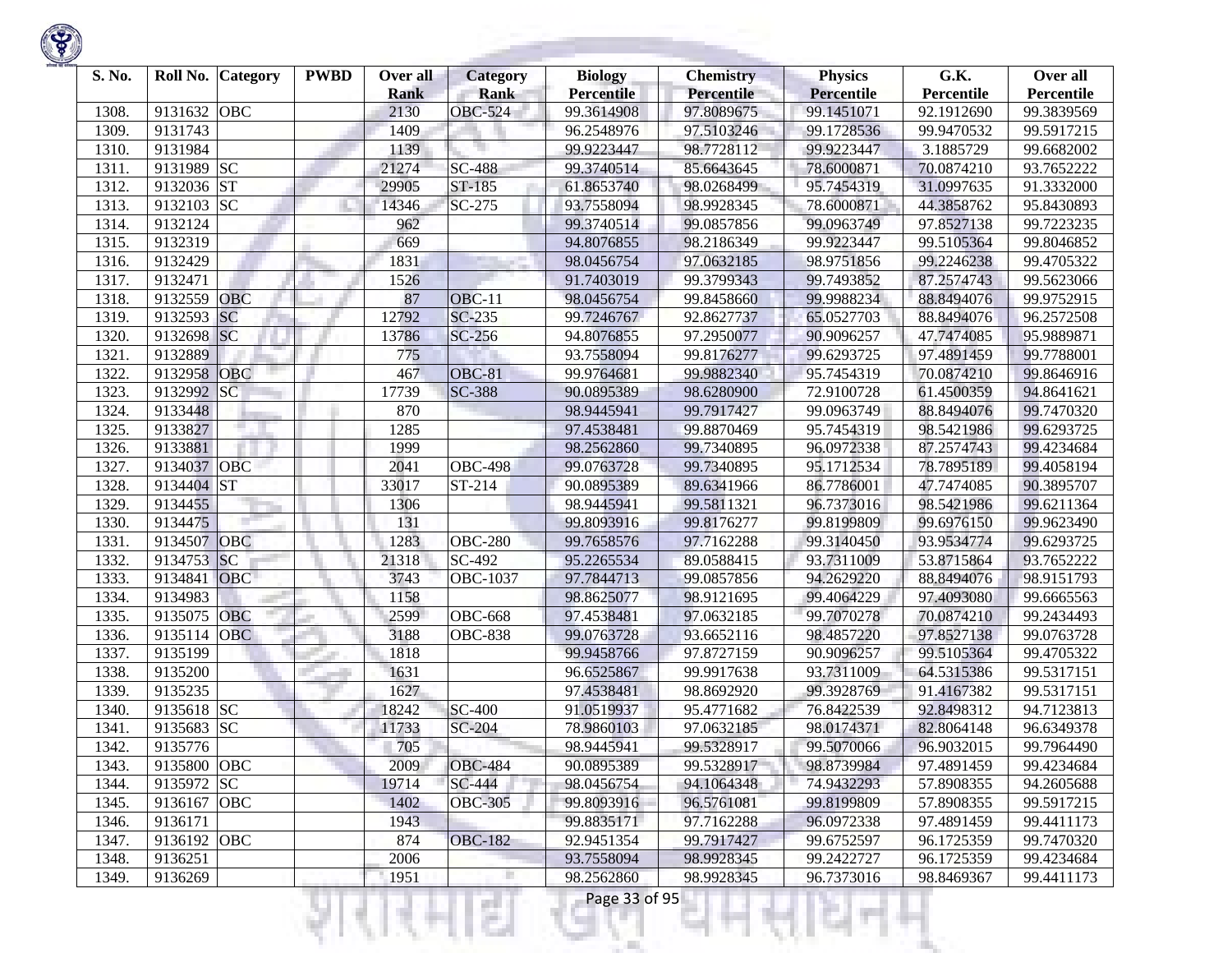

| S. No. | Roll No.    | <b>Category</b> | <b>PWBD</b> | Over all<br><b>Rank</b> | Category<br><b>Rank</b>   | <b>Biology</b><br><b>Percentile</b> | <b>Chemistry</b><br>Percentile | <b>Physics</b><br><b>Percentile</b> | G.K.                     | Over all<br>Percentile |
|--------|-------------|-----------------|-------------|-------------------------|---------------------------|-------------------------------------|--------------------------------|-------------------------------------|--------------------------|------------------------|
| 1350.  | 9136528     | <b>OBC</b>      |             | 2595                    | <b>OBC-667</b>            | 98.5822028                          | 95.7701404                     | 98.0174371                          | Percentile<br>99.5105364 | 99.2434493             |
| 1351.  | 9136867     | OBC             |             | 1405                    | <b>OBC-308</b>            | 99.3740514                          | 99.4717088                     | 98.6586815                          | 82.8064148               | 99.5917215             |
| 1352.  | 9136877     | OBC             |             | 1305                    | <b>OBC-284</b>            | 99.6564342                          | 94.1064348                     | 99.7070278                          | 98.5421986               | 99.6211364             |
| 1353.  | 9136908     |                 |             | 384                     |                           | 96.9479121                          | 99.9964702                     | 99.3140450                          | 85.2654987               | 99.8905766             |
| 1354.  | 9136979     |                 |             | 352                     |                           | 99.2610982                          | 99.7340895                     | 99.8894001                          | 87.2574743               | 99.8988128             |
| 1355.  | 9137016 SC  |                 |             | 8238                    | SC-137                    | 91.0519937                          | 96.0701721                     | 97.7585862                          | 87.2574743               | 97.6056288             |
| 1356.  | 9137100     |                 |             | 1743                    |                           | 95.2265534                          | 99.4717088                     | 98.6586815                          | 96.1725359               | 99.4917109             |
| 1357.  | 9137216     |                 |             | 2056                    |                           | 90.0895389                          | 99.4717088                     | 99.4446471                          | 88.8494076               | 99.4058194             |
| 1358.  | 9137542     |                 |             | 82                      |                           | 99.8835171                          | 99.4717088                     | 99.9788213                          | 99.6329023               | 99.9764681             |
| 1359.  | 9137683     |                 |             | 968                     |                           | 97.7844713                          | 99.8682213                     | 99.3140450                          | 82.8064148               | 99.7223235             |
| 1360.  | 9137701     | OBC             |             | 3445                    | <b>OBC-929</b>            | 96.6525867                          | 98.4939582                     | 95.1712534                          | 97.8527138               | 99.0010707             |
| 1361.  | 9137718     |                 |             | 1089                    |                           | 99.7883460                          | 93.9873717                     | 99.8250012                          | 99.3567611               | 99.6831102             |
| 1362.  | 9137750 SC  |                 |             | 9773                    | SC-165                    | 93.7558094                          | 98.7728112                     | 86.7786001                          | 76.4504477               | 97.1502865             |
| 1363.  | 9137818     |                 |             | 1517                    |                           | 99.7658576                          | 97.5103246                     | 99.7070278                          | 61.4500359               | 99.5623066             |
| 1364.  | 9137858     |                 |             | 5                       |                           | 99.8093916                          | 99.9988234                     | 99.9894106                          | 99.9470532               | 99.9988234             |
| 1365.  | 9137901     |                 |             | 1629                    |                           | 96.9479121                          | 98.9928345                     | 98.6586815                          | 98.5421986               | 99.5317151             |
| 1366.  | 9138050     |                 |             | 1410                    |                           | 94.8076855                          | 99.7576214                     | 98.9751856                          | 92.8498312               | 99.5917215             |
| 1367.  | 9138066     | <b>OBC</b>      |             | 1819                    | <b>OBC-424</b>            | 99.8835171                          | 99.7917427                     | 87.8187102                          | 82.8064148               | 99.4705322             |
| 1368.  | 9138092     | <b>ST</b>       |             | 11190                   | $\overline{\text{ST-50}}$ | 98.2562860                          | 92.4274335                     | 95.7454319                          | 64.5315386               | 96.7467144             |
| 1369.  | 9138123     |                 |             | 2150                    |                           | 99.5587768                          | 99.0857856                     | 97.3573673                          | 78.7895189               | 99.3822875             |
| 1370.  | 9138281     | <b>OBC</b>      |             | 2996                    | <b>OBC-794</b>            | 86.7103576                          | 99.5328917                     | 99.5952513                          | 61.4500359               | 99.1387323             |
| 1371.  | 9138363     |                 |             | 872                     |                           | 98.0456754                          | 97.2950077                     | 99.5952513                          | 99.9705851               | 99.7470320             |
| 1372.  | 9138674     | SC              |             | 14778                   | SC-286                    | 92.3580144                          | 97.0632185                     | 95.1712534                          | 31.0997635               | 95.7171936             |
| 1373.  | 9138736     | OBC             |             | 1577                    | <b>OBC-359</b>            | 99.4881811                          | 99.7576214                     | 91.7002977                          | 96.1725359               | 99.5470109             |
| 1374.  | 9138825     |                 |             | 687                     |                           | 90.7014142                          | 99.8427375                     | 99.9184127                          | 88.7019344               | 99.8037175             |
| 1375.  | 9138830     |                 |             | 629                     |                           | 89.4459413                          | 99.9576426                     | 99.8705745                          | 85.2654987               | 99.8188043             |
| 1376.  | 9138841     |                 |             | 1826                    |                           | 98.7928134                          | 98.7728112                     | 98.3433540                          | 94.7629749               | 99.4705322             |
| 1377.  | 9139209     | OBC             |             | 2985                    | OBC-791                   | 96.9479121                          | 98.6280900                     | 97.7585862                          | 92.8498312               | 99.1387323             |
| 1378.  | 9139332     |                 |             | 1735                    |                           | 99.7658576                          | 99.8176277                     | 96.4149145                          | 44.3858762               | 99.4917109             |
| 1379.  | 9139361     |                 |             | 146                     |                           | 99.4881811                          | 98.9928345                     | 99.9694085                          | 99.9282277               | 99.9588192             |
| 1380.  | 9139465     |                 |             | 2165                    |                           | 95.2265534                          | 98.8692920                     | 99.7270299                          | 61.4500359               | 99.3822875             |
| 1381.  | 9139843     | <b>OBC</b>      |             | 1583                    | <b>OBC-360</b>            | 97.7844713                          | 99.2458025                     | 98.1868668                          | 97.8527138               | 99.5470109             |
| 1382.  | 9139996     | <b>OBC</b>      |             | 852                     | <b>OBC-174</b>            | 95.8489722                          | 99.9576426                     | 99.5070066                          | 76.4504477               | 99.7529150             |
| 1383.  | 9140164     |                 |             | 383                     |                           | 99.3740514                          | 99.3246344                     | 99.8894001                          | 96.1725359               | 99.8905766             |
| 1384.  | 9140224 SC  |                 |             | 20940                   | SC-476                    | 85.1513690                          | 84.9560542                     | 96.7373016                          | 93.9534774               | 93.9217094             |
| 1385.  | 9140290     |                 |             | 1153                    |                           | 93.7558094                          | 96.5761081                     | 99.9752915                          | 91.4167382               | 99.6682002             |
| 1386.  | 9140372 OBC |                 |             | 3430                    | <b>OBC-920</b>            | 99.9764681                          | 98.2186349                     | 86.7786001                          | 73.5371981               | 99.0010707             |
| 1387.  | 9140493 OBC |                 |             | 2738                    | <b>OBC-710</b>            | 90.0895389                          | 99.4717088                     | 99.3928769                          | 73.5371981               | 99.2081515             |
| 1388.  | 9140573 OBC |                 |             | 3444                    | <b>OBC-928</b>            | 97.4538481                          | 99.3799343                     | 94.2629220                          | 87.2574743               | 99.0010707             |
| 1389.  | 9140601     | <b>OBC</b>      |             | 1254                    | <b>OBC-274</b>            | 96.6525867                          | 99.9399936                     | 96.4149145                          | 96.1725359               | 99.6399619             |
| 1390.  | 9140626 SC  |                 |             | 19783                   | SC-448                    | 91.0519937                          | 98.2186349                     | 52.8244167                          | 78.7895189               | 94.2605688             |
| 1391.  | 9140710 OBC |                 |             | 2388                    | <b>OBC-588</b>            | 91.0519937                          | 99.2458025                     | 99.3928769                          | 87.2574743               | 99.3152216             |
|        |             |                 |             |                         | s                         | Page 34 of 95                       |                                |                                     |                          |                        |

**STATISTICS** 

**State Controller**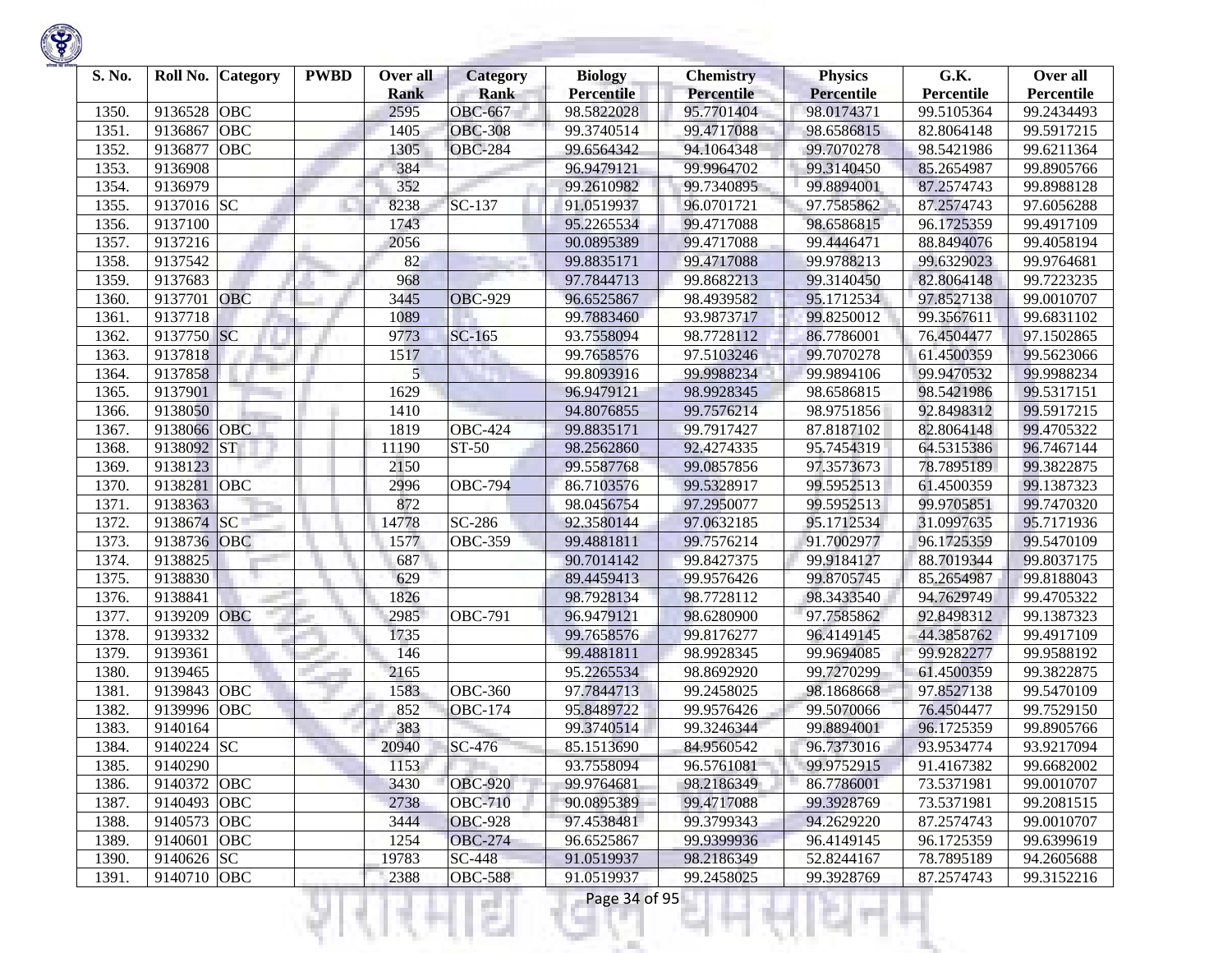| S. No. | Roll No. Category       |            | <b>PWBD</b> | Over all<br><b>Rank</b> | Category<br><b>Rank</b> | <b>Biology</b><br><b>Percentile</b> | <b>Chemistry</b><br>Percentile | <b>Physics</b><br><b>Percentile</b> | G.K.<br>Percentile | Over all<br>Percentile |
|--------|-------------------------|------------|-------------|-------------------------|-------------------------|-------------------------------------|--------------------------------|-------------------------------------|--------------------|------------------------|
| 1392.  | 9140995                 | OBC        |             | 273                     | $OBC-40$                | 99.9082256                          | 99.9270511                     | 98.9751856                          | 98.5421986         | 99.9211681             |
| 1393.  | 9141063                 | <b>SC</b>  |             | 12427                   | SC-229                  | 99.0763728                          | 91.4261510                     | 88.8094033                          | 82.8064148         | 96.3725571             |
| 1394.  | 9141292 SC              |            |             | 7124                    | SC-117                  | 95.8489722                          | 97.0632185                     | 96.0972338                          | 82.8064148         | 97.9315457             |
| 1395.  | 9141364                 |            |             | 1580                    |                         | 98.7928134                          | 96.8431952                     | 99.4446471                          | 97.8527138         | 99.5470109             |
| 1396.  | 9141394 SC              |            |             | 17067                   | SC-363                  | 98.0456754                          | 82.4887341                     | 90.9096257                          | 93.9534774         | 95.0124131             |
| 1397.  | 9141607                 | <b>SC</b>  |             | 22615                   | SC-523                  | 94.3229283                          | 96.5761081                     | 69.8709275                          | 47.7474085         | 93.3993011             |
| 1398.  | 9141711                 |            | <b>PWBD</b> | 8116                    |                         | 98.8625077                          | 96.6419146                     | 91.9547841                          | 90.6470227         | 97.6363335             |
| 1399.  | 9141717                 | OBC        |             | 340                     | OBC-58                  | 99.7658576                          | 99.9729383                     | 99.3140450                          | 85.2654987         | 99.9011660             |
| 1400.  | 9141883                 |            |             | 533                     |                         | 98.2562860                          | 99.8458660                     | 99.5070066                          | 97.4891459         | 99.8493958             |
| 1401.  | 9142070 SC              |            |             | 6947                    | <b>SC-109</b>           | 87.9593719                          | 98.9878447                     | 96.4858346                          | 85.7423261         | 97.9875136             |
| 1402.  | 9142106                 |            |             | 418                     |                         | 99.7246767                          | 99.9576426                     | 99.5070066                          | 76.4504477         | 99.8799873             |
| 1403.  | 9142124 SC              |            |             | 22691                   | $SC-526$                | 82.9487828                          | 92.8627737                     | 92.9368992                          | 82.8064148         | 93.3993011             |
| 1404.  | 9142199                 |            |             | 964                     |                         | 99.0763728                          | 98.8692920                     | 99.7764469                          | 85.2654987         | 99.7223235             |
| 1405.  | 9142313                 | SC         |             | 17057                   | SC-362                  | 98.5822028                          | 94.1064348                     | 74.9432293                          | 70.0874210         | 95.0124131             |
| 1406.  | 9142321                 | SC         |             | 7096                    | $SC-115$                | 98.7928134                          | 94.1064348                     | 95.7454319                          | 87.2574743         | 97.9315457             |
| 1407.  | 9142378                 |            |             | 2212                    |                         | 99.5587768                          | 98.6280900                     | 90.9096257                          | 99.2246238         | 99.3552258             |
| 1408.  | 9142411                 | OBC        |             | 3200                    | <b>OBC-843</b>          | 94.3229283                          | 98.9928345                     | 97.7585862                          | 93.9534774         | 99.0763728             |
| 1409.  | 9142456                 |            |             | 867                     |                         | 99.5587768                          | 98.9928345                     | 99.1728536                          | 97.8527138         | 99.7470320             |
| 1410.  | 9142466                 |            |             | 934                     |                         | 99.2610982                          | 99.5328917                     | 99.3140450                          | 91.4167382         | 99.7329129             |
| 1411.  | 9142788                 |            |             | 1946                    |                         | 99.7658576                          | 97.5103246                     | 98.4857220                          | 91.4167382         | 99.4411173             |
| 1412.  | 9142811                 | <b>OBC</b> |             | 3335                    | <b>OBC-887</b>          | 82.1498747                          | 98.8692920                     | 99.4446471                          | 94.7629749         | 99.0410749             |
| 1413.  | 9143157                 |            |             | 145                     |                         | 99.8835171                          | 99.9188149                     | 99.9329341                          | 82.8064148         | 99.9588192             |
| 1414.  | 9143260                 | OBC        |             | 2970                    | <b>OBC-786</b>          | 91.9524192                          | 98.6106513                     | 99.4064229                          | 88.7019344         | 99.1427423             |
| 1415.  | 9143683                 |            |             | 1203                    |                         | 97.4538481                          | 96.8431952                     | 99.8894001                          | 94.7629749         | 99.6493746             |
| 1416.  | 9143936                 |            |             | 2050                    |                         | 96.2548976                          | 96.8431952                     | 99.6752597                          | 94.7629749         | 99.4058194             |
| 1417.  | 9144040 OBC             |            |             | 3954                    | OBC-1105                | 94.7926028                          | 98.9121695                     | 94.3846663                          | 99.0422362         | 98.8506834             |
| 1418.  | 9144062                 |            |             | 235                     |                         | 99.4631793                          | 99.9125006                     | 99.2219647                          | 99.8486497         | 99.9314194             |
| 1419.  | 9144214 OBC             |            |             | 3195                    | <b>OBC-842</b>          | 97.4538481                          | 96.5761081                     | 98.8739984                          | 93.9534774         | 99.0763728             |
| 1420.  | 9144265                 |            |             | 132                     |                         | 99.8093916                          | 99.4717088                     | 99.9105788                          | 99.8552788         | 99.9623490             |
| 1421.  | 9144346 SC              |            |             | 26665                   | SC-683                  | 78.1106235                          | 94.1064348                     | 92.9368992                          | 70.0874210         | 92.1944676             |
| 1422.  | 9144659                 | <b>SC</b>  |             | 1149                    | $SC-15$                 | 97.4538481                          | 98.6280900                     | 99.1728536                          | 99.7505618         | 99.6682002             |
| 1423.  | 9144683                 | OBC        |             | 1050                    | <b>OBC-228</b>          | 95.8489722                          | 99.9399936                     | 98.1868668                          | 94.7629749         | 99.6999682             |
| 1424.  | 9144759                 | <b>ST</b>  |             | 33046                   | ST-215                  | 86.7103576                          | 94.4700027                     | 39.0370745                          | 91.4167382         | 90.3895707             |
| 1425.  | 9144792                 | OBC        |             | 4174                    | OBC-1186                | 96.6525867                          | 98.4939582                     | 95.7454319                          | 92.8498312         | 98.7904602             |
| 1426.  | 9145073                 |            |             | 535                     |                         | 94.3229283                          | 99.5328917                     | 99.9329341                          | 96.9032015         | 99.8493958             |
| 1427.  | 9145123 OBC             |            | <b>PWBD</b> | 24417                   | <b>OBC-9022</b>         | 93.0757225                          | 91.0608712                     | 96.9990068                          | 27.8579199         | 92.8912642             |
| 1428.  | $\overline{9145263}$ SC |            |             | 22594                   | SC-520                  | 96.6525867                          | 87.7763528                     | 82.4652022                          | 82.8064148         | 93.3993011             |
| 1429.  | 9145265 SC              |            |             | 12802                   | $SC-236$                | 99.2610982                          | 90.3319175                     | 83.8288760                          | 91.4167382         | 96.2572508             |
| 1430.  | 9145305                 |            |             | 1049                    |                         | 96.2548976                          | 99.7340895                     | 99.7270299                          | 76.4504477         | 99.6999682             |
| 1431.  | 9145346 ST              |            |             | 21349                   | ST-111                  | 91.0519937                          | 96.3231401                     | 67.5083244                          | 82.8064148         | 93.7652222             |
| 1432.  | 9145411                 |            |             | 44                      |                         | 99.7246767                          | 99.9917638                     | 99.8894001                          | 99.0669600         | 99.9882340             |
| 1433.  | 9145682 OBC             |            |             | 4177                    | <b>OBC-1188</b>         | 96.2548976                          | 98.2186349                     | 97.1114589                          | 91.4167382         | 98.7904602             |
|        |                         |            |             |                         |                         | Page 35 of 95                       |                                |                                     |                    |                        |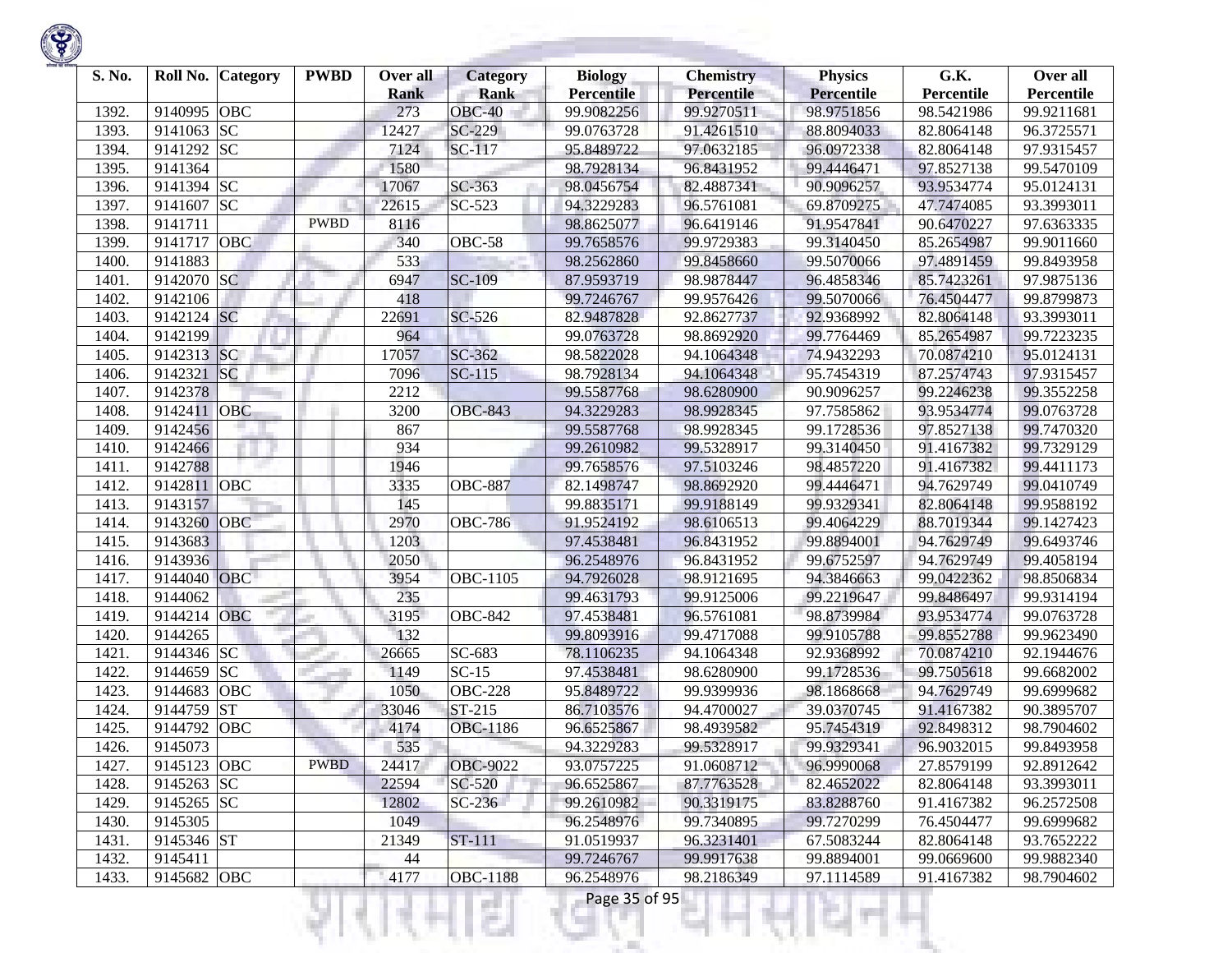

| S. No. |             | Roll No. Category | <b>PWBD</b> | Over all<br><b>Rank</b> | Category<br><b>Rank</b> | <b>Biology</b><br><b>Percentile</b> | <b>Chemistry</b><br>Percentile | <b>Physics</b><br><b>Percentile</b> | G.K.<br>Percentile | Over all<br>Percentile |
|--------|-------------|-------------------|-------------|-------------------------|-------------------------|-------------------------------------|--------------------------------|-------------------------------------|--------------------|------------------------|
| 1434.  | 9145720     |                   |             | 738                     |                         | 99.7246767                          | 99.6646704                     | 98.9751856                          | 92.8498312         | 99.7870363             |
| 1435.  | 9145793     | OBC               |             | 4034                    | <b>OBC-1134</b>         | 90.0895389                          | 99.7917427                     | 96.4149145                          | 73.5371981         | 98.8339942             |
| 1436.  | 9146036     |                   |             | 1576                    |                         | 99.5587768                          | 98.8692920                     | 99.4446471                          | 57.8908355         | 99.5470109             |
| 1437.  | 9146041     |                   |             | 1683                    |                         | 98.7928134                          | 98.6280900                     | 99.4446471                          | 78.7895189         | 99.5117130             |
| 1438.  | 9146052     |                   |             | 2149                    |                         | 84.7727380                          | 99.6180769                     | 99.6594618                          | 83.7014615         | 99.3839569             |
| 1439.  | 9146265 SC  |                   |             | 16605                   | SC-349                  | 93.7558094                          | 93.6652116                     | 92.9368992                          | 70.0874210         | 95.1771364             |
| 1440.  | 9146277     | <b>ST</b>         |             | 16563                   | ST-79                   | 98.2562860                          | 95.1006577                     | 58.7991670                          | 85.2654987         | 95.1771364             |
| 1441.  | 9146348     | <b>OBC</b>        |             | 1141                    | <b>OBC-248</b>          | 99.8093916                          | 99.4717088                     | 99.0963749                          | 70.0874210         | 99.6682002             |
| 1442.  | 9146547     | <b>OBC</b>        |             | 1621                    | <b>OBC-373</b>          | 99.9541128                          | 96.8431952                     | 99.1728536                          | 76.4504477         | 99.5317151             |
| 1443.  | 9146799     |                   |             | 1454                    |                         | 98.5822028                          | 99.4717088                     | 98.3433540                          | 93.9534774         | 99.5776023             |
| 1444.  | 9146854     |                   |             | 2223                    |                         | 95.8489722                          | 99.0857856                     | 99.0963749                          | 87.2574743         | 99.3552258             |
| 1445.  | 9146923 SC  |                   |             | 21285                   | <b>SC-489</b>           | 98.0456754                          | 95.4771682                     | 35.6414209                          | 78.7895189         | 93.7652222             |
| 1446.  | 9147093     |                   |             | 1518                    |                         | 99.6564342                          | 99.6646704                     | 97.1114589                          | 78.7895189         | 99.5623066             |
| 1447.  | 9147117     | OBC               |             | 709                     | <b>OBC-138</b>          | 87.8140038                          | 99.4717088                     | 99.9588192                          | 96.1725359         | 99.7964490             |
| 1448.  | 9147181     |                   |             | 2221                    |                         | 96.6525867                          | 98.9928345                     | 99.2422727                          | 78.7895189         | 99.3552258             |
| 1449.  | 9147292     | <b>OBC</b>        |             | 3749                    | <b>OBC-1041</b>         | 96.9479121                          | 99.6646704                     | 88.8094033                          | 88.8494076         | 98.9151793             |
| 1450.  | 9147385     | OBC               |             | 818                     | <b>OBC-165</b>          | 96.9479121                          | 99.6646704                     | 99.6293725                          | 94.7629749         | 99.7658576             |
| 1451.  | 9147520     | <b>SC</b>         |             | 14134                   | SC-267                  | 94.3503760                          | 96.4231661                     | 87.6968737                          | 90.6470227         | 95.8674266             |
| 1452.  | 9147568     |                   |             | 1104                    |                         | 99.3740514                          | 99.5811321                     | 96.4149145                          | 99.2246238         | 99.6799661             |
| 1453.  | 9147746 SC  |                   |             | 21315                   | $\overline{SC}$ -490    | 95.2265534                          | 95.1006577                     | 62.4383758                          | 78.7895189         | 93.7652222             |
| 1454.  | 9147836 SC  |                   |             | 21618                   | $\overline{SC}$ -497    | 95.5718205                          | 96.1240127                     | 80.2570591                          | 68.4682874         | 93.7248735             |
| 1455.  | 9147925     | SC                |             | 18764                   | SC-419                  | 89.4459413                          | 98.6280900                     | 85.1266605                          | 28.0747373         | 94.5641303             |
| 1456.  | 9148249     | OBC               |             | 4038                    | OBC-1135                | 89.4459413                          | 98.7728112                     | 98.3433540                          | 93.9534774         | 98.8339942             |
| 1457.  | 9148446     | SC                |             | 23878                   | SC-571                  | 99.8093916                          | 91.8861997                     | 13.7308656                          | 76.4504477         | 93.0122013             |
| 1458.  | 9148583     | <b>OBC</b>        |             | 651                     | <b>OBC-121</b>          | 99.2610982                          | 99.4717088                     | 99.5952513                          | 96.1725359         | 99.8105682             |
| 1459.  | 9148619     |                   |             | 704                     |                         | 99.2610982                          | 99.8176277                     | 98.7563389                          | 96.1725359         | 99.7964490             |
| 1460.  | 9148641     | <b>OBC</b>        |             | 3761                    | $\overline{O}$ BC-1043  | 99.7883460                          | 99.4265241                     | 86.8857305                          | 88.7019344         | 98.8979804             |
| 1461.  | 9148644     | <b>SC</b>         |             | 7669                    | $\overline{SC}$ -125    | 98.0456754                          | 97.7162288                     | 97.3573673                          | 25.0402984         | 97.7632926             |
| 1462.  | 9148778     | <b>SC</b>         |             | 18243                   | SC-401                  | 91.0519937                          | 94.1064348                     | 90.9096257                          | 78.7895189         | 94.7123813             |
| 1463.  | 9148797     |                   |             | 1584                    |                         | 96.2548976                          | 98.8692920                     | 99.1728536                          | 97.8527138         | 99.5470109             |
| 1464.  | 9148893 SC  |                   |             | 5614                    | $SC-84$                 | 94.8721908                          | 97.4497553                     | 98.7908015                          | 77.2473512         | 98.3738775             |
| 1465.  | 9148913     |                   |             | 1313                    |                         | 96.9479121                          | 97.7162288                     | 98.8739984                          | 99.9799979         | 99.6211364             |
| 1466.  | 9149008     | <b>SC</b>         |             | 14312                   | $SC-274$                | 99.3740514                          | 94.7900366                     | 62.4383758                          | 82.8064148         | 95.8430893             |
| 1467.  | 9149012 SC  |                   |             | 15526                   | SC-317                  | 93.7558094                          | 97.5103246                     | 80.9462178                          | 70.0874210         | 95.4642256             |
| 1468.  | 9149184     |                   |             | 1827                    |                         | 98.5822028                          | 99.6893789                     | 96.4149145                          | 88.8494076         | 99.4705322             |
| 1469.  | 9149363 ST  |                   |             | 16629                   | $ST-81$                 | 90.0895389                          | 97.7162288                     | 83.8288760                          | 70.0874210         | 95.1771364             |
| 1470.  | 9149464     |                   |             | 502                     |                         | 99.5587768                          | 99.9576426                     | 99.3928769                          | 73.5371981         | 99.8564554             |
| 1471.  | 9149653     |                   |             | 1251                    | n e                     | 98.9445941                          | 99.5811321                     | 98.9751856                          | 87.2574743         | 99.6399619             |
| 1472.  | 9149792 OBC |                   |             | 1001                    | <b>OBC-215</b>          | 99.0763728                          | 97.2950077                     | 99.9105788                          | 82.8064148         | 99.7082044             |
| 1473.  | 9149820 OBC |                   |             | 2719                    | <b>OBC-704</b>          | 99.4881811                          | 98.8692920                     | 97.1114589                          | 73.5371981         | 99.2081515             |
| 1474.  | 9149942 SC  |                   |             | 8902                    | $SC-151$                | 85.9738090                          | 96.0701721                     | 98.1868668                          | 91.4167382         | 97.4220800             |
| 1475.  | 9149946 OBC |                   |             | 158                     | $OBC-21$                | 96.9479121                          | 99.9576426                     | 99.9670553                          | 94.7629749         | 99.9541128             |
|        |             |                   |             |                         | a Tin                   | Page 36 of 95                       |                                |                                     |                    |                        |

**Company of the Company** 

**State of Concession**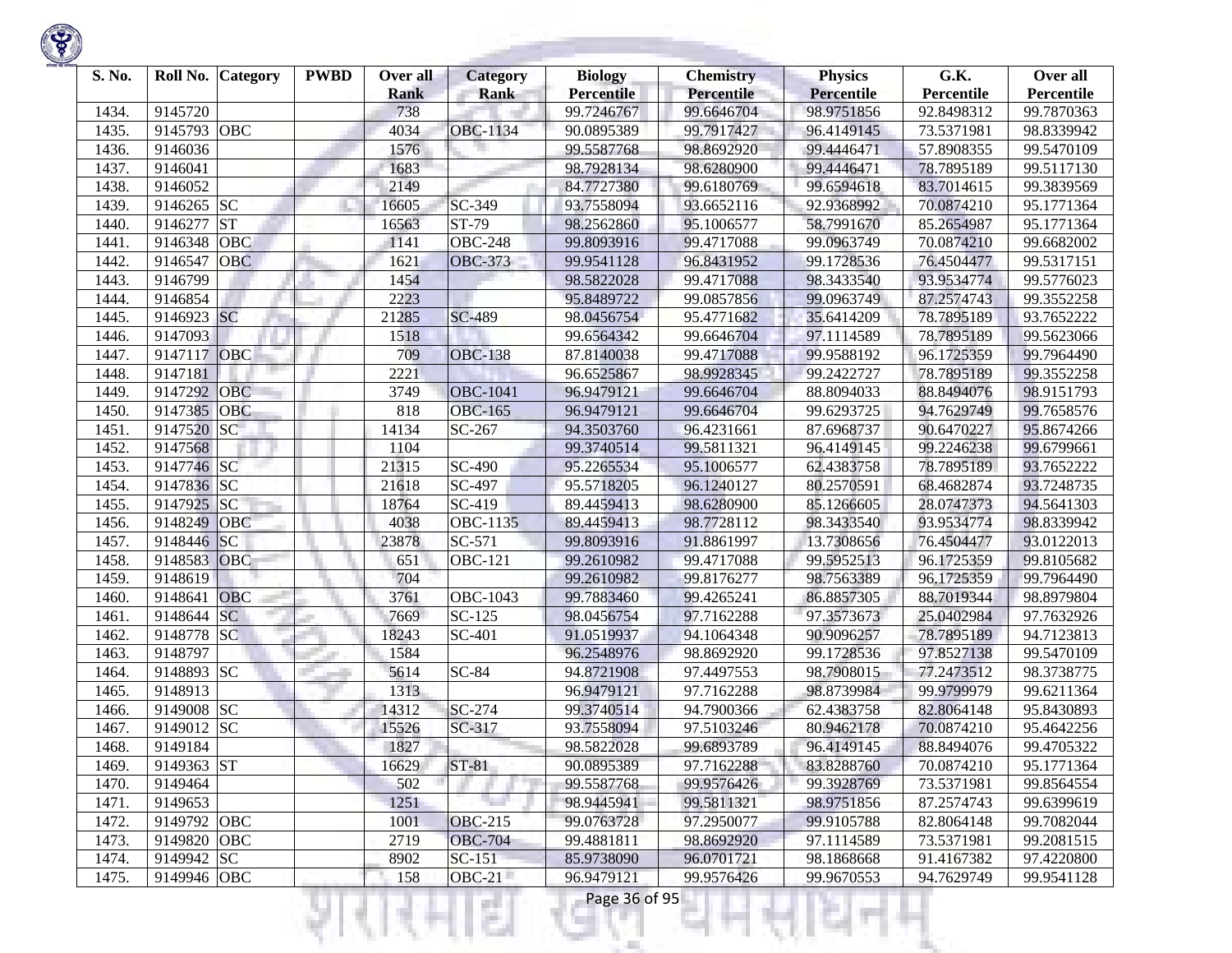

| S. No. | Roll No.<br><b>Category</b> | <b>PWBD</b> | Over all             | Category             | <b>Biology</b>                  | <b>Chemistry</b><br><b>Percentile</b> | <b>Physics</b>                  | G.K.                     | Over all                 |
|--------|-----------------------------|-------------|----------------------|----------------------|---------------------------------|---------------------------------------|---------------------------------|--------------------------|--------------------------|
| 1476.  | <b>ST</b><br>9149962        |             | <b>Rank</b><br>18757 | <b>Rank</b><br>ST-95 | <b>Percentile</b><br>91.0519937 | 99.5328917                            | <b>Percentile</b><br>39.0370745 | Percentile<br>53.8715864 | Percentile<br>94.5641303 |
| 1477.  | 9150047                     |             | 417                  |                      | 99.7658576                      | 99.9188149                            | 99.3928769                      | 87.2574743               | 99.8799873               |
| 1478.  | 9150260                     |             | 2211                 |                      | 99.9458766                      | 99.0857856                            | 90.9096257                      | 87.2574743               | 99.3552258               |
| 1479.  | 9150270 SC                  |             | 23227                | SC-549               | 98.5822028                      | 82.4887341                            | 88.8094033                      |                          | 93.2086927               |
|        |                             |             |                      |                      |                                 |                                       | 95.1712534                      | 64.5315386               | 92.5898036               |
| 1480.  | 9150342 SC                  |             | 25443                | SC-629               | 87.8140038                      | 84.0594887                            |                                 | 85.2654987               |                          |
| 1481.  | 9150506                     |             | 469                  |                      | 99.2610982                      | 99.8458660                            | 99.5070066                      | 96.1725359               | 99.8646916               |
| 1482.  | 9150533 SC                  |             | 16619                | SC-350               | 91.7403019                      | 98.9928345                            | 52.8244167                      | 76.4504477               | 95.1771364               |
| 1483.  | 9150546                     |             | 1311                 |                      | 97.4538481                      | 98.8692920                            | 98.0174371                      | 99.9282277               | 99.6211364               |
| 1484.  | <b>OBC</b><br>9150581       |             | 257                  | <b>OBC-37</b>        | 99.2610982                      | 99.5811321                            | 99.8470426                      | 99.6329023               | 99.9270511               |
| 1485.  | OBC<br>9150615              |             | 1201                 | <b>OBC-261</b>       | 98.5822028                      | 99.1799132                            | 99.5446577                      | 88.8494076               | 99.6493746               |
| 1486.  | 9150761                     |             | 1830                 |                      | 98.0456754                      | 98.8692920                            | 98.8739984                      | 92.8498312               | 99.4705322               |
| 1487.  | 9150762                     |             | 2065                 |                      | 97.7805893                      | 98.7217992                            | 98.8790616                      | 96.3179303               | 99.4005108               |
| 1488.  | 9150769 SC                  |             | 8859                 | <b>SC-148</b>        | 96.9479121                      | 98.0268499                            | 82.4652022                      | 87.2574743               | 97.4220800               |
| 1489.  | 9150831                     |             | 1839                 |                      | 91.7403019                      | 98.4939582                            | 99.0963749                      | 99.7505618               | 99.4705322               |
| 1490.  | 9150953<br>OBC              |             | 998                  | <b>OBC-213</b>       | 99.7246767                      | 98.4939582                            | 98.6586815                      | 99.2246238               | 99.7082044               |
| 1491.  | 9151145                     |             | 45                   |                      | 98.0456754                      | 99.9576426                            | 99.9494064                      | 99.9976468               | 99.9882340               |
| 1492.  | <b>SC</b><br>9151160        |             | 15514                | SC-316               | 95.2265534                      | 90.9084491                            | 90.9096257                      | 91.4167382               | 95.4642256               |
| 1493.  | 9151198<br><b>SC</b>        |             | 24543                | SC-599               | 96.6525867                      | 85.6643645                            | 93.7311009                      | 40.7725524               | 92.8262993               |
| 1494.  | 9151460                     |             | 251                  |                      | 95.5718205                      | 99.9314194                            | 99.6949345                      | 99.8486497               | 99.9278721               |
| 1495.  | 9151469<br><b>OBC</b>       |             | 4021                 | OBC-1131             | 97.4538481                      | 99.1799132                            | 76.8422539                      | 99.5105364               | 98.8339942               |
| 1496.  | OBC<br>9151550              |             | 4016                 | <b>OBC-1128</b>      | 98.5822028                      | 97.8727159                            | 96.0972338                      | 88.8494076               | 98.8339942               |
| 1497.  | 9151851                     |             | 488                  |                      | 99.5587768                      | 99.4717088                            | 99.6752597                      | 97.4891459               | 99.8611618               |
| 1498.  | OBC<br>9151940              |             | 869                  | <b>OBC-180</b>       | 99.3740514                      | 99.3799343                            | 99.0963749                      | 96.9032015               | 99.7470320               |
| 1499.  | <b>ST</b><br>9151981        |             | 12839                | ST-58                | 93.7558094                      | 96.3231401                            | 91.7002977                      | 76.4504477               | 96.2572508               |
| 1500.  | 9151992                     |             | 1447                 |                      | 99.9964702                      | 97.5103246                            | 98.0174371                      | 73.5371981               | 99.5776023               |
| 1501.  | 9152126                     |             | 2046                 |                      | 98.0456754                      | 94.7900366                            | 99.4446471                      | 99.0669600               | 99.4058194               |
| 1502.  | OBC<br>9152133              |             | 348                  | $\overline{O}$ BC-60 | 99.9858809                      | 99.9270511                            | 98.1868668                      | 87.2574743               | 99.8988128               |
| 1503.  | 9152237                     |             | 1451                 |                      | 99.2610982                      | 99.9188149                            | 97.3573673                      | 53.8715864               | 99.5776023               |
| 1504.  | 9152290                     |             | 873                  |                      | 97.7844713                      | 99.3246344                            | 99.5070066                      | 98.5421986               | 99.7470320               |
| 1505.  | 9152337<br><b>OBC</b>       |             | 2170                 | <b>OBC-539</b>       | 88.6917438                      | 98.2186349                            | 99.8352767                      | 88.8494076               | 99.3822875               |
| 1506.  | 9152348<br>OBC              |             | 742                  | <b>OBC-146</b>       | 96.2548976                      | 99.9399936                            | 99.3928769                      | 88.8494076               | 99.7870363               |
| 1507.  | 9152509                     |             | 821                  |                      | 82.1498747                      | 98.8692920                            | 99.9105788                      | 99.9705851               | 99.7658576               |
| 1508.  | OBC<br>9152568              |             | 1949                 | <b>OBC-462</b>       | 99.2610982                      | 98.7728112                            | 99.1728536                      | 70.0874210               | 99.4411173               |
| 1509.  | OBC<br>9152624              |             | 767                  | <b>OBC-153</b>       | 99.9458766                      | 99.5328917                            | 99.3928769                      | 64.5315386               | 99.7788001               |
| 1510.  | 9152655                     |             | 1742                 |                      | 95.8489722                      | 99.5328917                            | 98.9751856                      | 88.8494076               | 99.4917109               |
| 1511.  | 9152780 OBC                 |             | 3893                 | <b>OBC-1079</b>      | 91.7403019                      | 99.6646704                            | 95.1712534                      | 88.8494076               | 98.8751750               |
| 1512.  | 9152851 OBC                 |             | 4010                 | OBC-1126             | 99.6564342                      | 98.2186349                            | 91.7002977                      | 85.2654987               | 98.8339942               |
| 1513.  | 9152941 SC                  |             | 2868                 | $SC-42$              | 99.8623384                      | 98.3633561                            | 88.8094033                      | 96.1725359               | 99.1728536               |
| 1514.  | 9153060                     |             | 1390                 |                      | 99.7209478                      | 96.1240127                            | 99.4998345                      | 98.9133519               | 99.5920636               |
| 1515.  | 9153367 SC                  |             | 19789                | SC-449               | 91.0519937                      | 94.1064348                            | 91.7002977                      | 64.5315386               | 94.2605688               |
| 1516.  | 9153407                     |             | 2224                 |                      | 95.8489722                      | 97.8727159                            | 99.0963749                      | 97.8527138               | 99.3552258               |
| 1517.  | 9153428                     |             | 1689                 | l.                   | 96.9479121                      | 99.6893789                            | 96.0972338                      | 97.8527138               | 99.5117130               |

Ν,

H

n

K.

x

KH.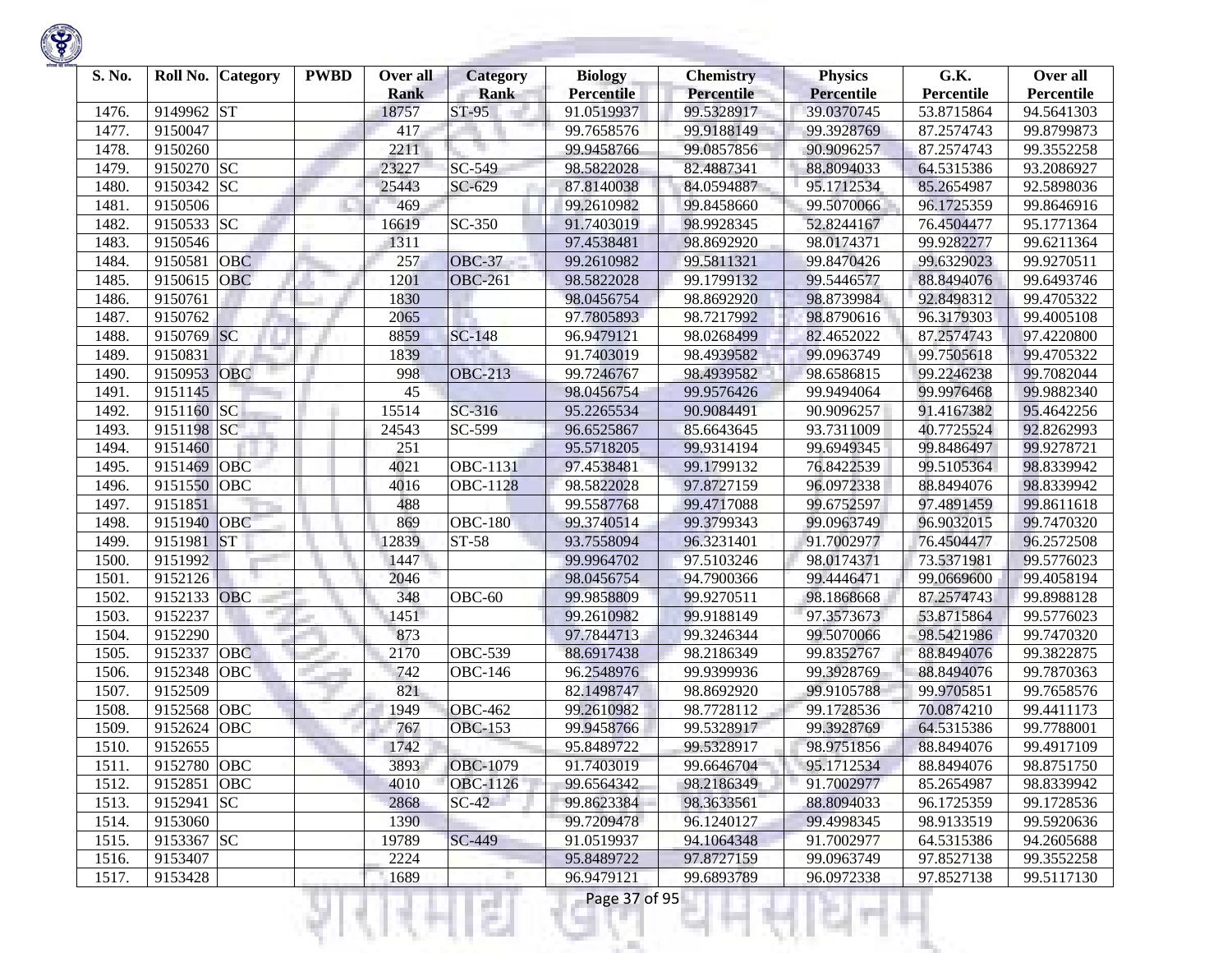| S. No. | Roll No.           | <b>Category</b> | <b>PWBD</b> | Over all<br><b>Rank</b> | <b>Category</b><br><b>Rank</b> | <b>Biology</b><br><b>Percentile</b> | <b>Chemistry</b><br>Percentile | <b>Physics</b><br><b>Percentile</b> | G.K.<br>Percentile | Over all<br>Percentile   |
|--------|--------------------|-----------------|-------------|-------------------------|--------------------------------|-------------------------------------|--------------------------------|-------------------------------------|--------------------|--------------------------|
| 1518.  | 9153443            | <b>SC</b>       |             | 15493                   | $SC-315$                       | 96.6525867                          | 95.1006577                     | 89.6718476                          | 53.8715864         | 95.4642256               |
| 1519.  | 9153557            | <b>OBC</b>      |             | 813                     | <b>OBC-163</b>                 | 99.4881811                          | 99.2458025                     | 99.9423468                          | 25.0402984         | 99.7658576               |
| 1520   | 9153897            |                 |             | 487                     |                                | 99.9223447                          | 99.2458025                     | 99.2422727                          | 98.8469367         | 99.8611618               |
| 1521.  | 9153915            | <b>OBC</b>      |             | 4024                    | OBC-1133                       | 96.2548976                          | 99.7917427                     | 96.4149145                          | 31.0997635         | 98.8339942               |
| 1522.  | 9153972            | <b>SC</b>       |             | 7979                    | SC-130                         | 81.3156687                          | 96.0701721                     | 99.0963749                          | 92.8498312         | 97.6997564               |
|        | 9154021            | SC              |             | 18714                   | SC-416                         |                                     |                                | 94.2629220                          | 61.4500359         |                          |
| 1523.  |                    |                 |             |                         |                                | 96.9479121                          | 87.7763528                     |                                     |                    | 94.5641303<br>98.9151793 |
| 1524.  | 9154114<br>9154252 | OBC             |             | 3742                    | <b>OBC-1036</b>                | 97.7844713                          | 99.3246344                     | 96.7373016                          | 61.4500359         |                          |
| 1525.  |                    |                 |             | 1206                    |                                | 85.9738090                          | 99.0857856                     | 99.7070278                          | 99.9282277         | 99.6493746               |
| 1526.  | 9154325            | <b>OBC</b>      |             | 2005                    | <b>OBC-482</b>                 | 93.7558094                          | 99.5328917                     | 99.7764469                          | 40.7725524         | 99.4234684               |
| 1527.  | 9154502            | OBC             |             | 3441                    | <b>OBC-925</b>                 | 98.5822028                          | 91.4261510                     | 98.7563389                          | 99.2246238         | 99.0010707               |
| 1528.  | 9154508            | SC              |             | 21853                   | <b>SC-505</b>                  | 97.4538481                          | 93.2710522                     | 72.9100728                          | 61.4500359         | 93.5993223               |
| 1529   | 9154559            |                 |             | 671                     |                                | 90.0895389                          | 99.8964596                     | 99.8999894                          | 82.8064148         | 99.8046852               |
| 1530.  | 9154747            | SC              |             | 13814                   | <b>SC-258</b>                  | 92.3580144                          | 95.1006577                     | 96.7373016                          | 53.8715864         | 95.9889871               |
| 1531.  | 9154835            | <b>OBC</b>      |             | 3598                    | <b>OBC-982</b>                 | 98.7928134                          | 96.5761081                     | 98.6586815                          | 82.8064148         | 98.9610665               |
| 1532.  | 9154939            | SC              |             | 17994                   | SC-394                         | 94.3503760                          | 96.9067777                     | 75.5131722                          | 88.7019344         | 94.7654070               |
| 1533.  | 9154972            | <b>OBC</b>      |             | 2733                    | <b>OBC-708</b>                 | 95.8489722                          | 98.2186349                     | 99.4446471                          | 78.7895189         | 99.2081515               |
| 1534.  | 9155062            |                 |             | 2220                    |                                | 96.6525867                          | 98.9928345                     | 99.6293725                          | 53.8715864         | 99.3552258               |
| 1535.  | 9155066            |                 |             | 2172                    |                                | 85.1513690                          | 99.3799343                     | 98.8739984                          | 99.5105364         | 99.3822875               |
| 1536.  | 9155235            |                 |             | 1140                    |                                | 99.9223447                          | 95.7701404                     | 99.3140450                          | 98.5421986         | 99.6682002               |
| 1537.  | 9155257            |                 |             | 527                     |                                | 99.9458766                          | 99.9647021                     | 97.1114589                          | 85.2654987         | 99.8493958               |
| 1538.  | 9155317            | <b>OBC</b>      |             | 1828                    | <b>OBC-427</b>                 | 98.0456754                          | 99.6893789                     | 96.4149145                          | 92.8498312         | 99.4705322               |
| 1539   | 9155324            | <b>OBC</b>      |             | 2300                    | <b>OBC-569</b>                 | 98.7928134                          | 99.5328917                     | 95.7454319                          | 87.2574743         | 99.3340471               |
| 1540.  | 9155444            |                 |             | 2044                    |                                | 98.5822028                          | 99.7340895                     | 97.3573673                          | 70.0874210         | 99.4058194               |
| 1541.  | 9155555            |                 |             | 967                     |                                | 98.2562860                          | 98.3633561                     | 99.6752597                          | 98.8469367         | 99.7223235               |
| 1542.  | 9155689            | OBC             |             | 3589                    | $\overline{O}$ BC-978          | 99.5587768                          | 97.2950077                     | 98.1868668                          | 61.4500359         | 98.9610665               |
| 1543.  | 9155841            |                 |             | 381                     |                                | 99.4881811                          | 99.8176277                     | 99.5070066                          | 98.5421986         | 99.8905766               |
| 1544.  | 9155898            |                 |             | 1995                    |                                | 99.4881811                          | 97.2950077                     | 99.6752597                          | 57.8908355         | 99.4234684               |
| 1545.  | 9155902            | <b>OBC</b>      |             | 1690                    | <b>OBC-391</b>                 | 94.8076855                          | 99.5328917                     | 98.4857220                          | 97.4891459         | 99.5117130               |
| 1546.  | 9155937            |                 |             | 1304                    |                                | 99.7658576                          | 99.6893789                     | 97.3573673                          | 78.7895189         | 99.6211364               |
| 1547.  | 9155940            | <b>OBC</b>      |             | 234                     | $\overline{O}$ BC-34           | 96.2548976                          | 99.8458660                     | 99.9564660                          | 98.5421986         | 99.9329341               |
| 1548.  | 9156044            |                 |             | 790                     |                                | 99.9952487                          | 98.9155224                     | 96.6384758                          | 99.5118069         | 99.7695634               |
| 1549.  | 9156189            |                 |             | 221                     |                                | 99.7246767                          | 99.9094022                     | 99.7917427                          | 94.7629749         | 99.9364639               |
| 1550.  | 9156204            | OBC             |             | 2379                    | <b>OBC-586</b>                 | 96.2548976                          | 99.6893789                     | 92.3897824                          | 97.8527138         | 99.3152216               |
| 1551   | 9156436            |                 |             | 453                     |                                | 98.2562860                          | 99.4717088                     | 99.8564554                          | 97.4891459         | 99.8705745               |
| 1552.  | 9156521            | <b>OBC</b>      |             | 1403                    | <b>OBC-306</b>                 | 99.7246767                          | 98.0268499                     | 99.3140450                          | 87.2574743         | 99.5917215               |
| 1553.  | 9156530 SC         |                 |             | 10901                   | $SC-177$                       | 98.7928134                          | 83.2994082                     | 97.5503289                          | 87.2574743         | 96.8443718               |
| 1554.  | 9156585            |                 |             | 1515                    |                                | 99.9941170                          | 99.8682213                     | 76.8422539                          | 76.4504477         | 99.5623066               |
| 1555.  | 9156644 SC         |                 |             | 5665                    | $SC-85$                        | 95.2265534                          | 99.0857856                     | 92.9368992                          | 82.8064148         | 98.3515902               |
| 1556.  | 9156705 OBC        |                 |             | 528                     | OBC-96                         | 99.8835171                          | 98.2186349                     | 99.8894001                          | 87.2574743         | 99.8493958               |
| 1557.  | 9156714 SC         |                 |             | 16097                   | SC-331                         | 96.2548976                          | 94.1064348                     | 85.1266605                          | 78.7895189         | 95.3065619               |
| 1558.  | 9156754            |                 |             | 1522                    |                                | 98.2562860                          | 99.1799132                     | 99.6293725                          | 64.5315386         | 99.5623066               |
| 1559.  | 9156913 OBC        |                 |             | 1840                    | <b>OBC-432</b>                 | 91.0519937                          | 99.7917427                     | 99.5952513                          | 61.4500359         | 99.4705322               |

**Contract Contract** 

Ħ

₹Н

v

m

Ш

÷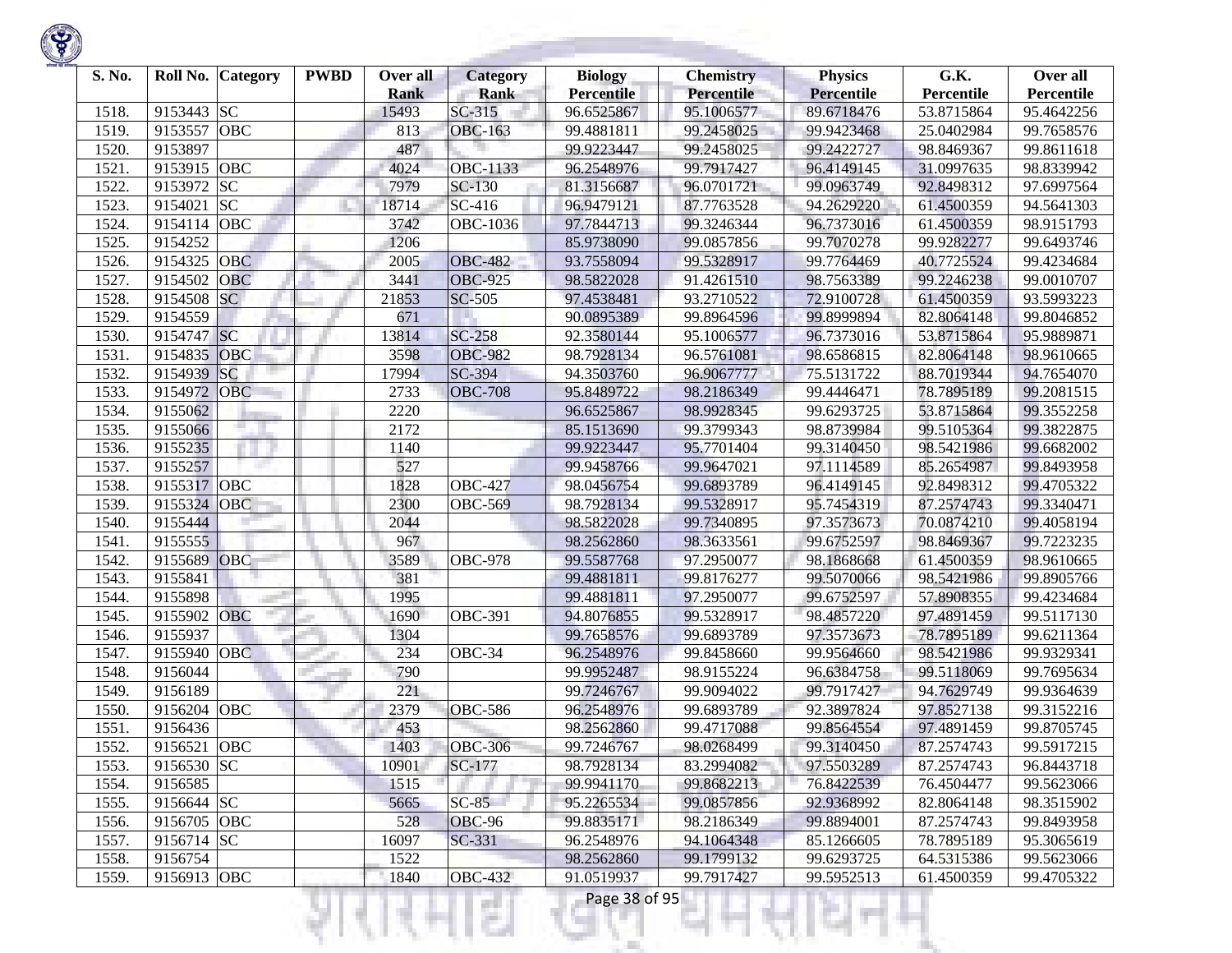

| S. No. | Roll No.    | <b>Category</b> | <b>PWBD</b> | Over all<br><b>Rank</b> | <b>Category</b><br>Rank | <b>Biology</b><br><b>Percentile</b> | <b>Chemistry</b><br><b>Percentile</b> | <b>Physics</b><br><b>Percentile</b> | G.K.<br>Percentile | Over all<br>Percentile |
|--------|-------------|-----------------|-------------|-------------------------|-------------------------|-------------------------------------|---------------------------------------|-------------------------------------|--------------------|------------------------|
| 1560   | 9157047 SC  |                 |             | 9535                    | $SC-158$                | 92.3580144                          | 97.5103246                            | 96.0972338                          | 70.0874210         | 97.2350014             |
| 1561.  | 9157150     |                 |             | 1000                    |                         | 99.2610982                          | 99.8682213                            | 98.3433540                          | 85.2654987         | 99.7082044             |
| 1562.  | 9157169     |                 |             | 966                     |                         | 98.5822028                          | 99.7340895                            | 97.7585862                          | 99.0669600         | 99.7223235             |
| 1563.  | 9157171     | OBC             |             | 3473                    | <b>OBC-937</b>          | 98.5917325                          | 97.8089675                            | 98.3008561                          | 90.6470227         | 98.9996689             |
| 1564.  | 9157364     | OBC             |             | 3594                    | <b>OBC-981</b>          | 99.2610982                          | 97.5103246                            | 98.8739984                          | 47.7474085         | 98.9610665             |
| 1565.  | 9157710     | <b>ST</b>       |             | 21855                   | ST-118                  | 97.4538481                          | 92.4274335                            | 72.9100728                          | 70.0874210         | 93.5993223             |
| 1566.  | 9157831     | <b>SC</b>       |             | 15091                   | SC-300                  | 92.3580144                          | 93.6652116                            | 98.0174371                          | 36.8486075         | 95.5960043             |
| 1567.  | 9157899     | <b>OBC</b>      |             | 2372                    | <b>OBC-583</b>          | 98.2562860                          | 96.5761081                            | 98.7563389                          | 97.8527138         | 99.3152216             |
| 1568.  | 9157921     |                 |             | 191                     |                         | 99.4881811                          | 99.9729383                            | 99.2422727                          | 99.7505618         | 99.9458766             |
| 1569.  | 9157924     | <b>OBC</b>      |             | 3446                    | <b>OBC-930</b>          | 96.6525867                          | 98.0268499                            | 97.3573673                          | 96.1725359         | 99.0010707             |
| 1570.  | 9158109     | <b>OBC</b>      |             | 3867                    | <b>OBC-1071</b>         | 99.5587768                          | 97.7162288                            | 92.9368992                          | 91.4167382         | 98.8751750             |
| 1571.  | 9158123     | <b>OBC</b>      |             | 2396                    | <b>OBC-590</b>          | 84.2195056                          | 99.6646704                            | 99.8705745                          | 28.0747373         | 99.3152216             |
| 1572.  | 9158333     |                 |             | 292                     |                         | 99.6564342                          | 99.9576426                            | 99.5446577                          | 92.8498312         | 99.9152851             |
| 1573.  | 9158354 SC  |                 |             | 11228                   | <b>SC-189</b>           | 93.7558094                          | 96.5761081                            | 97.7585862                          | 31.0997635         | 96.7467144             |
| 1574.  | 9158434     | OBC             |             | 3056                    | <b>OBC-814</b>          | 99.8623384                          | 96.0701721                            | 92.9368992                          | 98.5421986         | 99.1140238             |
| 1575.  | 9158810     | <b>ST</b>       |             | 29030                   | ST-170                  | 91.0519937                          | 89.0588415                            | 72.9100728                          | 91.4167382         | 91.5308680             |
| 1576.  | 9158847 SC  |                 |             | 18728                   | SC-417                  | 95.2265534                          | 92.4274335                            | 89.6718476                          | 70.0874210         | 94.5641303             |
| 1577.  | 9158978     | <b>OBC</b>      |             | 851                     | <b>OBC-173</b>          | 96.6525867                          | 99.5811321                            | 99.3928769                          | 99.0669600         | 99.7529150             |
| 1578.  | 9159066 SC  |                 |             | 26518                   | SC-678                  | 98.9445941                          | 89.0588415                            | 80.9462178                          | 25.0402984         | 92.1944676             |
| 1579.  | 9159075 SC  |                 |             | 20299                   | SC-462                  | 97.4538481                          | 88.4540716                            | 86.7786001                          | 76.4504477         | 94.0629008             |
| 1580   | 9159160 OBC |                 |             | 2891                    | <b>OBC-752</b>          | 89.4459413                          | 97.7162288                            | 99.7917427                          | 85.2654987         | 99.1728536             |
| 1581.  | 9159222     |                 |             | 2043                    |                         | 98.7928134                          | 98.7728112                            | 94.7135579                          | 99.5105364         | 99.4058194             |
| 1582.  | 9159529     |                 |             | 2303                    |                         | 97.7844713                          | 97.7162288                            | 98.7563389                          | 96.9032015         | 99.3340471             |
| 1583   | 9159702 ST  |                 |             | 15510                   | $ST-71$                 | 95.8489722                          | 89.0588415                            | 92.9368992                          | 88.8494076         | 95.4642256             |
| 1584.  | 9160201     | <b>OBC</b>      |             | 2960                    | <b>OBC-779</b>          | 97.4033959                          | 98.8234877                            | 98.7844677                          | 83.7014615         | 99.1427423             |
| 1585   | 9160293     | OBC             |             | 1686                    | <b>OBC-389</b>          | 98.2562860                          | 99.8176277                            | 97.3573673                          | 78,7895189         | 99.5117130             |
| 1586.  | 9160318     |                 |             | 197                     |                         | 99.6564342                          | 99.9094022                            | 99.8705745                          | 91.4167382         | 99.9435234             |
| 1587.  | 9160375 SC  |                 |             | 19117                   | SC-426                  | 95.2265534                          | 95.7701404                            | 85.1266605                          | 44.3858762         | 94.4182325             |
| 1588.  | 9160434     |                 |             | 506                     |                         | 94.8076855                          | 99.5328917                            | 99.9329341                          | 96.9032015         | 99.8564554             |
| 1589.  | 9160627 ST  |                 |             | 12035                   | $ST-55$                 | 96.6525867                          | 92.8627737                            | 92.3897824                          | 88.8494076         | 96.5196315             |
| 1590   | 9160707     |                 |             | 1452                    |                         | 98.9445941                          | 99.3246344                            | 99.0963749                          | 82.8064148         | 99.5776023             |
| 1591.  | 9160763     |                 |             | 2162                    |                         | 96.2548976                          | 98.8692920                            | 99.7270299                          | 53.8715864         | 99.3822875             |
| 1592.  | 9160825     |                 |             | 1450                    |                         | 99.7246767                          | 98.0268499                            | 99.2422727                          | 87.2574743         | 99.5776023             |
| 1593.  | 9161137     |                 |             | 1623                    |                         | 99.8093916                          | 99.5811321                            | 85.1266605                          | 98.8469367         | 99.5317151             |
| 1594.  | 9161165     |                 |             | 801                     |                         | 96.6788616                          | 99.6567207                            | 99.7149237                          | 92.2708700         | 99.7695634             |
| 1595.  | 9161279     |                 |             | 1051                    |                         | 95.8489722                          | 99.6646704                            | 99.4446471                          | 96.1725359         | 99.6999682             |
| 1596.  | 9161375 OBC |                 |             | 1696                    | <b>OBC-394</b>          | 82.1498747                          | 99.3246344                            | 99.8199809                          | 94.7629749         | 99.5117130             |
| 1597.  | 9161376     |                 |             | 2308                    |                         | 93.7558094                          | 99.6646704                            | 95.7454319                          | 98.5421986         | 99.3340471             |
| 1598.  | 9161407     |                 |             | 116                     |                         | 99.4881811                          | 99.6646704                            | 99.9929404                          | 87.2574743         | 99.9670553             |
| 1599.  | 9161503     |                 |             | 2215                    |                         | 98.9445941                          | 97.5103246                            | 99.1728536                          | 87.2574743         | 99.3552258             |
| 1600.  | 9161532 OBC |                 |             | 419                     | <b>OBC-73</b>           | 99.3740514                          | 99.8870469                            | 99.5446577                          | 94.7629749         | 99.8799873             |
| 1601.  | 9161628 ST  |                 |             | 14736                   | ST-66                   | 97.7844713                          | 95.7701404                            | 76.8422539                          | 76.4504477         | 95.7171936             |

।धनम्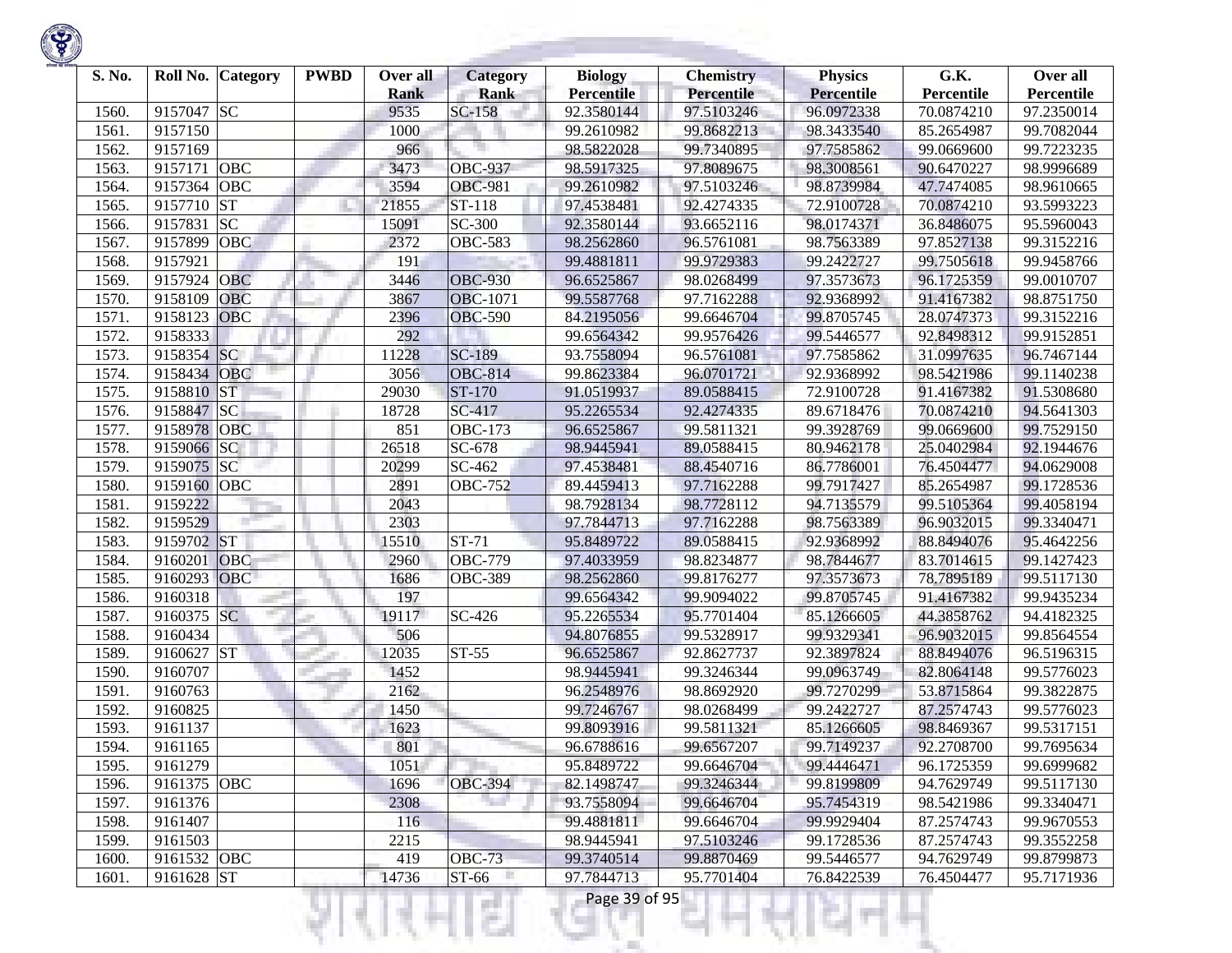| S. No. | Roll No.    | <b>Category</b> | <b>PWBD</b> | Over all            | <b>Category</b>               | <b>Biology</b>                  | <b>Chemistry</b><br>Percentile | <b>Physics</b>                  | G.K.                     | Over all                 |
|--------|-------------|-----------------|-------------|---------------------|-------------------------------|---------------------------------|--------------------------------|---------------------------------|--------------------------|--------------------------|
| 1602.  | 9161863     | OBC             |             | <b>Rank</b><br>2000 | <b>Rank</b><br><b>OBC-480</b> | <b>Percentile</b><br>98.0456754 | 99.3799343                     | <b>Percentile</b><br>99.4446471 | Percentile<br>44.3858762 | Percentile<br>99.4234684 |
| 1603.  | 9161927     | <b>SC</b>       |             | 5676                | $SC-86$                       | 90.0895389                      | 97.2950077                     | 99.2422727                      | 73.5371981               | 98.3515902               |
| 1604.  | 9161949     | OBC             |             | 666                 | <b>OBC-123</b>                | 99.8093916                      | 99.3799343                     | 98.6586815                      | 98.8469367               | 99.8046852               |
| 1605.  | 9162051     | OBC             |             | 2964                | <b>OBC-783</b>                | 96.1382018                      | 98.3812609                     | 99.2219647                      | 87.5076858               | 99.1427423               |
|        | 9162227     | <b>SC</b>       |             |                     |                               |                                 |                                |                                 |                          |                          |
| 1606.  |             |                 |             | 22080               | SC-509                        | 87.1600530                      | 83.3609232                     | 93.5108547                      | 99.0422362               | 93.5829825               |
| 1607.  | 9162280     | OBC             |             | 1144                | <b>OBC-249</b>                | 99.4881811                      | 98.6280900                     | 99.8705745                      | 40.7725524               | 99.6682002               |
| 1608.  | 9162361     | <b>SC</b>       |             | 19077               | SC-424                        | 98.2562860                      | 96.0701721                     | 58.7991670                      | 57.8908355               | 94.4182325               |
| 1609.  | 9162451     | <b>SC</b>       |             | 21626               | SC-498                        | 94.7926028                      | 70.0882089                     | 94.3846663                      | 99.7363193               | 93.7248735               |
| 1610.  | 9162578     | <b>OBC</b>      |             | 3205                | <b>OBC-845</b>                | 91.7403019                      | 97.7162288                     | 99.1728536                      | 96.9032015               | 99.0763728               |
| 1611.  | 9162776     |                 |             | 1134                |                               | 95.5231149                      | 99.4737967                     | 97.8631159                      | 99.9845584               | 99.6697867               |
| 1612.  | 9162787     |                 |             | 938                 |                               | 95.8489722                      | 99.2458025                     | 99.7917427                      | 96.1725359               | 99.7329129               |
| 1613.  | 9162907 SC  |                 |             | 24571               | SC-601                        | 94.3229283                      | 84.9560542                     | 87.8187102                      | 87.2574743               | 92.8262993               |
| 1614.  | 9163087     | <b>SC</b>       |             | 3556                | $SC-53$                       | 99.7209478                      | 99.2988223                     | 95.8449605                      | 62.6661306               | 98.9653786               |
| 1615.  | 9163242     |                 |             | 1041                |                               | 99.2610982                      | 99.8682213                     | 96.4149145                      | 96.1725359               | 99.6999682               |
| 1616.  | 9163336     | <b>OBC</b>      |             | 3611                | <b>OBC-986</b>                | 94.3229283                      | 99.0857856                     | 96.7373016                      | 93.9534774               | 98.9610665               |
| 1617.  | 9163380     | SC              |             | 26023               | SC-660                        | 98.9445941                      | 89.0588415                     | 69.8709275                      | 47.7474085               | 92.3991952               |
| 1618.  | 9163445     | OBC             |             | 4170                | <b>OBC-1184</b>               | 97.7844713                      | 98.3633561                     | 98.1868668                      | 61.4500359               | 98.7904602               |
| 1619.  | 9163458     |                 |             | 2040                |                               | 99.5587768                      | 99.6646704                     | 96.7373016                      | 57.8908355               | 99.4058194               |
| 1620.  | 9163546     |                 |             | 2297                |                               | 99.2610982                      | 96.5761081                     | 95.7454319                      | 99.8552788               | 99.3340471               |
| 1621.  | 9163619     | <b>OBC</b>      |             | 1685                | <b>OBC-388</b>                | 98.5822028                      | 98.4939582                     | 99.0963749                      | 93.9534774               | 99.5117130               |
| 1622.  | 9163914 OBC |                 |             | 1202                | <b>OBC-262</b>                | 98.2562860                      | 98.3633561                     | 99.7270299                      | 93.9534774               | 99.6493746               |
| 1623.  | 9163916     |                 |             | 452                 |                               | 99.4881811                      | 99.8682213                     | 99.4446471                      | 94.7629749               | 99.8705745               |
| 1624.  | 9163919     |                 |             | 1400                |                               | 93.0757225                      | 99.5234829                     | 99.4998345                      | 95.3542544               | 99.5920636               |
| 1625.  | 9163972     | OBC             |             | 1825                | <b>OBC-426</b>                | 98.7928134                      | 99.6646704                     | 97.7585862                      | 76.4504477               | 99.4705322               |
| 1626.  | 9164043     |                 |             | 670                 |                               | 93.7558094                      | 99.7576214                     | 99.8352767                      | 93.9534774               | 99.8046852               |
| 1627.  | 9164179     |                 |             | 2156                |                               | 98.2562860                      | 98.4939582                     | 97.7585862                      | 97.4891459               | 99.3822875               |
| 1628.  | 9164194 SC  |                 |             | 15111               | SC-301                        | 88.6917438                      | 90.9084491                     | 99.3928769                      | 31.0997635               | 95.5960043               |
| 1629.  | 9164321     | <b>ST</b>       |             | 28422               | ST-167                        | 78.9860103                      | 91.4261510                     | 87.8187102                      | 92.8498312               | 91.7603040               |
| 1630.  | 9164324     |                 |             | 432                 |                               | 99.3740514                      | 97.0632185                     | 99.9694085                      | 97.8527138               | 99.8764575               |
| 1631.  | 9164394     |                 |             | 602                 |                               | 95.2265534                      | 99.4717088                     | 99.9670553                      | 85.2654987               | 99.8258639               |
| 1632.  | 9164517     | OBC             |             | 2498                | <b>OBC-633</b>                | 99.7246767                      | 98.3633561                     | 97.1114589                      | 82.8064148               | 99.2740408               |
| 1633.  | 9164619     |                 |             | 1944                |                               | 99.8623384                      | 98.9928345                     | 98.6586815                      | 47.7474085               | 99.4411173               |
| 1634.  | 9164733     | <b>OBC</b>      |             | 1525                | <b>OBC-351</b>                | 95.2265534                      | 94.7900366                     | 99.9329341                      | 96.1725359               | 99.5623066               |
| 1635.  | 9164976     |                 |             | 1630                |                               | 96.9479121                      | 98.7728112                     | 99.2422727                      | 96.1725359               | 99.5317151               |
| 1636.  | 9165098     |                 |             | 1174                |                               | 99.4631793                      | 99.2988223                     | 97.4696117                      | 99.7363193               | 99.6570969               |
| 1637.  | 9165278 SC  |                 |             | 24026               | SC-576                        | 74.7890953                      | 98.3633561                     | 80.9462178                      | 73.5371981               | 93.0122013               |
| 1638.  | 9165409 ST  |                 |             | 15511               | $ST-72$                       | 95.2265534                      | 98.9928345                     | 62.4383758                      | 47.7474085               | 95.4642256               |
| 1639.  | 9165464 OBC |                 |             | 3884                | OBC-1076                      | 96.2548976                      | 98.6280900                     | 93.7311009                      | 97.8527138               | 98.8751750               |
| 1640.  | 9165517     |                 |             | 740                 |                               | 98.0456754                      | 99.9611724                     | 96.4149145                      | 99.0669600               | 99.7870363               |
| 1641.  | 9165647     |                 |             | 1110                |                               | 92.3580144                      | 98.4939582                     | 99.8705745                      | 97.8527138               | 99.6799661               |
| 1642.  | 9165677 SC  |                 |             | 1045                | $SC-12$                       | 98.5822028                      | 97.5103246                     | 99.8705745                      | 91.4167382               | 99.6999682               |
| 1643.  | 9165700 SC  |                 |             | 17956               | $SC-393$                      | 99.3614908                      | 93.6491983                     | 71.5023885                      | 87.5076858               | 94.7654070               |

a.

375

ш

÷

R

w

Ħ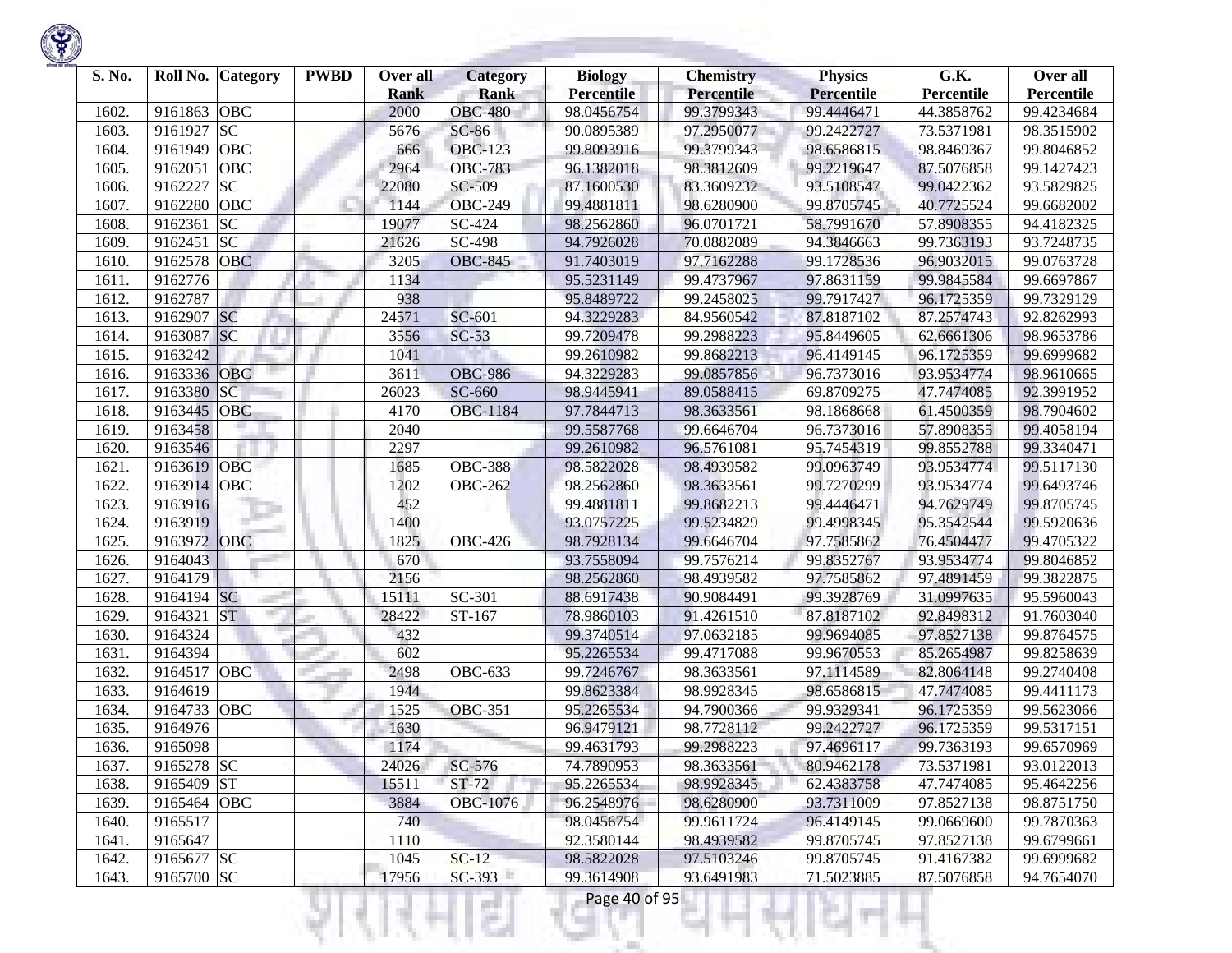| S. No.         | Roll No.               | <b>Category</b> | <b>PWBD</b> | Over all           | <b>Category</b> | <b>Biology</b>                  | <b>Chemistry</b>                | <b>Physics</b>                  | G.K.                     | Over all                 |
|----------------|------------------------|-----------------|-------------|--------------------|-----------------|---------------------------------|---------------------------------|---------------------------------|--------------------------|--------------------------|
| 1644.          | 9165872                |                 |             | <b>Rank</b><br>218 | <b>Rank</b>     | <b>Percentile</b><br>84.7727380 | <b>Percentile</b><br>99.7800691 | <b>Percentile</b><br>99.9881758 | Percentile<br>99.9361491 | Percentile<br>99.9385139 |
| 1645.          | 9166075                |                 |             | 1817               |                 | 99.9823511                      | 95.1006577                      | 96.7373016                      | 97.4891459               | 99.4705322               |
| 1646.          | 9166096 ST             |                 |             | 27621              | ST-163          | 88.6917438                      | 95.1006577                      | 62.4383758                      | 82.8064148               | 91.9850337               |
| 1647.          | 9166145                | OBC             |             | 1040               | <b>OBC-225</b>  | 99.5587768                      | 99.5811321                      | 98.9751856                      | 85.2654987               | 99.6999682               |
| 1648.          | 9166548 SC             |                 |             | 23294              | SC-552          | 91.0519937                      | 95.1006577                      | 86.7786001                      | 47.7474085               | 93.2086927               |
| 1649.          | 9166634 ST             |                 |             | 5263               | ST-19           | 97.4538481                      | 97.0632185                      | 97.3573673                      | 82.8064148               | 98.4692497               |
|                | 9166710                | OBC             |             | 3739               | OBC-1034        |                                 | 98.3633561                      | 91.7002977                      | 97.8527138               |                          |
| 1650.<br>1651. | 9166871                | OBC             |             | 208                | OBC-29          | 98.2562860                      | 99.6893789                      | 99.9494064                      |                          | 98.9151793<br>99.9399936 |
| 1652.          | 9166910                | <b>OBC</b>      |             | 2515               | <b>OBC-640</b>  | 98.0456754<br>92.3580144        | 97.5103246                      | 99.7764469                      | 99.2246238<br>87.2574743 | 99.2740408               |
|                | 9167038                | <b>SC</b>       |             | 26046              | SC-661          |                                 | 90.3319175                      | 67.5083244                      | 76.4504477               |                          |
| 1653.<br>1654. | 9167051                |                 |             | 653                |                 | 96.6525867<br>91.0519937        | 99.9270511                      | 99.5446577                      |                          | 92.3991952               |
|                | 9167217                | <b>OBC</b>      |             | 3349               | <b>OBC-892</b>  |                                 | 98.9878447                      |                                 | 98.8469367               | 99.8105682<br>99.0327768 |
| 1655.<br>1656. | 9167346                |                 |             | 198                |                 | 97.4033959<br>98.0456754        | 99.9094022                      | 95.8449605<br>99.9670553        | 97.0238377<br>91.4167382 | 99.9435234               |
| 1657.          | 9167385                | OBC             |             | 1378               | <b>OBC-300</b>  | 97.7844713                      | 97.8727159                      | 99.3140450                      | 99.5105364               | 99.6046640               |
|                | 9167386                | <b>OBC</b>      |             | 4307               | <b>OBC-1238</b> |                                 | 97.5103246                      | 96.7373016                      |                          |                          |
| 1658.          | 9167468                | <b>SC</b>       |             | 12015              | $SC-217$        | 99.8835171<br>98.5822028        | 92.8627737                      |                                 | 36.8486075<br>44.3858762 | 98.7410432<br>96.5196315 |
| 1659.          | 9167927                | OBC             |             | 558                | <b>OBC-102</b>  | 99.0763728                      | 99.6646704                      | 96.0972338                      |                          |                          |
| 1660.          |                        |                 |             | 819                |                 |                                 | 99.6646704                      | 99.8352767                      | 78.7895189               | 99.8376299               |
| 1661           | 9167971                |                 |             |                    |                 | 96.2548976<br>97.4538481        |                                 | 99.5446577                      | 97.8527138<br>97.8527138 | 99.7658576<br>99.7788001 |
| 1662.          | 9167996 OBC<br>9168062 |                 |             | 772                | <b>OBC-156</b>  |                                 | 99.7576214                      | 99.2422727                      |                          |                          |
| 1663.          |                        |                 |             | 936                |                 | 96.9479121                      | 99.9576426<br>99.9576426        | 99.4446471                      | 61.4500359               | 99.7329129               |
| 1664.          | 9168253 OBC            |                 |             | 1688               | <b>OBC-390</b>  | 98.0456754                      | 99.7340895                      | 96.7373016                      | 57.8908355               | 99.5117130               |
| 1665.          | 9168396                | OBC             |             | 706                |                 | 97.4538481                      |                                 | 99.8352767                      | 76.4504477               | 99.7964490               |
| 1666.          | 9168512                |                 |             | 4168               | OBC-1183        | 98.2562860                      | 90.3319175<br>98.9928345        | 99.7764469                      | 70.0874210<br>88.8494076 | 98.7904602               |
| 1667.          | 9168553<br>9168613 SC  |                 |             | 564                |                 | 98.0456754                      |                                 | 99.9564660                      |                          | 99.8376299               |
| 1668.          |                        |                 |             | 22607              | SC-522          | 95.8489722                      | 81.6686473                      | 88.8094033                      | 92.8498312               | 93.3993011               |
| 1669.          | 9168637<br>9168645     |                 |             | 654<br>773         |                 | 89.4459413                      | 99.5811321<br>99.6646704        | 99.8705745<br>99.4446471        | 99.2246238               | 99.8105682               |
| 1670.          | 9168767                | m.              |             | 1632               |                 | 96.2548976                      | 99.6164300                      | 98.9751856                      | 99.0669600               | 99.7788001               |
| 1671.<br>1672. | 9168916                |                 |             |                    |                 | 96.6525867                      |                                 |                                 | 85.2654987               | 99.5317151               |
|                | 9168987 SC             |                 |             | 1681<br>25348      |                 | 99.4881811                      | 99.8682213                      | 94.7135579<br>80.9462178        | 73.5371981               | 99.5117130               |
| 1673.<br>1674. | 9169259                |                 |             | 1578               | SC-626          | 98.0456754<br>99.2610982        | 86.9903872<br>97.2950077        | 99.7764469                      | 61.4500359               | 92.5898036               |
|                | 9169487                |                 |             | 490                |                 | 97.4538481                      | 99.7340895                      | 99.6752597                      | 73.5371981               | 99.5470109<br>99.8611618 |
| 1675.<br>1676. | 9169701                |                 |             | 2304               |                 | 96.9479121                      | 99.5328917                      |                                 | 99.2246238               | 99.3340471               |
| 1677.          | 9169769                | <b>OBC</b>      |             |                    | <b>OBC-118</b>  |                                 | 99.7576214                      | 91.7002977<br>99.7493852        | 99.2246238               |                          |
| 1678.          | 9169779                | OBC             |             | 637<br>3330        | <b>OBC-886</b>  | 94.8076855<br>91.0519937        | 99.4717088                      | 97.1114589                      | 97.8527138<br>94.7629749 | 99.8152746<br>99.0410749 |
|                |                        |                 |             |                    |                 |                                 |                                 |                                 |                          |                          |
| 1679.          | 9169867 SC             |                 |             | 15585              | SC-321          | 84.2195056                      | 95.7701404                      | 98.8739984                      | 25.0402984               | 95.4642256               |
| 1680.          | 9169982 ST             |                 |             | 26122              | ST-150          | 89.4459413                      | 87.7763528                      | 80.9462178                      | 96.1725359               | 92.3991952               |
| 1681.          | 9170001 OBC            |                 |             | 1219               | <b>OBC-267</b>  | 99.8866668                      | 96.8243100                      | 99.0768068                      | 97.3378509               | 99.6458338               |
| 1682.          | 9170164 SC<br>9170192  |                 |             | 15574              | SC-320          | 87.8140038                      | 77.8764810                      | 99.5952513                      | 82.8064148               | 95.4642256               |
| 1683.          |                        |                 |             | 1837               |                 | 94.8076855                      | 99.6646704                      | 96.4149145                      | 99.0669600               | 99.4705322               |
| 1684.          | 9170258 OBC            |                 |             | 2002               | <b>OBC-481</b>  | 96.6525867                      | 99.0857856                      | 98.7563389                      | 93.9534774               | 99.4234684               |
| 1685.          | 9170376                |                 |             | 672                |                 | 89.4459413                      | 99.8458660                      | 99.7070278                      | 99.5105364               | 99.8046852               |

a.

Ħ

ш

÷

R.

w

t ×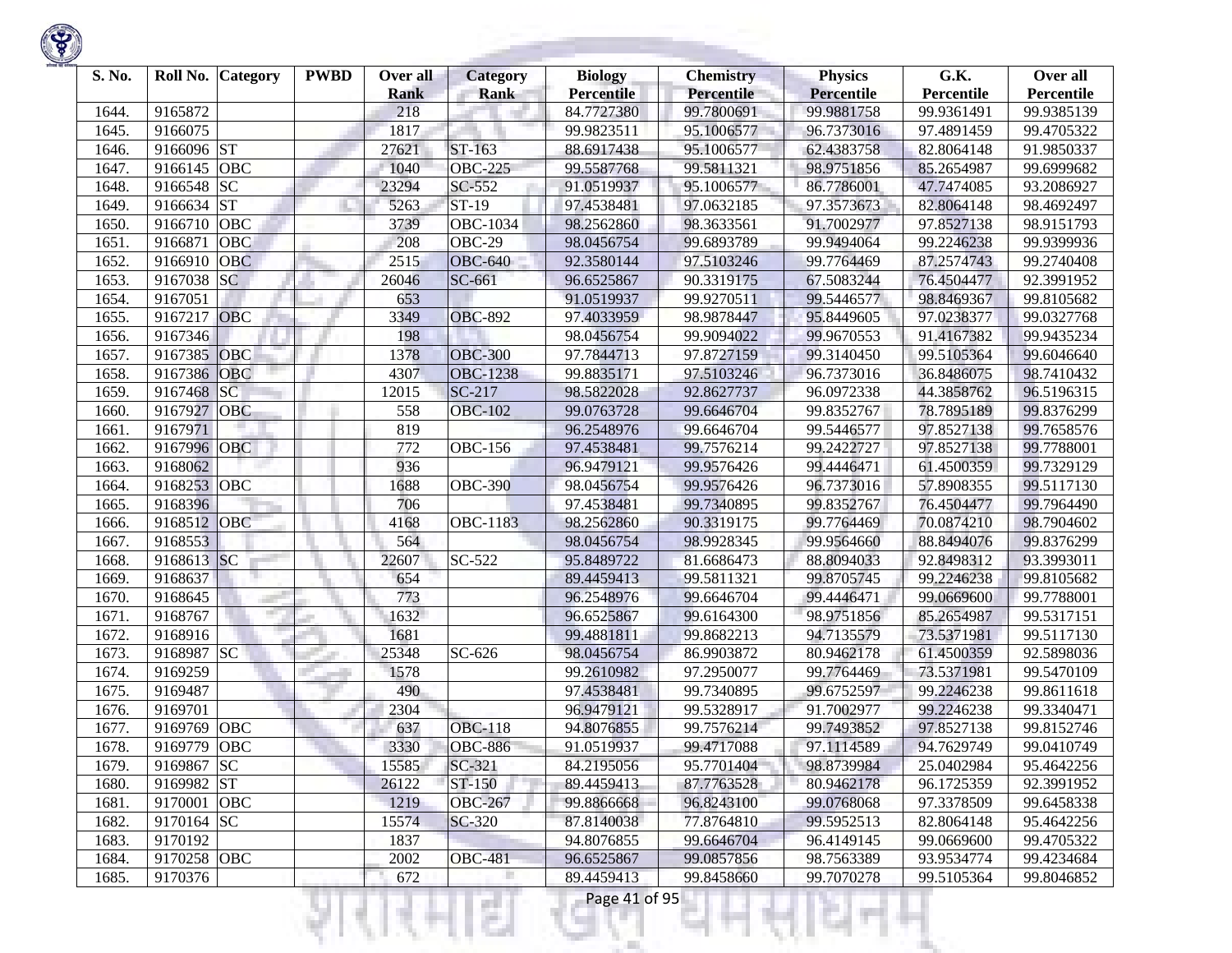

| S. No. |             | Roll No. Category | <b>PWBD</b> | Over all<br><b>Rank</b> | <b>Category</b><br><b>Rank</b> | <b>Biology</b><br><b>Percentile</b> | <b>Chemistry</b><br>Percentile | <b>Physics</b><br><b>Percentile</b> | G.K.<br>Percentile | Over all<br>Percentile |
|--------|-------------|-------------------|-------------|-------------------------|--------------------------------|-------------------------------------|--------------------------------|-------------------------------------|--------------------|------------------------|
| 1686.  | 9170382     | <b>ST</b>         |             | 22579                   | ST-119                         | 97.7844713                          | 90.3319175                     | 87.8187102                          | 40.7725524         | 93.3993011             |
| 1687.  | 9170447     |                   |             | 435                     |                                | 98.0456754                          | 99.8682213                     | 99.8199809                          | 91.4167382         | 99.8764575             |
| 1688.  | 9170536 SC  |                   |             | 26019                   | SC-659                         | 99.4881811                          | 73.4960172                     | 86.7786001                          | 70.0874210         | 92.3991952             |
| 1689.  | 9170669     | <b>ST</b>         |             | 15145                   | ST-69                          | 65.4104552                          | 95.7701404                     | 97.3573673                          | 98.8469367         | 95.5960043             |
| 1690.  | 9170823     | <b>OBC</b>        |             | 3462                    | <b>OBC-933</b>                 | 78.1106235                          | 99.7576214                     | 96.4149145                          | 99.2246238         | 99.0010707             |
| 1691   | 9171033     | OBC               |             | 1316                    | <b>OBC-286</b>                 | 77.1528750                          | 99.5811321                     | 99.8105682                          | 99.5105364         | 99.6211364             |
| 1692.  | 9171096     |                   |             | 1037                    |                                | 99.9635255                          | 97.2950077                     | 99.2422727                          | 92.8498312         | 99.6999682             |
| 1693.  | 9171233     |                   |             | 2055                    |                                | 94.3229283                          | 97.8727159                     | 99.5070066                          | 97.4891459         | 99.4058194             |
| 1694.  | 9171355     |                   |             | 454                     |                                | 97.4538481                          | 99.7340895                     | 99.6752597                          | 99.6329023         | 99.8705745             |
| 1695.  | 9171397     | OBC               |             | 2294                    | <b>OBC-567</b>                 | 99.8623384                          | 96.5761081                     | 97.3573673                          | 94.7629749         | 99.3340471             |
| 1696.  | 9171400     | <b>ST</b>         |             | 32934                   | ST-212                         | 97.7844713                          | 68.6060877                     | 91.7002977                          | 64.5315386         | 90.3895707             |
| 1697.  | 9171446     | <b>SC</b>         |             | 13748                   | SC-254                         | 99.6564342                          | 84.9560542                     | 62.4383758                          | 99.5105364         | 95.9889871             |
| 1698.  | 9171448     | OBC               |             | 3886                    | <b>OBC-1078</b>                | 95.2265534                          | 99.0857856                     | 96.7373016                          | 87.2574743         | 98.8751750             |
| 1699.  | 9171496     |                   |             | 2296                    |                                | 99.4881811                          | 97.7162288                     | 98.4857220                          | 87.2574743         | 99.3340471             |
| 1700   | 9171532     | <b>OBC</b>        |             | 3885                    | <b>OBC-1077</b>                | 95.8489722                          | 93.6652116                     | 99.5446577                          | 92.8498312         | 98.8751750             |
| 1701.  | 9171551     |                   |             | 961                     |                                | 99.4881811                          | 97.7162288                     | 99.6752597                          | 97.4891459         | 99.7223235             |
| 1702.  | 9171756     | SC                |             | 4502                    | $SC-65$                        | 92.9451354                          | 95.1006577                     | 98.6586815                          | 98.8469367         | 98.6880964             |
| 1703.  | 9171934 OBC |                   |             | 3207                    | <b>OBC-846</b>                 | 89.4459413                          | 99.3799343                     | 97.5503289                          | 96.9032015         | 99.0763728             |
| 1704.  | 9172072     |                   |             | 1247                    |                                | 99.9764681                          | 99.6164300                     | 96.0972338                          | 70.0874210         | 99.6399619             |
| 1705.  | 9172091     |                   |             | 776                     |                                | 89.4459413                          | 99.9188149                     | 99.5070066                          | 98.8469367         | 99.7788001             |
| 1706.  | 9172267     | <b>OBC</b>        |             | 2600                    | <b>OBC-669</b>                 | 96.2548976                          | 98.7728112                     | 99.6293725                          | 47.7474085         | 99.2434493             |
| 1707.  | 9172452     |                   |             | 1581                    |                                | 98.0456754                          | 99.3246344                     | 98.8739984                          | 91.4167382         | 99.5470109             |
| 1708.  | 9172588     |                   |             | 1255                    |                                | 88.6917438                          | 99.2458025                     | 99.7764469                          | 98.8469367         | 99.6399619             |
| 1709.  | 9172613 SC  |                   |             | 18263                   | SC-402                         | 86.7103576                          | 97.7162288                     | 85.1266605                          | 70.0874210         | 94.7123813             |
| 1710.  | 9172677     | <b>OBC</b>        |             | 3190                    | <b>OBC-839</b>                 | 98.2562860                          | 99.3799343                     | 92.3897824                          | 91.4167382         | 99.0763728             |
| 1711.  | 9172787     | OBC               |             | 3192                    | <b>OBC-840</b>                 | 98.0456754                          | 98.7728112                     | 97.7585862                          | 78.7895189         | 99.0763728             |
| 1712.  | 9172805     |                   |             | 969                     |                                | 96.2548976                          | 98.6280900                     | 99.8564554                          | 94.7629749         | 99.7223235             |
| 1713.  | 9172828     | OBC               |             | 1694                    | <b>OBC-393</b>                 | 91.7403019                          | 98.4939582                     | 99.6752597                          | 97.8527138         | 99.5117130             |
| 1714.  | 9172849     |                   |             | 650                     |                                | 100.0000000                         | 98.0268499                     | 98.8739984                          | 73.5371981         | 99.8105682             |
| 1715.  | 9172960     | <b>OBC</b>        |             | 3585                    | <b>OBC-976</b>                 | 99.8623384                          | 87.7763528                     | 99.4446471                          | 82.8064148         | 98.9610665             |
| 1716.  | 9172996     | <b>SC</b>         |             | 25439                   | SC-628                         | 87.8140038                          | 97.2950077                     | 76.8422539                          | 44.3858762         | 92.5898036             |
| 1717.  | 9173401     | SC                |             | 24031                   | $\overline{SC}$ -577           | 72.0617477                          | 96.5761081                     | 80.9462178                          | 96.9032015         | 93.0122013             |
| 1718.  | 9173501     | <b>OBC</b>        |             | 3734                    | <b>OBC-1031</b>                | 98.7928134                          | 99.3246344                     | 94.7135579                          | 64.5315386         | 98.9151793             |
| 1719.  | 9173666     |                   |             | 2163                    |                                | 95.8489722                          | 98.4939582                     | 99.1728536                          | 94.7629749         | 99.3822875             |
| 1720.  | 9173783     |                   |             | 349                     |                                | 99.9082256                          | 99.8458660                     | 99.4446471                          | 92.8498312         | 99.8988128             |
| 1721.  | 9173851 OBC |                   |             | 1457                    | <b>OBC-325</b>                 | 98.0456754                          | 98.9928345                     | 98.8739984                          | 97.4891459         | 99.5776023             |
| 1722.  | 9173881     |                   |             | 2218                    |                                | 97.7844713                          | 99.3799343                     | 98.8739984                          | 64.5315386         | 99.3552258             |
| 1723.  | 9173910 OBC |                   |             | 2990                    | <b>OBC-792</b>                 | 92.9451354                          | 94.4700027                     | 99.5446577                          | 99.2246238         | 99.1387323             |
| 1724.  | 9173955     |                   |             | 599                     |                                | 99.3740514                          | 99.7576214                     | 99.5070066                          | 92.8498312         | 99.8258639             |
| 1725.  | 9174008     |                   |             | 1101                    |                                | 99.9764681                          | 99.5811321                     | 96.7373016                          | 76.4504477         | 99.6799661             |
| 1726.  | 9174052 OBC |                   |             | 1415                    | <b>OBC-310</b>                 | 99.5006257                          | 98.8938210                     | 98.7710434                          | 93.4184119         | 99.5915283             |
| 1727.  | 9174235 OBC |                   |             | 3313                    | <b>OBC-882</b>                 | 98.0456754                          | 98.7728112                     | 93.7311009                          | 96.9032015         | 99.0410749             |
|        |             |                   |             |                         | a s                            | Page 42 of 95                       |                                |                                     |                    |                        |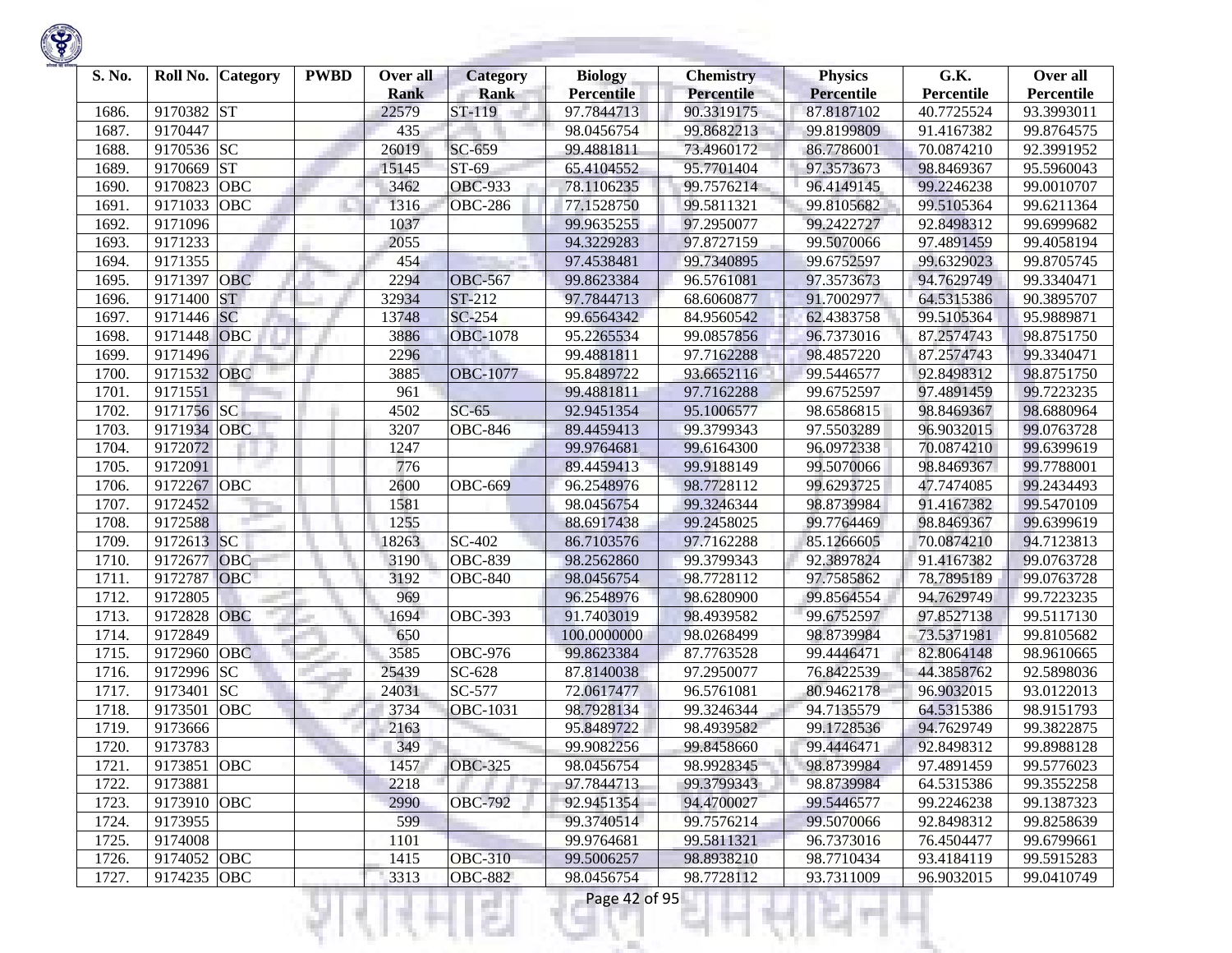

| S. No. | Roll No.    | <b>Category</b> | <b>PWBD</b> | Over all<br><b>Rank</b> | Category<br>Rank      | <b>Biology</b><br><b>Percentile</b> | <b>Chemistry</b><br>Percentile | <b>Physics</b><br><b>Percentile</b> | G.K.<br>Percentile | Over all<br>Percentile |
|--------|-------------|-----------------|-------------|-------------------------|-----------------------|-------------------------------------|--------------------------------|-------------------------------------|--------------------|------------------------|
| 1728.  | 9174319 SC  |                 |             | 2610                    | $SC-37$               | 91.7403019                          | 99.1799132                     | 99.9223447                          | 8.5714958          | 99.2434493             |
| 1729.  | 9174320     |                 |             | 557                     |                       | 99.6564342                          | 99.2458025                     | 99.8105682                          | 88.8494076         | 99.8376299             |
| 1730.  | 9174334     |                 |             | 2158                    |                       | 98.0456754                          | 98.2186349                     | 98.0174371                          | 98.5421986         | 99.3822875             |
| 1731.  | 9174365     | OBC             |             | 2865                    | <b>OBC-746</b>        | 99.9823511                          | 99.0857856                     | 88.8094033                          | 53.8715864         | 99.1728536             |
| 1732.  | 9174458     |                 |             | 233                     |                       | 98.0456754                          | 99.7340895                     | 99.9494064                          | 98.5421986         | 99.9329341             |
| 1733.  | 9174753     | OBC             |             | 3431                    | <b>OBC-921</b>        | 99.8623384                          | 97.2950077                     | 93.7311009                          | 88.8494076         | 99.0010707             |
| 1734.  | 9174788     | <b>SC</b>       |             | 6518                    | SC-102                | 98.9445941                          | 95.4771682                     | 89.6718476                          | 96.1725359         | 98.0903860             |
| 1735.  | 9174823     |                 |             | 1053                    |                       | 89.4459413                          | 98.3633561                     | 99.8894001                          | 99.5105364         | 99.6999682             |
| 1736.  | 9174847     | <b>SC</b>       |             | 26545                   | <b>SC-680</b>         | 96.2548976                          | 89.6341966                     | 62.4383758                          | 85.2654987         | 92.1944676             |
| 1737.  | 9174972     |                 |             | 1709                    |                       | 99.5006257                          | 98.1902108                     | 98.9918070                          | 89.7858475         | 99.5065285             |
| 1738.  | 9175110     |                 |             | 2307                    |                       | 94.3229283                          | 98.3633561                     | 99.6752597                          | 82.8064148         | 99.3340471             |
| 1739.  | 9175157     | OBC             |             | 2169                    | <b>OBC-538</b>        | 93.7558094                          | 99.5811321                     | 99.5446577                          | 57.8908355         | 99.3822875             |
| 1740.  | 9175170     | OBC             |             | 3868                    | <b>OBC-1072</b>       | 99.4881811                          | 99.5811321                     | 95.1712534                          | 21.9046723         | 98.8751750             |
| 1741.  | 9175186     | OBC             |             | 768                     | <b>OBC-154</b>        | 98.7928134                          | 99.2458025                     | 99.6293725                          | 96.9032015         | 99.7788001             |
| 1742.  | 9175202     | OBC             |             | 2724                    | <b>OBC-706</b>        | 98.9445941                          | 96.0701721                     | 99.2422727                          | 87.2574743         | 99.2081515             |
| 1743.  | 9175208     | <b>OBC</b>      |             | 3080                    | <b>OBC-818</b>        | 92.3580144                          | 99.1799132                     | 98.9751856                          | 82.8064148         | 99.1140238             |
| 1744.  | 9175213     |                 |             | 868                     |                       | 99.4881811                          | 99.3799343                     | 99.3140450                          | 92.8498312         | 99.7470320             |
| 1745.  | 9175245 SC  |                 |             | 16158                   | SC-334                | 82.1498747                          | 94.1064348                     | 96.0972338                          | 91.4167382         | 95.3065619             |
| 1746.  | 9175313     | OBC             |             | 2389                    | <b>OBC-589</b>        | 89.4459413                          | 99.5811321                     | 98.3433540                          | 96.9032015         | 99.3152216             |
| 1747.  | 9175345     |                 |             | 154                     |                       | 98.6966685                          | 99.8122919                     | 99.9468751                          | 99.9480556         | 99.9551390             |
| 1748.  | 9175572 ST  |                 |             | 25414                   | ST-143                | 91.0519937                          | 79.6837312                     | 98.3433540                          | 47.7474085         | 92.5898036             |
| 1749.  | 9175767     | OBC             |             | 1747                    | <b>OBC-404</b>        | 94.3229283                          | 99.5328917                     | 98.0174371                          | 98.8469367         | 99.4917109             |
| 1750.  | 9175777     | <b>ST</b>       |             | 26168                   | ST-151                | 80.2826182                          | 87.7763528                     | 96.4149145                          | 82.8064148         | 92.3991952             |
| 1751.  | 9175867     | SC              |             | 5870                    | <b>SC-89</b>          | 99.3740514                          | 99.0857856                     | 72.9100728                          | 82.8064148         | 98.2868774             |
| 1752.  | 9175966     | <b>OBC</b>      |             | 1520                    | $\overline{O}$ BC-348 | 98.5822028                          | 99.8682213                     | 97.1114589                          | 82.8064148         | 99.5623066             |
| 1753.  | 9176133     | <b>SC</b>       |             | 9762                    | SC-164                | 95.8489722                          | 90.9084491                     | 98.1868668                          | 82.8064148         | 97.1502865             |
| 1754.  | 9176150     | <b>OBC</b>      |             | 3599                    | <b>OBC-983</b>        | 98.5822028                          | 98.0268499                     | 98.3433540                          | 70.0874210         | 98.9610665             |
| 1755.  | 9176283     | OBC             |             | 3614                    | <b>OBC-987</b>        | 92.3580144                          | 97.5103246                     | 99.0963749                          | 94.7629749         | 98.9610665             |
| 1756.  | 9176290     | <b>SC</b>       |             | 16674                   | SC-352                | 78.1106235                          | 94.1064348                     | 98.0174371                          | 82.8064148         | 95.1771364             |
| 1757.  | 9176341     | <b>OBC</b>      |             | 708                     | <b>OBC-137</b>        | 88.6917438                          | 99.5811321                     | 99.7764469                          | 99.8882235         | 99.7964490             |
| 1758.  | 9176375     | <b>ST</b>       |             | 9557                    | ST-38                 | 80.2826182                          | 99.8176277                     | 94.2629220                          | 40.7725524         | 97.2350014             |
| 1759.  | 9176389     | <b>SC</b>       |             | 19702                   | SC-442                | 99.2610982                          | 77.8764810                     | 86.7786001                          | 91.4167382         | 94.2605688             |
| 1760.  | 9176573     | OBC             |             | 3897                    | <b>OBC-1080</b>       | 90.0895389                          | 98.3633561                     | 99.7493852                          | 44.3858762         | 98.8751750             |
| 1761.  | 9176846     |                 |             | 285                     |                       | 99.6564342                          | 99.8176277                     | 99.8105682                          | 93.9534774         | 99.9176383             |
| 1762.  | 9176866     | OBC             |             | 196                     | OBC-28                | 99.8093916                          | 99.9094022                     | 99.6752597                          | 98.5421986         | 99.9435234             |
| 1763.  | 9177136     |                 |             | 440                     |                       | 99.1913206                          | 99.6623616                     | 99.6942365                          | 98.3956272         | 99.8725002             |
| 1764.  | 9177158     |                 |             | 1379                    |                       | 96.6525867                          | 98.2186349                     | 99.8352767                          | 87.2574743         | 99.6046640             |
| 1765.  | 9177331 OBC |                 |             | 812                     | <b>OBC-162</b>        | 99.4881811                          | 99.4717088                     | 99.4446471                          | 91.4167382         | 99.7658576             |
| 1766.  | 9177399     |                 |             | 636                     |                       | 96.9479121                          | 99.7340895                     | 99.5952513                          | 98.5421986         | 99.8152746             |
| 1767.  | 9177408     |                 |             | 2168                    |                       | 94.3229283                          | 97.8727159                     | 99.6752597                          | 92.8498312         | 99.3822875             |
| 1768.  | 9177591     |                 |             | 1374                    |                       | 99.6564342                          | 98.4939582                     | 98.7563389                          | 94.7629749         | 99.6046640             |
| 1769.  | 9177691 SC  |                 |             | 19717                   | $SC-445$              | 97.7844713                          | 89.6341966                     | 89.6718476                          | 57.8908355         | 94.2605688             |
|        |             |                 |             |                         |                       | Page 43 of 95                       |                                |                                     |                    |                        |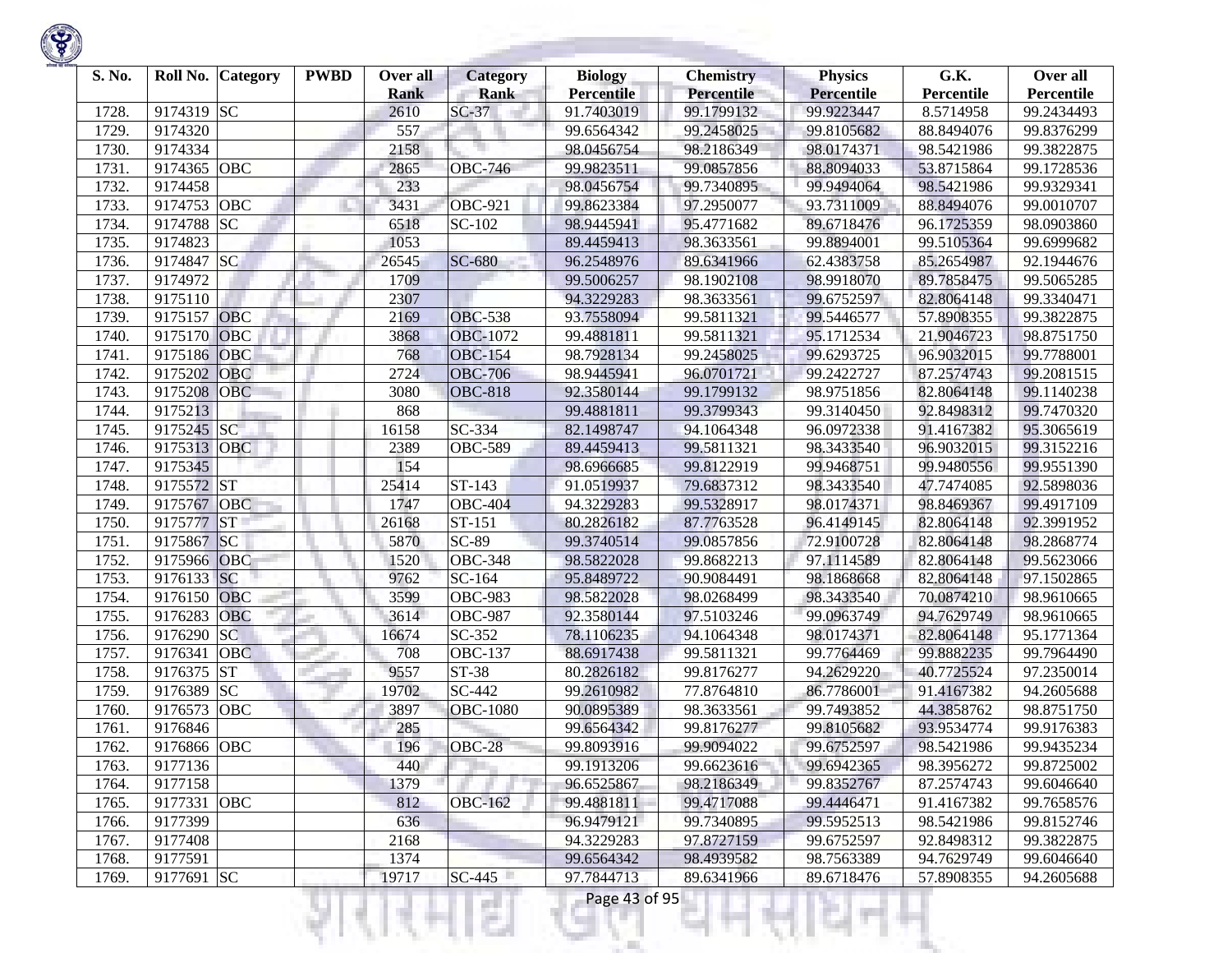

| S. No. | Roll No.    | <b>Category</b> | <b>PWBD</b> | Over all<br><b>Rank</b> | <b>Category</b><br><b>Rank</b> | <b>Biology</b><br><b>Percentile</b> | <b>Chemistry</b><br>Percentile | <b>Physics</b><br><b>Percentile</b> | G.K.<br>Percentile | Over all<br>Percentile |
|--------|-------------|-----------------|-------------|-------------------------|--------------------------------|-------------------------------------|--------------------------------|-------------------------------------|--------------------|------------------------|
| 1770.  | 9177737     | OBC             |             | 3202                    | <b>OBC-844</b>                 | 93.7558094                          | 99.0857856                     | 98.8739984                          | 78.7895189         | 99.0763728             |
| 1771.  | 9177893     | <b>OBC</b>      |             | 3748                    | <b>OBC-1040</b>                | 96.9479121                          | 99.7340895                     | 96.4149145                          | 40.7725524         | 98.9151793             |
| 1772.  | 9177909     |                 |             | 1401                    |                                | 99.9647021                          | 99.1799132                     | 96.4149145                          | 78.7895189         | 99.5917215             |
| 1773.  | 9178129     | OBC             |             | 43                      | OBC-5                          | 99.9941170                          | 99.9847043                     | 99.8105682                          | 94.7629749         | 99.9882340             |
| 1774.  | 9178195     | OBC             |             | 2054                    | <b>OBC-503</b>                 | 94.8076855                          | 99.5328917                     | 98.3433540                          | 93.9534774         | 99.4058194             |
| 1775.  | 9178209     | OBC             |             | 996                     | <b>OBC-212</b>                 | 99.9223447                          | 99.6893789                     | 92.9368992                          | 97.8527138         | 99.7082044             |
| 1776.  | 9178334     | <b>ST</b>       |             | 14304                   | $ST-65$                        | 99.9635255                          | 78.8224636                     | 83.8288760                          | 85.2654987         | 95.8430893             |
| 1777.  | 9178359     | OBC             |             | 4310                    | <b>OBC-1239</b>                | 99.2610982                          | 90.3319175                     | 98.0174371                          | 98.5421986         | 98.7410432             |
| 1778.  | 9178474     | <b>OBC</b>      |             | 1038                    | <b>OBC-224</b>                 | 99.8623384                          | 97.2950077                     | 99.0963749                          | 99.0669600         | 99.6999682             |
| 1779.  | 9178493     |                 |             | 124                     |                                | 99.4881811                          | 99.4717088                     | 99.9670553                          | 99.7505618         | 99.9647021             |
| 1780   | 9178530     | <b>OBC</b>      |             | 2376                    | <b>OBC-584</b>                 | 97.4538481                          | 99.6164300                     | 98.1868668                          | 64.5315386         | 99.3152216             |
| 1781   | 9178554 ST  |                 |             | 6401                    | $ST-23$                        | 98.2562860                          | 99.5811321                     | 92.3897824                          | 17.5230319         | 98.1515690             |
| 1782   | 9178625     |                 |             | 1250                    |                                | 99.0763728                          | 98.3633561                     | 99.0963749                          | 98.8469367         | 99.6399619             |
| 1783.  | 9178697     |                 |             | 1700                    |                                | 99.2801824                          | 98.6470756                     | 97.8631159                          | 99.1697154         | 99.5094313             |
| 1784   | 9178773     | SC              |             | 4718                    | $SC-69$                        | 95.2265534                          | 96.8431952                     | 98.0174371                          | 93.9534774         | 98.6327964             |
| 1785.  | 9179040     | <b>OBC</b>      |             | 1636                    | <b>OBC-375</b>                 | 90.0895389                          | 98.7728112                     | 99.8999894                          | 78.7895189         | 99.5317151             |
| 1786.  | 9179198     | <b>SC</b>       |             | 19760                   | SC-447                         | 93.7558094                          | 94.1064348                     | 83.8288760                          | 76.4504477         | 94.2605688             |
| 1787   | 9179244     | <b>OBC</b>      |             | 3451                    | <b>OBC-931</b>                 | 94.8076855                          | 97.7162288                     | 97.1114589                          | 99.2246238         | 99.0010707             |
| 1788.  | 9179441     |                 |             | 1519                    |                                | 99.0763728                          | 99.3246344                     | 99.0963749                          | 76.4504477         | 99.5623066             |
| 1789   | 9179522     |                 |             | 260                     |                                | 98.5822028                          | 99.9399936                     | 99.7764469                          | 97.8527138         | 99.9270511             |
| 1790.  | 9179563 OBC |                 |             | 871                     | <b>OBC-181</b>                 | 98.0456754                          | 99.7917427                     | 99.5952513                          | 78.7895189         | 99.7470320             |
| 1791   | 9179761     |                 |             | 2004                    |                                | 95.8489722                          | 98.3633561                     | 98.6586815                          | 99.2246238         | 99.4234684             |
| 1792.  | 9179822     |                 |             | 242                     |                                | 98.7928134                          | 99.9576426                     | 99.3928769                          | 99.8552788         | 99.9305809             |
| 1793.  | 9179922     |                 |             | 1829                    |                                | 98.0456754                          | 99.5328917                     | 98.6586815                          | 78.7895189         | 99.4705322             |
| 1794.  | 9179953     | <b>OBC</b>      |             | 3442                    | $\overline{O}$ BC-926          | 98.0456754                          | 99.1799132                     | 91.7002977                          | 94.7629749         | 99.0010707             |
| 1795.  | 9180067     | <b>SC</b>       |             | 11215                   | SC-188                         | 95.8489722                          | 97.2950077                     | 82.4652022                          | 87.2574743         | 96.7467144             |
| 1796.  | 9180199     |                 |             | 2299                    |                                | 98.9445941                          | 95.7701404                     | 99.0963749                          | 96.9032015         | 99.3340471             |
| 1797.  | 9180245 SC  |                 |             | 15537                   | SC-318                         | 92.3580144                          | 96.8431952                     | 93.7311009                          | 40.7725524         | 95.4642256             |
| 1798.  | 9180433 SC  |                 |             | 22141                   | SC-512                         | 97.7758364                          | 69.2276816                     | 96.1041721                          | 79.6602366         | 93.5459117             |
| 1799.  | 9180560     | <b>SC</b>       |             | 19579                   | SC-439                         | 96.7428517                          | 70.4554577                     | 93.9000779                          | 97.9151418         | 94.2802163             |
| 1800   | 9180684 SC  |                 |             | 16557                   | SC-348                         | 99.0763728                          | 90.9084491                     | 85.1266605                          | 64.5315386         | 95.1771364             |
| 1801   | 9180815 ST  |                 |             | 26068                   | ST-149                         | 94.8076855                          | 78.8224636                     | 93.7311009                          | 78.7895189         | 92.3991952             |
| 1802   | 9181000     |                 |             | 2155                    |                                | 98.2562860                          | 99.6646704                     | 97.7585862                          | 70.0874210         | 99.3822875             |
| 1803.  | 9181020 ST  |                 |             | 22673                   | ST-120                         | 86.7103576                          | 65.6116530                     | 98.1868668                          | 98.8469367         | 93.3993011             |
| 1804.  | 9181090 SC  |                 |             | 14751                   | <b>SC-285</b>                  | 96.6525867                          | 95.4771682                     | 76.8422539                          | 87.2574743         | 95.7171936             |
| 1805.  | 9181154     |                 |             | 563                     |                                | 98.0456754                          | 99.5811321                     | 99.7270299                          | 98.5421986         | 99.8376299             |
| 1806.  | 9181316     |                 |             | 1282                    |                                | 99.9764681                          | 93.2710522                     | 99.6293725                          | 91.4167382         | 99.6293725             |
| 1807.  | 9181345     |                 |             | 2302                    |                                | 98.2562860                          | 97.8727159                     | 95.7454319                          | 99.7505618         | 99.3340471             |
| 1808.  | 9181487 ST  |                 |             | 32081                   | <b>ST-203</b>                  | 93.7558094                          | 82.4887341                     | 87.8187102                          | 70.0874210         | 90.6072408             |
| 1809.  | 9181515     |                 |             | 489                     |                                | 98.9445941                          | 99.7340895                     | 99.9105788                          | 64.5315386         | 99.8611618             |
| 1810.  | 9181547     |                 |             | 1375                    |                                | 98.7928134                          | 99.8458660                     | 98.6586815                          | 64.5315386         | 99.6046640             |
| 1811.  | 9181566     |                 |             | 811                     |                                | 99.8093916                          | 99.9611724                     | 95.7454319                          | 85.2654987         | 99.7658576             |
|        |             |                 |             |                         |                                | Page 44 of 95                       |                                |                                     |                    |                        |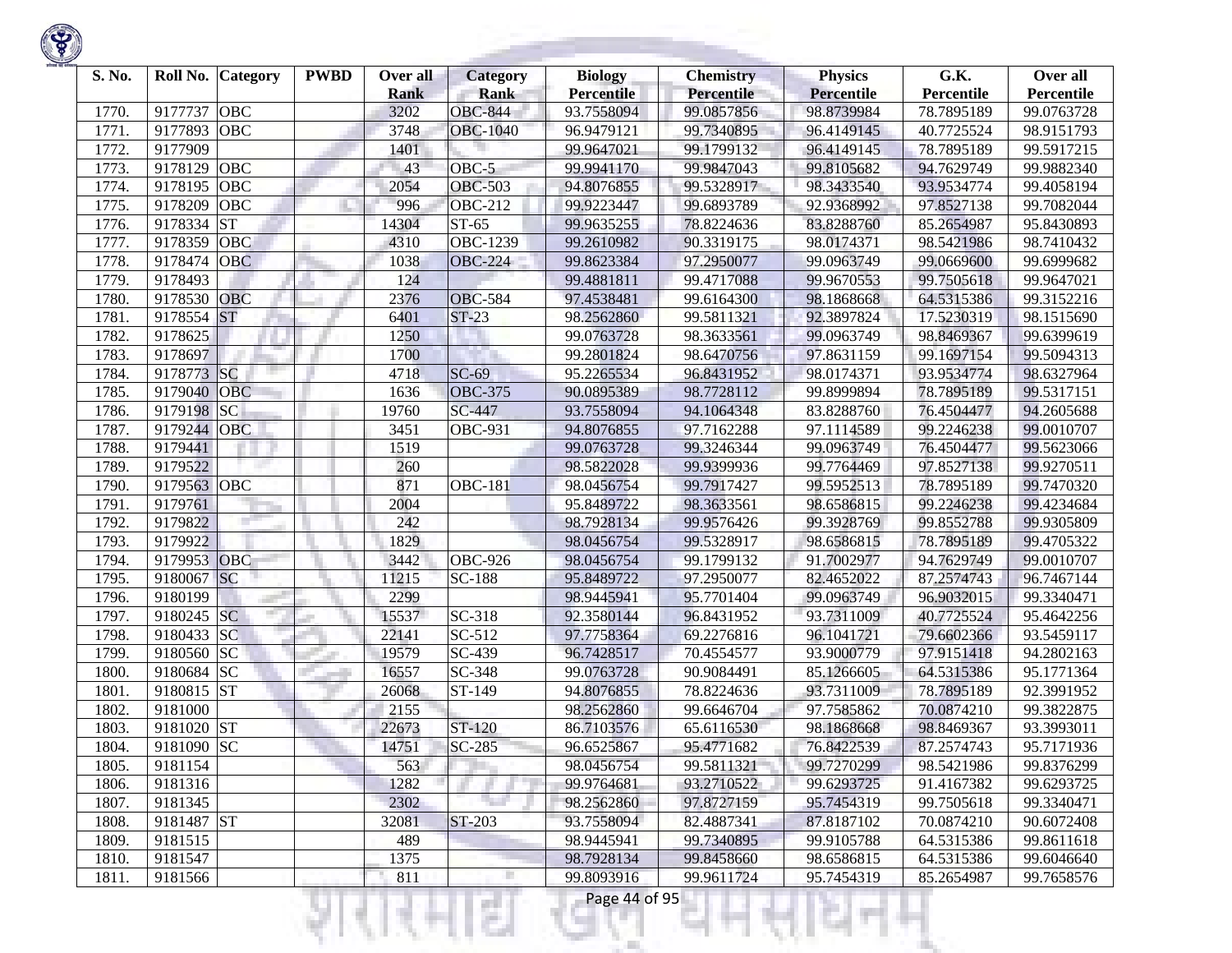| S. No. |             | Roll No. Category | <b>PWBD</b> | Over all<br><b>Rank</b> | <b>Category</b><br><b>Rank</b> | <b>Biology</b><br><b>Percentile</b> | <b>Chemistry</b><br>Percentile | <b>Physics</b><br><b>Percentile</b> | G.K.<br>Percentile | Over all<br>Percentile |
|--------|-------------|-------------------|-------------|-------------------------|--------------------------------|-------------------------------------|--------------------------------|-------------------------------------|--------------------|------------------------|
| 1812.  | 9181569     |                   |             | 354                     |                                | 96.6525867                          | 99.7917427                     | 99.9105788                          | 96.1725359         | 99.8988128             |
| 1813.  | 9181923     |                   |             | 105                     |                                | 99.2610982                          | 99.9576426                     | 99.9329341                          | 97.4891459         | 99.9694085             |
| 1814.  | 9182008     |                   |             | 1744                    |                                | 95.2265534                          | 98.3633561                     | 99.6752597                          | 92.8498312         | 99.4917109             |
| 1815.  | 9182042     | <b>SC</b>         |             | 12072                   | SC-218                         | 92.9451354                          | 94.4700027                     | 89.6718476                          | 96.9032015         | 96.5196315             |
| 1816.  | 9182163     |                   |             | 13                      |                                | 99.8623384                          | 99.9988234                     | 99.9847043                          | 99.0669600         | 99.9964702             |
| 1817.  | 9182416     | SC                |             | 23921                   | SC-573                         | 94.8076855                          | 82.4887341                     | 93.7311009                          | 76.4504477         | 93.0122013             |
| 1818.  | 9182434     | <b>OBC</b>        |             | 1947                    | <b>OBC-461</b>                 | 99.7246767                          | 98.7728112                     | 98.1868668                          | 78.7895189         | 99.4411173             |
| 1819.  | 9182435     |                   |             | 174                     |                                | 99.2610982                          | 99.9729383                     | 99.7270299                          | 98.8469367         | 99.9505830             |
| 1820.  | 9182465     | <b>SC</b>         |             | 3024                    | $SC-45$                        | 91.9958445                          | 99.2562510                     | 98.6447241                          | 93.4184119         | 99.1287512             |
| 1821.  | 9182563     |                   |             | 1107                    |                                | 95.8489722                          | 99.6646704                     | 99.6293725                          | 88.8494076         | 99.6799661             |
| 1822.  | 9183023     | <b>SC</b>         |             | 8870                    | SC-149                         | 94.8076855                          | 97.7162288                     | 95.1712534                          | 64.5315386         | 97.4220800             |
| 1823.  | 9183047     |                   |             | 562                     |                                | 98.5822028                          | 99.7340895                     | 99.3928769                          | 99.0669600         | 99.8376299             |
| 1824.  | 9183165     |                   |             | 1039                    |                                | 99.6564342                          | 99.1799132                     | 98.8739984                          | 94.7629749         | 99.6999682             |
| 1825.  | 9183176     |                   |             | 317                     |                                | 99.7658576                          | 99.5811321                     | 99.3140450                          | 99.9282277         | 99.9082256             |
| 1826.  | 9183358     |                   |             | 1147                    |                                | 97.7844713                          | 99.2458025                     | 98.7563389                          | 99.5105364         | 99.6682002             |
| 1827.  | 9183456     |                   |             | 330                     |                                | 99.9941170                          | 99.8870469                     | 99.0963749                          | 82.8064148         | 99.9046958             |
| 1828.  | 9183462     |                   |             | 530                     |                                | 99.0763728                          | 99.8458660                     | 99.6752597                          | 87.2574743         | 99.8493958             |
| 1829.  | 9183509     |                   |             | 1687                    |                                | 98.2562860                          | 99.3246344                     | 92.9368992                          | 99.8552788         | 99.5117130             |
| 1830.  | 9183709     | <b>OBC</b>        |             | 294                     | $\overline{O}$ BC-46           | 98.9445941                          | 99.9835277                     | 99.6752597                          | 85.2654987         | 99.9152851             |
| 1831.  | 9183950     |                   |             | 628                     |                                | 99.2610982                          | 99.8458660                     | 99.6752597                          | 76.4504477         | 99.8188043             |
| 1832.  | 9184010     |                   |             | 1145                    |                                | 98.7928134                          | 98.0268499                     | 98.9751856                          | 99.8552788         | 99.6682002             |
| 1833.  | 9184195     | OBC               |             | 2602                    | <b>OBC-670</b>                 | 95.8489722                          | 98.4939582                     | 99.4446471                          | 76.4504477         | 99.2434493             |
| 1834.  | 9184209     | <b>ST</b>         |             | 19766                   | ST-100                         | 93.7558094                          | 77.8764810                     | 97.1114589                          | 91.4167382         | 94.2605688             |
| 1835.  | 9184280     |                   |             | 2216                    |                                | 98.7928134                          | 99.9576426                     | 92.3897824                          | 53.8715864         | 99.3552258             |
| 1836.  | 9184323     | OBC               |             | 117                     | <b>OBC-16</b>                  | 99.3740514                          | 99.9270511                     | 99.9670553                          | 92.8498312         | 99.9670553             |
| 1837.  | 9184333     | OBC               |             | 4175                    | OBC-1187                       | 96.6525867                          | 98.0268499                     | 98.9751856                          | 57.8908355         | 98.7904602             |
| 1838.  | 9184429     | OBC               |             | 769                     | <b>OBC-155</b>                 | 98.5822028                          | 99.7917427                     | 99.6293725                          | 78.7895189         | 99.7788001             |
| 1839.  | 9184585     |                   |             | 1322                    |                                | 98.5290298                          | 96.0014639                     | 99.5289590                          | 99.9008335         | 99.6210422             |
| 1840.  | 9184589     | <b>OBC</b>        |             | 4011                    | <b>OBC-1127</b>                | 99.4881811                          | 99.6893789                     | 80.9462178                          | 64.5315386         | 98.8339942             |
| 1841.  | 9184771     | <b>SC</b>         |             | 23214                   | SC-548                         | 99.4881811                          | 90.9084491                     | 82.4652022                          | 15.4816392         | 93.2086927             |
| 1842.  | 9184927     | SC                |             | 16661                   | SC-351                         | 82.9487828                          | 93.6652116                     | 98.0174371                          | 70.0874210         | 95.1771364             |
| 1843.  | 9185018     |                   |             | 1154                    |                                | 86.7103576                          | 99.8176277                     | 99.7764469                          | 92.8498312         | 99.6682002             |
| 1844.  | 9185137     | <b>SC</b>         |             | 10636                   | SC-172                         | 99.7497226                          | 97.2929899                     | 49.0319458                          | 85.6727977         | 96.8774349             |
| 1845   | 9185324     |                   |             | 1148                    |                                | 97.7844713                          | 97.8727159                     | 99.3928769                          | 99.8552788         | 99.6682002             |
| 1846.  | 9185747 SC  |                   |             | 19707                   | $\overline{SC}$ -443           | 98.5822028                          | 90.3319175                     | 83.8288760                          | 61.4500359         | 94.2605688             |
| 1847.  | 9185947 OBC |                   |             | 1587                    | <b>OBC-361</b>                 | 92.3580144                          | 99.7340895                     | 99.7764469                          | 53.8715864         | 99.5470109             |
| 1848.  | 9186029     | <b>SC</b>         |             | 16151                   | SC-333                         | 87.8140038                          | 91.8861997                     | 96.7373016                          | 85.2654987         | 95.3065619             |
| 1849.  | 9186104 OBC |                   |             | 2716                    | <b>OBC-702</b>                 | 99.9599958                          | 99.4717088                     | 92.3897824                          | 36.8486075         | 99.2081515             |
| 1850.  | 9186117     | <b>OBC</b>        |             | 2740                    | <b>OBC-711</b>                 | 87.8140038                          | 99.8176277                     | 99.0963749                          | 64.5315386         | 99.2081515             |
| 1851.  | 9186373     | OBC               |             | 133                     | <b>OBC-17</b>                  | 99.7658576                          | 99.4717088                     | 99.9870575                          | 91.4167382         | 99.9623490             |
| 1852.  | 9186631     | <b>SC</b>         |             | 16085                   | $SC-330$                       | 97.7844713                          | 91.4261510                     | 58.7991670                          | 98.8469367         | 95.3065619             |
| 1853.  | 9186649     |                   |             | 468                     |                                | 99.5587768                          | 99.0857856                     | 99.8564554                          | 93.9534774         | 99.8646916             |

m

ш

27

K)

w

Ħ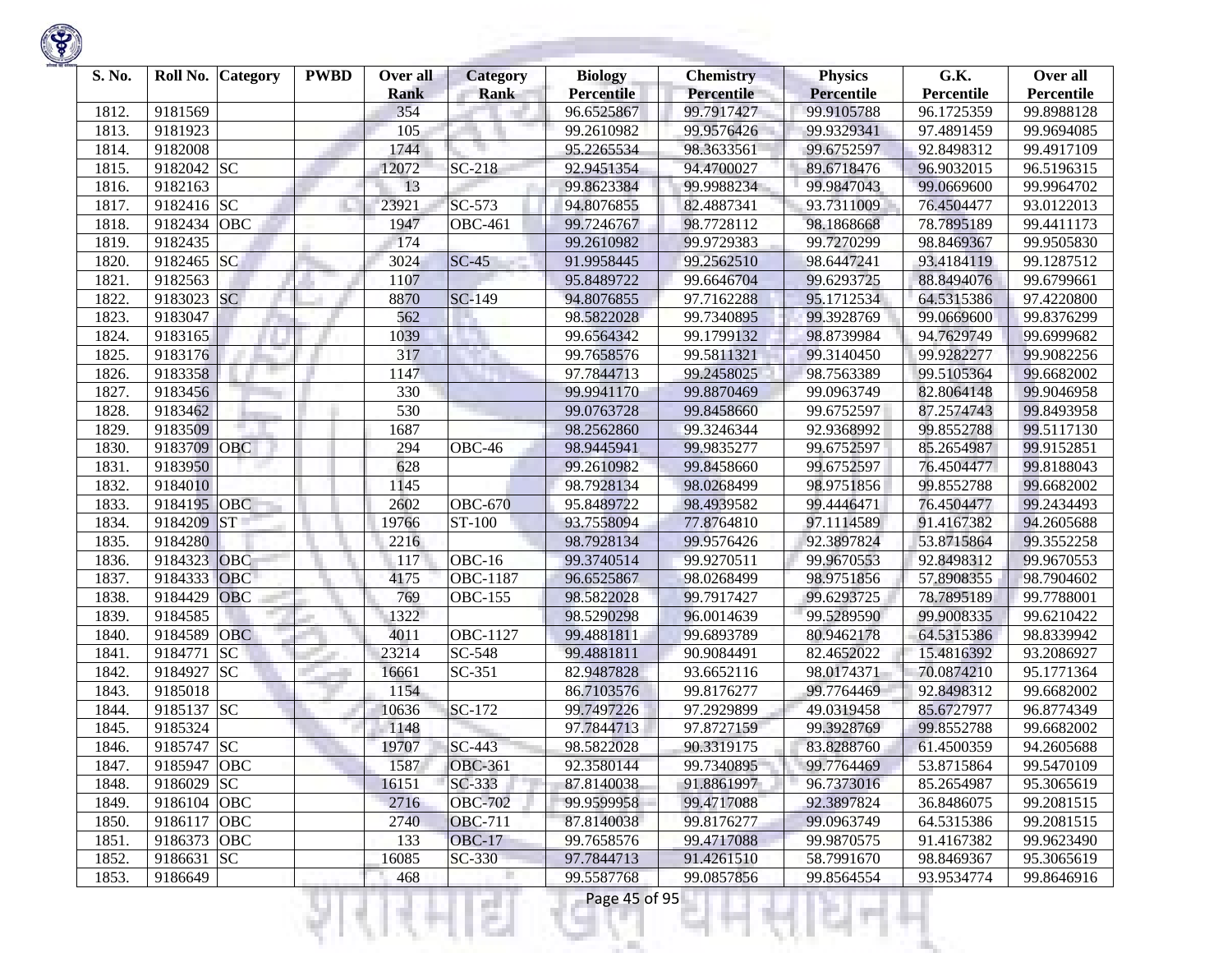

| S. No. | Roll No.<br><b>Category</b> | <b>PWBD</b> | Over all<br><b>Rank</b> | <b>Category</b><br><b>Rank</b> | <b>Biology</b><br><b>Percentile</b> | <b>Chemistry</b><br>Percentile | <b>Physics</b><br><b>Percentile</b> | G.K.<br>Percentile | Over all<br>Percentile |
|--------|-----------------------------|-------------|-------------------------|--------------------------------|-------------------------------------|--------------------------------|-------------------------------------|--------------------|------------------------|
| 1854   | 9186781                     |             | 1102                    |                                | 99.9082256                          | 98.6280900                     | 99.3140450                          | 82.8064148         | 99.6799661             |
| 1855.  | <b>OBC</b><br>9186789       |             | 3593                    | <b>OBC-980</b>                 | 99.2610982                          | 97.8727159                     | 95.1712534                          | 91.4167382         | 98.9610665             |
| 1856.  | 9186915                     |             | 1047                    |                                | 98.2562860                          | 99.6646704                     | 99.7270299                          | 61.4500359         | 99.6999682             |
| 1857.  | 9186922                     |             | 1373                    |                                | 99.7246767                          | 99.5328917                     | 97.7585862                          | 85.2654987         | 99.6046640             |
|        | 9186931                     |             | 1516                    |                                | 99.8623384                          | 99.3246344                     | 97.5503289                          | 78.7895189         |                        |
| 1858.  | 9187114                     |             | 2017                    |                                | 96.1382018                          |                                |                                     | 95.3542544         | 99.5623066             |
| 1859.  |                             |             |                         |                                |                                     | 98.7217992                     | 99.3461193                          |                    | 99.4123351             |
| 1860.  | 9187663                     |             | 814                     |                                | 99.2610982                          | 99.7576214                     | 99.0963749                          | 91.4167382         | 99.7658576             |
| 1861.  | 9187836                     |             | 9                       |                                | 99.7658576                          | 99.9941170                     | 99.9976468                          | 99.5105364         | 99.9976468             |
| 1862.  | <b>OBC</b><br>9187883       |             | 2518                    | <b>OBC-641</b>                 | 88.6917438                          | 99.8682213                     | 98.1868668                          | 85.2654987         | 99.2740408             |
| 1863.  | OBC<br>9188077              |             | 3315                    | <b>OBC-883</b>                 | 97.7844713                          | 99.4717088                     | 92.9368992                          | 88.8494076         | 99.0410749             |
| 1864.  | <b>ST</b><br>9188368        |             | 24028                   | ST-129                         | 74.7890953                          | 97.2950077                     | 89.6718476                          | 70.0874210         | 93.0122013             |
| 1865.  | 9188382                     |             | 2001                    |                                | 97.4538481                          | 99.3799343                     | 99.2422727                          | 64.5315386         | 99.4234684             |
| 1866.  | SC<br>9188411               |             | 24563                   | <b>SC-600</b>                  | 94.8076855                          | 90.3319175                     | 86.7786001                          | 61.4500359         | 92.8262993             |
| 1867.  | <b>ST</b><br>9188530        |             | 23908                   | ST-128                         | 96.6525867                          | 90.3319175                     | 69.8709275                          | 82.8064148         | 93.0122013             |
| 1868.  | 9188639                     |             | 341                     |                                | 99.5587768                          | 99.7340895                     | 99.5952513                          | 99.0669600         | 99.9011660             |
| 1869.  | SC<br>9188699               |             | 15045                   | SC-297                         | 98.5822028                          | 86.3562024                     | 91.7002977                          | 87.2574743         | 95.5960043             |
| 1870.  | 9188754                     |             | 1162                    |                                | 87.1600530                          | 99.2408835                     | 99.7528733                          | 99.7363193         | 99.6665563             |
| 1871.  | 9188758<br><b>OBC</b>       |             | 2052                    | <b>OBC-502</b>                 | 95.8489722                          | 97.7162288                     | 99.4446471                          | 96.9032015         | 99.4058194             |
| 1872.  | 9189010<br><b>OBC</b>       |             | 372                     | <b>OBC-65</b>                  | 98.5917325                          | 99.8533794                     | 99.7197654                          | 97.0238377         | 99.8923994             |
| 1873.  | 9189165                     |             | 1382                    |                                | 93.7558094                          | 99.3246344                     | 99.3928769                          | 98.5421986         | 99.6046640             |
| 1874.  | 9189332 ST                  |             | 16659                   | ST-82                          | 84.2195056                          | 91.8861997                     | 97.5503289                          | 85.2654987         | 95.1771364             |
| 1875.  | 9189635                     |             | 2164                    |                                | 95.8489722                          | 96.8431952                     | 99.1728536                          | 99.5105364         | 99.3822875             |
| 1876.  | OBC<br>9189803              |             | 1524                    | <b>OBC-350</b>                 | 96.9479121                          | 99.8176277                     | 98.3433540                          | 85.2654987         | 99.5623066             |
| 1877.  | 9189948                     |             | 147                     |                                | 98.5822028                          | 99.9917638                     | 99.8470426                          | 94.7629749         | 99.9588192             |
| 1878.  | 9189965                     |             | 1309                    |                                | 98.5822028                          | 99.3799343                     | 99.4446471                          | 78.7895189         | 99.6211364             |
| 1879.  | <b>OBC</b><br>9189998       |             | 3728                    | <b>OBC-1027</b>                | 99.9458766                          | 84.9560542                     | 95.7454319                          | 99.8552788         | 98.9151793             |
| 1880   | OBC<br>9190035              |             | 85                      | $OBC-10$                       | 99.3614908                          | 99.9255073                     | 99.9278721                          | 99.7363193         | 99.9763515             |
| 1881.  | 9190048<br>OBC              |             | 1523                    | <b>OBC-349</b>                 | 98.0456754                          | 99.3246344                     | 98.1868668                          | 97.4891459         | 99.5623066             |
| 1882.  | SC<br>9190055               |             | 20851                   | SC-474                         | 97.7844713                          | 98.8692920                     | 6.2418374                           | 70.0874210         | 93.9217094             |
| 1883.  | 9190220                     |             | 1692                    |                                | 94.3229283                          | 98.4939582                     | 99.0963749                          | 99.6329023         | 99.5117130             |
| 1884   | 9190343                     |             | 1274                    |                                | 94.3503760                          | 99.7244951                     | 99.4525375                          | 90.6470227         | 99.6299011             |
| 1885.  | 9190512                     |             | 207                     |                                | 98.0456754                          | 99.9729383                     | 99.6293725                          | 99.6976150         | 99.9399936             |
| 1886.  | 9190613 ST                  |             | 30449                   | ST-191                         | 77.9555167                          | 96.2836163                     | 90.7196657                          | 35.1627984         | 91.1151512             |
| 1887.  | 9190648                     |             | 241                     |                                | 99.6564342                          | 99.8964596                     | 99.8105682                          | 93.9534774         | 99.9305809             |
| 1888.  | 9190651<br>OBC              |             | 707                     | <b>OBC-136</b>                 | 96.6525867                          | 99.9399936                     | 99.0963749                          | 94.7629749         | 99.7964490             |
| 1889.  | 9190795 OBC                 |             | 777                     | <b>OBC-157</b>                 | 86.7103576                          | 99.6646704                     | 99.9223447                          | 96.1725359         | 99.7788001             |
| 1890.  | 9190799 OBC                 |             | 1449                    | <b>OBC-324</b>                 | 99.8623384                          | 99.5811321                     | 97.1114589                          | 76.4504477         | 99.5776023             |
| 1891.  | 9191054                     |             | 159                     |                                | 95.8489722                          | 99.9811745                     | 99.9329341                          | 96.9032015         | 99.9541128             |
| 1892.  | 9191107 OBC                 |             | 3088                    | <b>OBC-822</b>                 | 99.9739867                          | 97.6682590                     | 95.2194580                          | 92.1912690         | 99.1001750             |
| 1893.  | 9191154 OBC                 |             | 1945                    | <b>OBC-460</b>                 | 99.8093916                          | 98.9928345                     | 98.9751856                          | 40.7725524         | 99.4411173             |
| 1894.  | 9191276                     |             | 1778                    |                                | 91.9524192                          | 99.5707799                     | 99.3461193                          | 93.3961595         | 99.4880102             |
| 1895.  | 9191387                     |             | 455                     | п                              | 95.2265534                          | 99.8458660                     | 99.9223447                          | 88.8494076         | 99.8705745             |

n

٠

u

R

v

Ħ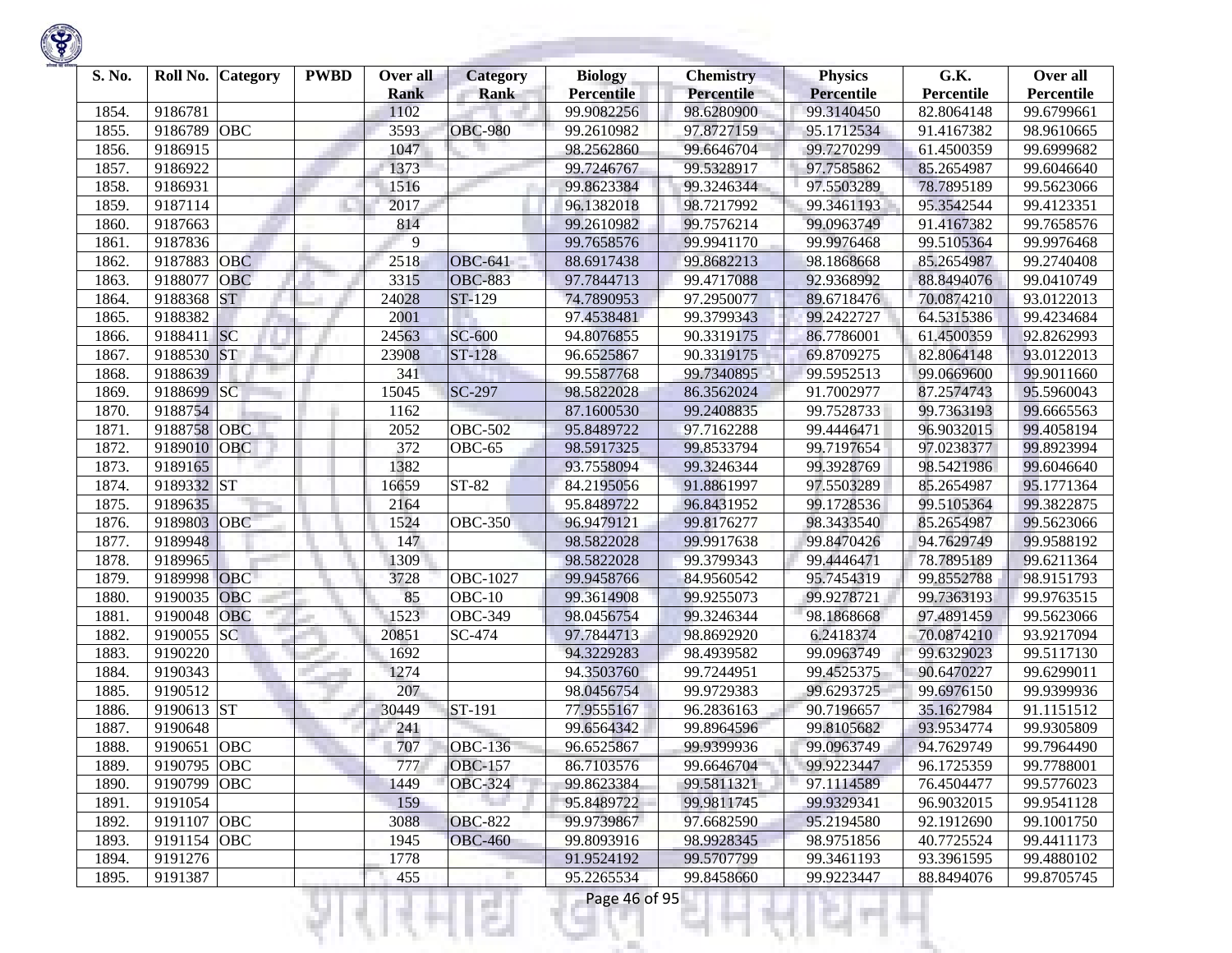

| S. No. | Roll No.    | <b>Category</b> | <b>PWBD</b> | Over all    | <b>Category</b> | <b>Biology</b>    | <b>Chemistry</b> | <b>Physics</b>    | G.K.       | Over all   |
|--------|-------------|-----------------|-------------|-------------|-----------------|-------------------|------------------|-------------------|------------|------------|
|        |             |                 |             | <b>Rank</b> | <b>Rank</b>     | <b>Percentile</b> | Percentile       | <b>Percentile</b> | Percentile | Percentile |
| 1896.  | 9191583     |                 |             | 1672        |                 | 96.8334673        | 98.9878447       | 99.4998345        | 92.1912690 | 99.5187533 |
| 1897.  | 9191779     |                 |             | 1491        |                 | 96.1382018        | 99.5234829       | 98.7844677        | 98.0407227 | 99.5719624 |
| 1898.  | 9191793     |                 |             | 1890        |                 | 97.4033959        | 99.8427375       | 98.9842974        | 58.4389633 | 99.4501726 |
| 1899.  | 9191854     |                 |             | 600         |                 | 99.0763728        | 99.7340895       | 99.5952513        | 93.9534774 | 99.8258639 |
| 1900   | 9192017 SC  |                 |             | 14193       | SC-269          | 80.6106040        | 87.4769427       | 98.6745022        | 98.0407227 | 95.8674266 |
| 1901.  | 9192050     |                 |             | 28          |                 | 99.6564342        | 99.9929404       | 99.9223447        | 99.8552788 | 99.9929404 |
| 1902.  | 9192108     | <b>SC</b>       |             | 22084       | SC-510          | 86.1786407        | 90.6210093       | 93.9400747        | 88.7019344 | 93.5829825 |
| 1903.  | 9192155     |                 |             | 1579        |                 | 98.7928134        | 98.8692920       | 99.0963749        | 91.4167382 | 99.5470109 |
| 1904.  | 9192282     |                 |             | 816         |                 | 98.0456754        | 99.1799132       | 99.6293725        | 98.5421986 | 99.7658576 |
| 1905.  | 9192353     | <b>SC</b>       |             | 11231       | $SC-190$        | 93.7558094        | 78.8224636       | 97.1114589        | 99.8882235 | 96.7467144 |
| 1906.  | 9192453     | OBC             |             | 702         | <b>OBC-134</b>  | 99.9458766        | 99.8176277       | 98.3433540        | 78.7895189 | 99.7964490 |
| 1907.  | 9192786     |                 |             | 644         |                 | 99.7209478        | 99.0848035       | 99.5518611        | 98.5420707 | 99.8131769 |
| 1908.  | 9192859     |                 |             | 997         |                 | 99.9082256        | 98.7728112       | 98.3433540        | 97.4891459 | 99.7082044 |
| 1909.  | 9192934     |                 |             | 850         |                 | 97.4538481        | 95.7701404       | 99.8352767        | 99.9470532 | 99.7529150 |
| 1910.  | 9193086     |                 |             | 822         |                 | 99.9138196        | 98.0107667       | 99.5289590        | 93.4184119 | 99.7638892 |
| 1911.  | 9193102     |                 |             | 1693        |                 | 92.9451354        | 97.5103246       | 99.8470426        | 93.9534774 | 99.5117130 |
| 1912.  | 9193103     | OBC             |             | 4181        | <b>OBC-1189</b> | 94.8076855        | 98.0268499       | 98.0174371        | 91.4167382 | 98.7904602 |
| 1913.  | 9193114     |                 |             | 123         |                 | 99.6564342        | 99.9188149       | 99.9705851        | 82.8064148 | 99.9647021 |
| 1914.  | 9193147     |                 |             | 318         |                 | 98.0456754        | 99.5811321       | 99.8894001        | 99.2246238 | 99.9082256 |
| 1915.  | 9193198     | <b>OBC</b>      |             | 1996        | <b>OBC-478</b>  | 99.2610982        | 98.2186349       | 99.2422727        | 76.4504477 | 99.4234684 |
| 1916.  | 9193201     | SC              |             | 26644       | SC-682          | 84.2195056        | 92.8627737       | 86.7786001        | 82.8064148 | 92.1944676 |
| 1917.  | 9193245     |                 |             | 1312        |                 | 96.9479121        | 97.7162288       | 99.8999894        | 82.8064148 | 99.6211364 |
| 1918.  | 9193262     | OBC             |             | 1881        | <b>OBC-442</b>  | 99.7209478        | 98.0927494       | 99.6275363        | 68.4682874 | 99.4501726 |
| 1919.  | 9193622     |                 |             | 1288        |                 | 86.7103576        | 99.7917427       | 99.6293725        | 96.1725359 | 99.6293725 |
| 1920.  | 9193663     | OBC             |             | 3085        | <b>OBC-821</b>  | 84.2195056        | 99.7917427       | 97.7585862        | 93.9534774 | 99.1140238 |
| 1921.  | 9193736     | <b>OBC</b>      |             | 4007        | OBC-1123        | 99.9823511        | 96.8431952       | 78.6000871        | 91.4167382 | 98.8339942 |
| 1922.  | 9193737     | <b>SC</b>       |             | 20946       | <b>SC-477</b>   | 82.9487828        | 97.0632185       | 82.4652022        | 82.8064148 | 93.9217094 |
| 1923.  | 9193906 SC  |                 |             | 14784       | SC-287          | 91.7403019        | 96.5761081       | 92.9368992        | 61.4500359 | 95.7171936 |
| 1924.  | 9193931     |                 |             | 1733        |                 | 99.9458766        | 97.2950077       | 96.0972338        | 97.8527138 | 99.4917109 |
| 1925.  | 9194016     |                 |             | 338         |                 | 93.9837031        | 97.9747708       | 99.9940609        | 99.1697154 | 99.9025989 |
| 1926.  | 9194116     | <b>SC</b>       |             | 25575       | $SC-638$        | 89.8500686        | 87.4769427       | 93.9400747        | 80.8577307 | 92.5471787 |
| 1927.  | 9194179     | <b>SC</b>       |             | 26300       | SC-667          | 83.1433571        | 97.1231613       | 86.0757698        | 62.6661306 | 92.3390720 |
| 1928.  | 9194183     | <b>OBC</b>      |             | 3437        | <b>OBC-924</b>  | 99.2610982        | 98.6280900       | 98.0174371        | 47.7474085 | 99.0010707 |
| 1929   | 9194411     | <b>SC</b>       |             | 6540        | SC-103          | 96.2548976        | 99.2458025       | 86.7786001        | 78.7895189 | 98.0903860 |
| 1930.  | 9194433     | <b>OBC</b>      |             | 2042        | <b>OBC-499</b>  | 98.9445941        | 99.6893789       | 96.4149145        | 76.4504477 | 99.4058194 |
| 1931.  | 9194463     |                 |             | 1002        |                 | 97.7844713        | 99.2458025       | 99.5070066        | 97.4891459 | 99.7082044 |
| 1932.  | 9194482     |                 |             | 1249        |                 | 99.0763728        | 99.6646704       | 98.4857220        | 88.8494076 | 99.6399619 |
| 1933.  | 9194638 OBC |                 |             | 3460        | <b>OBC-932</b>  | 85.1513690        | 99.6646704       | 97.3573673        | 96.1725359 | 99.0010707 |
| 1934.  | 9194726 ST  |                 |             | 28987       | ST-169          | 97.7844713        | 90.9084491       | 42.3150687        | 76.4504477 | 91.5308680 |
| 1935.  | 9194821     |                 |             | 312         |                 | 97.4033959        | 99.9527030       | 99.8451024        | 90.6470227 | 99.9101357 |
| 1936.  | 9195031 SC  |                 |             | 20957       | <b>SC-478</b>   | 78.9860103        | 97.0632185       | 89.6718476        | 76.4504477 | 93.9217094 |
| 1937.  | 9195502 OBC |                 |             | 3475        | <b>OBC-939</b>  | 98.5917325        | 96.4231661       | 98.9842974        | 92.1912690 | 98.9996689 |

યનમ્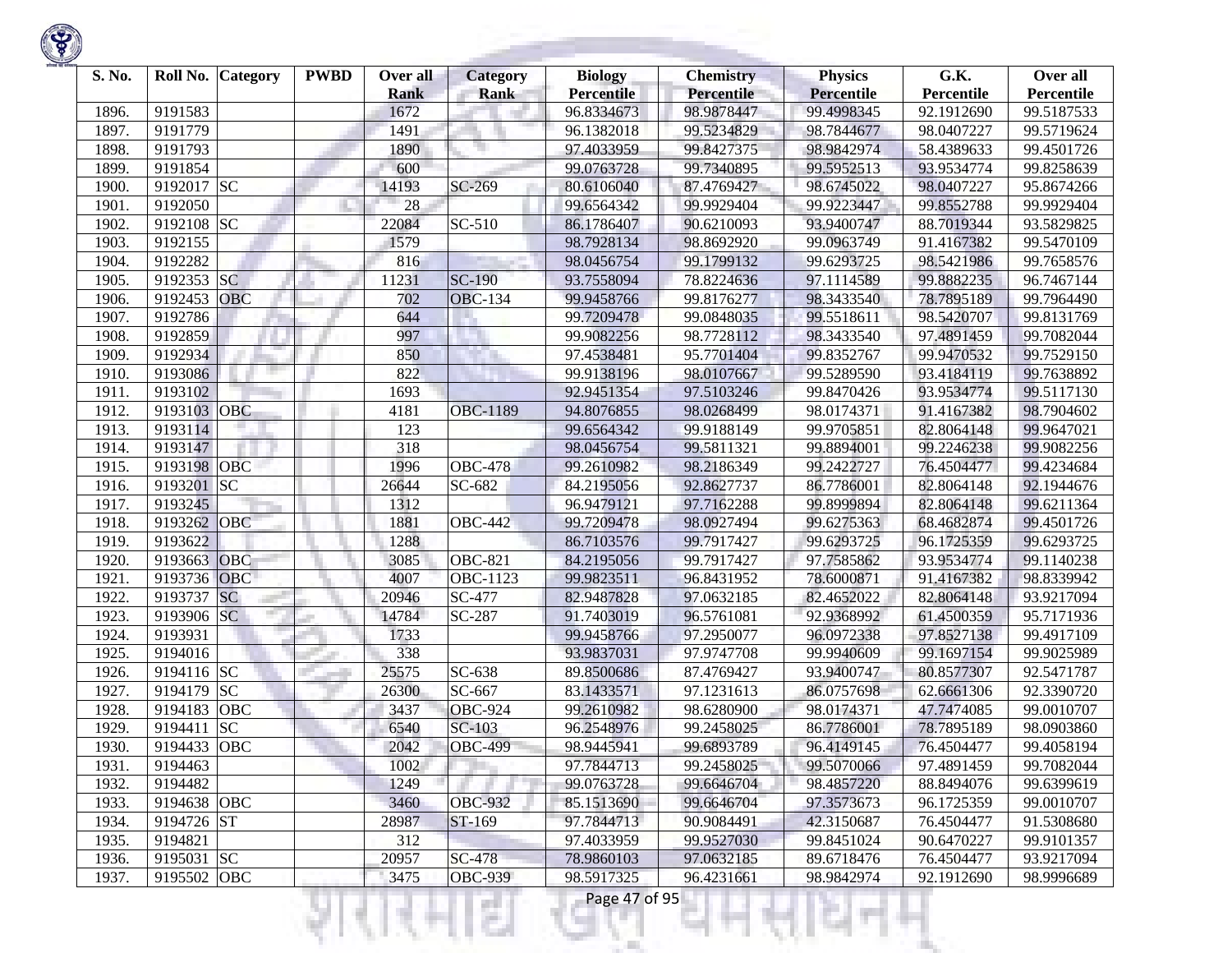

| S. No. | Roll No.    | <b>Category</b> | <b>PWBD</b> | Over all    | <b>Category</b>      | <b>Biology</b>    | <b>Chemistry</b>  | <b>Physics</b>    | G.K.       | Over all   |
|--------|-------------|-----------------|-------------|-------------|----------------------|-------------------|-------------------|-------------------|------------|------------|
|        |             |                 |             | <b>Rank</b> | <b>Rank</b>          | <b>Percentile</b> | <b>Percentile</b> | <b>Percentile</b> | Percentile | Percentile |
| 1938.  | 9195541     | <b>SC</b>       |             | 3069        | $SC-46$              | 96.2548976        | 98.6280900        | 98.8739984        | 78.7895189 | 99.1140238 |
| 1939.  | 9195544     |                 |             | 1942        |                      | 99.9764681        | 95.1006577        | 98.8739984        | 78.7895189 | 99.4411173 |
| 1940.  | 9195637     |                 |             | 1399        |                      | 93.0757225        | 99.7244951        | 99.4064229        | 92.1912690 | 99.5920636 |
| 1941.  | 9195887     |                 |             | 680         |                      | 99.3614908        | 99.6902048        | 98.9842974        | 98.9133519 | 99.8037175 |
| 1942.  | 9195910     |                 |             | 1708        |                      | 99.5006257        | 99.7615281        | 97.6495172        | 52.0765943 | 99.5065285 |
| 1943.  | 9195911     |                 |             | 1356        |                      | 97.4033959        | 96.9067777        | 99.9278721        | 94.1245329 | 99.6086175 |
| 1944.  | 9195984     | OBC             |             | 3102        | <b>OBC-824</b>       | 96.1382018        | 97.4767062        | 99.2763562        | 93.3961595 | 99.1001750 |
| 1945.  | 9196040     | <b>OBC</b>      |             | 4199        | OBC-1195             | 99.4631793        | 98.5077804        | 93.9400747        | 90.6470227 | 98.7726434 |
| 1946.  | 9196044     |                 |             | 1550        |                      | 97.4033959        | 99.0848035        | 99.6949345        | 83.7014615 | 99.5494963 |
| 1947.  | 9196110     | <b>OBC</b>      |             | 2136        | <b>OBC-528</b>       | 97.4033959        | 98.8234877        | 99.2763562        | 88.7019344 | 99.3839569 |
| 1948.  | 9196391     | <b>OBC</b>      |             | 1599        | <b>OBC-365</b>       | 91.9524192        | 99.9125006        | 98.9842974        | 80.8577307 | 99.5353072 |
| 1949.  | 9196554     | <b>OBC</b>      |             | 4064        | <b>OBC-1146</b>      | 95.5718205        | 91.5740434        | 99.5518611        | 98.5420707 | 98.8199404 |
| 1950.  | 9196619     | <b>OBC</b>      |             | 863         | <b>OBC-178</b>       | 91.4262404        | 99.8734806        | 99.3461193        | 98.5420707 | 99.7481436 |
| 1951.  | 9196783     |                 |             | 1417        |                      | 99.1913206        | 93.8091753        | 99.6942365        | 99.5525701 | 99.5915283 |
| 1952.  | 9196870     | <b>SC</b>       |             | 20742       | SC-472               | 93.3747314        | 91.4504285        | 80.6566241        | 94.6650769 | 93.9449390 |
| 1953.  | 9197061     | <b>OBC</b>      |             | 1680        | <b>OBC-385</b>       | 99.9599958        | 98.9928345        | 95.1712534        | 85.2654987 | 99.5117130 |
| 1954.  | 9197219     |                 |             | 2311        |                      | 99.3614908        | 97.8089675        | 98.6745022        | 95.3542544 | 99.3295653 |
| 1955.  | 9197402     |                 |             | 1093        |                      | 96.8334673        | 96.6419146        | 99.9361491        | 98.5420707 | 99.6831102 |
| 1956.  | 9197600     |                 |             | 1986        |                      | 96.0333388        | 97.4629896        | 99.6576394        | 95.6532005 | 99.4250702 |
| 1957.  | 9197740     |                 |             | 192         |                      | 99.4881811        | 99.5328917        | 99.9423468        | 99.0669600 | 99.9458766 |
| 1958.  | 9198262     |                 |             | 1487        |                      | 98.5917325        | 99.4265241        | 97.2189377        | 99.6027054 | 99.5719624 |
| 1959.  | 9198654     | SC              |             | 14127       | $\overline{SC}$ -266 | 95.5718205        | 98.2571064        | 52.0124864        | 98.0407227 | 95.8674266 |
| 1960.  | 9198664     |                 |             | 217         |                      | 96.5425909        | 99.9881758        | 99.6275363        | 97.0238377 | 99.9385139 |
| 1961.  | 9198710     |                 |             | 345         |                      | 95.5718205        | 99.9657097        | 98.6745022        | 99.9763515 | 99.9006763 |
| 1962.  | 9198741     | <b>OBC</b>      |             | 2607        | OBC-673              | 92.9451354        | 97.8727159        | 98.7563389        | 99.2246238 | 99.2434493 |
| 1963.  | 9198756     | <b>OBC</b>      |             | 3223        | <b>OBC-851</b>       | 96.5425909        | 99.5234829        | 99.2219647        | 40.1042898 | 99.0635198 |
| 1964.  | 9198762     |                 |             | 298         |                      | 98.5917325        | 99.6180769        | 99.9184127        | 98.9133519 | 99.9148654 |
| 1965.  | 9198940     |                 |             | 72          |                      | 98.5822028        | 99.9788213        | 99.9329341        | 99.7505618 | 99.9799979 |
| 1966.  | 9198960     | <b>OBC</b>      |             | 3956        | OBC-1106             | 93.0757225        | 99.6180769        | 96.1370193        | 87.5076858 | 98.8506834 |
| 1967.  | 9199018     |                 |             | 1891        |                      | 94.7926028        | 99.9006763        | 95.2194580        | 97.4093080 | 99.4501726 |
| 1968.  | 9199074     | <b>SC</b>       |             | 8911        | SC-152               | 80.2826182        | 99.7917427        | 76.8422539        | 94.7629749 | 97.4220800 |
| 1969.  | 9199078     |                 |             | 977         |                      | 97.7805893        | 97.1231613        | 99.9657097        | 96.3179303 | 99.7197654 |
| 1970.  | 9199147     |                 |             | 1994        |                      | 86.1662692        | 99.7851392        | 99.5785423        | 76.7867684 | 99.4250702 |
| 1971.  | 9199179     |                 |             | 1805        |                      | 98.0395403        | 98.8234877        | 99.6594618        | 79.2307147 | 99.4750035 |
| 1972.  | 9199181     | OBC             |             | 2237        | <b>OBC-554</b>       | 97.4033959        | 99.8427375        | 98.3008561        | 62.6661306 | 99.3520314 |
| 1973.  | 9199190     |                 |             | 282         |                      | 99.7883460        | 99.4265241        | 99.8592915        | 98.9133519 | 99.9195951 |
| 1974.  | 9199276 OBC |                 |             | 4050        | <b>OBC-1140</b>      | 99.1238235        | 90.6210093        | 99.4998345        | 92.1912690 | 98.8199404 |
| 1975.  | 9199399     | OBC             |             | 4193        | OBC-1193             | 78.1106235        | 97.5103246        | 99.5952513        | 97.8527138 | 98.7904602 |
| 1976.  | 9199409     |                 |             | 1482        |                      | 99.3614908        | 98.7217992        | 98.7844677        | 98.0407227 | 99.5719624 |
| 1977.  | 9199674     |                 |             | 521         |                      | 99.3614908        | 99.9255073        | 99.4525375        | 87.5076858 | 99.8498321 |
| 1978.  | 9199766 SC  |                 |             | 23810       | SC-570               | 90.7014142        | 85.5661448        | 92.9444733        | 93.3961595 | 93.0591685 |
| 1979.  | 9199820 OBC |                 |             | 2617        | <b>OBC-675</b>       | 99.9278721        | 96.6419146        | 98.1518706        | 92.1912690 | 99.2420659 |

**State State**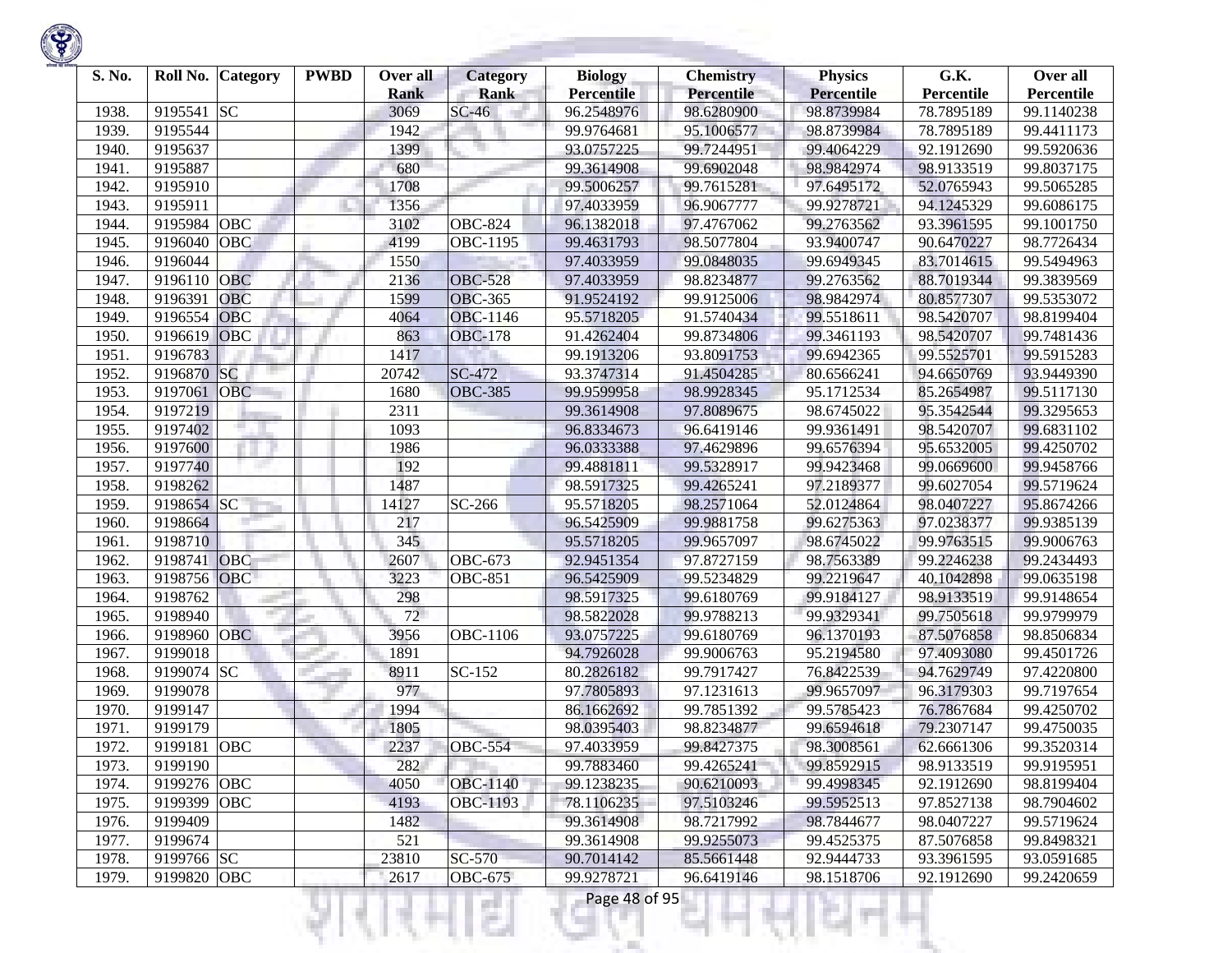| S. No. | Roll No.<br><b>Category</b> | <b>PWBD</b> | Over all           | <b>Category</b> | <b>Biology</b><br><b>Percentile</b> | <b>Chemistry</b><br>Percentile | <b>Physics</b>                  | G.K.                     | Over all<br>Percentile |
|--------|-----------------------------|-------------|--------------------|-----------------|-------------------------------------|--------------------------------|---------------------------------|--------------------------|------------------------|
| 1980.  | 9199848                     |             | <b>Rank</b><br>933 | <b>Rank</b>     | 99.3740514                          | 99.7917427                     | <b>Percentile</b><br>97.7585862 | Percentile<br>96.1725359 | 99.7329129             |
| 1981.  | 9200086                     |             | 891                |                 | 99.3614908                          | 98.5077804                     | 99.8971291                      | 87.5076858               | 99.7434139             |
| 1982.  | OBC<br>9200105              |             | 1377               | <b>OBC-299</b>  | 97.7844713                          | 99.5328917                     | 99.0963749                      | 91.4167382               | 99.6046640             |
| 1983.  | 9200116                     |             | 1779               |                 | 91.4262404                          | 97.6682590                     | 99.8250012                      | 98.9133519               | 99.4880102             |
|        | OBC<br>9200126              |             | 3478               | <b>OBC-940</b>  | 98.0395403                          | 98.0927494                     | 95.5422598                      | 99.3567611               | 98.9996689             |
| 1984.  | <b>ST</b><br>9200273        |             | 7605               | ST-26           |                                     | 96.6419146                     | 92.9444733                      |                          | 97.7746772             |
| 1985.  |                             |             |                    |                 | 98.5917325                          |                                |                                 | 92.1912690               |                        |
| 1986.  | <b>ST</b><br>9200302        |             | 4620               | $ST-16$         | 98.0395403                          | 98.5077804                     | 96.1370193                      | 88.7019344               | 98.6697725             |
| 1987.  | 9200373<br><b>OBC</b>       |             | 1813               | <b>OBC-423</b>  | 94.3503760                          | 98.3812609                     | 99.4998345                      | 98.9133519               | 99.4750035             |
| 1988.  | 9200515                     |             | 200                |                 | 98.0395403                          | 99.8734806                     | 99.8971291                      | 98.9133519               | 99.9432436             |
| 1989.  | 9200627                     |             | 7                  |                 | 99.7209478                          | 99.9988176                     | 99.9964527                      | 99.8486497               | 99.9988176             |
| 1990.  | 9200651                     |             | 1481               |                 | 99.3614908                          | 99.5234829                     | 97.9851487                      | 94.1245329               | 99.5719624             |
| 1991.  | 9200936                     |             | 299                |                 | 98.5917325                          | 99.6180769                     | 99.8971291                      | 99.3567611               | 99.9148654             |
| 1992.  | 9201070 SC                  |             | 20892              | SC-475          | 92.9451354                          | 93.2710522                     | 86.7786001                      | 73.5371981               | 93.9217094             |
| 1993.  | 9201189                     |             | 344                |                 | 98.8625077                          | 99.9255073                     | 99.7528733                      | 92.1912690               | 99.9006763             |
| 1994.  | 9201284                     |             | 646                |                 | 99.3614908                          | 99.7966230                     | 99.4998345                      | 88.7019344               | 99.8131769             |
| 1995.  | SC<br>9201313               |             | 24157              | SC-584          | 83.5832172                          | 94.2861190                     | 84.9066182                      | 91.2296650               | 92.9650792             |
| 1996.  | SC<br>9201343               |             | 2968               | $SC-43$         | 93.7331505                          | 98.5077804                     | 96.9990068                      | 99.9195951               | 99.1427423             |
| 1997.  | 9201427                     |             | 480                |                 | 98.8625077                          | 98.6106513                     | 99.9136830                      | 99.7363193               | 99.8628388             |
| 1998.  | SC <br>9201484              |             | 24508              | SC-597          | 67.2184647                          | 92.0186350                     | 96.4858346                      | 93.3961595               | 92.8912642             |
| 1999.  | 9201488<br><b>OBC</b>       | <b>PWBD</b> | 2624               | <b>OBC-678</b>  | 97.7805893                          | 99.6902048                     | 97.4696117                      | 76.9510003               | 99.2420659             |
| 2000.  | 9201671<br><b>OBC</b>       |             | 3763               | <b>OBC-1044</b> | 99.5802393                          | 98.0927494                     | 96.4858346                      | 85.7423261               | 98.8979804             |
| 2001.  | 9201692                     |             | 281                |                 | 99.9278721                          | 99.6547321                     | 99.4998345                      | 99.6027054               | 99.9195951             |
| 2002.  | 9201771                     |             | 229                |                 | 99.4631793                          | 99.7244951                     | 99.9278721                      | 96.3179303               | 99.9337842             |
| 2003.  | 9201933<br>OBC              |             | 3227               | <b>OBC-853</b>  | 94.7926028                          | 98.0927494                     | 98.3008561                      | 98.5420707               | 99.0635198             |
| 2004.  | 9202041                     |             | 861                |                 | 99.7209478                          | 99.2988223                     | 98.6745022                      | 99.0422362               | 99.7481436             |
| 2005.  | 9202347                     |             | 165                |                 | 99.7209478                          | 99.7505084                     | 99.4525375                      | 100.0000000              | 99.9527030             |
| 2006.  | <b>OBC</b><br>9202446       |             | 2984               | <b>OBC-790</b>  | 96.9479121                          | 99.5328917                     | 97.1114589                      | 76.4504477               | 99.1387323             |
| 2007.  | 9202455                     |             | 1108               |                 | 95.2265534                          | 99.5328917                     | 99.3928769                      | 98.5421986               | 99.6799661             |
| 2008.  | 9202533 SC                  |             | 5573               | $SC-83$         | 91.4262404                          | 96.6419146                     | 97.4696117                      | 99.3567611               | 98.3919028             |
| 2009.  | 9202581                     |             | 1815               |                 | 88.5907865                          | 99.5234829                     | 99.7197654                      | 85.7423261               | 99.4750035             |
| 2010.  | OBC<br>9202583              |             | 3557               | <b>OBC-969</b>  | 99.7209478                          | 94.9947973                     | 96.4858346                      | 99.3567611               | 98.9653786             |
| 2011.  | 9202607                     |             | 1966               |                 | 97.7805893                          | 99.7966230                     | 97.4696117                      | 87.5076858               | 99.4277066             |
| 2012.  | 9202783                     |             | 981                |                 | 94.3503760                          | 99.7966230                     | 99.4064229                      | 96.3179303               | 99.7197654             |
| 2013.  | OBC<br>9202799              |             | 1895               | <b>OBC-447</b>  | 87.1600530                          | 99.5234829                     | 99.4064229                      | 97.0238377               | 99.4501726             |
| 2014.  | 9202912                     |             | 1597               |                 | 96.8334673                          | 96.6419146                     | 99.9278721                      | 92.1912690               | 99.5353072             |
| 2015.  | 9202926 OBC                 |             | 2958               | <b>OBC-778</b>  | 97.7805893                          | 98.0927494                     | 96.7601570                      | 99.6027054               | 99.1427423             |
| 2016.  | 9203127                     |             | 520                |                 | 99.8462848                          | 99.6902048                     | 99.4064229                      | 95.3542544               | 99.8498321             |
| 2017.  | 9203177 SC                  |             | 10879              | $SC-176$        | 86.1786407                          | 97.3158965                     | 96.7601570                      | 85.7423261               | 96.8523861             |
| 2018.  | 9203202                     |             | 1063               |                 | 84.0561888                          | 99.8427375                     | 99.8853048                      | 87.5076858               | 99.6961169             |
| 2019.  | 9203218 ST                  |             | 25036              | ST-137          | 99.7883460                          | 78.4053824                     | 88.7078466                      | 74.2834508               | 92.7056236             |
| 2020.  | 9203427                     |             | 92                 |                 | 99.8250012                          | 99.9822636                     | 99.5932460                      | 98.5420707               | 99.9739867             |
| 2021.  | 9203542 OBC                 |             | 2965               | <b>OBC-784</b>  | 94.7926028                          | 99.9006763                     | 96.7601570                      | 65.7830015               | 99.1427423             |

**STATISTICS** 

Ħ

₹Н

v

m

Ш

÷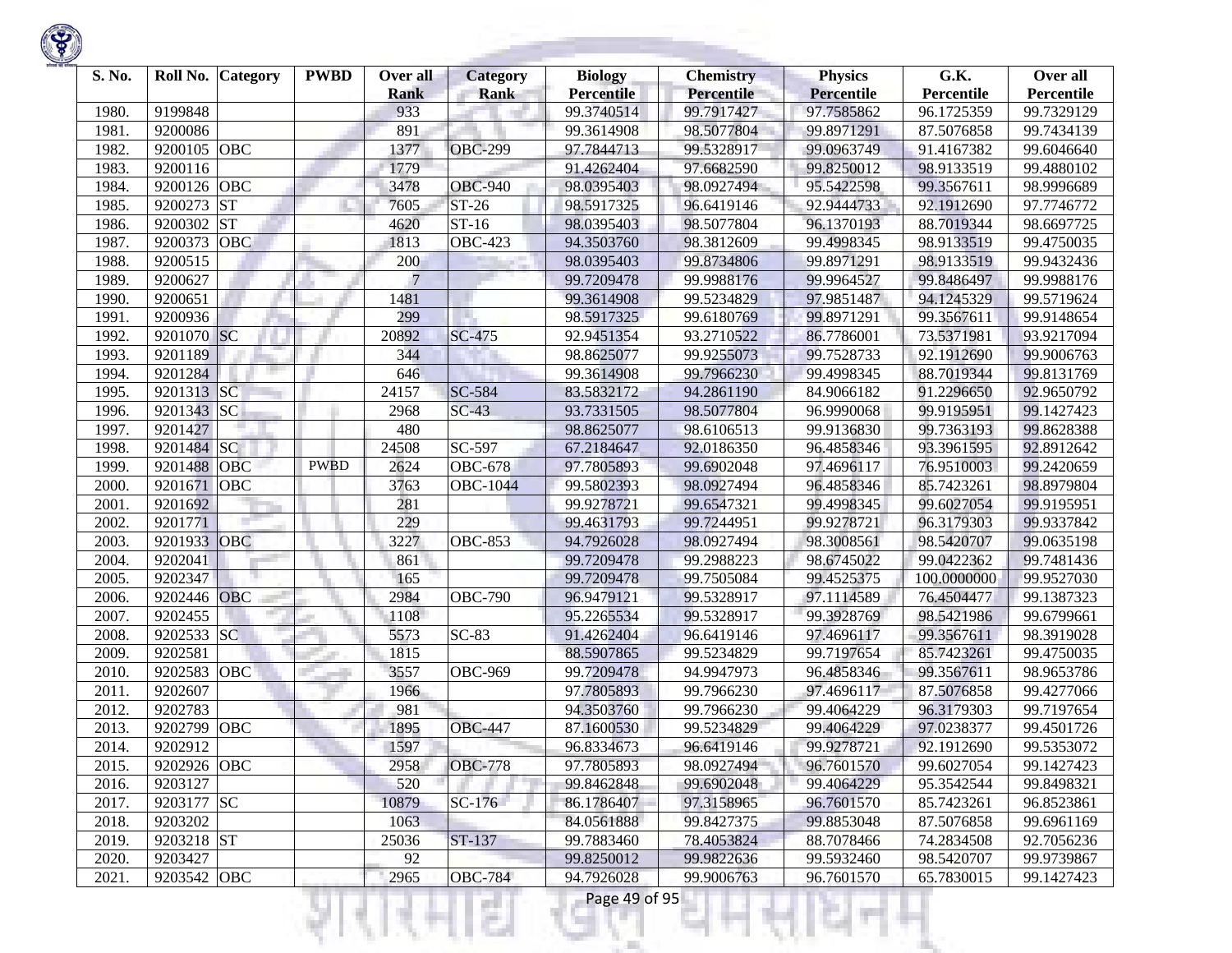| Percentile<br>92.5471787<br>99.9148654<br>94.3480112<br>96.5331315 |
|--------------------------------------------------------------------|
|                                                                    |
|                                                                    |
|                                                                    |
|                                                                    |
|                                                                    |
| 99.7339545                                                         |
| 98.9693764                                                         |
| 98.9653786                                                         |
| 99.5719624                                                         |
| 99.2172350                                                         |
| 98.8979804                                                         |
| 99.3295653                                                         |
| 99.5494963                                                         |
| 99.4750035                                                         |
| 99.3839569                                                         |
| 99.3839569                                                         |
| 99.3839569                                                         |
| 99.5920636                                                         |
| 99.5920636                                                         |
| 99.1427423                                                         |
| 99.3520314                                                         |
| 99.8309133                                                         |
| 99.9195951                                                         |
| 98.8506834                                                         |
| 99.7883460                                                         |
| 99.7587854                                                         |
| 99.6086175                                                         |
| 99.0635198                                                         |
| 96.2138769                                                         |
| 99.7800691                                                         |
| 99.8344606                                                         |
| 99.4005108                                                         |
| 98.8199404                                                         |
| 99.7339545                                                         |
| 99.5719624                                                         |
| 92.5471787                                                         |
| 99.4277066                                                         |
| 95.5929922                                                         |
| 99.1427423                                                         |
| 92.5471787                                                         |
| 99.8971291                                                         |
| 94.7654070                                                         |
| 99.8415551                                                         |
|                                                                    |

a.

375

ш

÷

K)

w

Ħ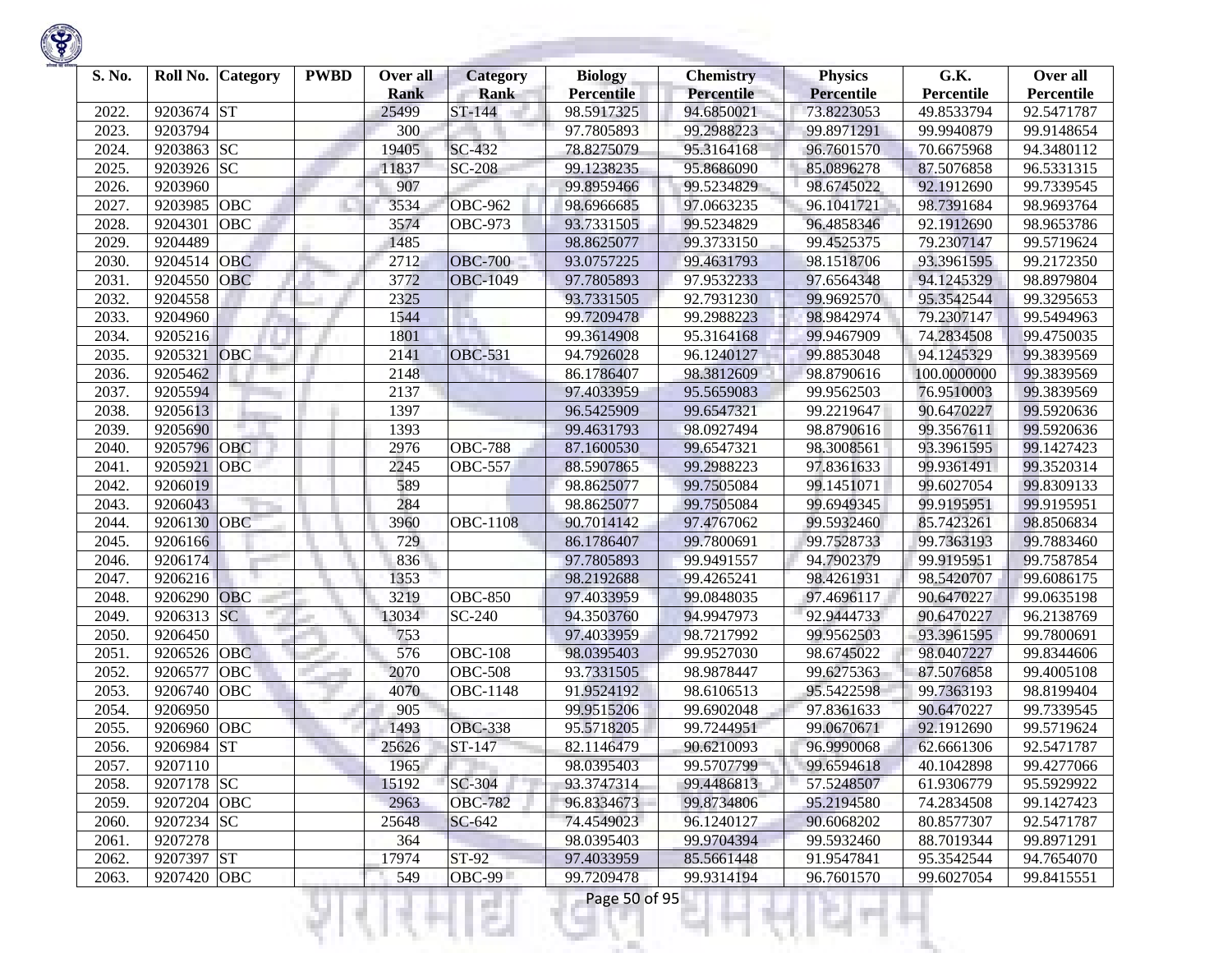

| S. No.         | Roll No.    | <b>Category</b> | <b>PWBD</b> | Over all<br><b>Rank</b> | <b>Category</b><br><b>Rank</b> | <b>Biology</b><br><b>Percentile</b> | <b>Chemistry</b><br>Percentile | <b>Physics</b><br><b>Percentile</b> | G.K.<br>Percentile | Over all<br>Percentile |
|----------------|-------------|-----------------|-------------|-------------------------|--------------------------------|-------------------------------------|--------------------------------|-------------------------------------|--------------------|------------------------|
| 2064.          | 9207463     |                 |             | 752                     |                                | 98.0395403                          | 99.3733150                     | 99.6594618                          | 98.0407227         | 99.7800691             |
| 2065.          | 9207470     |                 |             | 1280                    |                                | 88.5907865                          | 99.4631793                     | 99.4064229                          | 99.7363193         | 99.6299011             |
| 2066.          | 9207575     | OBC             |             | 3945                    | <b>OBC-1100</b>                | 98.5917325                          | 97.1231613                     | 96.1370193                          | 98.9133519         | 98.8506834             |
| 2067.          | 9207676     | <b>OBC</b>      |             | 2326                    | OBC-576                        | 93.0757225                          | 99.6547321                     | 99.4525375                          | 65.7830015         | 99.3295653             |
| 2068.          | 9207839     | <b>OBC</b>      |             | 631                     | $\overline{O}$ BC-116          | 99.3614908                          | 98.8234877                     | 99.7989878                          | 98.5420707         | 99.8179066             |
| 2069.          | 9207888     |                 |             | 1670                    |                                | 97.4033959                          | 96.6419146                     | 99.8592915                          | 95.3542544         | 99.5187533             |
| 2070.          | 9207919     |                 |             | 178                     |                                | 99.4631793                          | 99.8533794                     | 99.6594618                          | 99.8486497         | 99.9491557             |
| 2071.          | 9208093     |                 |             | 84                      |                                | 99.3614908                          | 99.9704394                     | 99.8971291                          | 98.0407227         | 99.9763515             |
| 2072.          | 9208118 SC  |                 |             | 18911                   | <b>SC-420</b>                  | 86.1786407                          | 91.5740434                     | 94.3846663                          | 93.3961595         | 94.5017263             |
| 2073.          | 9208481     | <b>SC</b>       |             | 25556                   | SC-636                         | 91.4262404                          | 92.0186350                     | 92.5046115                          | 58.4389633         | 92.5471787             |
| 2074.          | 9208600     | <b>SC</b>       |             | 24442                   | SC-595                         | 89.8500686                          | 94.6850021                     | 91.4025919                          | 56.0008040         | 92.8912642             |
| 2075.          | 9209299     | <b>OBC</b>      |             | 805                     | <b>OBC-161</b>                 | 99.7883460                          | 97.6682590                     | 99.8592915                          | 95.3542544         | 99.7682448             |
| 2076.          | 9209504     |                 |             | 322                     |                                | 100.0000000                         | 97.4767062                     | 99.9184127                          | 97.0238377         | 99.9065885             |
| 2077.          | 9209555     | <b>ST</b>       |             | 7400                    | $ST-24$                        | 84.7727380                          | 96.1240127                     | 96.9990068                          | 99.7363193         | 97.8515348             |
| 2078.          | 9209613     |                 |             | 806                     |                                | 99.3614908                          | 99.8214539                     | 98.5538949                          | 96.3179303         | 99.7682448             |
| 2079.          | 9209691     | SC              |             | 17629                   | SC-384                         | 86.1662692                          | 95.7063254                     | 86.1001582                          | 95.6532005         | 94.8728543             |
| 2080.          | 9209799     |                 |             | 2060                    |                                | 99.4631793                          | 97.4767062                     | 99.7989878                          | 62.6661306         | 99.4005108             |
| 2081.          | 9209901     |                 |             | 249                     |                                | 99.7209478                          | 99.5707799                     | 99.9657097                          | 90.6470227         | 99.9278721             |
| 2082.          | 9210046     |                 |             | 1664                    |                                | 97.7805893                          | 99.8734806                     | 95.5422598                          | 96.3179303         | 99.5187533             |
| 2083.          | 9210408     |                 |             | 1180                    |                                | 96.5425909                          | 99.8427375                     | 98.3008561                          | 97.0238377         | 99.6570969             |
| 2084.          | 9210627     | OBC             |             | 3365                    | <b>OBC-899</b>                 | 87.1600530                          | 92.0186350                     | 99.9657097                          | 96.3179303         | 99.0327768             |
| 2085.          | 9210764     |                 |             | 1355                    |                                | 97.7805893                          | 97.1231613                     | 99.7989878                          | 98.5420707         | 99.6086175             |
| 2086.          | 9211021     | OBC             |             | 2772                    | <b>OBC-719</b>                 | 99.0268647                          | 99.2408835                     | 97.2189377                          | 83.7014615         | 99.1912217             |
| 2087.          | 9211171     |                 |             | 1064                    |                                | 78.8275079                          | 99.6180769                     | 99.9361491                          | 97.0238377         | 99.6961169             |
| 2088.          | 9211197     | <b>OBC</b>      |             | 3113                    | <b>OBC-826</b>                 | 89.8500686                          | 99.3733150                     | 97.9851487                          | 97.0238377         | 99.1001750             |
| 2089.          | 9211370     | OBC             |             | 2637                    | <b>OBC-683</b>                 | 86.1786407                          | 99.0848035                     | 99.4998345                          | 93.3961595         | 99.2420659             |
| 2090.          | 9211406     | <b>OBC</b>      |             | 2942                    | <b>OBC-771</b>                 | 99.7209478                          | 98.0927494                     | 98.6745022                          | 70.6675968         | 99.1427423             |
| 2091.          | 9211416     |                 |             | 804                     |                                | 99.8959466                          | 98.9121695                     | 99.8451024                          | 74.2834508         | 99.7682448             |
| 2092.          | 9211468     | <b>OBC</b>      |             | 478                     | OBC-84                         | 99.3614908                          | 99.8841224                     | 99.7989878                          | 74.2834508         | 99.8628388             |
| 2093.          | 9211498     | <b>SC</b>       |             | 17426                   | SC-375                         | 99.8250012                          | 85.5661448                     | 81.5175235                          | 94.1245329         | 94.8942913             |
| 2094.          | 9211612     | <b>SC</b>       |             | 22028                   | SC-506                         | 95.5718205                          | 84.8637847                     | 91.4025919                          | 93.3961595         | 93.5829825             |
| 2095.          | 9211620     |                 |             | 1963                    |                                | 98.5917325                          | 99.1652083                     | 98.3008561                          | 95.3542544         | 99.4277066             |
| 2096.          | 9211655     |                 |             | 1673                    |                                | 96.8334673                          | 97.1231613                     | 99.8250012                          | 96.3179303         | 99.5187533             |
| 2097.          | 9211710     |                 |             | 524                     |                                | 96.1382018                          | 99.6180769                     | 99.7729745                          | 99.7363193         | 99.8498321             |
| 2098.          | 9211737     |                 |             | 2229                    |                                | 99.9739867                          | 98.2571064                     | 98.1518706                          | 79.2307147         | 99.3520314             |
| 2099.          | 9211802 OBC |                 |             | 2714                    | <b>OBC-701</b>                 | 89.8500686                          | 97.4767062                     | 99.3461193                          | 99.6027054         | 99.2172350             |
| 2100.          | 9211848 SC  |                 |             | 23113                   | SC-546                         | 93.0757225                          | 92.4253890                     | 85.0896278                          | 87.5076858         | 93.2554510             |
| 2101.          | 9211885 OBC |                 |             | 2235                    | <b>OBC-553</b>                 | 99.0268647                          | 97.9532233                     | 98.3008561                          | 98.5420707         | 99.3520314             |
| 2102.          | 9212012 OBC |                 |             | 915                     | <b>OBC-191</b>                 | 97.7805893                          | 98.5077804                     | 99.7729745                          | 98.9133519         | 99.7339545             |
| 2103.          | 9212452 OBC |                 |             | 2536                    | <b>OBC-649</b>                 | 95.5718205                          | 97.6682590                     | 99.5932460                          | 92.1912690         | 99.2645320             |
| 2104.<br>2105. | 9212686 SC  |                 |             | 11167                   | SC-187                         | 83.1433571<br>87.1600530            | 94.2853427                     | 94.3846663                          | 99.9195951         | 96.7589746             |
|                | 9212731     |                 |             | 1100                    |                                |                                     | 99.3733150                     | 99.7729745                          | 99.3567611         | 99.6831102             |
|                |             |                 |             |                         |                                | Page 51 of 95                       |                                |                                     |                    |                        |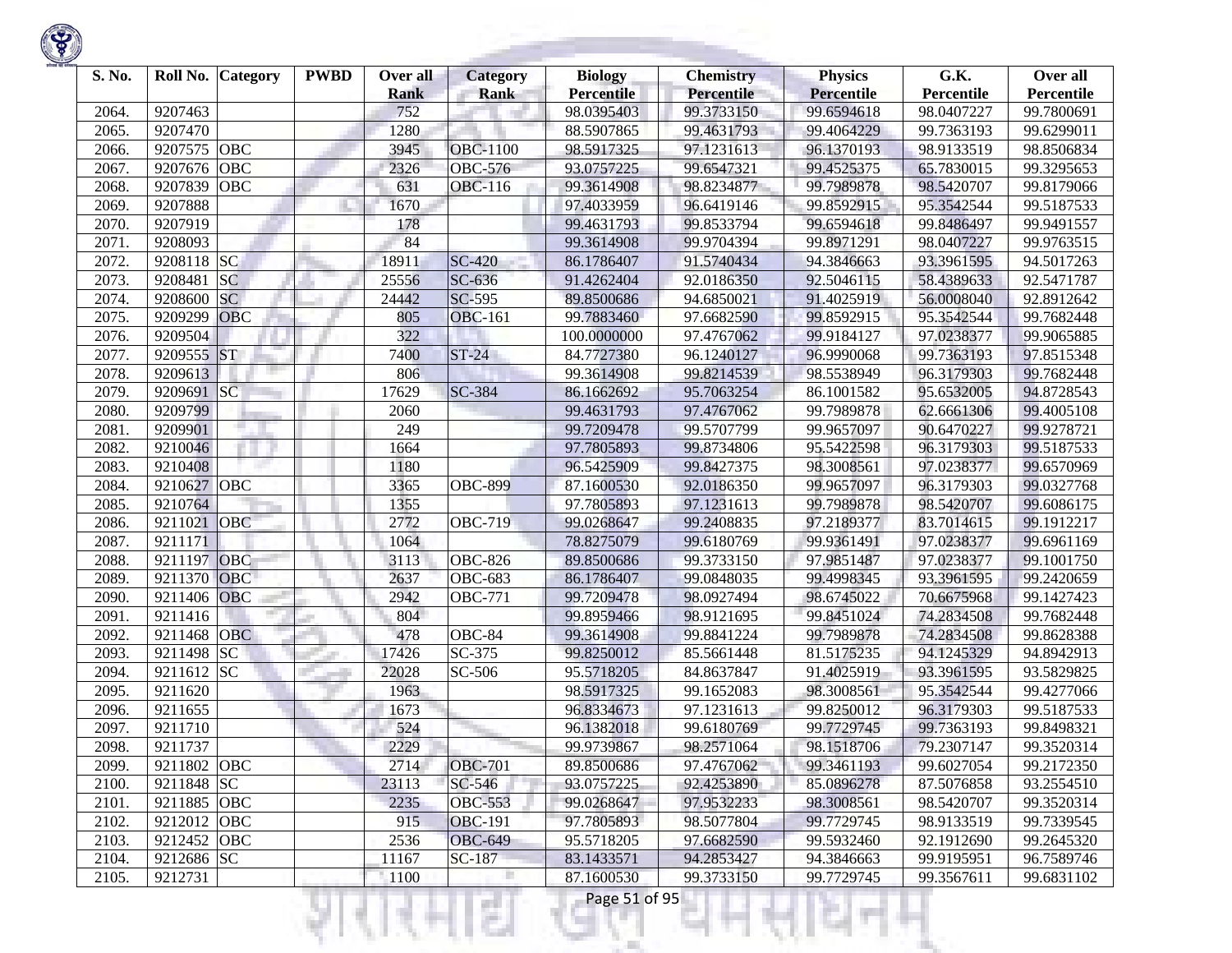

| S. No. | Roll No.<br><b>Category</b> | <b>PWBD</b> | Over all    | Category                  | <b>Biology</b>    | <b>Chemistry</b> | <b>Physics</b>    | G.K.       | Over all   |
|--------|-----------------------------|-------------|-------------|---------------------------|-------------------|------------------|-------------------|------------|------------|
|        |                             |             | <b>Rank</b> | <b>Rank</b>               | <b>Percentile</b> | Percentile       | <b>Percentile</b> | Percentile | Percentile |
| 2106.  | 9212955                     |             | 1679        |                           | 91.4262404        | 99.5707799       | 99.2219647        | 97.0238377 | 99.5187533 |
| 2107.  | 9212961                     |             | 2236        |                           | 98.2192688        | 99.8734806       | 90.6068202        | 96.3179303 | 99.3520314 |
| 2108.  | OBC<br>9213045              |             | 3950        | <b>OBC-1101</b>           | 96.5425909        | 97.4767062       | 98.1518706        | 96.3179303 | 98.8506834 |
| 2109.  | 9213114<br>OBC              |             | 3235        | <b>OBC-855</b>            | 86.1786407        | 99.6902048       | 98.3008561        | 90.6470227 | 99.0635198 |
| 2110.  | <b>SC</b><br>9213121        |             | 21053       | SC-483                    | 93.0757225        | 91.0608712       | 92.5046115        | 80.8577307 | 93.9010547 |
| 2111.  | 9213375<br><b>SC</b>        |             | 22046       | SC-507                    | 93.0757225        | 91.5740434       | 91.9547841        | 76.9510003 | 93.5829825 |
| 2112.  | 9213429<br>OBC              |             | 727         | <b>OBC-144</b>            | 95.5718205        | 99.6180769       | 99.7197654        | 98.0407227 | 99.7883460 |
| 2113.  | 9213692                     |             | 119         |                           | 99.3614908        | 99.9881758       | 99.5932460        | 98.9133519 | 99.9668921 |
| 2114.  | 9213712                     |             | 2010        |                           | 99.7883460        | 97.6682590       | 98.1518706        | 98.0407227 | 99.4123351 |
| 2115.  | 9213752 SC                  |             | 16249       | SC-337                    | 88.5907865        | 95.5659083       | 88.7078466        | 95.3542544 | 95.2939507 |
| 2116.  | OBC<br>9214230              |             | 1660        | <b>OBC-382</b>            | 99.5802393        | 98.7217992       | 99.0670671        | 88.7019344 | 99.5187533 |
| 2117.  | 9214530<br>OBC              |             | 3465        | <b>OBC-934</b>            | 99.9739867        | 96.4231661       | 93.5108547        | 98.0407227 | 98.9996689 |
| 2118.  | SC<br>9214579               |             | 26309       | SC-668                    | 82.1146479        | 93.2826467       | 95.5422598        | 56.0008040 | 92.3390720 |
| 2119.  | <b>ST</b><br>9214645        |             | 8756        | $ST-31$                   | 78.8275079        | 95.8686090       | 99.2219647        | 90.6470227 | 97.4613347 |
| 2120.  | 9214671<br><b>OBC</b>       |             | 1589        | <b>OBC-362</b>            | 99.4631793        | 99.2408835       | 95.8449605        | 99.7363193 | 99.5353072 |
| 2121.  | 9214734<br><b>SC</b>        |             | 25612       | SC-639                    | 84.0561888        | 93.9873717       | 91.9547841        | 70.6675968 | 92.5471787 |
| 2122.  | <b>SC</b><br>9214865        |             | 16949       | SC-360                    | 98.0395403        | 92.7931230       | 92.5046115        | 65.7830015 | 95.0361822 |
| 2123.  | 9214903                     |             | 1889        |                           | 97.7805893        | 95.5659083       | 99.7989878        | 97.4093080 | 99.4501726 |
| 2124.  | 9214960                     |             | 1166        |                           | 97.5149340        | 99.6623616       | 99.7166671        | 61.9306779 | 99.6635421 |
| 2125.  | 9215029                     |             | 1666        |                           | 97.7805893        | 98.2571064       | 99.7729745        | 87.5076858 | 99.5187533 |
| 2126.  | 9215111                     |             | 405         |                           | 99.3614908        | 99.7966230       | 99.4525375        | 98.9133519 | 99.8829400 |
| 2127.  | 9215289                     |             | 1171        |                           | 99.9278721        | 99.6180769       | 96.4858346        | 95.3542544 | 99.6570969 |
| 2128.  | <b>SC</b><br>9215663        |             | 14166       | SC-268                    | 87.9593719        | 97.3158965       | 92.9444733        | 83.7014615 | 95.8674266 |
| 2129.  | 9215915                     |             | 1659        |                           | 99.7209478        | 97.8089675       | 99.5932460        | 83.7014615 | 99.5187533 |
| 2130.  | 9215969                     |             | 325         |                           | 97.7805893        | 99.7505084       | 99.8853048        | 98.9133519 | 99.9065885 |
| 2131.  | 9216146                     |             | 2126        |                           | 99.5802393        | 97.4767062       | 97.6564348        | 99.3567611 | 99.3839569 |
| 2132.  | 9216333                     |             | 1551        |                           | 96.8334673        | 98.9878447       | 99.3461193        | 97.0238377 | 99.5494963 |
| 2133.  | 9216348                     |             | 1016        |                           | 88.5907865        | 99.4265241       | 99.6275363        | 99.8486497 | 99.7055763 |
| 2134.  | 9216420<br><b>OBC</b>       |             | 1157        | <b>OBC-253</b>            | 99.7209478        | 97.1231613       | 99.8853048        | 87.5076858 | 99.6665563 |
| 2135.  | 9216433<br><b>SC</b>        |             | 22516       | SC-519                    | 86.1786407        | 97.1231613       | 88.7078466        | 62.6661306 | 93.4316322 |
| 2136.  | <b>ST</b><br>9216459        |             | 9032        | $\overline{\text{ST-37}}$ | 96.5425909        | 94.9947973       | 93.9400747        | 97.0238377 | 97.3714705 |
| 2137.  | 9216548                     |             | 723         |                           | 99.3614908        | 99.5234829       | 99.1451071        | 98.9133519 | 99.7883460 |
| 2138.  | 9216617                     |             | 2140        |                           | 94.7926028        | 99.5234829       | 99.4064229        | 74.2834508 | 99.3839569 |
| 2139.  | 9216634                     |             | 1483        |                           | 99.3614908        | 95.8686090       | 99.7989878        | 96.3179303 | 99.5719624 |
| 2140.  | 9216646 OBC                 |             | 4217        | <b>OBC-1204</b>           | 96.5425909        | 98.3812609       | 98.1518706        | 85.7423261 | 98.7726434 |
| 2141.  | 9216752 SC                  |             | 24473       | $SC-596$                  | 84.7727380        | 91.5740434       | 90.0380741        | 92.1912690 | 92.8912642 |
| 2142.  | 9216766 SC                  |             | 16210       | SC-336                    | 95.5718205        | 92.7931230       | 96.7601570        | 56.0008040 | 95.2939507 |
| 2143.  | 9216868 ST                  |             | 9029        | $ST-36$                   | 96.8334673        | 96.4231661       | 92.5046115        | 94.1245329 | 97.3714705 |
| 2144.  | 9217032                     |             | 1886        |                           | 98.5917325        | 98.8234877       | 98.4261931        | 98.0407227 | 99.4501726 |
| 2145.  | 9217041 SC                  |             | 5175        | $SC-75$                   | 98.5917325        | 95.3164168       | 97.2189377        | 97.0238377 | 98.5042331 |
| 2146.  | 9217123 OBC                 |             | 2312        | <b>OBC-570</b>            | 99.1238235        | 99.1652083       | 98.5538949        | 79.2307147 | 99.3295653 |
| 2147.  | 9217337                     |             | 1264        |                           | 99.8462848        | 98.8234877       | 97.2189377        | 99.6027054 | 99.6299011 |

리버서

KJ.

ч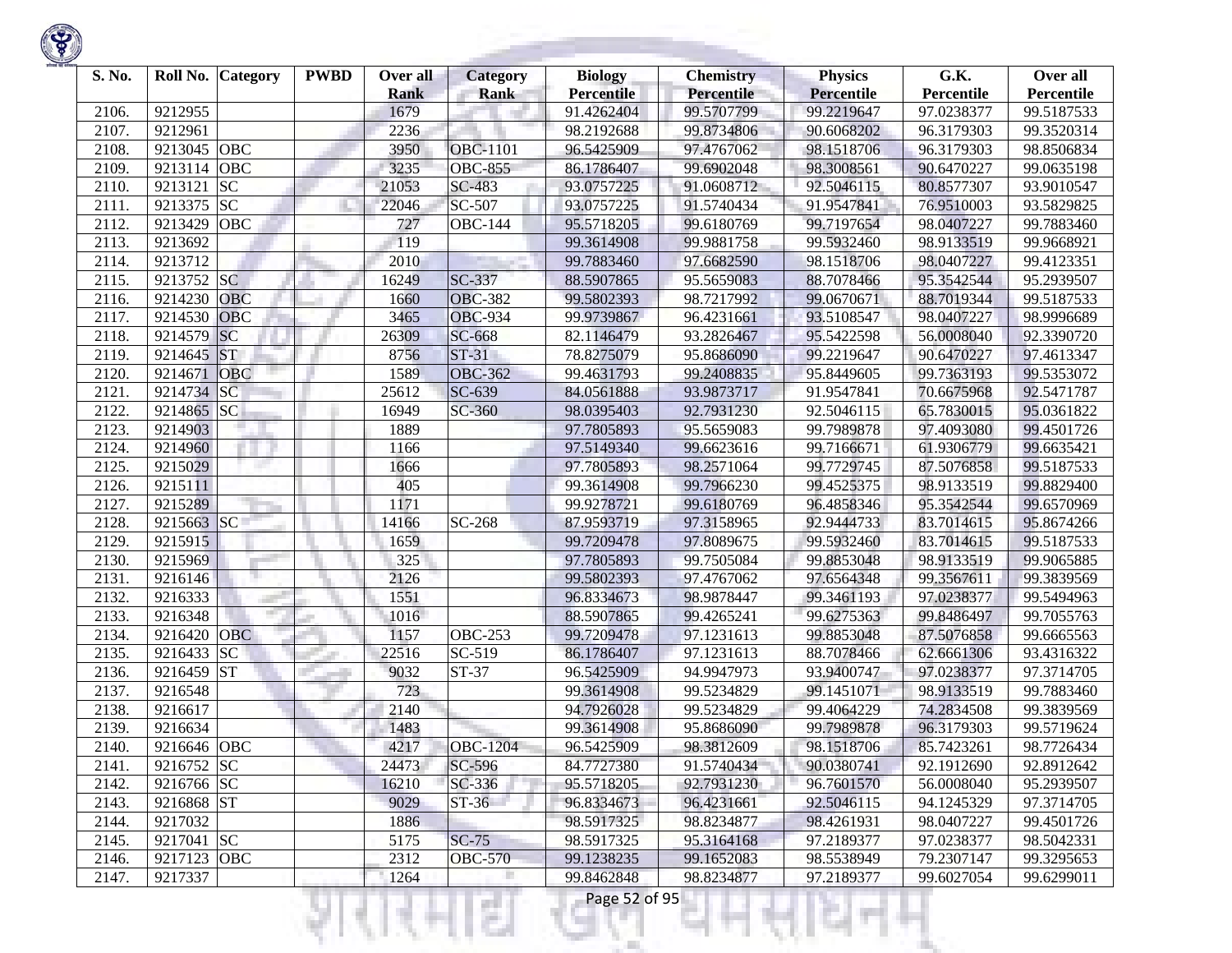

| S. No. |             | Roll No. Category | <b>PWBD</b> | Over all<br><b>Rank</b> | <b>Category</b><br><b>Rank</b> | <b>Biology</b><br><b>Percentile</b> | <b>Chemistry</b><br>Percentile | <b>Physics</b><br><b>Percentile</b> | G.K.<br>Percentile | Over all<br>Percentile |
|--------|-------------|-------------------|-------------|-------------------------|--------------------------------|-------------------------------------|--------------------------------|-------------------------------------|--------------------|------------------------|
| 2148.  | 9217556     | <b>OBC</b>        |             | 370                     | OBC-64                         | 99.5802393                          | 98.7217992                     | 99.7989878                          | 99.9361491         | 99.8923994             |
| 2149.  | 9217677     |                   |             | 1816                    |                                | 84.0561888                          | 99.3733150                     | 99.1451071                          | 99.9195951         | 99.4750035             |
| 2150.  | 9217765     | ST                |             | 27507                   | ST-162                         | 77.7574138                          | 86.7462044                     | 97.4696117                          | 79.2307147         | 91.9902568             |
| 2151.  | 9217784     |                   |             | 185                     |                                | 98.0395403                          | 99.8533794                     | 99.9751691                          | 93.3961595         | 99.9467909             |
| 2152.  | 9217864     | SC                |             | 12385                   | SC-226                         | 93.0757225                          | 99.0848035                     | 83.7806839                          | 76.9510003         | 96.4208012             |
| 2153.  | 9217869     | <b>OBC</b>        |             | 4235                    | <b>OBC-1208</b>                | 74.4549023                          | 99.2408835                     | 98.9842974                          | 97.0238377         | 98.7726434             |
| 2154.  | 9217940     |                   |             | 2324                    |                                | 93.7331505                          | 98.9878447                     | 99.6275363                          | 80.8577307         | 99.3295653             |
| 2155.  | 9217989     |                   |             | 476                     |                                | 99.7209478                          | 98.7217992                     | 99.7989878                          | 99.3567611         | 99.8628388             |
| 2156.  | 9218094     |                   |             | 976                     |                                | 97.7805893                          | 99.9444261                     | 99.0670671                          | 76.9510003         | 99.7197654             |
| 2157.  | 9218274     | <b>SC</b>         |             | 14202                   | $SC-271$                       | 74.4549023                          | 98.9878447                     | 91.4025919                          | 88.7019344         | 95.8674266             |
| 2158.  | 9218383     | <b>OBC</b>        |             | 4203                    | <b>OBC-1196</b>                | 98.8625077                          | 99.5707799                     | 96.4858346                          | 45.3849974         | 98.7726434             |
| 2159.  | 9218398     |                   |             | 110                     |                                | 97.7805893                          | 99.9763515                     | 99.7989878                          | 99.6027054         | 99.9692570             |
| 2160.  | 9218498     |                   |             | 1086                    |                                | 85.1261462                          | 99.8372690                     | 99.7446192                          | 95.6941607         | 99.6887918             |
| 2161.  | 9218632     |                   |             | 373                     |                                | 93.0757225                          | 99.9006763                     | 99.8853048                          | 98.0407227         | 99.8923994             |
| 2162.  | 9218637     |                   |             | 176                     |                                | 98.8442377                          | 99.9350695                     | 99.9067362                          | 99.1795150         | 99.9504167             |
| 2163.  | 9218862     | <b>OBC</b>        |             | 3123                    | <b>OBC-828</b>                 | 99.3790286                          | 92.9768848                     | 99.2350011                          | 91.2296650         | 99.0909735             |
| 2164.  | 9218967     | OBC               |             | 3217                    | <b>OBC-848</b>                 | 98.5917325                          | 99.1652083                     | 95.5422598                          | 93.3961595         | 99.0635198             |
| 2165.  | 9218980     | SC                |             | 11928                   | SC-212                         | 99.3790286                          | 84.8983543                     | 96.1041721                          | 73.6594810         | 96.5315326             |
| 2166.  | 9218987     | <b>OBC</b>        |             | 2443                    | <b>OBC-608</b>                 | 97.7805893                          | 95.5659083                     | 99.5518611                          | 97.4093080         | 99.2881805             |
| 2167.  | 9219108     | OBC               |             | 4195                    | <b>OBC-1194</b>                | 99.9739867                          | 95.5659083                     | 91.4025919                          | 98.5420707         | 98.7726434             |
| 2168.  | 9219251     |                   |             | 1811                    |                                | 94.7926028                          | 99.9657097                     | 96.4858346                          | 79.2307147         | 99.4750035             |
| 2169   | 9219333     | <b>OBC</b>        |             | 2131                    | <b>OBC-525</b>                 | 99.0268647                          | 98.7217992                     | 99.2219647                          | 80.8577307         | 99.3839569             |
| 2170.  | 9219404     |                   |             | 1362                    |                                | 99.7981253                          | 97.6601421                     | 98.3625717                          | 98.7391684         | 99.6068755             |
| 2171.  | 9219553     |                   |             | 778                     |                                | 99.9645834                          | 94.2861190                     | 99.4321536                          | 99.9008335         | 99.7780559             |
| 2172.  | 9219657     |                   |             | 1809                    |                                | 97.4033959                          | 98.3812609                     | 97.9851487                          | 99.9763515         | 99.4750035             |
| 2173.  | 9219663     | OBC               |             | 2774                    | <b>OBC-721</b>                 | 98.5917325                          | 99.5234829                     | 94.7902379                          | 92.1912690         | 99.1912217             |
| 2174.  | 9219725     | SC                |             | 19960                   | SC-451                         | 87.1600530                          | 95.5659083                     | 83.7806839                          | 94.1245329         | 94.2203093             |
| 2175.  | 9219793     |                   |             | 1055                    |                                | 99.7209478                          | 99.4265241                     | 98.9842974                          | 92.1912690         | 99.6961169             |
| 2176.  | 9219902     |                   |             | 2076                    |                                | 99.5761811                          | 99.0921540                     | 97.4606285                          | 82.0685666         | 99.3955564             |
| 2177.  | 9220154     |                   |             | 404                     |                                | 99.7883460                          | 99.1652083                     | 99.9657097                          | 85.7423261         | 99.8829400             |
| 2178.  | 9220159     | OBC               |             | 2421                    | <b>OBC-601</b>                 | 99.3614908                          | 98.9121695                     | 96.7601570                          | 96.3179303         | 99.3059169             |
| 2179.  | 9220198     |                   |             | 728                     |                                | 90.7014142                          | 99.8734806                     | 99.8250012                          | 92.1912690         | 99.7883460             |
| 2180   | 9220308     | <b>OBC</b>        |             | 421                     | OBC-74                         | 99.7883460                          | 99.5707799                     | 99.4998345                          | 98.9133519         | 99.8782103             |
| 2181.  | 9220532     |                   |             | 1060                    |                                | 95.5718205                          | 99.6902048                     | 99.2219647                          | 98.0407227         | 99.6961169             |
| 2182.  | 9220748     |                   |             | 2125                    |                                | 99.7209478                          | 98.6106513                     | 99.2763562                          | 65.7830015         | 99.3839569             |
| 2183.  | 9220966 OBC |                   |             | 1810                    | <b>OBC-422</b>                 | 95.5718205                          | 99.3733150                     | 98.7844677                          | 97.4093080         | 99.4750035             |
| 2184.  | 9220972     |                   |             | 56                      |                                | 99.5802393                          | 99.9255073                     | 99.9905406                          | 96.3179303         | 99.9846285             |
| 2185.  | 9221001     |                   |             | 911                     | Tarihi                         | 99.0268647                          | 99.2988223                     | 99.4525375                          | 96.3179303         | 99.7339545             |
| 2186.  | 9221042 SC  |                   |             | 23067                   | SC-542                         | 98.0395403                          | 84.0621009                     | 93.9400747                          | 68.4682874         | 93.2554510             |
| 2187.  | 9221113 OBC |                   |             | 2695                    | <b>OBC-696</b>                 | 99.0268647                          | 99.9255073                     | 94.7902379                          | 49.8533794         | 99.2172350             |
| 2188.  | 9221322 OBC |                   |             | 2791                    | <b>OBC-723</b>                 | 94.7926028                          | 99.6547321                     | 96.7601570                          | 92.1912690         | 99.1912217             |
| 2189.  | 9221355 OBC |                   |             | 11                      | $OBC-1$                        | 99.9940879                          | 99.9621624                     | 99.9976352                          | 98.5420707         | 99.9976352             |
|        |             |                   |             |                         | a ka                           | Page 53 of 95                       |                                |                                     |                    |                        |

**STATISTICS** 

**State State**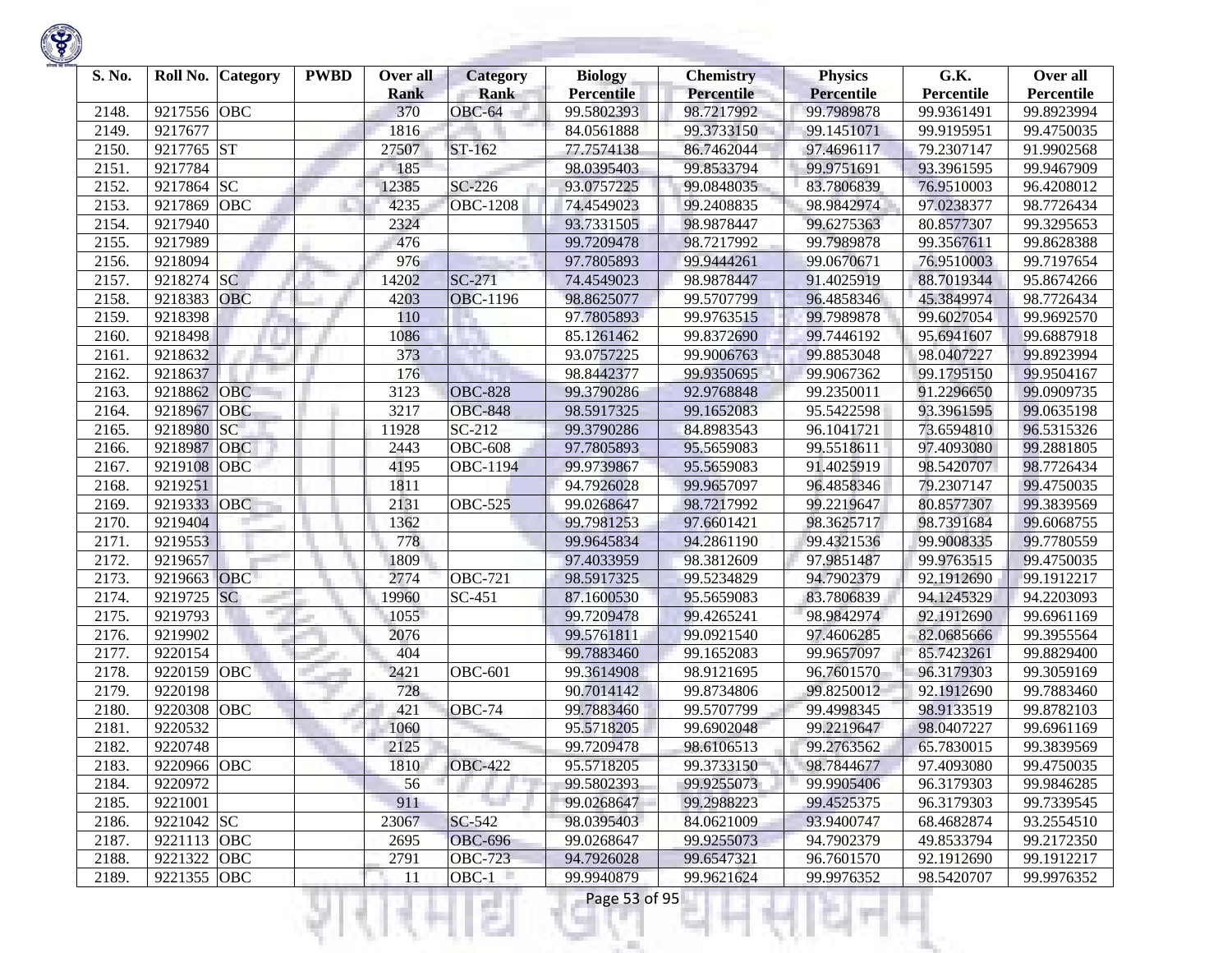

| S. No. |             | Roll No. Category | <b>PWBD</b> | Over all<br><b>Rank</b> | <b>Category</b><br><b>Rank</b> | <b>Biology</b><br><b>Percentile</b> | <b>Chemistry</b><br>Percentile | <b>Physics</b><br><b>Percentile</b> | G.K.<br>Percentile | Over all<br>Percentile |
|--------|-------------|-------------------|-------------|-------------------------|--------------------------------|-------------------------------------|--------------------------------|-------------------------------------|--------------------|------------------------|
| 2190.  | 9221375     | <b>ST</b>         |             | 25500                   | ST-145                         | 98.5917325                          | 92.4253890                     | 67.6855224                          | 76.9510003         | 92.5471787             |
| 2191.  | 9221400     |                   |             | 1270                    |                                | 98.5917325                          | 98.0927494                     | 99.7989878                          | 92.1912690         | 99.6299011             |
| 2192.  | 9221601     |                   |             | 1159                    |                                | 98.0395403                          | 99.9586151                     | 97.9851487                          | 79.2307147         | 99.6665563             |
| 2193.  | 9221670     |                   |             | 1967                    |                                | 95.5718205                          | 99.0848035                     | 99.4525375                          | 90.6470227         | 99.4277066             |
| 2194.  | 9221741     |                   |             | 2135                    |                                | 98.0395403                          | 99.7505084                     | 93.5108547                          | 98.0407227         | 99.3839569             |
| 2195.  | 9221751     |                   |             | 205                     |                                | 99.9645834                          | 99.9031946                     | 99.6186811                          | 97.9151418         | 99.9409723             |
| 2196.  | 9221897     | OBC               |             | 2632                    | <b>OBC-681</b>                 | 93.0757225                          | 99.7244951                     | 93.9400747                          | 99.3567611         | 99.2420659             |
| 2197.  | 9221995     | OBC               |             | 788                     | <b>OBC-158</b>                 | 99.2893065                          | 99.1653484                     | 99.4321536                          | 97.9151418         | 99.7697920             |
| 2198.  | 9222383     |                   |             | 2329                    |                                | 82.1146479                          | 98.2571064                     | 99.7197654                          | 99.3567611         | 99.3295653             |
| 2199.  | 9222505     |                   |             | 1512                    |                                | 95.5953533                          | 99.9456945                     | 96.1041721                          | 85.6727977         | 99.5667367             |
| 2200.  | 9222533     | <b>OBC</b>        |             | 4054                    | OBC-1141                       | 98.5917325                          | 98.8234877                     | 97.2189377                          | 76.9510003         | 98.8199404             |
| 2201.  | 9222539     | OBC               |             | 909                     | <b>OBC-189</b>                 | 99.3614908                          | 98.7217992                     | 99.8451024                          | 87.5076858         | 99.7339545             |
| 2202.  | 9222552     | <b>SC</b>         |             | 11879                   | <b>SC-209</b>                  | 94.7926028                          | 97.3158965                     | 87.6968737                          | 92.1912690         | 96.5331315             |
| 2203.  | 9222592     |                   |             | 1266                    |                                | 99.7209478                          | 97.6682590                     | 99.4064229                          | 97.4093080         | 99.6299011             |
| 2204.  | 9222634     | ST                |             | 8765                    | $ST-32$                        | 99.5006257                          | 91.9391779                     | 96.4099355                          | 57.9592945         | 97.4381980             |
| 2205.  | 9222987     |                   |             | 608                     |                                | 98.5917325                          | 98.7217992                     | 99.9467909                          | 96.3179303         | 99.8238188             |
| 2206.  | 9223015     |                   |             | 2071                    |                                | 87.9593719                          | 99.8841224                     | 99.5518611                          | 56.0008040         | 99.4005108             |
| 2207.  | 9223059     | SC                |             | 25551                   | SC-635                         | 91.9524192                          | 85.5661448                     | 87.6968737                          | 96.3179303         | 92.5471787             |
| 2208.  | 9223065     |                   |             | 726                     |                                | 98.5917325                          | 98.2571064                     | 99.8451024                          | 99.3567611         | 99.7883460             |
| 2209.  | 9223066     |                   |             | 2064                    |                                | 98.5917325                          | 97.6682590                     | 99.1451071                          | 97.4093080         | 99.4005108             |
| 2210.  | 9223121 SC  |                   |             | 1156                    | $SC-16$                        | 99.7209478                          | 99.4265241                     | 98.8790616                          | 90.6470227         | 99.6665563             |
| 2211.  | 9223427     | OBC               |             | 3027                    | <b>OBC-803</b>                 | 88.1956414                          | 99.8902085                     | 96.4099355                          | 89.7858475         | 99.1287512             |
| 2212.  | 9223449     |                   |             | 1674                    |                                | 96.5425909                          | 98.8234877                     | 99.1451071                          | 98.9133519         | 99.5187533             |
| 2213.  | 9223606     | OBC               |             | 2059                    | <b>OBC-504</b>                 | 99.7883460                          | 99.0848035                     | 98.9842974                          | 62.6661306         | 99.4005108             |
| 2214.  | 9223646     |                   |             | 1245                    |                                | 93.7331505                          | 99.7800691                     | 98.3008561                          | 99.6027054         | 99.6405430             |
| 2215.  | 9223729     | <b>ST</b>         |             | 20528                   | ST-105                         | 67.2184647                          | 90.1941541                     | 97.8361633                          | 97,4093080         | 94.0500402             |
| 2216.  | 9223802     | <b>OBC</b>        |             | 3355                    | <b>OBC-896</b>                 | 96.1382018                          | 99.8533794                     | 97.6564348                          | 45.3849974         | 99.0327768             |
| 2217.  | 9223841     | <b>OBC</b>        |             | 1882                    | <b>OBC-443</b>                 | 99.5802393                          | 98.2571064                     | 99.1451071                          | 88.7019344         | 99.4501726             |
| 2218.  | 9223854     | <b>OBC</b>        |             | 1488                    | OBC-336                        | 98.0395403                          | 98.7217992                     | 99.5932460                          | 93.3961595         | 99.5719624             |
| 2219.  | 9223946     | <b>SC</b>         |             | 17516                   | SC-379                         | 84.0561888                          | 94.6850021                     | 93.9400747                          | 90.6470227         | 94.8942913             |
| 2220.  | 9224194     | OBC               |             | 2805                    | $\overline{O}$ BC-726          | 87.1600530                          | 99.0848035                     | 99.5518611                          | 87.5076858         | 99.1912217             |
| 2221.  | 9224274     | <b>SC</b>         |             | 9641                    | $\overline{SC}$ -160           | 75.4173958                          | 96.6419146                     | 95.8449605                          | 99.9195951         | 97.2224850             |
| 2222.  | 9224344     |                   |             | 682                     |                                | 98.8625077                          | 99.8841224                     | 98.9842974                          | 95.3542544         | 99.8037175             |
| 2223.  | 9224487     | <b>OBC</b>        |             | 2778                    | <b>OBC-722</b>                 | 97.7805893                          | 99.8214539                     | 96.9990068                          | 62.6661306         | 99.1912217             |
| 2224.  | 9224539     | OBC               |             | 4208                    | <b>OBC-1198</b>                | 97.7805893                          | 99.2408835                     | 94.3846663                          | 88.7019344         | 98.7726434             |
| 2225.  | 9224574     |                   |             | 1059                    |                                | 97.4033959                          | 99.9125006                     | 97.9851487                          | 95.3542544         | 99.6961169             |
| 2226.  | 9224599     |                   |             | 25                      |                                | 99.0268647                          | 99.9881758                     | 99.9858109                          | 99.3567611         | 99.9940879             |
| 2227.  | 9224938 SC  |                   |             | 21118                   | SC-485                         | 68.9164262                          | 97.4767062                     | 91.9547841                          | 90.6470227         | 93.9010547             |
| 2228.  | 9225307 OBC |                   |             | 3111                    | <b>OBC-825</b>                 | 90.7014142                          | 97.8089675                     | 99.7528733                          | 85.7423261         | 99.1001750             |
| 2229.  | 9225315     |                   |             | 1241                    |                                | 98.8625077                          | 99.2988223                     | 99.8592915                          | 56.0008040         | 99.6405430             |
| 2230.  | 9225363     |                   |             | 93                      |                                | 99.7209478                          | 99.9881758                     | 99.9361491                          | 79.2307147         | 99.9739867             |
| 2231.  | 9225365 OBC |                   |             | 1968                    | <b>OBC-470</b>                 | 95.5718205                          | 98.3812609                     | 99.6949345                          | 92.1912690         | 99.4277066             |
|        |             |                   |             |                         |                                | Page 54 of 95                       |                                |                                     |                    |                        |

**Contract Contract**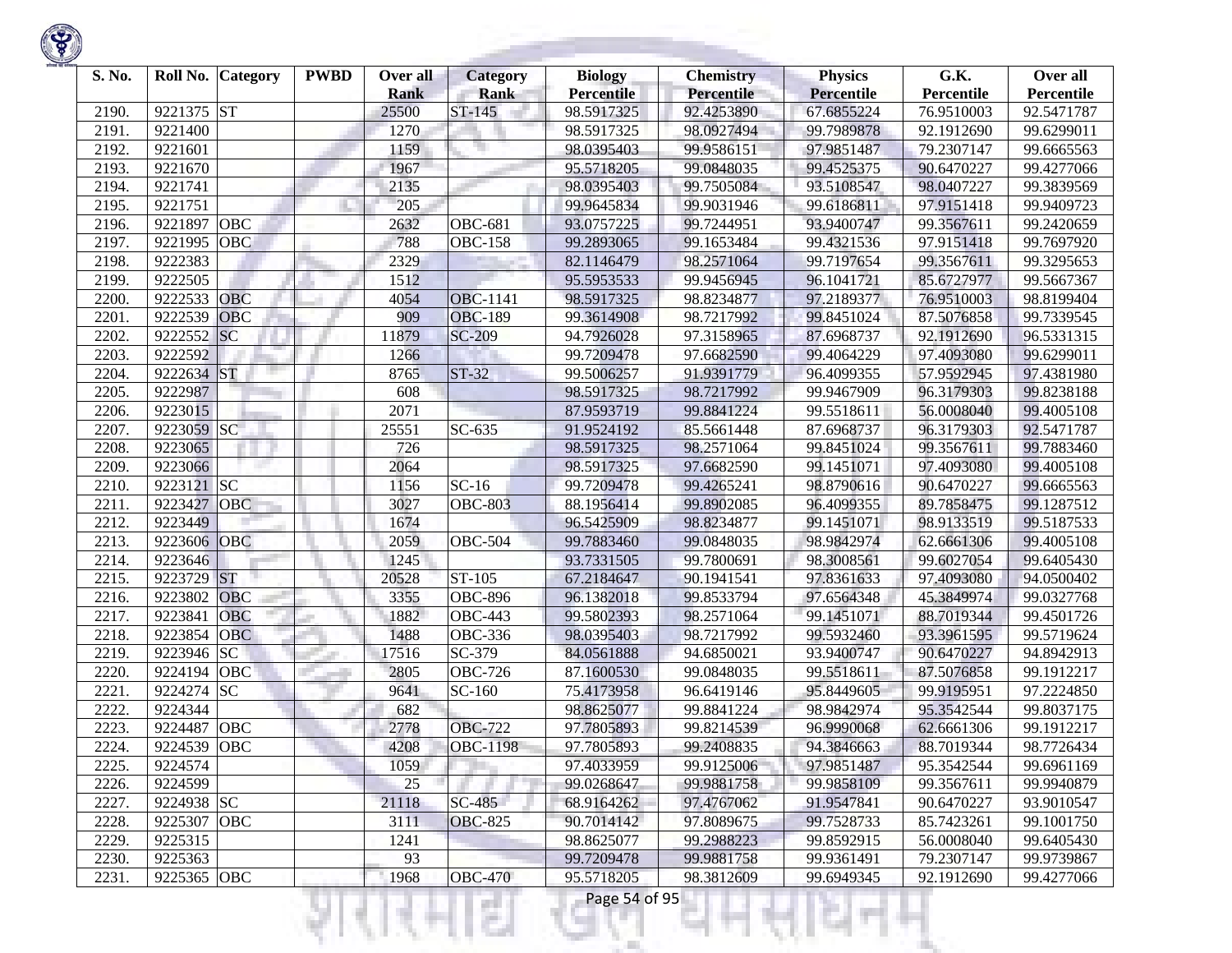

| S. No. | Roll No.    | <b>Category</b> | <b>PWBD</b> | Over all<br><b>Rank</b> | <b>Category</b><br><b>Rank</b> | <b>Biology</b><br><b>Percentile</b> | <b>Chemistry</b><br>Percentile | <b>Physics</b><br><b>Percentile</b> | G.K.<br>Percentile | Over all<br>Percentile |
|--------|-------------|-----------------|-------------|-------------------------|--------------------------------|-------------------------------------|--------------------------------|-------------------------------------|--------------------|------------------------|
| 2232.  | 9225442     | OBC             |             | 2438                    | <b>OBC-606</b>                 | 98.8625077                          | 99.6547321                     | 96.4858346                          | 83.7014615         | 99.2881805             |
| 2233.  | 9225574     | OBC             |             | 2422                    | <b>OBC-602</b>                 | 99.3614908                          | 95.3164168                     | 99.4525375                          | 95.3542544         | 99.3059169             |
| 2234.  | 9225579     |                 |             | 1798                    |                                | 99.7209478                          | 99.6547321                     | 92.9444733                          | 97.4093080         | 99.4750035             |
| 2235.  | 9225686     |                 |             | 1594                    |                                | 98.0395403                          | 99.0848035                     | 98.1518706                          | 99.6027054         | 99.5353072             |
| 2236.  | 9225698     |                 |             | 1957                    |                                | 99.9278721                          | 94.9947973                     | 98.8790616                          | 98.9133519         | 99.4277066             |
| 2237.  | 9225740     |                 |             | 1814                    |                                | 91.4262404                          | 99.4265241                     | 99.6275363                          | 88.7019344         | 99.4750035             |
| 2238.  | 9225742     | OBC             |             | 446                     | <b>OBC-79</b>                  | 99.3614908                          | 99.8734806                     | 99.6275363                          | 90.6470227         | 99.8722982             |
| 2239.  | 9225827     |                 |             | 2313                    |                                | 99.1238235                          | 97.6682590                     | 99.1451071                          | 92.1912690         | 99.3295653             |
| 2240.  | 9225888     | OBC             |             | 1484                    | <b>OBC-334</b>                 | 98.8625077                          | 99.4631793                     | 99.4998345                          | 70.6675968         | 99.5719624             |
| 2241.  | 9225915     | OBC             |             | 1096                    | <b>OBC-239</b>                 | 93.7331505                          | 99.9704394                     | 99.1451071                          | 68.4682874         | 99.6831102             |
| 2242.  | 9226047     |                 |             | 50                      |                                | 96.8334673                          | 99.9917230                     | 99.9810812                          | 96.3179303         | 99.9869933             |
| 2243.  | 9226322     |                 |             | 1489                    |                                | 98.0395403                          | 96.9067777                     | 99.7528733                          | 98.5420707         | 99.5719624             |
| 2244.  | 9226609     | OBC             |             | 3766                    | <b>OBC-1047</b>                | 98.8625077                          | 98.9121695                     | 99.1451071                          | 32.6041716         | 98.8979804             |
| 2245.  | 9226642     | <b>OBC</b>      |             | 1657                    | <b>OBC-380</b>                 | 99.9278721                          | 96.4231661                     | 99.7528733                          | 76.9510003         | 99.5187533             |
| 2246.  | 9226857     | SC              |             | 4743                    | <b>SC-70</b>                   | 99.3614908                          | 99.3733150                     | 96.1370193                          | 42.9409261         | 98.6201107             |
| 2247.  | 9227064     | OBC             |             | 2067                    | <b>OBC-507</b>                 | 97.4033959                          | 96.1240127                     | 99.7729745                          | 95.3542544         | 99.4005108             |
| 2248.  | 9227201     |                 |             | 1009                    |                                | 99.4631793                          | 97.4767062                     | 99.6949345                          | 98.9133519         | 99.7055763             |
| 2249.  | 9227309     | OBC             |             | 3357                    | <b>OBC-897</b>                 | 94.3503760                          | 97.6682590                     | 98.5538949                          | 98.9133519         | 99.0327768             |
| 2250.  | 9227393     |                 |             | 1662                    |                                | 99.4631793                          | 98.2571064                     | 99.4064229                          | 90.6470227         | 99.5187533             |
| 2251.  | 9227557     | <b>OBC</b>      |             | 1774                    | <b>OBC-410</b>                 | 98.0395403                          | 98.2571064                     | 99.5518611                          | 94.1245329         | 99.4880102             |
| 2252.  | 9227568     |                 |             | 380                     |                                | 99.5587768                          | 99.8870469                     | 99.7070278                          | 88.8494076         | 99.8905766             |
| 2253.  | 9227579     |                 |             | 162                     |                                | 98.8625077                          | 99.9444261                     | 99.8971291                          | 96.3179303         | 99.9538854             |
| 2254.  | 9227640     |                 |             | 605                     |                                | 99.9739867                          | 99.8427375                     | 99.4525375                          | 62.6661306         | 99.8238188             |
| 2255.  | 9227655     | <b>OBC</b>      |             | 2512                    | <b>OBC-638</b>                 | 94.3229283                          | 97.8727159                     | 99.1728536                          | 97.4891459         | 99.2740408             |
| 2256.  | 9227690     | SC              |             | 17428                   | SC-376                         | 99.4631793                          | 90.6210093                     | 80.2570591                          | 90.6470227         | 94.8942913             |
| 2257.  | 9227704     |                 |             | 1389                    |                                | 99.7209478                          | 97.3158965                     | 99.6594618                          | 92.1912690         | 99.5920636             |
| 2258.  | 9227711     | OBC             |             | 3482                    | <b>OBC-941</b>                 | 97.4033959                          | 97.1231613                     | 98.6745022                          | 96.3179303         | 98.9996689             |
| 2259.  | 9227762     | m.              |             | 590                     |                                | 98.8625077                          | 97.3158965                     | 99.9467909                          | 99.7505084         | 99.8309133             |
| 2260.  | 9227855     |                 |             | 1098                    |                                | 90.7014142                          | 99.8214539                     | 98.8790616                          | 99.6027054         | 99.6831102             |
| 2261.  | 9227927     |                 |             | 343                     |                                | 99.9739867                          | 99.0848035                     | 99.4998345                          | 99.8486497         | 99.9006763             |
| 2262.  | 9227941     | OBC             |             | 4215                    | <b>OBC-1202</b>                | 96.8334673                          | 98.8234877                     | 97.6564348                          | 80.8577307         | 98.7726434             |
| 2263.  | 9228071     | OBC             |             | 3492                    | <b>OBC-945</b>                 | 88.5907865                          | 98.0927494                     | 99.4525375                          | 93.3961595         | 98.9996689             |
| 2264.  | 9228164     | OBC             |             | 2803                    | <b>OBC-725</b>                 | 87.9593719                          | 98.7217992                     | 99.0670671                          | 98.5420707         | 99.1912217             |
| 2265.  | 9228188     |                 |             | 591                     |                                | 95.5718205                          | 99.8841224                     | 99.3461193                          | 99.3567611         | 99.8309133             |
| 2266.  | 9228489     | OBC             |             | 3491                    | <b>OBC-944</b>                 | 88.5907865                          | 99.3733150                     | 99.2219647                          | 76.9510003         | 98.9996689             |
| 2267.  | 9228490 OBC |                 |             | 1494                    | <b>OBC-339</b>                 | 95.5718205                          | 98.9878447                     | 99.8971291                          | 76.9510003         | 99.5719624             |
| 2268.  | 9228630     |                 |             | 525                     |                                | 95.5718205                          | 99.9444261                     | 99.4525375                          | 98.0407227         | 99.8498321             |
| 2269.  | 9228634 SC  |                 |             | 26200                   | SC-663                         | 98.2192688                          | 62.0276214                     | 96.4858346                          | 87.5076858         | 92.3390720             |
| 2270.  | 9229101 ST  |                 |             | 24402                   | ST-131                         | 94.3503760                          | 91.0608712                     | 78.4680509                          | 93.3961595         | 92.8912642             |
| 2271.  | 9229186     |                 |             | 725                     |                                | 99.3614908                          | 97.4767062                     | 99.8451024                          | 99.6027054         | 99.7883460             |
| 2272.  | 9229303     |                 |             | 1964                    |                                | 98.2192688                          | 98.9121695                     | 99.2219647                          | 88.7019344         | 99.4277066             |
| 2273.  | 9229361     |                 |             | 1492                    |                                | 96.1382018                          | 95.8686090                     | 99.9562503                          | 96.3179303         | 99.5719624             |
|        |             |                 |             |                         | 51                             | Page 55 of 95                       |                                |                                     |                    |                        |

**STORY OF STRATE** 

**Contract Contract**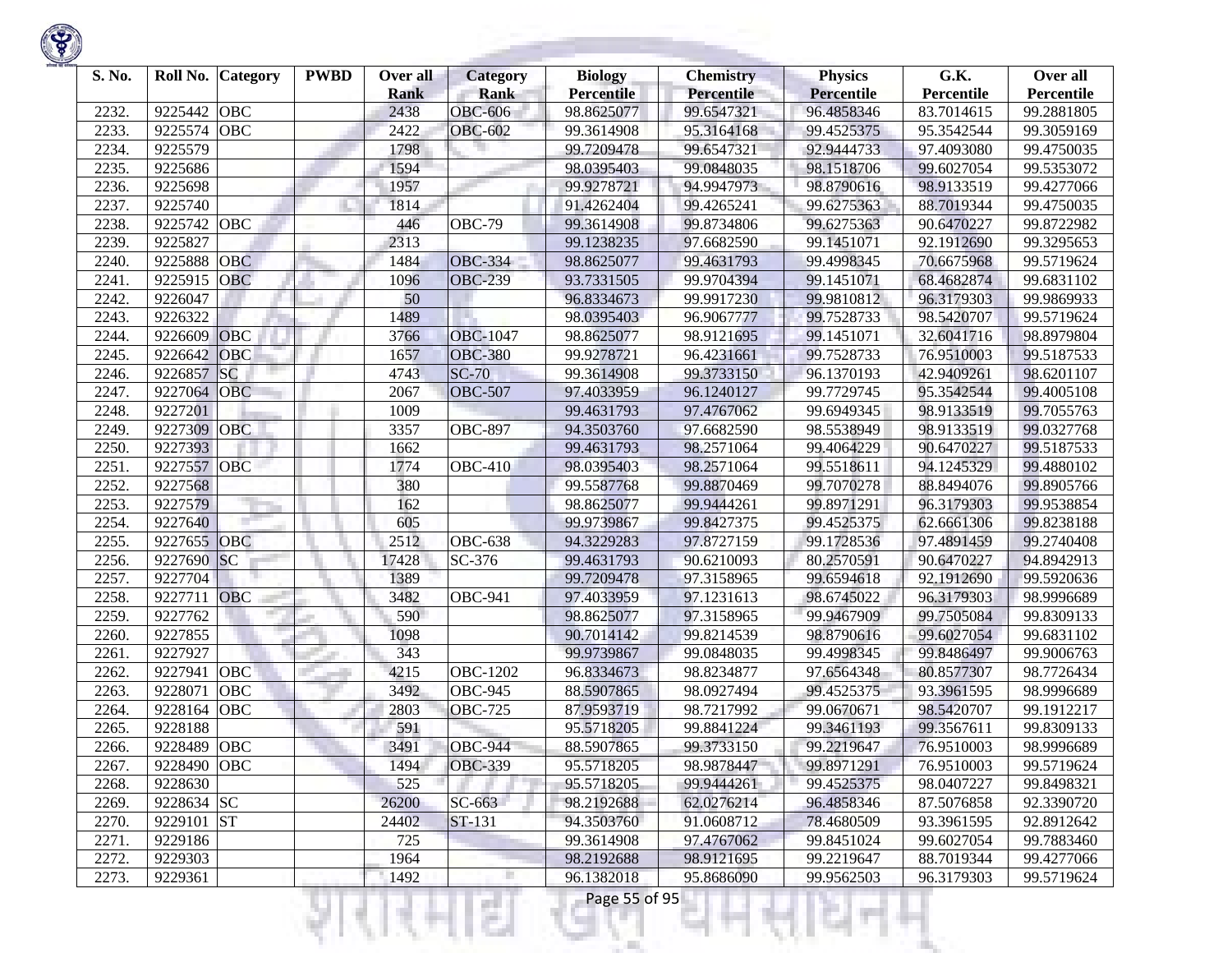| S. No. |             | Roll No. Category | <b>PWBD</b> | Over all<br><b>Rank</b> | <b>Category</b><br><b>Rank</b> | <b>Biology</b><br><b>Percentile</b> | <b>Chemistry</b><br><b>Percentile</b> | <b>Physics</b><br><b>Percentile</b> | G.K.<br>Percentile | Over all<br>Percentile |
|--------|-------------|-------------------|-------------|-------------------------|--------------------------------|-------------------------------------|---------------------------------------|-------------------------------------|--------------------|------------------------|
| 2274.  | 9229366     |                   |             | 1458                    |                                | 95.8489722                          | 97.7162288                            | 99.8894001                          | 85.2654987         | 99.5776023             |
| 2275.  | 9229542 SC  |                   |             | 20456                   | SC-465                         | 93.0757225                          | 96.1240127                            | 90.0380741                          | 56.0008040         | 94.0500402             |
| 2276.  | 9229552     |                   |             | 1349                    |                                | 98.8625077                          | 99.7800691                            | 96.4858346                          | 98.0407227         | 99.6086175             |
| 2277.  | 9229660     | OBC               |             | 1952                    | <b>OBC-464</b>                 | 97.7844713                          | 99.5328917                            | 99.5952513                          | 31.0997635         | 99.4411173             |
| 2278.  | 9229688     |                   |             | 403                     |                                | 99.7883460                          | 99.6902048                            | 99.2219647                          | 99.6027054         | 99.8829400             |
| 2279.  | 9229943     |                   |             | 484                     |                                | 98.0395403                          | 99.7800691                            | 99.9136830                          | 87.5076858         | 99.8628388             |
| 2280.  | 9229955     |                   |             | 842                     |                                | 89.8500686                          | 99.9255073                            | 99.4998345                          | 96.3179303         | 99.7587854             |
| 2281.  | 9230159 SC  |                   |             | 14706                   | SC-284                         | 84.0561888                          | 93.6491983                            | 96.7601570                          | 93.3961595         | 95.7314478             |
| 2282.  | 9230236     |                   |             | 1358                    |                                | 94.3503760                          | 99.4265241                            | 99.9136830                          | 68.4682874         | 99.6086175             |
| 2283.  | 9230310     | OBC               |             | 3697                    | <b>OBC-1017</b>                | 99.9515206                          | 98.5077804                            | 95.2194580                          | 70.6675968         | 98.9334532             |
| 2284.  | 9230356     | <b>SC</b>         |             | 6268                    | <b>SC-98</b>                   | 84.7727380                          | 95.5659083                            | 99.2763562                          | 95.3542544         | 98.1849785             |
| 2285.  | 9230540     | OBC               |             | 1887                    | <b>OBC-446</b>                 | 98.5917325                          | 97.9532233                            | 99.2763562                          | 97.0238377         | 99.4501726             |
| 2286.  | 9230572     |                   |             | 1380                    |                                | 95.8489722                          | 96.0701721                            | 99.8999894                          | 96.9032015         | 99.6046640             |
| 2287.  | 9230605     | OBC               |             | 4048                    | <b>OBC-1138</b>                | 99.5293951                          | 96.4231661                            | 97.4696117                          | 92.1912690         | 98.8199404             |
| 2288.  | 9231160     |                   |             | 1773                    |                                | 98.5917325                          | 96.1240127                            | 99.3461193                          | 99.8486497         | 99.4880102             |
| 2289.  | 9231184     |                   |             | 1667                    |                                | 97.7805893                          | 96.6419146                            | 99.8971291                          | 92.1912690         | 99.5187533             |
| 2290.  | 9231186     | OBC               |             | 2142                    | <b>OBC-532</b>                 | 94.3503760                          | 99.8427375                            | 98.8790616                          | 68.4682874         | 99.3839569             |
| 2291.  | 9231224     | <b>OBC</b>        |             | 1057                    | <b>OBC-230</b>                 | 98.5917325                          | 99.7966230                            | 99.4998345                          | 70.6675968         | 99.6961169             |
| 2292.  | 9231341     |                   |             | 1799                    |                                | 99.7209478                          | 96.9067777                            | 99.6949345                          | 83.7014615         | 99.4750035             |
| 2293.  | 9231395 OBC |                   |             | 4213                    | <b>OBC-1201</b>                | 97.4033959                          | 96.4231661                            | 98.5538949                          | 94.1245329         | 98.7726434             |
| 2294.  | 9231802     | OBC               |             | 19                      | OBC-3                          | 99.9278721                          | 99.9905406                            | 99.9822636                          | 99.8486497         | 99.9952703             |
| 2295.  | 9231890     |                   |             | 810                     |                                | 87.9593719                          | 98.7217992                            | 99.9692570                          | 99.6027054         | 99.7682448             |
| 2296.  | 9231936     |                   |             | 1010                    |                                | 99.3614908                          | 99.2408835                            | 98.9842974                          | 98.5420707         | 99.7055763             |
| 2297.  | 9232223     |                   |             | 1892                    |                                | 89.8500686                          | 98.3812609                            | 99.2219647                          | 99.9763515         | 99.4501726             |
| 2298.  | 9232342     | OBC               |             | 3712                    | OBC-1023                       | 96.8334673                          | 98.0927494                            | 97.4696117                          | 97.0238377         | 98.9334532             |
| 2299.  | 9232552     |                   |             | 1553                    |                                | 95.5718205                          | 99.3733150                            | 98.8790616                          | 98.9133519         | 99.5494963             |
| 2300.  | 9232646 ST  |                   |             | 32559                   | ST-207                         | 98.2192688                          | 88.6487253                            | 90.6068202                          | 17.5128884         | 90.3963487             |
| 2301.  | 9232672     | m.                |             | 422                     |                                | 98.8625077                          | 99.4631793                            | 99.7729745                          | 99.3567611         | 99.8782103             |
| 2302.  | 9232724     |                   |             | 1897                    |                                | 76.2533699                          | 99.9006763                            | 99.6594618                          | 83.7014615         | 99.4501726             |
| 2303.  | 9232740     |                   |             | 65                      |                                | 99.4631793                          | 99.9444261                            | 99.9657097                          | 99.0422362         | 99.9822636             |
| 2304.  | 9232837     |                   |             | 420                     |                                | 99.7883460                          | 99.7244951                            | 99.4064229                          | 98.0407227         | 99.8782103             |
| 2305.  | 9232884     |                   |             | 2068                    |                                | 96.5425909                          | 99.3733150                            | 97.6564348                          | 98.5420707         | 99.4005108             |
| 2306.  | 9232999     | OBC               |             | 4049                    | <b>OBC-1139</b>                | 99.3614908                          | 97.1231613                            | 97.8361633                          | 87.5076858         | 98.8199404             |
| 2307.  | 9233180     | OBC               |             | 1357                    | <b>OBC-295</b>                 | 96.5425909                          | 99.7966230                            | 97.4696117                          | 98.9133519         | 99.6086175             |
| 2308.  | 9233244     |                   |             | 2322                    |                                | 94.7926028                          | 97.6682590                            | 99.3461193                          | 98.9133519         | 99.3295653             |
| 2309.  | 9233341     |                   |             | 3                       |                                | 99.9082256                          | 100.0000000                           | 100.0000000                         | 99.8882235         | 100.0000000            |
| 2310.  | 9233478     |                   |             | 1780                    |                                | 87.9593719                          | 99.2988223                            | 99.6275363                          | 97.0238377         | 99.4880102             |
| 2311.  | 9233535     |                   |             | 1962                    | ta 1                           | 98.5917325                          | 99.6902048                            | 96.7601570                          | 93.3961595         | 99.4277066             |
| 2312.  | 9233584     |                   |             | 406                     |                                | 96.5425909                          | 99.9255073                            | 99.8853048                          | 87.5076858         | 99.8829400             |
| 2313.  | 9233616 OBC |                   |             | 2449                    | <b>OBC-611</b>                 | 94.7926028                          | 99.9586151                            | 97.2189377                          | 53.0991345         | 99.2881805             |
| 2314.  | 9233772 OBC |                   |             | 3558                    | <b>OBC-970</b>                 | 99.5802393                          | 98.9121695                            | 96.4858346                          | 74.2834508         | 98.9653786             |
| 2315.  | 9233900     |                   |             | 1161                    |                                | 96.5425909                          | 99.7800691                            | 98.4261931                          | 98.5420707         | 99.6665563             |
|        |             |                   |             |                         |                                | Page 56 of 95                       |                                       |                                     |                    |                        |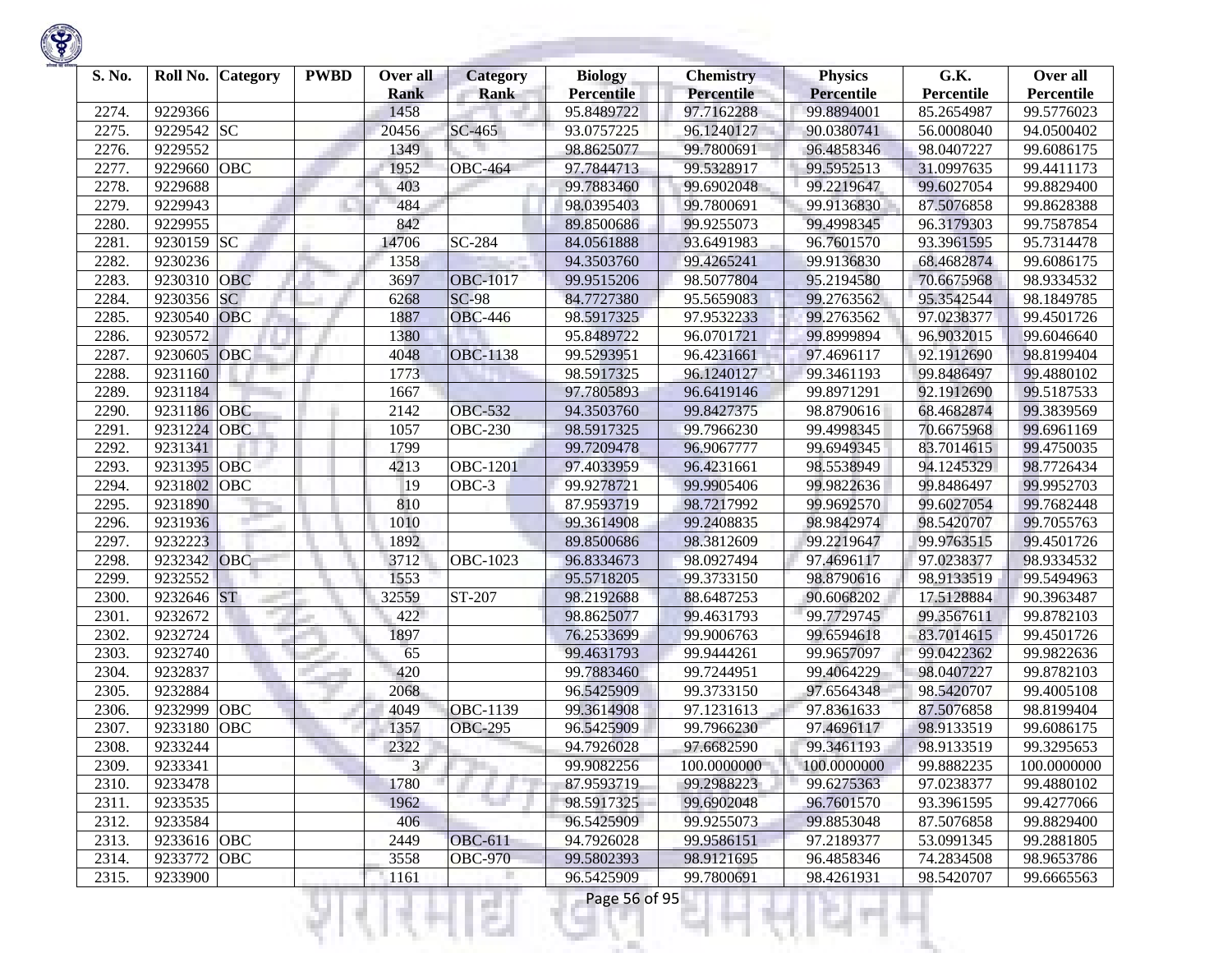| S. No. |                    | Roll No. Category | <b>PWBD</b> | Over all<br><b>Rank</b> | <b>Category</b><br><b>Rank</b> | <b>Biology</b><br><b>Percentile</b> | <b>Chemistry</b><br>Percentile | <b>Physics</b><br><b>Percentile</b> | G.K.<br>Percentile | Over all<br>Percentile |
|--------|--------------------|-------------------|-------------|-------------------------|--------------------------------|-------------------------------------|--------------------------------|-------------------------------------|--------------------|------------------------|
| 2316.  | 9233906            |                   |             | 895                     |                                | 97.4033959                          | 99.8214539                     | 99.7528733                          | 70.6675968         | 99.7434139             |
| 2317.  | 9233961            |                   |             | 483                     |                                | 98.5917325                          | 98.2571064                     | 99.9657097                          | 99.3567611         | 99.8628388             |
| 2318.  | 9234108            |                   |             | 647                     |                                | 98.8625077                          | 98.7217992                     | 99.7528733                          | 99.7363193         | 99.8131769             |
| 2319.  | 9234315            |                   |             | 633                     |                                | 93.7331505                          | 99.8734806                     | 99.1451071                          | 99.9195951         | 99.8179066             |
| 2320   | 9234491            | <b>SC</b>         |             | 22428                   | SC-517                         | 98.0395403                          | 84.0621009                     | 97.6564348                          | 32.6041716         | 93.4316322             |
| 2321.  | 9234637            |                   |             | 553                     |                                | 98.2192688                          | 98.9878447                     | 99.8451024                          | 99.7363193         | 99.8415551             |
|        | 9234655            | OBC               |             | 1054                    | <b>OBC-229</b>                 |                                     |                                | 99.5518611                          |                    | 99.6961169             |
| 2322.  |                    |                   |             |                         |                                | 99.9385139                          | 99.4265241<br>99.4631793       |                                     | 56.0008040         |                        |
| 2323.  | 9234755<br>9234997 |                   |             | 607<br>574              |                                | 99.0268647                          |                                | 99.7197654                          | 97.0238377         | 99.8238188             |
| 2324.  | 9235029            |                   |             |                         |                                | 99.8462848                          | 99.7505084                     | 99.0670671                          | 96.3179303         | 99.8344606             |
| 2325.  |                    |                   |             | 2316                    |                                | 99.0268647                          | 93.2826467                     | 99.1451071                          | 99.9361491         | 99.3295653             |
| 2326.  | 9235151            | <b>OBC</b>        |             | 3352                    | <b>OBC-895</b>                 | 96.5425909                          | 99.8734806                     | 85.0896278                          | 97.0238377         | 99.0327768             |
| 2327.  | 9235353            | SC                |             | 17489                   | SC-378                         | 89.8500686                          | 88.0622428                     | 96.7601570                          | 92.1912690         | 94.8942913             |
| 2328.  | 9235560            |                   |             | 1888                    |                                | 98.0395403                          | 99.2408835                     | 95.8449605                          | 99.9195951         | 99.4501726             |
| 2329.  | 9235623            | SC <sub>1</sub>   |             | 23091                   | SC-544                         | 95.5718205                          | 86.7462044                     | 90.6068202                          | 87.5076858         | 93.2554510             |
| 2330.  | 9235811            | <b>OBC</b>        |             | 1155                    | <b>OBC-252</b>                 | 99.8250012                          | 98.2571064                     | 98.3008561                          | 99.8486497         | 99.6665563             |
| 2331.  | 9235812            | <b>OBC</b>        |             | 1959                    | <b>OBC-469</b>                 | 99.5293951                          | 97.8089675                     | 99.6275363                          | 76.9510003         | 99.4277066             |
| 2332.  | 9235830            |                   |             | 2062                    |                                | 98.8625077                          | 96.6419146                     | 98.9842974                          | 99.6027054         | 99.4005108             |
| 2333.  | 9235872            | <b>OBC</b>        |             | 4234                    | <b>OBC-1207</b>                | 78.8275079                          | 99.1652083                     | 98.5538949                          | 97.4093080         | 98.7726434             |
| 2334.  | 9236058            | <b>OBC</b>        |             | 554                     | $\overline{O}$ BC-101          | 97.4033959                          | 99.6547321                     | 99.9467909                          | 87.5076858         | 99.8415551             |
| 2335.  | 9236121            | SC                |             | 13690                   | SC-253                         | 93.0757225                          | 86.1750934                     | 97.6564348                          | 96.3179303         | 96.0104999             |
| 2336.  | 9236144            |                   |             | 1011                    |                                | 99.1238235                          | 99.6902048                     | 97.8361633                          | 98.9133519         | 99.7055763             |
| 2337.  | 9236326            |                   |             | 892                     |                                | 99.1238235                          | 99.8533794                     | 96.1370193                          | 99.6027054         | 99.7434139             |
| 2338.  | 9236401            |                   |             | 1601                    |                                | 86.1786407                          | 97.3158965                     | 99.7989878                          | 99.9940879         | 99.5353072             |
| 2339.  | 9236476            |                   |             | 1091                    |                                | 99.5802393                          | 99.3733150                     | 99.0670671                          | 92.1912690         | 99.6831102             |
| 2340.  | 9236503            |                   |             | 1880                    |                                | 99.7209478                          | 99.1652083                     | 97.6564348                          | 92.1912690         | 99.4501726             |
| 2341.  | 9236505            | <b>OBC</b>        |             | 2628                    | <b>OBC-679</b>                 | 96.8334673                          | 97.8089675                     | 98.7844677                          | 98.0407227         | 99.2420659             |
| 2342.  | 9236521            |                   |             | 914                     |                                | 98.2192688                          | 98.9878447                     | 99.1451071                          | 99.9195951         | 99.7339545             |
| 2343.  | 9236607            |                   |             | 1178                    |                                | 98.0395403                          | 98.7217992                     | 99.3461193                          | 99.3567611         | 99.6570969             |
| 2344.  | 9236743            |                   |             | 138                     |                                | 93.7331505                          | 99.7244951                     | 99.9940879                          | 99.3567611         | 99.9609800             |
| 2345.  | 9236823            | <b>OBC</b>        |             | 1896                    | <b>OBC-448</b>                 | 79.7533463                          | 98.0927494                     | 99.8250012                          | 99.9195951         | 99.4501726             |
| 2346.  | 9237025            |                   |             | 1244                    |                                | 94.3503760                          | 97.4767062                     | 99.8853048                          | 99.3567611         | 99.6405430             |
| 2347.  | 9237039            | <b>ST</b>         |             | 29417                   | ST-178                         | 88.5907865                          | 92.7931230                     | 93.5108547                          | 37.0240742         | 91.4439767             |
| 2348.  | 9237049            |                   |             | 2147                    |                                | 90.7014142                          | 99.0848035                     | 99.4064229                          | 96.3179303         | 99.3839569             |
| 2349.  | 9237088            |                   |             | 201                     |                                | 95.5718205                          | 99.9006763                     | 99.9810812                          | 94.1245329         | 99.9432436             |
| 2350.  | 9237099 SC         |                   |             | 18059                   | SC-397                         | 71.8724873                          | 97.9532233                     | 97.8361633                          | 45.3849974         | 94.7654070             |
| 2351.  | 9237150 SC         |                   |             | 11537                   | SC-198                         | 87.9593719                          | 91.5740434                     | 97.8361633                          | 97.0238377         | 96.6501916             |
| 2352.  | 9237172 OBC        |                   |             | 3488                    | <b>OBC-943</b>                 | 94.7926028                          | 98.5077804                     | 98.8790616                          | 88.7019344         | 98.9996689             |
| 2353.  | 9237457 OBC        |                   |             | 2429                    | <b>OBC-604</b>                 | 93.0757225                          | 99.0848035                     | 99.2763562                          | 92.1912690         | 99.3059169             |
| 2354.  | 9237710 SC         |                   |             | 5863                    | <b>SC-88</b>                   | 86.1786407                          | 98.2571064                     | 97.2189377                          | 98.0407227         | 98.2925791             |
| 2355.  | 9237809            | OBC               |             | 4082                    | <b>OBC-1152</b>                | 84.0561888                          | 98.8234877                     | 98.4261931                          | 98.0407227         | 98.8199404             |
| 2356.  | 9237821            |                   |             | 862                     |                                | 98.5917325                          | 99.8734806                     | 99.1451071                          | 87.5076858         | 99.7481436             |
| 2357.  | 9237930 SC         |                   |             | 13686                   | $SC-252$                       | 93.0757225                          | 96.9067777                     | 95.2194580                          | 62.6661306         | 96.0104999             |

₹Н

w

Ħ

л

m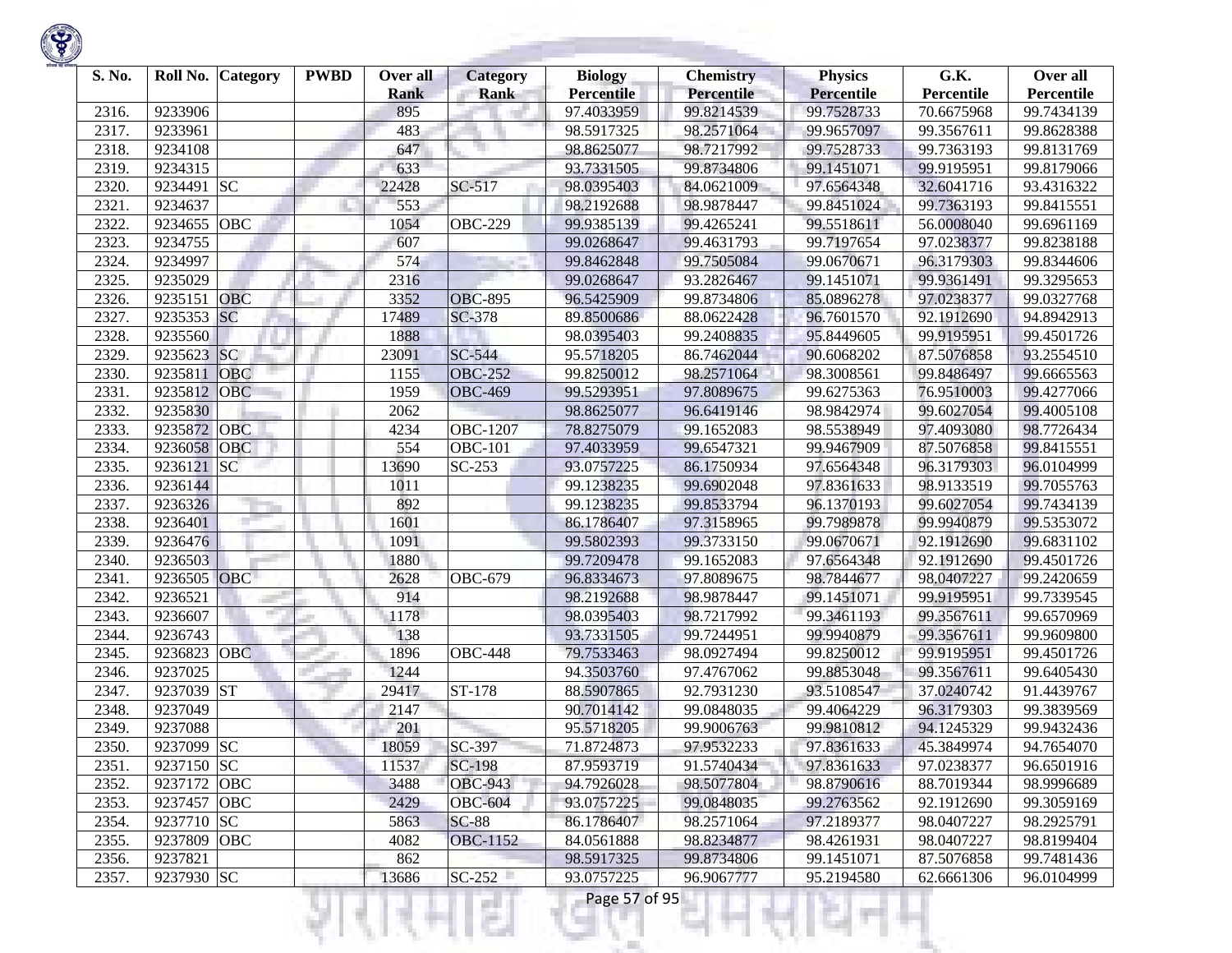

| S. No. |             | Roll No. Category | <b>PWBD</b> | Over all    | <b>Category</b>       | <b>Biology</b>    | <b>Chemistry</b> | <b>Physics</b>           | G.K.       | Over all                 |
|--------|-------------|-------------------|-------------|-------------|-----------------------|-------------------|------------------|--------------------------|------------|--------------------------|
|        |             |                   |             | <b>Rank</b> | <b>Rank</b>           | <b>Percentile</b> | Percentile       | <b>Percentile</b>        | Percentile | Percentile               |
| 2358.  | 9237958 ST  | OBC               |             | 12391       | ST-56                 | 91.9524192        | 99.2988223       | 78.4680509<br>97.6564348 | 80.8577307 | 96.4208012<br>99.5187533 |
| 2359.  | 9238068     |                   |             | 1654        | <b>OBC-378</b>        | 99.9869933        | 98.0927494       |                          | 96.3179303 |                          |
| 2360   | 9238149     |                   |             | 1961        |                       | 98.8625077        | 97.3158965       | 99.2219647               | 98.5420707 | 99.4277066               |
| 2361.  | 9238266     | OBC               |             | 2323        | <b>OBC-575</b>        | 93.7331505        | 99.8734806       | 98.9842974               | 56.0008040 | 99.3295653               |
| 2362.  | 9238360     |                   |             | 1058        |                       | 98.5917325        | 99.7505084       | 98.4261931               | 97.0238377 | 99.6961169               |
| 2363.  | 9238510     |                   |             | 1170        |                       | 99.9515206        | 99.1652083       | 98.4261931               | 90.6470227 | 99.6570969               |
| 2364.  | 9238815     |                   |             | 2240        |                       | 96.1382018        | 99.5707799       | 98.5538949               | 87.5076858 | 99.3520314               |
| 2365.  | 9239004     |                   |             | 526         |                       | 95.5718205        | 98.9121695       | 99.9657097               | 99.6027054 | 99.8498321               |
| 2366.  | 9239110     |                   |             | 1812        |                       | 94.3503760        | 99.8427375       | 96.7601570               | 98.0407227 | 99.4750035               |
| 2367.  | 9239191     |                   |             | 2241        |                       | 96.1382018        | 99.2408835       | 98.5538949               | 95.3542544 | 99.3520314               |
| 2368   | 9239259     |                   |             | 889         |                       | 99.7883460        | 99.7244951       | 98.8790616               | 87.5076858 | 99.7434139               |
| 2369.  | 9239338     |                   |             | 64          |                       | 99.7883460        | 99.9444261       | 99.9136830               | 99.6027054 | 99.9822636               |
| 2370.  | 9239463     | <b>ST</b>         |             | 13628       | $ST-62$               | 99.1238235        | 94.9947973       | 77.0857967               | 93.3961595 | 96.0104999               |
| 2371.  | 9239742     | SC                |             | 25502       | SC-634                | 98.5917325        | 88.0622428       | 86.0757698               | 68.4682874 | 92.5471787               |
| 2372.  | 9239755     | SC                |             | 371         | $SC-3$                | 99.3614908        | 99.3733150       | 99.9278721               | 96.3179303 | 99.8923994               |
| 2373.  | 9239811     | <b>OBC</b>        |             | 2434        | <b>OBC-605</b>        | 99.4631793        | 94.9947973       | 99.8853048               | 65.7830015 | 99.2881805               |
| 2374.  | 9239832     | <b>ST</b>         |             | 29356       | $ST-175$              | 94.7926028        | 92.7931230       | 91.9547841               | 21.2883697 | 91.4439767               |
| 2375.  | 9239850     | <b>OBC</b>        |             | 3483        | $\overline{O}$ BC-942 | 96.8334673        | 99.0848035       | 96.7601570               | 93.3961595 | 98.9996689               |
| 2376.  | 9239859     | OBC               |             | 1655        | <b>OBC-379</b>        | 99.9869933        | 94.6850021       | 98.6745022               | 99.6027054 | 99.5187533               |
| 2377.  | 9240059     |                   |             | 837         |                       | 97.7805893        | 99.7800691       | 99.5932460               | 88.7019344 | 99.7587854               |
| 2378.  | 9240068     | OBC               |             | 2974        | <b>OBC-787</b>        | 87.9593719        | 99.8533794       | 97.8361633               | 83.7014615 | 99.1427423               |
| 2379.  | 9240269     | <b>OBC</b>        |             | 755         | <b>OBC-149</b>        | 96.1382018        | 99.6180769       | 99.9562503               | 74.2834508 | 99.7800691               |
| 2380   | 9240293     |                   |             | 1088        |                       | 99.9278721        | 99.2988223       | 98.7844677               | 88.7019344 | 99.6831102               |
| 2381.  | 9240356     | OBC               |             | 1803        | $\overline{OBC}$ -418 | 98.8625077        | 98.8234877       | 99.3461193               | 87.5076858 | 99.4750035               |
| 2382.  | 9240404     | OBC               |             | 1497        | <b>OBC-341</b>        | 89.8500686        | 99.1652083       | 99.8853048               | 90.6470227 | 99.5719624               |
| 2383.  | 9240456     |                   |             | 756         |                       | 96.1382018        | 99.5234829       | 99.8451024               | 94.1245329 | 99.7800691               |
| 2384.  | 9240500     | <b>OBC</b>        |             | 632         | $\overline{O}$ BC-117 | 98.0395403        | 98.9878447       | 99.9361491               | 95.3542544 | 99.8179066               |
| 2385.  | 9240527     |                   |             | 1676        |                       | 94.3503760        | 99.7966230       | 97.8361633               | 97.4093080 | 99.5187533               |
| 2386.  | 9240622     |                   |             | 76          |                       | 98.5917325        | 99.9739867       | 99.6949345               | 99.9940879 | 99.9787164               |
| 2387.  | 9240665     | <b>SC</b>         |             | 18012       | SC-396                | 93.0757225        | 94.2853427       | 83.7806839               | 95.3542544 | 94.7654070               |
| 2388.  | 9240925 ST  |                   |             | 25037       | ST-138                | 99.5802393        | 93.6491983       | 60.2149648               | 58.4389633 | 92.7056236               |
| 2389.  | 9240969     |                   |             | 1240        |                       | 99.3614908        | 97.4767062       | 99.5518611               | 98.9133519 | 99.6405430               |
| 2390.  | 9241038     | <b>OBC</b>        |             | 2773        | <b>OBC-720</b>        | 98.8625077        | 98.2571064       | 98.3008561               | 92.1912690 | 99.1912217               |
| 2391.  | 9241093     |                   |             | 683         |                       | 98.8625077        | 99.7800691       | 99.7197654               | 83.7014615 | 99.8037175               |
| 2392.  | 9241170     |                   |             | 486         |                       | 96.8334673        | 99.0848035       | 99.9467909               | 99.0422362 | 99.8628388               |
| 2393.  | 9241239 OBC |                   |             | 3789        | <b>OBC-1054</b>       | 91.9524192        | 97.3158965       | 99.4064229               | 92.1912690 | 98.8979804               |
| 2394.  | 9241342     |                   |             | 2116        |                       | 96.6788616        | 95.6739678       | 99.3763957               | 99.8479593 | 99.3906495               |
| 2395.  | 9241382 OBC |                   |             | 3474        | <b>OBC-938</b>        | 98.5917325        | 97.6682590       | 98.7844677               | 85.7423261 | 98.9996689               |
| 2396.  | 9241468     |                   |             | 721         |                       | 93.0757225        | 99.8734806       | 99.7197654               | 94.1245329 | 99.7930757               |
| 2397.  | 9241677 SC  |                   |             | 25565       | SC-637                | 89.8500686        | 94.2853427       | 89.4125715               | 62.6661306 | 92.5471787               |
| 2398.  | 9241704 SC  |                   |             | 11457       | SC-196                | 99.9278721        | 98.2571064       | 75.5131722               | 49.8533794 | 96.6501916               |
| 2399.  | 9241801 OBC |                   |             | 3718        | <b>OBC-1025</b>       | 93.7331505        | 99.6180769       | 98.8790616               | 49.8533794 | 98.9334532               |

थिनम्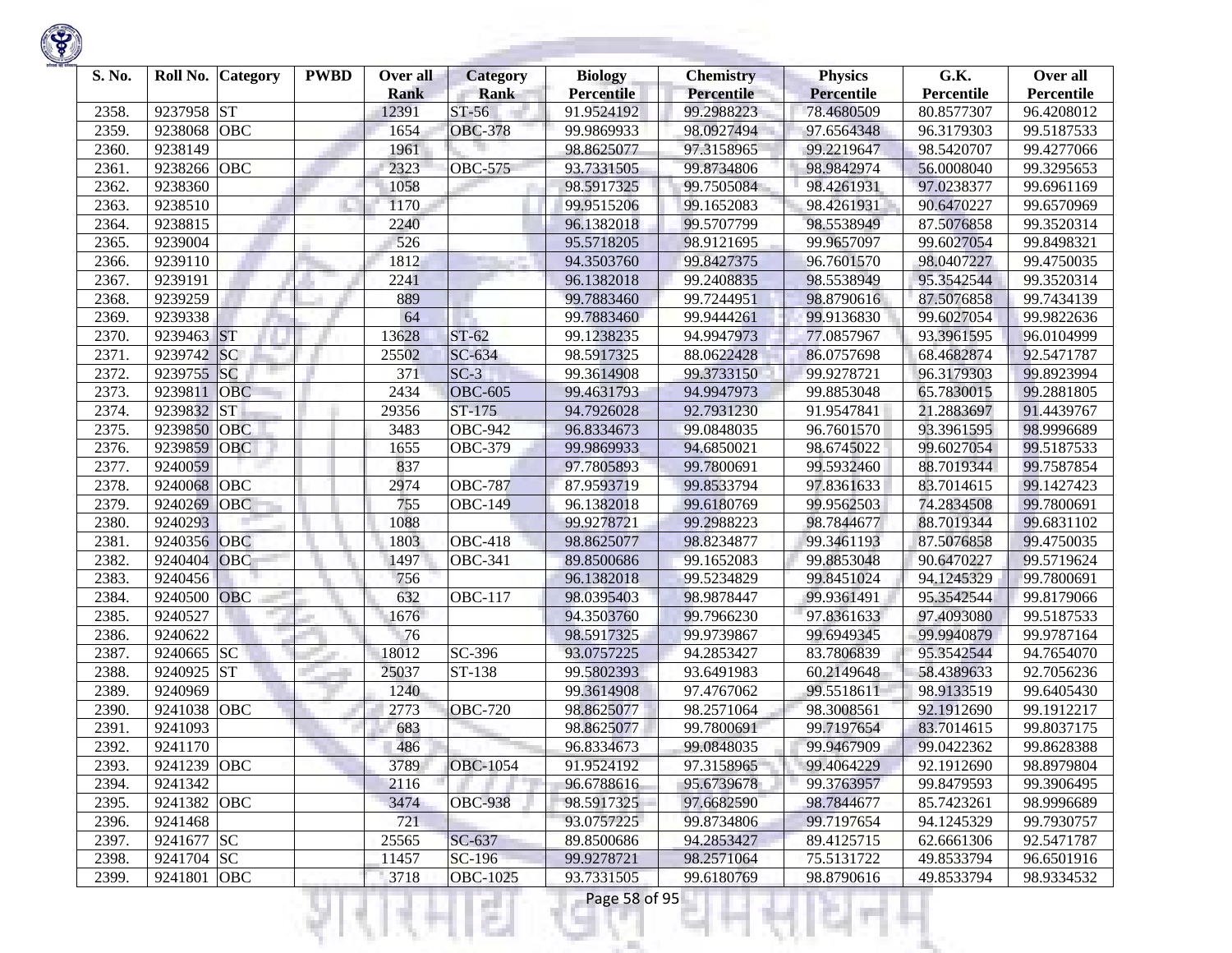

| S. No. |             | Roll No. Category | <b>PWBD</b> | Over all<br><b>Rank</b> | <b>Category</b><br><b>Rank</b> | <b>Biology</b><br><b>Percentile</b> | <b>Chemistry</b><br>Percentile | <b>Physics</b><br><b>Percentile</b> | G.K.<br>Percentile | Over all<br>Percentile |
|--------|-------------|-------------------|-------------|-------------------------|--------------------------------|-------------------------------------|--------------------------------|-------------------------------------|--------------------|------------------------|
| 2400.  | 9241810     |                   |             | 482                     |                                | 98.8625077                          | 98.6106513                     | 99.7989878                          | 99.9763515         | 99.8628388             |
| 2401.  | 9241820     |                   |             | 1552                    |                                | 95.5718205                          | 99.7244951                     | 98.9842974                          | 92.1912690         | 99.5494963             |
| 2402.  | 9241911     | <b>OBC</b>        |             | 1175                    | <b>OBC-255</b>                 | 99.4631793                          | 98.9878447                     | 99.4525375                          | 90.6470227         | 99.6570969             |
| 2403.  | 9242234     | <b>OBC</b>        |             | 3941                    | <b>OBC-1099</b>                | 99.5293951                          | 98.0927494                     | 94.7902379                          | 93.3961595         | 98.8506834             |
| 2404.  | 9242340     | <b>SC</b>         |             | 25125                   | $SC-618$                       | 87.1600530                          | 68.5735232                     | 98.4261931                          | 94.1245329         | 92.7056236             |
| 2405.  | 9242463     |                   |             | 1173                    |                                | 99.7209478                          | 98.2571064                     | 99.1451071                          | 98.5420707         | 99.6570969             |
| 2406.  | 9242471     |                   |             | 587                     |                                | 99.0268647                          | 99.9255073                     | 98.8790616                          | 96.3179303         | 99.8309133             |
| 2407.  | 9242631     | <b>SC</b>         |             | 23078                   | $SC-543$                       | 96.5425909                          | 93.2826467                     | 73.8223053                          | 87.5076858         | 93.2554510             |
| 2408   | 9242839     |                   |             | 1268                    |                                | 99.0268647                          | 99.6180769                     | 98.3008561                          | 95.3542544         | 99.6299011             |
| 2409.  | 9242892     |                   |             | 1665                    |                                | 97.7805893                          | 99.2988223                     | 98.6745022                          | 97.0238377         | 99.5187533             |
| 2410.  | 9242893     |                   |             | 49                      |                                | 99.7209478                          | 99.9881758                     | 99.9278721                          | 96.3179303         | 99.9869933             |
| 2411.  | 9242950     |                   |             | 523                     |                                | 98.2192688                          | 99.6180769                     | 99.8592915                          | 95.3542544         | 99.8498321             |
| 2412.  | 9243285     | <b>ST</b>         |             | 24362                   | ST-130                         | 98.8625077                          | 89.7129073                     | 65.5488814                          | 92.1912690         | 92.8912642             |
| 2413.  | 9243334     | OBC               |             | 4209                    | <b>OBC-1199</b>                | 97.7805893                          | 99.1652083                     | 97.9851487                          | 58.4389633         | 98.7726434             |
| 2414.  | 9243351     | <b>SC</b>         |             | 3959                    | $SC-60$                        | 91.9524192                          | 98.5077804                     | 97.4696117                          | 98.5420707         | 98.8506834             |
| 2415.  | 9243449     | <b>SC</b>         |             | 14846                   | SC-291                         | 96.6788616                          | 93.8922412                     | 93.1569820                          | 69.2402718         | 95.6609018             |
| 2416.  | 9243588     | OBC               |             | 3559                    | <b>OBC-971</b>                 | 99.3614908                          | 99.1652083                     | 96.7601570                          | 70.6675968         | 98.9653786             |
| 2417.  | 9243754     |                   |             | 1276                    |                                | 90.7014142                          | 99.7966230                     | 99.5518611                          | 90.6470227         | 99.6299011             |
| 2418.  | 9243957 OBC |                   |             | 3953                    | <b>OBC-1104</b>                | 95.5718205                          | 97.6682590                     | 97.8361633                          | 98.0407227         | 98.8506834             |
| 2419.  | 9244018     |                   |             | 893                     |                                | 98.8625077                          | 99.9444261                     | 97.8361633                          | 92.1912690         | 99.7434139             |
| 2420   | 9244028     | <b>OBC</b>        |             | 1969                    | <b>OBC-471</b>                 | 89.8500686                          | 98.9121695                     | 99.7528733                          | 93.3961595         | 99.4277066             |
| 2421.  | 9244259     |                   |             | 1593                    |                                | 98.5917325                          | 95.5659083                     | 99.7528733                          | 98.9133519         | 99.5353072             |
| 2422.  | 9244326     |                   |             | 216                     |                                | 99.7883460                          | 99.4631793                     | 99.6949345                          | 99.9763515         | 99.9385139             |
| 2423.  | 9244382     |                   |             | 552                     |                                | 98.2192688                          | 99.9704394                     | 99.3461193                          | 80.8577307         | 99.8415551             |
| 2424.  | 9244403     |                   |             | 1348                    |                                | 99.3614908                          | 99.7244951                     | 96.7601570                          | 97.0238377         | 99.6086175             |
| 2425.  | 9244741     | OBC               |             | 2701                    | <b>OBC-698</b>                 | 98.5917325                          | 98.2571064                     | 99.4064229                          | 70.6675968         | 99.2172350             |
| 2426.  | 9244765     |                   |             | 2133                    |                                | 98.5917325                          | 99.4265241                     | 98.1518706                          | 87.5076858         | 99.3839569             |
| 2427.  | 9245059     |                   |             | 1588                    |                                | 99.5802393                          | 98.6106513                     | 98.5538949                          | 97.0238377         | 99.5353072             |
| 2428   | 9245144     |                   |             | 1893                    |                                | 88.5907865                          | 98.8234877                     | 99.8853048                          | 88.7019344         | 99.4501726             |
| 2429.  | 9245149     | <b>OBC</b>        |             | 3764                    | OBC-1045                       | 99.5802393                          | 96.4231661                     | 93.9400747                          | 99.6027054         | 98.8979804             |
| 2430.  | 9245157     |                   |             | 1160                    |                                | 96.5425909                          | 99.8214539                     | 98.8790616                          | 94.1245329         | 99.6665563             |
| 2431.  | 9245198     |                   |             | 1281                    |                                | 86.1786407                          | 99.0848035                     | 99.7989878                          | 99.3567611         | 99.6299011             |
| 2432.  | 9245219     |                   |             | 908                     |                                | 99.8462848                          | 98.2571064                     | 99.2219647                          | 99.0422362         | 99.7339545             |
| 2433.  | 9245514     | <b>OBC</b>        |             | 1958                    | <b>OBC-468</b>                 | 99.8250012                          | 98.0927494                     | 98.6745022                          | 92.1912690         | 99.4277066             |
| 2434.  | 9245529     | <b>ST</b>         |             | 8409                    | <b>ST-28</b>                   | 96.1382018                          | 85.5661448                     | 99.4064229                          | 92.1912690         | 97.5441044             |
| 2435.  | 9245589 OBC |                   |             | 2621                    | <b>OBC-677</b>                 | 99.1238235                          | 99.5234829                     | 95.8449605                          | 85.7423261         | 99.2420659             |
| 2436.  | 9245639     |                   |             | 184                     |                                | 99.5293951                          | 99.1652083                     | 99.9657097                          | 99.7363193         | 99.9467909             |
| 2437.  | 9246311 OBC |                   |             | 395                     | OBC-69                         | 97.7805893                          | 99.8734806                     | 99.9467909                          | 79.2307147         | 99.8864873             |
| 2438.  | 9246335 OBC |                   |             | 2957                    | <b>OBC-777</b>                 | 97.7805893                          | 99.8841224                     | 91.4025919                          | 85.7423261         | 99.1427423             |
| 2439.  | 9246583 OBC |                   |             | 3345                    | <b>OBC-889</b>                 | 99.0268647                          | 99.1652083                     | 97.9851487                          | 65.7830015         | 99.0327768             |
| 2440.  | 9246615     | OBC               | <b>PWBD</b> | 9033                    | <b>OBC-2918</b>                | 96.5425909                          | 94.2853427                     | 96.7601570                          | 90.6470227         | 97.3714705             |
| 2441.  | 9246782     |                   |             | 449                     |                                | 97.4033959                          | 99.7800691                     | 99.6275363                          | 99.6027054         | 99.8722982             |
|        |             |                   |             |                         |                                | Page 59 of 95                       |                                |                                     |                    |                        |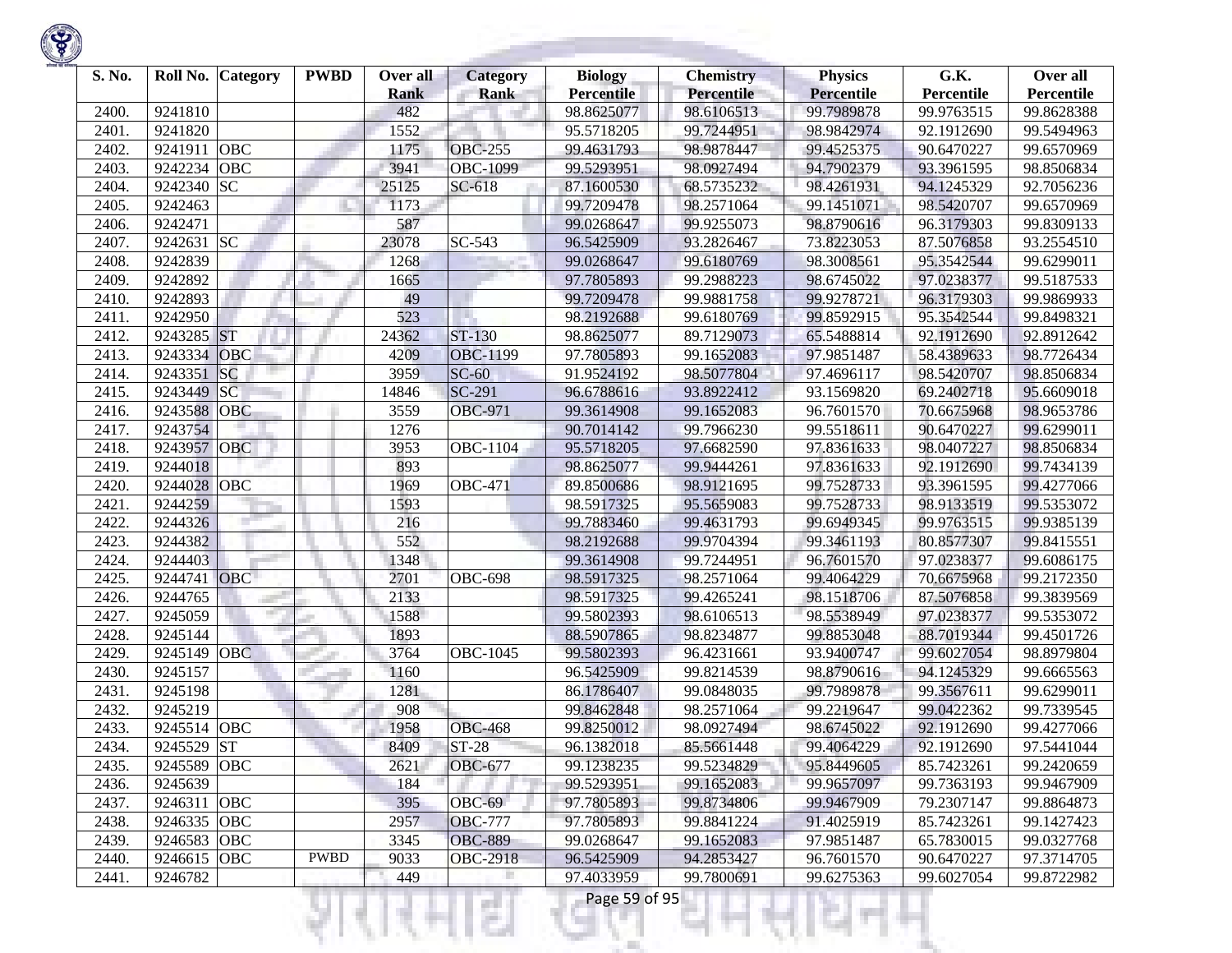

| S. No. | Roll No.              | Category | <b>PWBD</b> | Over all    | <b>Category</b>       | <b>Biology</b>    | <b>Chemistry</b> | <b>Physics</b>    | G.K.       | Over all   |
|--------|-----------------------|----------|-------------|-------------|-----------------------|-------------------|------------------|-------------------|------------|------------|
|        |                       |          |             | <b>Rank</b> | <b>Rank</b>           | <b>Percentile</b> | Percentile       | <b>Percentile</b> | Percentile | Percentile |
| 2442.  | 9246879<br><b>SC</b>  |          |             | 23094       | SC-545                | 94.7926028        | 91.5740434       | 73.8223053        | 96.3179303 | 93.2554510 |
| 2443.  | 9246895               |          |             | 2246        |                       | 88.5907865        | 99.2408835       | 99.0670671        | 98.5420707 | 99.3520314 |
| 2444.  | 9247018 SC            |          |             | 6498        | <b>SC-101</b>         | 87.9593719        | 97.6682590       | 95.8449605        | 99.3567611 | 98.1246748 |
| 2445.  | 9247059               |          |             | 2063        |                       | 98.8625077        | 94.2853427       | 99.2763562        | 99.9195951 | 99.4005108 |
| 2446.  | 9247064               |          |             | 1090        |                       | 99.7209478        | 99.6180769       | 98.6745022        | 88.7019344 | 99.6831102 |
| 2447.  | OBC<br>9247081        |          |             | 2943        | <b>OBC-772</b>        | 99.5802393        | 97.4767062       | 96.1370193        | 98.5420707 | 99.1427423 |
| 2448.  | OBC<br>9247154        |          |             | 1495        | <b>OBC-340</b>        | 94.3503760        | 98.7217992       | 99.7989878        | 94.1245329 | 99.5719624 |
| 2449.  | 9247209<br>OBC        |          |             | 2619        | <b>OBC-676</b>        | 99.3614908        | 99.3733150       | 96.7601570        | 83.7014615 | 99.2420659 |
| 2450.  | 9247312               |          |             | 2012        |                       | 99.3614908        | 99.6180769       | 94.7902379        | 96.3179303 | 99.4123351 |
| 2451.  | <b>SC</b><br>9247320  |          |             | 16786       | SC-353                | 75.4173958        | 86.7462044       | 99.3461193        | 90.6470227 | 95.1603368 |
| 2452.  | 9247354<br>OBC        |          |             | 2953        | <b>OBC-776</b>        | 98.2192688        | 97.6682590       | 97.9851487        | 98.0407227 | 99.1427423 |
| 2453.  | 9247359               |          |             | 1094        |                       | 95.5718205        | 99.7244951       | 98.1518706        | 99.8486497 | 99.6831102 |
| 2454.  | <b>SC</b><br>9247408  |          |             | 6013        | $SC-94$               | 99.3614908        | 95.3164168       | 97.9851487        | 76.9510003 | 98.2393700 |
| 2455.  | OBC<br>9247425        |          |             | 1097        | <b>OBC-240</b>        | 93.0757225        | 99.9444261       | 98.5538949        | 95.3542544 | 99.6831102 |
| 2456.  | 9247583<br>OBC        |          |             | 841         | <b>OBC-171</b>        | 90.7014142        | 99.8427375       | 99.0670671        | 99.9195951 | 99.7587854 |
| 2457.  | <b>OBC</b><br>9247679 |          |             | 684         | <b>OBC-127</b>        | 98.5917325        | 99.2408835       | 99.5932460        | 99.6027054 | 99.8037175 |
| 2458.  | <b>ST</b><br>9247742  |          |             | 29387       | ST-176                | 91.9524192        | 96.4231661       | 69.6660833        | 58.4389633 | 91.4439767 |
| 2459.  | 9247859<br><b>OBC</b> |          |             | 4211        | <b>OBC-1200</b>       | 97.4033959        | 99.2988223       | 90.0380741        | 97.4093080 | 98.7726434 |
| 2460.  | 9247967               |          |             | 1391        |                       | 99.4631793        | 99.2988223       | 98.4261931        | 95.3542544 | 99.5920636 |
| 2461.  | 9248239               |          |             | 749         |                       | 98.5917325        | 99.6547321       | 99.6275363        | 92.1912690 | 99.7800691 |
| 2462.  | 9248340               |          |             | 122         |                       | 99.8250012        | 99.9125006       | 99.7197654        | 99.6027054 | 99.9657097 |
| 2463.  | <b>ST</b><br>9248504  |          |             | 30237       | ST-189                | 84.0561888        | 84.8637847       | 95.8449605        | 76.9510003 | 91.2228634 |
| 2464.  | 9248646 SC            |          |             | 12333       | $\overline{SC}$ -225  | 99.1238235        | 97.4767062       | 71.5023885        | 88.7019344 | 96.4208012 |
| 2465.  | 9248661<br>OBC        |          |             | 2425        | <b>OBC-603</b>        | 98.0395403        | 98.5077804       | 98.5538949        | 96.3179303 | 99.3059169 |
| 2466.  | 9248748               |          |             | 1590        |                       | 99.3614908        | 98.9121695       | 98.7844677        | 95.3542544 | 99.5353072 |
| 2467.  | 9248755               |          |             | 363         |                       | 98.5917325        | 99.7244951       | 99.9136830        | 95.3542544 | 99.8971291 |
| 2468.  | OBC<br>9248881        |          |             | 1598        | <b>OBC-364</b>        | 94.7926028        | 97.9532233       | 99.8250012        | 96.3179303 | 99.5353072 |
| 2469.  | <b>ST</b><br>9248928  |          |             | 3366        | ST-10                 | 86.1786407        | 99.2408835       | 98.6745022        | 96.3179303 | 99.0327768 |
| 2470.  | <b>SC</b><br>9249217  |          |             | 11895       | $SC-211$              | 91.9524192        | 96.4231661       | 94.3846663        | 87.5076858 | 96.5331315 |
| 2471.  | OBC<br>9249275        |          |             | 2321        | $\overline{O}$ BC-574 | 96.8334673        | 96.4231661       | 99.8971291        | 80.8577307 | 99.3295653 |
| 2472.  | 9249371<br>OBC        |          |             | 479         | OBC-85                | 99.0268647        | 99.7505084       | 99.4064229        | 99.3567611 | 99.8628388 |
| 2473.  | 9249435<br><b>OBC</b> |          |             | 2234        | $\overline{O}$ BC-552 | 99.0268647        | 99.7505084       | 97.4696117        | 70.6675968 | 99.3520314 |
| 2474.  | 9249522               |          |             | 1386        |                       | 99.7883460        | 99.9314194       | 92.5046115        | 88.7019344 | 99.5920636 |
| 2475.  | 9249571               |          |             | 1546        |                       | 99.4631793        | 98.8234877       | 99.1451071        | 92.1912690 | 99.5494963 |
| 2476.  | <b>OBC</b><br>9249575 |          |             | 324         | OBC-53                | 99.8959466        | 99.7800691       | 99.1451071        | 99.6027054 | 99.9065885 |
| 2477.  | 9249691 SC            |          |             | 11157       | $SC-186$              | 86.1786407        | 97.6682590       | 95.5422598        | 87.5076858 | 96.7589746 |
| 2478.  | 9249702 SC            |          |             | 24364       | SC-593                | 98.8625077        | 81.8509672       | 81.5175235        | 95.3542544 | 92.8912642 |
| 2479.  | 9249913               |          |             | 1099        |                       | 89.8500686        | 99.6180769       | 99.8592915        | 90.6470227 | 99.6831102 |
| 2480.  | 9249945 OBC           |          |             | 4204        | <b>OBC-1197</b>       | 98.5917325        | 97.9532233       | 97.6564348        | 85.7423261 | 98.7726434 |
| 2481.  | 9250126 OBC           |          |             | 3714        | <b>OBC-1024</b>       | 95.5718205        | 99.2988223       | 97.2189377        | 87.5076858 | 98.9334532 |
| 2482.  | 9250175               |          |             | 1346        |                       | 99.9905406        | 96.6419146       | 99.4525375        | 90.6470227 | 99.6086175 |
| 2483.  | 9250237               |          |             | 1847        | H                     | 99.5006257        | 98.8938210       | 98.0674332        | 89.7858475 | 99.4675702 |

**Company of Contract** 

<u> Andrew Marian (</u>

к

Ħ

리벅서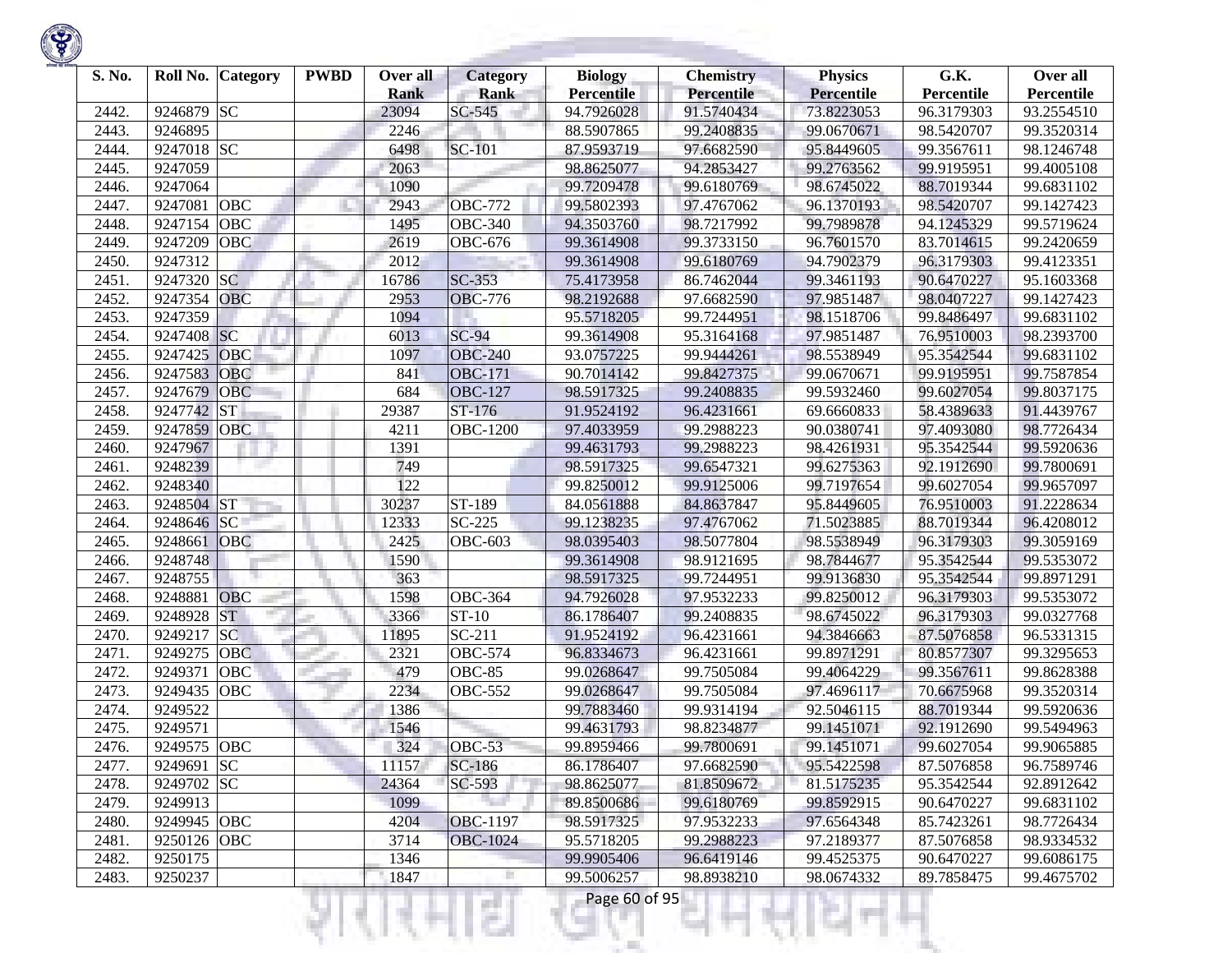| S. No. |             | Roll No. Category | <b>PWBD</b> | Over all<br><b>Rank</b> | <b>Category</b><br><b>Rank</b> | <b>Biology</b><br><b>Percentile</b> | <b>Chemistry</b><br>Percentile | <b>Physics</b><br><b>Percentile</b> | G.K.<br>Percentile | Over all<br>Percentile |
|--------|-------------|-------------------|-------------|-------------------------|--------------------------------|-------------------------------------|--------------------------------|-------------------------------------|--------------------|------------------------|
| 2484.  | 9250445     |                   |             | 1246                    |                                | 93.0757225                          | 98.9878447                     | 99.7197654                          | 98.5420707         | 99.6405430             |
| 2485.  | 9250481     | OBC               | <b>PWBD</b> | 32709                   | OBC-12356                      | 59.8318592                          | 89.1548030                     | 97.9851487                          | 80.8577307         | 90.3963487             |
| 2486.  | 9250527     | <b>ST</b>         |             | 25561                   | ST-146                         | 90.7014142                          | 91.0608712                     | 90.6068202                          | 76.9510003         | 92.5471787             |
| 2487.  | 9250560 SC  |                   |             | 15963                   | SC-326                         | 98.2976413                          | 92.5294548                     | 92.8824404                          | 40.8270961         | 95.3096593             |
| 2488.  | 9250907     |                   |             | 1498                    |                                | 84.0561888                          | 99.2988223                     | 99.9751691                          | 76.9510003         | 99.5719624             |
| 2489.  | 9250940 OBC |                   |             | 4237                    | <b>OBC-1209</b>                | 99.9563195                          | 87.8827946                     | 96.9553515                          | 95.6532005         | 98.7675017             |
| 2490.  | 9251039     |                   |             | 1354                    |                                | 98.0395403                          | 99.2988223                     | 99.6275363                          | 83.7014615         | 99.6086175             |
| 2491.  | 9251153 OBC |                   | <b>PWBD</b> | 21041                   | OBC-7624                       | 93.7331505                          | 97.1231613                     | 62.6744076                          | 88.7019344         | 93.9010547             |
| 2492.  | 9251414     |                   |             | 166                     |                                | 99.3614908                          | 99.8427375                     | 99.9136830                          | 98.0407227         | 99.9527030             |
| 2493.  | 9251419     | OBC               |             | 4216                    | <b>OBC-1203</b>                | 96.8334673                          | 98.5077804                     | 95.2194580                          | 97.4093080         | 98.7726434             |
| 2494.  | 9251723     | <b>OBC</b>        |             | 2523                    | <b>OBC-643</b>                 | 99.5802393                          | 99.3733150                     | 93.5108547                          | 94.1245329         | 99.2645320             |
| 2495.  | 9251844     | <b>OBC</b>        |             | 2132                    | <b>OBC-526</b>                 | 99.0268647                          | 98.5077804                     | 99.3461193                          | 80.8577307         | 99.3839569             |
| 2496.  | 9252013     | <b>OBC</b>        |             | 2528                    | <b>OBC-645</b>                 | 98.8625077                          | 99.5234829                     | 97.9851487                          | 70.6675968         | 99.2645320             |
| 2497.  | 9252060     | SC                |             | 6234                    | <b>SC-97</b>                   | 98.0395403                          | 98.5077804                     | 95.8449605                          | 70.6675968         | 98.1849785             |
| 2498.  | 9252110     | SC                |             | 23746                   | SC-569                         | 98.2192688                          | 88.0622428                     | 69.6660833                          | 96.3179303         | 93.0591685             |
| 2499.  | 9252175     | OBC               |             | 4061                    | <b>OBC-1144</b>                | 96.5425909                          | 97.3158965                     | 98.7844677                          | 90.6470227         | 98.8199404             |
| 2500.  | 9252319     |                   |             | 167                     |                                | 95.5718205                          | 99.9314194                     | 99.8451024                          | 99.9195951         | 99.9527030             |
| 2501.  | 9252452     |                   |             | 247                     |                                |                                     | 99.8734806                     |                                     | 94.1245329         | 99.9278721             |
|        | 9252728     | <b>OBC</b>        |             | 2944                    | <b>OBC-773</b>                 | 99.9515206                          |                                | 99.4998345                          |                    |                        |
| 2502.  |             |                   |             |                         |                                | 99.3614908                          | 99.0848035                     | 97.4696117                          | 79.2307147         | 99.1427423             |
| 2503.  | 9252753     | <b>OBC</b>        |             | 1505                    | <b>OBC-344</b>                 | 98.2976413                          | 99.6139589                     | 98.6447241                          | 85.6727977         | 99.5667367             |
| 2504.  | 9252820     |                   |             | 1014                    |                                | 96.1382018                          | 95.5659083                     | 99.9881758                          | 97.0238377         | 99.7055763             |
| 2505.  | 9252974     |                   |             | 1181                    |                                | 96.5425909                          | 99.7800691                     | 99.6275363                          | 74.2834508         | 99.6570969             |
| 2506.  | 9253025     | SC                |             | 26249                   | SC-665                         | 91.4262404                          | 91.0608712                     | 94.7902379                          | 45.3849974         | 92.3390720             |
| 2507.  | 9253030     | OBC               |             | 3230                    | $\overline{O}$ BC-854          | 93.0757225                          | 98.2571064                     | 98.6745022                          | 98.0407227         | 99.0635198             |
| 2508.  | 9253126     | <b>OBC</b>        |             | 1800                    | $\overline{O}$ BC-417          | 99.5293951                          | 99.6547321                     | 97.2189377                          | 85.7423261         | 99.4750035             |
| 2509.  | 9253152     | <b>OBC</b>        |             | 4047                    | OBC-1137                       | 99.7883460                          | 94.6850021                     | 97.9851487                          | 92.1912690         | 98.8199404             |
| 2510.  | 9253185 SC  |                   |             | 16265                   | SC-338                         | 84.7727380                          | 89.7129073                     | 97.2189377                          | 95.3542544         | 95.2939507             |
| 2511.  | 9253223 SC  |                   |             | 20418                   | SC-464                         | 98.5917325                          | 94.2853427                     | 88.7078466                          | 42.9409261         | 94.0500402             |
| 2512.  | 9253518 SC  |                   |             | 758                     | $SC-11$                        | 94.3503760                          | 99.4631793                     | 99.9136830                          | 94.1245329         | 99.7800691             |
| 2513.  | 9253799     | <b>SC</b>         |             | 6933                    | SC-108                         | 93.0757225                          | 97.1231613                     | 94.7902379                          | 98.9133519         | 97.9875136             |
| 2514.  | 9253858 SC  |                   |             | 25269                   | $SC-623$                       | 87.3232121                          | 80.1112082                     | 96.4099355                          | 87.8509197         | 92.6073714             |
| 2515.  | 9253914     |                   |             | 1387                    |                                | 99.7883460                          | 99.2988223                     | 98.4261931                          | 90.6470227         | 99.5920636             |
| 2516.  | 9254102     |                   |             | 424                     |                                | 94.7926028                          | 99.7244951                     | 99.8853048                          | 99.0422362         | 99.8782103             |
| 2517.  | 9254320 OBC |                   |             | 894                     | <b>OBC-186</b>                 | 97.7805893                          | 99.5234829                     | 99.8592915                          | 79.2307147         | 99.7434139             |
| 2518.  | 9254400     |                   |             | 586                     |                                | 99.9952703                          | 98.6106513                     | 99.5518611                          | 96.3179303         | 99.8309133             |
| 2519.  | 9254438     |                   |             | 1392                    |                                | 99.4631793                          | 98.8234877                     | 99.5518611                          | 83.7014615         | 99.5920636             |
| 2520.  | 9255210     |                   |             | 39                      |                                | 99.5006257                          | 99.9964583                     | 99.9846528                          | 87.8509197         | 99.9893750             |
| 2521.  | 9255417 OBC |                   |             | 4062                    | OBC-1145                       | 96.1382018                          | 98.9121695                     | 97.4696117                          | 87.5076858         | 98.8199404             |
| 2522.  | 9255632 ST  |                   |             | 7408                    | $ST-25$                        | 71.8724873                          | 99.9006763                     | 92.5046115                          | 87.5076858         | 97.8515348             |
| 2523.  | 9255747     |                   |             | 129                     |                                | 93.7331505                          | 99.9125006                     | 99.9810812                          | 99.6027054         | 99.9633448             |
| 2524.  | 9255815 SC  |                   |             | 14647                   | SC-283                         | 98.8625077                          | 91.5740434                     | 95.5422598                          | 62.6661306         | 95.7314478             |
| 2525.  | 9255857 ST  |                   |             | 13063                   | ST-60                          | 87.1600530                          | 92.0186350                     | 98.1518706                          | 90.6470227         | 96.2138769             |

**State of Concession** 

₹Н

w

리버서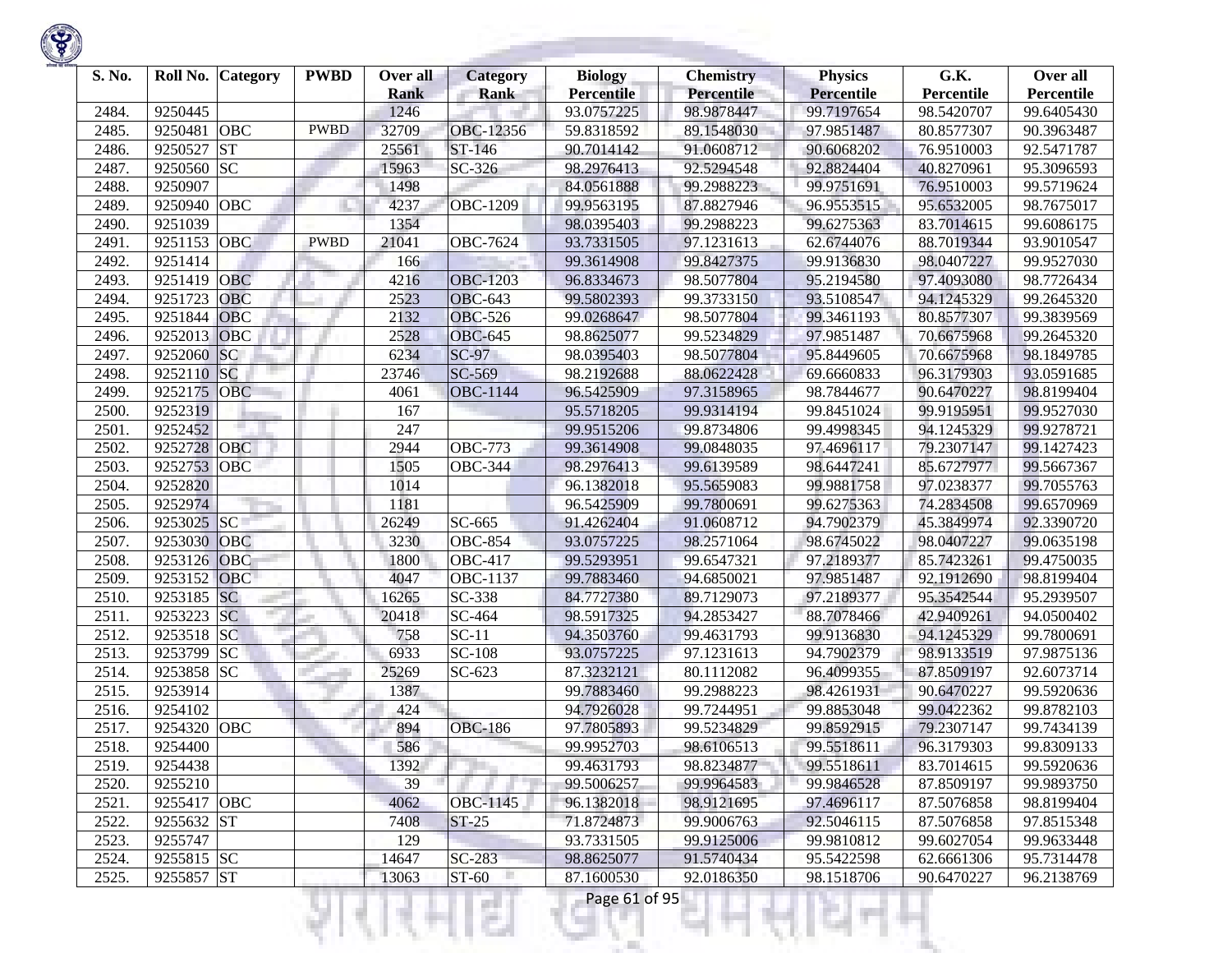| S. No. | Roll No.    | <b>Category</b> | <b>PWBD</b> | Over all<br><b>Rank</b> | <b>Category</b><br><b>Rank</b> | <b>Biology</b><br><b>Percentile</b> | <b>Chemistry</b><br>Percentile | <b>Physics</b><br><b>Percentile</b> | G.K.<br>Percentile | Over all<br>Percentile |
|--------|-------------|-----------------|-------------|-------------------------|--------------------------------|-------------------------------------|--------------------------------|-------------------------------------|--------------------|------------------------|
| 2526.  | 9256349     | <b>SC</b>       |             | 19374                   | $SC-430$                       | 87.9593719                          | 95.8686090                     | 88.7078466                          | 85.7423261         | 94.3480112             |
| 2527.  | 9256364     | OBC             |             | 4233                    | <b>OBC-1206</b>                | 84.0561888                          | 99.5234829                     | 98.3008561                          | 87.5076858         | 98.7726434             |
| 2528.  | 9256504     | <b>OBC</b>      |             | 297                     | <b>OBC-47</b>                  | 99.3614908                          | 99.9006763                     | 99.5518611                          | 98.5420707         | 99.9148654             |
| 2529.  | 9256665     |                 |             | 16                      |                                | 99.8959466                          | 100.0000000                    | 99.9917230                          | 93.3961595         | 99.9964527             |
| 2530.  | 9256744     | OBC             |             | 606                     | <b>OBC-111</b>                 | 99.3614908                          | 99.9491557                     | 98.6745022                          | 92.1912690         | 99.8238188             |
| 2531.  | 9256752     | <b>ST</b>       |             | 30202                   | ST-188                         | 87.9593719                          | 95.5659083                     | 62.6744076                          | 85.7423261         | 91.2228634             |
| 2532.  | 9256769     | <b>SC</b>       |             | 16192                   | $SC-335$                       | 97.4033959                          | 88.6487253                     | 98.1518706                          | 49.8533794         | 95.2939507             |
| 2533.  | 9257272     | <b>ST</b>       |             | 25275                   | ST-142                         | 86.1662692                          | 67.8995585                     | 96.9553515                          | 98.3956272         | 92.6073714             |
| 2534.  | 9257273     | <b>OBC</b>      |             | 81                      | OBC-8                          | 98.5917325                          | 99.9822636                     | 99.8250012                          | 99.6027054         | 99.9775339             |
| 2535.  | 9257284     | OBC             |             | 3339                    | <b>OBC-888</b>                 | 99.9739867                          | 99.2408835                     | 91.9547841                          | 74.2834508         | 99.0327768             |
| 2536.  | 9257414     | OBC             |             | 645                     | <b>OBC-119</b>                 | 99.5802393                          | 98.0927494                     | 99.8250012                          | 98.9133519         | 99.8131769             |
| 2537.  | 9257483     | <b>OBC</b>      |             | 2961                    | <b>OBC-780</b>                 | 97.4033959                          | 98.8234877                     | 98.1518706                          | 92.1912690         | 99.1427423             |
| 2538.  | 9257516     | <b>SC</b>       |             | 11465                   | SC-197                         | 98.8625077                          | 88.6487253                     | 96.1370193                          | 90.6470227         | 96.6501916             |
| 2539.  | 9257546     | OBC             |             | 1884                    | <b>OBC-444</b>                 | 98.8625077                          | 97.9532233                     | 99.4064229                          | 94.1245329         | 99.4501726             |
| 2540.  | 9257596     |                 |             | 485                     |                                | 97.4033959                          | 99.7244951                     | 99.8451024                          | 97.0238377         | 99.8628388             |
| 2541.  | 9257637     | <b>OBC</b>      |             | 31                      | OBC-4                          | 99.9739867                          | 99.9976352                     | 99.1451071                          | 99.9763515         | 99.9917230             |
| 2542.  | 9257682     |                 |             | 248                     |                                | 99.9278721                          | 98.9121695                     | 99.9562503                          | 97.0238377         | 99.9278721             |
| 2543.  | 9257698     | SC              |             | 18399                   | SC-405                         | 80.6106040                          | 94.2853427                     | 93.9400747                          | 93.3961595         | 94.6329755             |
| 2544.  | 9257739     | <b>SC</b>       |             | 26258                   | SC-666                         | 89.8500686                          | 95.8686090                     | 86.0757698                          | 56.0008040         | 92.3390720             |
| 2545.  | 9257955     |                 |             | 137                     |                                | 99.7209478                          | 99.7244951                     | 99.9858109                          | 90.6470227         | 99.9609800             |
| 2546.  | 9258036 SC  |                 |             | 23163                   | SC-547                         | 84.7727380                          | 94.2853427                     | 89.4125715                          | 85.7423261         | 93.2554510             |
| 2547.  | 9258277     | <b>OBC</b>      |             | 2949                    | <b>OBC-774</b>                 | 98.8625077                          | 98.5077804                     | 98.1518706                          | 88.7019344         | 99.1427423             |
| 2548.  | 9258333     | <b>OBC</b>      |             | 3952                    | OBC-1103                       | 95.5718205                          | 98.3812609                     | 97.2189377                          | 97.0238377         | 98.8506834             |
| 2549.  | 9258391     | SC              |             | 14964                   | SC-295                         | 95.5718205                          | 93.2826467                     | 97.8361633                          | 45.3849974         | 95.6321241             |
| 2550.  | 9258431     |                 |             | 1004                    |                                | 99.4583551                          | 99.5118069                     | 99.1744667                          | 92.2708700         | 99.7077968             |
| 2551.  | 9258463     | OBC             |             | 1661                    | <b>OBC-383</b>                 | 99.5802393                          | 97.3158965                     | 99.9136830                          | 58.4389633         | 99.5187533             |
| 2552.  | 9258511     |                 |             | 648                     |                                | 98.5917325                          | 99.2408835                     | 99.8592915                          | 95.3542544         | 99.8131769             |
| 2553.  | 9258550     | <b>OBC</b>      |             | 2444                    | <b>OBC-609</b>                 | 97.4033959                          | 98.5077804                     | 99.2219647                          | 88.7019344         | 99.2881805             |
| 2554.  | 9258551     | <b>ST</b>       |             | 14976                   | ST-67                          | 94.3503760                          | 92.4253890                     | 97.2189377                          | 68.4682874         | 95.6321241             |
| 2555.  | 9258607     |                 |             | 809                     |                                | 91.9524192                          | 99.5234829                     | 99.9810812                          | 79.2307147         | 99.7682448             |
| 2556.  | 9258677     |                 |             | 1554                    |                                | 95.5718205                          | 98.2571064                     | 99.8250012                          | 94.1245329         | 99.5494963             |
| 2557.  | 9258757     |                 |             | 974                     |                                | 99.7209478                          | 98.8234877                     | 99.2763562                          | 97.4093080         | 99.7197654             |
| 2558.  | 9258781     |                 |             | 250                     |                                | 96.1382018                          | 99.9125006                     | 99.9562503                          | 93.3961595         | 99.9278721             |
| 2559.  | 9259054     |                 |             | 757                     |                                | 94.7926028                          | 99.9125006                     | 98.9842974                          | 98.5420707         | 99.7800691             |
| 2560.  | 9259233 OBC |                 |             | 2527                    | <b>OBC-644</b>                 | 99.0268647                          | 98.6106513                     | 98.5538949                          | 87.5076858         | 99.2645320             |
| 2561.  | 9259238     |                 |             | 1179                    |                                | 97.7805893                          | 99.8214539                     | 98.4261931                          | 94.1245329         | 99.6570969             |
| 2562.  | 9259256     |                 |             | 1545                    |                                | 99.5293951                          | 99.8533794                     | 94.7902379                          | 92.1912690         | 99.5494963             |
| 2563.  | 9259293 SC  |                 |             | 3486                    | $SC-51$                        | 95.5718205                          | 95.8686090                     | 99.5518611                          | 93.3961595         | 98.9996689             |
| 2564.  | 9259349     |                 |             | 202                     |                                | 82.1146479                          | 99.9822636                     | 99.8592915                          | 99.9195951         | 99.9432436             |
| 2565.  | 9259441 SC  |                 |             | 20415                   | SC-463                         | 99.0268647                          | 84.0621009                     | 90.6068202                          | 85.7423261         | 94.0500402             |
| 2566.  | 9259455 OBC |                 |             | 3471                    | <b>OBC-936</b>                 | 98.8625077                          | 95.8686090                     | 99.6275363                          | 70.6675968         | 98.9996689             |
| 2567.  | 9259568 SC  |                 |             | 8997                    | $SC-154$                       | 99.9278721                          | 96.4231661                     | 90.6068202                          | 62.6661306         | 97.3714705             |
|        |             |                 |             |                         |                                | Page 62 of 95                       |                                |                                     |                    |                        |

**State of Concession**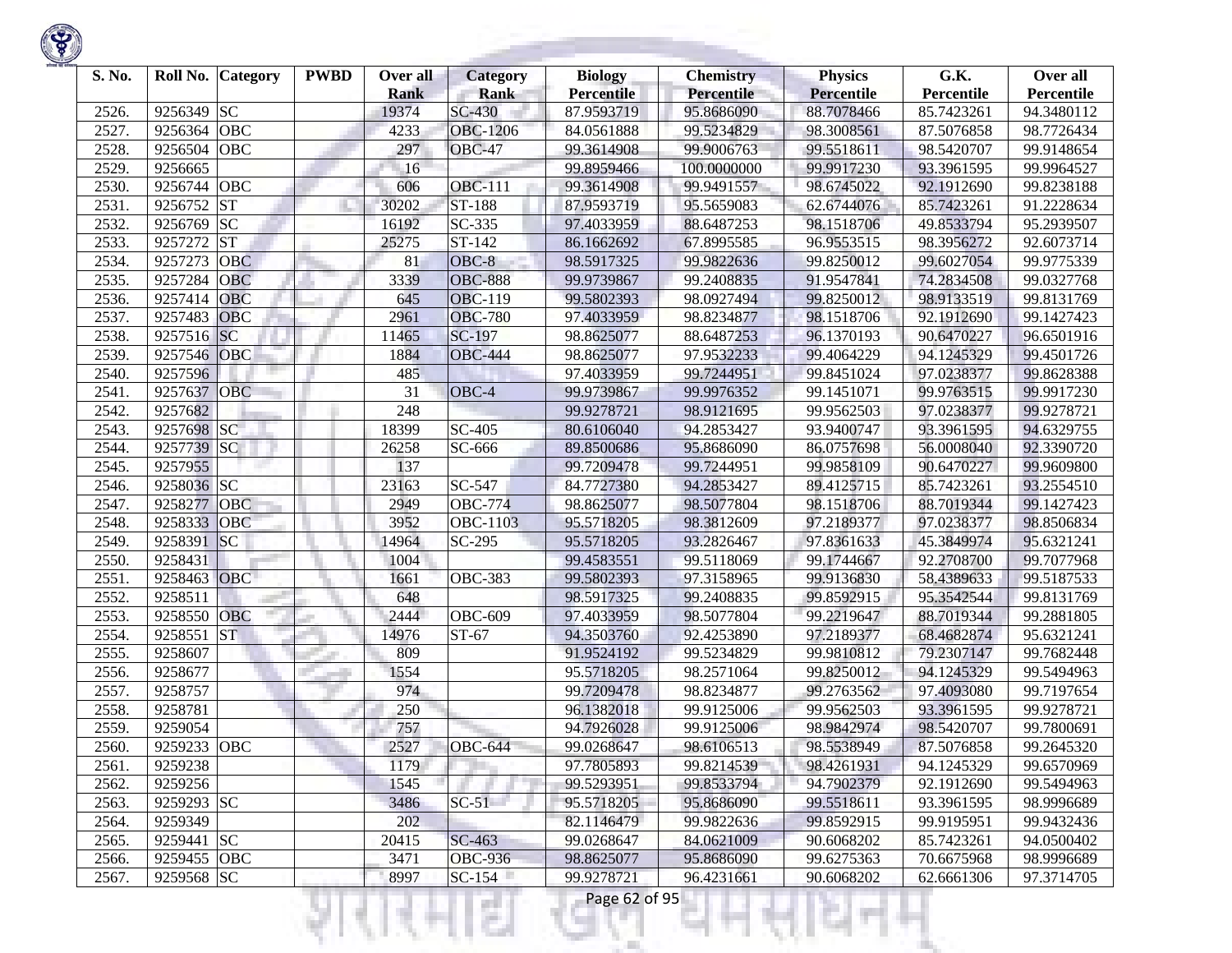| S. No. | Roll No.     | Category   | <b>PWBD</b> | Over all<br><b>Rank</b> | <b>Category</b><br><b>Rank</b> | <b>Biology</b><br><b>Percentile</b> | <b>Chemistry</b><br>Percentile | <b>Physics</b><br><b>Percentile</b> | G.K.<br>Percentile | Over all<br>Percentile |
|--------|--------------|------------|-------------|-------------------------|--------------------------------|-------------------------------------|--------------------------------|-------------------------------------|--------------------|------------------------|
| 2568.  | 9259642      | OBC        |             | 3709                    | <b>OBC-1022</b>                | 97.7805893                          | 98.2571064                     | 98.5538949                          | 83.7014615         | 98.9334532             |
| 2569.  | 9259659      |            |             | 1806                    |                                | 97.7805893                          | 99.2988223                     | 97.2189377                          | 99.6027054         | 99.4750035             |
| 2570.  | 9259707      |            |             | 59                      |                                | 99.9515206                          | 99.9905406                     | 99.8250012                          | 88.7019344         | 99.9834461             |
| 2571.  | 9259792 ST   |            |             | 18387                   | $ST-93$                        | 84.7727380                          | 98.3812609                     | 73.8223053                          | 92.1912690         | 94.6329755             |
| 2572.  | 9259824      | <b>OBC</b> |             | 2629                    | <b>OBC-680</b>                 | 94.7926028                          | 99.2988223                     | 97.4696117                          | 97.4093080         | 99.2420659             |
| 2573.  | 9259902      | <b>OBC</b> |             | 2529                    | <b>OBC-646</b>                 | 98.5917325                          | 98.2571064                     | 98.4261931                          | 95.3542544         | 99.2645320             |
| 2574.  | 9260039      | <b>OBC</b> |             | 1808                    | <b>OBC-421</b>                 | 97.4033959                          | 98.7217992                     | 99.4064229                          | 94.1245329         | 99.4750035             |
| 2575.  | 9260185      | <b>SC</b>  |             | 5323                    | $SC-78$                        | 93.7331505                          | 99.2988223                     | 94.3846663                          | 90.6470227         | 98.4474767             |
| 2576.  | $9260256$ SC |            |             | 6921                    | <b>SC-107</b>                  | 95.5718205                          | 97.4767062                     | 87.6968737                          | 99.8486497         | 97.9875136             |
| 2577.  | 9260285      |            |             | 1555                    |                                | 91.4262404                          | 97.8089675                     | 99.8853048                          | 98.5420707         | 99.5494963             |
| 2578.  | 9260436      |            |             | 1656                    |                                | 99.9278721                          | 97.4767062                     | 99.1451071                          | 92.1912690         | 99.5187533             |
| 2579.  | 9260437 SC   |            |             | 17525                   | SC-380                         | 77.7574138                          | 91.5740434                     | 93.9400747                          | 99.7363193         | 94.8942913             |
| 2580.  | 9260544      |            |             | 63                      |                                | 99.9278721                          | 99.8214539                     | 99.9562503                          | 99.6027054         | 99.9822636             |
| 2581.  | 9260562 SC   |            |             | 155                     | $SC-1$                         | 98.5917325                          | 99.8214539                     | 99.8853048                          | 99.9195951         | 99.9550679             |
| 2582.  | 9260682      |            |             | 2320                    |                                | 97.4033959                          | 97.3158965                     | 99.2763562                          | 98.0407227         | 99.3295653             |
| 2583.  | 9260729      |            |             | 448                     |                                | 98.8625077                          | 99.7505084                     | 99.7729745                          | 95.3542544         | 99.8722982             |
| 2584.  | 9261008 OBC  |            |             | 3237                    | <b>OBC-856</b>                 | 83.1433571                          | 98.6106513                     | 98.8790616                          | 99.7363193         | 99.0635198             |
| 2585.  | 9261034      | <b>OBC</b> |             | 3957                    | <b>OBC-1107</b>                | 93.0757225                          | 97.1231613                     | 99.0670671                          | 96.3179303         | 98.8506834             |
| 2586.  | 9261429      | <b>OBC</b> |             | 4075                    | OBC-1150                       | 89.8500686                          | 99.1652083                     | 98.3008561                          | 88.7019344         | 98.8199404             |
| 2587.  | 9261444      | <b>SC</b>  |             | 9945                    | SC-166                         | 89.8500686                          | 96.9067777                     | 91.9547841                          | 98.9133519         | 97.1278910             |
| 2588.  | 9261734      | <b>OBC</b> |             | 2066                    | OBC-506                        | 97.4033959                          | 99.0848035                     | 98.1518706                          | 98.0407227         | 99.4005108             |
| 2589.  | 9261754      | OBC        |             | 724                     | <b>OBC-143</b>                 | 99.3614908                          | 99.3733150                     | 99.6594618                          | 94.1245329         | 99.7883460             |
| 2590.  | 9261959      | <b>ST</b>  |             | 27017                   | ST-158                         | 96.6788616                          | 93.8922412                     | 82.2159928                          | 32.6186630         | 92.1235806             |
| 2591.  | 9261981      | SC         |             | 26444                   | SC-675                         | 87.6561980                          | 85.2057300                     | 94.6524445                          | 86.7748373         | 92.3290730             |
| 2592.  | 9262040 SC   |            |             | 8430                    | SC-143                         | 88.5907865                          | 96.9067777                     | 95.8449605                          | 97.4093080         | 97.5441044             |
| 2593.  | 9262105      |            |             | 1772                    |                                | 98.8625077                          | 96.4231661                     | 99.6275363                          | 98.0407227         | 99.4880102             |
| 2594.  | 9262177      | <b>OBC</b> |             | 1596                    | <b>OBC-363</b>                 | 97.4033959                          | 99.8427375                     | 98.6745022                          | 79.2307147         | 99.5353072             |
| 2595.  | 9262302      |            |             | 1352                    |                                | 98.2192688                          | 99.7800691                     | 97.4696117                          | 97.0238377         | 99.6086175             |
| 2596.  | 9262449      | <b>ST</b>  |             | 32303                   | ST-205                         | 87.9593719                          | 92.7931230                     | 85.0896278                          | 65.7830015         | 90.5843542             |
| 2597.  | 9262455      | <b>SC</b>  |             | 7623                    | SC-124                         | 95.5718205                          | 96.6419146                     | 95.2194580                          | 95.3542544         | 97.7746772             |
| 2598.  | 9262463      | OBC        |             | 679                     | <b>OBC-126</b>                 | 99.4631793                          | 99.9125006                     | 99.4998345                          | 68.4682874         | 99.8037175             |
| 2599.  | 9262518      |            |             | 1384                    |                                | 99.9739867                          | 99.5707799                     | 93.5108547                          | 97.0238377         | 99.5920636             |
| 2600.  | 9262553      | OBC        |             | 1271                    | $\overline{O}$ BC-279          | 98.0395403                          | 99.7505084                     | 98.1518706                          | 96.3179303         | 99.6299011             |
| 2601   | 9262834      |            |             | 2327                    |                                | 90.7014142                          | 99.7244951                     | 99.2763562                          | 76.9510003         | 99.3295653             |
| 2602.  | 9262858      | OBC        |             | 4219                    | <b>OBC-1205</b>                | 95.5718205                          | 97.6682590                     | 97.2189377                          | 98.5420707         | 98.7726434             |
| 2603.  | 9262934 SC   |            |             | 13456                   | SC-247                         | 98.0395403                          | 94.6850021                     | 71.5023885                          | 99.3567611         | 96.1098236             |
| 2604.  | 9262955 SC   |            |             | 24375                   | SC-594                         | 97.4033959                          | 88.0622428                     | 75.5131722                          | 95.3542544         | 92.8912642             |
| 2605.  | 9263102      |            |             | 1239                    |                                | 99.5802393                          | 98.9121695                     | 99.2219647                          | 93.3961595         | 99.6405430             |
| 2606.  | 9263132 OBC  |            |             | 2019                    | <b>OBC-488</b>                 | 93.0757225                          | 99.3733150                     | 99.4064229                          | 90.6470227         | 99.4123351             |
| 2607.  | 9263145 OBC  |            |             | 3098                    | <b>OBC-823</b>                 | 97.4033959                          | 96.9067777                     | 98.9842974                          | 97.0238377         | 99.1001750             |
| 2608.  | 9263150      |            |             | 2013                    |                                | 98.5917325                          | 99.3733150                     | 97.6564348                          | 95.3542544         | 99.4123351             |
| 2609.  | 9263208      |            |             | 24                      |                                | 99.3614908                          | 99.9444261                     | 99.9988176                          | 95.3542544         | 99.9940879             |
|        |              |            |             |                         | an a                           | Page 63 of 95                       |                                |                                     |                    |                        |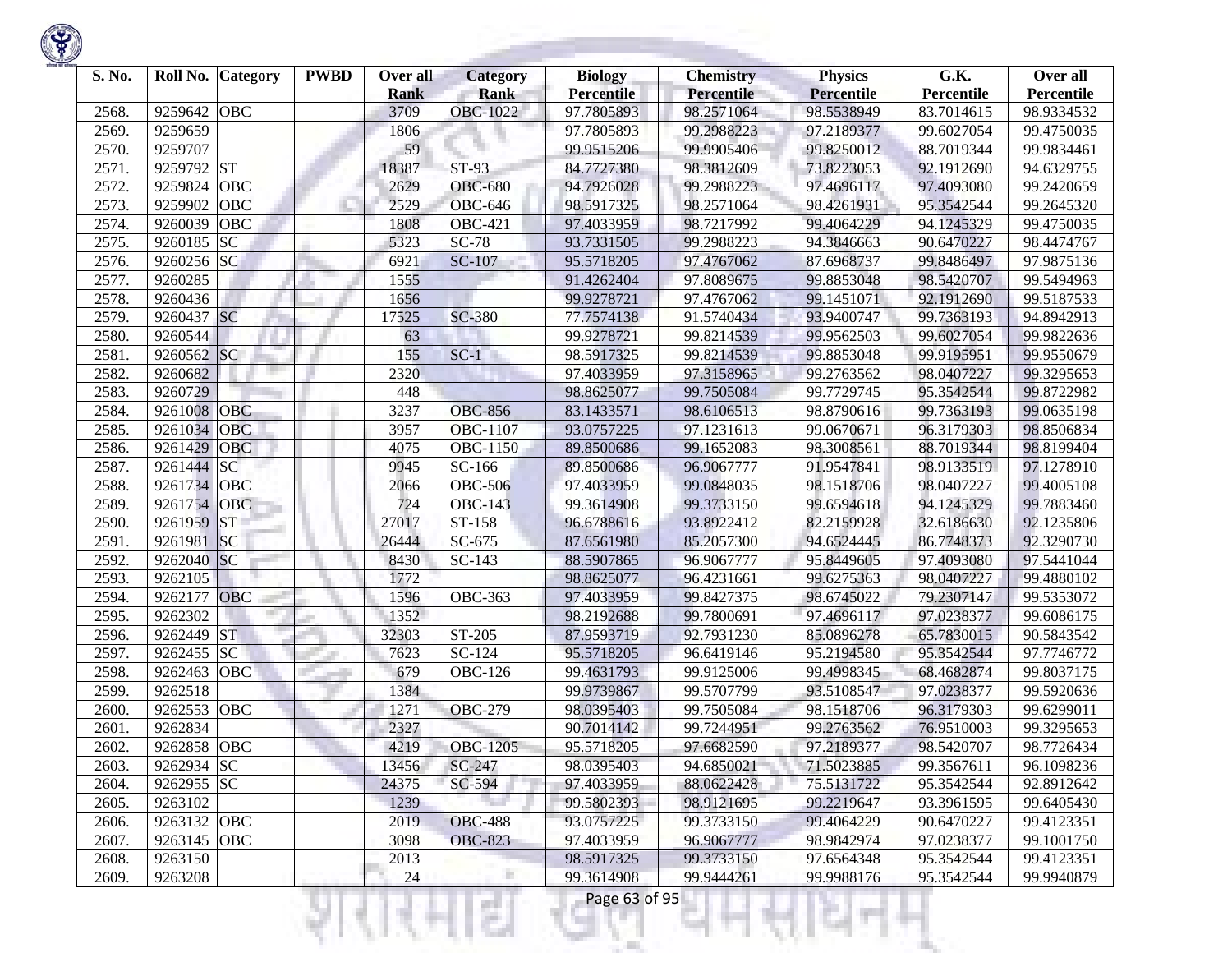

| S. No. |             | Roll No. Category | <b>PWBD</b> | Over all<br><b>Rank</b> | <b>Category</b><br><b>Rank</b> | <b>Biology</b><br><b>Percentile</b> | <b>Chemistry</b><br>Percentile | <b>Physics</b><br><b>Percentile</b> | G.K.<br>Percentile | Over all<br>Percentile |
|--------|-------------|-------------------|-------------|-------------------------|--------------------------------|-------------------------------------|--------------------------------|-------------------------------------|--------------------|------------------------|
| 2610.  | 9263224 ST  |                   |             | 23075                   | ST-123                         | 97.4033959                          | 78.4053824                     | 78.4680509                          | 99.9195951         | 93.2554510             |
| 2611.  | 9263265     | SC                |             | 20995                   | SC-479                         | 98.0395403                          | 88.6487253                     | 90.0380741                          | 79.2307147         | 93.9010547             |
| 2612.  | 9263357     | <b>OBC</b>        |             | 3470                    | <b>OBC-935</b>                 | 98.8625077                          | 99.3733150                     | 95.2194580                          | 85.7423261         | 98.9996689             |
| 2613.  | 9263522     |                   |             | 445                     |                                | 99.5293951                          | 99.9255073                     | 99.6594618                          | 76.9510003         | 99.8722982             |
| 2614.  | 9263523     | <b>OBC</b>        |             | 1741                    | <b>OBC-401</b>                 | 96.6525867                          | 99.0857856                     | 99.3928769                          | 87.2574743         | 99.4917109             |
| 2615.  | 9263776 SC  |                   |             | 12393                   | SC-227                         | 91.4262404                          | 98.3812609                     | 91.4025919                          | 76.9510003         | 96.4208012             |
| 2616.  | 9263813 ST  |                   |             | 20473                   | ST-104                         | 90.7014142                          | 98.6106513                     | 77.0857967                          | 58.4389633         | 94.0500402             |
| 2617.  | 9264016     |                   |             | 754                     |                                | 96.1382018                          | 99.6902048                     | 99.7528733                          | 94.1245329         | 99.7800691             |
| 2618.  | 9264068     | <b>OBC</b>        |             | 1804                    | <b>OBC-419</b>                 | 98.2192688                          | 99.6180769                     | 98.1518706                          | 90.6470227         | 99.4750035             |
| 2619.  | 9264262     | <b>SC</b>         |             | 21077                   | <b>SC-484</b>                  | 88.5907865                          | 94.2853427                     | 96.1370193                          | 45.3849974         | 93.9010547             |
| 2620.  | 9264411     |                   |             | 1521                    |                                | 98.5822028                          | 99.4717088                     | 97.5503289                          | 96.9032015         | 99.5623066             |
| 2621.  | 9264459     | <b>OBC</b>        |             | 2244                    | <b>OBC-556</b>                 | 93.0757225                          | 99.0848035                     | 99.5932460                          | 85.7423261         | 99.3520314             |
| 2622.  | 9264523     |                   |             | 1592                    |                                | 98.5917325                          | 96.1240127                     | 99.7989878                          | 97.0238377         | 99.5353072             |
| 2623.  | 9264588     |                   |             | 1777                    |                                | 96.1382018                          | 98.8234877                     | 99.7528733                          | 85.7423261         | 99.4880102             |
| 2624.  | 9264628     | SC                |             | 3117                    | $SC-47$                        | 48.9973041                          | 99.5707799                     | 99.7729745                          | 99.8486497         | 99.1001750             |
| 2625.  | 9264653     |                   |             | 685                     |                                | 98.2192688                          | 99.8427375                     | 99.5518611                          | 90.6470227         | 99.8037175             |
| 2626.  | 9264694     |                   |             | 1273                    |                                | 97.4033959                          | 98.7217992                     | 99.5518611                          | 98.0407227         | 99.6299011             |
| 2627.  | 9264761     |                   |             | 980                     |                                | 96.8334673                          | 99.4265241                     | 99.6949345                          | 94.1245329         | 99.7197654             |
| 2628.  | 9264767 ST  |                   |             | 16694                   | ST-83                          | 99.0268647                          | 82.6254552                     | 97.8361633                          | 62.6661306         | 95.1603368             |
| 2629.  | 9265009     |                   |             | 40                      |                                | 99.3614908                          | 99.9976352                     | 99.6949345                          | 99.8486497         | 99.9893582             |
| 2630.  | 9265013 ST  |                   |             | 20453                   | $\overline{ST}$ -103           | 93.7331505                          | 88.6487253                     | 97.2189377                          | 58.4389633         | 94.0500402             |
| 2631.  | 9265046     | OBC               |             | 972                     | <b>OBC-206</b>                 | 99.9385139                          | 96.9067777                     | 99.4998345                          | 98.9133519         | 99.7197654             |
| 2632.  | 9265067     | SC                |             | 18375                   | SC-404                         | 89.8500686                          | 93.9873717                     | 83.7806839                          | 98.0407227         | 94.6329755             |
| 2633.  | 9265116 OBC |                   |             | 2011                    | <b>OBC-485</b>                 | 99.7209478                          | 99.3733150                     | 99.4998345                          | 30.3776664         | 99.4123351             |
| 2634.  | 9265245     | SC                |             | 16988                   | SC-361                         | 91.4262404                          | 88.6487253                     | 93.9400747                          | 97.4093080         | 95.0361822             |
| 2635.  | 9265624     | <b>OBC</b>        |             | 2962                    | <b>OBC-781</b>                 | 97.4033959                          | 97.9532233                     | 99.3461193                          | 83.7014615         | 99.1427423             |
| 2636.  | 9265672     | <b>SC</b>         |             | 17458                   | SC-377                         | 94.3503760                          | 88.6487253                     | 94.7902379                          | 90.6470227         | 94.8942913             |
| 2637.  | 9265996 SC  |                   |             | 6035                    | $SC-95$                        | 95.5718205                          | 92.0186350                     | 98.5538949                          | 98.9133519         | 98.2393700             |
| 2638.  | 9266210     | <b>OBC</b>        |             | 1172                    | <b>OBC-254</b>                 | 99.8250012                          | 99.5234829                     | 98.3008561                          | 90.6470227         | 99.6570969             |
| 2639.  | 9266284     |                   |             | 1622                    |                                | 99.9082256                          | 99.8870469                     | 93.7311009                          | 47.7474085         | 99.5317151             |
| 2640.  | 9266305     |                   |             | 2123                    |                                | 99.8959466                          | 99.2408835                     | 96.7601570                          | 83.7014615         | 99.3839569             |
| 2641.  | 9266388     | OBC               |             | 835                     | <b>OBC-170</b>                 | 98.8625077                          | 98.7217992                     | 99.8250012                          | 96.3179303         | 99.7587854             |
| 2642.  | 9266504 SC  |                   |             | 23064                   | SC-541                         | 98.2192688                          | 94.2853427                     | 67.6855224                          | 76.9510003         | 93.2554510             |
| 2643.  | 9266731     |                   |             | 1678                    |                                | 93.0757225                          | 99.6902048                     | 99.5932460                          | 79.2307147         | 99.5187533             |
| 2644.  | 9266765 SC  |                   |             | 22089                   | SC-511                         | 84.7727380                          | 94.9947973                     | 93.9400747                          | 65.7830015         | 93.5829825             |
| 2645.  | 9266942     |                   |             | 128                     |                                | 94.7926028                          | 99.9125006                     | 99.9929055                          | 94.1245329         | 99.9633448             |
| 2646.  | 9266963 ST  |                   |             | 20989                   | ST-108                         | 99.0268647                          | 84.8637847                     | 86.8857305                          | 90.6470227         | 93.9010547             |
| 2647.  | 9266966 OBC |                   |             | 1658                    | <b>OBC-381</b>                 | 99.8250012                          | 98.3812609                     | 97.6564348                          | 98.9133519         | 99.5187533             |
| 2648.  | 9267141     |                   |             | 1012                    |                                | 98.5917325                          | 98.6106513                     | 99.7729745                          | 95.3542544         | 99.7055763             |
| 2649.  | 9267212     |                   |             | 751                     |                                | 98.5917325                          | 97.3158965                     | 99.8853048                          | 99.7505084         | 99.7800691             |
| 2650.  | 9267552 ST  |                   |             | 10565                   | $ST-42$                        | 99.8462848                          | 92.7931230                     | 86.8857305                          | 92.1912690         | 96.9375207             |
| 2651.  | 9267594 OBC |                   |             | 2796                    | <b>OBC-724</b>                 | 94.3503760                          | 99.2408835                     | 98.8790616                          | 85.7423261         | 99.1912217             |
|        |             |                   |             |                         | a T                            | Page 64 of 95                       |                                |                                     |                    |                        |

**STATISTICS** 

**State Controller**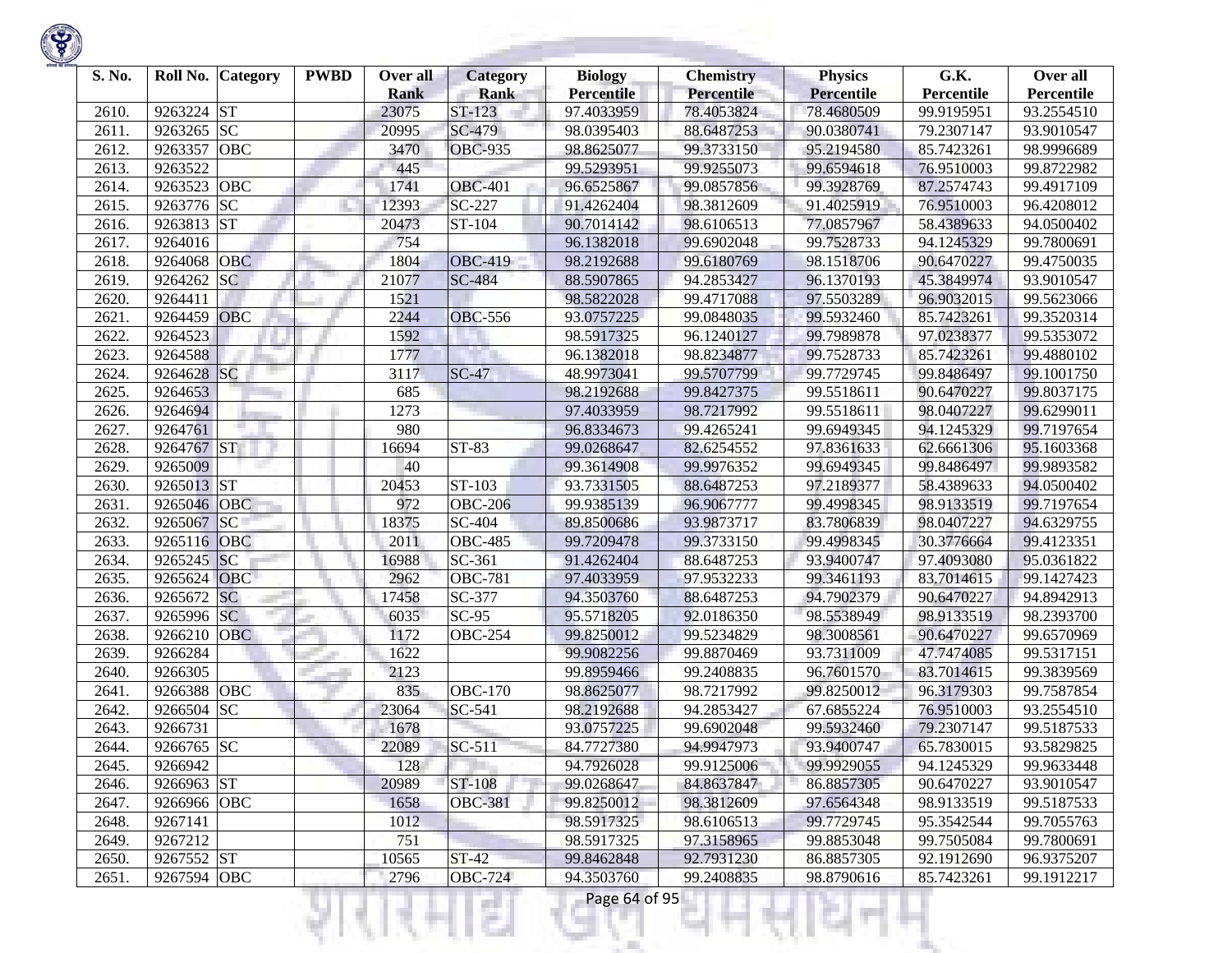

| S. No. |             | Roll No. Category | <b>PWBD</b> | Over all<br><b>Rank</b> | Category<br><b>Rank</b> | <b>Biology</b><br><b>Percentile</b> | <b>Chemistry</b><br>Percentile | <b>Physics</b><br><b>Percentile</b> | G.K.<br>Percentile | Over all<br>Percentile |
|--------|-------------|-------------------|-------------|-------------------------|-------------------------|-------------------------------------|--------------------------------|-------------------------------------|--------------------|------------------------|
| 2652.  | 9267943     | <b>ST</b>         |             | 17441                   | ST-87                   | 97.4033959                          | 80.8979331                     | 95.2194580                          | 95.3542544         | 94.8942913             |
| 2653.  | 9268004     | OBC               |             | 522                     | <b>OBC-95</b>           | 98.5917325                          | 99.8533794                     | 99.6949345                          | 92.1912690         | 99.8498321             |
| 2654.  | 9268031     | OBC               |             | 362                     | OBC-61                  | 99.5293951                          | 99.5234829                     | 99.6949345                          | 99.6027054         | 99.8971291             |
| 2655.  | 9268047     |                   |             | 750                     |                         | 98.5917325                          | 98.2571064                     | 99.9361491                          | 95.3542544         | 99.7800691             |
| 2656.  | 9268064     |                   |             | 2247                    |                         | 86.1786407                          | 99.6547321                     | 99.5518611                          | 83.7014615         | 99.3520314             |
| 2657.  | 9268154     |                   |             | 2317                    |                         | 97.7805893                          | 96.1240127                     | 99.4525375                          | 98.5420707         | 99.3295653             |
| 2658.  | 9268295     | OBC               |             | 1267                    | <b>OBC-278</b>          | 99.3614908                          | 99.2408835                     | 99.1451071                          | 92.1912690         | 99.6299011             |
| 2659.  | 9268581     | OBC               |             | 3564                    | <b>OBC-972</b>          | 98.5917325                          | 93.6491983                     | 99.5518611                          | 90.6470227         | 98.9653786             |
| 2660.  | 9268608     |                   |             | 1238                    |                         | 99.7209478                          | 98.0927494                     | 99.7989878                          | 79.2307147         | 99.6405430             |
| 2661.  | 9268611     |                   |             | 2238                    |                         | 96.8334673                          | 98.3812609                     | 99.7729745                          | 70.6675968         | 99.3520314             |
| 2662.  | 9268748     | <b>ST</b>         |             | 24481                   | ST-132                  | 82.1146479                          | 98.3812609                     | 86.8857305                          | 45.3849974         | 92.8912642             |
| 2663.  | 9268807     | OBC               |             | 4056                    | <b>OBC-1142</b>         | 98.0395403                          | 98.2571064                     | 98.7844677                          | 68.4682874         | 98.8199404             |
| 2664.  | 9268811     |                   |             | 2003                    |                         | 96.6525867                          | 96.5761081                     | 99.8352767                          | 82.8064148         | 99.4234684             |
| 2665.  | 9268831     |                   |             | 1275                    |                         | 93.7331505                          | 99.6547321                     | 98.7844677                          | 99.3567611         | 99.6299011             |
| 2666.  | 9268843     |                   |             | 1776                    |                         | 96.5425909                          | 98.9121695                     | 99.4998345                          | 93.3961595         | 99.4880102             |
| 2667.  | 9268897     |                   |             | 643                     |                         | 99.7883460                          | 97.3158965                     | 99.7729745                          | 99.7505084         | 99.8131769             |
| 2668.  | 9268926     |                   |             | 627                     |                         | 99.7246767                          | 99.7917427                     | 98.8739984                          | 94.7629749         | 99.8188043             |
| 2669   | 9268930     | OBC               |             | 2698                    | <b>OBC-697</b>          | 98.8625077                          | 99.6547321                     | 96.4858346                          | 76.9510003         | 99.2172350             |
| 2670.  | 9269016     | <b>ST</b>         |             | 24584                   | $\overline{ST}$ -133    | 93.7558094                          | 76.5704604                     | 94.2629220                          | 91.4167382         | 92.8262993             |
| 2671.  | 9269061     | SC                |             | 19889                   | SC-450                  | 96.8334673                          | 92.7931230                     | 92.9444733                          | 53.0991345         | 94.2203093             |
| 2672.  | 9269193     |                   |             | 1770                    |                         | 99.9976352                          | 99.2408835                     | 86.8857305                          | 99.3567611         | 99.4880102             |
| 2673.  | 9269194     | OBC               |             | 4065                    | OBC-1147                | 94.3503760                          | 97.8089675                     | 98.5538949                          | 94.1245329         | 98.8199404             |
| 2674.  | 9269204     |                   |             | 896                     |                         | 93.7331505                          | 99.2988223                     | 99.9136830                          | 94.1245329         | 99.7434139             |
| 2675.  | 9269212     |                   |             | 1272                    |                         | 97.4033959                          | 99.9597976                     | 95.8449605                          | 92.1912690         | 99.6299011             |
| 2676.  | 9269264     |                   |             | 1388                    |                         | 99.7209478                          | 99.5234829                     | 97.2189377                          | 95.3542544         | 99.5920636             |
| 2677.  | 9269285 OBC |                   |             | 3765                    | OBC-1046                | 99.4631793                          | 94.6850021                     | 98.7844677                          | 92.1912690         | 98.8979804             |
| 2678.  | 9269313     | <b>SC</b>         |             | 14194                   | SC-270                  | 80.6106040                          | 85.5661448                     | 98.3008561                          | 99.7363193         | 95.8674266             |
| 2679.  | 9269536     |                   |             | $\overline{4}$          |                         | 99.8959466                          | 99.9976352                     | 100.0000000                         | 99.9763515         | 100.0000000            |
| 2680.  | 9269734 OBC |                   |             | 2635                    | <b>OBC-682</b>          | 91.9524192                          | 97.6682590                     | 99.1451071                          | 99.6027054         | 99.2420659             |
| 2681.  | 9270099     | SC                |             | 25495                   | $\overline{SC}$ -633    | 99.1238235                          | 95.3164168                     | 65.5488814                          | 45.3849974         | 92.5471787             |
| 2682   | 9270198     | <b>SC</b>         |             | 2620                    | $SC-38$                 | 99.3614908                          | 97.6682590                     | 96.7601570                          | 99.3567611         | 99.2420659             |
| 2683.  | 9270367     | <b>SC</b>         |             | 8122                    | SC-136                  | 97.7805893                          | 97.4767062                     | 96.7601570                          | 62.6661306         | 97.6363335             |
| 2684.  | 9270643     | <b>ST</b>         |             | 10596                   | $ST-43$                 | 95.5718205                          | 98.3812609                     | 90.6068202                          | 76.9510003         | 96.9375207             |
| 2685.  | 9270781     |                   |             | 477                     |                         | 99.5802393                          | 99.6547321                     | 98.7844677                          | 99.9361491         | 99.8628388             |
| 2686.  | 9270784 OBC |                   |             | 283                     | OBC-45                  | 98.8625077                          | 99.8427375                     | 99.8853048                          | 96.3179303         | 99.9195951             |
| 2687.  | 9270825     |                   |             | 681                     |                         | 99.1238235                          | 99.9739867                     | 97.2189377                          | 90.6470227         | 99.8037175             |
| 2688.  | 9270848     |                   |             | 1092                    |                         | 98.5917325                          | 99.5234829                     | 99.4998345                          | 87.5076858         | 99.6831102             |
| 2689.  | 9270945 OBC |                   |             | 834                     | <b>OBC-169</b>          | 99.8250012                          | 98.5077804                     | 99.7197654                          | 93.3961595         | 99.7587854             |
| 2690.  | 9271082 OBC |                   |             | 2549                    | <b>OBC-654</b>          | 98.9297762                          | 98.5425476                     | 92.3706466                          | 99.7351166         | 99.2635530             |
| 2691.  | 9271432 OBC |                   |             | 3350                    | <b>OBC-893</b>          | 97.4033959                          | 98.9121695                     | 96.4858346                          | 96.3179303         | 99.0327768             |
| 2692.  | 9271622 SC  |                   |             | 14981                   | SC-296                  | 93.0757225                          | 96.4231661                     | 91.4025919                          | 80.8577307         | 95.6321241             |
| 2693.  | 9271639 OBC |                   |             | 2134                    | <b>OBC-527</b>          | 98.2192688                          | 98.7217992                     | 99.3461193                          | 83.7014615         | 99.3839569             |
|        |             |                   |             |                         | a Tin                   | Page 65 of 95                       |                                |                                     |                    |                        |

**STATISTICS** 

**State State**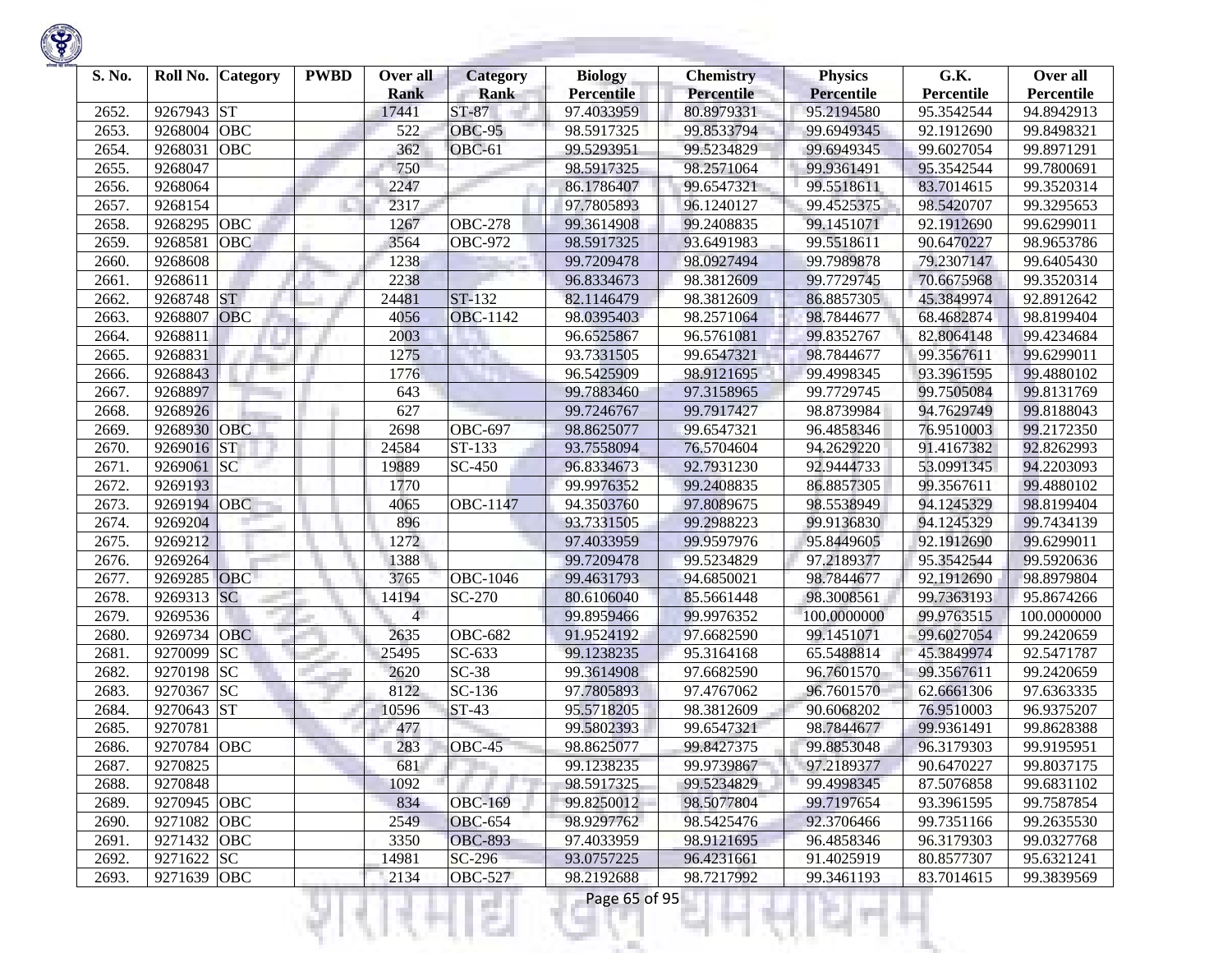| S. No. | Roll No. Category     | <b>PWBD</b> | Over all<br><b>Rank</b> | <b>Category</b><br><b>Rank</b> | <b>Biology</b><br><b>Percentile</b> | <b>Chemistry</b><br>Percentile | <b>Physics</b><br>Percentile | G.K.<br>Percentile | Over all<br>Percentile |
|--------|-----------------------|-------------|-------------------------|--------------------------------|-------------------------------------|--------------------------------|------------------------------|--------------------|------------------------|
| 2694.  | 9271925<br>OBC        |             | 3346                    | <b>OBC-890</b>                 | 98.5917325                          | 94.9947973                     | 99.5518611                   | 87.5076858         | 99.0327768             |
| 2695.  | OBC<br>9271978        |             | 2243                    | <b>OBC-555</b>                 | 95.5718205                          | 98.2571064                     | 99.3461193                   | 97.0238377         | 99.3520314             |
| 2696.  | 9272244               |             | 450                     |                                | 96.5425909                          | 99.1652083                     | 99.9467909                   | 99.3567611         | 99.8722982             |
| 2697.  | SC<br>9272362         |             | 8040                    | SC-133                         | 86.1662692                          | 98.8938210                     | 94.9590348                   | 91.2296650         | 97.6731282             |
| 2698.  | 9272429<br>OBC        |             | 1396                    | <b>OBC-303</b>                 | 97.4033959                          | 97.9532233                     | 99.6949345                   | 98.0407227         | 99.5920636             |
|        |                       |             |                         |                                |                                     | 99.6180769                     |                              |                    |                        |
| 2699.  | 9272431<br><b>OBC</b> |             | 1347                    | <b>OBC-294</b>                 | 99.8959466                          | 98.5077804                     | 97.4696117                   | 87.5076858         | 99.6086175             |
| 2700.  | 9272457               |             | 838                     |                                | 97.4033959                          |                                | 99.9278721                   | 96.3179303         | 99.7587854             |
| 2701.  | 9272586               |             | 1243                    |                                | 94.3503760                          | 99.4631793                     | 99.4525375                   | 97.4093080         | 99.6405430             |
| 2702.  | 9272678<br><b>OBC</b> |             | 2127                    | <b>OBC-523</b>                 | 99.4631793                          | 99.4631793                     | 99.8853048                   | 4.0285201          | 99.3839569             |
| 2703.  | 9272711               |             | 1633                    |                                | 96.6525867                          | 98.6280900                     | 99.5070066                   | 93.9534774         | 99.5317151             |
| 2704.  | 9272870               |             | 2129                    |                                | 99.3614908                          | 98.2571064                     | 99.4064229                   | 79.2307147         | 99.3839569             |
| 2705.  | 9273088               |             | 230                     |                                | 99.3614908                          | 99.8841224                     | 99.4064229                   | 99.9195951         | 99.9337842             |
| 2706.  | 9273197<br><b>OBC</b> |             | 444                     | <b>OBC-78</b>                  | 100.0000000                         | 99.1652083                     | 98.6745022                   | 99.3567611         | 99.8722982             |
| 2707.  | 9273227               |             | 2239                    |                                | 96.5425909                          | 99.2988223                     | 98.6745022                   | 92.1912690         | 99.3520314             |
| 2708.  | 9273631               |             | 1265                    |                                | 99.7209478                          | 98.3812609                     | 99.4998345                   | 90.6470227         | 99.6299011             |
| 2709.  | SC<br>9273819         |             | 19375                   | SC-431                         | 87.9593719                          | 88.0622428                     | 91.4025919                   | 99.3567611         | 94.3480112             |
| 2710.  | 9273961<br><b>ST</b>  |             | 30829                   | ST-194                         | 82.1146479                          | 93.6491983                     | 87.6968737                   | 74.2834508         | 91.0076621             |
| 2711.  | 9274421               |             | 2328                    |                                | 89.8500686                          | 99.5707799                     | 98.1518706                   | 98.5420707         | 99.3295653             |
| 2712.  | 9274529               |             | 840                     |                                | 93.7331505                          | 98.9878447                     | 99.9361491                   | 97.0238377         | 99.7587854             |
| 2713.  | 9274823 SC            |             | 21035                   | $\overline{SC}$ -481           | 94.3503760                          | 94.6850021                     | 92.5046115                   | 49.8533794         | 93.9010547             |
| 2714.  | 9274952<br>OBC        |             | 4072                    | OBC-1149                       | 91.4262404                          | 99.4265241                     | 97.9851487                   | 80.8577307         | 98.8199404             |
| 2715.  | 9275026<br><b>OBC</b> |             | 253                     | OBC-36                         | 91.9524192                          | 99.9739867                     | 99.4525375                   | 99.9195951         | 99.9278721             |
| 2716.  | 9275141<br>OBC        |             | 2233                    | $\overline{O}$ BC-551          | 99.1238235                          | 99.6902048                     | 98.5538949                   | 53.0991345         | 99.3520314             |
| 2717.  | OBC<br>9275442        |             | 630                     | <b>OBC-115</b>                 | 99.9278721                          | 98.3812609                     | 99.6594618                   | 98.5420707         | 99.8179066             |
| 2718.  | 9275569               |             | 970                     |                                | 95.2265534                          | 99.6164300                     | 98.4857220                   | 99.9282277         | 99.7223235             |
| 2719.  | 9275606 SC            |             | 3484                    | $SC-50$                        | 96.5425909                          | 99.7244951                     | 95.8449605                   | 79.2307147         | 98.9996689             |
| 2720.  | 9275655               |             | 109                     |                                | 98.8625077                          | 98.9121695                     | 99.9952703                   | 99.9361491         | 99.9692570             |
| 2721.  | 9275688<br>OBC        |             | 1385                    | <b>OBC-301</b>                 | 99.9278721                          | 97.4767062                     | 99.2763562                   | 94.1245329         | 99.5920636             |
| 2722.  | 9275737               |             | 1883                    |                                | 99.1238235                          | 98.9121695                     | 98.4261931                   | 95.3542544         | 99.4501726             |
| 2723.  | 9275799 SC            |             | 19983                   | SC-452                         | 82.1146479                          | 89.1548030                     | 95.8449605                   | 96.3179303         | 94.2203093             |
| 2724.  | 9275816               |             | 1062                    |                                | 89.8500686                          | 99.7244951                     | 99.6949345                   | 96.3179303         | 99.6961169             |
| 2725.  | 9276254<br>OBC        |             | 3351                    | <b>OBC-894</b>                 | 97.4033959                          | 93.9873717                     | 99.7528733                   | 88.7019344         | 99.0327768             |
| 2726.  | 9276265               |             | 1269                    |                                | 98.8625077                          | 98.7217992                     | 99.7989878                   | 80.8577307         | 99.6299011             |
| 2727.  | 9276274               |             | 1663                    |                                | 98.5917325                          | 99.7800691                     | 96.9990068                   | 93.3961595         | 99.5187533             |
| 2728.  | 9276734               |             | 1671                    |                                | 96.8334673                          | 99.2988223                     | 99.5932460                   | 80.8577307         | 99.5187533             |
| 2729.  | 9276768 SC            |             | 1549                    | $SC-21$                        | 98.5917325                          | 94.6850021                     | 99.8451024                   | 98.9133519         | 99.5494963             |
| 2730.  | 9276845               |             | 1284                    |                                | 99.2610982                          | 96.8431952                     | 99.4446471                   | 99.0669600         | 99.6293725             |
| 2731.  | 9277094 ST            |             | 30158                   | ST-187                         | 93.7331505                          | 91.5740434                     | 86.8857305                   | 56.0008040         | 91.2228634             |
| 2732.  | 9277155               |             | 978                     |                                | 97.4033959                          | 99.8427375                     | 99.6275363                   | 74.2834508         | 99.7197654             |
| 2733.  | 9277491               |             | 1480                    |                                | 99.9515206                          | 97.4767062                     | 99.3461193                   | 88.7019344         | 99.5719624             |
| 2734.  | 9277557 OBC           |             | 1183                    | <b>OBC-256</b>                 | 93.7331505                          | 99.7800691                     | 99.6275363                   | 85.7423261         | 99.6570969             |
| 2735.  | 9277574               |             | 1668                    |                                | 97.4033959                          | 99.0848035                     | 99.2763562                   | 94.1245329         | 99.5187533             |

m

ш

٠

×.

w

1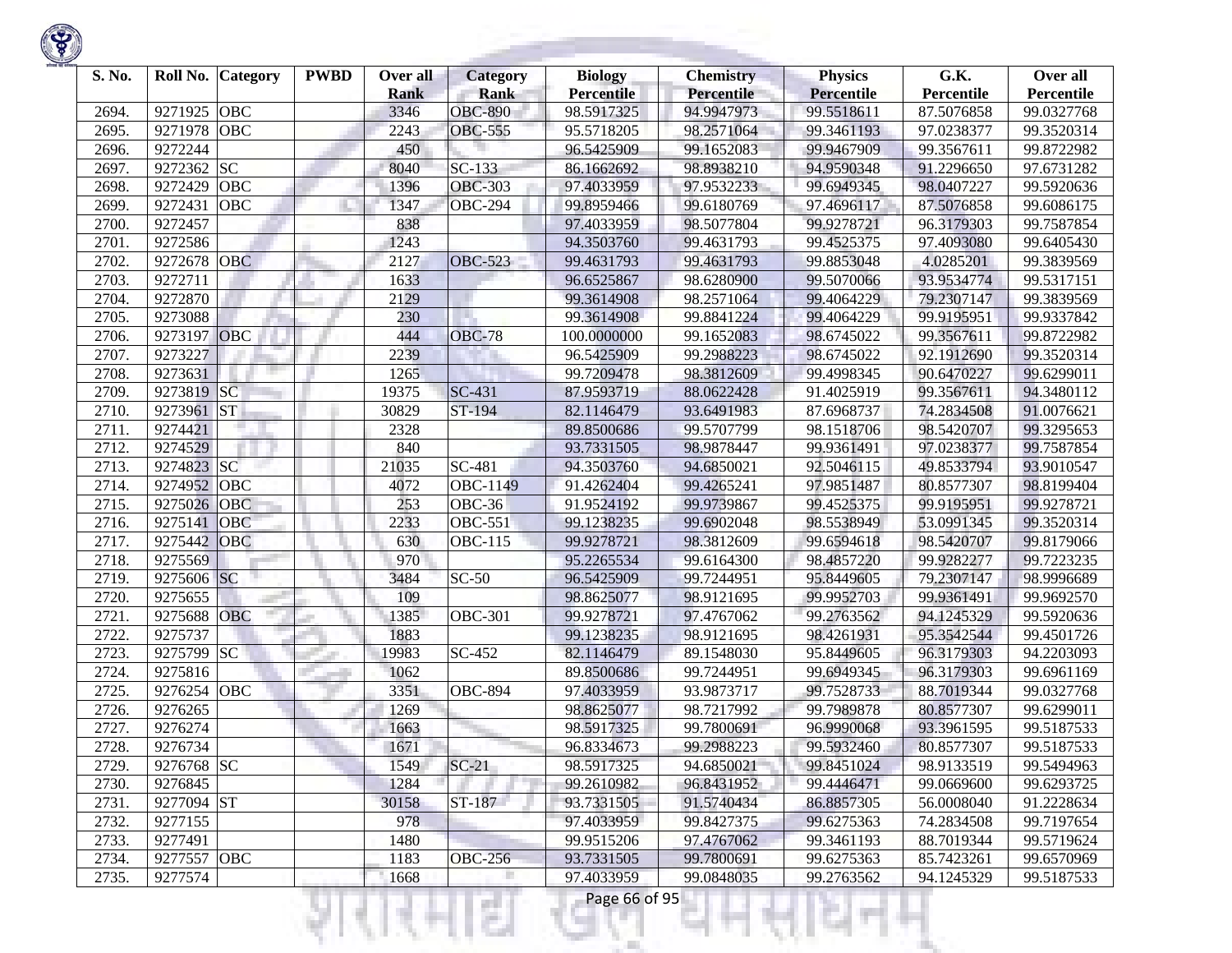| S. No. | Roll No.    | Category   | <b>PWBD</b> | Over all<br><b>Rank</b> | Category<br><b>Rank</b> | <b>Biology</b><br><b>Percentile</b> | <b>Chemistry</b><br>Percentile | <b>Physics</b><br><b>Percentile</b> | G.K.<br>Percentile | Over all<br>Percentile |
|--------|-------------|------------|-------------|-------------------------|-------------------------|-------------------------------------|--------------------------------|-------------------------------------|--------------------|------------------------|
| 2736.  | 9277619     |            |             | 199                     |                         | 99.0268647                          | 99.9657097                     | 99.5518611                          | 97.4093080         | 99.9432436             |
| 2737.  | 9277760     |            |             | 720                     |                         | 98.8625077                          | 99.0848035                     | 99.8971291                          | 92.1912690         | 99.7930757             |
| 2738.  | 9277796     |            |             | 94                      | Ħ                       | 98.5917325                          | 99.9822636                     | 99.8250012                          | 99.0422362         | 99.9739867             |
| 2739.  | 9277963     |            |             | 35                      |                         | 99.9976352                          | 99.6547321                     | 99.9858109                          | 99.3567611         | 99.9905406             |
| 2740   | 9277982     |            |             | 807                     |                         | 96.8334673                          | 99.4265241                     | 99.4998345                          | 99.6027054         | 99.7682448             |
| 2741.  | 9278432     | OBC        |             | 2315                    | <b>OBC-572</b>          | 99.0268647                          | 94.9947973                     | 99.1451071                          | 99.6027054         | 99.3295653             |
| 2742   | 9278502     | SC         |             | 11894                   | SC-210                  | 91.9524192                          | 96.9067777                     | 92.9444733                          | 88.7019344         | 96.5331315             |
| 2743.  | 927852      | OBC        |             | 982                     | <b>OBC-207</b>          | 91.4262404                          | 99.8214539                     | 99.4064229                          | 98.0407227         | 99.7197654             |
| 2744.  | 9278583     | <b>OBC</b> |             | 906                     | <b>OBC-188</b>          | 99.9515206                          | 98.9121695                     | 98.9842974                          | 95.3542544         | 99.7339545             |
| 2745   | 9278595     | OBC        |             | 1677                    | <b>OBC-384</b>          | 93.7331505                          | 99.7966230                     | 99.4525375                          | 74.2834508         | 99.5187533             |
| 2746.  | 9278650     |            |             | 2230                    |                         | 99.8959466                          | 95.3164168                     | 99.1451071                          | 94.1245329         | 99.3520314             |
| 2747.  | 9278806     | <b>OBC</b> |             | 2016                    | <b>OBC-486</b>          | 97.4033959                          | 99.0848035                     | 98.4261931                          | 97.4093080         | 99.4123351             |
| 2748.  | 9278906     |            |             | 1591                    |                         | 98.5917325                          | 99.7244951                     | 98.4261931                          | 85.7423261         | 99.5353072             |
| 2749.  | 9279030     | OBC        |             | 2966                    | <b>OBC-785</b>          | 94.7926028                          | 97.3158965                     | 99.8250012                          | 74.2834508         | 99.1427423             |
| 2750.  | 9279064     |            |             | 2015                    |                         | 97.7805893                          | 99.6180769                     | 98.3008561                          | 87.5076858         | 99.4123351             |
| 2751.  | 9279089     | <b>OBC</b> |             | 1490                    | <b>OBC-337</b>          | 96.5425909                          | 98.9121695                     | 99.6949345                          | 92.1912690         | 99.5719624             |
| 2752   | 9279184     |            |             | 1278                    |                         | 89.8500686                          | 99.6180769                     | 99.6949345                          | 94.1245329         | 99.6299011             |
| 2753.  | 9279186 SC  |            |             | 14107                   | SC-265                  | 97.7805893                          | 95.3164168                     | 94.7902379                          | 53.0991345         | 95.8674266             |
| 2754.  | 9279213     |            |             | 186                     |                         | 97.4033959                          | 99.9444261                     | 99.9562503                          | 92.1912690         | 99.9467909             |
| 2755.  | 9279227 ST  |            |             | 32240                   | ST-204                  | 94.7926028                          | 90.1941541                     | 88.7078466                          | 42.9409261         | 90.5843542             |
| 2756.  | 9279268     |            |             | 1548                    |                         | 98.5917325                          | 99.5234829                     | 98.7844677                          | 90.6470227         | 99.5494963             |
| 2757.  | 9279456     | <b>ST</b>  |             | 20417                   | ST-102                  | 98.5917325                          | 97.3158965                     | 52.0124864                          | 74.2834508         | 94.0500402             |
| 2758.  | 9279459     | <b>OBC</b> |             | 3774                    | <b>OBC-1050</b>         | 96.5425909                          | 99.2408835                     | 98.1518706                          | 70.6675968         | 98.8979804             |
| 2759.  | 9279748     |            |             | 839                     |                         | 93.7331505                          | 99.9586151                     | 99.1451071                          | 92.1912690         | 99.7587854             |
| 2760   | 9279774     | OBC        |             | 722                     | <b>OBC-142</b>          | 91.9524192                          | 98.2571064                     | 99.9751691                          | 99.6027054         | 99.7930757             |
| 2761.  | 9279793     | <b>SC</b>  |             | 3719                    | $SC-57$                 | 93.7331505                          | 99.6180769                     | 98.4261931                          | 62,6661306         | 98.9334532             |
| 2762.  | 9279914     | <b>OBC</b> |             | 215                     | <b>OBC-30</b>           | 99.8959466                          | 99.9444261                     | 99.4525375                          | 95.3542544         | 99.9385139             |
| 2763.  | 9279973     | OBC        |             | 1797                    | $\overline{O}$ BC-416   | 99.7883460                          | 98.9878447                     | 98.7844677                          | 80.8577307         | 99.4750035             |
| 2764.  | 9280015     |            |             | 803                     |                         | 99.9739867                          | 99.5234829                     | 98.4261931                          | 94.1245329         | 99.7682448             |
| 2765   | 9280142     | <b>SC</b>  |             | 9610                    | SC-159                  | 91.9524192                          | 99.0848035                     | 94.7902379                          | 56.0008040         | 97.2224850             |
| 2766   | 9280252     |            |             | 912                     |                         | 99.0268647                          | 96.6419146                     | 99.9467909                          | 96.3179303         | 99.7339545             |
| 2767.  | 9280278     | OBC        |             | 2145                    | <b>OBC-534</b>          | 91.9524192                          | 99.8214539                     | 99.3461193                          | 62.6661306         | 99.3839569             |
| 2768   | 9280379     |            |             | 1176                    |                         | 98.8625077                          | 98.9878447                     | 98.8790616                          | 99.3567611         | 99.6570969             |
| 2769   | 9280385     | <b>SC</b>  |             | 26820                   | SC-687                  | 77.9555167                          | 98.1902108                     | 84.9066182                          | 44.8834793         | 92.1859136             |
| 2770.  | 9280399     | <b>OBC</b> |             | 1796                    | <b>OBC-415</b>          | 99.8250012                          | 98.3812609                     | 99.4064229                          | 74.2834508         | 99.4750035             |
| 2771.  | 9280449 ST  |            |             | 23207                   | $ST-124$                | 71.0116824                          | 88.0622428                     | 98.9842974                          | 79.2307147         | 93.2554510             |
| 2772.  | 9280517     |            |             | 910                     |                         | 99.3614908                          | 98.3812609                     | 99.6275363                          | 98.5420707         | 99.7339545             |
| 2773.  | 9280644     |            |             | 1242                    |                         | 97.4033959                          | 99.6180769                     | 99.0670671                          | 95.3542544         | 99.6405430             |
| 2774.  | 9280681 OBC |            |             | 2440                    | <b>OBC-607</b>          | 98.5917325                          | 99.2408835                     | 98.1518706                          | 85.7423261         | 99.2881805             |
| 2775.  | 9280861 SC  |            |             | 7875                    | SC-129                  | 96.1382018                          | 88.6487253                     | 99.3461193                          | 88.7019344         | 97.7049142             |
| 2776.  | 9280956 OBC |            |             | 3579                    | <b>OBC-974</b>          | 89.8500686                          | 97.3158965                     | 99.4064229                          | 97.0238377         | 98.9653786             |
| 2777.  | 9281071 SC  |            |             | 15173                   | $SC-303$                | 96.0333388                          | 86.3740467                     | 93.4313980                          | 95.6532005         | 95.5929922             |

a ili

375

ш

÷

K)

w

Ħ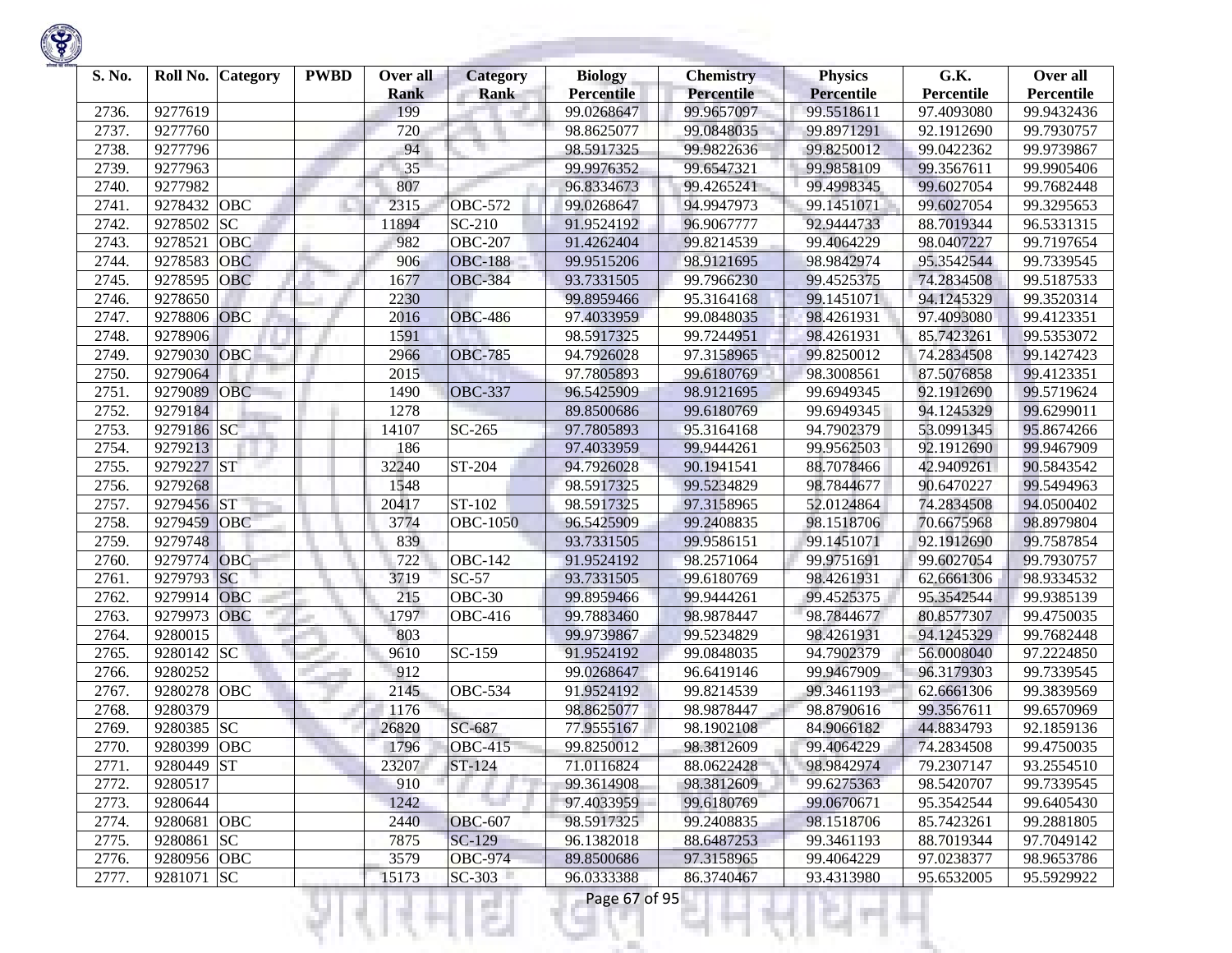

| S. No. |             | Roll No. Category | <b>PWBD</b> | Over all<br><b>Rank</b> | <b>Category</b><br><b>Rank</b> | <b>Biology</b><br><b>Percentile</b> | <b>Chemistry</b><br>Percentile | <b>Physics</b><br><b>Percentile</b> | G.K.<br>Percentile | Over all<br>Percentile |
|--------|-------------|-------------------|-------------|-------------------------|--------------------------------|-------------------------------------|--------------------------------|-------------------------------------|--------------------|------------------------|
| 2778.  | 9281152     | <b>OBC</b>        |             | 2951                    | <b>OBC-775</b>                 | 98.8625077                          | 96.4231661                     | 99.2219647                          | 92.1912690         | 99.1427423             |
| 2779.  | 9281291     |                   |             | 41                      |                                | 99.3614908                          | 99.9006763                     | 99.9751691                          | 99.9763515         | 99.9893582             |
| 2780.  | 9281440     | OBC               |             | 649                     | <b>OBC-120</b>                 | 97.7805893                          | 99.6902048                     | 99.7729745                          | 93.3961595         | 99.8131769             |
| 2781.  | 9281446 ST  |                   |             | 27429                   | ST-161                         | 93.0757225                          | 79.2697347                     | 94.3846663                          | 87.5076858         | 91.9902568             |
| 2782.  | 9281484     |                   |             | 177                     |                                | 99.9385139                          | 99.7966230                     | 99.8592915                          | 93.3961595         | 99.9491557             |
| 2783.  | 9281528     |                   |             | 865                     |                                | 99.9599958                          | 99.9270511                     | 98.0174371                          | 31.0997635         | 99.7470320             |
| 2784.  | 9281571     |                   |             | 973                     |                                | 99.7883460                          | 99.7505084                     | 98.7844677                          | 83.7014615         | 99.7197654             |
| 2785.  | 9281581     |                   |             | 149                     |                                | 97.4033959                          | 99.9006763                     | 99.9361491                          | 99.3567611         | 99.9574327             |
| 2786.  | 9281630 OBC |                   |             | 3722                    | <b>OBC-1026</b>                | 91.9524192                          | 97.1231613                     | 99.4998345                          | 92.1912690         | 98.9334532             |
| 2787.  | 9281651     | <b>OBC</b>        |             | 1600                    | <b>OBC-366</b>                 | 89.8500686                          | 97.8089675                     | 99.9692570                          | 92.1912690         | 99.5353072             |
| 2788.  | 9281654     |                   |             | 2318                    |                                | 97.7805893                          | 95.5659083                     | 99.5932460                          | 98.0407227         | 99.3295653             |
| 2789.  | 9281723     |                   |             | 1669                    |                                | 97.4033959                          | 98.8234877                     | 99.1451071                          | 98.0407227         | 99.5187533             |
| 2790.  | 9281728     | OBC               |             | 136                     | $OBC-18$                       | 99.9869933                          | 99.8734806                     | 99.7197654                          | 97.0238377         | 99.9609800             |
| 2791.  | 9281921     |                   |             | 1732                    |                                | 85.1261462                          | 99.2326697                     | 99.6971065                          | 98.5698674         | 99.4975531             |
| 2792.  | 9282038     | OBC               |             | 3218                    | <b>OBC-849</b>                 | 98.5917325                          | 94.9947973                     | 97.2189377                          | 99.9763515         | 99.0635198             |
| 2793.  | 9282057     | OBC               |             | 3783                    | <b>OBC-1052</b>                | 94.3503760                          | 96.9067777                     | 99.6949345                          | 76.9510003         | 98.8979804             |
| 2794.  | 9282068     | <b>ST</b>         |             | 29402                   | ST-177                         | 90.7014142                          | 86.1750934                     | 81.5175235                          | 97.0238377         | 91.4439767             |
| 2795.  | 9282265     |                   |             | 2014                    |                                | 98.5917325                          | 92.7931230                     | 99.8250012                          | 98.5420707         | 99.4123351             |
| 2796.  | 9282362     |                   |             | 1749                    |                                | 91.7403019                          | 99.2458025                     | 99.7070278                          | 87.2574743         | 99.4917109             |
| 2797.  | 9282489     |                   |             | 1205                    |                                | 94.3229283                          | 99.8682213                     | 99.0963749                          | 93.9534774         | 99.6493746             |
| 2798.  | 9282663 SC  |                   |             | 25631                   | $\overline{SC}$ -641           | 79.7533463                          | 95.8686090                     | 91.9547841                          | 65.7830015         | 92.5471787             |
| 2799.  | 9282697     | OBC               |             | 2314                    | $\overline{O}$ BC-571          | 99.0268647                          | 98.5077804                     | 98.1518706                          | 96.3179303         | 99.3295653             |
| 2800.  | 9282852     | <b>SC</b>         |             | 19411                   | SC-433                         | 75.4173958                          | 98.2571064                     | 77.0857967                          | 97.4093080         | 94.3480112             |
| 2801.  | 9282979     |                   |             | 1675                    |                                | 95.5718205                          | 97.8089675                     | 99.5518611                          | 99.6027054         | 99.5187533             |
| 2802.  | 9283062     | <b>OBC</b>        |             | 913                     | $\overline{OBC-190}$           | 98.8625077                          | 99.8734806                     | 99.5932460                          | 58.4389633         | 99.7339545             |
| 2803.  | 9283196 OBC |                   |             | 2018                    | <b>OBC-487</b>                 | 93.0757225                          | 99.6180769                     | 99.6594618                          | 65.7830015         | 99.4123351             |
| 2804.  | 9283337     | <b>ST</b>         |             | 25130                   | ST-139                         | 86.1786407                          | 89.1548030                     | 88.7078466                          | 97.0238377         | 92.7056236             |
| 2805.  | 9283458 SC  |                   |             | 2418                    | $SC-36$                        | 99.7209478                          | 99.9006763                     | 90.0380741                          | 76.9510003         | 99.3059169             |
| 2806.  | 9283504     |                   |             | 551                     |                                | 99.3614908                          | 99.9491557                     | 99.2219647                          | 87.5076858         | 99.8415551             |
| 2807.  | 9283513 SC  |                   |             | 26543                   | SC-679                         | 96.6525867                          | 87.7763528                     | 92.3897824                          | 25.0402984         | 92.1944676             |
| 2808.  | 9283633     |                   |             | 1395                    |                                | 98.0395403                          | 99.8427375                     | 99.0670671                          | 70.6675968         | 99.5920636             |
| 2809.  | 9283654     | OBC               |             | 3788                    | OBC-1053                       | 91.9524192                          | 99.2408835                     | 93.9400747                          | 99.6027054         | 98.8979804             |
| 2810.  | 9283828     |                   |             | 2306                    |                                | 94.8076855                          | 99.8682213                     | 95.1712534                          | 91.4167382         | 99.3340471             |
| 2811.  | 9283922 ST  |                   |             | 394                     | $ST-1$                         | 98.8625077                          | 99.6180769                     | 99.9278721                          | 93.3961595         | 99.8864873             |
| 2812.  | 9283961     |                   |             | 771                     |                                | 98.2562860                          | 97.8727159                     | 99.7070278                          | 99.8552788         | 99.7788001             |
| 2813.  | 9284050 OBC |                   |             | 1771                    | <b>OBC-409</b>                 | 99.3614908                          | 99.9125006                     | 99.6949345                          | 2.6013338          | 99.4880102             |
| 2814.  | 9284091     |                   |             | 690                     |                                | 99.1913206                          | 99.5454867                     | 98.9918070                          | 99.3731259         | 99.8016669             |
| 2815.  | 9284112     |                   |             | 61                      | The Co                         | 94.8076855                          | 99.9964702                     | 99.9670553                          | 99.2246238         | 99.9823511             |
| 2816.  | 9284363     |                   |             | 447                     |                                | 99.0268647                          | 99.2408835                     | 99.8451024                          | 99.0422362         | 99.8722982             |
| 2817.  | 9284392 OBC |                   |             | 550                     | <b>OBC-100</b>                 | 99.7209478                          | 99.4265241                     | 99.5932460                          | 98.0407227         | 99.8415551             |
| 2818.  | 9284457 OBC |                   |             | 2497                    | <b>OBC-632</b>                 | 99.8093916                          | 96.8431952                     | 98.6586815                          | 76.4504477         | 99.2740408             |
| 2819.  | 9284671 OBC |                   |             | 2535                    | <b>OBC-648</b>                 | 95.5718205                          | 98.2571064                     | 99.0670671                          | 97.0238377         | 99.2645320             |
|        |             |                   |             |                         | 51                             | Page 68 of 95                       |                                |                                     |                    |                        |

**STATISTICS** 

**Contract Contract**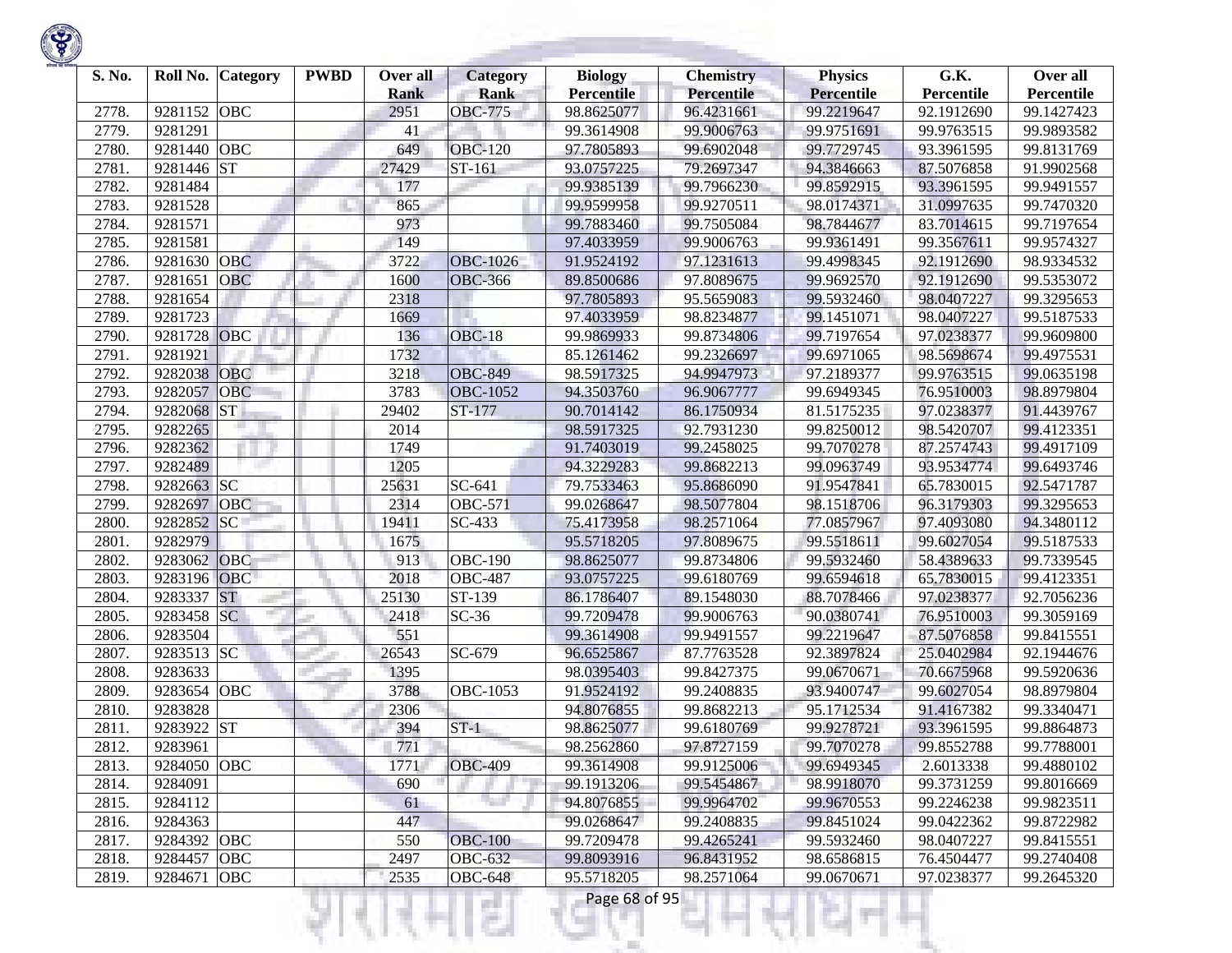| S. No. | Roll No. Category     | <b>PWBD</b> | Over all<br><b>Rank</b> | <b>Category</b><br><b>Rank</b> | <b>Biology</b><br><b>Percentile</b> | <b>Chemistry</b><br><b>Percentile</b> | <b>Physics</b><br>Percentile | G.K.<br>Percentile | Over all<br>Percentile |
|--------|-----------------------|-------------|-------------------------|--------------------------------|-------------------------------------|---------------------------------------|------------------------------|--------------------|------------------------|
| 2820.  | 9284674               |             | 1496                    |                                | 93.0757225                          | 98.8234877                            | 99.6594618                   | 98.5420707         | 99.5719624             |
| 2821.  | 9284819               |             | 609                     |                                | 98.0395403                          | 99.6902048                            | 99.6594618                   | 97.4093080         | 99.8238188             |
| 2822.  | 9284877               |             | 983                     |                                | 90.7014142                          | 99.5234829                            | 99.8853048                   | 94.1245329         | 99.7197654             |
| 2823.  | 9285136 ST            |             | 2058                    | $ST-6$                         | 99.8959466                          | 94.6850021                            | 99.0670671                   | 98.0407227         | 99.4005108             |
| 2824.  | 9285140               |             | 536                     |                                | 91.0519937                          | 99.8870469                            | 99.8105682                   | 98.8469367         | 99.8493958             |
| 2825.  | OBC<br>9285268        |             | 4078                    | <b>OBC-1151</b>                | 87.9593719                          | 96.9067777                            | 99.5932460                   | 93.3961595         | 98.8199404             |
| 2826.  | 9285280<br>OBC        |             | 4058                    | OBC-1143                       | 97.7805893                          | 98.0927494                            | 98.1518706                   | 85.7423261         | 98.8199404             |
| 2827.  | 9285700<br>OBC        |             | 3226                    | <b>OBC-852</b>                 | 95.5718205                          | 96.9067777                            | 99.7989878                   | 74.2834508         | 99.0635198             |
| 2828.  | 9285704               |             | 588                     |                                | 98.8625077                          | 99.8214539                            | 99.6949345                   | 88.7019344         | 99.8309133             |
| 2829.  | 9285755               |             | 125                     |                                | 99.9515206                          | 99.9822636                            | 99.3461193                   | 93.3961595         | 99.9645273             |
| 2830.  | 9285810               |             | 104                     |                                | 98.0395403                          | 99.9006763                            | 99.9751691                   | 99.6027054         | 99.9704394             |
| 2831.  | 9285916 OBC           |             | 365                     | <b>OBC-62</b>                  | 97.4033959                          | 99.9255073                            | 99.7729745                   | 95.3542544         | 99.8971291             |
| 2832.  | 9286254               |             | 2256                    |                                | 99.0425708                          | 98.0107667                            | 98.6447241                   | 91.2296650         | 99.3447926             |
| 2833.  | 9286333<br>OBC        |             | 2702                    | <b>OBC-699</b>                 | 98.5917325                          | 98.2571064                            | 98.9842974                   | 85.7423261         | 99.2172350             |
| 2834.  | 9286584               |             | 1359                    |                                | 90.7014142                          | 99.7800691                            | 98.8790616                   | 98.9133519         | 99.6086175             |
| 2835.  | OBC<br>9286767        |             | 3781                    | <b>OBC-1051</b>                | 94.7926028                          | 97.6682590                            | 98.3008561                   | 97.4093080         | 98.8979804             |
| 2836.  | <b>SC</b><br>9286893  |             | 25121                   | $SC-617$                       | 87.9593719                          | 93.2826467                            | 83.7806839                   | 90.6470227         | 92.7056236             |
| 2837.  | 9287276               |             | 2242                    |                                | 95.5718205                          | 99.2988223                            | 99.4525375                   | 76.9510003         | 99.3520314             |
| 2838.  | 9287290<br><b>OBC</b> |             | 3769                    | OBC-1048                       | 98.5917325                          | 98.8234877                            | 97.8361633                   | 74.2834508         | 98.8979804             |
| 2839.  | 9287378<br>OBC        |             | 2319                    | <b>OBC-573</b>                 | 97.4033959                          | 99.6180769                            | 96.9990068                   | 93.3961595         | 99.3295653             |
| 2840.  | 9287418 SC            |             | 25152                   | SC-619                         | 79.7533463                          | 95.3164168                            | 83.7806839                   | 93.3961595         | 92.7056236             |
| 2841.  | <b>ST</b><br>9287436  |             | 11462                   | $ST-53$                        | 99.1238235                          | 93.2826467                            | 93.9400747                   | 79.2307147         | 96.6501916             |
| 2842.  | 9287544<br>OBC        |             | 2138                    | <b>OBC-529</b>                 | 96.5425909                          | 99.5234829                            | 99.1451071                   | 76.9510003         | 99.3839569             |
| 2843.  | 9287577<br>OBC        |             | 3698                    | <b>OBC-1018</b>                | 99.7209478                          | 99.1652083                            | 96.7601570                   | 56.0008040         | 98.9334532             |
| 2844.  | 9287861<br><b>SC</b>  |             | 13952                   | SC-264                         | 88.9582792                          | 96.2836163                            | 95.3568814                   | 73.6594810         | 95.9884778             |
| 2845.  | 9287875               |             | 1071                    |                                | 99.5006257                          | 98.7651406                            | 98.3625717                   | 99.6611810         | 99.6906949             |
| 2846.  | 9287903               |             | 975                     |                                | 99.0268647                          | 99.2408835                            | 98.9842974                   | 99.3567611         | 99.7197654             |
| 2847.  | 9288005               |             | 2213                    |                                | 99.5587768                          | 98.2186349                            | 98.6586815                   | 76.4504477         | 99.3552258             |
| 2848.  | 9288014 SC            |             | 481                     | $SC-5$                         | 98.8625077                          | 98.6106513                            | 99.8853048                   | 99.8486497         | 99.8628388             |
| 2849.  | 9288140<br><b>OBC</b> |             | 3842                    | <b>OBC-1066</b>                | 99.5006257                          | 93.8091753                            | 96.9553515                   | 98.3956272         | 98.8867377             |
| 2850.  | 9288245<br>OBC        |             | 1398                    | <b>OBC-304</b>                 | 95.5718205                          | 99.3733150                            | 98.8790616                   | 99.3567611         | 99.5920636             |
| 2851.  | 9288299               |             | 1894                    |                                | 87.1600530                          | 99.6180769                            | 99.1451071                   | 98.0407227         | 99.4501726             |
| 2852.  | 9288310 SC            |             | 5174                    | $SC-74$                        | 98.5917325                          | 98.7217992                            | 96.9990068                   | 65.7830015         | 98.5042331             |
| 2853.  | <b>OBC</b><br>9288322 |             | 4258                    | OBC-1216                       | 94.9590348                          | 99.9138196                            | 94.4986188                   | 31.9989139         | 98.7675017             |
| 2854.  | <b>OBC</b><br>9288336 |             | 1885                    | <b>OBC-445</b>                 | 98.5917325                          | 98.9121695                            | 98.6745022                   | 96.3179303         | 99.4501726             |
| 2855.  | 9288477               |             | 1624                    |                                | 98.2562860                          | 98.6280900                            | 99.5952513                   | 78.7895189         | 99.5317151             |
| 2856.  | 9288768               |             | 423                     |                                | 96.1382018                          | 99.8214539                            | 99.7989878                   | 98.5420707         | 99.8782103             |
| 2857.  | 9288880               |             | 1143                    |                                | 99.6564342                          | 99.6646704                            | 95.1712534                   | 98.5421986         | 99.6682002             |
| 2858.  | 9288999 OBC           |             | 3347                    | <b>OBC-891</b>                 | 97.7805893                          | 98.8234877                            | 98.4261931                   | 80.8577307         | 99.0327768             |
| 2859.  | 9289107<br><b>OBC</b> |             | 719                     | <b>OBC-141</b>                 | 99.7209478                          | 98.3812609                            | 99.8250012                   | 96.3179303         | 99.7930757             |
| 2860.  | 9289132 ST            |             | 5290                    | <b>ST-20</b>                   | 88.6917438                          | 99.1799132                            | 98.3433540                   | 70.0874210         | 98.4692497             |
| 2861.  | 9289192 OBC           |             | 3951                    | <b>OBC-1102</b>                | 95.5718205                          | 99.7505084                            | 96.4858346                   | 65.7830015         | 98.8506834             |

a.

375

ш

÷

K)

w

Ħ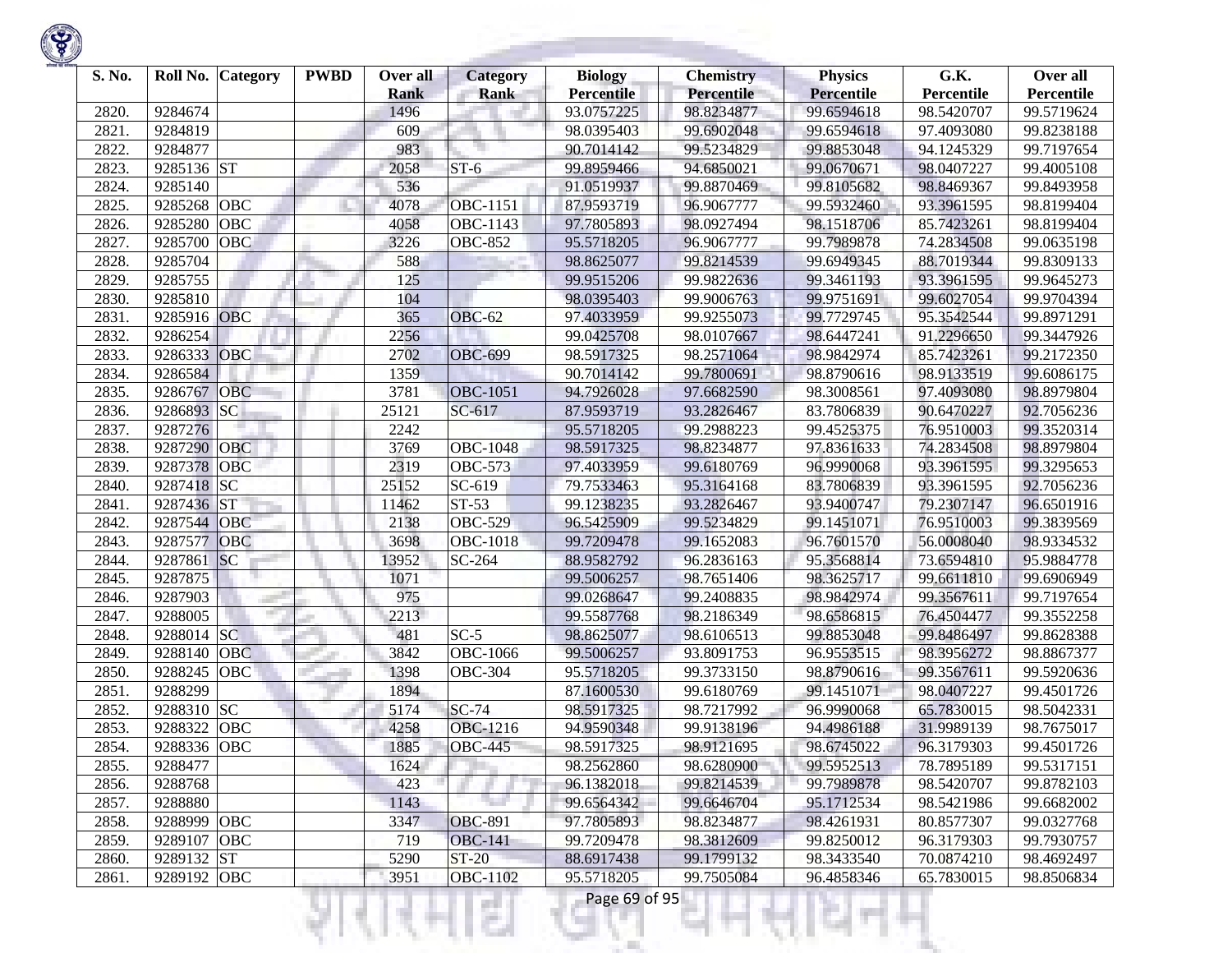| S. No. | Roll No.    | <b>Category</b> | <b>PWBD</b> | Over all<br><b>Rank</b> | <b>Category</b><br><b>Rank</b> | <b>Biology</b><br><b>Percentile</b> | <b>Chemistry</b><br>Percentile | <b>Physics</b><br><b>Percentile</b> | G.K.<br>Percentile | Over all<br>Percentile |
|--------|-------------|-----------------|-------------|-------------------------|--------------------------------|-------------------------------------|--------------------------------|-------------------------------------|--------------------|------------------------|
| 2862.  | 9289209     |                 |             | 642                     |                                | 99.9905406                          | 98.2571064                     | 99.1451071                          | 99.7363193         | 99.8131769             |
| 2863.  | 9289241     | SC              |             | 22507                   | SC-518                         | 87.9593719                          | 88.0622428                     | 96.7601570                          | 76.9510003         | 93.4316322             |
| 2864.  | 9289242 SC  |                 |             | 25617                   | SC-640                         | 83.1433571                          | 95.3164168                     | 86.8857305                          | 80.8577307         | 92.5471787             |
| 2865.  | 9289253     |                 |             | 2310                    |                                | 99.8250012                          | 97.6682590                     | 98.4261931                          | 92.1912690         | 99.3295653             |
| 2866.  | 9289474 SC  |                 |             | 15378                   | SC-312                         | 99.3614908                          | 74.5152060                     | 99.3461193                          | 49.8533794         | 95.5115168             |
| 2867.  | 9289575     | <b>OBC</b>      |             | 2420                    | <b>OBC-600</b>                 | 99.7209478                          | 98.2571064                     | 99.2219647                          | 68.4682874         | 99.3059169             |
| 2868.  | 9289650     |                 |             | 310                     |                                | 99.5802393                          | 99.9006763                     | 99.7729745                          | 87.5076858         | 99.9101357             |
| 2869.  | 9289951     |                 |             | 899                     |                                | 99.3790286                          | 99.0000708                     | 99.2350011                          | 98.3956272         | 99.7426392             |
| 2870.  | 9289982 ST  |                 |             | 32697                   | ST-208                         | 74.4549023                          | 84.8637847                     | 93.5108547                          | 95.3542544         | 90.3963487             |
| 2871.  | 9289992     |                 |             | 148                     |                                | 98.8625077                          | 99.9527030                     | 99.5932460                          | 99.9195951         | 99.9574327             |
| 2872.  | 9290071     | <b>ST</b>       |             | 10872                   | <b>ST-46</b>                   | 88.5907865                          | 98.7217992                     | 94.7902379                          | 68.4682874         | 96.8523861             |
| 2873.  | 9290136     |                 |             | 237                     |                                | 95.5718205                          | 99.9929055                     | 99.5518611                          | 93.3961595         | 99.9314194             |
| 2874.  | 9290195     |                 |             | $\overline{21}$         |                                | 99.7246767                          | 99.9611724                     | 99.9976468                          | 93.9534774         | 99.9941170             |
| 2875.  | 9290237     | SC              |             | 21047                   | SC-482                         | 93.7331505                          | 86.1750934                     | 97.6564348                          | 62.6661306         | 93.9010547             |
| 2876.  | 9290310     |                 |             | 451                     |                                | 90.7014142                          | 99.2408835                     | 99.9905406                          | 98.5420707         | 99.8722982             |
| 2877.  | 9290330     |                 |             | 890                     |                                | 99.3614908                          | 99.7505084                     | 99.2219647                          | 87.5076858         | 99.7434139             |
| 2878.  | 9290342 SC  |                 |             | 10975                   | $\overline{SC-179}$            | 73.9572425                          | 98.2186349                     | 98.7563389                          | 70.0874210         | 96.8443718             |
| 2879.  | 9290730     | SC.             |             | 26850                   | SC-688                         | 99.1238235                          | 88.0622428                     | 81.5175235                          | 65.7830015         | 92.1628908             |
| 2880.  | 9290909 SC  |                 |             | 26202                   | SC-664                         | 97.7805893                          | 93.9873717                     | 57.9175141                          | 80.8577307         | 92.3390720             |
| 2881.  | 9291018     |                 |             | 1547                    |                                | 98.5917325                          | 99.5707799                     | 99.0670671                          | 83.7014615         | 99.5494963             |
| 2882.  | 9291274 OBC |                 |             | 2447                    | <b>OBC-610</b>                 | 96.5425909                          | 98.0927494                     | 99.0670671                          | 97.0238377         | 99.2881805             |
| 2883.  | 9291391     |                 |             | 2231                    |                                | 99.7209478                          | 98.6106513                     | 99.3461193                          | 58.4389633         | 99.3520314             |
| 2884.  | 9291496     |                 |             | 1061                    |                                | 91.9524192                          | 99.7244951                     | 98.7844677                          | 99.9195951         | 99.6961169             |
| 2885.  | 9292076     | OBC             | <b>PWBD</b> | 30290                   | OBC-11343                      | 67.2184647                          | 93.2826467                     | 90.0380741                          | 95.3542544         | 91.2228634             |
| 2886.  | 9292214     | OBC             |             | 1015                    | <b>OBC-219</b>                 | 94.7926028                          | 99.6180769                     | 99.3461193                          | 98.9133519         | 99.7055763             |
| 2887.  | 9292283     |                 |             | 619                     |                                | 97.9942389                          | 99.4002786                     | 99.9138196                          | 82.0685666         | 99.8217364             |
| 2888.  | 9292398     | <b>OBC</b>      |             | 2143                    | <b>OBC-533</b>                 | 93.7331505                          | 98.9878447                     | 98.7844677                          | 98.9133519         | 99.3839569             |
| 2889.  | 9292421     | <b>ST</b>       |             | 2672                    | $ST-7$                         | 99.0425708                          | 99.2562510                     | 88.0350861                          | 99.5525701         | 99.2231955             |
| 2890.  | 9292446     | <b>OBC</b>      |             | 3209                    | <b>OBC-847</b>                 | 87.8140038                          | 98.4939582                     | 99.2422727                          | 96.1725359         | 99.0763728             |
| 2891.  | 9292484     |                 |             | 34                      |                                | 99.9728473                          | 99.9811111                     | 99.9397918                          | 99.6611810         | 99.9905556             |
| 2892.  | 9292494 SC  |                 |             | 11042                   | $\overline{SC}$ -182           | 93.3747314                          | 96.2836163                     | 96.7145185                          | 61.9306779         | 96.7794489             |
| 2893.  | 9292583     | <b>SC</b>       |             | 20463                   | SC-466                         | 93.0757225                          | 89.1548030                     | 91.9547841                          | 92.1912690         | 94.0500402             |
| 2894.  | 9292719     |                 |             | 1739                    |                                | 98.0456754                          | 99.5328917                     | 98.0174371                          | 91.4167382         | 99.4917109             |
| 2895.  | 9292773 SC  |                 |             | 3696                    | $SC-56$                        | 88.9582792                          | 99.8347225                     | 97.4606285                          | 73.6594810         | 98.9351404             |
| 2896.  | 9292791     |                 |             | 18                      |                                | 99.9728473                          | 99.9763889                     | 99.9893750                          | 99.9728473         | 99.9952778             |
| 2897.  | 9292874     |                 |             | 1056                    |                                | 98.8625077                          | 99.6902048                     | 96.7601570                          | 99.8486497         | 99.6961169             |
| 2898.  | 9292971 SC  |                 |             | 4572                    | $SC-67$                        | 99.0425708                          | 82.1984275                     | 99.4770146                          | 97.3378509         | 98.6754185             |
| 2899.  | 9293046 OBC |                 |             | 1394                    | <b>OBC-302</b>                 | 98.2192688                          | 98.6106513                     | 99.4525375                          | 97.0238377         | 99.5920636             |
| 2900.  | 9293482 OBC |                 |             | 3298                    | <b>OBC-878</b>                 | 93.3747314                          | 99.0921540                     | 99.2350011                          | 73.6594810         | 99.0472930             |
| 2901.  | 9293609     | OBC             |             | 514                     | <b>OBC-94</b>                  | 99.3790286                          | 99.6918754                     | 99.8642363                          | 68.7153212         | 99.8512502             |
| 2902.  | 9293635     |                 |             | 1648                    |                                | 96.7428517                          | 98.1902108                     | 99.4770146                          | 97.9151418         | 99.5254173             |
| 2903.  | 9293721 ST  |                 |             | 26307                   | $ST-152$                       | 82.1146479                          | 95.8686090                     | 92.5046115                          | 53.0991345         | 92.3390720             |

375

ш

÷

K)

w

Ħ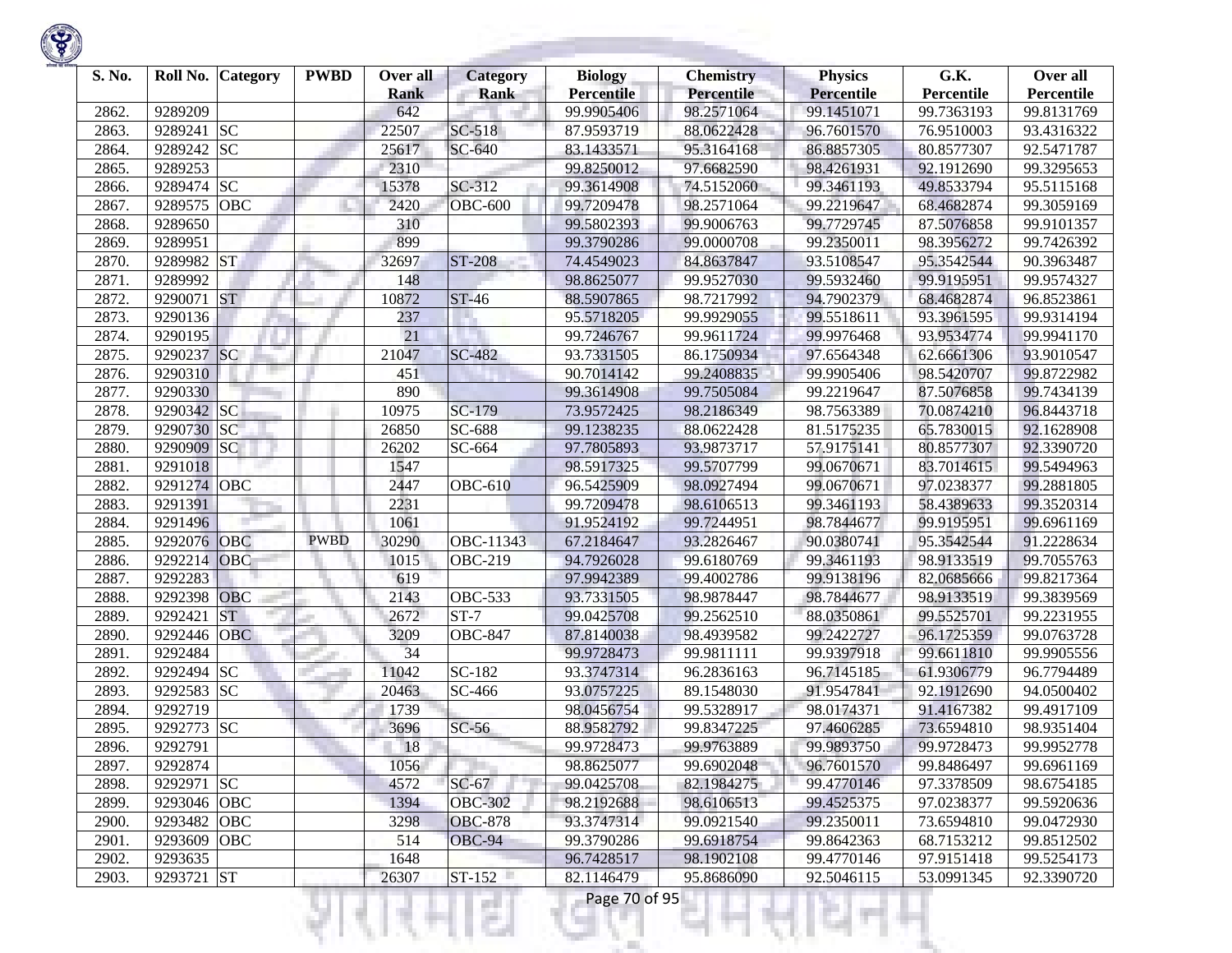

| S. No. | Roll No.<br><b>Category</b> | <b>PWBD</b> | Over all    | Category             | <b>Biology</b>    | <b>Chemistry</b> | <b>Physics</b>    | G.K.       | Over all   |
|--------|-----------------------------|-------------|-------------|----------------------|-------------------|------------------|-------------------|------------|------------|
|        |                             |             | <b>Rank</b> | <b>Rank</b>          | <b>Percentile</b> | Percentile       | <b>Percentile</b> | Percentile | Percentile |
| 2904.  | 9293778<br><b>OBC</b>       |             | 2457        | OBC-613              | 98.6102532        | 99.6923552       | 96.6384758        | 74.9501117 | 99.2861215 |
| 2905.  | 9293863                     |             | 916         |                      | 96.8334673        | 99.6902048       | 99.2763562        | 97.4093080 | 99.7339545 |
| 2906.  | 9293874                     |             | 496         |                      | 99.9988194        | 98.4924326       | 99.7166671        | 79.6602366 | 99.8571530 |
| 2907.  | 9293894                     |             | 1775        |                      | 98.0395403        | 97.4767062       | 99.6949345        | 95.3542544 | 99.4880102 |
| 2908.  | 9294112<br>OBC              |             | 3021        | <b>OBC-802</b>       | 93.3747314        | 99.5856256       | 98.8843765        | 65.5290062 | 99.1287512 |
| 2909.  | 9294145                     |             | 1857        |                      | 93.3747314        | 99.2562510       | 98.8843765        | 99.1795150 | 99.4675702 |
| 2910.  | 9294167<br><b>SC</b>        |             | 22050       | SC-508               | 91.9524192        | 88.0622428       | 95.8449605        | 74.2834508 | 93.5829825 |
| 2911.  | 9294220                     |             | 334         |                      | 99.3790286        | 99.9031946       | 99.5785423        | 97.9151418 | 99.9031946 |
| 2912.  | 9294256<br><b>OBC</b>       |             | 500         | <b>OBC-88</b>        | 99.5761811        | 99.7284726       | 99.4321536        | 97.3378509 | 99.8571530 |
| 2913.  | 9294263<br><b>OBC</b>       |             | 2912        | <b>OBC-761</b>       | 93.3747314        | 99.8347225       | 94.4986188        | 94.6650769 | 99.1559040 |
| 2914.  | 9294362                     |             | 1707        |                      | 99.8536113        | 97.6601421       | 98.0674332        | 94.6650769 | 99.5065285 |
| 2915.  | 9294605                     |             | 2219        |                      | 96.9479121        | 99.3799343       | 98.7563389        | 76.4504477 | 99.3552258 |
| 2916.  | 9294753                     |             | 1315        |                      | 92.3580144        | 99.5811321       | 98.8739984        | 99.6329023 | 99.6211364 |
| 2917.  | 9294767                     |             | 1277        |                      | 90.7014142        | 99.7244951       | 99.0670671        | 99.0422362 | 99.6299011 |
| 2918.  | 9294837                     |             | 2272        |                      | 83.5832172        | 98.0107667       | 99.6942365        | 99.7945836 | 99.3447926 |
| 2919.  | SC<br>9295414               |             | 10665       | $SC-173$             | 96.4394494        | 94.6780629       | 98.3625717        | 28.8468349 | 96.8774349 |
| 2920.  | OBC<br>9295598              |             | 4270        | <b>OBC-1221</b>      | 81.3921092        | 98.1902108       | 99.6942365        | 87.8509197 | 98.7675017 |
| 2921.  | 9295602                     |             | 472         |                      | 99.1913206        | 99.8902085       | 99.4770146        | 93.4184119 | 99.8642363 |
| 2922.  | 9295674                     |             | 1569        |                      | 97.1843789        | 99.7851392       | 96.7145185        | 97.3378509 | 99.5478479 |
| 2923.  | 9296191<br><b>ST</b>        |             | 25172       | $\overline{ST}$ -140 | 99.5006257        | 83.9291195       | 49.0319458        | 89.7858475 | 92.6073714 |
| 2924.  | 9296228<br>OBC              |             | 4150        | OBC-1181             | 86.1662692        | 99.4486813       | 97.8502113        | 94.6650769 | 98.8005572 |
| 2925.  | 9296285<br>OBC              |             | 1317        | <b>OBC-287</b>       | 99.8866668        | 95.3273676       | 98.5207659        | 99.8571530 | 99.6210422 |
| 2926.  | 9296336<br><b>OBC</b>       |             | 438         | <b>OBC-77</b>        | 99.5006257        | 99.6623616       | 99.7827781        | 91.2296650 | 99.8725002 |
| 2927.  | SC<br>9296386               |             | 22728       | SC-527               | 99.0425708        | 89.1636956       | 73.3430926        | 65.5290062 | 93.3700092 |
| 2928.  | 9296438                     |             | 2262        |                      | 97.7758364        | 98.6553491       | 99.1476401        | 85.6727977 | 99.3447926 |
| 2929.  | 9296464                     |             | 90          |                      | 99.9303473        | 99.8488891       | 99.9728473        | 99.1795150 | 99.9740278 |
| 2930.  | 9296586<br>OBC              |             | 3358        | <b>OBC-898</b>       | 93.7331505        | 99.7800691       | 95.8449605        | 87.5076858 | 99.0327768 |
| 2931.  | 9296695                     |             | 2253        |                      | 99.1913206        | 97.4629896       | 98.3625717        | 96.2871579 | 99.3447926 |
| 2932.  | 9296825                     |             | 1762        |                      | 97.7758364        | 99.7615281       | 98.5207659        | 68.7153212 | 99.4900007 |
| 2933.  | 9296959 SC                  |             | 25966       | SC-656               | 84.5595353        | 84.8983543       | 97.2316011        | 68.7153212 | 92.4149411 |
| 2934.  | <b>SC</b><br>9297032        |             | 23415       | SC-556               | 96.7428517        | 85.6326588       | 88.0350861        | 76.7867684 | 93.1823011 |
| 2935.  | 9297126<br><b>SC</b>        |             | 2670        | $SC-39$              | 99.1913206        | 98.7651406       | 97.8502113        | 79.6602366 | 99.2231955 |
| 2936.  | <b>ST</b><br>9297292        |             | 11020       | <b>ST-48</b>         | 96.4394494        | 97.2929899       | 93.4313980        | 52.0765943 | 96.7794489 |
| 2937.  | 9297302                     |             | 1328        |                      | 87.3232121        | 99.5018062       | 99.8453474        | 94.6650769 | 99.6210422 |
| 2938.  | 9297332                     |             | 1713        |                      | 97.1843789        | 96.8243100       | 99.0768068        | 99.9480556 | 99.5065285 |
| 2939.  | 9297344 OBC                 |             | 2176        | <b>OBC-540</b>       | 99.5006257        | 99.1653484       | 92.2567469        | 98.7391684 | 99.3695842 |
| 2940.  | 9297525                     |             | 618         |                      | 98.2976413        | 98.8938210       | 99.6942365        | 99.8571530 | 99.8217364 |
| 2941.  | 9297658                     |             | 1642        |                      | 99.3790286        | 96.8243100       | 99.2350011        | 97.3378509 | 99.5254173 |
| 2942.  | 9297664 OBC                 |             | 2822        | <b>OBC-732</b>       | 97.1843789        | 98.8938210       | 97.8502113        | 94.6650769 | 99.1901400 |
| 2943.  | 9297812 ST                  |             | 23431       | ST-126               | 95.5953533        | 95.3273676       | 63.6731755        | 73.6594810 | 93.1823011 |
| 2944.  | 9297899 SC                  |             | 19264       | $SC-429$             | 91.9958445        | 92.9768848       | 90.0491110        | 82.0685666 | 94.4065355 |
| 2945.  | 9298336 OBC                 |             | 3432        | <b>OBC-922</b>       | 99.8623384        | 95.4771682       | 98.0174371        | 76.4504477 | 99.0010707 |

।धनम्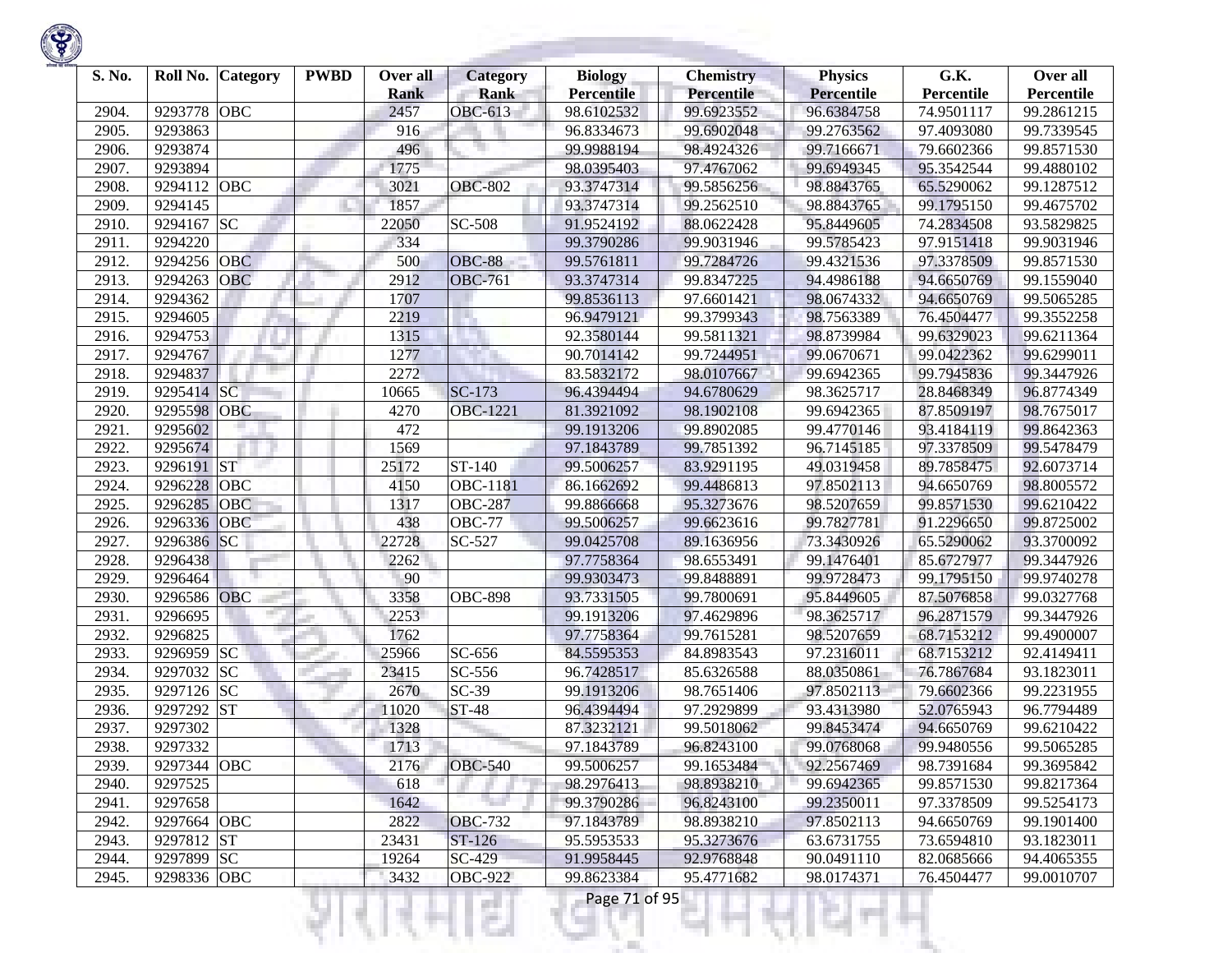| S. No. |             | Roll No. Category | <b>PWBD</b> | Over all<br><b>Rank</b> | <b>Category</b><br><b>Rank</b> | <b>Biology</b><br><b>Percentile</b> | <b>Chemistry</b><br>Percentile | <b>Physics</b><br>Percentile | G.K.<br>Percentile | Over all<br>Percentile |
|--------|-------------|-------------------|-------------|-------------------------|--------------------------------|-------------------------------------|--------------------------------|------------------------------|--------------------|------------------------|
| 2946.  | 9298412     |                   |             | 321                     |                                | 99.8394447                          | 99.8347225                     | 99.9067362                   | 61.9306779         | 99.9067362             |
| 2947.  | 9298437     | OBC               |             | 2248                    | <b>OBC-558</b>                 | 99.9728473                          | 97.2929899                     | 96.4099355                   | 85.6727977         | 99.3447926             |
| 2948.  | 9298527     | <b>SC</b>         |             | 1879                    | $SC-26$                        | 99.7883460                          | 99.4631793                     | 98.5538949                   | 65.7830015         | 99.4501726             |
| 2949.  | 9298551     | OBC               |             | 3015                    | <b>OBC-801</b>                 | 97.1843789                          | 95.7063254                     | 98.8843765                   | 99.1795150         | 99.1287512             |
| 2950.  | 9298596     |                   |             | 413                     |                                | 99.2893065                          | 99.9456945                     | 99.4321536                   | 79.6602366         | 99.8807641             |
| 2951.  | 9298730 SC  |                   |             | 12954                   | SC-239                         | 93.3747314                          | 90.9357070                     | 98.5207659                   | 57.9592945         | 96.2352136             |
| 2952.  | 9298888     |                   |             | 1067                    |                                | 99.9303473                          | 99.0921540                     | 98.0674332                   | 93.4184119         | 99.6906949             |
| 2953.  | 9299003     | <b>SC</b>         |             | 25981                   | SC-658                         | 82.2598163                          | 91.4504285                     | 94.4986188                   | 68.7153212         | 92.4149411             |
| 2954.  | 9299011     | <b>OBC</b>        |             | 320                     | <b>OBC-51</b>                  | 99.9563195                          | 99.3282648                     | 99.5785423                   | 99.6611810         | 99.9067362             |
| 2955.  | 9299042     | <b>ST</b>         |             | 5743                    | $ST-22$                        | 97.9942389                          | 95.0086180                     | 98.0674332                   | 85.6727977         | 98.3389606             |
| 2956.  | 9299057     | <b>OBC</b>        |             | 698                     | <b>OBC-131</b>                 | 95.5953533                          | 99.3282648                     | 99.8453474                   | 98.7391684         | 99.8016669             |
| 2957.  | 9299151     |                   |             | 377                     |                                | 98.3810044                          | 99.4737967                     | 99.8966599                   | 98.5698674         | 99.8919086             |
| 2958.  | 9299321     | OBC               |             | 2903                    | <b>OBC-757</b>                 | 98.5290298                          | 99.7284726                     | 94.9590348                   | 68.7153212         | 99.1559040             |
| 2959.  | 9299376     | OBC               |             | 2674                    | <b>OBC-692</b>                 | 98.5290298                          | 92.5294548                     | 99.7166671                   | 93.4184119         | 99.2231955             |
| 2960.  | 9299424     |                   |             | 519                     |                                | 96.4394494                          | 98.6553491                     | 99.9480556                   | 99.1795150         | 99.8512502             |
| 2961.  | 9299553     | <b>OBC</b>        |             | 4255                    | OBC-1215                       | 96.4394494                          | 98.8938210                     | 98.3625717                   | 61.9306779         | 98.7675017             |
| 2962.  | 9299734 ST  |                   |             | 30325                   | ST-190                         | 95.5953533                          | 90.3926522                     | 82.0012750                   | 40.8270961         | 91.1151512             |
| 2963.  | 9299851 SC  |                   |             | 17183                   | SC-366                         | 97.9942389                          | 95.0086180                     | 66.1157415                   | 85.6727977         | 95.0074375             |
| 2964.  | 9299856 ST  |                   |             | 21552                   | ST-114                         | 83.5832172                          | 91.9391779                     | 96.7145185                   | 65.5290062         | 93.7489670             |
| 2965.  | 9299869     |                   |             | 1076                    |                                | 98.2976413                          | 97.2929899                     | 99.8252780                   | 97.9151418         | 99.6906949             |
| 2966.  | 9300004 OBC |                   |             | 917                     | <b>OBC-192</b>                 | 99.9563195                          | 98.4924326                     | 98.9918070                   | 91.2296650         | 99.7331948             |
| 2967.  | 9300051     | <b>SC</b>         |             | 20177                   | SC-458                         | 97.5149340                          | 80.1112082                     | 91.4102897                   | 89.7858475         | 94.1113971             |
| 2968.  | 9300074     | OBC               |             | 2821                    | $\overline{O}$ BC-731          | 97.7758364                          | 99.8665974                     | 94.9590348                   | 61.9306779         | 99.1901400             |
| 2969.  | 9300089     |                   |             | 730                     |                                | 99.9138196                          | 99.7284726                     | 98.0674332                   | 89.7858475         | 99.7875003             |
| 2970.  | 9300421     |                   |             | 2251                    |                                | 99.5006257                          | 99.0921540                     | 95.6957004                   | 93.4184119         | 99.3447926             |
| 2971.  | 9300454 OBC |                   |             | 4264                    | OBC-1219                       | 91.9958445                          | 91.9391779                     | 99.7591670                   | 95.6532005         | 98.7675017             |
| 2972.  | 9300668     | <b>SC</b>         |             | 26777                   | SC-686                         | 88.9582792                          | 85.6326588                     | 94.4986188                   | 73.6594810         | 92.1859136             |
| 2973.  | 9300763     | OBC               |             | 1440                    | <b>OBC-320</b>                 | 99.3790286                          | 95.3273676                     | 99.5289590                   | 98.7391684         | 99.5809034             |
| 2974.  | 9300857     |                   |             | 991                     |                                | 97.1843789                          | 99.7615281                     | 99.3731259                   | 91.2296650         | 99.7166671             |
| 2975.  | 9300882     | <b>OBC</b>        |             | 3414                    | OBC-916                        | 97.1843789                          | 97.2929899                     | 99.3129176                   | 79.6602366         | 99.0036125             |
| 2976.  | 9301235     | OBC               |             | $-52$                   | OBC-6                          | 99.9563195                          | 99.9988194                     | 99.7166671                   | 97.9151418         | 99.9858334             |
| 2977.  | 9301243     |                   |             | 657                     |                                | 98.5290298                          | 99.9551390                     | 98.6447241                   | 76.7867684         | 99.8099308             |
| 2978.  | 9301470     |                   |             | 732                     |                                | 99.6836116                          | 97.4629896                     | 99.7827781                   | 97.3378509         | 99.7875003             |
| 2979.  | 9301690     | OBC               |             | 3592                    | <b>OBC-979</b>                 | 99.2610982                          | 99.2458025                     | 88.8094033                   | 87.2574743         | 98.9610665             |
| 2980.  | 9301784 SC  |                   |             | 11031                   | $SC-180$                       | 94.9590348                          | 98.8938210                     | 75.1812150                   | 85.6727977         | 96.7794489             |
| 2981.  | 9301957     |                   |             | 1902                    |                                | 99.2893065                          | 99.4002786                     | 97.8502113                   | 79.6602366         | 99.4463202             |
| 2982.  | 9302042 SC  |                   |             | 9350                    | SC-156                         | 97.5149340                          | 97.2929899                     | 92.2567469                   | 68.7153212         | 97.2776427             |
| 2983.  | 9302194     |                   |             | 2222                    |                                | 96.2548976                          | 97.2950077                     | 98.9751856                   | 99.0669600         | 99.3552258             |
| 2984.  | 9302298 OBC |                   |             | 3012                    | <b>OBC-800</b>                 | 97.5149340                          | 97.0663235                     | 99.4770146                   | 79.6602366         | 99.1287512             |
| 2985.  | 9302471     |                   |             | 135                     |                                | 99.9893750                          | 99.5018062                     | 99.9799306                   | 94.6650769         | 99.9610417             |
| 2986.  | 9302483     |                   |             | 1106                    |                                | 95.8489722                          | 99.8176277                     | 99.3928769                   | 88.8494076         | 99.6799661             |
| 2987.  | 9302792     |                   |             | 612                     |                                | 99.9563195                          | 93.8091753                     | 99.9728473                   | 65.5290062         | 99.8217364             |
|        |             |                   |             |                         |                                | Page 72 of 95                       |                                |                              |                    |                        |

**State State**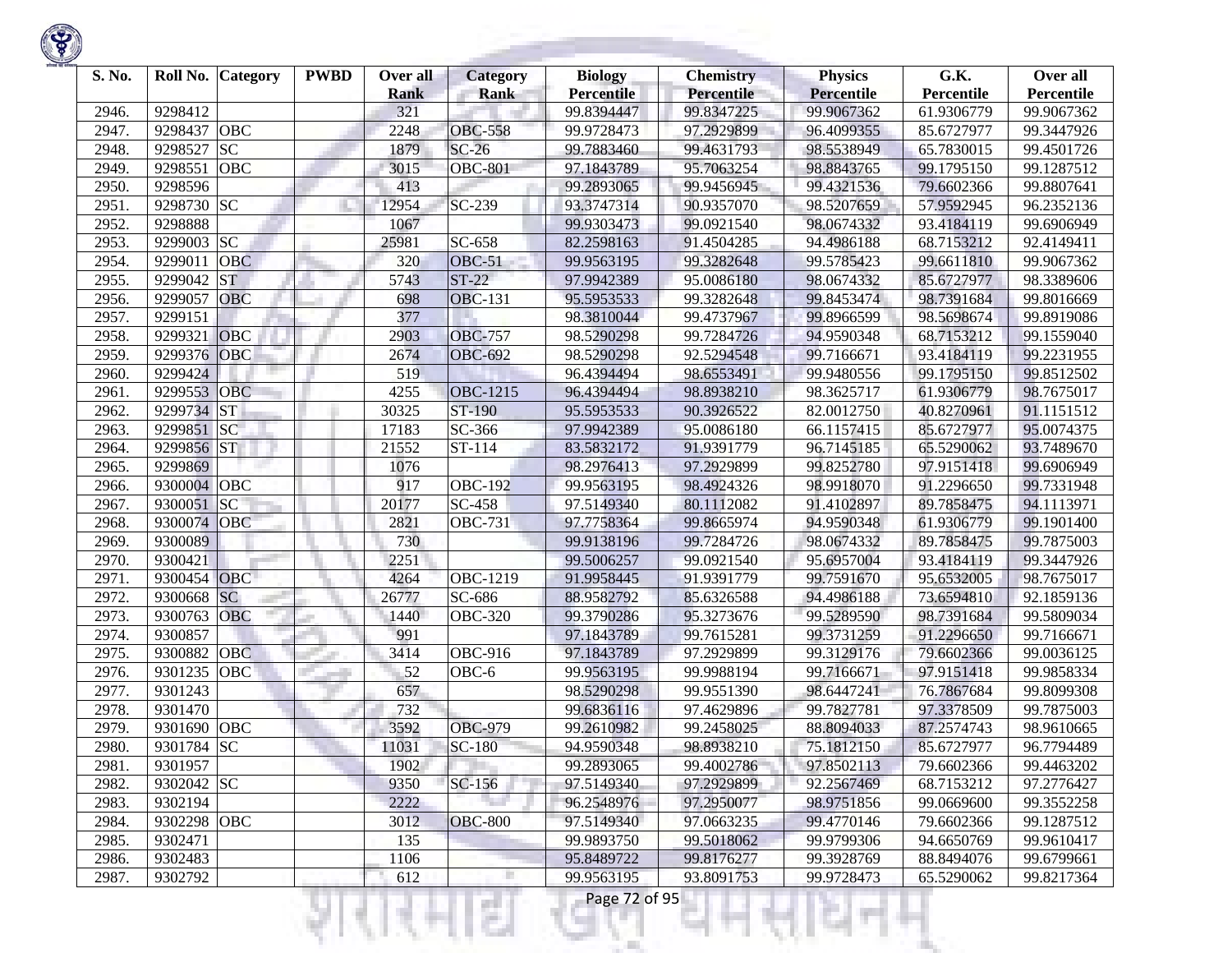| S. No. |             | Roll No. Category | <b>PWBD</b> | Over all<br><b>Rank</b> | <b>Category</b><br><b>Rank</b> | <b>Biology</b><br><b>Percentile</b> | <b>Chemistry</b><br><b>Percentile</b> | <b>Physics</b><br><b>Percentile</b> | G.K.<br><b>Percentile</b> | Over all<br>Percentile |
|--------|-------------|-------------------|-------------|-------------------------|--------------------------------|-------------------------------------|---------------------------------------|-------------------------------------|---------------------------|------------------------|
| 2988.  | 9303053     | OBC               |             | 3548                    | <b>OBC-966</b>                 | 94.4868132                          | 97.2929899                            | 99.4321536                          | 87.8509197                | 98.9693764             |
| 2989.  | 9303211     | <b>SC</b>         |             | 23962                   | SC-575                         | 90.0895389                          | 94.4700027                            | 82.4652022                          | 70.0874210                | 93.0122013             |
| 2990.  | 9303412     |                   |             | 209                     |                                | 99.9976389                          | 99.6623616                            | 99.7827781                          | 95.6532005                | 99.9397918             |
| 2991.  | 9303475     |                   |             | 1234                    |                                | 94.9590348                          | 99.8902085                            | 98.0674332                          | 96.2871579                | 99.6458338             |
| 2992.  | 9303519 SC  |                   |             | 3527                    | $SC-52$                        | 99.7981253                          | 97.0663235                            | 95.3568814                          | 89.7858475                | 98.9693764             |
| 2993.  | 9303579     |                   |             | 1638                    |                                | 99.6836116                          | 98.0107667                            | 99.1476401                          | 82.0685666                | 99.5254173             |
| 2994.  | 9303776     | OBC               |             | 659                     | <b>OBC-122</b>                 | 98.5290298                          | 99.2562510                            | 99.8819446                          | 87.8509197                | 99.8099308             |
| 2995.  | 9303806     | OBC               |             | 2835                    | <b>OBC-737</b>                 | 87.3232121                          | 97.6601421                            | 99.0768068                          | 99.9480556                | 99.1901400             |
| 2996.  | 9303908     |                   |             | 613                     |                                | 99.7981253                          | 95.3273676                            | 99.7827781                          | 99.8571530                | 99.8217364             |
| 2997.  | 9303965     | OBC               |             | 546                     | <b>OBC-98</b>                  | 99.6446533                          | 99.9138196                            | 94.9590348                          | 99.9008335                | 99.8418058             |
| 2998.  | 9304077     | <b>OBC</b>        |             | 3839                    | <b>OBC-1065</b>                | 99.5761811                          | 96.5291715                            | 98.5207659                          | 61.9306779                | 98.8867377             |
| 2999.  | 9304481     |                   |             | 53                      |                                | 99.8394447                          | 99.9964583                            | 99.1476401                          | 100.0000000               | 99.9858334             |
| 3000.  | 9304534     |                   |             | 504                     |                                | 98.5822028                          | 98.0268499                            | 99.8199809                          | 99.9282277                | 99.8564554             |
| 3001.  | 9304575     | <b>SC</b>         |             | 3984                    | $SC-61$                        | 98.2976413                          | 91.9391779                            | 96.7145185                          | 99.9858334                | 98.8477794             |
| 3002.  | 9304611     |                   |             | 228                     |                                | 97.9942389                          | 99.8488891                            | 99.9728473                          | 96.2871579                | 99.9350695             |
| 3003.  | 9304767     | <b>ST</b>         |             | 4240                    | $ST-14$                        | 99.2893065                          | 99.6139589                            | 88.0350861                          | 61.9306779                | 98.7675017             |
| 3004.  | 9304891     |                   |             | 1021                    |                                | 98.8442377                          | 99.8902085                            | 99.0768068                          | 57.9592945                | 99.7025004             |
| 3005.  | 9305017 SC  |                   |             | 9720                    | SC-163                         | 81.3921092                          | 99.0921540                            | 93.9000779                          | 89.7858475                | 97.1902817             |
| 3006.  | 9305055     | OBC               |             | 1972                    | <b>OBC-472</b>                 | 99.5006257                          | 95.7063254                            | 99.2350011                          | 95.6532005                | 99.4250702             |
| 3007.  | 9305104     | OBC               |             | 1973                    | <b>OBC-473</b>                 | 99.3790286                          | 99.6623616                            | 94.4986188                          | 87.8509197                | 99.4250702             |
| 3008.  | 9305135     |                   |             | 1626                    |                                | 97.4538481                          | 99.6164300                            | 96.4149145                          | 98.5421986                | 99.5317151             |
| 3009.  | 9305187     | OBC               |             | 3991                    | <b>OBC-1120</b>                | 96.7428517                          | 96.2836163                            | 98.9918070                          | 91.2296650                | 98.8477794             |
| 3010.  | 9305217     | OBC               |             | 1361                    | <b>OBC-296</b>                 | 99.9138196                          | 99.6918754                            | 97.6495172                          | 48.6199325                | 99.6068755             |
| 3011.  | 9305448     | SC                |             | 23481                   | SC-558                         | 89.6276533                          | 97.2929899                            | 68.3611551                          | 73.6594810                | 93.1823011             |
| 3012.  | 9305522     | SC                |             | 7226                    | SC-119                         | 97.9942389                          | 94.6780629                            | 95.6957004                          | 91.2296650                | 97.8903502             |
| 3013.  | 9305524     | SC                |             | 25834                   | SC-652                         | 98.6966685                          | 91.9391779                            | 61.0358180                          | 52,0765943                | 92.4149411             |
| 3014.  | 9305533     |                   |             | 616                     |                                | 99.1913206                          | 98.8938210                            | 99.6942365                          | 99.1795150                | 99.8217364             |
| 3015.  | 9305581     | OBC               |             | 3271                    | <b>OBC-867</b>                 | 99.0425708                          | 99.6139589                            | 93.9000779                          | 65.5290062                | 99.0472930             |
| 3016.  | 9305666     |                   |             | 252                     |                                | 93.0757225                          | 99.9976352                            | 99.4998345                          | 96.3179303                | 99.9278721             |
| 3017.  | 9305933     |                   |             | 1232                    |                                | 97.5149340                          | 99.4002786                            | 99.3731259                          | 94.6650769                | 99.6458338             |
| 3018.  | 9305991     | <b>SC</b>         |             | 18551                   | SC-411                         | 80.4795410                          | 98.1902108                            | 89.2168205                          | 73.6594810                | 94.5930631             |
| 3019.  | 9306015 ST  |                   |             | 1327                    | $ST-3$                         | 93.9874389                          | 99.0921540                            | 99.8016669                          | 93.4184119                | 99.6210422             |
| 3020.  | 9306031     |                   |             | 860                     |                                | 99.8959466                          | 98.2571064                            | 99.7528733                          | 90.6470227                | 99.7481436             |
| 3021.  | 9306104     |                   |             | 1985                    |                                | 96.7428517                          | 98.4924326                            | 99.0768068                          | 97.3378509                | 99.4250702             |
| 3022.  | 9306125     |                   |             | 734                     |                                | 99.5761811                          | 97.8407669                            | 99.8016669                          | 96.2871579                | 99.7875003             |
| 3023.  | 9306134 SC  |                   |             | 24836                   | SC-607                         | 77.9555167                          | 93.3924397                            | 97.2316011                          | 44.8834793                | 92.7797323             |
| 3024.  | 9306273 OBC |                   |             | 4128                    | OBC-1169                       | 99.5006257                          | 96.0014639                            | 94.9590348                          | 97.3378509                | 98.8005572             |
| 3025.  | 9306274 OBC |                   |             | 1501                    | <b>OBC-343</b>                 | 99.0425708                          | 99.4002786                            | 96.1041721                          | 99.3731259                | 99.5667367             |
| 3026.  | 9306364     |                   |             | 832                     |                                | 96.4394494                          | 99.8760418                            | 99.8819446                          | 31.9989139                | 99.7638892             |
| 3027.  | 9306476 OBC |                   |             | 1848                    | <b>OBC-436</b>                 | 99.5006257                          | 92.9768848                            | 99.8453474                          | 82.0685666                | 99.4675702             |
| 3028.  | 9306594 SC  |                   |             | 7043                    | $SC-114$                       | 97.5149340                          | 98.1902108                            | 95.3568814                          | 61.9306779                | 97.9635445             |
| 3029.  | 9306622 OBC |                   |             | 3274                    | <b>OBC-869</b>                 | 98.8442377                          | 99.4486813                            | 95.6957004                          | 68.7153212                | 99.0472930             |
|        |             |                   |             |                         |                                | Page 73 of 95                       |                                       |                                     |                           |                        |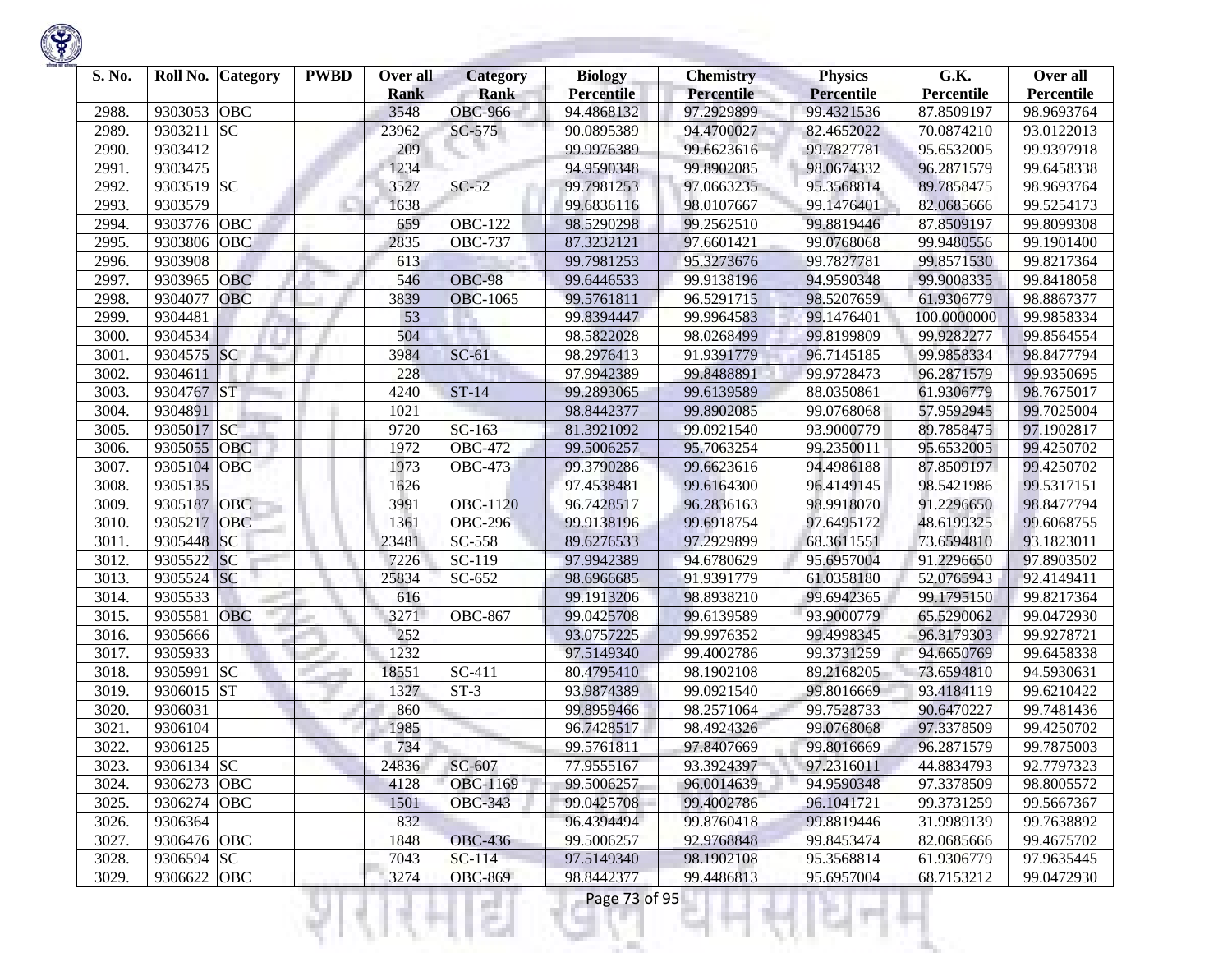

| S. No. | Roll No.    | <b>Category</b> | <b>PWBD</b> | Over all    | <b>Category</b>      | <b>Biology</b>    | <b>Chemistry</b> | <b>Physics</b>    | G.K.       | Over all   |
|--------|-------------|-----------------|-------------|-------------|----------------------|-------------------|------------------|-------------------|------------|------------|
|        |             |                 |             | <b>Rank</b> | <b>Rank</b>          | <b>Percentile</b> | Percentile       | <b>Percentile</b> | Percentile | Percentile |
| 3030   | 9306738     |                 |             | 1571        |                      | 93.9874389        | 99.8347225       | 97.6495172        | 97.9151418 | 99.5478479 |
| 3031.  | 9306771     |                 |             | 787         |                      | 99.5761811        | 99.5856256       | 99.2350011        | 89.7858475 | 99.7697920 |
| 3032.  | 9306790     |                 |             | 30          |                      | 99.9374306        | 99.9976389       | 99.9138196        | 98.7391684 | 99.9917361 |
| 3033.  | 9306930     | <b>OBC</b>      |             | 1906        | <b>OBC-451</b>       | 97.9942389        | 96.8243100       | 99.8252780        | 76.7867684 | 99.4463202 |
| 3034.  | 9306936     |                 |             | 1120        |                      | 99.5006257        | 99.5856256       | 99.1476401        | 73.6594810 | 99.6765282 |
| 3035.  | 9307109     |                 |             | 1911        |                      | 94.4868132        | 94.6780629       | 99.7827781        | 99.6611810 | 99.4463202 |
| 3036.  | 9307387     |                 |             | 1760        |                      | 98.2976413        | 98.8938210       | 99.5289590        | 73.6594810 | 99.4900007 |
| 3037.  | 9307462     | OBC             |             | 4125        | OBC-1167             | 99.6446533        | 98.4924326       | 92.2567469        | 82.0685666 | 98.8005572 |
| 3038.  | 9307605     |                 |             | 615         |                      | 99.5006257        | 99.0000708       | 99.8252780        | 89.7858475 | 99.8217364 |
| 3039.  | 9307691     | <b>ST</b>       |             | 21449       | $ST-112$             | 96.0333388        | 88.5332798       | 82.0012750        | 91.2296650 | 93.7489670 |
| 3040   | 9307821     | OBC             |             | 3989        | <b>OBC-1118</b>      | 97.1843789        | 99.3282648       | 96.1041721        | 79.6602366 | 98.8477794 |
| 3041.  | 9307917     |                 |             | 2124        |                      | 99.7209478        | 99.6902048       | 90.6068202        | 96.3179303 | 99.3839569 |
| 3042.  | 9308012     |                 |             | 655         |                      | 99.7497226        | 99.5856256       | 99.0768068        | 94.6650769 | 99.8099308 |
| 3043.  | 9308032     | OBC             |             | 1992        | <b>OBC-477</b>       | 91.9958445        | 99.7615281       | 99.5289590        | 57.9592945 | 99.4250702 |
| 3044.  | 9308076     |                 |             | 1905        |                      | 98.2976413        | 96.5291715       | 99.8512502        | 68.7153212 | 99.4463202 |
| 3045.  | 9308117     |                 |             | 439         |                      | 99.2893065        | 99.8347225       | 99.6942365        | 91.2296650 | 99.8725002 |
| 3046.  | 9308365     |                 |             | 686         |                      | 95.5718205        | 99.5234829       | 99.7528733        | 99.0422362 | 99.8037175 |
| 3047.  | 9308559     | <b>OBC</b>      |             | 3028        | <b>OBC-804</b>       | 88.1956414        | 99.5018062       | 97.6495172        | 98.7391684 | 99.1287512 |
| 3048.  | 9308593     |                 |             | 1982        |                      | 97.5149340        | 99.4002786       | 99.2350011        | 68.7153212 | 99.4250702 |
| 3049.  | 9308594     | <b>OBC</b>      |             | 3531        | <b>OBC-961</b>       | 99.1913206        | 91.4504285       | 99.0768068        | 96.2871579 | 98.9693764 |
| 3050   | 9308596     |                 |             | 920         |                      | 99.7497226        | 99.9350695       | 93.4313980        | 87.8509197 | 99.7331948 |
| 3051.  | 9308605     |                 |             | 236         |                      | 97.4033959        | 99.8533794       | 99.9136830        | 98.5420707 | 99.9314194 |
| 3052.  | 9308677     |                 |             | 1068        |                      | 99.8536113        | 99.4002786       | 98.5207659        | 85.6727977 | 99.6906949 |
| 3053.  | 9308723     | <b>SC</b>       |             | 7036        | $\overline{SC}$ -113 | 98.2976413        | 99.5856256       | 79.1313484        | 61.9306779 | 97.9635445 |
| 3054.  | 9308792     | OBC             |             | 2567        | <b>OBC-658</b>       | 99.8866668        | 98.0107667       | 96.9553515        | 76.7867684 | 99.2479872 |
| 3055.  | 9308860     | OBC             |             | 3005        | <b>OBC-797</b>       | 98.5290298        | 99.0921540       | 95.3568814        | 94.6650769 | 99.1287512 |
| 3056.  | 930889      | <b>OBC</b>      |             | 1846        | <b>OBC-435</b>       | 99.5761811        | 96.8243100       | 99.6942365        | 65.5290062 | 99.4675702 |
| 3057.  | 9309026     | <b>ST</b>       |             | 19209       | ST-97                | 98.2976413        | 90.9357070       | 66.1157415        | 93.4184119 | 94.4065355 |
| 3058   | 9309152     |                 |             | 443         |                      | 96.7428517        | 99.7615281       | 99.9067362        | 94.6650769 | 99.8725002 |
| 3059.  | 9309418     |                 |             | 1566        |                      | 98.2976413        | 99.9031946       | 98.7710434        | 31.9989139 | 99.5478479 |
| 3060   | 9309511     | OBC             |             | 2829        | <b>OBC-736</b>       | 93.3747314        | 99.4486813       | 98.9918070        | 79.6602366 | 99.1901400 |
| 3061.  | 9309630     |                 |             | 575         |                      | 98.5917325        | 99.7244951       | 99.4064229        | 99.3567611 | 99.8344606 |
| 3062.  | 9309707     | <b>OBC</b>      |             | 3272        | <b>OBC-868</b>       | 99.0425708        | 98.6553491       | 92.8824404        | 97.9151418 | 99.0472930 |
| 3063.  | 9309760     |                 |             | 2191        |                      | 93.9874389        | 99.8122919       | 98.2220858        | 82.0685666 | 99.3695842 |
| 3064.  | 9309848     | <b>SC</b>       |             | 22847       | SC-531               | 81.3921092        | 92.5294548       | 90.0491110        | 95.6532005 | 93.3700092 |
| 3065.  | 9309905 OBC |                 |             | 3966        | <b>OBC-1109</b>      | 77.7574138        | 99.5707799       | 98.8790616        | 90.6470227 | 98.8506834 |
| 3066.  | 9310157     |                 |             | 263         |                      | 99.0425708        | 99.8665974       | 99.9291668        | 94.6650769 | 99.9268057 |
| 3067.  | 9310217     |                 |             | 593         |                      | 92.5754964        | 99.5454867       | 99.9622223        | 89.7858475 | 99.8300002 |
| 3068.  | 9310221     | <b>OBC</b>      |             | 1228        | <b>OBC-269</b>       | 98.5290298        | 98.3684745       | 99.6942365        | 93.4184119 | 99.6458338 |
| 3069.  | 9310285 SC  |                 |             | 20700       | <b>SC-470</b>        | 97.5149340        | 90.9357070       | 68.3611551        | 91.2296650 | 93.9449390 |
| 3070.  | 9310473     |                 |             | 731         |                      | 99.8866668        | 99.8760418       | 96.9553515        | 87.8509197 | 99.7875003 |
| 3071.  | 9310483     |                 |             | 1719        | г                    | 90.6936935        | 99.3282648       | 99.9138196        | 52.0765943 | 99.5065285 |

u

n

٠

R

ч

Ħ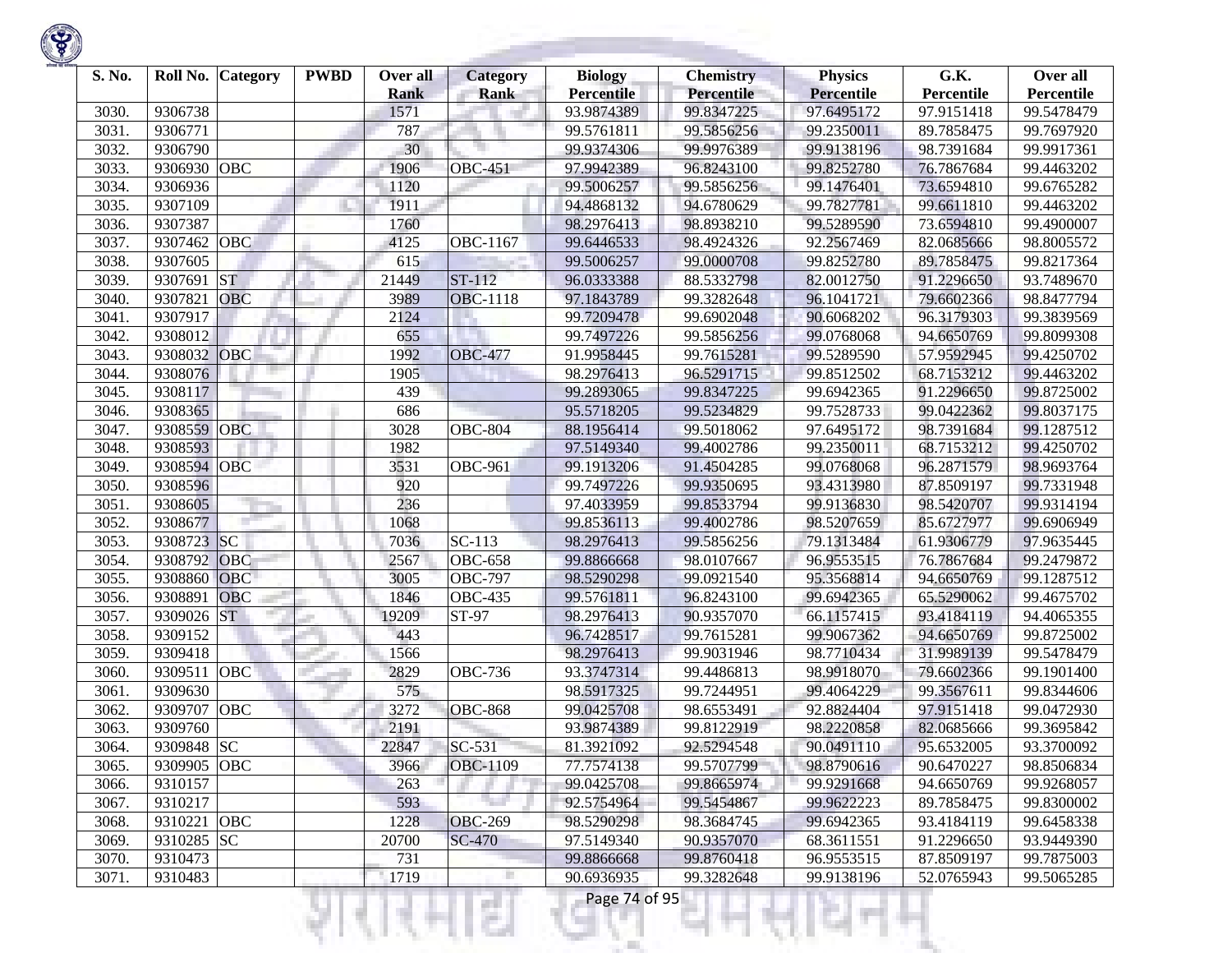

| S. No. |             | Roll No. Category | <b>PWBD</b> | Over all<br><b>Rank</b> | <b>Category</b><br><b>Rank</b> | <b>Biology</b><br><b>Percentile</b> | <b>Chemistry</b><br>Percentile | <b>Physics</b><br><b>Percentile</b> | G.K.<br>Percentile | Over all<br>Percentile |
|--------|-------------|-------------------|-------------|-------------------------|--------------------------------|-------------------------------------|--------------------------------|-------------------------------------|--------------------|------------------------|
| 3072.  | 9310628     | <b>SC</b>         |             | 11989                   | $SC-213$                       | 84.5595353                          | 98.8938210                     | 93.9000779                          | 68.7153212         | 96.5315326             |
| 3073.  | 9310857     | <b>OBC</b>        |             | 1435                    | <b>OBC-319</b>                 | 99.9976389                          | 98.3684745                     | 98.6447241                          | 40.8270961         | 99.5809034             |
| 3074.  | 9310987     | <b>OBC</b>        |             | 3547                    | <b>OBC-965</b>                 | 94.4868132                          | 99.7615281                     | 94.4986188                          | 87.8509197         | 98.9693764             |
| 3075.  | 9311135 SC  |                   |             | 13403                   | SC-246                         | 90.6936935                          | 93.3924397                     | 93.9000779                          | 95.6532005         | 96.1159776             |
| 3076.  | 9311240     |                   |             | 474                     |                                | 99.0425708                          | 99.8760418                     | 99.5785423                          | 93.4184119         | 99.8642363             |
| 3077.  | 9311393     | <b>OBC</b>        |             | 1856                    | <b>OBC-437</b>                 | 93.9874389                          | 99.8347225                     | 98.5207659                          | 85.6727977         | 99.4675702             |
| 3078.  | 9311421     | SC                |             | 18333                   | $\overline{SC}$ -403           | 95.5718205                          | 96.6419146                     | 87.6968737                          | 58.4389633         | 94.6329755             |
| 3079.  | 9311448     |                   |             | 1769                    |                                | 93.3747314                          | 98.3684745                     | 99.8252780                          | 89.7858475         | 99.4900007             |
| 3080.  | 9311677     |                   |             | 1768                    |                                | 93.3747314                          | 99.8760418                     | 98.7710434                          | 76.7867684         | 99.4900007             |
| 3081.  | 9311686 SC  |                   |             | 3019                    | $SC-44$                        | 94.4868132                          | 98.3684745                     | 99.5289590                          | 76.7867684         | 99.1287512             |
| 3082.  | 9311744     | <b>OBC</b>        |             | 3405                    | <b>OBC-911</b>                 | 99.3790286                          | 97.0663235                     | 99.1476401                          | 48.6199325         | 99.0036125             |
| 3083.  | 9311786     | <b>OBC</b>        |             | 3677                    | <b>OBC-1005</b>                | 97.1843789                          | 99.7284726                     | 92.8824404                          | 79.6602366         | 98.9351404             |
| 3084.  | 9311817     | <b>SC</b>         |             | 18466                   | <b>SC-407</b>                  | 94.4868132                          | 98.6553491                     | 63.6731755                          | 52.0765943         | 94.5930631             |
| 3085.  | 9311835     | <b>OBC</b>        |             | 4262                    | <b>OBC-1217</b>                | 93.3747314                          | 99.0921540                     | 98.3625717                          | 76.7867684         | 98.7675017             |
| 3086.  | 9311842     | <b>SC</b>         |             | 25307                   | $SC-625$                       | 80.4795410                          | 90.3926522                     | 95.6957004                          | 76.7867684         | 92.6073714             |
| 3087.  | 9311880     | OBC               |             | 2897                    | <b>OBC-753</b>                 | 99.5761811                          | 98.4924326                     | 97.4606285                          | 73.6594810         | 99.1559040             |
| 3088.  | 9311932     |                   |             | 779                     |                                | 99.5761811                          | 99.5454867                     | 99.4770146                          | 85.6727977         | 99.7780559             |
| 3089.  | 9311938     |                   |             | 1233                    |                                | 95.5953533                          | 98.8938210                     | 99.5785423                          | 99.1795150         | 99.6458338             |
| 3090.  | 9312153     | <b>OBC</b>        |             | 1754                    | <b>OBC-406</b>                 | 99.6446533                          | 99.4002786                     | 98.0674332                          | 68.7153212         | 99.4900007             |
| 3091.  | 9312544     |                   |             | 183                     |                                | 99.5761811                          | 99.8760418                     | 99.9327084                          | 95.6532005         | 99.9468751             |
| 3092.  | 9312574     |                   |             | 1561                    |                                | 99.5761811                          | 96.2836163                     | 99.1476401                          | 98.3956272         | 99.5478479             |
| 3093.  | 9312728     |                   |             | 2249                    |                                | 99.6446533                          | 98.6553491                     | 96.9553515                          | 89.7858475         | 99.3447926             |
| 3094.  | 9312769     | <b>OBC</b>        |             | 1420                    | <b>OBC-311</b>                 | 98.2976413                          | 99.2562510                     | 98.8843765                          | 96.2871579         | 99.5915283             |
| 3095.  | 9313050     |                   |             | 1121                    |                                | 97.5149340                          | 99.5454867                     | 98.7710434                          | 99.1795150         | 99.6765282             |
| 3096.  | 9313054     | OBC               |             | 2487                    | <b>OBC-626</b>                 | 97.1843789                          | 99.0921540                     | 98.3625717                          | 91.2296650         | 99.2775010             |
| 3097.  | 9313085     |                   |             | 1844                    |                                | 99.8536113                          | 99.5018062                     | 98.0674332                          | 35.1627984         | 99.4675702             |
| 3098.  | 9313211     |                   |             | 903                     |                                | 98.5290298                          | 97.6601421                     | 99.9185418                          | 89.7858475         | 99.7426392             |
| 3099.  | 9313361     | <b>OBC</b>        |             | 3690                    | OBC-1013                       | 93.9874389                          | 98.8938210                     | 97.8502113                          | 94.6650769         | 98.9351404             |
| 3100.  | 9313404     | <b>OBC</b>        |             | 1191                    | <b>OBC-258</b>                 | 99.7981253                          | 98.1902108                     | 99.2350011                          | 91.2296650         | 99.6552783             |
| 3101.  | 9313420     |                   |             | 1177                    |                                | 98.5917325                          | 98.9121695                     | 98.9842974                          | 99.6027054         | 99.6570969             |
| 3102.  | 9313428     | OBC               |             | 3292                    | <b>OBC-876</b>                 | 95.5953533                          | 99.5856256                     | 98.3625717                          | 57.9592945         | 99.0472930             |
| 3103.  | 9313470     |                   |             | 990                     |                                | 97.7758364                          | 99.0000708                     | 99.6576394                          | 97.9151418         | 99.7166671             |
| 3104.  | 9313694     | OBC               |             | 397                     | <b>OBC-70</b>                  | 99.1913206                          | 98.6553491                     | 99.9067362                          | 99.6611810         | 99.8854863             |
| 3105.  | 9313864     |                   |             | 2260                    |                                | 97.9942389                          | 99.6623616                     | 96.7145185                          | 85.6727977         | 99.3447926             |
| 3106.  | 9313887 SC  |                   |             | 7749                    | SC-127                         | 93.9874389                          | 93.8091753                     | 97.6495172                          | 95.6532005         | 97.7545865             |
| 3107.  | 9313895 OBC |                   |             | 1908                    | <b>OBC-452</b>                 | 97.1843789                          | 99.1653484                     | 99.1476401                          | 87.8509197         | 99.4463202             |
| 3108.  | 9314051 ST  |                   |             | 25264                   | ST-141                         | 87.3232121                          | 98.0107667                     | 88.0350861                          | 14.0049111         | 92.6073714             |
| 3109.  | 9314151 SC  |                   |             | 18495                   | SC-409                         | 92.5754964                          | 94.2861190                     | 66.1157415                          | 98.7391684         | 94.5930631             |
| 3110.  | 9314238 OBC |                   |             | 436                     | <b>OBC-76</b>                  | 99.9917361                          | 99.2562510                     | 99.6186811                          | 85.6727977         | 99.8736807             |
| 3111.  | 9314395 OBC |                   |             | 2578                    | <b>OBC-661</b>                 | 95.5953533                          | 99.3282648                     | 99.2350011                          | 68.7153212         | 99.2479872             |
| 3112.  | 9314470 SC  |                   |             | 24177                   | SC-587                         | 76.0170472                          | 81.2858593                     | 99.2350011                          | 73.6594810         | 92.9650792             |
| 3113.  | 9314483     |                   |             | 1983                    |                                | 97.1843789                          | 99.0921540                     | 99.2350011                          | 85.6727977         | 99.4250702             |
|        |             |                   |             |                         | a Tin                          | Page 75 of 95                       |                                |                                     |                    |                        |

**Contract Contract**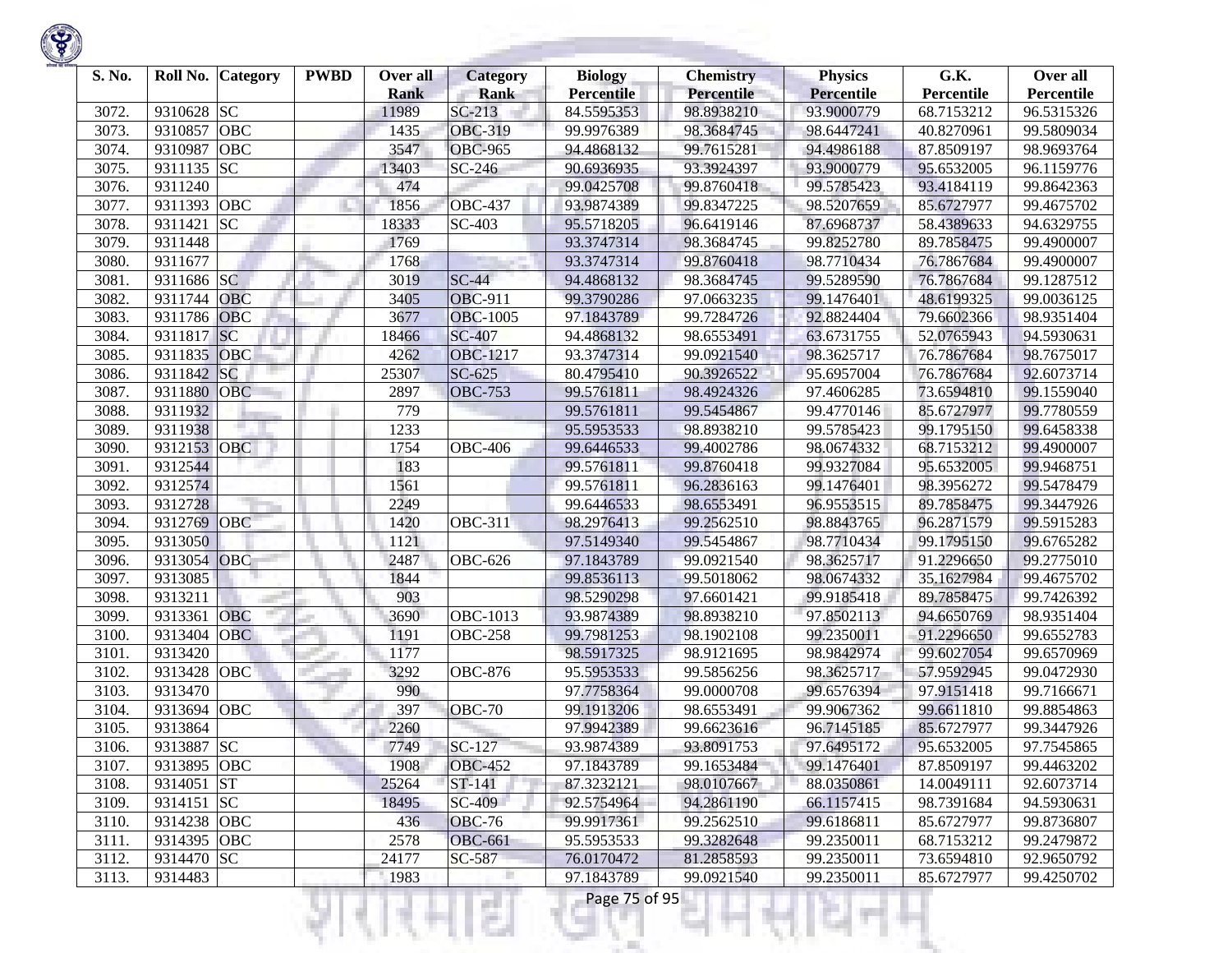| S. No. | Roll No.    | <b>Category</b>        | <b>PWBD</b> | Over all<br><b>Rank</b> | Category<br><b>Rank</b>   | <b>Biology</b><br><b>Percentile</b> | <b>Chemistry</b><br>Percentile | <b>Physics</b><br><b>Percentile</b> | G.K.<br>Percentile | Over all<br>Percentile |
|--------|-------------|------------------------|-------------|-------------------------|---------------------------|-------------------------------------|--------------------------------|-------------------------------------|--------------------|------------------------|
| 3114.  | 9314635     |                        |             | 140                     |                           | 99.9846528                          | 99.6918754                     | 99.9775695                          | 89.7858475         | 99.9598612             |
| 3115.  | 9314708     | <b>ST</b>              |             | 11055                   | ST-49                     | 91.3524426                          | 92.9768848                     | 98.0674332                          | 82.0685666         | 96.7794489             |
| 3116.  | 9314711     |                        |             | 1572                    |                           | 93.9874389                          | 97.8407669                     | 99.7827781                          | 97.9151418         | 99.5478479             |
| 3117.  | 9314743     | <b>SC</b>              |             | 1182                    | $SC-17$                   | 95.5718205                          | 99.6180769                     | 99.2219647                          | 97.4093080         | 99.6570969             |
| 3118.  | 9314762     | <b>OBC</b>             |             | 3687                    | <b>OBC-1011</b>           | 95.5953533                          | 98.0107667                     | 97.2316011                          | 98.7391684         | 98.9351404             |
| 3119.  | 9315057     | OBC                    |             | 4129                    | OBC-1170                  | 99.5006257                          | 94.2861190                     | 98.7710434                          | 76.7867684         | 98.8005572             |
| 3120   | 9315346     |                        |             | 2336                    |                           | 99.2893065                          | 98.7651406                     | 97.8502113                          | 85.6727977         | 99.3152787             |
| 3121.  | 9315460     |                        |             | 985                     |                           | 99.9138196                          | 98.6553491                     | 99.0768068                          | 91.2296650         | 99.7166671             |
| 3122.  | 9315515     |                        |             | 1165                    |                           | 99.6446533                          | 98.1902108                     | 98.3625717                          | 99.6611810         | 99.6635421             |
| 3123.  | 9315621     | <b>SC</b>              |             | 18004                   | SC-395                    | 93.7331505                          | 93.2826467                     | 90.6068202                          | 87.5076858         | 94.7654070             |
| 3124.  | 9316093     |                        |             | 288                     |                           | 99.7981253                          | 99.5454867                     | 99.9468751                          | 82.0685666         | 99.9173612             |
| 3125.  | 9316362     | <b>OBC</b>             |             | 1074                    | <b>OBC-235</b>            | 98.5290298                          | 99.7851392                     | 97.8502113                          | 97.3378509         | 99.6906949             |
| 3126.  | 9316403     | <b>OBC</b>             |             | 498                     | <b>OBC-87</b>             | 99.7497226                          | 99.2562510                     | 99.5289590                          | 99.3731259         | 99.8571530             |
| 3127.  | 9316478     | SC                     |             | 16523                   | SC-346                    | 83.5832172                          | 81.2858593                     | 99.3731259                          | 85.6727977         | 95.1774373             |
| 3128.  | 9316555     |                        |             | 108                     |                           | 97.1843789                          | 99.8665974                     | 99.9976389                          | 96.2871579         | 99.9693056             |
| 3129.  | 9316612     | <b>OBC</b>             |             | 182                     | <b>OBC-25</b>             | 99.8536113                          | 99.9551390                     | 99.5785423                          | 97.3378509         | 99.9468751             |
| 3130.  | 9316680     | $\overline{\text{ST}}$ |             | 14247                   | $\overline{\text{ST-64}}$ | 93.9874389                          | 97.6601421                     | 94.9590348                          | 20.7718462         | 95.8597974             |
| 3131.  | 9316795     | <b>OBC</b>             |             | 4263                    | <b>OBC-1218</b>           | 92.5754964                          | 99.5856256                     | 96.7145185                          | 79.6602366         | 98.7675017             |
| 3132.  | 9316810     |                        |             | 1087                    |                           | 99.9278721                          | 99.5234829                     | 98.3008561                          | 88.7019344         | 99.6831102             |
| 3133.  | 9316842     |                        |             | 825                     |                           | 99.5006257                          | 99.9138196                     | 97.2316011                          | 89.7858475         | 99.7638892             |
| 3134.  | 9316916     |                        |             | 926                     |                           | 98.2976413                          | 99.9374306                     | 98.3625717                          | 73.6594810         | 99.7331948             |
| 3135.  | 9317031     | <b>OBC</b>             |             | 1218                    | <b>OBC-266</b>            | 99.8866668                          | 99.0921540                     | 99.3129176                          | 52.0765943         | 99.6458338             |
| 3136.  | 9317075     | <b>ST</b>              |             | 696                     | $\overline{ST}$ -2        | 97.5149340                          | 99.0000708                     | 99.8819446                          | 96.2871579         | 99.8016669             |
| 3137.  | 9317143     |                        |             | 1230                    |                           | 97.7758364                          | 98.6553491                     | 99.7591670                          | 89.7858475         | 99.6458338             |
| 3138.  | 9317152     | <b>ST</b>              |             | 5364                    | $ST-21$                   | 96.7428517                          | 95.0086180                     | 98.3625717                          | 93.4184119         | 98.4452105             |
| 3139.  | 9317278     | <b>OBC</b>             |             | 3417                    | <b>OBC-917</b>            | 96.4394494                          | 99.0921540                     | 99.3129176                          | 40.8270961         | 99.0036125             |
| 3140.  | 9317280     | <b>ST</b>              |             | 31808                   | ST-198                    | 97.1843789                          | 94.2861190                     | 32.0119000                          | 61.9306779         | 90.6677213             |
| 3141.  | 9317297     | <b>OBC</b>             |             | 3128                    | OBC-829                   | 98.6966685                          | 98.1902108                     | 98.7710434                          | 68.7153212         | 99.0909735             |
| 3142.  | 9317534     | OBC                    |             | 573                     | <b>OBC-107</b>            | 88.9582792                          | 99.9350695                     | 99.6942365                          | 98.7391684         | 99.8359030             |
| 3143.  | 9317538     | <b>OBC</b>             |             | 2689                    | $\overline{O}$ BC-693     | 93.9874389                          | 96.8243100                     | 99.8016669                          | 85.6727977         | 99.2231955             |
| 3144.  | 9317576     | <b>SC</b>              |             | 9343                    | $SC-155$                  | 98.2976413                          | 96.8243100                     | 96.1041721                          | 31.9989139         | 97.2776427             |
| 3145.  | 9317701     |                        |             | 256                     |                           | 92.0618140                          | 99.9251675                     | 99.9382335                          | 98.8038675         | 99.9275431             |
| 3146.  | 9317787     |                        |             | 2093                    |                           | 56.0704082                          | 99.9256251                     | 99.6942365                          | 98.3956272         | 99.3955564             |
| 3147.  | 9317877     | <b>OBC</b>             |             | 620                     | <b>OBC-113</b>            | 94.4868132                          | 97.6601421                     | 99.9622223                          | 99.3731259         | 99.8217364             |
| 3148.  | 9317952     |                        |             | 414                     |                           | 99.1913206                          | 99.6918754                     | 99.8819446                          | 87.8509197         | 99.8807641             |
| 3149.  | 9317958 OBC |                        |             | 2582                    | <b>OBC-664</b>            | 93.9874389                          | 97.0663235                     | 99.6576394                          | 95.6532005         | 99.2479872             |
| 3150.  | 9317979     |                        |             | 660                     |                           | 97.1843789                          | 99.7615281                     | 99.6576394                          | 95.6532005         | 99.8099308             |
| 3151.  | 9318042 SC  |                        |             | 25206                   | $SC-621$                  | 96.0333388                          | 81.2858593                     | 91.4102897                          | 76.7867684         | 92.6073714             |
| 3152.  | 9318070 OBC |                        |             | 4246                    | <b>OBC-1211</b>           | 98.8442377                          | 95.0086180                     | 98.0674332                          | 93.4184119         | 98.7675017             |
| 3153.  | 9318106 OBC |                        |             | 1643                    | <b>OBC-377</b>            | 99.0425708                          | 99.8122919                     | 83.3057871                          | 99.8571530         | 99.5254173             |
| 3154.  | 9318270     |                        |             | 1413                    |                           | 99.9846528                          | 98.3684745                     | 95.3568814                          | 96.2871579         | 99.5915283             |
| 3155.  | 9318413     |                        |             | 361                     |                           | 93.3747314                          | 99.9386112                     | 99.8252780                          | 97.9151418         | 99.8972918             |
|        |             |                        |             |                         | g.                        | Page 76 of 95                       |                                |                                     |                    |                        |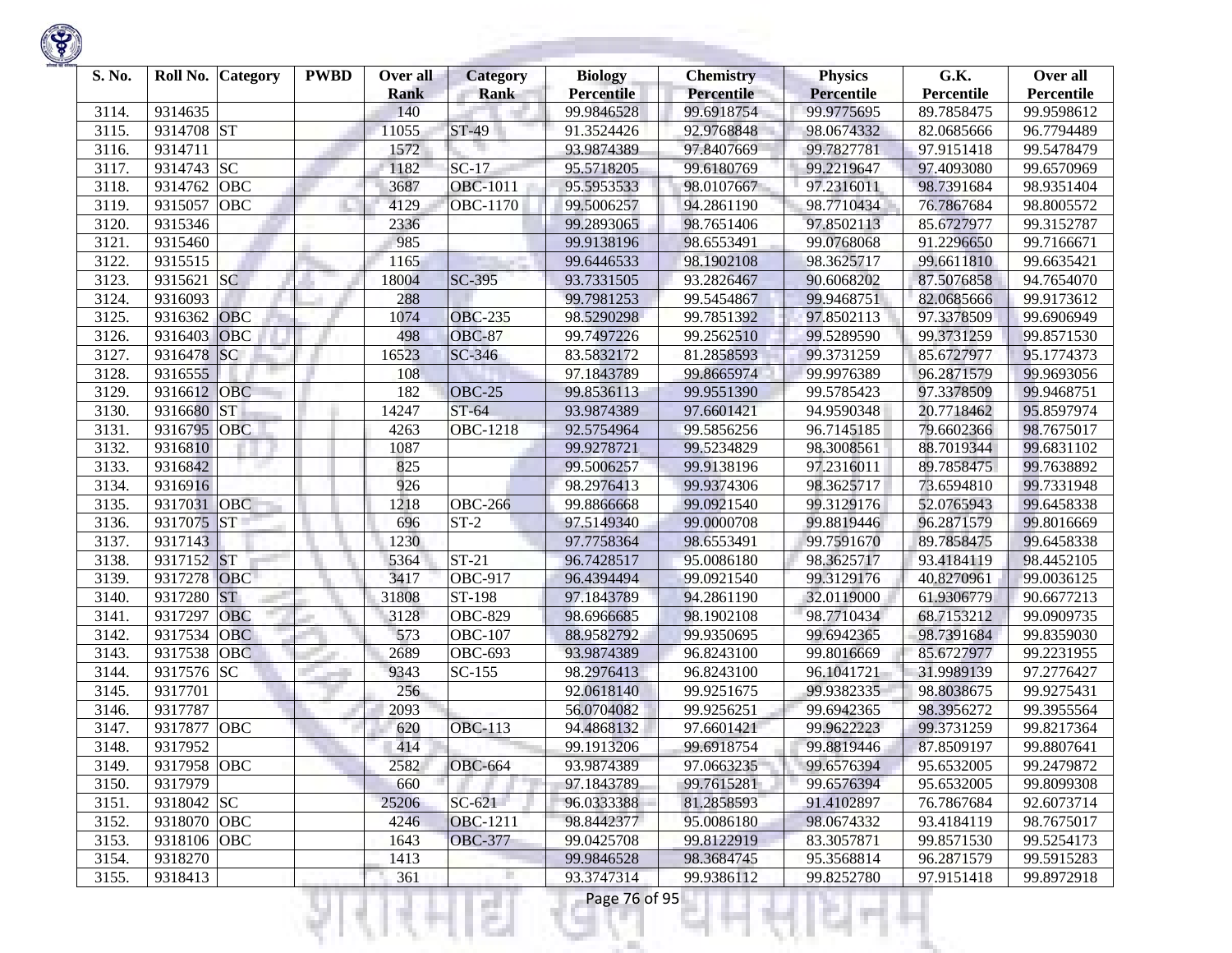

| S. No. | Roll No. Category                | <b>PWBD</b> | Over all<br><b>Rank</b> | <b>Category</b><br><b>Rank</b> | <b>Biology</b><br><b>Percentile</b> | <b>Chemistry</b><br>Percentile | <b>Physics</b><br><b>Percentile</b> | G.K.<br>Percentile | Over all<br>Percentile |
|--------|----------------------------------|-------------|-------------------------|--------------------------------|-------------------------------------|--------------------------------|-------------------------------------|--------------------|------------------------|
| 3156.  | 9318428<br><b>OBC</b>            |             | 3001                    | <b>OBC-796</b>                 | 99.2893065                          | 99.0921540                     | 97.4606285                          | 61.9306779         | 99.1287512             |
| 3157.  | OBC<br>9318619                   |             | 475                     | <b>OBC-83</b>                  | 98.6966685                          | 99.9256251                     | 99.6576394                          | 82.0685666         | 99.8642363             |
| 3158.  | 9318798                          |             | 1907                    |                                | 97.5149340                          | 98.3684745                     | 99.3129176                          | 94.6650769         | 99.4463202             |
| 3159.  | 9319085                          |             | 2078                    |                                | 99.3790286                          | 97.2929899                     | 98.8843765                          | 93.4184119         | 99.3955564             |
| 3160.  | 9319286 SC                       |             | 5505                    | $SC-82$                        | 97.7758364                          | 99.0921540                     | 88.0350861                          | 91.2296650         | 98.3991689             |
| 3161.  | 9319442<br><b>ST</b>             |             | 4389                    | $ST-15$                        | 90.6936935                          | 97.8407669                     | 95.3568814                          | 99.9728473         | 98.7261823             |
| 3162.  | 9319494 SC                       |             | 23421                   | SC-557                         | 96.4394494                          | 87.8827946                     | 92.2567469                          | 48.6199325         | 93.1823011             |
| 3163.  | 9319931<br><b>SC</b>             |             | 18477                   | <b>SC-408</b>                  | 93.3747314                          | 97.6601421                     | 35.9655750                          | 97.3378509         | 94.5930631             |
| 3164.  | 9319954                          |             | 1510                    |                                | 96.4394494                          | 99.0000708                     | 99.2350011                          | 98.3956272         | 99.5667367             |
| 3165.  | 9320052                          |             | 1324                    |                                | 97.5149340                          | 99.1653484                     | 99.5785423                          | 91.2296650         | 99.6210422             |
| 3166.  | 9320218                          |             | 1565                    |                                | 98.5290298                          | 98.4924326                     | 99.6576394                          | 79.6602366         | 99.5478479             |
| 3167.  | 9320328 SC                       |             | 13904                   | SC-262                         | 96.4394494                          | 94.6780629                     | 94.4986188                          | 52.0765943         | 95.9884778             |
| 3168.  | 9320374                          |             | 1647                    |                                | 97.7758364                          | 99.4486813                     | 96.1041721                          | 99.7945836         | 99.5254173             |
| 3169.  | SC<br>9320485                    |             | 14231                   | SC-272                         | 96.0333388                          | 97.0663235                     | 80.6566241                          | 79.6602366         | 95.8597974             |
| 3170.  | 9320532                          |             | 2186                    |                                | 97.5149340                          | 99.3282648                     | 98.9918070                          | 76.7867684         | 99.3695842             |
| 3171.  | 9320601                          |             | 2075                    |                                | 99.6836116                          | 96.5291715                     | 99.2350011                          | 82.0685666         | 99.3955564             |
| 3172.  | 9320684                          |             | 10                      |                                | 99.9303473                          | 99.9940972                     | 99.9964583                          | 95.6532005         | 99.9976389             |
| 3173.  | OBC<br>9320818                   |             | 2477                    | <b>OBC-622</b>                 | 99.0425708                          | 99.2562510                     | 96.9553515                          | 85.6727977         | 99.2775010             |
| 3174.  | 9320923                          |             | 1979                    |                                | 98.5290298                          | 99.3282648                     | 93.9000779                          | 99.6611810         | 99.4250702             |
| 3175.  | 9321124 OBC                      | <b>PWBD</b> | 14944                   | <b>OBC-5250</b>                | 98.0395403                          | 93.9873717                     | 90.6068202                          | 79.2307147         | 95.6321241             |
| 3176.  | $\overline{\text{S}}$<br>9321128 |             | 24821                   | SC-606                         | 83.5832172                          | 78.0865582                     | 96.7145185                          | 96.2871579         | 92.7797323             |
| 3177.  | <b>ST</b><br>9321156             |             | 1898                    | $ST-5$                         | 99.8866668                          | 97.6601421                     | 98.2220858                          | 85.6727977         | 99.4463202             |
| 3178.  | SC <br>9321226                   |             | 22858                   | SC-532                         | 79.4229452                          | 90.9357070                     | 92.2567469                          | 97.3378509         | 93.3700092             |
| 3179.  | 9321326                          |             | 929                     |                                | 92.5754964                          | 99.5856256                     | 99.6576394                          | 99.1795150         | 99.7331948             |
| 3180.  | <b>ST</b><br>9321361             |             | 17557                   | <b>ST-88</b>                   | 96.4394494                          | 98.0107667                     | 82.0012750                          | 25.5141312         | 94.8728543             |
| 3181.  | 9321370                          |             | 1851                    |                                | 98.6966685                          | 98.6553491                     | 98.8843765                          | 93.4184119         | 99.4675702             |
| 3182.  | 9321414 ST                       |             | 31872                   | ST-200                         | 91.9958445                          | 77.0098930                     | 89.2168205                          | 89.7858475         | 90.6677213             |
| 3183.  | <b>SC</b><br>9321419             |             | 20750                   | $\overline{SC}$ -473           | 91.3524426                          | 97.4629896                     | 45.1361179                          | 94.6650769         | 93.9449390             |
| 3184.  | 9321441<br><b>OBC</b>            |             | 1859                    | <b>OBC-438</b>                 | 88.9582792                          | 99.5454867                     | 99.6576394                          | 87.8509197         | 99.4675702             |
| 3185.  | OBC<br>9321445                   |             | 497                     | <b>OBC-86</b>                  | 99.9138196                          | 99.7284726                     | 98.8843765                          | 96.2871579         | 99.8571530             |
| 3186.  | OBC<br>9321803                   |             | 4149                    | OBC-1180                       | 89.6276533                          | 99.4486813                     | 98.6447241                          | 73.6594810         | 98.8005572             |
| 3187.  | <b>SC</b><br>9321819             |             | 2347                    | $SC-34$                        | 97.5149340                          | 99.7851392                     | 97.2316011                          | 68.7153212         | 99.3152787             |
| 3188.  | <b>SC</b><br>9321963             |             | 16535                   | SC-347                         | 77.9555167                          | 83.9291195                     | 98.9918070                          | 96.2871579         | 95.1774373             |
| 3189.  | <b>ST</b><br>9322015             |             | 31078                   | ST-195                         | 96.0333388                          | 72.1660803                     | 75.1812150                          | 98.3956272         | 90.8908460             |
| 3190.  | <b>ST</b><br>9322022             |             | 27331                   | ST-160                         | 82.2598163                          | 97.0663235                     | 80.6566241                          | 61.9306779         | 92.0017472             |
| 3191.  | 9322054                          |             | 126                     |                                | 99.9929167                          | 99.9763889                     | 99.6942365                          | 85.6727977         | 99.9634028             |
| 3192.  | 9322059                          |             | 262                     |                                | 99.6446533                          | 98.6553491                     | 99.9846528                          | 96.2871579         | 99.9268057             |
| 3193.  | 9322164 SC                       |             | 1752                    | $SC-23$                        | 99.9303473                          | 95.7063254                     | 98.7710434                          | 93.4184119         | 99.4900007             |
| 3194.  | 9322174                          |             | 1439                    |                                | 99.3790286                          | 99.6139589                     | 99.0768068                          | 48.6199325         | 99.5809034             |
| 3195.  | 9322242 OBC                      |             | 3973                    | <b>OBC-1113</b>                | 99.5761811                          | 94.6780629                     | 98.5207659                          | 79.6602366         | 98.8477794             |
| 3196.  | 9322303                          |             | 1017                    |                                | 99.7497226                          | 99.7851392                     | 97.6495172                          | 82.0685666         | 99.7025004             |
| 3197.  | 9322387                          |             | 309                     |                                | 88.9582792                          | 99.9138196                     | 99.9645834                          | 97.9151418         | 99.9102779             |
|        |                                  |             |                         | a Tin                          | Page 77 of 95                       |                                |                                     |                    |                        |

**Company of the Company** 

**Contract Contract**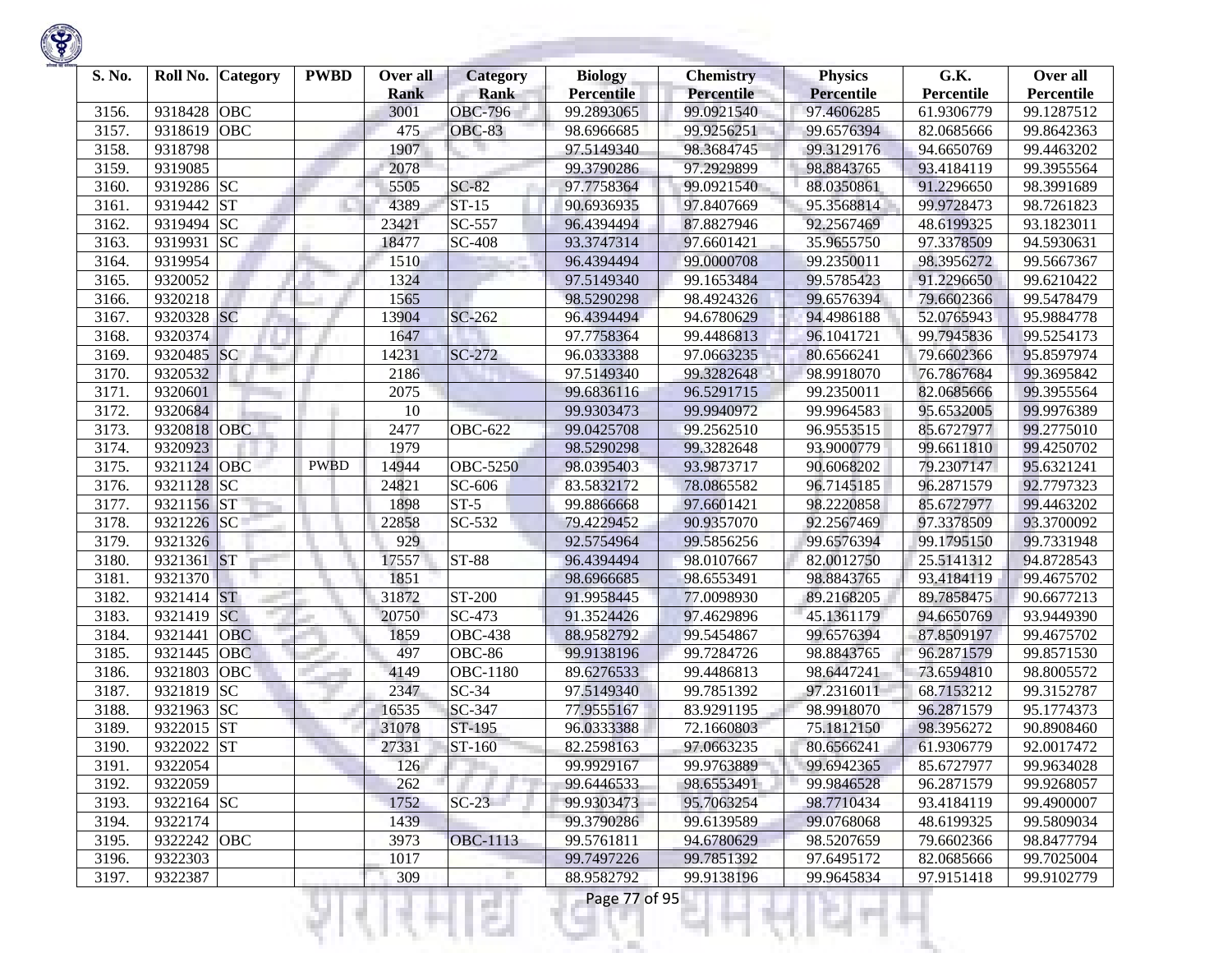

| S. No.         |             | Roll No. Category | <b>PWBD</b> | Over all            | <b>Category</b>               | <b>Biology</b>                  | <b>Chemistry</b>         | <b>Physics</b>                  | G.K.                     | Over all                 |
|----------------|-------------|-------------------|-------------|---------------------|-------------------------------|---------------------------------|--------------------------|---------------------------------|--------------------------|--------------------------|
|                | 9322563     | <b>OBC</b>        |             | <b>Rank</b><br>2906 | <b>Rank</b><br><b>OBC-760</b> | <b>Percentile</b><br>97.5149340 | Percentile<br>99.7615281 | <b>Percentile</b><br>97.6495172 | Percentile<br>44.8834793 | Percentile<br>99.1559040 |
| 3198.<br>3199. | 9322605     |                   |             | 1759                |                               | 98.8442377                      | 98.3684745               | 99.3129176                      | 87.8509197               |                          |
|                |             |                   |             | 412                 |                               |                                 |                          |                                 |                          | 99.4900007               |
| 3200           | 9322856     |                   |             |                     |                               | 99.9645834                      | 99.6139589               | 99.8252780                      | 52.0765943               | 99.8807641               |
| 3201.          | 9322913     |                   |             | 1438                |                               | 99.6836116                      | 99.0921540               | 99.0768068                      | 68.7153212               | 99.5809034               |
| 3202.          | 9323130     |                   |             | 161                 |                               | 99.1913206                      | 99.7284726               | 99.9775695                      | 99.3731259               | 99.9539584               |
| 3203.          | 9323142     | OBC               |             | 1065                | <b>OBC-231</b>                | 99.9563195                      | 98.6553491               | 97.8502113                      | 96.2871579               | 99.6906949               |
| 3204.          | 9323158     |                   |             | 319                 |                               | 99.9645834                      | 99.8902085               | 99.4321536                      | 85.6727977               | 99.9067362               |
| 3205.          | 9323356     | <b>SC</b>         |             | 24066               | SC-579                        | 95.5953533                      | 92.5294548               | 57.5248507                      | 93.4184119               | 92.9650792               |
| 3206.          | 9323434     | <b>OBC</b>        |             | 594                 | <b>OBC-109</b>                | 99.9728473                      | 99.5856256               | 98.8843765                      | 85.6727977               | 99.8276391               |
| 3207.          | 9323641     |                   |             | 548                 |                               | 97.1843789                      | 99.9256251               | 99.7827781                      | 73.6594810               | 99.8418058               |
| 3208           | 9323676     |                   |             | 1993                |                               | 91.9958445                      | 99.3282648               | 99.3731259                      | 94.6650769               | 99.4250702               |
| 3209.          | 9323938     | <b>OBC</b>        |             | 3270                | <b>OBC-866</b>                | 99.3790286                      | 99.5454867               | 89.2168205                      | 85.6727977               | 99.0472930               |
| 3210.          | 9324245     |                   |             | 2174                |                               | 99.7981253                      | 99.3282648               | 96.7145185                      | 65.5290062               | 99.3695842               |
| 3211.          | 9324262     | <b>OBC</b>        |             | 2809                | <b>OBC-727</b>                | 99.7497226                      | 98.3684745               | 97.2316011                      | 73.6594810               | 99.1901400               |
| 3212.          | 9324460     |                   |             | 1639                |                               | 99.6446533                      | 99.0000708               | 98.0674332                      | 89.7858475               | 99.5254173               |
| 3213.          | 9324617     |                   |             | 306                 |                               | 98.2976413                      | 99.9209029               | 99.8642363                      | 94.6650769               | 99.9126390               |
| 3214.          | 9324818     |                   |             | 1506                |                               | 98.2976413                      | 98.8938210               | 99.6942365                      | 73.6594810               | 99.5667367               |
| 3215.          | 9324884     |                   |             | 1960                |                               | 99.1238235                      | 97.1231613               | 98.8790616                      | 99.3567611               | 99.4277066               |
| 3216.          | 9324891 SC  |                   |             | 26707               | SC-685                        | 97.9942389                      | 80.1112082               | 90.0491110                      | 57.9592945               | 92.1859136               |
| 3217.          | 9324917     |                   |             | 308                 |                               | 98.2976413                      | 99.9031946               | 99.8642363                      | 95.6532005               | 99.9102779               |
| 3218.          | 9324954 ST  |                   |             | 30477               | ST-192                        | 70.1603192                      | 95.7063254               | 82.0012750                      | 93.4184119               | 91.1151512               |
| 3219.          | 9325155     |                   |             | 1756                |                               | 99.5006257                      | 94.2861190               | 99.4321536                      | 98.3956272               | 99.4900007               |
| 3220.          | 9325317     | <b>SC</b>         |             | 12183               | SC-220                        | 92.5754964                      | 93.8091753               | 93.4313980                      | 95.6532005               | 96.4394494               |
| 3221.          | 9325320     |                   |             | 785                 |                               | 99.7981253                      | 99.0921540               | 99.6576394                      | 79.6602366               | 99.7697920               |
| 3222.          | 9325342 OBC |                   |             | 3152                | <b>OBC-832</b>                | 87.3232121                      | 99.4486813               | 99.3129176                      | 82.0685666               | 99.0909735               |
| 3223.          | 9325356     | SC                |             | 8802                | SC-146                        | 93.9874389                      | 99.0000708               | 83.3057871                      | 91.2296650               | 97.4381980               |
| 3224.          | 9325601     |                   |             | 6                   |                               | 99.9563195                      | 99.9811111               | 99.9940972                      | 99.9940972               | 99.9988194               |
| 3225.          | 9325700     | <b>OBC</b>        |             | 3689                | OBC-1012                      | 94.4868132                      | 99.6623616               | 97.6495172                      | 61.9306779               | 98.9351404               |
| 3226.          | 9325701     | SC                |             | 24161               | SC-585                        | 82.2598163                      | 87.8827946               | 95.6957004                      | 87.8509197               | 92.9650792               |
| 3227.          | 9325745     |                   |             | 516                 |                               | 98.2976413                      | 99.9256251               | 99.4321536                      | 93.4184119               | 99.8512502               |
| 3228.          | 9325759     |                   |             | 62                  |                               | 99.8394447                      | 99.9728473               | 99.9858334                      | 96.2871579               | 99.9822917               |
| 3229.          | 9325869     |                   |             | 691                 |                               | 98.8442377                      | 99.7851392               | 99.3731259                      | 91.2296650               | 99.8016669               |
| 3230.          | 9325894     | <b>SC</b>         |             | 13077               | SC-241                        | 83.1433571                      | 92.7931230               | 97.6564348                      | 96.3179303               | 96.2138769               |
| 3231.          | 9325918 SC  |                   |             | 441                 | $SC-4$                        | 99.1913206                      | 99.3282648               | 99.9138196                      | 93.4184119               | 99.8725002               |
| 3232.          | 9325966     |                   |             | 2069                |                               | 93.7331505                      | 99.6180769               | 97.8361633                      | 98.0407227               | 99.4005108               |
| 3233.          | 9325983     |                   |             | 987                 |                               | 99.0425708                      | 99.8122919               | 96.9553515                      | 98.3956272               | 99.7166671               |
| 3234.          | 9326284 SC  |                   |             | 20200               | SC-460                        | 95.5953533                      | 74.5224659               | 90.0491110                      | 99.5525701               | 94.1113971               |
| 3235.          | 9326448 SC  |                   |             | 7253                | $SC-121$                      | 91.9958445                      | 98.1902108               | 97.2316011                      | 76.7867684               | 97.8903502               |
| 3236.          | 9326589     | OBC               |             | 3667                | <b>OBC-1002</b>               | 98.6966685                      | 98.3684745               | 98.3625717                      | 61.9306779               | 98.9351404               |
| 3237.          | 9326606     |                   |             | 1073                |                               | 98.8442377                      | 97.6601421               | 99.7166671                      | 97.9151418               | 99.6906949               |
| 3238.          | 9326611 SC  |                   |             | 25277               | SC-624                        | 85.4083536                      | 91.9391779               | 90.0491110                      | 82.0685666               | 92.6073714               |
| 3239.          | 9326657 SC  |                   |             | 15254               | $SC-310$                      | 70.1603192                      | 95.7063254               | 97.2316011                      | 96.2871579               | 95.5929922               |

।धनम्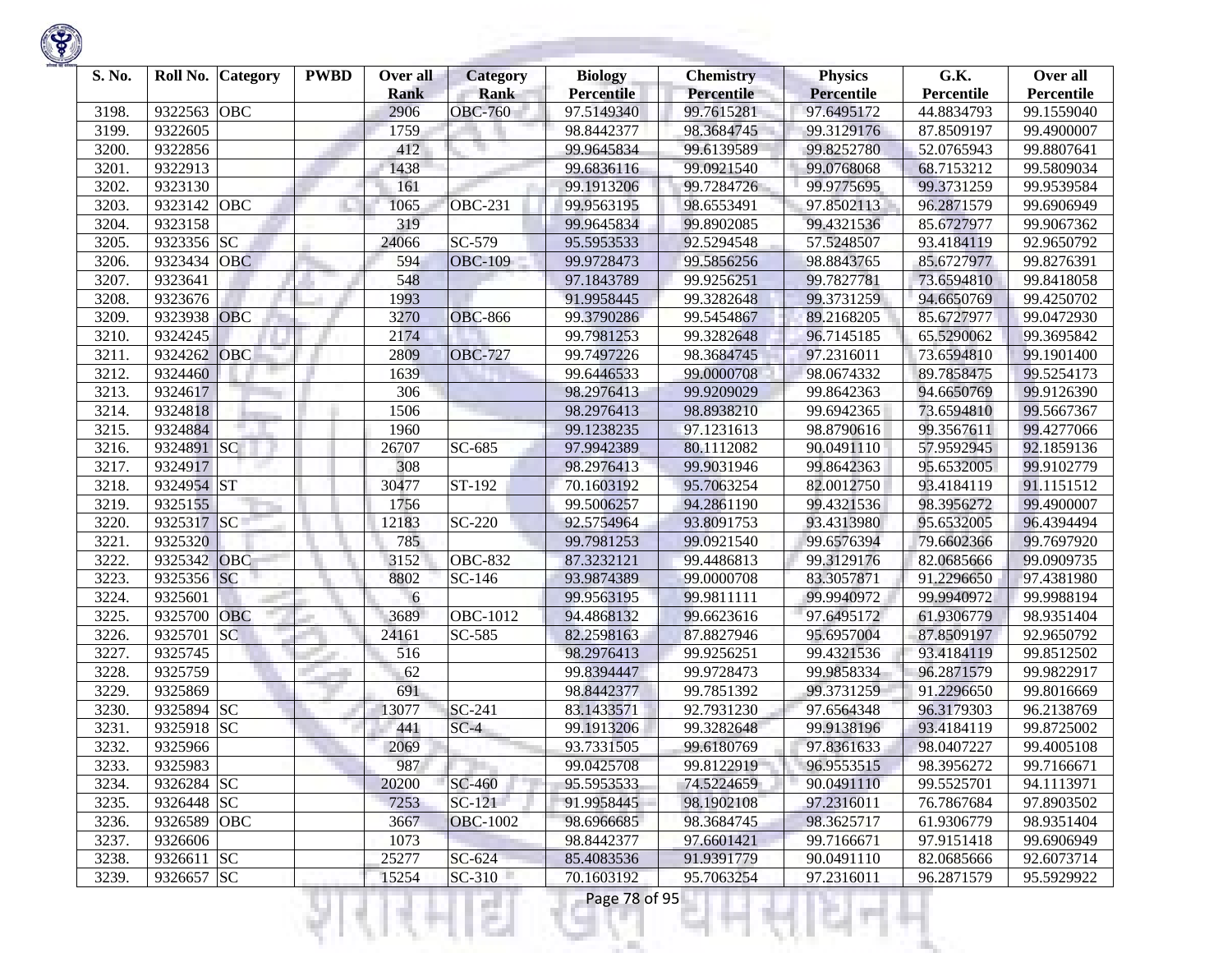| S. No. | Roll No. Category        | <b>PWBD</b> | Over all            | <b>Category</b>       | <b>Biology</b>                  | <b>Chemistry</b>                | <b>Physics</b>                  | G.K.                     | Over all                 |
|--------|--------------------------|-------------|---------------------|-----------------------|---------------------------------|---------------------------------|---------------------------------|--------------------------|--------------------------|
| 3240.  | 9326932                  |             | <b>Rank</b><br>2232 | <b>Rank</b>           | <b>Percentile</b><br>99.4631793 | <b>Percentile</b><br>97.6682590 | <b>Percentile</b><br>99.3461193 | Percentile<br>85.7423261 | Percentile<br>99.3520314 |
| 3241.  | 9326941                  |             | 1225                |                       | 98.8442377                      | 98.1902108                      | 99.7166671                      | 89.7858475               | 99.6458338               |
| 3242.  | 9326992                  |             | 2261                |                       | 97.9942389                      | 98.3684745                      | 96.1041721                      | 99.9008335               | 99.3447926               |
| 3243.  | 9327419<br>OBC           |             | 3296                | <b>OBC-877</b>        | 94.4868132                      | 99.4002786                      | 96.9553515                      | 94.6650769               | 99.0472930               |
| 3244.  | 9327469<br>OBC           |             | 830                 | <b>OBC-168</b>        | 97.1843789                      | 99.8488891                      | 98.9918070                      | 97.3378509               | 99.7638892               |
| 3245.  | 9327492<br>OBC           |             | 2084                | <b>OBC-510</b>        | 97.1843789                      | 99.8122919                      | 93.9000779                      | 96.2871579               | 99.3955564               |
| 3246.  | 9327498<br>OBC           |             | 1513                | <b>OBC-346</b>        | 94.9590348                      | 99.7615281                      | 98.9918070                      | 89.7858475               | 99.5667367               |
| 3247.  | 9327532<br>OBC           |             | 1573                | <b>OBC-358</b>        | 91.3524426                      | 98.8938210                      | 99.6942365                      | 98.3956272               | 99.5478479               |
| 3248.  | 9327719<br><b>OBC</b>    |             | 4143                | <b>OBC-1178</b>       | 94.9590348                      | 99.0921540                      | 97.2316011                      | 87.8509197               | 98.8005572               |
| 3249.  | 9327947<br><b>OBC</b>    |             | 2139                | <b>OBC-530</b>        | 96.1382018                      | 99.2408835                      | 98.5538949                      | 96.3179303               | 99.3839569               |
| 3250.  | 9328023<br><b>OBC</b>    |             | 2901                | <b>OBC-756</b>        | 99.1913206                      | 97.2929899                      | 97.8502113                      | 94.6650769               | 99.1559040               |
| 3251.  | OBC<br>9328085           |             | 2089                | <b>OBC-512</b>        | 93.9874389                      | 98.1902108                      | 99.7402781                      | 89.7858475               | 99.3955564               |
| 3252.  | 9328105                  |             | 1567                |                       | 97.9942389                      | 98.7651406                      | 98.9918070                      | 97.9151418               | 99.5478479               |
| 3253.  | <sub>SC</sub><br>9328109 |             | 21534               | SC-496                | 87.3232121                      | 90.3926522                      | 95.3568814                      | 76.7867684               | 93.7489670               |
| 3254.  | 9328234<br><b>OBC</b>    |             | 689                 | <b>OBC-129</b>        | 99.1913206                      | 99.6139589                      | 99.7827781                      | 68.7153212               | 99.8016669               |
| 3255.  | 9328389                  |             | 1651                |                       | 89.6276533                      | 99.5856256                      | 99.6942365                      | 87.8509197               | 99.5254173               |
| 3256.  | 9328402                  |             | 1720                |                       | 89.6276533                      | 99.1653484                      | 99.0768068                      | 99.9008335               | 99.5065285               |
| 3257.  | 9328489<br>OBC           |             | 2481                | <b>OBC-623</b>        | 98.5290298                      | 98.8938210                      | 99.2350011                      | 57.9592945               | 99.2775010               |
| 3258.  | 9328490<br>OBC           |             | 3412                | $\overline{O}$ BC-915 | 97.5149340                      | 98.1902108                      | 99.2350011                      | 61.9306779               | 99.0036125               |
| 3259.  | 9328502<br><b>ST</b>     |             | 21472               | $ST-113$              | 93.9874389                      | 94.6780629                      | 73.3430926                      | 85.6727977               | 93.7489670               |
| 3260.  | 9329145<br> OBC          |             | 900                 | <b>OBC-187</b>        | 99.2893065                      | 99.8665974                      | 98.9918070                      | 68.7153212               | 99.7426392               |
| 3261.  | 9329149<br><b>OBC</b>    |             | 2482                | <b>OBC-624</b>        | 98.2976413                      | 98.3684745                      | 98.6447241                      | 91.2296650               | 99.2775010               |
| 3262.  | 9329221<br><b>OBC</b>    |             | 1126                | <b>OBC-245</b>        | 93.9874389                      | 98.7651406                      | 99.9327084                      | 82.0685666               | 99.6765282               |
| 3263.  | 9329223<br>OBC           |             | 3692                | OBC-1014              | 92.5754964                      | 98.6553491                      | 99.2350011                      | 79.6602366               | 98.9351404               |
| 3264.  | 9329237<br><b>SC</b>     |             | 15986               | SC-327                | 95.5953533                      | 94.6780629                      | 82.0012750                      | 89.7858475               | 95.3096593               |
| 3265.  | 9329423<br><b>OBC</b>    |             | 3268                | $\overline{O}$ BC-864 | 99.9893750                      | 98.8938210                      | 92.8824404                      | 31.9989139               | 99.0472930               |
| 3266.  | <b>SC</b><br>9329517     |             | 22864               | SC-533                | 77.0323236                      | 87.8827946                      | 98.0674332                      | 82.0685666               | 93.3700092               |
| 3267.  | 9329531                  |             | 1765                |                       | 96.0333388                      | 98.4924326                      | 99.3129176                      | 98.3956272               | 99.4900007               |
| 3268.  | 9329573                  |             | 270                 |                       | 99.1913206                      | 99.9704862                      | 99.8016669                      | 65.5290062               | 99.9220834               |
| 3269.  | 9329631<br><b>SC</b>     |             | 11081               | SC-185                | 76.0170472                      | 99.4002786                      | 94.4986188                      | 79.6602366               | 96.7794489               |
| 3270.  | 9329794                  |             | 1641                |                       | 99.3790286                      | 98.1902108                      | 99.3129176                      | 85.6727977               | 99.5254173               |
| 3271.  | 9329959                  |             | 736                 |                       | 97.5149340                      | 99.9504167                      | 97.4606285                      | 96.2871579               | 99.7875003               |
| 3272.  | 9329998                  |             | 2335                |                       | 99.3790286                      | 99.3282648                      | 98.8843765                      | 31.9989139               | 99.3152787               |
| 3273.  | 9329999                  |             | 1562                |                       | 99.5006257                      | 99.0000708                      | 99.2350011                      | 68.7153212               | 99.5478479               |
| 3274.  | <b>OBC</b><br>9330011    |             | 3009                | <b>OBC-799</b>        | 97.9942389                      | 99.5454867                      | 95.3568814                      | 85.6727977               | 99.1287512               |
| 3275.  | 9330073 OBC              |             | 3269                | <b>OBC-865</b>        | 99.5006257                      | 99.7851392                      | 89.2168205                      | 57.9592945               | 99.0472930               |
| 3276.  | 9330096 OBC              |             | 4253                | OBC-1213              | 97.5149340                      | 99.4486813                      | 92.8824404                      | 85.6727977               | 98.7675017               |
| 3277.  | 9330105 ST               |             | 10393               | ST-40                 | 81.3921092                      | 99.2562510                      | 95.3568814                      | 68.7153212               | 96.9954903               |
| 3278.  | 9330185                  |             | 1023                |                       | 97.7758364                      | 99.2562510                      | 99.0768068                      | 99.6611810               | 99.7025004               |
| 3279.  | 9330406 OBC              |             | 4001                | <b>OBC-1121</b>       | 86.1662692                      | 99.5018062                      | 98.5207659                      | 87.8509197               | 98.8477794               |
| 3280.  | 9330432                  |             | 1766                |                       | 95.5953533                      | 98.0107667                      | 99.6942365                      | 95.6532005               | 99.4900007               |
| 3281.  | 9330903                  |             | 902                 | п                     | 98.5290298                      | 99.9598612                      | 94.9590348                      | 93.4184119               | 99.7426392               |

₹Н

w

H

m

л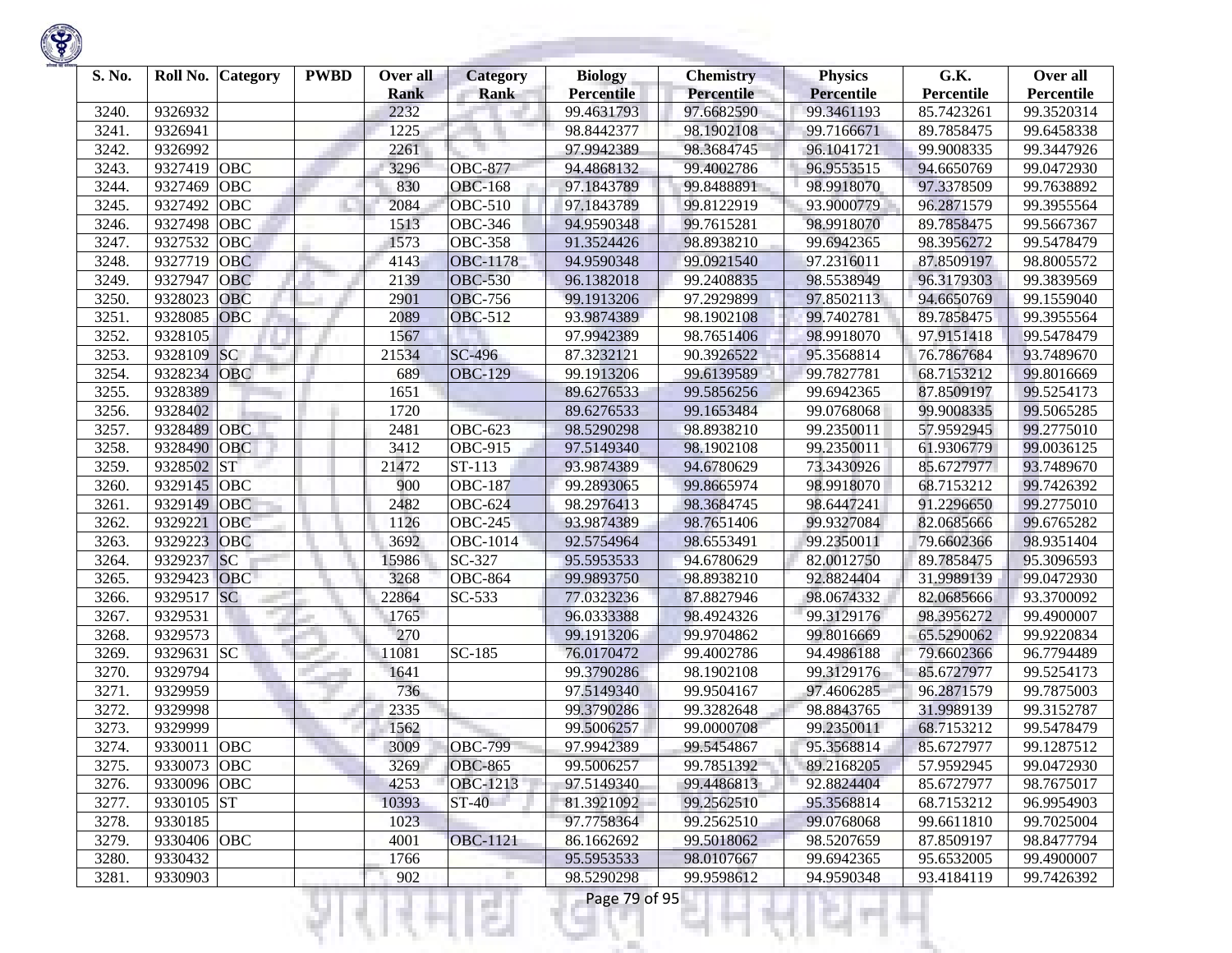| S. No. | Roll No.    | <b>Category</b> | <b>PWBD</b> | Over all<br><b>Rank</b> | Category<br><b>Rank</b> | <b>Biology</b><br><b>Percentile</b> | <b>Chemistry</b><br><b>Percentile</b> | <b>Physics</b><br><b>Percentile</b> | G.K.<br>Percentile | Over all<br>Percentile |
|--------|-------------|-----------------|-------------|-------------------------|-------------------------|-------------------------------------|---------------------------------------|-------------------------------------|--------------------|------------------------|
| 3282.  | 9330905     | <b>ST</b>       |             | 31162                   | ST-196                  | 86.1662692                          | 92.9768848                            | 82.0012750                          | 68.7153212         | 90.8908460             |
| 3283.  | 9330941     |                 |             | 1279                    |                         | 89.8500686                          | 98.2571064                            | 99.6949345                          | 99.9763515         | 99.6299011             |
| 3284.  | 9331007     | SC              |             | 13911                   | SC-263                  | 95.5953533                          | 97.6601421                            | 73.3430926                          | 87.8509197         | 95.9884778             |
| 3285.  | 9331093     | <b>OBC</b>      |             | 2187                    | <b>OBC-544</b>          | 97.1843789                          | 99.6623616                            | 98.3625717                          | 73.6594810         | 99.3695842             |
| 3286.  | 9331279     | OBC             |             | 2581                    | <b>OBC-663</b>          | 93.9874389                          | 98.1902108                            | 99.6186811                          | 87.8509197         | 99.2479872             |
| 3287.  | 9331351     | <b>SC</b>       |             | 14575                   | SC-281                  | 93.3747314                          | 96.8243100                            | 86.1001582                          | 82.0685666         | 95.7441031             |
| 3288.  | 9331578     |                 |             | 355                     |                         | 99.9728473                          | 99.6623616                            | 99.6186811                          | 87.8509197         | 99.8972918             |
| 3289.  | 9331667     | <b>SC</b>       |             | 12395                   | SC-228                  | 91.4262404                          | 88.0622428                            | 98.4261931                          | 94.1245329         | 96.4208012             |
| 3290.  | 9331914 SC  |                 |             | 19243                   | <b>SC-428</b>           | 94.4868132                          | 97.6601421                            | 76.9343376                          | 48.6199325         | 94.4065355             |
| 3291.  | 9332278     |                 |             | 2128                    |                         | 99.4631793                          | 99.3733150                            | 97.2189377                          | 88.7019344         | 99.3839569             |
| 3292.  | 9332299     | <b>SC</b>       |             | 25881                   | SC-654                  | 95.5953533                          | 77.0098930                            | 94.4986188                          | 73.6594810         | 92.4149411             |
| 3293.  | 9332342     |                 |             | 570                     |                         | 99.6446533                          | 99.9456945                            | 98.0674332                          | 82.0685666         | 99.8359030             |
| 3294.  | 9332346     | OBC             |             | 2824                    | <b>OBC-733</b>          | 96.0333388                          | 99.1653484                            | 99.5289590                          | 44.8834793         | 99.1901400             |
| 3295.  | 9332360     | OBC             |             | 3792                    | <b>OBC-1055</b>         | 89.8500686                          | 99.1652083                            | 99.4998345                          | 58.4389633         | 98.8979804             |
| 3296.  | 9332450     | <b>SC</b>       |             | 5934                    | SC-91                   | 96.4394494                          | 99.0921540                            | 92.8824404                          | 82.0685666         | 98.2763913             |
| 3297.  | 9332470     |                 |             | 2250                    |                         | 99.5761811                          | 98.4924326                            | 98.5207659                          | 73.6594810         | 99.3447926             |
| 3298.  | 9332484 SC  |                 |             | 225                     | $SC-2$                  | 99.7981253                          | 98.6553491                            | 99.9539584                          | 99.8571530         | 99.9350695             |
| 3299.  | 9332524     |                 |             | 2080                    |                         | 98.5290298                          | 98.1902108                            | 99.4321536                          | 79.6602366         | 99.3955564             |
| 3300.  | 9332533     |                 |             | 442                     |                         | 97.1843789                          | 99.6918754                            | 99.8819446                          | 97.3378509         | 99.8725002             |
| 3301.  | 9332614     | <b>OBC</b>      |             | 4132                    | OBC-1172                | 99.1913206                          | 99.0000708                            | 94.4986188                          | 73.6594810         | 98.8005572             |
| 3302.  | 9332648     |                 |             | 693                     |                         | 98.2976413                          | 99.8347225                            | 98.3625717                          | 99.5525701         | 99.8016669             |
| 3303.  | 9332773     |                 |             | 305                     |                         | 99.9846528                          | 99.9657639                            | 98.2220858                          | 76.7867684         | 99.9126390             |
| 3304.  | 9332833     | OBC             |             | 3282                    | <b>OBC-873</b>          | 97.5149340                          | 98.0107667                            | 96.4099355                          | 99.1795150         | 99.0472930             |
| 3305.  | 9332852     | OBC             |             | 2192                    | <b>OBC-546</b>          | 92.5754964                          | 99.0000708                            | 99.7166671                          | 79.6602366         | 99.3695842             |
| 3306.  | 9332921     |                 |             | 2146                    |                         | 91.4262404                          | 97.6682590                            | 99.5932460                          | 99.3567611         | 99.3839569             |
| 3307.  | 9333000 ST  |                 |             | 8830                    | $ST-33$                 | 83.5832172                          | 99.6918754                            | 91.4102897                          | 73.6594810         | 97.4381980             |
| 3308.  | 9333082     |                 |             | 1445                    |                         | 96.0333388                          | 99.8902085                            | 98.8843765                          | 68.7153212         | 99.5809034             |
| 3309.  | 9333196     | ma i            |             | 1717                    |                         | 95.5953533                          | 94.6780629                            | 99.9067362                          | 97.3378509         | 99.5065285             |
| 3310.  | 9333220     | <b>OBC</b>      |             | 1753                    | <b>OBC-405</b>          | 99.7497226                          | 96.2836163                            | 99.7591670                          | 52.0765943         | 99.4900007             |
| 3311.  | 9333325     | <b>OBC</b>      |             | 3278                    | OBC-870                 | 98.2976413                          | 97.4629896                            | 96.9553515                          | 98.3956272         | 99.0472930             |
| 3312.  | 9333594     | <b>SC</b>       |             | 25175                   | SC-620                  | 99.0425708                          | 89.6689727                            | 61.0358180                          | 65.5290062         | 92.6073714             |
| 3313.  | 9333657     | <b>SC</b>       |             | 3277                    | $SC-49$                 | 98.6966685                          | 98.6553491                            | 98.5207659                          | 61.9306779         | 99.0472930             |
| 3314.  | 9333758     | OBC             |             | 2905                    | <b>OBC-759</b>          | 97.7758364                          | 97.8407669                            | 98.6447241                          | 93.4184119         | 99.1559040             |
| 3315.  | 9333842     | <b>OBC</b>      |             | 2178                    | <b>OBC-541</b>          | 99.0425708                          | 98.6553491                            | 97.2316011                          | 97.3378509         | 99.3695842             |
| 3316.  | 9333965     |                 |             | 1910                    |                         | 94.9590348                          | 99.4486813                            | 98.9918070                          | 93.4184119         | 99.4463202             |
| 3317.  | 9333969 OBC |                 |             | 1072                    | <b>OBC-234</b>          | 99.3790286                          | 98.7651406                            | 99.5289590                          | 91.2296650         | 99.6906949             |
| 3318.  | 9334027     |                 |             | 2269                    |                         | 90.6936935                          | 98.3684745                            | 99.7591670                          | 91.2296650         | 99.3447926             |
| 3319.  | 9334097     |                 |             | 73                      | ta 19                   | 99.5006257                          | 99.9846528                            | 99.9539584                          | 99.3731259         | 99.9799306             |
| 3320.  | 9334282     |                 |             | 1858                    |                         | 89.6276533                          | 99.5454867                            | 98.3625717                          | 99.7945836         | 99.4675702             |
| 3321.  | 9334362     |                 |             | 1163                    |                         | 99.9374306                          | 96.8243100                            | 99.4321536                          | 89.7858475         | 99.6635421             |
| 3322.  | 9334442     | <b>OBC</b>      |             | 179                     | $OBC-24$                | 97.5149340                          | 99.8665974                            | 99.9622223                          | 99.6611810         | 99.9480556             |
| 3323.  | 9334562     |                 |             | 1020                    |                         | 99.0425708                          | 99.7851392                            | 98.5207659                          | 89.7858475         | 99.7025004             |

Ħ

п

27

K.

w

Ħ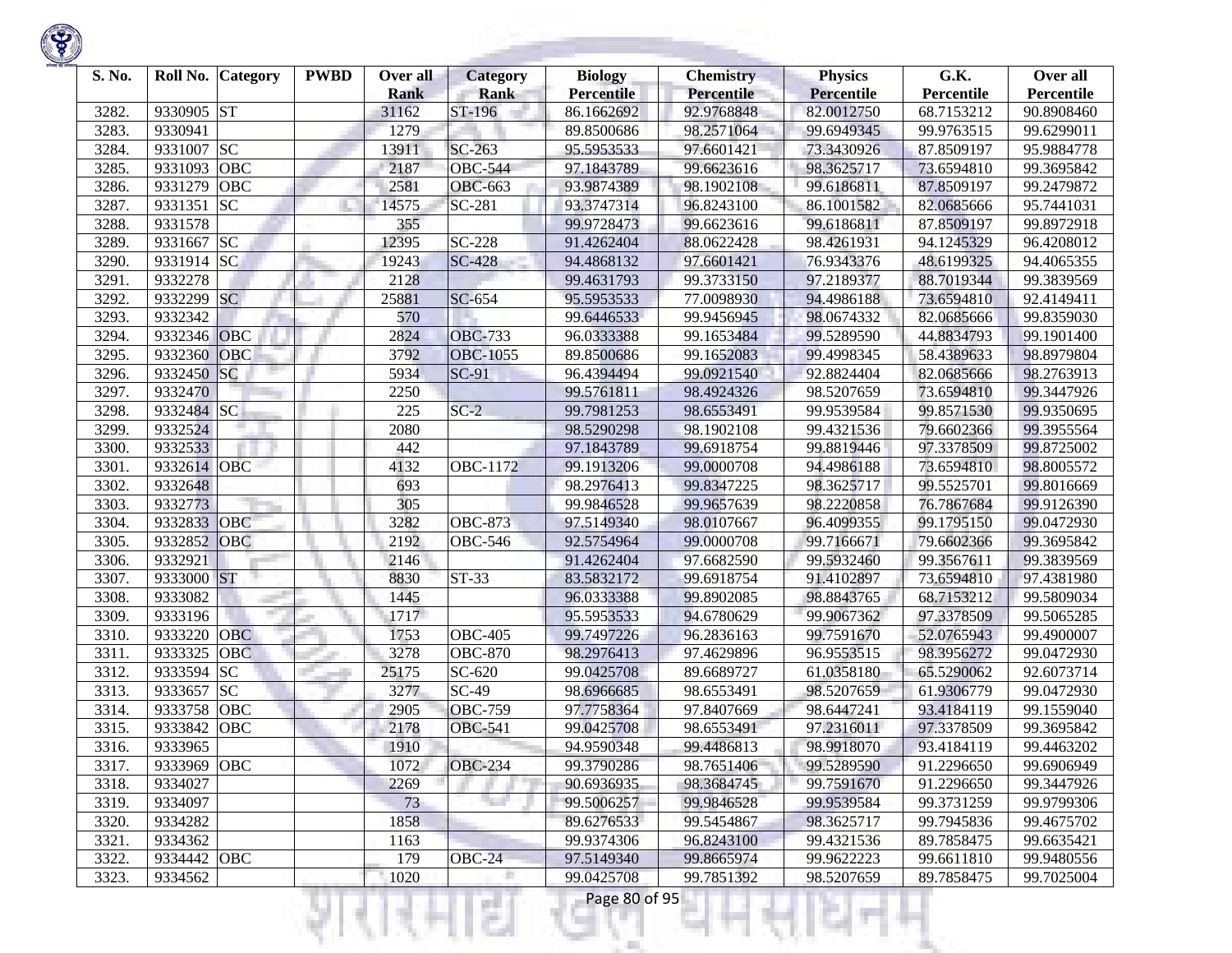| S. No. |                            | Roll No. Category | <b>PWBD</b> | Over all<br><b>Rank</b> | Category<br><b>Rank</b> | <b>Biology</b><br><b>Percentile</b> | <b>Chemistry</b><br>Percentile | <b>Physics</b><br><b>Percentile</b> | G.K.<br>Percentile | Over all<br>Percentile |
|--------|----------------------------|-------------------|-------------|-------------------------|-------------------------|-------------------------------------|--------------------------------|-------------------------------------|--------------------|------------------------|
| 3324.  | 9334808                    | OBC               |             | 2495                    | <b>OBC-630</b>          | 88.1956414                          | 99.9138196                     | 98.2220858                          | 76.7867684         | 99.2775010             |
| 3325.  | 9334811                    | <b>ST</b>         |             | 10993                   | <b>ST-47</b>            | 98.2976413                          | 98.4924326                     | 83.3057871                          | 44.8834793         | 96.7794489             |
| 3326.  | 9334945                    | OBC               |             | 1364                    | <b>OBC-297</b>          | 99.3790286                          | 99.1653484                     | 98.9918070                          | 87.8509197         | 99.6068755             |
| 3327.  | 9334976                    |                   |             | 212                     |                         | 98.8442377                          | 99.7284726                     | 99.9775695                          | 97.3378509         | 99.9397918             |
| 3328.  | 9335047                    |                   |             | 244                     |                         | 99.1913206                          | 99.9031946                     | 99.8819446                          | 97.3378509         | 99.9303473             |
| 3329.  | 9335083                    |                   |             | 121                     |                         | 86.1662692                          | 99.9657639                     | 99.9905556                          | 99.6611810         | 99.9657639             |
| 3330.  | 9335093                    |                   |             | 287                     |                         | 99.9303473                          | 99.7615281                     | 99.8252780                          | 87.8509197         | 99.9173612             |
| 3331.  | 9335095                    |                   |             | 1443                    |                         | 97.9942389                          | 99.7851392                     | 96.9553515                          | 95.6532005         | 99.5809034             |
| 3332.  | 9335249                    | <b>OBC</b>        |             | 2913                    | <b>OBC-762</b>          | 91.3524426                          | 96.2836163                     | 99.9067362                          | 76.7867684         | 99.1559040             |
| 3333.  | 9335628                    |                   |             | 1436                    |                         | 99.8394447                          | 99.5018062                     | 94.9590348                          | 94.6650769         | 99.5809034             |
| 3334.  | 9335639                    |                   |             | 979                     |                         | 97.4033959                          | 99.6902048                     | 98.5538949                          | 99.6027054         | 99.7197654             |
| 3335.  | 9335647                    | OBC               |             | 3694                    | <b>OBC-1015</b>         | 91.9958445                          | 95.3273676                     | 99.3731259                          | 99.1795150         | 98.9351404             |
| 3336.  | 9335658                    | <b>ST</b>         |             | 10709                   | <b>ST-44</b>            | 85.4083536                          | 98.8938210                     | 94.4986188                          | 73.6594810         | 96.8774349             |
| 3337.  | 9335672                    | OBC               |             | 3860                    | <b>OBC-1069</b>         | 93.9874389                          | 96.0014639                     | 99.6186811                          | 87.8509197         | 98.8867377             |
| 3338.  | 9335848                    |                   |             | 1976                    |                         | 99.2893065                          | 97.0663235                     | 97.8502113                          | 99.5525701         | 99.4250702             |
| 3339.  | 9335967                    |                   |             | 1574                    |                         | 90.6936935                          | 99.6623616                     | 99.8949307                          | 40.8270961         | 99.5478479             |
| 3340.  | 9336211                    | OBC               |             | 694                     | <b>OBC-130</b>          | 98.2976413                          | 99.7615281                     | 99.5289590                          | 93.4184119         | 99.8016669             |
| 3341.  | 9336228                    |                   |             | 1351                    |                         | 98.5917325                          | 97.4767062                     | 99.7197654                          | 97.4093080         | 99.6086175             |
| 3342.  | 9336300                    |                   |             | 544                     |                         | 99.8866668                          | 96.5291715                     | 99.7402781                          | 99.8571530         | 99.8418058             |
| 3343.  | 9336356                    | OBC               |             | 2086                    | <b>OBC-511</b>          | 96.4394494                          | 98.3684745                     | 99.0768068                          | 97.9151418         | 99.3955564             |
| 3344.  | 9336396                    |                   |             | 88                      |                         | 99.9303473                          | 99.9775695                     | 99.8819446                          | 94.6650769         | 99.9752084             |
| 3345.  | 9336503                    | OBC               |             | 4241                    | <b>OBC-1210</b>         | 99.1913206                          | 99.3282648                     | 95.6957004                          | 40.8270961         | 98.7675017             |
| 3346.  | 9336521                    | OBC               |             | 993                     | <b>OBC-210</b>          | 96.0333388                          | 99.3282648                     | 99.7591670                          | 95.6532005         | 99.7166671             |
| 3347.  | 9336625                    | OBC               |             | 91                      | <b>OBC-12</b>           | 99.6836116                          | 99.9657639                     | 99.8453474                          | 99.9138196         | 99.9740278             |
| 3348.  | 9336665                    | OBC               |             | 2671                    | <b>OBC-690</b>          | 99.1913206                          | 98.3684745                     | 98.9918070                          | 61.9306779         | 99.2231955             |
| 3349.  | 9336680                    | OBC               |             | 984                     | <b>OBC-208</b>          | 99.9303473                          | 99.5454867                     | 96.7145185                          | 94.6650769         | 99.7166671             |
| 3350.  | 9336701                    | OBC               |             | 265                     | OBC-38                  | 99.7981253                          | 99.8122919                     | 99.6186811                          | 99.5525701         | 99.9244445             |
| 3351.  | 9336954                    |                   |             | 1802                    |                         | 98.8625077                          | 99.8427375                     | 96.1370193                          | 88.7019344         | 99.4750035             |
| 3352.  | 9337136                    |                   |             | 1229                    |                         | 98.5290298                          | 97.4629896                     | 99.7166671                          | 97.3378509         | 99.6458338             |
| 3353.  | 9337177                    | OBC               |             | 2570                    | <b>OBC-659</b>          | 99.2893065                          | 99.6139589                     | 95.6957004                          | 65.5290062         | 99.2479872             |
| 3354.  | 9337241                    |                   |             | 398                     |                         | 99.0425708                          | 99.7851392                     | 99.6186811                          | 99.1795150         | 99.8854863             |
| 3355.  | 9337277                    |                   |             | 930                     |                         | 87.3232121                          | 99.6623616                     | 99.9468751                          | 76.7867684         | 99.7331948             |
| 3356.  | 9337451                    | OBC               |             | 2061                    | <b>OBC-505</b>          | 98.8625077                          | 99.3733150                     | 96.9990068                          | 96.3179303         | 99.4005108             |
| 3357.  | 9337513                    |                   |             | 272                     |                         | 97.5149340                          | 99.9598612                     | 99.5785423                          | 99.3731259         | 99.9220834             |
| 3358.  | 9337656                    |                   |             | 290                     |                         | 99.0425708                          | 99.7615281                     | 99.8016669                          | 99.7945836         | 99.9173612             |
| 3359.  | 9337788 OBC                |                   |             | 3982                    | OBC-1115                | 98.2976413                          | 96.5291715                     | 98.0674332                          | 93.4184119         | 98.8477794             |
| 3360.  | 9337941 ST                 |                   |             | 29622                   | ST-183                  | 85.4083536                          | 97.6601421                     | 76.9343376                          | 31.9989139         | 91.3335537             |
| 3361.  | 9337950                    |                   |             | 897                     |                         | 99.9976389                          | 96.8243100                     | 95.3568814                          | 99.9858334         | 99.7426392             |
| 3362.  | 9338146                    |                   |             | 1318                    |                         | 99.7497226                          | 97.6601421                     | 98.7710434                          | 98.3956272         | 99.6210422             |
| 3363.  | 9338338                    |                   |             | 311                     |                         | 98.5917325                          | 99.7966230                     | 99.6949345                          | 99.7363193         | 99.9101357             |
| 3364.  | 9338385 OBC<br>9338519 OBC |                   |             | 1514                    | <b>OBC-347</b>          | 84.5595353<br>98.5290298            | 99.7615281                     | 99.6186811                          | 95.6532005         | 99.5667367             |
| 3365.  |                            |                   |             | 2904                    | <b>OBC-758</b>          |                                     | 95.3273676                     | 98.6447241                          | 98.7391684         | 99.1559040             |
|        |                            |                   |             |                         |                         | Page 81 of 95                       |                                |                                     |                    |                        |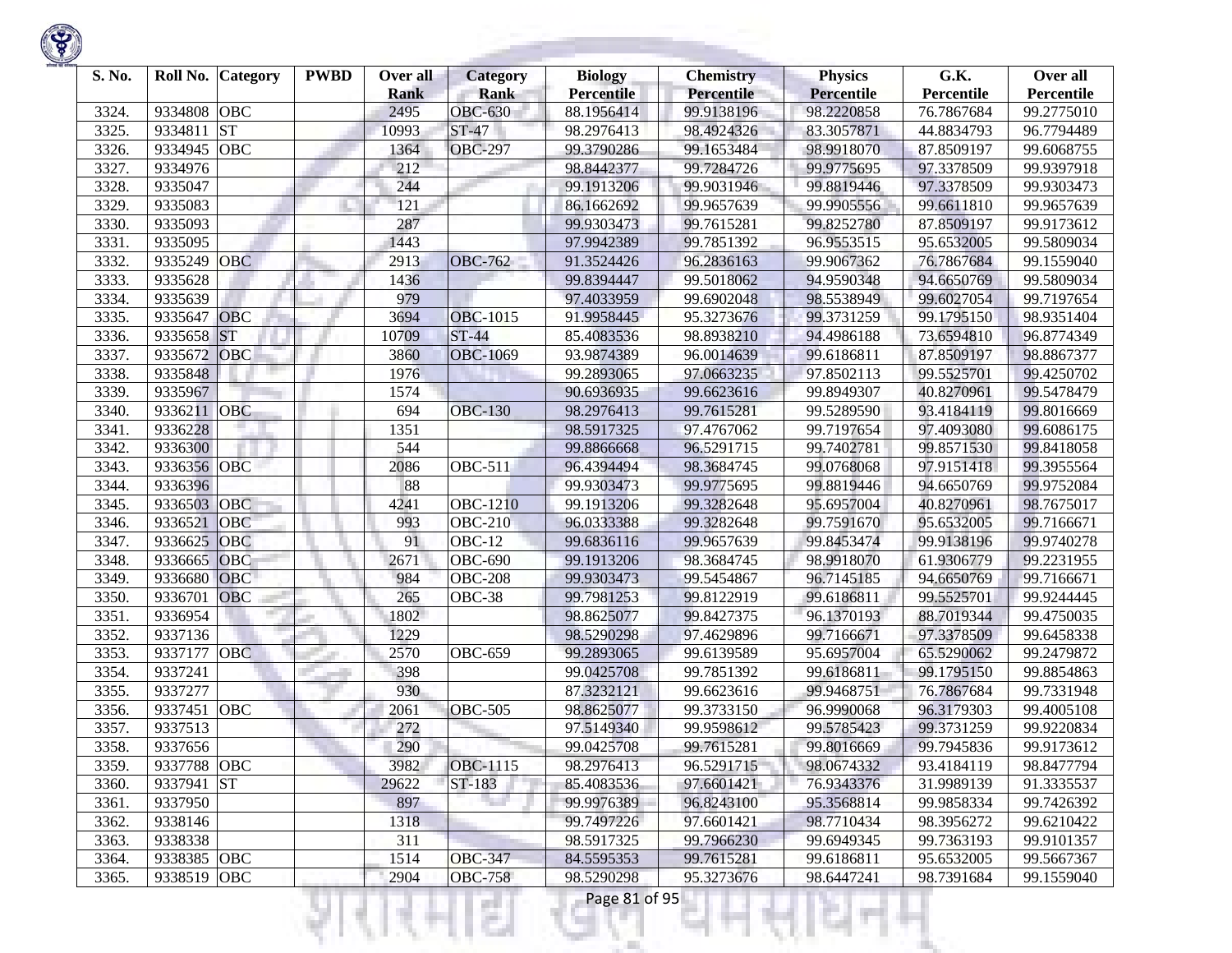

| S. No. |             | Roll No. Category | <b>PWBD</b> | Over all<br><b>Rank</b> | Category<br><b>Rank</b> | <b>Biology</b><br><b>Percentile</b> | <b>Chemistry</b><br>Percentile | <b>Physics</b><br><b>Percentile</b> | G.K.<br>Percentile | Over all<br>Percentile |
|--------|-------------|-------------------|-------------|-------------------------|-------------------------|-------------------------------------|--------------------------------|-------------------------------------|--------------------|------------------------|
| 3366.  | 9338620 SC  |                   |             | 16421                   | $SC-342$                | 97.9942389                          | 77.0098930                     | 96.7145185                          | 82.0685666         | 95.1774373             |
| 3367.  | 9338666     | OBC               |             | 3404                    | <b>OBC-910</b>          | 99.5761811                          | 98.8938210                     | 97.4606285                          | 44.8834793         | 99.0036125             |
| 3368.  | 9338917     | <b>OBC</b>        |             | 1235                    | <b>OBC-270</b>          | 94.9590348                          | 97.6601421                     | 99.8453474                          | 98.7391684         | 99.6458338             |
| 3369.  | 9339117     | OBC               |             | 3007                    | OBC-798                 | 98.2976413                          | 98.6553491                     | 97.4606285                          | 91.2296650         | 99.1287512             |
| 3370.  | 9339243 SC  |                   |             | 15215                   | SC-307                  | 88.9582792                          | 98.0107667                     | 94.9590348                          | 31.9989139         | 95.5929922             |
| 3371.  | 9339248     |                   |             | 1231                    |                         | 97.5149340                          | 99.9138196                     | 98.2220858                          | 79.6602366         | 99.6458338             |
| 3372.  | 9339298     |                   |             | 1013                    |                         | 96.5425909                          | 99.8214539                     | 98.3008561                          | 99.0422362         | 99.7055763             |
| 3373.  | 9339424     |                   |             | 1366                    |                         | 98.8442377                          | 99.5018062                     | 98.8843765                          | 87.8509197         | 99.6068755             |
| 3374.  | 9339490     |                   |             | 2090                    |                         | 91.9958445                          | 99.5018062                     | 99.5289590                          | 79.6602366         | 99.3955564             |
| 3375.  | 9339558     |                   |             | 120                     |                         | 99.9645834                          | 99.8488891                     | 99.9397918                          | 97.9151418         | 99.9657639             |
| 3376.  | 9339738     |                   |             | 23                      |                         | 99.0425708                          | 99.9504167                     | 99.9952778                          | 99.9940972         | 99.9940972             |
| 3377.  | 9339884     |                   |             | 1372                    |                         | 89.6276533                          | 99.7284726                     | 99.5289590                          | 95.6532005         | 99.6068755             |
| 3378.  | 9339977 SC  |                   |             | 19656                   | <b>SC-441</b>           | 87.3232121                          | 95.7063254                     | 94.9590348                          | 44.8834793         | 94.2802163             |
| 3379.  | 9339980     | <b>SC</b>         |             | 17643                   | SC-385                  | 80.4795410                          | 99.2562510                     | 91.4102897                          | 31.9989139         | 94.8728543             |
| 3380.  | 9340140     |                   |             | 1570                    |                         | 97.1843789                          | 97.8407669                     | 99.5289590                          | 98.3956272         | 99.5478479             |
| 3381.  | 9340148     |                   |             | 596                     |                         | 99.5761811                          | 99.4002786                     | 99.5785423                          | 96.2871579         | 99.8276391             |
| 3382.  | 9340271     |                   |             | 1900                    |                         | 99.7497226                          | 97.8407669                     | 98.6447241                          | 85.6727977         | 99.4463202             |
| 3383.  | 9340281     |                   |             | 22                      |                         | 99.9138196                          | 99.9905556                     | 99.9645834                          | 99.3731259         | 99.9940972             |
| 3384.  | 9340382 SC  |                   |             | 11053                   | SC-184                  | 91.3524426                          | 99.1653484                     | 68.3611551                          | 95.6532005         | 96.7794489             |
| 3385.  | 9340408     |                   |             | 360                     |                         | 97.9942389                          | 99.9268057                     | 99.7591670                          | 93.4184119         | 99.8972918             |
| 3386.  | 9340454 SC  |                   |             | 21013                   | $\overline{SC}$ -480    | 96.5425909                          | 91.0608712                     | 90.6068202                          | 74.2834508         | 93.9010547             |
| 3387.  | 9340712 ST  |                   |             | 21645                   | ST-115                  | 91.9524192                          | 88.6487253                     | 95.2194580                          | 79.2307147         | 93.7248735             |
| 3388.  | 9340801     | <b>SC</b>         |             | 7756                    | SC-128                  | 91.9958445                          | 97.8407669                     | 80.6566241                          | 99.9480556         | 97.7545865             |
| 3389.  | 9340811     | SC                |             | 13335                   | SC-244                  | 99.0425708                          | 98.0107667                     | 75.1812150                          | 35.1627984         | 96.1159776             |
| 3390.  | 9340994     |                   |             | 604                     |                         | 94.9590348                          | 99.9209029                     | 99.3129176                          | 98.3956272         | 99.8240975             |
| 3391.  | 9341009     |                   |             | 1095                    |                         | 94.3503760                          | 99.0848035                     | 99.6594618                          | 99.0422362         | 99.6831102             |
| 3392.  | 9341428     |                   |             | 1123                    |                         | 94.9590348                          | 99.7284726                     | 99.6942365                          | 82.0685666         | 99.6765282             |
| 3393.  | 9341493 ST  |                   |             | 22821                   | ST-121                  | 86.1662692                          | 96.5291715                     | 68.3611551                          | 93.4184119         | 93.3700092             |
| 3394.  | 9341607     |                   |             | 1757                    |                         | 99.0425708                          | 99.8760418                     | 94.9590348                          | 76.7867684         | 99.4900007             |
| 3395.  | 9341746 OBC |                   |             | 4265                    | <b>OBC-1220</b>         | 90.6936935                          | 96.2836163                     | 99.8016669                          | 68.7153212         | 98.7675017             |
| 3396.  | 9341811     |                   |             | 1441                    |                         | 99.0425708                          | 96.0014639                     | 99.8949307                          | 76.7867684         | 99.5809034             |
| 3397.  | 9342350     |                   |             | 374                     |                         | 86.1786407                          | 99.8427375                     | 99.9467909                          | 99.7363193         | 99.8923994             |
| 3398.  | 9342473 SC  |                   |             | 2077                    | $SC-30$                 | 99.5761811                          | 98.6553491                     | 98.6447241                          | 73.6594810         | 99.3955564             |
| 3399.  | 9342519     | <b>OBC</b>        |             | 824                     | <b>OBC-166</b>          | 99.6836116                          | 99.8122919                     | 98.0674332                          | 89.7858475         | 99.7638892             |
| 3400.  | 9342520     | <b>OBC</b>        |             | 3287                    | <b>OBC-875</b>          | 96.4394494                          | 98.3684745                     | 99.3129176                          | 68.7153212         | 99.0472930             |
| 3401.  | 9342586 OBC |                   |             | 2690                    | <b>OBC-694</b>          | 90.6936935                          | 99.8488891                     | 97.8502113                          | 82.0685666         | 99.2231955             |
| 3402.  | 9342700     |                   |             | 1437                    |                         | 99.7981253                          | 94.6780629                     | 99.4770146                          | 97.3378509         | 99.5809034             |
| 3403.  | 9342864 SC  |                   |             | 19602                   | SC-440                  | 94.9590348                          | 85.6326588                     | 94.9590348                          | 76.7867684         | 94.2802163             |
| 3404.  | 9343084 OBC |                   |             | 2072                    | <b>OBC-509</b>          | 99.8394447                          | 98.1902108                     | 98.7710434                          | 61.9306779         | 99.3955564             |
| 3405.  | 9343145     |                   |             | 898                     |                         | 99.5006257                          | 99.7851392                     | 97.2316011                          | 97.3378509         | 99.7426392             |
| 3406.  | 9343151 OBC |                   |             | 2579                    | $\overline{O}$ BC-662   | 94.9590348                          | 99.8122919                     | 98.6447241                          | 48.6199325         | 99.2479872             |
| 3407.  | 9343180 SC  |                   |             | 16463                   | $SC-345$                | 92.5754964                          | 96.5291715                     | 90.0491110                          | 61.9306779         | 95.1774373             |
|        |             |                   |             |                         | a Ti                    | Page 82 of 95                       |                                |                                     |                    |                        |

**STORY OF A** 

**State State**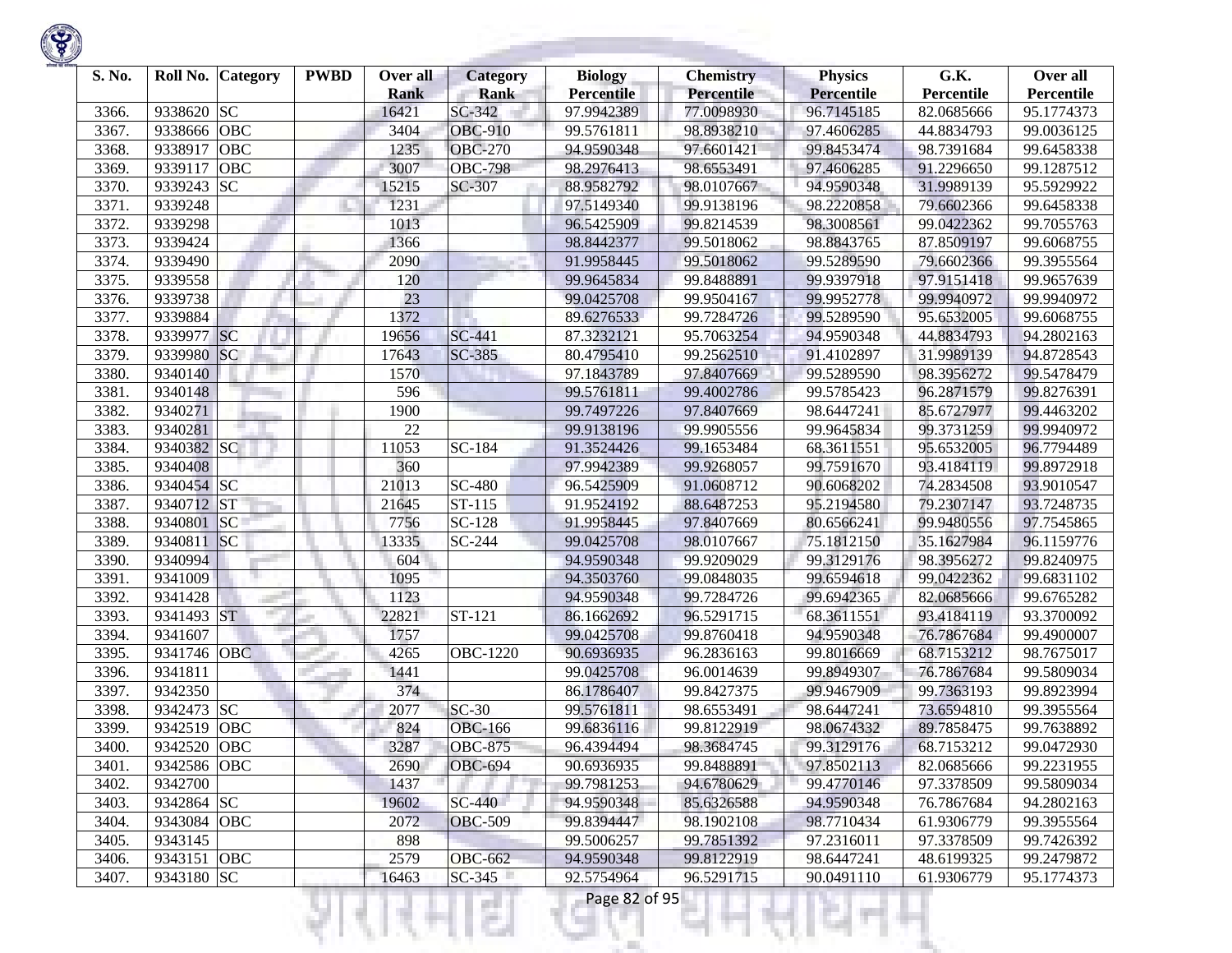| S. No. |            | Roll No. Category | <b>PWBD</b> | Over all<br><b>Rank</b> | <b>Category</b><br><b>Rank</b> | <b>Biology</b><br><b>Percentile</b> | <b>Chemistry</b><br><b>Percentile</b> | <b>Physics</b><br><b>Percentile</b> | G.K.<br>Percentile | Over all<br>Percentile |
|--------|------------|-------------------|-------------|-------------------------|--------------------------------|-------------------------------------|---------------------------------------|-------------------------------------|--------------------|------------------------|
| 3408.  | 9343300    |                   |             | 1444                    |                                | 97.1843789                          | 98.7651406                            | 99.7591670                          | 82.0685666         | 99.5809034             |
| 3409.  | 9343629    |                   |             | 2091                    |                                | 91.9958445                          | 99.0921540                            | 99.7166671                          | 82.0685666         | 99.3955564             |
| 3410.  | 9343970    |                   |             | 658                     |                                | 98.5290298                          | 99.6918754                            | 99.5785423                          | 94.6650769         | 99.8099308             |
| 3411.  | 9344005    |                   |             | 1558                    |                                | 99.9374306                          | 97.8407669                            | 97.2316011                          | 95.6532005         | 99.5478479             |
| 3412.  | 9344137    | OBC               |             | 2827                    | <b>OBC-735</b>                 | 94.4868132                          | 99.7615281                            | 97.4606285                          | 79.6602366         | 99.1901400             |
| 3413.  | 9344139    | OBC               |             | 2898                    | <b>OBC-754</b>                 | 99.5006257                          | 97.6601421                            | 98.9918070                          | 57.9592945         | 99.1559040             |
| 3414.  | 9344284    | <b>SC</b>         |             | 24164                   | SC-586                         | 80.4795410                          | 95.7063254                            | 80.6566241                          | 94.6650769         | 92.9650792             |
| 3415.  | 9344411    | OBC               |             | 2257                    | <b>OBC-560</b>                 | 98.8442377                          | 99.6139589                            | 98.3625717                          | 44.8834793         | 99.3447926             |
| 3416.  | 9344523    |                   |             | 1988                    |                                | 95.5953533                          | 98.3684745                            | 99.5785423                          | 93.4184119         | 99.4250702             |
| 3417.  | 9344737    |                   |             | 1421                    |                                | 90.6936935                          | 99.6623616                            | 99.6942365                          | 89.7858475         | 99.5915283             |
| 3418.  | 9344778    | <b>SC</b>         |             | 25209                   | SC-622                         | 94.9590348                          | 95.7063254                            | 83.3057871                          | 20.7718462         | 92.6073714             |
| 3419.  | 9344781    | OBC               |             | 3675                    | <b>OBC-1004</b>                | 97.5149340                          | 98.7651406                            | 98.5207659                          | 65.5290062         | 98.9351404             |
| 3420.  | 9344783    |                   |             | 2339                    |                                | 98.6966685                          | 98.4924326                            | 97.8502113                          | 95.6532005         | 99.3152787             |
| 3421.  | 9344847    | OBC               |             | 2476                    | <b>OBC-621</b>                 | 99.0425708                          | 99.3282648                            | 91.4102897                          | 98.7391684         | 99.2775010             |
| 3422.  | 9344956    | OBC               |             | 1500                    | <b>OBC-342</b>                 | 99.2893065                          | 99.5454867                            | 97.4606285                          | 91.2296650         | 99.5667367             |
| 3423.  | 9345060    | <b>OBC</b>        |             | 1758                    | <b>OBC-407</b>                 | 99.0425708                          | 96.0014639                            | 99.7402781                          | 87.8509197         | 99.4900007             |
| 3424.  | 9345100    | OBC               |             | 2488                    | <b>OBC-627</b>                 | 97.1843789                          | 99.0000708                            | 98.0674332                          | 95.6532005         | 99.2775010             |
| 3425.  | 9345130    | <b>OBC</b>        |             | 4147                    | OBC-1179                       | 93.9874389                          | 95.7063254                            | 99.5785423                          | 87.8509197         | 98.8005572             |
| 3426.  | 9345136    |                   |             | 733                     |                                | 99.5761811                          | 98.6553491                            | 99.6576394                          | 97.3378509         | 99.7875003             |
| 3427.  | 9345149    |                   |             | 2081                    |                                | 98.2976413                          | 95.7063254                            | 98.5207659                          | 99.9480556         | 99.3955564             |
| 3428.  | 9345228 SC |                   |             | 18428                   | SC-406                         | 98.8442377                          | 80.1112082                            | 87.1177957                          | 93.4184119         | 94.5930631             |
| 3429.  | 9345252    |                   |             | 1117                    |                                | 99.9138196                          | 99.8665974                            | 95.3568814                          | 73.6594810         | 99.6765282             |
| 3430.  | 9345296 SC |                   |             | 11355                   | SC-195                         | 99.7497226                          | 84.8983543                            | 92.2567469                          | 85.6727977         | 96.6543102             |
| 3431.  | 9345337    |                   |             | 661                     |                                | 93.9874389                          | 99.5856256                            | 99.8949307                          | 95.6532005         | 99.8099308             |
| 3432.  | 9345375    | SC                |             | 15253                   | SC-309                         | 71.3302482                          | 96.2836163                            | 97.2316011                          | 93.4184119         | 95.5929922             |
| 3433.  | 9345615    |                   |             | 271                     |                                | 99.0425708                          | 99.4002786                            | 99.9870139                          | 85.6727977         | 99.9220834             |
| 3434.  | 9345722    |                   |             | 988                     |                                | 99.0425708                          | 97.8407669                            | 99.5289590                          | 99.5525701         | 99.7166671             |
| 3435.  | 9345813    |                   |             | 2263                    |                                | 97.7758364                          | 98.3684745                            | 99.7591670                          | 44.8834793         | 99.3447926             |
| 3436.  | 9345904 SC |                   |             | 23403                   | $\overline{SC}$ -555           | 97.1843789                          | 95.3273676                            | 75.1812150                          | 35.1627984         | 93.1823011             |
| 3437.  | 9345920    |                   |             | 829                     |                                | 98.6966685                          | 99.2562510                            | 99.5785423                          | 97.3378509         | 99.7638892             |
| 3438.  | 9345982    |                   |             | 416                     |                                | 97.1843789                          | 99.9504167                            | 99.4321536                          | 96.2871579         | 99.8807641             |
| 3439.  | 9345993    |                   |             | 518                     |                                | 97.1843789                          | 99.6139589                            | 99.8453474                          | 98.3956272         | 99.8512502             |
| 3440.  | 9346077    | OBC               |             | 2899                    | <b>OBC-755</b>                 | 99.5006257                          | 96.8243100                            | 98.9918070                          | 73.6594810         | 99.1559040             |
| 3441.  | 9346098    |                   |             | 1991                    |                                | 92.5754964                          | 99.4002786                            | 99.8016669                          | 52.0765943         | 99.4250702             |
| 3442.  | 9346222    |                   |             | 1363                    |                                | 99.6446533                          | 99.1653484                            | 98.5207659                          | 89.7858475         | 99.6068755             |
| 3443.  | 9346368    |                   |             | 1914                    |                                | 87.3232121                          | 98.7651406                            | 99.7166671                          | 98.3956272         | 99.4463202             |
| 3444.  | 9346502    |                   |             | 1503                    |                                | 99.0425708                          | 93.8091753                            | 99.5785423                          | 99.7945836         | 99.5667367             |
| 3445.  | 9346557    |                   |             | 2173                    |                                | 99.8394447                          | 99.4002786                            | 93.9000779                          | 82.0685666         | 99.3695842             |
| 3446.  | 9346560 SC |                   |             | 5943                    | $SC-92$                        | 93.9874389                          | 98.1902108                            | 92.8824404                          | 98.7391684         | 98.2763913             |
| 3447.  | 9346620 SC |                   |             | 4583                    | $SC-68$                        | 96.7428517                          | 98.1902108                            | 95.6957004                          | 95.6532005         | 98.6754185             |
| 3448.  | 9346685 SC |                   |             | 16431                   | $SC-343$                       | 97.1843789                          | 66.4663660                            | 94.9590348                          | 99.6611810         | 95.1774373             |
| 3449.  | 9346691    |                   |             | 1499                    |                                | 99.5761811                          | 97.2929899                            | 99.2350011                          | 95.6532005         | 99.5667367             |
|        |            |                   |             |                         |                                | Page 83 of 95                       |                                       |                                     |                    |                        |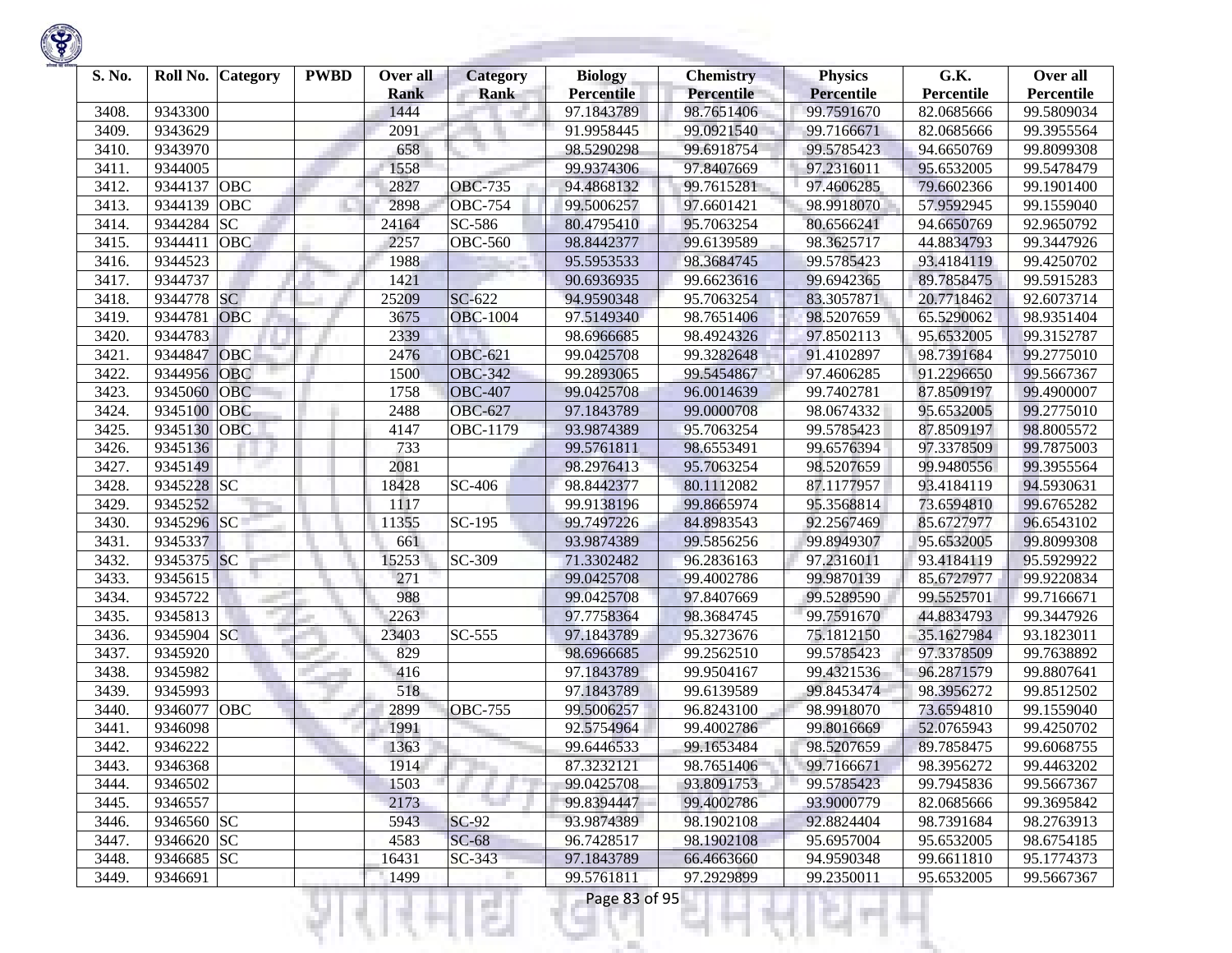

| S. No. | Roll No.    | <b>Category</b> | <b>PWBD</b> | Over all<br><b>Rank</b> | Category<br><b>Rank</b> | <b>Biology</b><br><b>Percentile</b> | <b>Chemistry</b><br>Percentile | <b>Physics</b><br><b>Percentile</b> | G.K.<br>Percentile | Over all<br>Percentile |
|--------|-------------|-----------------|-------------|-------------------------|-------------------------|-------------------------------------|--------------------------------|-------------------------------------|--------------------|------------------------|
| 3450.  | 9346754     |                 |             | 1025                    |                         | 96.4394494                          | 99.9598612                     | 97.6495172                          | 82.0685666         | 99.7025004             |
| 3451.  | 9346960 SC  |                 |             | 22822                   | SC-530                  | 86.1662692                          | 92.9768848                     | 80.6566241                          | 97.3378509         | 93.3700092             |
| 3452.  | 9346981     | <b>SC</b>       |             | 20723                   | SC-471                  | 95.5953533                          | 87.8827946                     | 84.9066182                          | 93.4184119         | 93.9449390             |
| 3453.  | 9347024     | OBC             |             | 1319                    | <b>OBC-288</b>          | 99.1913206                          | 99.5856256                     | 97.8502113                          | 94.6650769         | 99.6210422             |
| 3454.  | 9347076     |                 |             | 357                     |                         | 99.3790286                          | 99.1653484                     | 99.9327084                          | 95.6532005         | 99.8972918             |
| 3455.  | 9347077     | <b>SC</b>       |             | 26694                   | SC-684                  | 99.5006257                          | 81.2858593                     | 49.0319458                          | 91.2296650         | 92.1859136             |
| 3456.  | 9347083     | OBC             |             | 2354                    | <b>OBC-581</b>          | 94.9590348                          | 99.2562510                     | 98.7710434                          | 93.4184119         | 99.3152787             |
| 3457.  | 9347124     |                 |             | 1124                    |                         | 94.9590348                          | 99.6623616                     | 99.6576394                          | 89.7858475         | 99.6765282             |
| 3458.  | 9347131     |                 |             | 393                     |                         | 99.7209478                          | 99.9586151                     | 97.4696117                          | 99.3567611         | 99.8864873             |
| 3459.  | 9347201     |                 |             | 737                     |                         | 97.5149340                          | 99.5454867                     | 99.7827781                          | 93.4184119         | 99.7875003             |
| 3460.  | 9347326     | OBC             |             | 1237                    | <b>OBC-272</b>          | 87.3232121                          | 98.8938210                     | 99.7166671                          | 99.9480556         | 99.6458338             |
| 3461.  | 9347397     | OBC             |             | 1446                    | <b>OBC-322</b>          | 96.0333388                          | 99.3282648                     | 99.6576394                          | 85.6727977         | 99.5809034             |
| 3462.  | 9347514     | OBC             |             | 3684                    | <b>OBC-1008</b>         | 96.0333388                          | 99.4486813                     | 96.4099355                          | 85.6727977         | 98.9351404             |
| 3463.  | 9347743     | OBC             |             | 1226                    | <b>OBC-268</b>          | 98.5290298                          | 99.7615281                     | 98.0674332                          | 93.4184119         | 99.6458338             |
| 3464.  | 9347746 SC  |                 |             | 18550                   | <b>SC-410</b>           | 81.3921092                          | 90.3926522                     | 96.4099355                          | 94.6650769         | 94.5930631             |
| 3465.  | 9347949     |                 |             | 1751                    |                         | 99.9303473                          | 96.8243100                     | 97.6495172                          | 96.2871579         | 99.4900007             |
| 3466.  | 9348053     | OBC             |             | 347                     | <b>OBC-59</b>           | 97.5149340                          | 99.8122919                     | 99.9846528                          | 52.0765943         | 99.8996529             |
| 3467.  | 9348198     |                 |             | 1018                    |                         | 99.5006257                          | 99.4002786                     | 98.7710434                          | 95.6532005         | 99.7025004             |
| 3468.  | 9348213 SC  |                 |             | 13343                   | SC-245                  | 98.5290298                          | 92.9768848                     | 75.1812150                          | 96.2871579         | 96.1159776             |
| 3469.  | 9348382     |                 |             | 1502                    |                         | 99.0425708                          | 99.3282648                     | 98.7710434                          | 87.8509197         | 99.5667367             |
| 3470.  | 9348422     |                 |             | 1222                    |                         | 99.5006257                          | 97.8407669                     | 99.4321536                          | 95.6532005         | 99.6458338             |
| 3471.  | 9348428     |                 |             | 595                     |                         | 99.8394447                          | 98.7651406                     | 99.4770146                          | 98.7391684         | 99.8276391             |
| 3472.  | 9348538     | OBC             |             | 1711                    | <b>OBC-396</b>          | 97.9942389                          | 99.0000708                     | 98.9918070                          | 94.6650769         | 99.5065285             |
| 3473.  | 9348782     | OBC             |             | 3983                    | OBC-1116                | 98.2976413                          | 93.3924397                     | 99.4770146                          | 82.0685666         | 98.8477794             |
| 3474.  | 9349286     | OBC             |             | 1371                    | <b>OBC-298</b>          | 92.5754964                          | 99.8122919                     | 99.1476401                          | 94.6650769         | 99.6068755             |
| 3475.  | 9349907     | <sub>SC</sub>   |             | 22273                   | $SC-514$                | 63.0699124                          | 99.2562510                     | 88.0350861                          | 76.7867684         | 93.5459117             |
| 3476.  | 9349967     | OBC             |             | 1070                    | <b>OBC-233</b>          | 99.5006257                          | 98.8938210                     | 99.0768068                          | 97.3378509         | 99.6906949             |
| 3477.  | 9350041     | <b>SC</b>       |             | 24116                   | SC-583                  | 90.6936935                          | 88.5332798                     | 96.7145185                          | 40.8270961         | 92.9650792             |
| 3478.  | 9350120     | <b>OBC</b>      |             | 922                     | <b>OBC-194</b>          | 99.1913206                          | 99.8347225                     | 99.5289590                          | 44.8834793         | 99.7331948             |
| 3479.  | 9350264     |                 |             | 1975                    |                         | 99.3790286                          | 94.6780629                     | 99.5289590                          | 94.6650769         | 99.4250702             |
| 3480.  | 9350275     |                 |             | 1755                    |                         | 99.5006257                          | 96.8243100                     | 98.5207659                          | 99.1795150         | 99.4900007             |
| 3481.  | 9350331     |                 |             | 572                     |                         | 99.5006257                          | 99.8902085                     | 99.5785423                          | 65.5290062         | 99.8359030             |
| 3482.  | 9350402     |                 |             | 919                     |                         | 99.7981253                          | 97.8407669                     | 99.7591670                          | 82.0685666         | 99.7331948             |
| 3483.  | 9350412     |                 |             | 512                     |                         | 99.9752084                          | 99.6139589                     | 98.8843765                          | 91.2296650         | 99.8512502             |
| 3484.  | 9350533 OBC |                 |             | 1903                    | <b>OBC-449</b>          | 99.1913206                          | 98.4924326                     | 99.3731259                          | 68.7153212         | 99.4463202             |
| 3485.  | 9351108 OBC |                 |             | 994                     | <b>OBC-211</b>          | 94.4868132                          | 99.5018062                     | 99.9067362                          | 76.7867684         | 99.7166671             |
| 3486.  | 9351179     |                 |             | 547                     |                         | 98.6966685                          | 99.9728473                     | 96.7145185                          | 96.2871579         | 99.8418058             |
| 3487.  | 9351197 SC  |                 |             | 14589                   | SC-282                  | 91.3524426                          | 94.2861190                     | 97.8502113                          | 40.8270961         | 95.7441031             |
| 3488.  | 9351224 SC  |                 |             | 14526                   | SC-279                  | 97.7758364                          | 96.0014639                     | 90.7196657                          | 35.1627984         | 95.7441031             |
| 3489.  | 9351227     |                 |             | 614                     |                         | 99.7497226                          | 99.3282648                     | 99.6186811                          | 89.7858475         | 99.8217364             |
| 3490.  | 9351538     |                 |             | 857                     |                         | 99.3790286                          | 98.7651406                     | 99.5289590                          | 97.3378509         | 99.7497226             |
| 3491.  | 9351561 OBC |                 |             | 3835                    | <b>OBC-1063</b>         | 99.8866668                          | 97.2929899                     | 92.8824404                          | 87.8509197         | 98.8867377             |
|        |             |                 |             |                         |                         | Page 84 of 95                       |                                |                                     |                    |                        |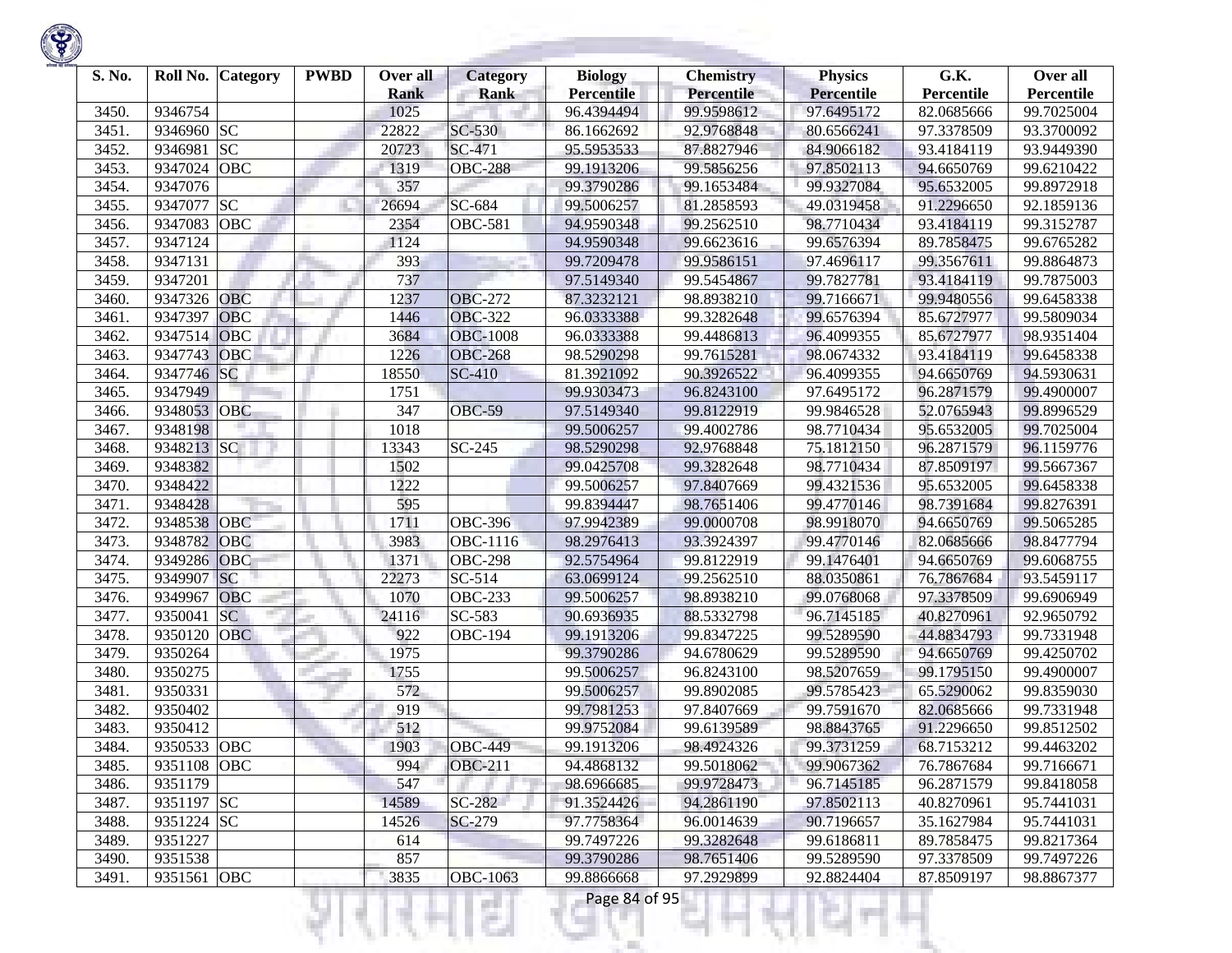| S. No. | Roll No.    | <b>Category</b> | <b>PWBD</b> | Over all<br><b>Rank</b> | <b>Category</b><br><b>Rank</b> | <b>Biology</b><br><b>Percentile</b> | <b>Chemistry</b><br><b>Percentile</b> | <b>Physics</b><br><b>Percentile</b> | G.K.<br>Percentile | Over all<br>Percentile |
|--------|-------------|-----------------|-------------|-------------------------|--------------------------------|-------------------------------------|---------------------------------------|-------------------------------------|--------------------|------------------------|
| 3492   | 9351590     |                 |             | 692                     |                                | 98.5290298                          | 98.7651406                            | 99.8642363                          | 95.6532005         | 99.8016669             |
| 3493.  | 9351682     |                 |             | 1193                    |                                | 99.1913206                          | 99.3282648                            | 99.1476401                          | 89.7858475         | 99.6552783             |
| 3494.  | 9351804     | OBC             |             | 3301                    | <b>OBC-880</b>                 | 92.5754964                          | 99.6139589                            | 98.7710434                          | 61.9306779         | 99.0472930             |
| 3495.  | 9351872     |                 |             | 1568                    |                                | 97.7758364                          | 97.4629896                            | 99.6576394                          | 96.2871579         | 99.5478479             |
| 3496.  | 9352072     |                 |             | 697                     |                                | 96.0333388                          | 99.4486813                            | 99.7402781                          | 99.3731259         | 99.8016669             |
| 3497.  | 9352103 OBC |                 |             | 858                     | <b>OBC-177</b>                 | 99.1913206                          | 98.4924326                            | 99.8252780                          | 89.7858475         | 99.7497226             |
| 3498.  | 9352252     | <b>ST</b>       |             | 32021                   | ST-201                         | 62.0026917                          | 97.6601421                            | 89.2168205                          | 68.7153212         | 90.6677213             |
| 3499.  | 9352279     | OBC             |             | 1763                    | $\overline{O}$ BC-408          | 97.7758364                          | 97.4629896                            | 99.3129176                          | 98.7391684         | 99.4900007             |
| 3500.  | 9352362     | <b>SC</b>       |             | 24041                   | SC-578                         | 98.5290298                          | 87.8827946                            | 80.6566241                          | 61.9306779         | 92.9650792             |
| 3501.  | 9352410     |                 |             | 517                     |                                | 97.7758364                          | 99.9610417                            | 99.8016669                          | 31.9989139         | 99.8512502             |
| 3502   | 9352558     | <b>OBC</b>      |             | 3536                    | <b>OBC-963</b>                 | 97.9942389                          | 95.7063254                            | 98.9918070                          | 93.4184119         | 98.9693764             |
| 3503.  | 9352596     | OBC             |             | 2493                    | <b>OBC-629</b>                 | 92.5754964                          | 99.6623616                            | 99.1476401                          | 68.7153212         | 99.2775010             |
| 3504.  | 9352811     | OBC             |             | 2332                    | <b>OBC-577</b>                 | 99.8394447                          | 91.4504285                            | 99.6186811                          | 82.0685666         | 99.3152787             |
| 3505.  | 9352838     |                 |             | 1564                    |                                | 98.5290298                          | 99.8488891                            | 94.9590348                          | 94.6650769         | 99.5478479             |
| 3506.  | 9352869     | SC              |             | 25950                   | $SC-655$                       | 87.3232121                          | 81.2858593                            | 92.2567469                          | 97.3378509         | 92.4149411             |
| 3507.  | 9352950     | <b>OBC</b>      |             | 471                     | <b>OBC-82</b>                  | 99.5006257                          | 99.3282648                            | 99.8949307                          | 89.7858475         | 99.8642363             |
| 3508.  | 9353075     |                 |             | 2087                    |                                | 96.4394494                          | 98.0107667                            | 99.6186811                          | 89.7858475         | 99.3955564             |
| 3509.  | 9353250     | OBC             |             | 3968                    | <b>OBC-1110</b>                | 99.9303473                          | 98.7651406                            | 98.2220858                          | 3.2512455          | 98.8477794             |
| 3510.  | 9353359     |                 |             | 780                     |                                | 99.2893065                          | 99.6623616                            | 99.3129176                          | 91.2296650         | 99.7780559             |
| 3511.  | 9353416     |                 |             | 1849                    |                                | 99.5006257                          | 92.5294548                            | 99.4321536                          | 99.3731259         | 99.4675702             |
| 3512.  | 9353637 OBC |                 |             | 1125                    | <b>OBC-244</b>                 | 94.4868132                          | 99.0921540                            | 99.8949307                          | 87.8509197         | 99.6765282             |
| 3513.  | 9353808     |                 |             | 2268                    |                                | 91.3524426                          | 98.7651406                            | 97.2316011                          | 99.9988194         | 99.3447926             |
| 3514.  | 9353815 SC  |                 |             | 24094                   | SC-582                         | 93.3747314                          | 92.9768848                            | 63.6731755                          | 94.6650769         | 92.9650792             |
| 3515.  | 9353907     | OBC             |             | 3990                    | OBC-1119                       | 96.7428517                          | 96.2836163                            | 99.6186811                          | 61.9306779         | 98.8477794             |
| 3516.  | 9353949     | OBC             |             | 3695                    | OBC-1016                       | 89.6276533                          | 98.7651406                            | 99.1476401                          | 89.7858475         | 98.9351404             |
| 3517.  | 9353978     | <b>SC</b>       |             | 5931                    | $SC-90$                        | 97.5149340                          | 96.2836163                            | 97.4606285                          | 85.6727977         | 98.2763913             |
| 3518.  | 9354081     |                 |             | 15                      |                                | 99.7497226                          | 99.9929167                            | 99.9940972                          | 99.7945836         | 99.9964583             |
| 3519.  | 9354178     | mar.            |             | 289                     |                                | 99.6446533                          | 99.8760418                            | 99.6942365                          | 97.9151418         | 99.9173612             |
| 3520.  | 9354396     |                 |             | 2073                    |                                | 99.8394447                          | 97.4629896                            | 89.2168205                          | 99.9858334         | 99.3955564             |
| 3521.  | 9354468     |                 |             | 160                     |                                | 99.9752084                          | 99.4002786                            | 99.9291668                          | 99.3731259         | 99.9539584             |
| 3522   | 9354511 ST  |                 |             | 29548                   | ST-181                         | 94.4868132                          | 91.4504285                            | 66.1157415                          | 76.7867684         | 91.3335537             |
| 3523.  | 9354549     |                 |             | 621                     |                                | 91.9958445                          | 99.7284726                            | 99.8453474                          | 98.3956272         | 99.8217364             |
| 3524.  | 9354584     |                 |             | 1855                    |                                | 96.0333388                          | 99.5856256                            | 99.0768068                          | 82.0685666         | 99.4675702             |
| 3525.  | 9354612     | OBC             |             | 1913                    | <b>OBC-453</b>                 | 88.9582792                          | 99.8122919                            | 99.2350011                          | 85.6727977         | 99.4463202             |
| 3526.  | 9354696     |                 |             | 1899                    |                                | 99.7497226                          | 98.0107667                            | 99.2350011                          | 61.9306779         | 99.4463202             |
| 3527.  | 9354710 OBC |                 |             | 2691                    | <b>OBC-695</b>                 | 90.6936935                          | 99.1653484                            | 99.4321536                          | 87.8509197         | 99.2231955             |
| 3528.  | 9354792 OBC |                 |             | 1507                    | <b>OBC-345</b>                 | 97.9942389                          | 98.8938210                            | 99.7402781                          | 68.7153212         | 99.5667367             |
| 3529.  | 9354842     |                 |             | 1852                    |                                | 98.2976413                          | 98.3684745                            | 99.3129176                          | 91.2296650         | 99.4675702             |
| 3530.  | 9354850     |                 |             | 246                     |                                | 99.9563195                          | 99.7851392                            | 99.3731259                          | 99.7945836         | 99.9279862             |
| 3531.  | 9354923     |                 |             | 2182                    |                                | 98.6966685                          | 98.4924326                            | 97.6495172                          | 97.9151418         | 99.3695842             |
| 3532.  | 9354973     |                 |             | 826                     |                                | 99.1913206                          | 99.0000708                            | 98.5207659                          | 99.9728473         | 99.7638892             |
| 3533.  | 9355059     |                 |             | 2331                    |                                | 99.8394447                          | 95.7063254                            | 99.6186811                          | 44.8834793         | 99.3152787             |
|        |             |                 |             |                         | a a                            | Page 85 of 95                       |                                       |                                     |                    |                        |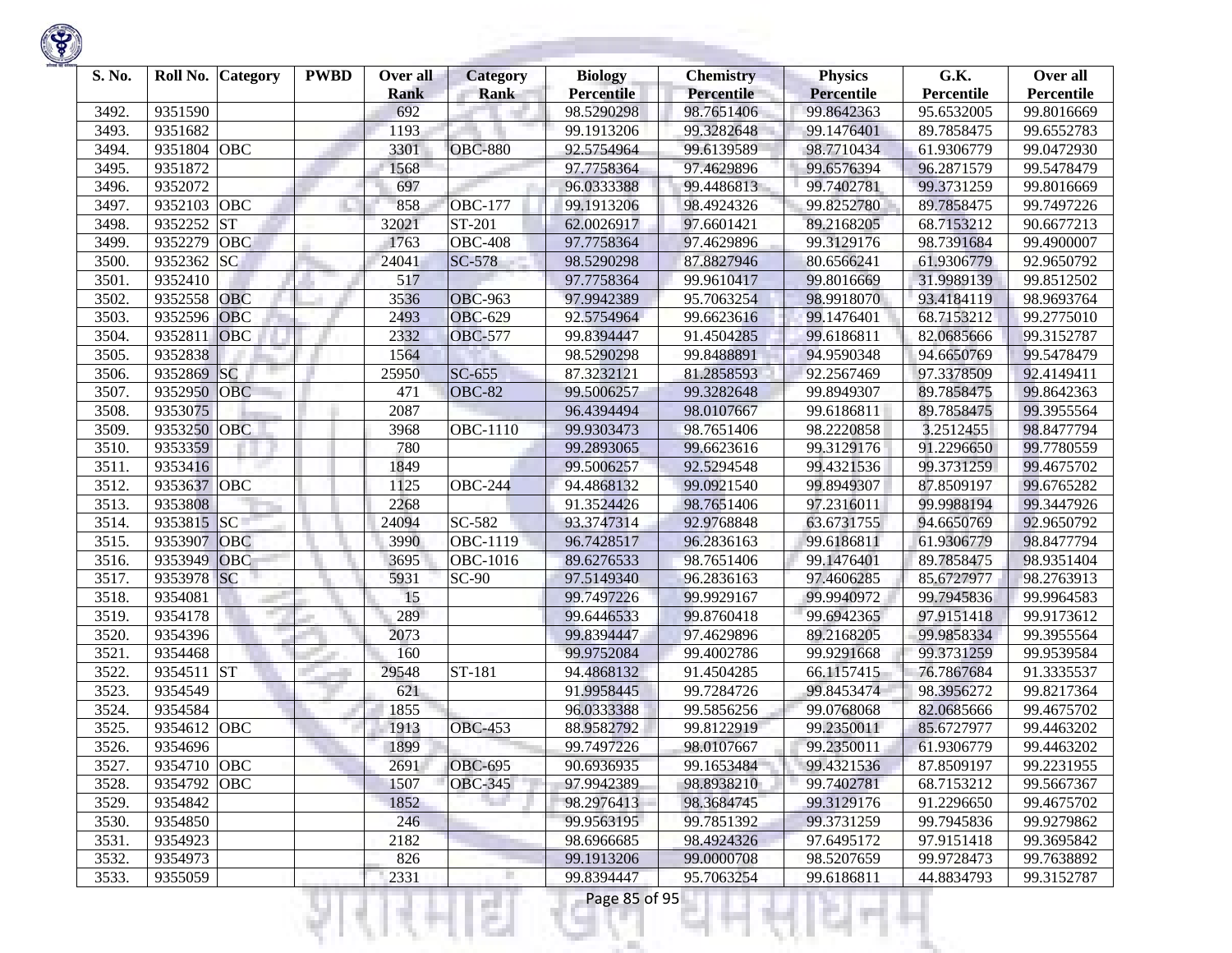

| S. No. | Roll No.    | <b>Category</b> | <b>PWBD</b> | Over all<br><b>Rank</b> | <b>Category</b><br><b>Rank</b> | <b>Biology</b><br><b>Percentile</b> | <b>Chemistry</b><br>Percentile | <b>Physics</b><br><b>Percentile</b> | G.K.<br>Percentile | Over all<br>Percentile |
|--------|-------------|-----------------|-------------|-------------------------|--------------------------------|-------------------------------------|--------------------------------|-------------------------------------|--------------------|------------------------|
| 3534.  | 9355216 ST  |                 |             | 28813                   | ST-168                         | 94.4868132                          | 88.5332798                     | 96.9553515                          | 3.9088140          | 91.5649423             |
| 3535.  | 9355272     | OBC             |             | 2252                    | <b>OBC-559</b>                 | 99.3790286                          | 99.8488891                     | 93.9000779                          | 57.9592945         | 99.3447926             |
| 3536.  | 9355354     |                 |             | 1066                    |                                | 99.9563195                          | 94.2861190                     | 99.7827781                          | 87.8509197         | 99.6906949             |
| 3537.  | 9355390     |                 |             | 783                     |                                | 96.4394494                          | 99.7851392                     | 99.8642363                          | 65.5290062         | 99.7780559             |
| 3538.  | 9355622     |                 |             | 2082                    |                                | 97.7758364                          | 99.2562510                     | 98.5207659                          | 89.7858475         | 99.3955564             |
| 3539.  | 9355669     | OBC             |             | 2258                    | <b>OBC-561</b>                 | 98.8442377                          | 93.8091753                     | 99.7402781                          | 89.7858475         | 99.3447926             |
| 3540.  | 9355937     | OBC             |             | 1122                    | <b>OBC-243</b>                 | 95.5953533                          | 99.5018062                     | 99.5785423                          | 96.2871579         | 99.6765282             |
| 3541.  | 9355944     | OBC             |             | 4141                    | OBC-1176                       | 97.1843789                          | 99.6918754                     | 89.2168205                          | 87.8509197         | 98.8005572             |
| 3542.  | 9355953     | OBC             |             | 3300                    | <b>OBC-879</b>                 | 93.3747314                          | 98.4924326                     | 99.4321536                          | 79.6602366         | 99.0472930             |
| 3543.  | 9356052     | <b>ST</b>       |             | 17602                   | $ST-90$                        | 90.6936935                          | 84.8983543                     | 82.0012750                          | 99.9940972         | 94.8728543             |
| 3544.  | 9356115     |                 |             | 1367                    |                                | 98.8442377                          | 99.4486813                     | 98.0674332                          | 97.3378509         | 99.6068755             |
| 3545.  | 9356295     | OBC             |             | 2998                    | <b>OBC-795</b>                 | 99.8536113                          | 96.0014639                     | 97.4606285                          | 87.8509197         | 99.1287512             |
| 3546.  | 9356304     | OBC             |             | 1442                    | <b>OBC-321</b>                 | 98.2976413                          | 97.0663235                     | 99.8819446                          | 79.6602366         | 99.5809034             |
| 3547.  | 9356578     | OBC             |             | 3668                    | <b>OBC-1003</b>                | 98.6966685                          | 98.1902108                     | 97.6495172                          | 79.6602366         | 98.9351404             |
| 3548.  | 9356765     | <b>OBC</b>      |             | 100                     | <b>OBC-13</b>                  | 99.7497226                          | 99.9350695                     | 99.9728473                          | 96.2871579         | 99.9716667             |
| 3549.  | 9356896     | OBC             |             | 989                     | <b>OBC-209</b>                 | 97.9942389                          | 99.9374306                     | 99.2350011                          | 40.8270961         | 99.7166671             |
| 3550.  | 9356905     | OBC             |             | 918                     | <b>OBC-193</b>                 | 99.7981253                          | 99.9031946                     | 97.6495172                          | 61.9306779         | 99.7331948             |
| 3551.  | 9357003     | SC              |             | 12600                   | SC-230                         | 68.6539324                          | 98.0107667                     | 87.1177957                          | 99.9858334         | 96.3379218             |
| 3552.  | 9357010     |                 |             | 1718                    |                                | 94.4868132                          | 99.5018062                     | 98.9918070                          | 96.2871579         | 99.5065285             |
| 3553.  | 9357069     | <b>SC</b>       |             | 22737                   | SC-528                         | 97.7758364                          | 94.6780629                     | 80.6566241                          | 28.8468349         | 93.3700092             |
| 3554.  | 9357090     |                 |             | 1901                    |                                | 99.5761811                          | 99.0921540                     | 98.3625717                          | 73.6594810         | 99.4463202             |
| 3555.  | 9357244     |                 |             | 656                     |                                | 99.6836116                          | 99.4002786                     | 99.8453474                          | 57.9592945         | 99.8099308             |
| 3556.  | 9357381     | OBC             |             | 699                     | <b>OBC-132</b>                 | 91.9958445                          | 99.9704862                     | 99.2350011                          | 87.8509197         | 99.8016669             |
| 3557.  | 9357383     |                 |             | 2259                    |                                | 98.5290298                          | 99.0000708                     | 98.2220858                          | 89.7858475         | 99.3447926             |
| 3558.  | 9357398     | <b>OBC</b>      |             | 3974                    | $\overline{\text{OBC}}$ -1114  | 99.5006257                          | 98.1902108                     | 93.9000779                          | 87.8509197         | 98.8477794             |
| 3559.  | 9357408     |                 |             | 346                     |                                | 99.1913206                          | 99.9138196                     | 99.8252780                          | 82.0685666         | 99.8996529             |
| 3560.  | 9357433     |                 |             | 1761                    |                                | 98.2976413                          | 97.6601421                     | 99.5289590                          | 93.4184119         | 99.4900007             |
| 3561.  | 9357459     | m.              |             | 1644                    |                                | 99.0425708                          | 98.0107667                     | 98.6447241                          | 98.7391684         | 99.5254173             |
| 3562.  | 9357461     | OBC             |             | 4254                    | $\overline{OBC}$ -1214         | 96.7428517                          | 90.9357070                     | 99.3731259                          | 97.9151418         | 98.7675017             |
| 3563.  | 9357510     | OBC             |             | 1904                    | <b>OBC-450</b>                 | 98.2976413                          | 98.0107667                     | 97.8502113                          | 99.7945836         | 99.4463202             |
| 3564.  | 9357678     |                 |             | 1169                    |                                | 93.9874389                          | 99.6623616                     | 99.7827781                          | 79.6602366         | 99.6635421             |
| 3565.  | 9358005     |                 |             | 1365                    |                                | 99.2893065                          | 93.3924397                     | 99.6942365                          | 99.6611810         | 99.6068755             |
| 3566.  | 9358076     |                 |             | 80                      |                                | 99.8866668                          | 99.9657639                     | 99.9397918                          | 98.3956272         | 99.9775695             |
| 3567.  | 9358153     |                 |             | 986                     |                                | 99.8394447                          | 97.2929899                     | 99.3731259                          | 98.3956272         | 99.7166671             |
| 3568.  | 9358485     |                 |             | 1716                    |                                | 95.5953533                          | 99.0921540                     | 99.7827781                          | 68.7153212         | 99.5065285             |
| 3569.  | 9358527 SC  |                 |             | 515                     | $SC-6$                         | 98.8442377                          | 99.4002786                     | 99.8512502                          | 96.2871579         | 99.8512502             |
| 3570.  | 9358756 OBC |                 |             | 2267                    | <b>OBC-563</b>                 | 91.3524426                          | 99.3282648                     | 99.5785423                          | 82.0685666         | 99.3447926             |
| 3571.  | 9358957     |                 |             | 385                     |                                | 99.7497226                          | 99.8665974                     | 99.4321536                          | 94.6650769         | 99.8890279             |
| 3572.  | 9359085     |                 |             | 307                     |                                | 98.5290298                          | 99.9870139                     | 97.8502113                          | 98.3956272         | 99.9102779             |
| 3573.  | 9359412 OBC |                 |             | 789                     | <b>OBC-159</b>                 | 97.5149340                          | 99.7284726                     | 99.3129176                          | 97.9151418         | 99.7697920             |
| 3574.  | 9359508 OBC |                 |             | 2472                    | <b>OBC-619</b>                 | 99.8394447                          | 95.7063254                     | 98.2220858                          | 93.4184119         | 99.2775010             |
| 3575.  | 9359545 OBC |                 |             | 3551                    | <b>OBC-967</b>                 | 90.6936935                          | 99.6623616                     | 98.3625717                          | 73.6594810         | 98.9693764             |
|        |             |                 |             |                         | 51                             | Page 86 of 95                       |                                |                                     |                    |                        |

**Common Street** 

**State of Concession**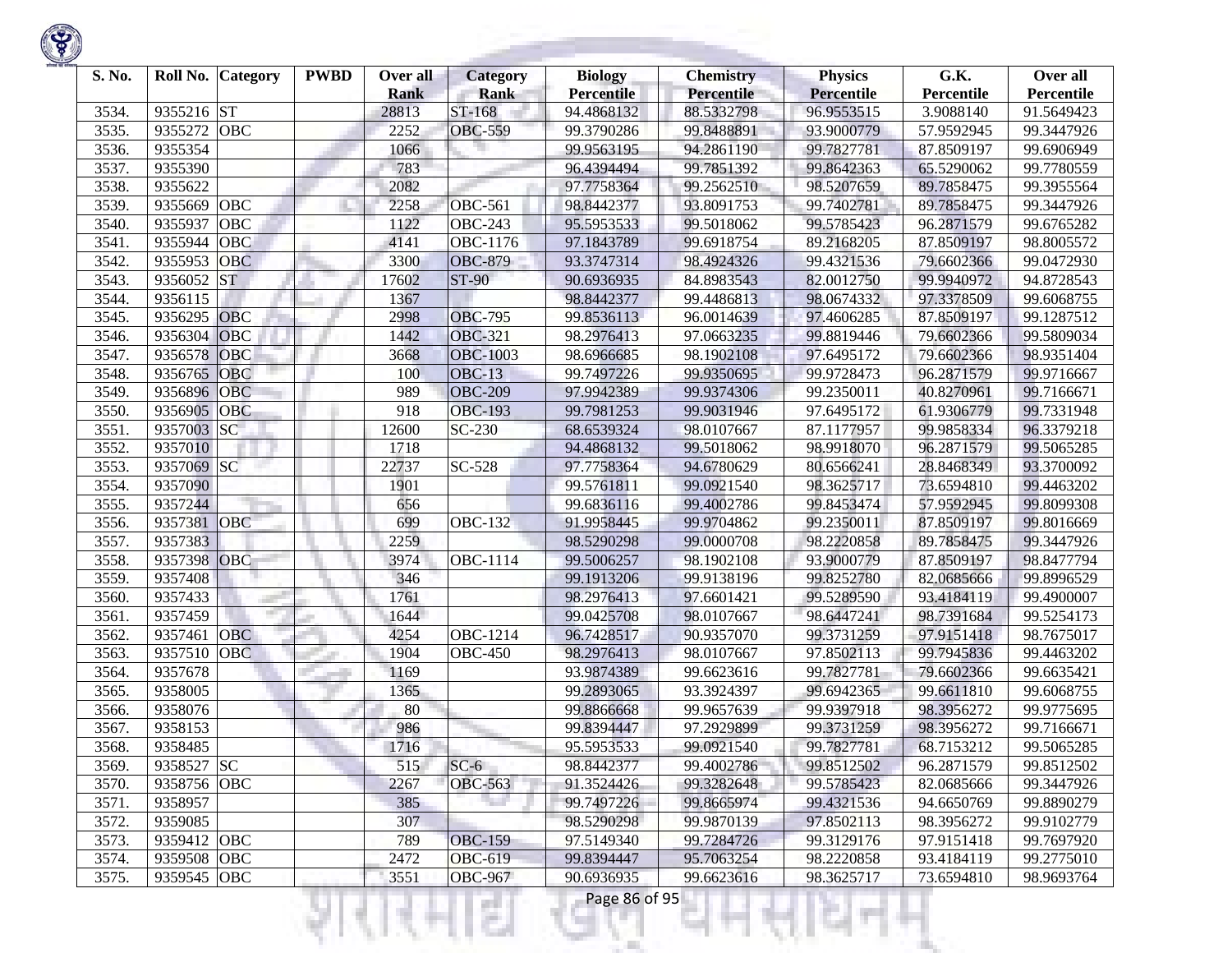| S. No. | Roll No.<br><b>Category</b> | <b>PWBD</b> | Over all    | <b>Category</b>      | <b>Biology</b>    | <b>Chemistry</b> | <b>Physics</b>    | G.K.       | Over all   |
|--------|-----------------------------|-------------|-------------|----------------------|-------------------|------------------|-------------------|------------|------------|
|        |                             |             | <b>Rank</b> | <b>Rank</b>          | <b>Percentile</b> | Percentile       | <b>Percentile</b> | Percentile | Percentile |
| 3576.  | 9359904<br>OBC              |             | 4134        | OBC-1174             | 98.6966685        | 99.0921540       | 95.3568814        | 73.6594810 | 98.8005572 |
| 3577.  | OBC<br>9359953              |             | 3401        | <b>OBC-909</b>       | 99.8394447        | 93.8091753       | 98.8843765        | 73.6594810 | 99.0036125 |
| 3578.  | 9360108                     |             | 1504        |                      | 98.6966685        | 99.6139589       | 97.4606285        | 94.6650769 | 99.5667367 |
| 3579.  | 9360187                     |             | 2333        |                      | 99.7497226        | 97.2929899       | 97.2316011        | 95.6532005 | 99.3152787 |
| 3580.  | 9360532                     |             | 1196        |                      | 93.3747314        | 99.6623616       | 99.9728473        | 9.4267230  | 99.6552783 |
| 3581.  | OBC<br>9360592              |             | 3422        | <b>OBC-918</b>       | 95.5953533        | 87.8827946       | 99.9291668        | 87.8509197 | 99.0036125 |
| 3582.  | 9360632<br><b>SC</b>        |             | 1418        | $SC-19$              | 98.5290298        | 99.5454867       | 98.0674332        | 96.2871579 | 99.5915283 |
| 3583.  | 9360645                     |             | 1224        |                      | 99.0425708        | 99.2562510       | 99.3731259        | 85.6727977 | 99.6458338 |
| 3584.  | 9360723<br><b>SC</b>        |             | 2179        | $SC-33$              | 99.0425708        | 96.0014639       | 99.3129176        | 95.6532005 | 99.3695842 |
| 3585.  | 9360743 SC                  |             | 24083       | <b>SC-580</b>        | 93.9874389        | 96.0014639       | 75.1812150        | 52.0765943 | 92.9650792 |
| 3586.  | 9360744                     |             | 1370        |                      | 97.1843789        | 99.4486813       | 99.7827781        | 57.9592945 | 99.6068755 |
| 3587.  | <b>SC</b><br>9360841        |             | 15218       | <b>SC-308</b>        | 88.9582792        | 94.2861190       | 97.6495172        | 52.0765943 | 95.5929922 |
| 3588.  | 9360938                     |             | 1217        |                      | 99.9138196        | 97.0663235       | 98.9918070        | 96.2871579 | 99.6458338 |
| 3589.  | <sub>SC</sub><br>9361087    |             | 10695       | SC-174               | 89.6276533        | 95.0086180       | 97.4606285        | 85.6727977 | 96.8774349 |
| 3590.  | SC<br>9361093               |             | 12916       | SC-238               | 97.7758364        | 97.8407669       | 88.0350861        | 31.9989139 | 96.2352136 |
| 3591.  | 9361120                     |             | 227         |                      | 99.3790286        | 99.4002786       | 99.9539584        | 99.6611810 | 99.9350695 |
| 3592.  | 9361142                     |             | 1557        |                      | 99.9563195        | 97.4629896       | 99.0768068        | 68.7153212 | 99.5478479 |
| 3593.  | 9361153                     |             | 127         |                      | 99.3790286        | 99.8488891       | 99.9917361        | 85.6727977 | 99.9634028 |
| 3594.  | 9361477                     |             | 1645        |                      | 98.2976413        | 98.7651406       | 98.5207659        | 98.7391684 | 99.5254173 |
| 3595.  | 9361485 ST                  |             | 17230       | ST-85                | 92.5754964        | 83.9291195       | 97.8502113        | 79.6602366 | 95.0074375 |
| 3596.  | 9361520                     |             | 359         |                      | 98.8442377        | 99.7284726       | 99.9468751        | 76.7867684 | 99.8972918 |
| 3597.  | SC<br>9361920               |             | 21504       | $\overline{SC}$ -495 | 90.6936935        | 96.0014639       | 90.0491110        | 44.8834793 | 93.7489670 |
| 3598.  | <b>ST</b><br>9361986        |             | 17235       | ST-86                | 91.3524426        | 97.8407669       | 83.3057871        | 65.5290062 | 95.0074375 |
| 3599.  | 9362169                     |             | 2175        |                      | 99.6446533        | 99.0000708       | 93.9000779        | 97.3378509 | 99.3695842 |
| 3600.  | 9362219<br>OBC              |             | 4127        | OBC-1168             | 99.5761811        | 97.8407669       | 97.4606285        | 52.0765943 | 98.8005572 |
| 3601.  | 9362242                     |             | 2184        |                      | 97.7758364        | 99.8122919       | 92.2567469        | 96.2871579 | 99.3695842 |
| 3602.  | 9362399<br><b>SC</b>        |             | 15621       | $\overline{SC}$ -322 | 98.2976413        | 86.3740467       | 88.0350861        | 94.6650769 | 95.4619507 |
| 3603.  | OBC<br>9362498              |             | 1980        | <b>OBC-475</b>       | 97.7758364        | 98.3684745       | 99.3129176        | 91.2296650 | 99.4250702 |
| 3604.  | 9362525                     |             | 1970        |                      | 99.8866668        | 95.7063254       | 96.7145185        | 99.5525701 | 99.4250702 |
| 3605.  | <b>OBC</b><br>9362607       |             | 3680        | <b>OBC-1006</b>      | 97.1843789        | 96.8243100       | 98.0674332        | 97.9151418 | 98.9351404 |
| 3606.  | 9362785                     |             | 925         |                      | 98.6966685        | 99.7851392       | 99.3129176        | 79.6602366 | 99.7331948 |
| 3607.  | 9362810                     |             | 396         |                      | 99.2893065        | 99.9031946       | 99.4770146        | 95.6532005 | 99.8854863 |
| 3608.  | <b>ST</b><br>9362878        |             | 28139       | ST-165               | 92.5754964        | 95.7063254       | 68.3611551        | 52.0765943 | 91.7715392 |
| 3609.  | 9362943                     |             | 1414        |                      | 99.8866668        | 99.0000708       | 95.3568814        | 98.3956272 | 99.5915283 |
| 3610.  | 9363091                     |             | 194         |                      | 99.7981253        | 99.9138196       | 99.8252780        | 97.9151418 | 99.9445140 |
| 3611.  | 9363104 ST                  |             | 25829       | $ST-148$             | 99.2893065        | 95.7063254       | 49.0319458        | 18.4213633 | 92.4149411 |
| 3612.  | 9363292                     |             | 499         |                      | 99.6836116        | 99.9138196       | 98.9918070        | 89.7858475 | 99.8571530 |
| 3613.  | 9363438                     |             | 1325        |                      | 96.0333388        | 98.1902108       | 99.8016669        | 96.2871579 | 99.6210422 |
| 3614.  | 9363538 OBC                 |             | 3142        | <b>OBC-831</b>       | 94.9590348        | 98.8938210       | 99.4321536        | 61.9306779 | 99.0909735 |
| 3615.  | 9363682                     |             | 2338        |                      | 98.8442377        | 96.0014639       | 98.5207659        | 99.3731259 | 99.3152787 |
| 3616.  | 9364012                     |             | 1990        |                      | 93.9874389        | 99.0000708       | 98.8843765        | 99.1795150 | 99.4250702 |
| 3617.  | 9364142 OBC                 |             | 1987        | <b>OBC-476</b>       | 95.5953533        | 99.4002786       | 99.0768068        | 89.7858475 | 99.4250702 |

m

÷ Ш

₹Н

v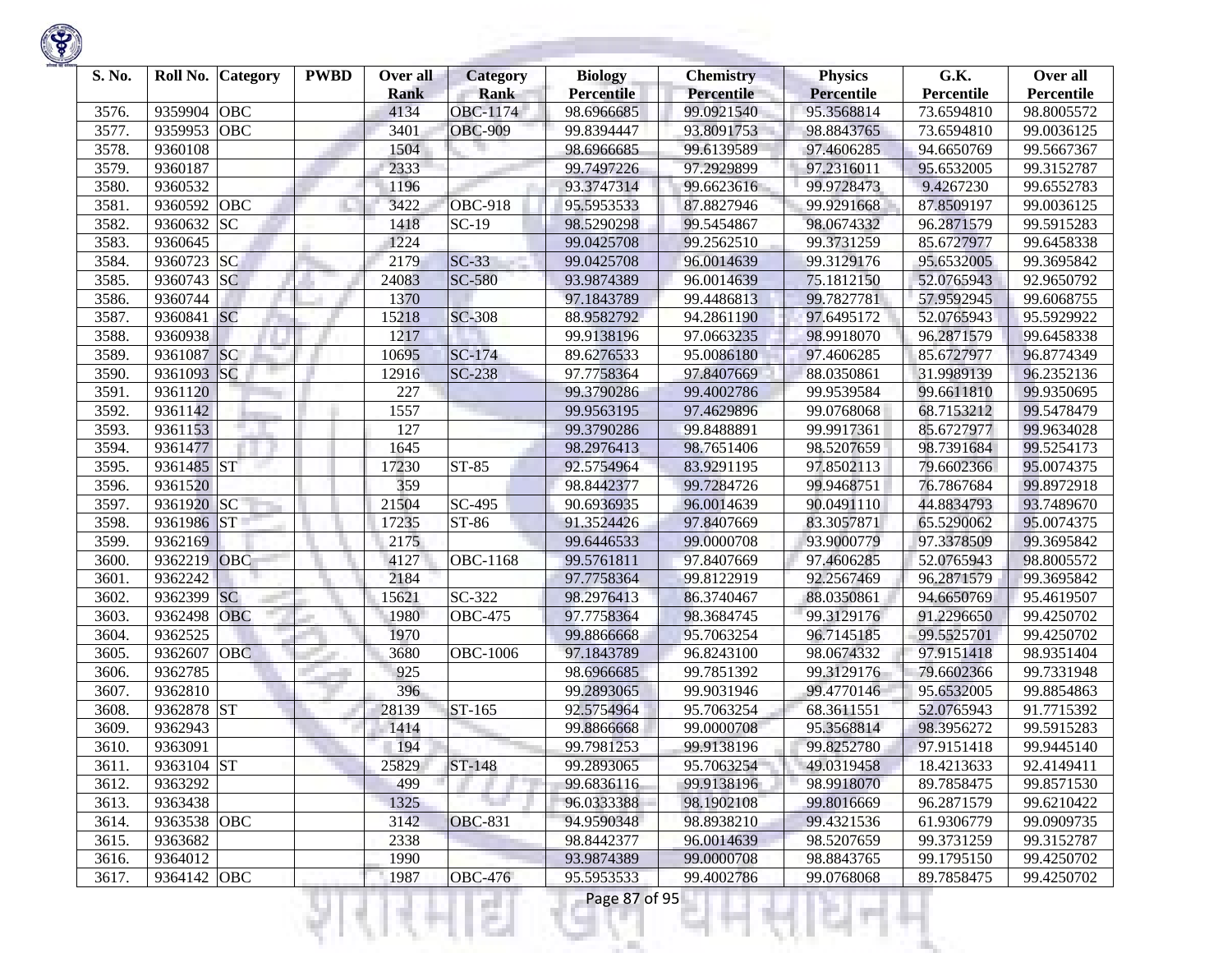

| S. No. |             | Roll No. Category | <b>PWBD</b> | Over all<br><b>Rank</b> | <b>Category</b><br><b>Rank</b> | <b>Biology</b><br><b>Percentile</b> | <b>Chemistry</b><br>Percentile | <b>Physics</b><br><b>Percentile</b> | G.K.<br>Percentile | Over all<br>Percentile |
|--------|-------------|-------------------|-------------|-------------------------|--------------------------------|-------------------------------------|--------------------------------|-------------------------------------|--------------------|------------------------|
| 3618.  | 9364187     |                   |             | 1850                    |                                | 99.1913206                          | 98.6553491                     | 99.3129176                          | 73.6594810         | 99.4675702             |
| 3619.  | 9364339 SC  |                   |             | 11050                   | SC-183                         | 92.5754964                          | 93.3924397                     | 97.2316011                          | 85.6727977         | 96.7794489             |
| 3620.  | 9364360     | <b>SC</b>         | <b>PWBD</b> | 39761                   | SC-1344                        | 91.3524426                          | 95.0086180                     | 29.0794041                          | 65.5290062         | 88.3561967             |
| 3621.  | 9364644     |                   |             | 831                     |                                | 97.1843789                          | 99.1653484                     | 99.8819446                          | 89.7858475         | 99.7638892             |
| 3622.  | 9364658     | SC                |             | 9689                    | SC-161                         | 94.4868132                          | 93.8091753                     | 93.4313980                          | 98.3956272         | 97.1902817             |
| 3623.  | 9364986     | OBC               | <b>PWBD</b> | 27271                   | OBC-10157                      | 90.6936935                          | 84.8983543                     | 95.3568814                          | 57.9592945         | 92.0017472             |
| 3624.  | 9365000     |                   |             | 1981                    |                                | 97.7758364                          | 95.3273676                     | 99.4770146                          | 99.3731259         | 99.4250702             |
| 3625.  | 9365027     | OBC               |             | 3411                    | <b>OBC-914</b>                 | 97.9942389                          | 98.0107667                     | 99.0768068                          | 65.5290062         | 99.0036125             |
| 3626.  | 9365158     |                   |             | 2189                    |                                | 96.0333388                          | 97.2929899                     | 99.6186811                          | 95.6532005         | 99.3695842             |
| 3627.  | 9365224     |                   |             | 827                     |                                | 98.6966685                          | 99.7615281                     | 98.7710434                          | 97.3378509         | 99.7638892             |
| 3628.  | 9365248     | OBC               |             | 545                     | <b>OBC-97</b>                  | 99.8536113                          | 97.2929899                     | 99.9291668                          | 89.7858475         | 99.8418058             |
| 3629.  | 9365301     | <b>OBC</b>        |             | 3685                    | <b>OBC-1009</b>                | 95.5953533                          | 99.2562510                     | 90.7196657                          | 99.6611810         | 98.9351404             |
| 3630.  | 9365370     |                   |             | 142                     |                                | 96.7428517                          | 99.9456945                     | 99.9787500                          | 99.1795150         | 99.9598612             |
| 3631.  | 9365373     |                   |             | 2085                    |                                | 96.7428517                          | 97.2929899                     | 99.3731259                          | 98.3956272         | 99.3955564             |
| 3632.  | 9365462     | <b>OBC</b>        |             | 1022                    | <b>OBC-220</b>                 | 98.8442377                          | 98.6553491                     | 99.7402781                          | 91.2296650         | 99.7025004             |
| 3633.  | 9365499     |                   |             | 781                     |                                | 99.2893065                          | 98.7651406                     | 99.8252780                          | 89.7858475         | 99.7780559             |
| 3634.  | 9365689     | <b>ST</b>         |             | 17590                   | ST-89                          | 92.5754964                          | 94.6780629                     | 89.2168205                          | 79.6602366         | 94.8728543             |
| 3635.  | 9365775     |                   |             | 1127                    |                                | 87.3232121                          | 99.8122919                     | 98.8843765                          | 99.9480556         | 99.6765282             |
| 3636.  | 9365855     |                   |             | 1118                    |                                | 99.9138196                          | 99.6139589                     | 97.6495172                          | 76.7867684         | 99.6765282             |
| 3637.  | 9365962     |                   |             | 387                     |                                | 96.4394494                          | 99.0000708                     | 99.9728473                          | 99.1795150         | 99.8890279             |
| 3638.  | 9366248     |                   |             | 437                     |                                | 99.7497226                          | 98.8938210                     | 99.6576394                          | 99.7945836         | 99.8725002             |
| 3639.  | 9366278     | <b>OBC</b>        |             | 3851                    | <b>OBC-1068</b>                | 96.7428517                          | 94.6780629                     | 99.6942365                          | 76.7867684         | 98.8867377             |
| 3640.  | 9366343     |                   |             | 2074                    |                                | 99.8394447                          | 97.2929899                     | 94.9590348                          | 99.5525701         | 99.3955564             |
| 3641.  | 9366559     | <b>SC</b>         |             | 13901                   | SC-261                         | 96.7428517                          | 90.3926522                     | 90.7196657                          | 94.6650769         | 95.9884778             |
| 3642.  | 9366584     |                   |             | 1853                    |                                | 97.7758364                          | 92.9768848                     | 99.9291668                          | 87.8509197         | 99.4675702             |
| 3643.  | 9366765     |                   |             | 786                     |                                | 99.6836116                          | 99.5018062                     | 99.3731259                          | 85.6727977         | 99.7697920             |
| 3644.  | 9366938     |                   |             | 1511                    |                                | 96.0333388                          | 98.1902108                     | 99.9468751                          | 44.8834793         | 99.5667367             |
| 3645.  | 9366967     | <b>OBC</b>        |             | 3659                    | <b>OBC-1000</b>                | 99.5006257                          | 99.3282648                     | 96.7145185                          | 31.9989139         | 98.9351404             |
| 3646.  | 9367007     | <b>OBC</b>        |             | 2352                    | <b>OBC-580</b>                 | 96.4394494                          | 98.1902108                     | 98.7710434                          | 98.3956272         | 99.3152787             |
| 3647.  | 9367110     | <b>OBC</b>        |             | 2490                    | <b>OBC-628</b>                 | 95.5953533                          | 99.5856256                     | 95.6957004                          | 98.3956272         | 99.2775010             |
| 3648.  | 9367123     |                   |             | 399                     |                                | 97.5149340                          | 99.0000708                     | 99.9397918                          | 99.5525701         | 99.8854863             |
| 3649.  | 9367204     |                   |             | 333                     |                                | 99.5006257                          | 99.8665974                     | 99.7827781                          | 93.4184119         | 99.9031946             |
| 3650.  | 9367323     |                   |             | 2177                    |                                | 99.1913206                          | 96.5291715                     | 98.7710434                          | 97.9151418         | 99.3695842             |
| 3651   | 9367409     |                   |             | 1167                    |                                | 97.1843789                          | 98.6553491                     | 99.8016669                          | 93.4184119         | 99.6635421             |
| 3652.  | 9367412 SC  |                   |             | 15208                   | SC-306                         | 91.3524426                          | 91.9391779                     | 98.0674332                          | 52.0765943         | 95.5929922             |
| 3653.  | 9367521 ST  |                   |             | 32800                   | ST-210                         | 88.9582792                          | 97.0663235                     | 35.9655750                          | 73.6594810         | 90.3938328             |
| 3654.  | 9367569 SC  |                   |             | 25851                   | $SC-653$                       | 97.1843789                          | 85.6326588                     | 91.4102897                          | 40.8270961         | 92.4149411             |
| 3655.  | 9367623 ST  |                   |             | 4947                    | $ST-18$                        | 83.5832172                          | 99.5018062                     | 97.4606285                          | 93.4184119         | 98.5644464             |
| 3656.  | 9367638     |                   |             | 2334                    |                                | 99.6446533                          | 90.3926522                     | 99.4321536                          | 97.9151418         | 99.3152787             |
| 3657.  | 9367806 OBC |                   |             | 4005                    | <b>OBC-1122</b>                | 79.4229452                          | 99.7615281                     | 98.0674332                          | 93.4184119         | 98.8477794             |
| 3658.  | 9368190 SC  |                   |             | 20185                   | SC-459                         | 96.4394494                          | 95.3273676                     | 82.0012750                          | 48.6199325         | 94.1113971             |
| 3659.  | 9368282 OBC |                   |             | 569                     | <b>OBC-106</b>                 | 99.6836116                          | 99.8347225                     | 99.7402781                          | 48.6199325         | 99.8359030             |
|        |             |                   |             |                         | a Tin                          | Page 88 of 95                       |                                |                                     |                    |                        |

**STORY OF A** 

**Contract Contract**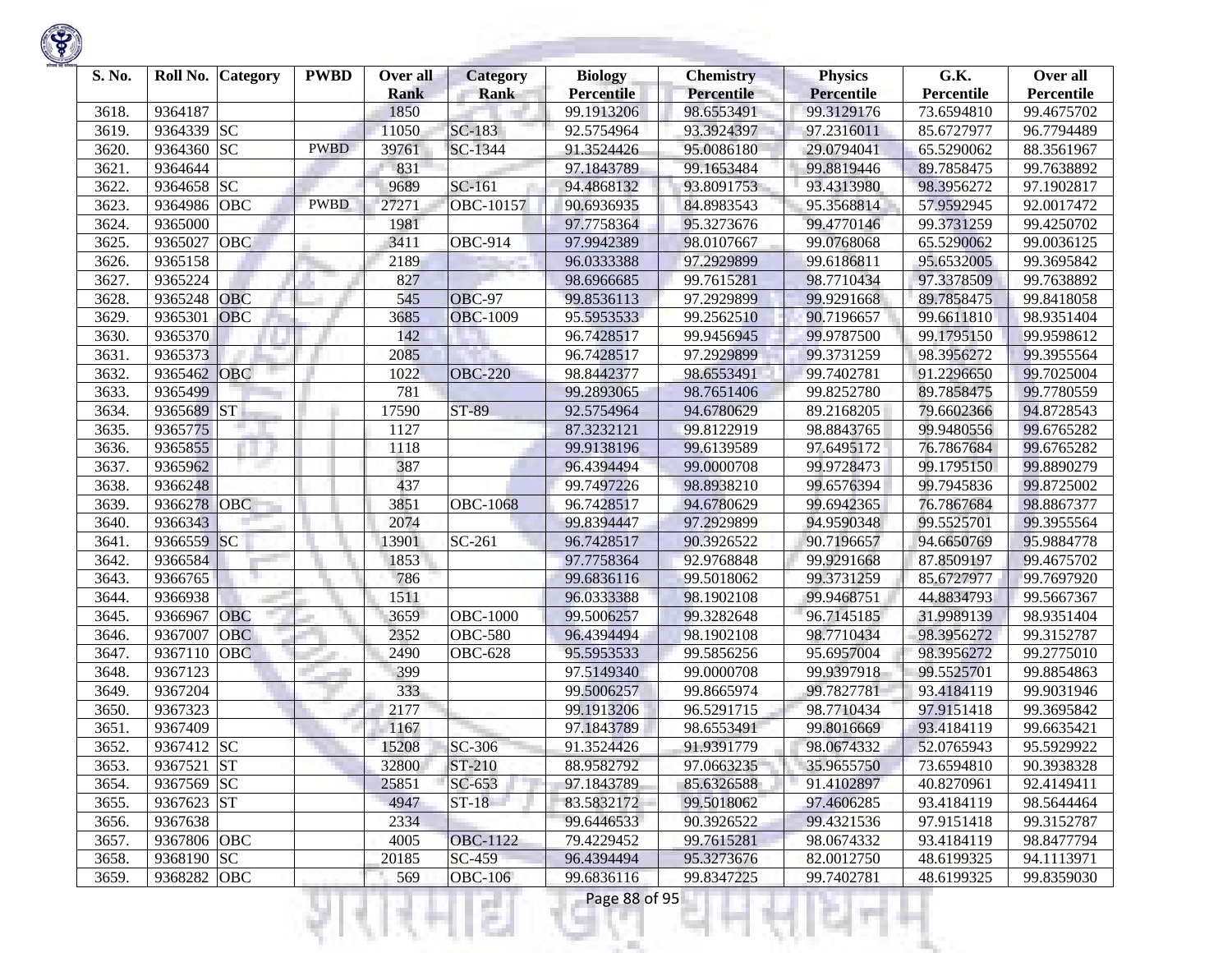| S. No. |             | Roll No. Category | <b>PWBD</b> | Over all<br><b>Rank</b> | <b>Category</b><br><b>Rank</b> | <b>Biology</b><br><b>Percentile</b> | <b>Chemistry</b><br><b>Percentile</b> | <b>Physics</b><br><b>Percentile</b> | G.K.<br>Percentile | Over all<br>Percentile |
|--------|-------------|-------------------|-------------|-------------------------|--------------------------------|-------------------------------------|---------------------------------------|-------------------------------------|--------------------|------------------------|
| 3660.  | 9368323     | <b>OBC</b>        |             | 513                     | <b>OBC-93</b>                  | 99.9303473                          | 98.1902108                            | 99.8252780                          | 94.6650769         | 99.8512502             |
| 3661.  | 9368337     | OBC               |             | 386                     | <b>OBC-68</b>                  | 99.7497226                          | 98.1902108                            | 99.8642363                          | 99.6611810         | 99.8890279             |
| 3662.  | 9368381     |                   |             | 1119                    |                                | 99.7981253                          | 96.2836163                            | 99.0768068                          | 99.7945836         | 99.6765282             |
| 3663.  | 9368508     |                   |             | 782                     |                                | 98.8442377                          | 97.2929899                            | 99.8819446                          | 98.3956272         | 99.7780559             |
| 3664.  | 9368587     | <b>SC</b>         |             | 3670                    | $SC-55$                        | 98.5290298                          | 96.5291715                            | 96.4099355                          | 99.1795150         | 98.9351404             |
| 3665.  | 9368629     | <b>SC</b>         |             | 8003                    | SC-131                         | 96.0333388                          | 97.6601421                            | 93.9000779                          | 82.0685666         | 97.6731282             |
| 3666.  | 9368741     | OBC               |             | 3280                    | <b>OBC-871</b>                 | 97.7758364                          | 99.8347225                            | 92.2567469                          | 73.6594810         | 99.0472930             |
| 3667.  | 9368777     | <b>SC</b>         |             | 3847                    | $SC-58$                        | 97.9942389                          | 95.7063254                            | 99.2350011                          | 82.0685666         | 98.8867377             |
| 3668.  | 9368971     |                   |             | 1416                    |                                | 99.2893065                          | 98.3684745                            | 98.2220858                          | 99.5525701         | 99.5915283             |
| 3669.  | 9369001     |                   |             | 904                     |                                | 94.4868132                          | 99.8665974                            | 99.2350011                          | 97.3378509         | 99.7426392             |
| 3670.  | 9369010     | <b>OBC</b>        |             | 1978                    | <b>OBC-474</b>                 | 99.1913206                          | 99.7284726                            | 90.0491110                          | 97.3378509         | 99.4250702             |
| 3671.  | 9369180     |                   |             | 470                     |                                | 99.9138196                          | 98.1902108                            | 99.7591670                          | 98.7391684         | 99.8642363             |
| 3672.  | 9369253 SC  |                   |             | 22178                   | SC-513                         | 93.9874389                          | 84.8983543                            | 86.1001582                          | 97.3378509         | 93.5459117             |
| 3673.  | 9369277     |                   |             | 75                      |                                | 98.8442377                          | 99.9787500                            | 99.9539584                          | 99.9008335         | 99.9787500             |
| 3674.  | 9369287     |                   |             | 411                     |                                | 99.9846528                          | 98.6553491                            | 99.3731259                          | 99.5525701         | 99.8807641             |
| 3675.  | 9369297     |                   |             | 2092                    |                                | 83.5832172                          | 99.7851392                            | 98.6447241                          | 98.7391684         | 99.3955564             |
| 3676.  | 9369307 SC  |                   |             | 17649                   | SC-386                         | 77.0323236                          | 91.4504285                            | 94.4986188                          | 99.5525701         | 94.8728543             |
| 3677.  | 9369361     |                   |             | 1323                    |                                | 98.2976413                          | 99.5454867                            | 99.3129176                          | 82.0685666         | 99.6210422             |
| 3678.  | 9369473 SC  |                   |             | 15149                   | SC-302                         | 99.1913206                          | 91.4504285                            | 93.9000779                          | 28.8468349         | 95.5929922             |
| 3679.  | 9369492 SC  |                   |             | 17623                   | SC-383                         | 87.3232121                          | 94.6780629                            | 98.3625717                          | 20.7718462         | 94.8728543             |
| 3680.  | 9369763     | <b>OBC</b>        |             | 415                     | <b>OBC-72</b>                  | 97.7758364                          | 99.9551390                            | 99.6942365                          | 79.6602366         | 99.8807641             |
| 3681.  | 9369972     | <b>SC</b>         |             | 8261                    | SC-139                         | 99.0425708                          | 93.8091753                            | 96.7145185                          | 61.9306779         | 97.5999339             |
| 3682.  | 9370213     | SC                |             | 16442                   | SC-344                         | 95.5953533                          | 92.5294548                            | 84.9066182                          | 93.4184119         | 95.1774373             |
| 3683.  | 9370550     | OBC               |             | 1712                    | <b>OBC-397</b>                 | 97.5149340                          | 99.4002786                            | 99.2350011                          | 82.0685666         | 99.5065285             |
| 3684.  | 9370758     |                   |             | 1221                    |                                | 99.5761811                          | 98.7651406                            | 99.6186811                          | 68.7153212         | 99.6458338             |
| 3685.  | 9370764 ST  |                   |             | 29621                   | ST-182                         | 86.1662692                          | 75.5731589                            | 93.4313980                          | 96.2871579         | 91.3335537             |
| 3686.  | 9370904     |                   |             | 141                     |                                | 98.8442377                          | 99.9456945                            | 99.9291668                          | 99.6611810         | 99.9598612             |
| 3687.  | 9370918     |                   |             | 211                     |                                | 99.5006257                          | 99.9350695                            | 99.5289590                          | 99.9008335         | 99.9397918             |
| 3688.  | 9371107     |                   |             | 264                     |                                | 99.9563195                          | 99.8122919                            | 99.6576394                          | 95.6532005         | 99.9244445             |
| 3689.  | 9371161     |                   |             | 226                     |                                | 99.5761811                          | 99.5018062                            | 99.9622223                          | 98.3956272         | 99.9350695             |
| 3690.  | 9371241     | OBC               |             | 1069                    | <b>OBC-232</b>                 | 99.7981253                          | 99.1653484                            | 99.6576394                          | 48.6199325         | 99.6906949             |
| 3691.  | 9371326     | OBC               |             | 3541                    | <b>OBC-964</b>                 | 96.7428517                          | 96.0014639                            | 98.8843765                          | 97.3378509         | 98.9693764             |
| 3692.  | 9371423     | OBC               |             | 923                     | <b>OBC-195</b>                 | 99.1913206                          | 98.6553491                            | 99.7166671                          | 93.4184119         | 99.7331948             |
| 3693.  | 9371608     |                   |             |                         |                                | 100.0000000                         | 100.0000000                           | 100.0000000                         | 99.9728473         | 100.0000000            |
| 3694.  | 9371663     | OBC               |             | 3119                    | <b>OBC-827</b>                 | 99.7981253                          | 98.3684745                            | 96.7145185                          | 65.5290062         | 99.0909735             |
| 3695.  | 9371686 ST  |                   |             | 28226                   | ST-166                         | 80.4795410                          | 89.1636956                            | 89.2168205                          | 95.6532005         | 91.7715392             |
| 3696.  | 9371862     |                   |             | 1369                    |                                | 97.5149340                          | 99.0000708                            | 99.8252780                          | 68.7153212         | 99.6068755             |
| 3697.  | 9371912     |                   |             | 2330                    |                                | 99.9846528                          | 97.0663235                            | 97.8502113                          | 57.9592945         | 99.3152787             |
| 3698.  | 9372066 OBC |                   |             | 2266                    | <b>OBC-562</b>                 | 96.0333388                          | 99.0000708                            | 99.0768068                          | 91.2296650         | 99.3447926             |
| 3699.  | 9372150 OBC |                   |             | 3424                    | <b>OBC-919</b>                 | 93.9874389                          | 98.0107667                            | 99.7591670                          | 48.6199325         | 99.0036125             |
| 3700.  | 9372225     |                   |             | 2183                    |                                | 97.9942389                          | 99.1653484                            | 93.4313980                          | 99.9008335         | 99.3695842             |
| 3701.  | 9372276 OBC |                   |             | 4133                    | OBC-1173                       | 99.0425708                          | 98.3684745                            | 95.3568814                          | 85.6727977         | 98.8005572             |
|        |             |                   |             |                         |                                | Page 89 of 95                       |                                       |                                     |                    |                        |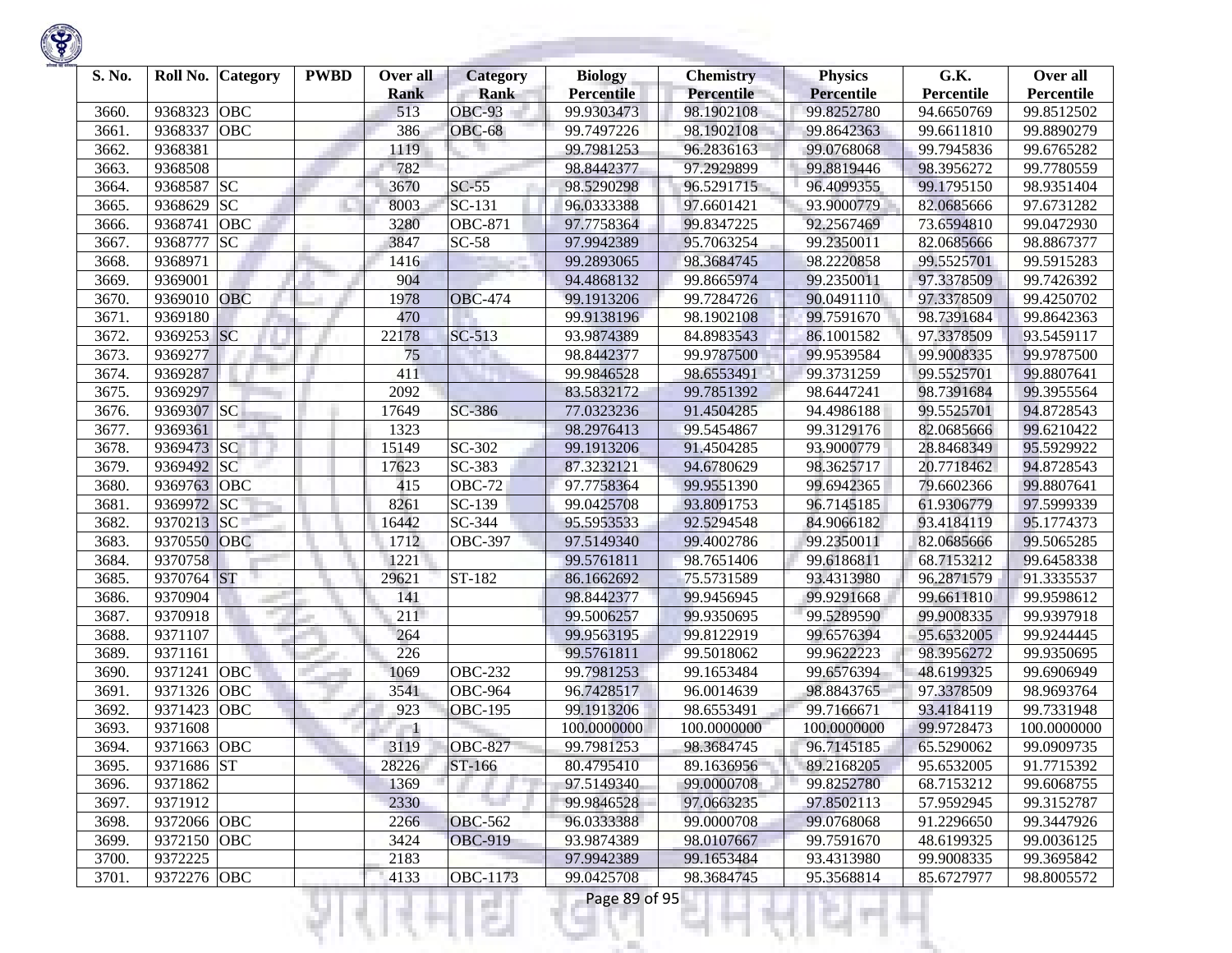| S. No. | Roll No. Category     | <b>PWBD</b> | Over all<br><b>Rank</b> | <b>Category</b><br><b>Rank</b> | <b>Biology</b><br><b>Percentile</b> | <b>Chemistry</b><br><b>Percentile</b> | <b>Physics</b><br><b>Percentile</b> | G.K.<br>Percentile | Over all<br>Percentile |
|--------|-----------------------|-------------|-------------------------|--------------------------------|-------------------------------------|---------------------------------------|-------------------------------------|--------------------|------------------------|
| 3702.  | 9372353<br>OBC        |             | 1715                    | <b>OBC-398</b>                 | 96.0333388                          | 94.2861190                            | 99.9539584                          | 82.0685666         | 99.5065285             |
| 3703.  | <b>SC</b><br>9372399  |             | 16065                   | SC-329                         | 67.6929615                          | 97.4629896                            | 98.3625717                          | 65.5290062         | 95.3096593             |
| 3704.  | 9372439               |             | 269                     |                                | 99.8866668                          | 99.6623616                            | 99.5785423                          | 99.7945836         | 99.9220834             |
| 3705.  | OBC<br>9372456        |             | 3971                    | OBC-1112                       | 99.6836116                          | 97.2929899                            | 92.8824404                          | 94.6650769         | 98.8477794             |
| 3706.  | 9372563               |             | 2265                    |                                | 96.0333388                          | 99.8122919                            | 96.4099355                          | 89.7858475         | 99.3447926             |
| 3707.  | 9372565               |             | 51                      |                                | 99.9893750                          | 99.9846528                            | 99.9291668                          | 94.6650769         |                        |
|        | OBC<br>9372590        |             | 2815                    |                                | 99.2893065                          | 92.5294548                            | 99.4770146                          |                    | 99.9858334             |
| 3708.  | 9372705<br>OBC        |             |                         | <b>OBC-729</b>                 |                                     |                                       |                                     | 93.4184119         | 99.1901400             |
| 3709.  | 9372789               |             | 3409                    | <b>OBC-912</b>                 | 98.2976413                          | 97.0663235                            | 98.0674332<br>97.8502113            | 95.6532005         | 99.0036125             |
| 3710.  |                       |             | 1326                    |                                | 95.5953533                          | 99.8665974                            |                                     | 97.3378509         | 99.6210422             |
| 3711.  | 9372873<br>OBC        |             | 2572                    | <b>OBC-660</b>                 | 98.2976413                          | 93.8091753                            | 99.8453474                          | 76.7867684         | 99.2479872             |
| 3712.  | 9372899               |             | 1974                    |                                | 99.3790286                          | 98.3684745                            | 98.6447241                          | 87.8509197         | 99.4250702             |
| 3713.  | <b>SC</b><br>9372931  |             | 5134                    | $SC-73$                        | 94.4868132                          | 98.3684745                            | 98.0674332                          | 79.6602366         | 98.5207659             |
| 3714.  | OBC<br>9372959        |             | 3530                    | <b>OBC-960</b>                 | 99.2893065                          | 99.4002786                            | 96.4099355                          | 44.8834793         | 98.9693764             |
| 3715.  | 9373028<br> SC        |             | 17610                   | SC-382                         | 88.9582792                          | 90.3926522                            | 96.7145185                          | 79.6602366         | 94.8728543             |
| 3716.  | 9373112               |             | 1024                    |                                | 97.5149340                          | 99.7284726                            | 98.5207659                          | 98.7391684         | 99.7025004             |
| 3717.  | 9373214               |             | 1168                    |                                | 94.4868132                          | 98.8938210                            | 99.8453474                          | 95.6532005         | 99.6635421             |
| 3718.  | 9373545               |             | 175                     |                                | 99.9563195                          | 99.9350695                            | 99.6186811                          | 97.9151418         | 99.9504167             |
| 3719.  | 9373754               |             | 603                     |                                | 97.5149340                          | 99.9209029                            | 99.4321536                          | 89.7858475         | 99.8240975             |
| 3720.  | 9373756 ST            |             | 29547                   | ST-180                         | 94.4868132                          | 92.5294548                            | 63.6731755                          | 73.6594810         | 91.3335537             |
| 3721.  | 9373991               |             | 2193                    |                                | 91.3524426                          | 98.4924326                            | 99.8252780                          | 82.0685666         | 99.3695842             |
| 3722.  | 9374173<br> OBC       |             | 3302                    | <b>OBC-881</b>                 | 91.9958445                          | 98.1902108                            | 98.2220858                          | 99.5525701         | 99.0472930             |
| 3723.  | 9374183<br> SC        |             | 8294                    | SC-140                         | 93.9874389                          | 90.3926522                            | 97.4606285                          | 99.1795150         | 97.5999339             |
| 3724.  | 9374217<br><b>SC</b>  |             | 8016                    | SC-132                         | 94.9590348                          | 94.6780629                            | 94.9590348                          | 98.3956272         | 97.6731282             |
| 3725.  | <b>OBC</b><br>9374335 |             | 928                     | <b>OBC-196</b>                 | 97.7758364                          | 99.7284726                            | 99.8819446                          | 31.9989139         | 99.7331948             |
| 3726.  | ST <br>9374416        |             | 8486                    | ST-29                          | 96.0333388                          | 92.5294548                            | 97.4606285                          | 91.2296650         | 97.5279201             |
| 3727.  | 9374447               |             | 2270                    |                                | 90.6936935                          | 94.6780629                            | 99.9622223                          | 82.0685666         | 99.3447926             |
| 3728.  | 9374488               |             | 1971                    |                                | 99.5006257                          | 98.7651406                            | 98.5207659                          | 79.6602366         | 99.4250702             |
| 3729.  | 9374496               |             | 1649                    |                                | 96.4394494                          | 99.4002786                            | 98.8843765                          | 96.2871579         | 99.5254173             |
| 3730.  | 9374505               |             | 342                     |                                | 99.8536113                          | 99.0000708                            | 99.8949307                          | 97.3378509         | 99.9008335             |
| 3731.  | 9374899               |             | 118                     |                                | 99.8394447                          | 99.9598612                            | 99.8642363                          | 98.7391684         | 99.9669445             |
| 3732.  | 9374906               |             | 1989                    |                                | 93.9874389                          | 99.6623616                            | 99.4321536                          | 65.5290062         | 99.4250702             |
| 3733.  | <b>SC</b><br>9374959  |             | 19210                   | $\overline{SC}$ -427           | 98.2976413                          | 84.8983543                            | 87.1177957                          | 87.8509197         | 94.4065355             |
| 3734.  | OBC<br>9375001        |             | 2474                    | <b>OBC-620</b>                 | 99.5761811                          | 99.5454867                            | 96.1041721                          | 61.9306779         | 99.2775010             |
| 3735.  | <b>ST</b><br>9375028  |             | 22836                   | ST-122                         | 84.5595353                          | 90.3926522                            | 96.4099355                          | 68.7153212         | 93.3700092             |
| 3736.  | 9375178               |             | 1563                    |                                | 99.1913206                          | 99.6918754                            | 97.2316011                          | 85.6727977         | 99.5478479             |
| 3737.  | 9375181               |             | 823                     |                                | 99.9138196                          | 96.8243100                            | 99.2350011                          | 99.6611810         | 99.7638892             |
| 3738.  | 9375183               |             | 735                     |                                | 99.1913206                          | 99.8122919                            | 98.5207659                          | 97.3378509         | 99.7875003             |
| 3739.  | 9375233               |             | 1195                    |                                | 97.5149340                          | 99.5018062                            | 99.3129176                          | 94.6650769         | 99.6552783             |
| 3740.  | 9375248 OBC           |             | 2673                    | <b>OBC-691</b>                 | 98.6966685                          | 97.0663235                            | 98.9918070                          | 91.2296650         | 99.2231955             |
| 3741.  | 9375292 ST            |             | 8034                    | $ST-27$                        | 90.6936935                          | 94.6780629                            | 98.6447241                          | 89.7858475         | 97.6731282             |
| 3742.  | 9375320               |             | 784                     |                                | 94.9590348                          | 99.8488891                            | 99.7827781                          | 82.0685666         | 99.7780559             |
| 3743.  | 9375544 OBC           |             | 1915                    | <b>OBC-454</b>                 | 79.4229452                          | 99.6918754                            | 99.4321536                          | 98.7391684         | 99.4463202             |

₹Н

Ч

m

÷ п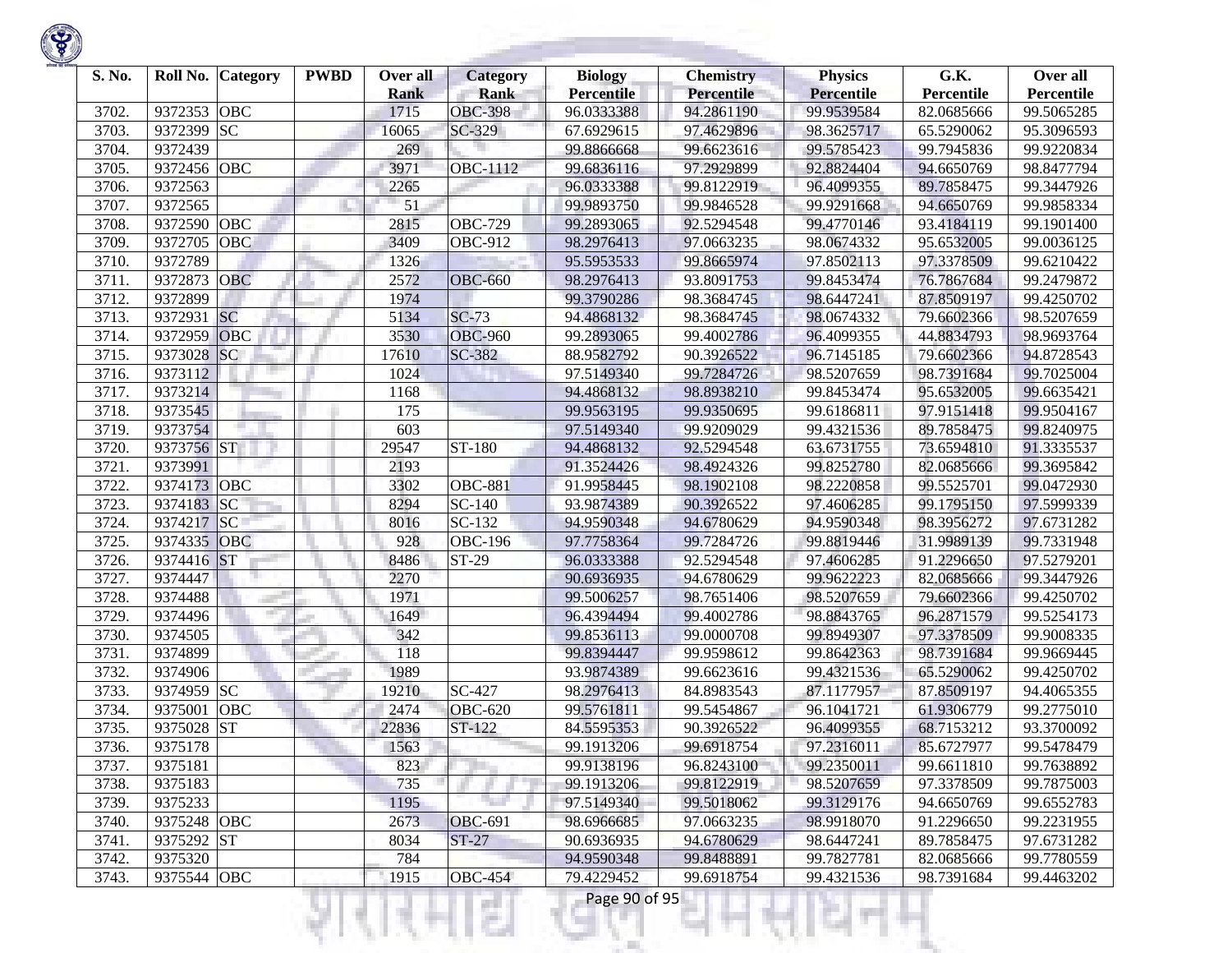

| S. No. |             | Roll No. Category | <b>PWBD</b> | Over all<br><b>Rank</b> | <b>Category</b><br><b>Rank</b> | <b>Biology</b><br><b>Percentile</b> | <b>Chemistry</b><br>Percentile | <b>Physics</b><br><b>Percentile</b> | G.K.<br>Percentile | Over all<br>Percentile |
|--------|-------------|-------------------|-------------|-------------------------|--------------------------------|-------------------------------------|--------------------------------|-------------------------------------|--------------------|------------------------|
| 3744.  | 9375627     |                   |             | 1842                    |                                | 99.9728473                          | 97.4629896                     | 97.8502113                          | 79.6602366         | 99.4675702             |
| 3745.  | 9375691     |                   |             | 1710                    |                                | 99.3790286                          | 96.2836163                     | 99.4321536                          | 95.6532005         | 99.5065285             |
| 3746.  | 9375780     | OBC               |             | 1845                    | <b>OBC-434</b>                 | 99.5761811                          | 98.3684745                     | 97.4606285                          | 97.3378509         | 99.4675702             |
| 3747.  | 9375889     |                   |             | 358                     |                                | 99.1913206                          | 99.6623616                     | 99.9138196                          | 91.2296650         | 99.8972918             |
| 3748.  | 9375923     | OBC               |             | 83                      | OBC-9                          | 99.8866668                          | 99.4002786                     | 99.9988194                          | 95.6532005         | 99.9763889             |
| 3749.  | 9376398     |                   |             | 921                     |                                | 99.2893065                          | 99.2562510                     | 99.4321536                          | 93.4184119         | 99.7331948             |
| 3750.  | 9376622     |                   |             | 2190                    |                                | 94.9590348                          | 99.6623616                     | 98.2220858                          | 89.7858475         | 99.3695842             |
| 3751.  | 9376779     |                   |             | 1764                    |                                | 96.7428517                          | 98.3684745                     | 99.1476401                          | 98.7391684         | 99.4900007             |
| 3752.  | 9376807     |                   |             | 2254                    |                                | 99.0425708                          | 99.4002786                     | 98.9918070                          | 40.8270961         | 99.3447926             |
| 3753.  | 9376821     |                   |             | 833                     |                                | 90.6936935                          | 99.1653484                     | 99.9067362                          | 99.1795150         | 99.7638892             |
| 3754.  | 9376826 SC  |                   |             | 7247                    | $\overline{SC}$ -120           | 94.4868132                          | 99.6623616                     | 84.9066182                          | 73.6594810         | 97.8903502             |
| 3755.  | 9376885     |                   |             | 695                     |                                | 98.2976413                          | 99.5454867                     | 99.5289590                          | 98.3956272         | 99.8016669             |
| 3756.  | 9376905     |                   |             | 1909                    |                                | 96.4394494                          | 99.7615281                     | 98.5207659                          | 76.7867684         | 99.4463202             |
| 3757.  | 9376917     |                   |             | 1508                    |                                | 96.7428517                          | 99.6623616                     | 99.5289590                          | 61.9306779         | 99.5667367             |
| 3758.  | 9376995     | SC                |             | 9987                    | SC-167                         | 97.1843789                          | 96.8243100                     | 91.4102897                          | 76.7867684         | 97.0899346             |
| 3759.  | 9377015     | <b>OBC</b>        |             | 2825                    | <b>OBC-734</b>                 | 96.0333388                          | 98.1902108                     | 99.4321536                          | 82.0685666         | 99.1901400             |
| 3760.  | 9377164     | <b>ST</b>         |             | 27295                   | ST-159                         | 88.1956414                          | 83.1133568                     | 97.2316011                          | 52.0765943         | 92.0017472             |
| 3761.  | 9377359     |                   |             | 69                      |                                | 99.6836116                          | 99.9893750                     | 99.9622223                          | 93.4184119         | 99.9811111             |
| 3762.  | 9377365     | <b>SC</b>         |             | 17537                   | SC-381                         | 99.5006257                          | 89.1636956                     | 87.1177957                          | 48.6199325         | 94.8728543             |
| 3763.  | 9377372     | OBC               |             | 2486                    | <b>OBC-625</b>                 | 97.5149340                          | 99.5856256                     | 98.2220858                          | 68.7153212         | 99.2775010             |
| 3764.  | 9377534     |                   |             | 855                     |                                | 99.6446533                          | 98.8938210                     | 99.7591670                          | 76.7867684         | 99.7497226             |
| 3765.  | 9377541     | SC                |             | 5375                    | SC-79                          | 88.9582792                          | 97.6601421                     | 98.5207659                          | 95.6532005         | 98.4452105             |
| 3766.  | 9377565     |                   |             | 995                     |                                | 93.9874389                          | 99.1653484                     | 99.8453474                          | 97.3378509         | 99.7166671             |
| 3767.  | 9377615     | OBC               |             | 2337                    | <b>OBC-578</b>                 | 98.8442377                          | 99.5454867                     | 96.9553515                          | 76.7867684         | 99.3152787             |
| 3768.  | 9377621     |                   |             | 151                     |                                | 93.3747314                          | 99.9881945                     | 99.9881945                          | 48.6199325         | 99.9563195             |
| 3769.  | 9377995 OBC |                   |             | 3682                    | <b>OBC-1007</b>                | 96.0333388                          | 99.6623616                     | 99.1476401                          | 10.8646377         | 98.9351404             |
| 3770.  | 9378106     |                   |             | 1321                    |                                | 98.6966685                          | 97.6601421                     | 99.7591670                          | 91.2296650         | 99.6210422             |
| 3771.  | 9378107     |                   |             | 2088                    |                                | 96.0333388                          | 99.1653484                     | 99.1476401                          | 89.7858475         | 99.3955564             |
| 3772.  | 9378267     |                   |             | 992                     |                                | 97.1843789                          | 98.8938210                     | 99.7827781                          | 96.2871579         | 99.7166671             |
| 3773.  | 9378282     |                   |             | 1019                    |                                | 99.2893065                          | 99.6918754                     | 99.7402781                          | 28.8468349         | 99.7025004             |
| 3774.  | 9378354     |                   |             | 901                     |                                | 98.6966685                          | 99.8122919                     | 99.6576394                          | 52.0765943         | 99.7426392             |
| 3775.  | 9378416 ST  |                   |             | 32756                   | ST-209                         | 93.3747314                          | 90.3926522                     | 66.1157415                          | 76.7867684         | 90.3938328             |
| 3776.  | 9378426 SC  |                   |             | 11039                   | SC-181                         | 93.9874389                          | 91.4504285                     | 97.4606285                          | 87.8509197         | 96.7794489             |
| 3777.  | 9378563     |                   |             | 1509                    |                                | 96.7428517                          | 97.6601421                     | 99.6576394                          | 98.3956272         | 99.5667367             |
| 3778.  | 9378881     | <b>ST</b>         |             | 31864                   | ST-199                         | 91.9958445                          | 97.8407669                     | 52.1025665                          | 25.5141312         | 90.6677213             |
| 3779.  | 9379118     |                   |             | 1026                    |                                | 93.9874389                          | 99.8122919                     | 98.6447241                          | 99.6611810         | 99.7025004             |
| 3780.  | 9379548     |                   |             | 210                     |                                | 99.8866668                          | 98.8938210                     | 99.9775695                          | 97.9151418         | 99.9397918             |
| 3781.  | 9379562     |                   |             | 924                     | 70 F                           | 98.8442377                          | 99.9704862                     | 96.9553515                          | 57.9592945         | 99.7331948             |
| 3782.  | 9379591 SC  |                   |             | 15999                   | SC-328                         | 93.9874389                          | 85.6326588                     | 96.7145185                          | 87.8509197         | 95.3096593             |
| 3783.  | 9379638 OBC |                   |             | 4131                    | <b>OBC-1171</b>                | 99.2893065                          | 96.2836163                     | 92.8824404                          | 99.3731259         | 98.8005572             |
| 3784.  | 9379777     |                   |             | 1192                    |                                | 99.5006257                          | 99.1653484                     | 99.3731259                          | 79.6602366         | 99.6552783             |
| 3785.  | 9379819     |                   |             | 1559                    |                                | 99.5761811                          | 99.4002786                     | 95.3568814                          | 97.9151418         | 99.5478479             |
|        |             |                   |             |                         | a pr                           | Page 91 of 95                       |                                |                                     |                    |                        |

**State Advised Association**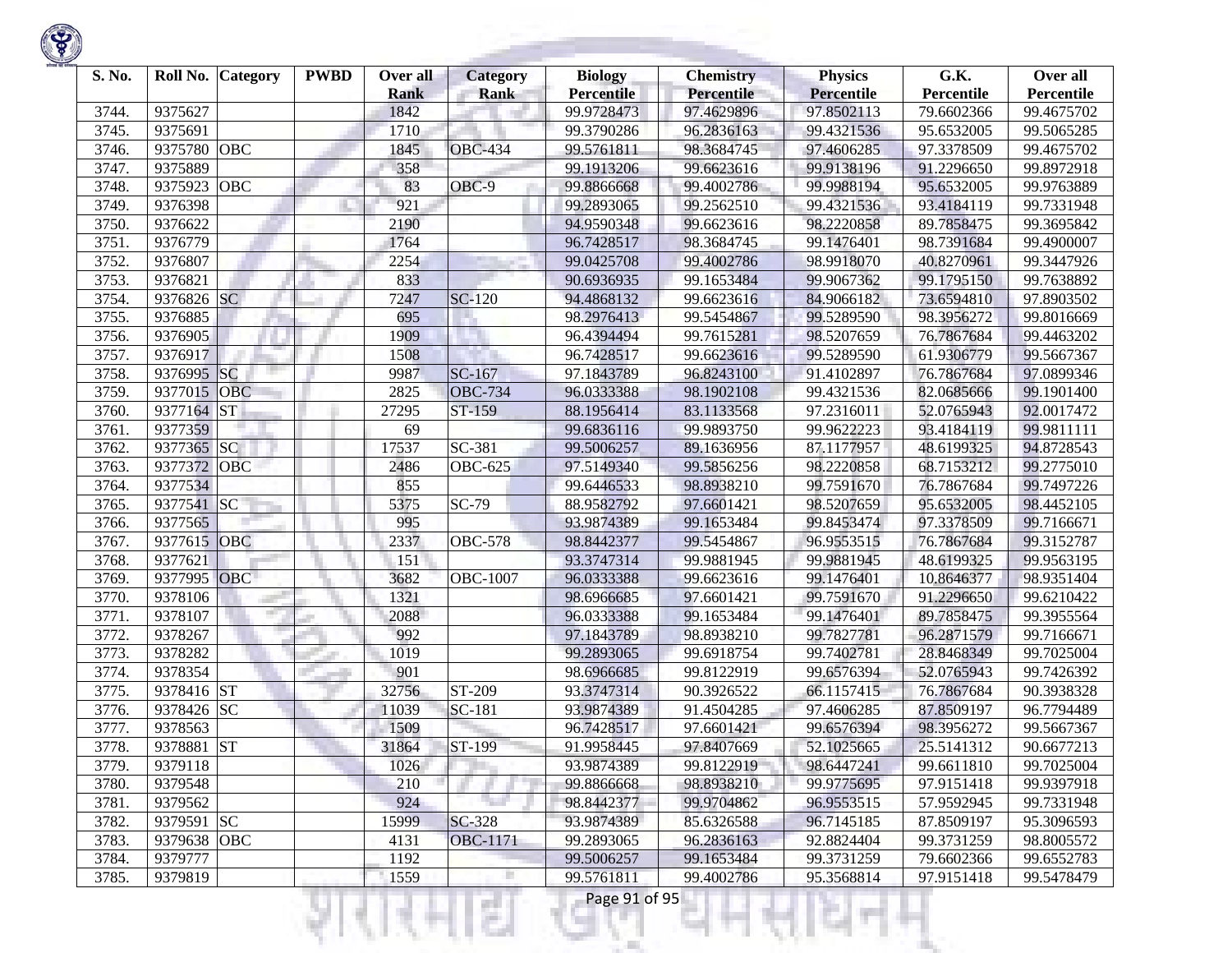| S. No. | Roll No.    | <b>Category</b> | <b>PWBD</b> | Over all<br><b>Rank</b> | <b>Category</b><br><b>Rank</b> | <b>Biology</b><br><b>Percentile</b> | <b>Chemistry</b><br>Percentile | <b>Physics</b><br><b>Percentile</b> | G.K.<br>Percentile | Over all<br>Percentile |
|--------|-------------|-----------------|-------------|-------------------------|--------------------------------|-------------------------------------|--------------------------------|-------------------------------------|--------------------|------------------------|
| 3786.  | 9379848 SC  |                 |             | 24090                   | SC-581                         | 93.9874389                          | 79.1514178                     | 95.3568814                          | 79.6602366         | 92.9650792             |
| 3787.  | 9380015     |                 |             | 38                      |                                | 99.9976389                          | 99.9763889                     | 99.9185418                          | 99.6611810         | 99.9893750             |
| 3788.  | 9380116 SC  |                 |             | 3126                    | $SC-48$                        | 99.1913206                          | 97.4629896                     | 96.4099355                          | 97.3378509         | 99.0909735             |
| 3789.  | 9380123     | <b>OBC</b>      |             | 4252                    | OBC-1212                       | 97.7758364                          | 98.4924326                     | 99.0768068                          | 31.9989139         | 98.7675017             |
| 3790.  | 9380145     |                 |             | 1419                    |                                | 98.5290298                          | 96.0014639                     | 99.8949307                          | 87.8509197         | 99.5915283             |
| 3791.  | 9380220 SC  |                 |             | 4244                    | $SC-63$                        | 98.8442377                          | 98.7651406                     | 98.0674332                          | 35.1627984         | 98.7675017             |
| 3792.  | 9380436     | OBC             |             | 2188                    | <b>OBC-545</b>                 | 96.0333388                          | 99.4002786                     | 99.0768068                          | 82.0685666         | 99.3695842             |
| 3793.  | 9380478     | <b>SC</b>       |             | 2083                    | $SC-31$                        | 97.5149340                          | 99.5856256                     | 94.4986188                          | 99.1795150         | 99.3955564             |
| 3794.  | 9380607     | <b>OBC</b>      |             | 2812                    | <b>OBC-728</b>                 | 99.5006257                          | 99.9031946                     | 76.9343376                          | 79.6602366         | 99.1901400             |
| 3795.  | 9380633     | <b>SC</b>       |             | 15193                   | <b>SC-305</b>                  | 93.3747314                          | 96.0014639                     | 95.3568814                          | 40.8270961         | 95.5929922             |
| 3796.  | 9380749     | <b>OBC</b>      |             | 245                     | <b>OBC-35</b>                  | 98.8442377                          | 99.9209029                     | 99.9067362                          | 95.6532005         | 99.9303473             |
| 3797.  | 9381170 SC  |                 |             | 1220                    | $SC-18$                        | 99.6836116                          | 97.2929899                     | 99.1476401                          | 98.3956272         | 99.6458338             |
| 3798.  | 9381237     |                 |             | 1075                    |                                | 98.5290298                          | 98.6553491                     | 99.2350011                          | 99.6611810         | 99.6906949             |
| 3799.  | 9381252 SC  |                 |             | 16418                   | SC-341                         | 97.9942389                          | 96.2836163                     | 82.0012750                          | 44.8834793         | 95.1774373             |
| 3800.  | 9381413     | SC              |             | 14237                   | $SC-273$                       | 95.5953533                          | 91.4504285                     | 92.2567469                          | 91.2296650         | 95.8597974             |
| 3801.  | 9381843     | <b>OBC</b>      |             | 3865                    | <b>OBC-1070</b>                | 80.4795410                          | 98.0107667                     | 99.8016669                          | 87.8509197         | 98.8867377             |
| 3802.  | 9381894     | <b>ST</b>       |             | 18481                   | ST-94                          | 93.3747314                          | 96.2836163                     | 83.3057871                          | 68.7153212         | 94.5930631             |
| 3803.  | 9381987     |                 |             | 107                     |                                | 99.0425708                          | 99.9870139                     | 99.9397918                          | 87.8509197         | 99.9693056             |
| 3804.  | 9382059     | <b>OBC</b>      |             | 1236                    | <b>OBC-271</b>                 | 88.1956414                          | 99.2562510                     | 99.8949307                          | 94.6650769         | 99.6458338             |
| 3805.  | 9382125     | <b>OBC</b>      |             | 2496                    | <b>OBC-631</b>                 | 82.2598163                          | 99.5018062                     | 99.5785423                          | 93.4184119         | 99.2775010             |
| 3806.  | 9382208     |                 |             | 571                     |                                | 99.5761811                          | 98.7651406                     | 99.8453474                          | 95.6532005         | 99.8359030             |
| 3807.  | 9382343     | OBC             |             | 2180                    | <b>OBC-542</b>                 | 98.8442377                          | 96.8243100                     | 98.6447241                          | 98.7391684         | 99.3695842             |
| 3808.  | 9382402     |                 |             | 2079                    |                                | 99.2893065                          | 99.1653484                     | 92.2567469                          | 99.5525701         | 99.3955564             |
| 3809.  | 9382681     |                 |             | 1650                    |                                | 93.3747314                          | 99.9350695                     | 93.4313980                          | 98.7391684         | 99.5254173             |
| 3810.  | 9382820     | SC              |             | 9351                    | SC-157                         | 97.5149340                          | 91.9391779                     | 92.8824404                          | 97.9151418         | 97.2776427             |
| 3811.  | 9382890 OBC |                 |             | 3686                    | OBC-1010                       | 95.5953533                          | 99.0000708                     | 98.2220858                          | 82.0685666         | 98.9351404             |
| 3812.  | 9382969     |                 |             | 1843                    |                                | 99.9138196                          | 94.6780629                     | 99.6576394                          | 65.5290062         | 99.4675702             |
| 3813.  | 9383080     |                 |             | 473                     |                                | 99.1913206                          | 99.4486813                     | 99.8252780                          | 97.3378509         | 99.8642363             |
| 3814.  | 9383291     | <b>SC</b>       |             | 9693                    | SC-162                         | 93.9874389                          | 96.0014639                     | 96.1041721                          | 82.0685666         | 97.1902817             |
| 3815.  | 9383375     | <b>SC</b>       |             | 13894                   | SC-260                         | 97.1843789                          | 96.0014639                     | 94.9590348                          | 25.5141312         | 95.9884778             |
| 3816.  | 9383393     | <b>SC</b>       |             | 20234                   | SC-461                         | 90.6936935                          | 98.0107667                     | 75.1812150                          | 61.9306779         | 94.1113971             |
| 3817.  | 9383432     | <b>OBC</b>      |             | 4142                    | <b>OBC-1177</b>                | 97.1843789                          | 99.2562510                     | 97.4606285                          | 61.9306779         | 98.8005572             |
| 3818.  | 9383536     |                 |             | 101                     |                                | 99.5006257                          | 99.9846528                     | 99.9728473                          | 65.5290062         | 99.9716667             |
| 3819.  | 9383629     | <b>SC</b>       |             | 25980                   | SC-657                         | 82.2598163                          | 94.6780629                     | 93.4313980                          | 48.6199325         | 92.4149411             |
| 3820.  | 9383672     | <b>OBC</b>      |             | 168                     | <b>OBC-22</b>                  | 99.9138196                          | 99.9456945                     | 99.5289590                          | 99.1795150         | 99.9515973             |
| 3821.  | 9383691 OBC |                 |             | 688                     | <b>OBC-128</b>                 | 99.1913206                          | 99.7851392                     | 99.3731259                          | 87.8509197         | 99.8016669             |
| 3822.  | 9383703 SC  |                 |             | 24788                   | SC-605                         | 90.6936935                          | 93.8091753                     | 83.3057871                          | 73.6594810         | 92.7797323             |
| 3823.  | 9383754 OBC |                 |             | 3665                    | <b>OBC-1001</b>                | 98.6966685                          | 99.1653484                     | 95.6957004                          | 76.7867684         | 98.9351404             |
| 3824.  | 9383849 OBC |                 |             | 3837                    | <b>OBC-1064</b>                | 99.5761811                          | 98.3684745                     | 93.9000779                          | 85.6727977         | 98.8867377             |
| 3825.  | 9383856 OBC |                 |             | 193                     | <b>OBC-27</b>                  | 99.9917361                          | 99.9031946                     | 99.6942365                          | 91.2296650         | 99.9445140             |
| 3826.  | 9383877     |                 |             | 356                     |                                | 99.7981253                          | 99.3282648                     | 99.8949307                          | 93.4184119         | 99.8972918             |
| 3827.  | 9383878 OBC |                 |             | 1640                    | <b>OBC-376</b>                 | 99.5761811                          | 98.3684745                     | 99.4770146                          | 65.5290062         | 99.5254173             |
|        |             |                 |             |                         |                                | Page 92 of 95                       |                                |                                     |                    |                        |

**State of Concession**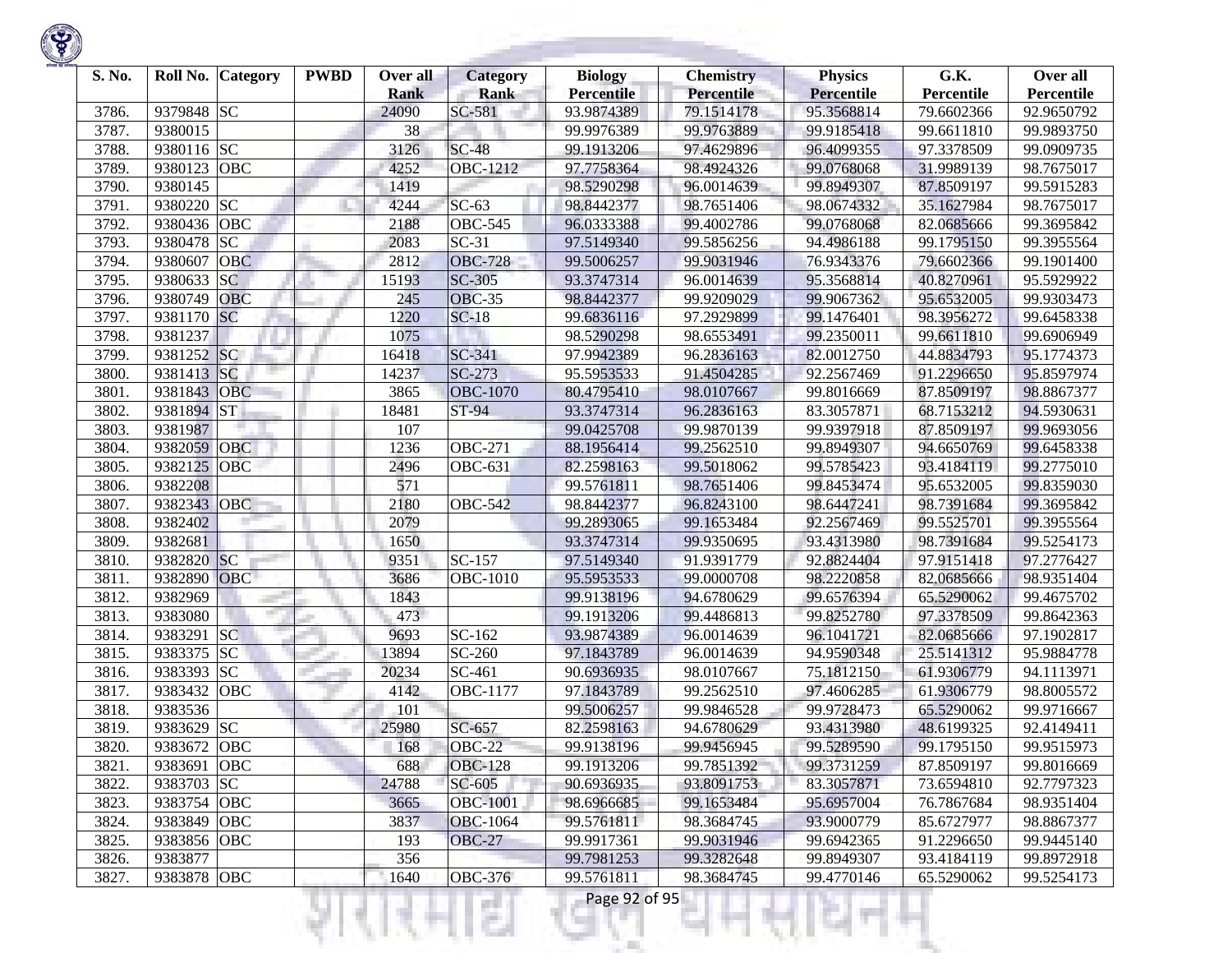

| S. No. | Roll No.    | <b>Category</b> | <b>PWBD</b> | Over all<br><b>Rank</b> | Category<br><b>Rank</b> | <b>Biology</b><br><b>Percentile</b> | <b>Chemistry</b><br>Percentile | <b>Physics</b><br><b>Percentile</b> | G.K.<br>Percentile | Over all<br>Percentile |
|--------|-------------|-----------------|-------------|-------------------------|-------------------------|-------------------------------------|--------------------------------|-------------------------------------|--------------------|------------------------|
| 3828.  | 9384188     |                 |             | 1368                    |                         | 98.6966685                          | 99.2562510                     | 97.8502113                          | 99.3731259         | 99.6068755             |
| 3829.  | 9384209     | OBC             |             | 3554                    | <b>OBC-968</b>          | 88.1956414                          | 97.4629896                     | 99.5785423                          | 95.6532005         | 98.9693764             |
| 3830.  | 9384227     |                 |             | 1560                    |                         | 99.5761811                          | 98.3684745                     | 99.7827781                          | 31.9989139         | 99.5478479             |
| 3831.  | 9384438     | OBC             |             | 3285                    | <b>OBC-874</b>          | 96.7428517                          | 97.6601421                     | 98.9918070                          | 89.7858475         | 99.0472930             |
| 3832.  | 9384504     |                 |             | 1646                    |                         | 97.9942389                          | 98.8938210                     | 99.1476401                          | 94.6650769         | 99.5254173             |
| 3833.  | 9384611     |                 |             | 195                     |                         | 99.6836116                          | 99.9704862                     | 99.5289590                          | 97.3378509         | 99.9445140             |
| 3834.  | 9384703     | OBC             |             | 3969                    | <b>OBC-1111</b>         | 99.9138196                          | 96.5291715                     | 93.9000779                          | 85.6727977         | 98.8477794             |
| 3835.  | 9384964     | <b>SC</b>       |             | 20176                   | SC-457                  | 97.5149340                          | 80.1112082                     | 95.3568814                          | 68.7153212         | 94.1113971             |
| 3836.  | 9384987     |                 |             | 48                      |                         | 99.3790286                          | 99.9917361                     | 99.9811111                          | 93.4184119         | 99.9870139             |
| 3837.  | 9385135     |                 |             | 1223                    |                         | 99.5006257                          | 97.2929899                     | 99.6186811                          | 94.6650769         | 99.6458338             |
| 3838.  | 9385687     |                 |             | 1714                    |                         | 96.7428517                          | 99.5018062                     | 99.1476401                          | 85.6727977         | 99.5065285             |
| 3839.  | 9385691     |                 |             | 1197                    |                         | 91.9958445                          | 98.4924326                     | 99.9185418                          | 94.6650769         | 99.6552783             |
| 3840.  | 9385775     | OBC             |             | 828                     | <b>OBC-167</b>          | 98.6966685                          | 99.6918754                     | 99.3731259                          | 91.2296650         | 99.7638892             |
| 3841.  | 9385891     | OBC             |             | 1194                    | <b>OBC-259</b>          | 98.5290298                          | 99.8665974                     | 98.6447241                          | 73.6594810         | 99.6552783             |
| 3842.  | 9385954     | SC              |             | 21412                   | <b>SC-494</b>           | 99.8394447                          | 89.6689727                     | 57.5248507                          | 52.0765943         | 93.7489670             |
| 3843.  | 9386241     |                 |             | 2264                    |                         | 96.7428517                          | 99.4002786                     | 98.5207659                          | 87.8509197         | 99.3447926             |
| 3844.  | 9386267     |                 |             | 1984                    |                         | 97.1843789                          | 98.8938210                     | 99.2350011                          | 89.7858475         | 99.4250702             |
| 3845.  | 9386327     | <b>OBC</b>      |             | 617                     | <b>OBC-112</b>          | 99.0425708                          | 98.8938210                     | 99.8016669                          | 97.3378509         | 99.8217364             |
| 3846.  | 9386390     | <b>ST</b>       |             | 20715                   | ST-107                  | 96.0333388                          | 92.5294548                     | 90.7196657                          | 44.8834793         | 93.9449390             |
| 3847.  | 9386428     | <b>SC</b>       |             | 14549                   | SC-280                  | 95.5953533                          | 96.8243100                     | 71.3408731                          | 93.4184119         | 95.7441031             |
| 3848.  | 9386442 ST  |                 |             | 29531                   | ST-179                  | 96.0333388                          | 79.1514178                     | 76.9343376                          | 94.6650769         | 91.3335537             |
| 3849.  | 9386457     |                 |             | 1164                    |                         | 99.9303473                          | 98.4924326                     | 97.8502113                          | 97.3378509         | 99.6635421             |
| 3850.  | 9386611     |                 |             | 1652                    |                         | 86.1662692                          | 99.2562510                     | 99.8453474                          | 93.4184119         | 99.5254173             |
| 3851.  | 9386674     |                 |             | 2255                    |                         | 99.0425708                          | 99.2562510                     | 98.5207659                          | 65.5290062         | 99.3447926             |
| 3852.  | 9386725     |                 |             | 1227                    |                         | 98.5290298                          | 99.5454867                     | 99.4321536                          | 76.7867684         | 99.6458338             |
| 3853.  | 9386803 SC  |                 |             | 23538                   | SC-559                  | 80.4795410                          | 87.0162680                     | 87.1177957                          | 99.9008335         | 93.1823011             |
| 3854.  | 9386864     | <b>SC</b>       |             | 22793                   | $\overline{SC}$ -529    | 91.3524426                          | 98.4924326                     | 68.3611551                          | 40.8270961         | 93.3700092             |
| 3855.  | 9386940     | <b>SC</b>       |             | 5499                    | $\overline{SC}$ -81     | 98.6966685                          | 89.6689727                     | 97.6495172                          | 98.7391684         | 98.3991689             |
| 3856.  | 9386982     |                 |             | 1360                    |                         | 99.9374306                          | 98.8938210                     | 96.7145185                          | 94.6650769         | 99.6068755             |
| 3857.  | 9387064     |                 |             | 1854                    |                         | 97.5149340                          | 99.6918754                     | 98.0674332                          | 85.6727977         | 99.4675702             |
| 3858.  | 9387162     | OBC             |             | 3410                    | OBC-913                 | 97.9942389                          | 99.0000708                     | 98.3625717                          | 61.9306779         | 99.0036125             |
| 3859.  | 9387173     |                 |             | 1320                    |                         | 99.0425708                          | 98.6553491                     | 99.1476401                          | 97.3378509         | 99.6210422             |
| 3860.  | 9387238     |                 |             | 2340                    |                         | 98.6966685                          | 97.2929899                     | 98.8843765                          | 95.6532005         | 99.3152787             |
| 3861.  | 9387696     | <b>OBC</b>      |             | 2820                    | <b>OBC-730</b>          | 97.9942389                          | 96.2836163                     | 99.4770146                          | 87.8509197         | 99.1901400             |
| 3862.  | 9387895     | OBC             |             | 3985                    | <b>OBC-1117</b>         | 97.9942389                          | 99.0000708                     | 98.0674332                          | 52.0765943         | 98.8477794             |
| 3863.  | 9387901     |                 |             | 592                     |                         | 99.9138196                          | 97.2929899                     | 99.8512502                          | 94.6650769         | 99.8300002             |
| 3864.  | 9387971     |                 |             | 859                     |                         | 98.8442377                          | 98.7651406                     | 99.8642363                          | 82.0685666         | 99.7497226             |
| 3865.  | 9388296     |                 |             | 2271                    |                         | 86.1662692                          | 99.4486813                     | 99.5289590                          | 93.4184119         | 99.3447926             |
| 3866.  | 9388425 ST  |                 |             | 32869                   | ST-211                  | 79.4229452                          | 83.1133568                     | 84.9066182                          | 99.3731259         | 90.3938328             |
| 3867.  | 9388455     |                 |             | 1767                    |                         | 93.9874389                          | 98.6553491                     | 98.8843765                          | 99.9008335         | 99.4900007             |
| 3868.  | 9388482 OBC |                 | <b>PWBD</b> | 25310                   | <b>OBC-9384</b>         | 79.4229452                          | 92.5294548                     | 96.4099355                          | 57.9592945         | 92.6073714             |
| 3869.  | 9388621     |                 |             | 927                     |                         | 98.2976413                          | 99.8347225                     | 99.6186811                          | 57.9592945         | 99.7331948             |
|        |             |                 |             |                         |                         | Page 93 of 95                       |                                |                                     |                    |                        |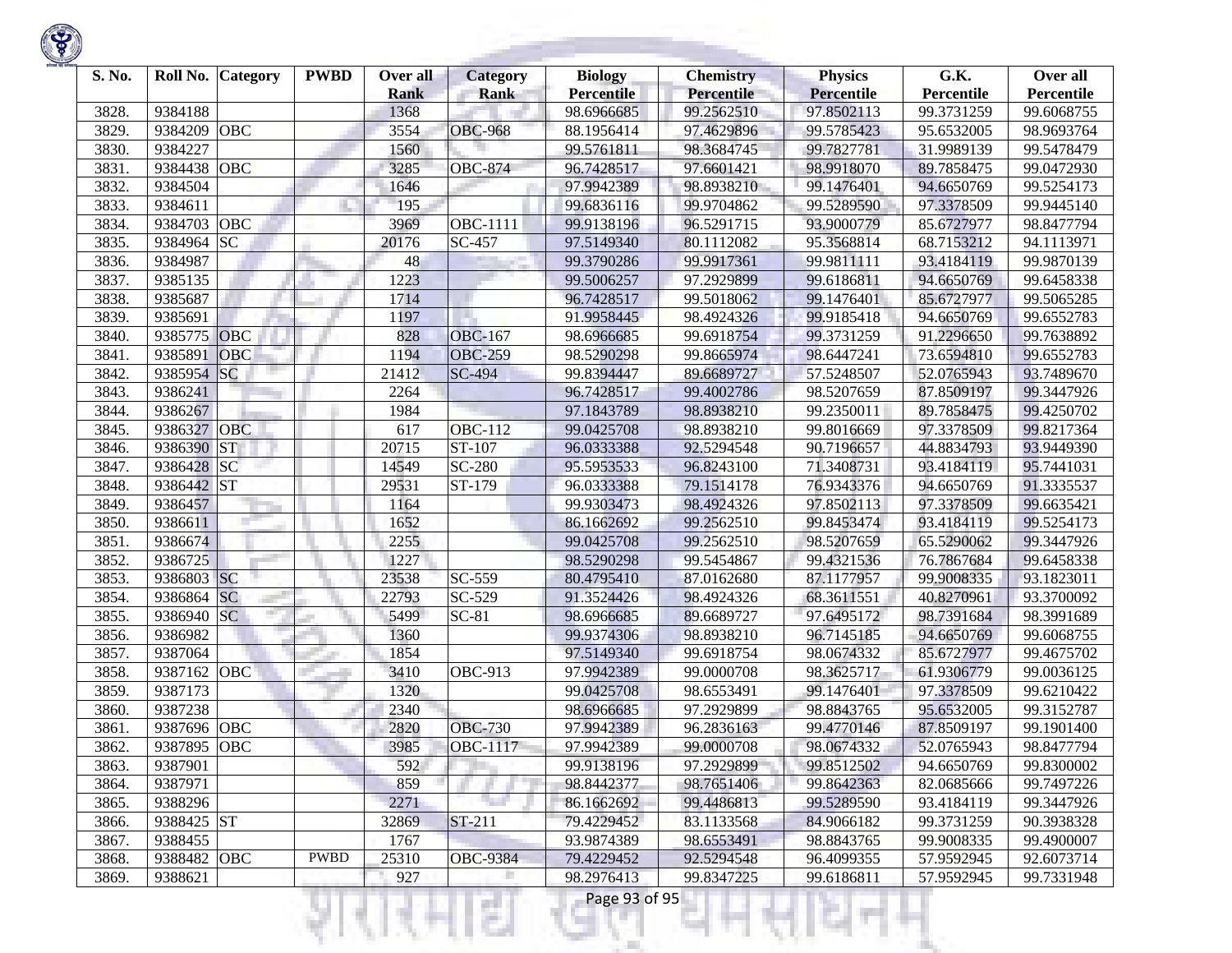| S. No. |            | Roll No. Category | <b>PWBD</b> | Over all | <b>Category</b> | <b>Biology</b>    | <b>Chemistry</b>  | <b>Physics</b>    | G.K.       | Over all   |
|--------|------------|-------------------|-------------|----------|-----------------|-------------------|-------------------|-------------------|------------|------------|
|        |            |                   |             | Rank     | Rank            | <b>Percentile</b> | <b>Percentile</b> | <b>Percentile</b> | Percentile | Percentile |
| 3870.  | 9388752    | <b>OBC</b>        |             | 3848     | OBC-1067        | 97.7758364        | 98.0107667        | 98.5207659        | 76.7867684 | 98.8867377 |
| 3871.  | 9388872    |                   |             | 1653     |                 | 70.1603192        | 99.8665974        | 99.7402781        | 97.3378509 | 99.5254173 |
| 3872.  | 9388912    | <b>OBC</b>        |             | 3281     | <b>OBC-872</b>  | 97.5149340        | 98.4924326        | 99.3129176        | 52.0765943 | 99.0472930 |
| 3873.  | 9389023    | <b>OBC</b>        |             | 2181     | <b>OBC-543</b>  | 98.6966685        | 99.5856256        | 98.3625717        | 57.9592945 | 99.3695842 |
| 3874.  | 9389035    |                   |             | 2185     |                 | 97.7758364        | 99.4002786        | 97.4606285        | 94.6650769 | 99.3695842 |
| 3875.  | 9389054    | <b>OBC</b>        |             | 854      | <b>OBC-176</b>  | 99.6446533        | 99.3282648        | 99.3129176        | 91.2296650 | 99.7497226 |
| 3876.  | 9389152    |                   |             | 1198     |                 | 91.9958445        | 98.3684745        | 99.9067362        | 97.3378509 | 99.6552783 |
| 3877.  | 9389187    |                   |             | 1556     |                 | 99.9645834        | 94.6780629        | 98.9918070        | 94.6650769 | 99.5478479 |
| 3878.  | 9389291    |                   |             | 1912     |                 | 91.3524426        | 98.6553491        | 99.9138196        | 65.5290062 | 99.4463202 |
| 3879.  | 9389351    | <b>OBC</b>        |             | 4136     | <b>OBC-1175</b> | 98.2976413        | 95.3273676        | 97.6495172        | 97.9151418 | 98.8005572 |
| 3880.  | 9389506    |                   |             | 856      |                 | 99.5006257        | 99.0000708        | 98.5207659        | 99.8571530 | 99.7497226 |
| 3881.  | 9389665    | <b>OBC</b>        |             | 2342     | <b>OBC-579</b>  | 98.2976413        | 99.6623616        | 97.2316011        | 73.6594810 | 99.3152787 |
| 3882.  | 9389841    | OBC               |             | 3134     | <b>OBC-830</b>  | 97.1843789        | 98.8938210        | 98.5207659        | 79.6602366 | 99.0909735 |
| 3883.  | 9389891    |                   |             | 1977     |                 | 99.2893065        | 96.2836163        | 99.3129176        | 94.6650769 | 99.4250702 |
| 3884.  | 9389896 ST |                   |             | 3834     | $ST-12$         | 99.9303473        | 91.4504285        | 97.2316011        | 93.4184119 | 98.8867377 |

## **Important:**

• **The cut off percentile of the qualified candidates according to the procedure mentioned in the Prospectus for different categories is**::

| <b>Category</b>       | <b>Percentile cut-off</b> |  |
|-----------------------|---------------------------|--|
| UR                    | 98.1246748                |  |
| <b>UR PWBD</b>        | 95.2939507                |  |
| <b>OBC</b> (NCL)      | 95.2939507                |  |
| <b>OBC (NCL) PWBD</b> | 90.2036135                |  |
| SC/ST                 | 90.2036135                |  |
| <b>SC/ST PWBD</b>     | 82.2825521                |  |

 $\bullet$  *This is NOT the complete list of all candidates who have qualified in the above examination. This list only includes those eligible candidates equivalent to four times the total number of seats available in all the above AIIMS in each category. Accordingly, the cut-off Percentile eligible for the Mock Round / 1st Round of Seat Allocation / Online Counselling for each category is:* 

| Category              | <b>Cut-off Percentile Eligible</b> | <b>Overall Rank</b> | <b>Category Rank</b> |
|-----------------------|------------------------------------|---------------------|----------------------|
| <b>UR</b>             | 99.3152787                         | 2340                | 2340                 |
| <b>UR-PWBD</b>        | 95.3948306                         | 15863               | 15863                |
| <b>OBC(NCL)</b>       | 98.7410432                         | 4312                | 1240                 |
| <b>PWBD-OBC</b> (NCL) | 90.3963487                         | 32709               | 12356                |
| <b>SC</b>             | 92.1628908                         | 26850               | 688                  |
| <b>PWBD-SC</b>        | 86.0098826                         | 47809               | 1856                 |
| <b>ST</b>             | 90.3549199                         | 33190               | 216                  |
| <b>PWBD-ST</b>        | None qualified                     | None qualified      | None qualified       |